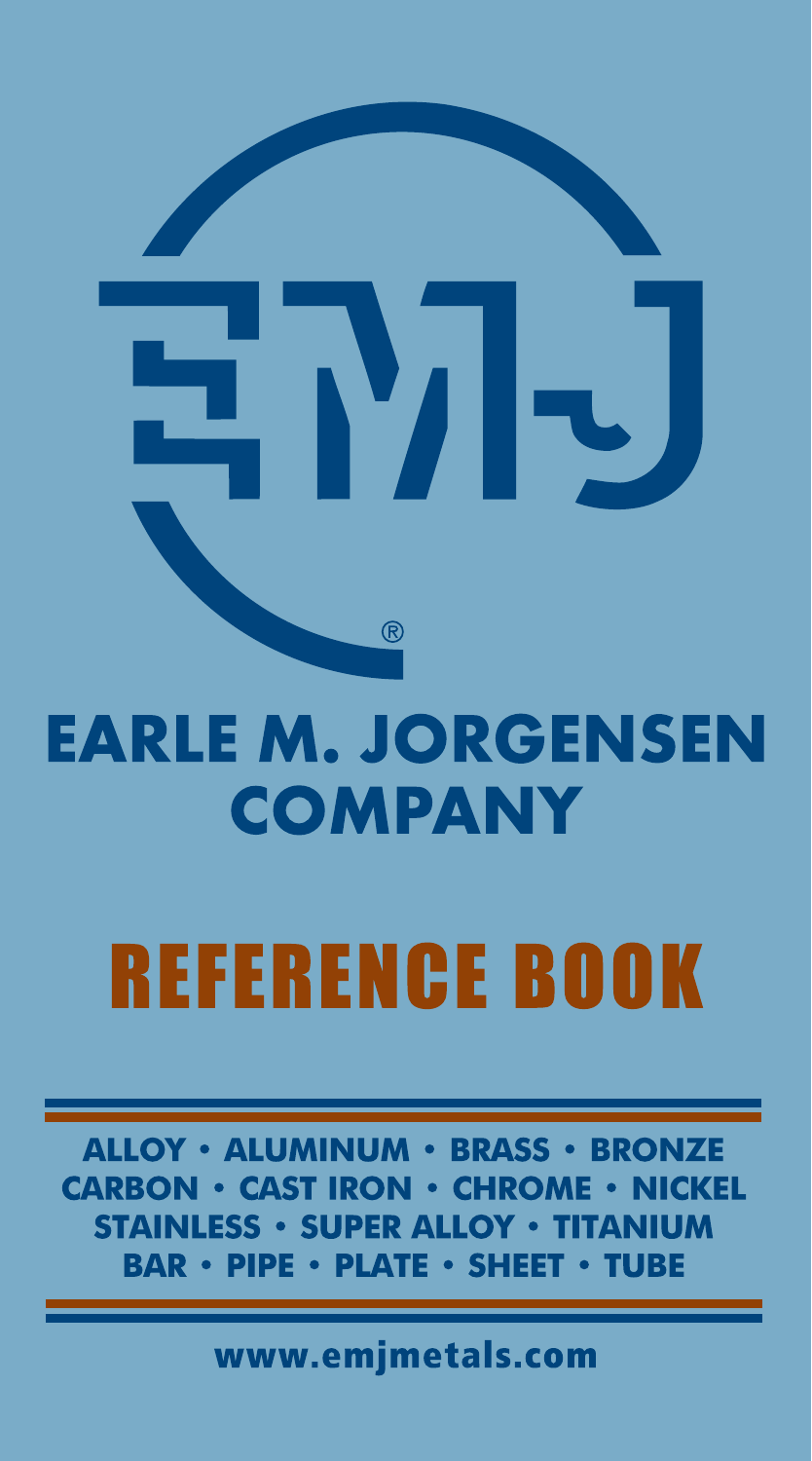# **KING AND READER**<br> **KING AND PIPE tubing and pipe**

The various tubular products have been arranged in this section according to the primary end uses for which they are manufactured:

| <b>MECHANICAL TUBING</b>         | <b>Pages</b><br>97-107 |
|----------------------------------|------------------------|
| Commercial and Aircraft Quality. | Pipe                   |

**PIPE** [—— Steel and Aluminum](#page-97-0)

#### **[STRUCTURAL STEEL TUBING](#page-107-0)** [Square and Rectangular](#page-107-0)

**[AIRCRAFT STEEL TUBING](#page-113-0)**

#### **[HYDRAULIC LINE](#page-117-0) TUBING**

Refer to the index tabs following this page to locate information regarding the various classes of tubular products, including sizes, weights, and technical data.

This arrangement is presented to make it easy for you to determine the availability of tubing or pipe for a particular specification. However, it is often possible to substitute an item in one class for a similar item in another class when the latter is not available. For example, pipe and structural tubing may often be inter-changed, or a hydraulic tube may be used for a mechanical application. For critical applications, though, especially when governed by the specifications, care should be taken to insure that the tube ordered possesses the necessary properties.

 **[Pages](#page-3-0)  [3-96](#page-3-0)**

**[Mechanical &](#page-3-0) [Structural](#page-3-0) [Tubing](#page-3-0)**

 **Pages 107-112**

> **[Structural](#page-107-0) Tubing**

 **Pages  [113-116](#page-113-0)**

> **Aircraft Airframe Tubing**

 **Pages  [117-128](#page-117-0)**

**Hydraulic Line Tubing**

 **Pages  [129-135](#page-129-0)**

**Titanium Tubing**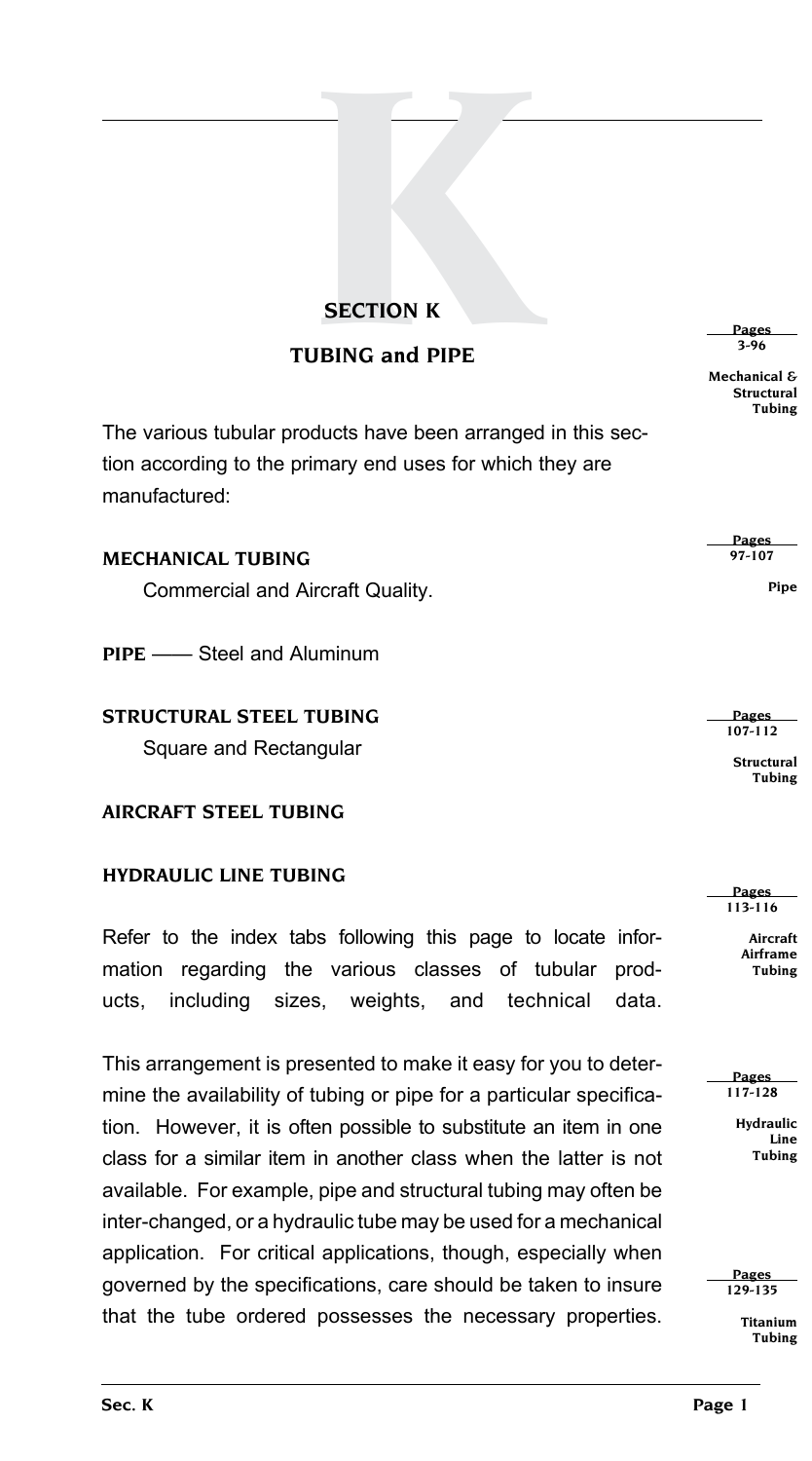Sizes listed herein are those normally available from stock at the time of publication. However, our stocks are continually being adjusted to reflect changing demands. The item you need may have been added to stock after this book went to press.

If the particular item you need cannot be supplied from stock immediately, we will endeavor to obtain it for you, either locally or from another part of the country. With our special knowledge of tubing sources and numerous contacts in the industry, we are in a good position to locate the hard-to-get items you need. Use this EMJ service and your time will be free for other things.

Also, as agents of all leading tubing mills, we can expedite production and delivery of material direct from the mill. This includes not only special sizes, but also special analyses and grades such as the following:

| 12 Chrome Series | Alloy 718                   |
|------------------|-----------------------------|
| A 286            | Alloy 400                   |
| N 155            | Alloy K-500                 |
| 19-9 DL          | Alloy 600                   |
| $19-9$ DX        | Alloy X-750                 |
| $17 - 4$         | <b>Leaded Steels</b>        |
| $17-7$           | <b>Resulphurized Steels</b> |
|                  | Alloy 20Cb-3                |

We invite your inquiries regarding all your tubing needs.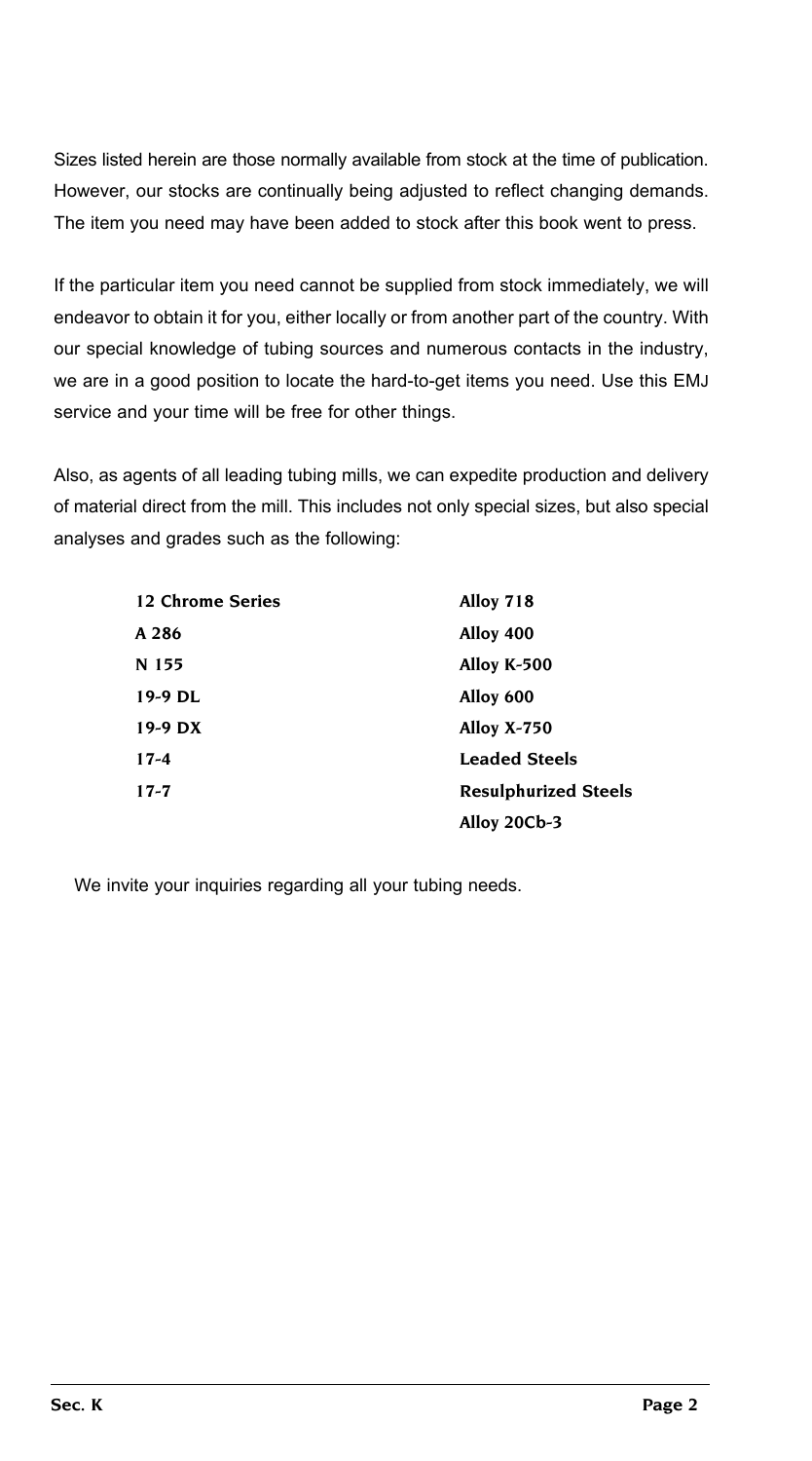#### **ROUND STEEL AND ALUMINUM MECHANICAL AND STRUCTURAL TUBING**

<span id="page-3-0"></span>Mechanical tubing is used for a wide variety of mechanical purposes as opposed to structural and pressure applications. It is generally produced to meet specific end use requirements which may be static or dynamic in nature.

It is available in a wide range of sizes, shapes, analyses, and mechanical properties. Compared with pipe, it is produced to closer tolerances and better finishes.

#### **[SIZES AND WEIGHTS OF MECHANICAL AND STRUCTURAL TUBING](#page-4-0)  [Carbon, Alloy, and Stainless Steels; Aluminum](#page-4-0)**

[Round](#page-4-0) . . **4-64**

#### **DESCRIPTION OF INDIVIDUAL GRADES**

#### **Carbon Steel:**

| Drawn Over Mandrel, Special Smooth ID (for Hydraulic Cylinders)  75 |  |
|---------------------------------------------------------------------|--|
|                                                                     |  |
|                                                                     |  |
|                                                                     |  |
|                                                                     |  |
|                                                                     |  |
|                                                                     |  |
|                                                                     |  |

#### **KEY TO ABBREVIATIONS AND SYMBOLS USED ON THE FOLLOWING PAGES**

**Four-digit numbers** (e.g., 1018, 4130) represent analysis designations of carbon and alloy seamless tubing. All such items are Cold Drawn except when prefixed HF.

**Three-digit numbers** (e.g., 304, 321) represent analysis designations of stainless steels. Stainless tubes are seamless except where the designation includes WD, in which case they are welded and drawn.

**Four-digit number followed by temper designations** (e.g., 3003-O, 2024-T3) represent alloy and temper of aluminum.

- **CDBW** —— Cold Drawn Butt Welded
- **CREW** —— Cold Rolled Electric Welded
- **HREW** —— Hot Rolled Electric Welded
	- **HF** —— Hot Finished
		- **HT** —— Heat Treated
	- **HB** —— Hollow Bar
- **SSID** —— Drawn Over Mandrel, Special Smooth ID
- **STRUCT** —— Structural
	- **WD** —— Welded and Drawn, Stainless
	- **DOM** —— Drawn Over Mandrel, 520/1020/1026

#### **NOTE REGARDING WEIGHTS**

All weights shown herein are theoretical, and actual weight may vary according to tolerances and chemical composition. Therefore, weights should be used for estimating purposes only.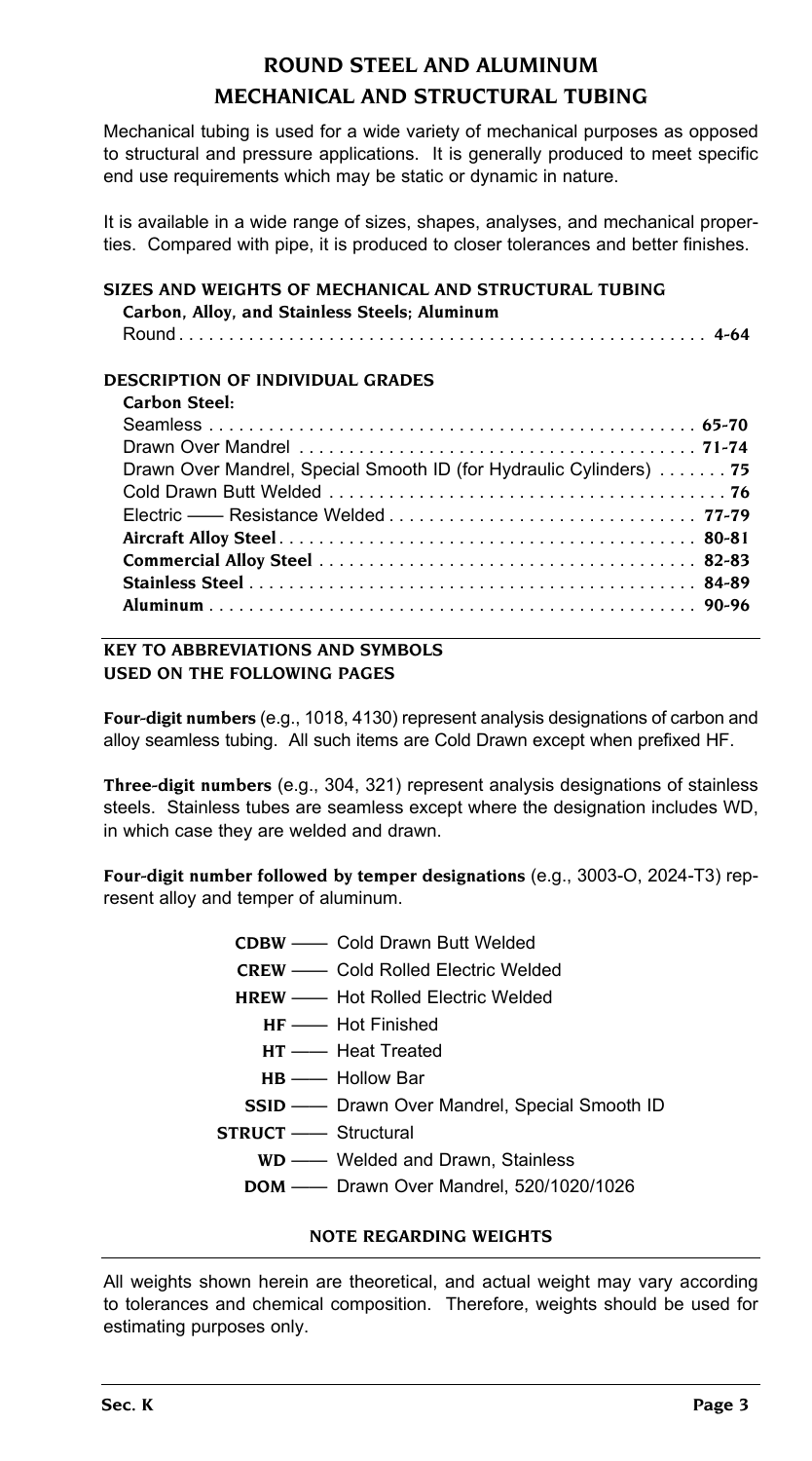<span id="page-4-0"></span>

| Outside<br>Diameter<br>(Inches) | <b>BWG or Decimal</b><br>Fraction Inches | Wall Thickness | Inside<br>Diameter<br>(Inches) | Steel     | Wt. per Foot<br>Alum. | Carbon<br>Steel               | Alloy<br>Steel | <b>Stainless</b><br><b>Steel</b> | Alum-<br>inum |
|---------------------------------|------------------------------------------|----------------|--------------------------------|-----------|-----------------------|-------------------------------|----------------|----------------------------------|---------------|
| 1/32                            | 36                                       | .004           | .023                           |           | 0012 .0004            |                               |                | 321                              |               |
|                                 |                                          | .006           | .020                           |           | 0000. 0100.           |                               |                | 321<br>347                       |               |
|                                 | 34                                       | .007           | .017                           |           | 0000. 8100.           |                               |                | 347                              |               |
|                                 | 33                                       | .008           | 015                            |           | 00020 .0007           |                               |                | 321                              |               |
|                                 | 31                                       | .010           | .011                           |           | 0023 .0008            |                               |                | 304<br>321                       |               |
| 1/16                            |                                          | .006           | .051                           |           | 0036 .0013            |                               |                | 321                              |               |
|                                 | 33                                       | .008           | .047                           |           | 0047 .0017            |                               |                | 304<br>321                       |               |
|                                 | 31                                       | .010           | .043                           |           | .0057 .0020           |                               |                | 304<br>316<br>321<br>347         |               |
|                                 | 30                                       | .012           | .038                           |           | 0065 .0023            |                               |                | 304<br>321                       |               |
|                                 | 28                                       | .014           | .035                           |           | .0073 .0026           |                               |                | 304<br>321                       |               |
|                                 | 27                                       | .016           | .031                           |           | . <b>0080</b> .0028   |                               |                | 304<br>316<br>321                |               |
|                                 | 26                                       | .018           | .027                           | 0087 0031 |                       |                               |                | 321                              |               |
|                                 | 25                                       | .020           | .023                           |           | .0092 .0032           |                               |                | 304<br>316<br>321                |               |
|                                 | 24                                       | .022           | .019                           |           | .0096 .0034           |                               |                | 321                              |               |
|                                 | 22                                       | .028           | .006                           |           | 0105 .0037            |                               |                | 304<br>316                       |               |
| .065                            | 22                                       | .028           | .008                           | .0111     | .0039                 |                               |                | 304                              |               |
| .083                            | 31                                       | .010           | .063                           |           | 0078 .0027            |                               |                | 321                              |               |
| 1/8                             |                                          | .006           | .113                           |           | .0076 .0026           |                               |                | 321                              |               |
|                                 | 31                                       | .010           | .105                           |           | .0123 .0043           |                               |                | 347                              |               |
|                                 | 30                                       | .012           | .101                           |           | .0145 .0051           |                               |                | 304                              |               |
|                                 | 27                                       | .016           | .093                           |           | .01 <b>86</b> .0065   |                               |                | 304<br>316                       |               |
|                                 | 25                                       | .020           | .085                           |           | .0224 .0078           |                               |                | 304<br>304WD<br>316<br>321       | 6061-T6       |
|                                 | 24                                       | .022           | .081                           |           |                       | .0242 .0085 1018/1026         |                |                                  |               |
|                                 | 22                                       | .028           | .069                           |           |                       | 0290 0101 1018/1026           |                | 304<br>304WD<br>316<br>321       | 3003-O        |
|                                 | 21                                       | .032           | .061                           |           |                       |                               |                | 321                              |               |
|                                 | 20                                       | .035           | .055                           |           |                       |                               | 4130           | 304<br>304WD<br>316              | 5052-O        |
|                                 | 18                                       | .049           | .027                           |           |                       | . <b>0398</b> .0140 1018/1026 |                | 304<br>316                       |               |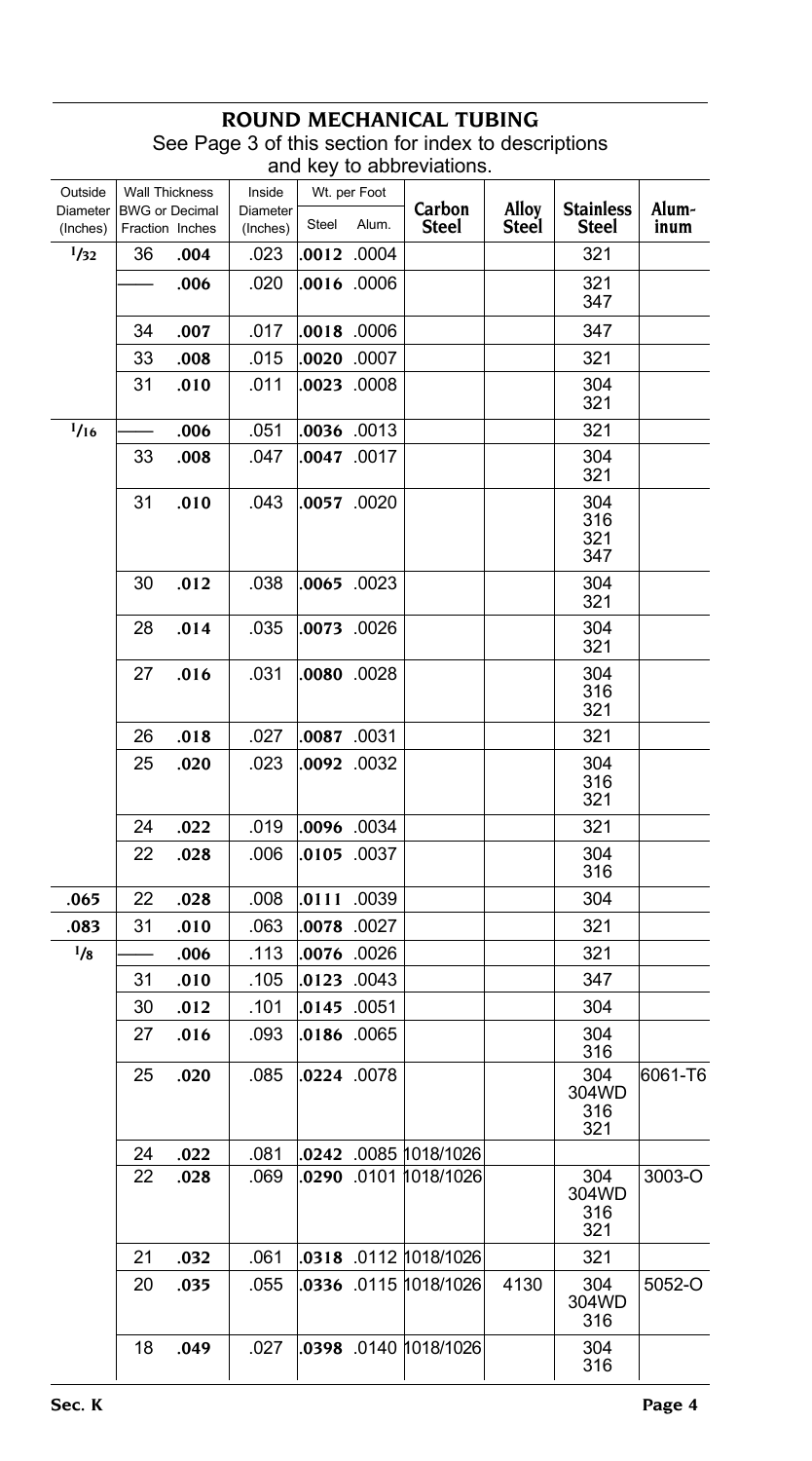| Outside              |    | <b>Wall Thickness</b><br>Inside<br>Wt. per Foot |                      |       |             |                  |                |                                  |                                                               |
|----------------------|----|-------------------------------------------------|----------------------|-------|-------------|------------------|----------------|----------------------------------|---------------------------------------------------------------|
| Diameter<br>(Inches) |    | <b>BWG or Decimal</b><br>Fraction Inches        | Diameter<br>(Inches) | Steel | Alum.       | Carbon<br>Steel  | Alloy<br>Steel | <b>Stainless</b><br><b>Steel</b> | Alum-<br>inum                                                 |
| 5/32                 | 27 | .016                                            | .124                 |       | .0240 .0084 |                  |                | 304<br>321                       |                                                               |
|                      | 22 | .028                                            | .100                 |       | 0384.0135   | 1018/1026        |                | 304                              |                                                               |
|                      | 20 | .035                                            | .086                 |       | .0452 .0159 | 1018/1026        |                |                                  |                                                               |
|                      | 18 | .049                                            | .058                 |       | .0560 .0197 | 1018/1026        |                |                                  |                                                               |
| 3/16                 | 27 | .016                                            | .156                 |       | 0294 0103   |                  |                | 304<br>304WD                     |                                                               |
|                      | 26 | .018                                            | .152                 |       | .0327 .0115 | 1018/1026        |                |                                  |                                                               |
|                      | 25 | .020                                            | .148                 |       | 0359.0126   |                  |                | 304<br>316WD                     |                                                               |
|                      | 24 | .022                                            | .144                 |       | 0390 0138   | 1018/1026        |                |                                  | 2024-T3<br>3003-H14                                           |
|                      | 23 | .025                                            | .138                 |       | .0433 .0150 |                  |                |                                  | 6061-T6                                                       |
|                      | 22 | .028                                            | .131                 |       | 0478.0168   | 1018/1026        | 4130           | 304<br>304WD<br>316              | 2024-T3<br>3003-O<br>5052-O<br>6061-T6                        |
|                      | 21 | .032                                            | .124                 |       | .0533 .0188 | 1018/1026        |                |                                  | 2024-T3                                                       |
|                      | 20 | .035                                            | .118                 |       | .0572 .0201 | 1018/1026        | 4130           | 304<br>316                       | 2024-T3<br>3003-H14<br>5052-O<br>6061-T6                      |
|                      | 19 | .042                                            | .104                 |       | .0655.0230  | 1018/1026        |                |                                  |                                                               |
|                      | 18 | .049                                            | .090                 |       | .0727 .0256 | 1018/1026        | 4130           | 304<br>316                       | 2024-T3<br>6061-T6                                            |
|                      | 17 | .058                                            | .072                 |       | 0805 0283   | 1018/1026        |                |                                  |                                                               |
|                      | 16 | .065                                            | .058                 |       | 0854.0300   | 1018/1026        | 4130           | 304                              |                                                               |
|                      | 14 | .083                                            | .022                 |       | .0929 .0326 | 1018/1026        |                |                                  |                                                               |
| 7/32                 | 27 | .016                                            | .187                 |       | 0346 0122   |                  |                | 304WD                            |                                                               |
|                      | 25 | .020                                            | .179                 |       | .0425 .0149 |                  |                | 304WD<br>321                     |                                                               |
|                      | 20 | .035                                            | .149                 |       | 0688 0242   | 1018/1026        |                |                                  |                                                               |
|                      | 18 | .049                                            | .121                 |       | 0888 0312   | 1018/1026        |                |                                  |                                                               |
| 1/4                  |    | .006                                            | .238                 |       | .0156 .0055 |                  |                | 304                              |                                                               |
|                      | 31 | .010                                            | .230                 |       | .0256 .0090 |                  |                | 347                              |                                                               |
|                      | 27 | .016                                            | .218                 |       | 0400 0140   |                  |                |                                  | 6061-T6                                                       |
|                      | 25 | .020                                            | .210                 |       | 0491.0173   |                  |                | 304<br>304WD<br>316              | 2024-T3<br>5052-O<br>6061-O<br>6061-T6                        |
|                      | 24 | .022                                            | .206                 |       | .0536.0189  | 1018/1026        |                |                                  | 3003-H14<br>5052-O                                            |
|                      | 23 | .025                                            | .200                 |       | 0210.02598  | 1018/1026        |                |                                  |                                                               |
|                      | 22 | .028                                            | .194                 |       | 0664 0235   | 1018/1026<br>DOM | 4130           | 304<br>304WD<br>316              | 2024-T3<br>3003-H14<br>3003-O<br>5052-O<br>6061-T4<br>6061-T6 |
|                      | 21 | .032                                            | .186                 |       | .0745 .0263 | 1018/1026<br>DOM |                |                                  | 2024-T3                                                       |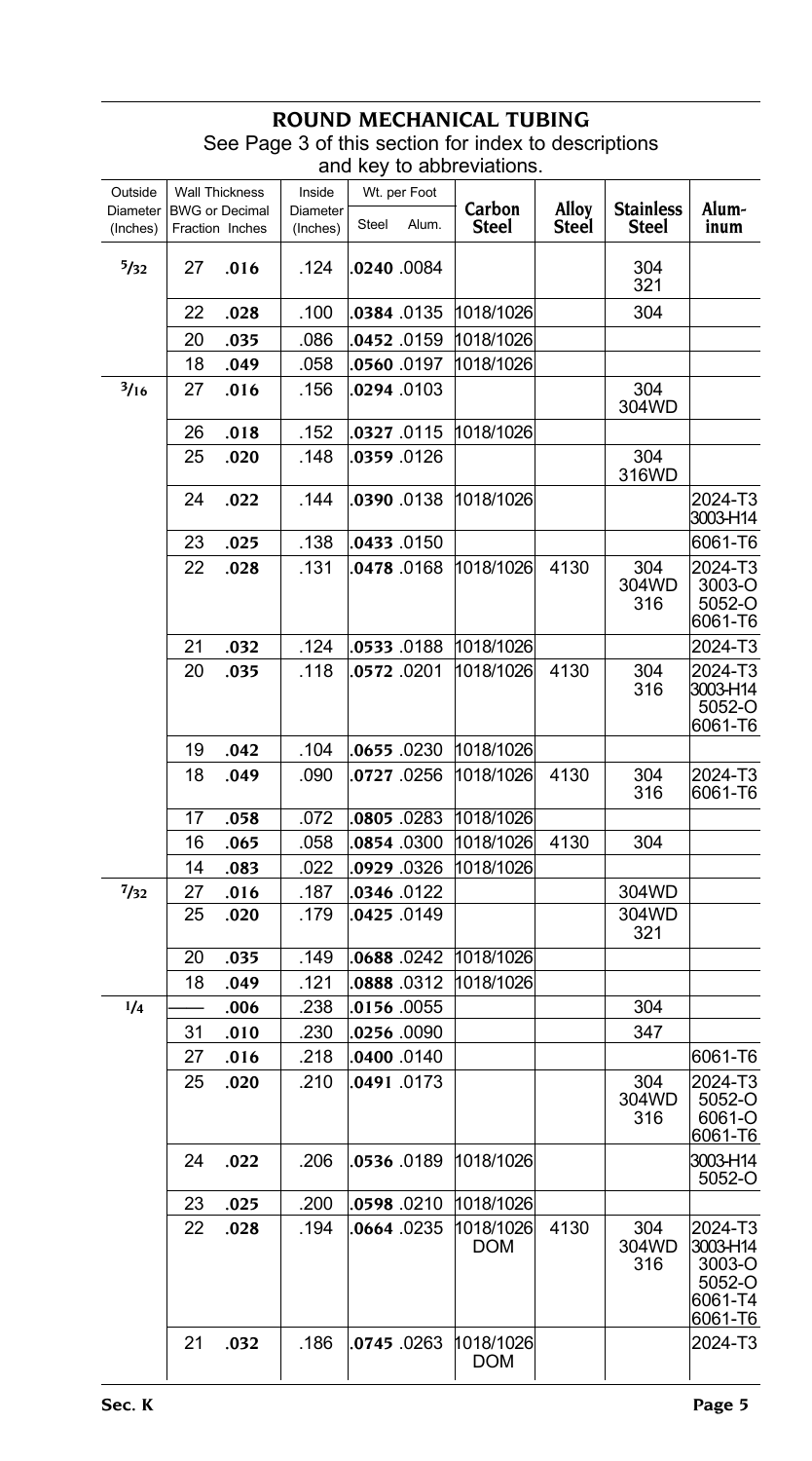#### **ROUND MECHANICAL T** See Page 3 of this section for index to descriptions

| $\frac{1}{2}$ or $\frac{1}{2}$ and occasing to middle to dooding |  |
|------------------------------------------------------------------|--|
| and key to abbreviations.                                        |  |
|                                                                  |  |

| Outside              | Wt. per Foot<br><b>Wall Thickness</b><br>Inside<br><b>BWG</b> or Decimal |      |                      |       |             |                                             |                |                                     |                                                                        |
|----------------------|--------------------------------------------------------------------------|------|----------------------|-------|-------------|---------------------------------------------|----------------|-------------------------------------|------------------------------------------------------------------------|
| Diameter<br>(Inches) | Fraction Inches                                                          |      | Diameter<br>(Inches) | Steel | Alum.       | Carbon<br>Steel                             | Alloy<br>Steel | <b>Stainless</b><br>Steel           | Alum-<br>inum                                                          |
| 1/4<br>(Cont.)       | 20                                                                       | .035 | .180                 |       | 0804 0281   | 1018/1026<br><b>DOM</b>                     | 4130           | 304<br>304WD<br>316<br>316WD<br>321 | 2024-T3<br>3003-H14<br>3003-O<br>5052-O<br>6061-T4<br>6061-T6          |
|                      | 19                                                                       | .042 | .166                 |       |             | .0933 .0328 1018/1026                       |                |                                     |                                                                        |
|                      | 18                                                                       | .049 | .152                 |       |             | .1052 .0371 1018/1026<br>DOM                | 4130           | 304<br>304WD<br>316<br>316WD        | 2024-T3<br>5052-O<br>6061-T6                                           |
|                      | 17                                                                       | .058 | .134                 |       |             | .1189 0419 1018/1026<br>DOM                 | 4130           |                                     | 2024-T3<br>6061-T6                                                     |
|                      |                                                                          | .060 | .130                 |       | .1218.0429  |                                             |                |                                     | 2024-T3                                                                |
|                      | 16                                                                       | .065 | .120                 |       |             | .1284 .0453 1018/1026<br><b>DOM</b>         | 4130           | 304<br>304WD<br>316<br>347          | 2024-T3<br>6061-T6                                                     |
|                      | 15                                                                       | .072 | .106                 |       |             | .1369 .0481 1018/1026                       | 4130           |                                     |                                                                        |
|                      | 14                                                                       | .083 | .084                 |       |             | .1480 .0523 1018/1026<br><b>DOM</b>         |                | 304<br>316                          | 2024-T3                                                                |
|                      | 13                                                                       | .095 | .060                 |       |             | .1573 .0552 1018/1026                       |                | 304<br>316                          |                                                                        |
|                      | 12                                                                       | .109 | .032                 |       |             | .1641 .0576 1018/1026                       |                |                                     |                                                                        |
| 9/32                 | 18                                                                       | .049 | .183                 |       |             | .1214 .0426 1018/1026                       |                |                                     |                                                                        |
| 5/16                 | 25                                                                       | .020 | .273                 |       | .0626 .0214 |                                             |                | 304<br>304WD<br>316                 | 3003-H14<br>5052-O<br>6061-T4                                          |
|                      | 24                                                                       | .022 | .268                 |       |             | .0684 .0240 1018/1026                       |                |                                     |                                                                        |
|                      | 23                                                                       | .025 | .263                 |       |             | .0769 .0270 1018/1026                       | 4130           |                                     |                                                                        |
|                      | 22                                                                       | .028 | .257                 |       |             | . <b>0852</b> .0300 1018/1026<br><b>DOM</b> | 4130           | 304WD<br>316WD<br>321WD<br>347      | 3003-H14<br>5052-O<br>6061-O<br>6061-T4<br>6061-T6                     |
|                      | 21                                                                       | .032 | .249                 |       |             | . <b>0960</b> .0337 1018/1026<br>DOM        |                |                                     |                                                                        |
|                      | 20                                                                       | .035 | .243                 |       |             | .1039 .0366 1018/1026<br><b>DOM</b>         | 4130           | 304<br>304WD<br>316<br>347          | 2024-O<br>2024-T3<br>3003-H14<br>3003-O<br>5052-O<br>6061-O<br>6061-T6 |
|                      | 19                                                                       | .042 | .229                 |       |             | .1216 .0427 1018/1026                       |                |                                     |                                                                        |
|                      | 18                                                                       | .049 | .215                 |       |             | .1 <b>382</b> .0487 1018/1026<br>DOM        | 4130           | 304WD<br>316                        | 2024-T3<br>5052-O<br>6061-T6                                           |
|                      | 17                                                                       | .058 | .192                 |       |             | .1 <b>580</b> .0561 1018/1026<br>DOM        | 4130           |                                     | 2024-T3<br>6061-T6                                                     |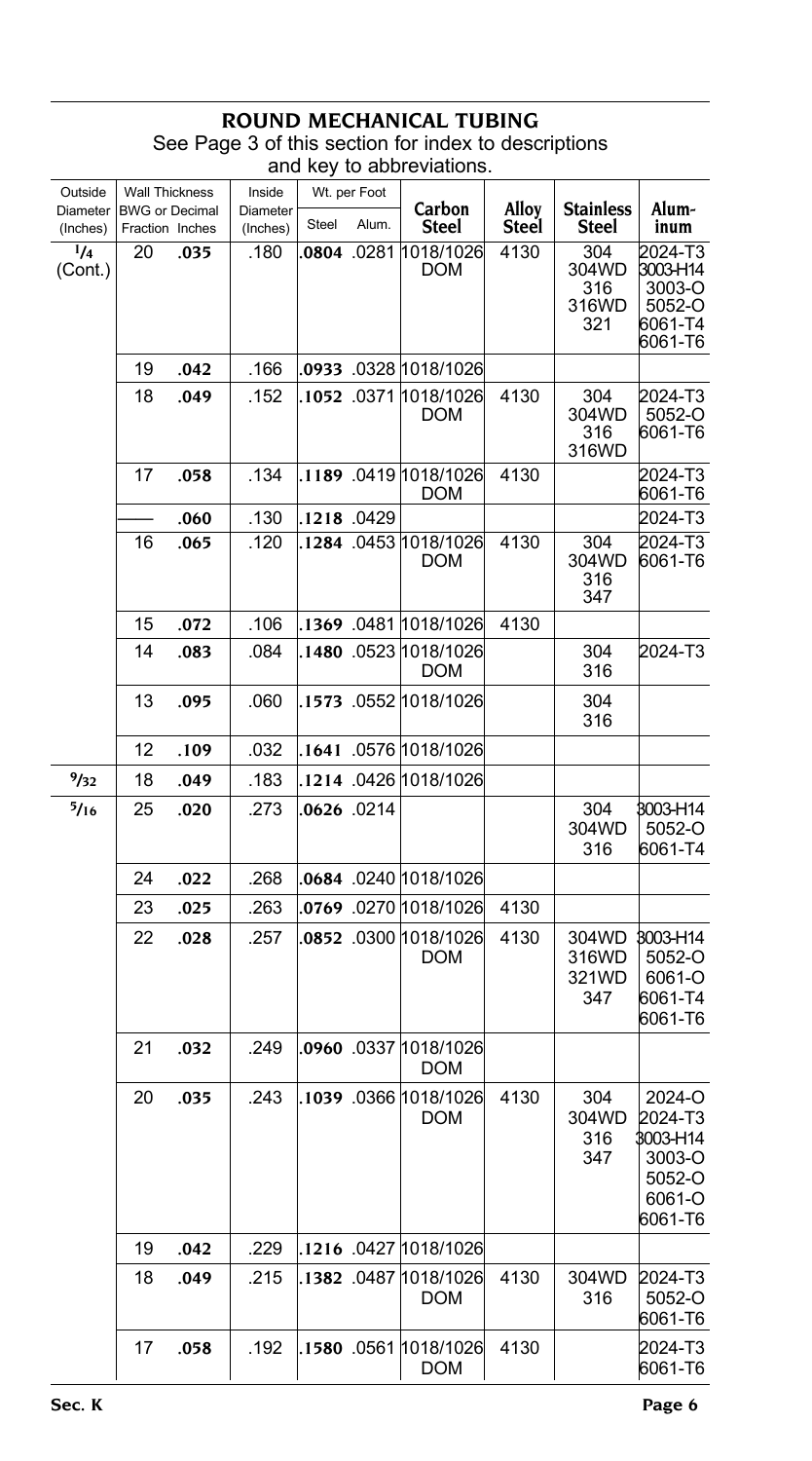#### **ROUND MECHANICAL T**

| Outside              | <b>Wall Thickness</b>                    |      | Inside               |       | Wt. per Foot |                                                               |                       |                                       |                                                                         |
|----------------------|------------------------------------------|------|----------------------|-------|--------------|---------------------------------------------------------------|-----------------------|---------------------------------------|-------------------------------------------------------------------------|
| Diameter<br>(Inches) | <b>BWG</b> or Decimal<br>Fraction Inches |      | Diameter<br>(Inches) | Steel | Alum.        | Carbon<br><b>Steel</b>                                        | <b>Alloy</b><br>Steel | <b>Stainless</b><br>Steel             | Alum-<br>inum                                                           |
| $\frac{5}{16}$       | 1/6                                      | .063 | .188                 |       | .1677 .0583  |                                                               |                       |                                       | 6061-T6                                                                 |
| (Cont.)              | 16                                       | .065 | .182                 |       |              | .1722 .0594 1018/1026<br>DOM                                  | 4130                  | 304<br>304WD<br>316                   |                                                                         |
|                      |                                          | .075 | .163                 |       | .1906 .0674  |                                                               | 4130                  |                                       | 2024-T3                                                                 |
|                      | 14                                       | .083 | .147                 |       |              | .2039 .0716 1018/1026                                         | 4130                  |                                       |                                                                         |
|                      | 13                                       | .095 | .122                 |       |              | 2212 .0777 1018/1026                                          | 4130                  |                                       |                                                                         |
|                      | 12                                       | .109 | .095                 | .2375 |              | .0834 1018/1026                                               |                       |                                       |                                                                         |
|                      | 11                                       | .120 | .073                 | 2473. |              | .0869 1018/1026                                               |                       |                                       |                                                                         |
| .322                 |                                          | .070 | .182                 | 2242  | .0787        |                                                               | 4130HT                |                                       |                                                                         |
| 11/32                | 21                                       | .032 | .280                 |       |              |                                                               |                       |                                       |                                                                         |
|                      | 18                                       | .049 | .246                 |       |              | .1544 .0542 1018/1026                                         |                       |                                       |                                                                         |
| $^{3/8}$             | 31                                       | .010 | .355                 |       | .0390 .0137  |                                                               |                       | 304<br>347                            |                                                                         |
|                      | 25                                       | .020 | .335                 |       | 0758.0267.   |                                                               |                       | 304WD<br>347WD                        | 5052-O<br>6061-T6                                                       |
|                      | 24                                       | .022 | .331                 |       |              | DOM                                                           |                       |                                       | 3003-H14<br>5052-O                                                      |
|                      | 23                                       | .025 | .325                 |       |              |                                                               |                       | 304WD                                 |                                                                         |
|                      | 22                                       | .028 | .319                 |       |              | DOM                                                           | 4130                  | 304<br>304WD<br>316<br>316WD<br>321WD | 2024-T3<br>3003-H14<br>5052-O<br>6061-T4<br>6061-T6                     |
|                      | 21                                       | .032 | .311                 |       |              | .1172 .0413 1018/1026<br>DOM                                  |                       | 316                                   | 3003-H14                                                                |
|                      | 20                                       | .035 | 305                  |       |              | .1271 .0449 1018/1026                                         | 4130                  | 304                                   | 2024-O                                                                  |
|                      |                                          |      |                      |       |              | DOM<br><b>CREW</b>                                            |                       | 304WD<br>316<br>316WD<br>321          | 2024-T3<br>3003-H14<br>3003-O<br>5052-O<br>6061-O<br>6061-T4<br>6061-T6 |
|                      | 19                                       | .042 | .293                 |       | .1494 .0525  | DOM                                                           | 4130                  |                                       |                                                                         |
|                      | 18                                       | .049 | .277                 |       |              | .1 <b>706</b> .0602 1018/1026<br>DOM<br><b>CREW</b><br>STRUCT | 4130                  | 304<br>304WD<br>316<br>316WD          | 2024-T3<br>5052-O<br>6061-T6                                            |
|                      | $\overline{17}$                          | .058 | .259                 |       |              | .1964 .0694 1018/1026<br>DOM                                  | 4130                  | 304                                   | 2024-T3<br>6061-T6                                                      |
|                      | 16                                       | .065 | .245                 |       |              | .2152 .0755 1018/1026<br>DOM<br><b>CDBW</b><br>STRUCT         | 4130                  | 304<br>304WD<br>316<br>316WD<br>347   | 2024-T3<br>6061-T6                                                      |
|                      | 15                                       | .072 | .231                 |       |              | 2330 0818 1018/1026                                           |                       |                                       |                                                                         |
|                      | 14                                       | .083 | .209                 |       |              | . <b>2588</b> .0918 1018/1026<br>DOM                          | 4130                  | 316                                   | 2024-T3<br>6061-T6                                                      |
|                      |                                          | .090 | .195                 |       | 2739 .0968   |                                                               | 4130                  |                                       | 2024-T3                                                                 |
|                      | 13                                       | .095 | .185                 |       |              | .2841 .0998 1018/1026<br>DOM                                  | 4130                  | 304<br>316                            |                                                                         |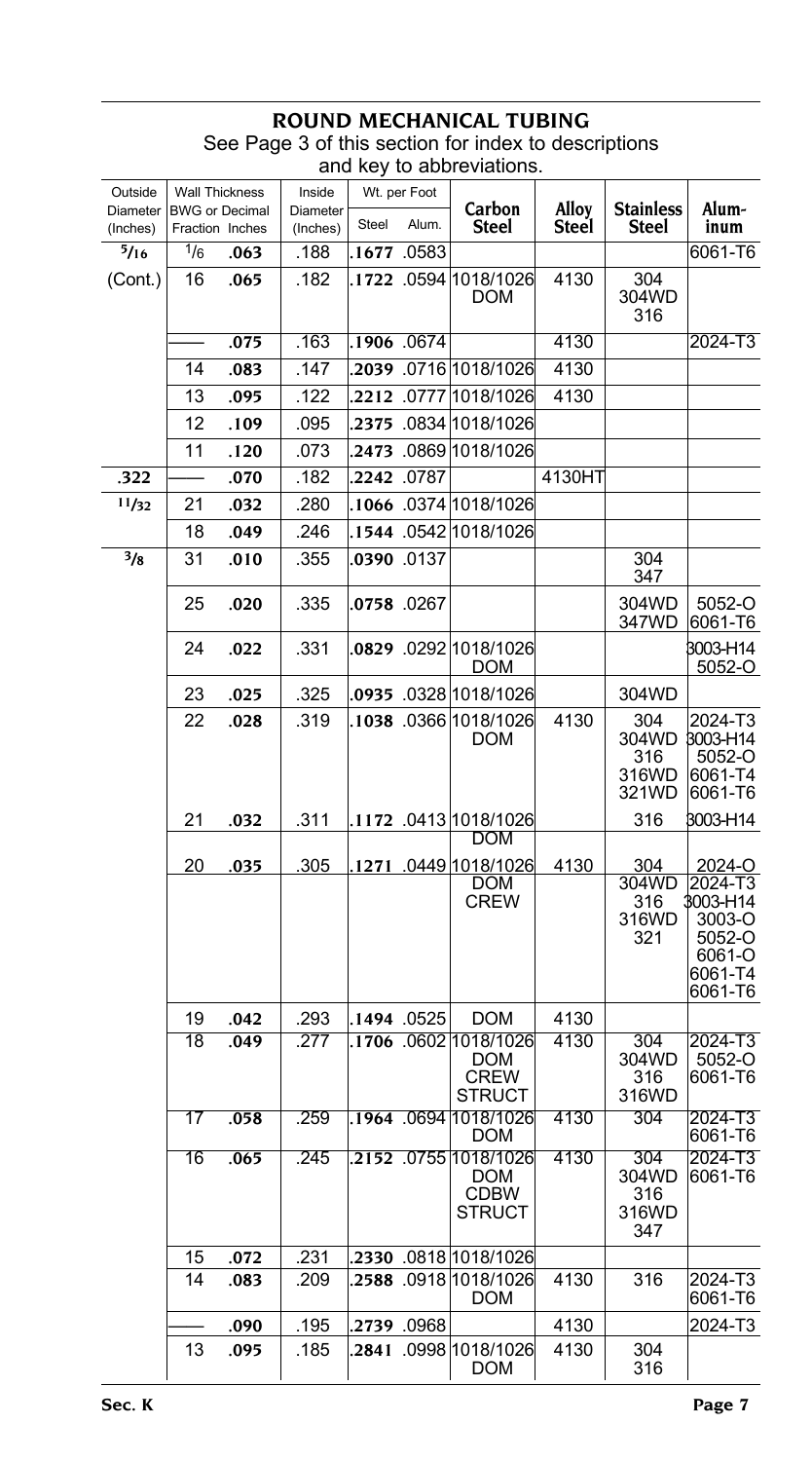| Outside              |      | <b>Wall Thickness</b>                    | Inside               |       | Wt. per Foot        |                  |                |                           |                                        |
|----------------------|------|------------------------------------------|----------------------|-------|---------------------|------------------|----------------|---------------------------|----------------------------------------|
| Diameter<br>(Inches) |      | <b>BWG</b> or Decimal<br>Fraction Inches | Diameter<br>(Inches) | Steel | Alum.               | Carbon<br>Steel  | Alloy<br>Steel | <b>Stainless</b><br>Steel | Alum-<br>inum                          |
| $^{3}/_{8}$          | 12   | .109                                     | .157                 |       | 3097 .1088          | 018/1026         |                | 304                       | 6061-T6                                |
| (Cont.)              | 11   | .120                                     | .135                 |       | .3268 .1148         | 018/1026         | 4130           | 304<br>316<br>321         |                                        |
|                      | 10   | .134                                     | .107                 |       | .3449 .1211         | 018/1026         |                | 304                       |                                        |
| 13/32                | 20   | .035                                     | .336                 |       | .1 <b>389</b> .0488 | 018/1026         |                |                           |                                        |
|                      | 18   | .049                                     | .308                 |       | .1 <b>868</b> .0656 | 018/1026         |                |                           |                                        |
|                      | 16   | .065                                     | .276                 |       | .2367 .0831         | 018/1026         |                |                           |                                        |
|                      | 14   | .083                                     | .240                 |       | .2863 .1005         | 018/1026         |                |                           |                                        |
|                      | 13   | .095                                     | .216                 | 3155. | .1108               | 018/1026         |                |                           |                                        |
|                      | 11   | .120                                     | .166                 | .3665 | .1287               | 018/1026         |                |                           |                                        |
| .378                 | 1/16 | .062                                     | .254                 |       | .2092 .0735         |                  | 4130           |                           |                                        |
| .385                 | 15   | .072                                     | .242                 |       | .2407 .0854         |                  | 4130           |                           |                                        |
|                      |      | .100                                     | .185                 |       | .3044 .1069         |                  | 4130HT         |                           |                                        |
| 7/16                 | 33   | .008                                     | .421                 |       | .0367 .0129         |                  |                | 321                       |                                        |
|                      | 25   | .020                                     | .398                 |       | 0893 0314           |                  |                | 304WD                     |                                        |
|                      | 24   | .022                                     | .393                 |       | .0977 .0343         | 018/1026         |                |                           |                                        |
|                      | 23   | .025                                     | .388                 |       | .1103 .0387         | 018/1026         |                | 304WD                     |                                        |
|                      | 22   | .028                                     | .381                 |       | .1126 .0431         | 018/1026<br>DOM  | 4130           | 304WD                     | 6061-T6                                |
|                      | 21   | .032                                     | .374                 |       | .1388.0487          | 1018/1026<br>DOM |                |                           |                                        |
|                      | 20   | .035                                     | .367                 |       | .1 <b>506</b> .0530 | 018/1026<br>DOM  | 4130           | 304WD<br>316<br>347       | 2024-T3<br>3003-O<br>5052-O<br>6061-T6 |
|                      | 19   | .042                                     | .354                 |       | .1776 .0624         | 018/1026         | 4130           |                           |                                        |
|                      | 18   | .049                                     | .340                 |       | .2036 .0714         | 018/1026<br>DOM  | 4130           | 304<br>304WD<br>316       | 2024-T3<br>6061-T6                     |
|                      | 17   | .058                                     | .322                 |       | .2354 .0826         | 018/1026<br>DOM  | 4130           |                           | 2024-T3                                |
|                      | 16   | .065                                     | .307                 |       | .2589 .0908         | 018/1026<br>DOM  | 4130           | 304<br>304WD<br>316       | 2024-T3<br>6061-T6                     |
|                      | 15   | .072                                     | .294                 |       | .2814 .0988         |                  | 4130           |                           |                                        |
|                      | 14   | .083                                     | .272                 |       | .3147 .1110         | 1018/1026<br>DOM | 4130           | 304                       | 2024-T3                                |
|                      |      | .088                                     | .263                 |       | .3289 .1155         |                  | 4130           |                           |                                        |
|                      |      | .090                                     | .258                 |       | .3345 .1178         |                  |                |                           | 2024-T3                                |
|                      | 13   | .095                                     | .247                 |       | .3480 .1224         | 018/1026<br>DOM  | 4130           | 304<br>321                | 2024-T3                                |
|                      | 12   | .109                                     | .220                 |       | .3830 .1345         | 018/1026         |                |                           |                                        |
|                      | 11   | .120                                     | .197                 |       | .4075 .1431         | 018/1026         | 4130           | 321                       | 6061-T6                                |
|                      |      | .129                                     | .180                 |       | .4257 .1495         |                  | 4130HT         |                           |                                        |
|                      | 10   | .134                                     | .169                 |       | .4351 .1528         | 018/1026         | 4130           |                           |                                        |
|                      | 5/32 | .156                                     | .125                 |       | .4698 .1650         | 018/1026         |                |                           |                                        |
| .448                 | 15   | .072                                     | .304                 | .2891 | .1015               |                  | 4130HT         |                           |                                        |
|                      |      | .102                                     | .245                 |       | .3769 .1324         |                  | 4130HT         |                           |                                        |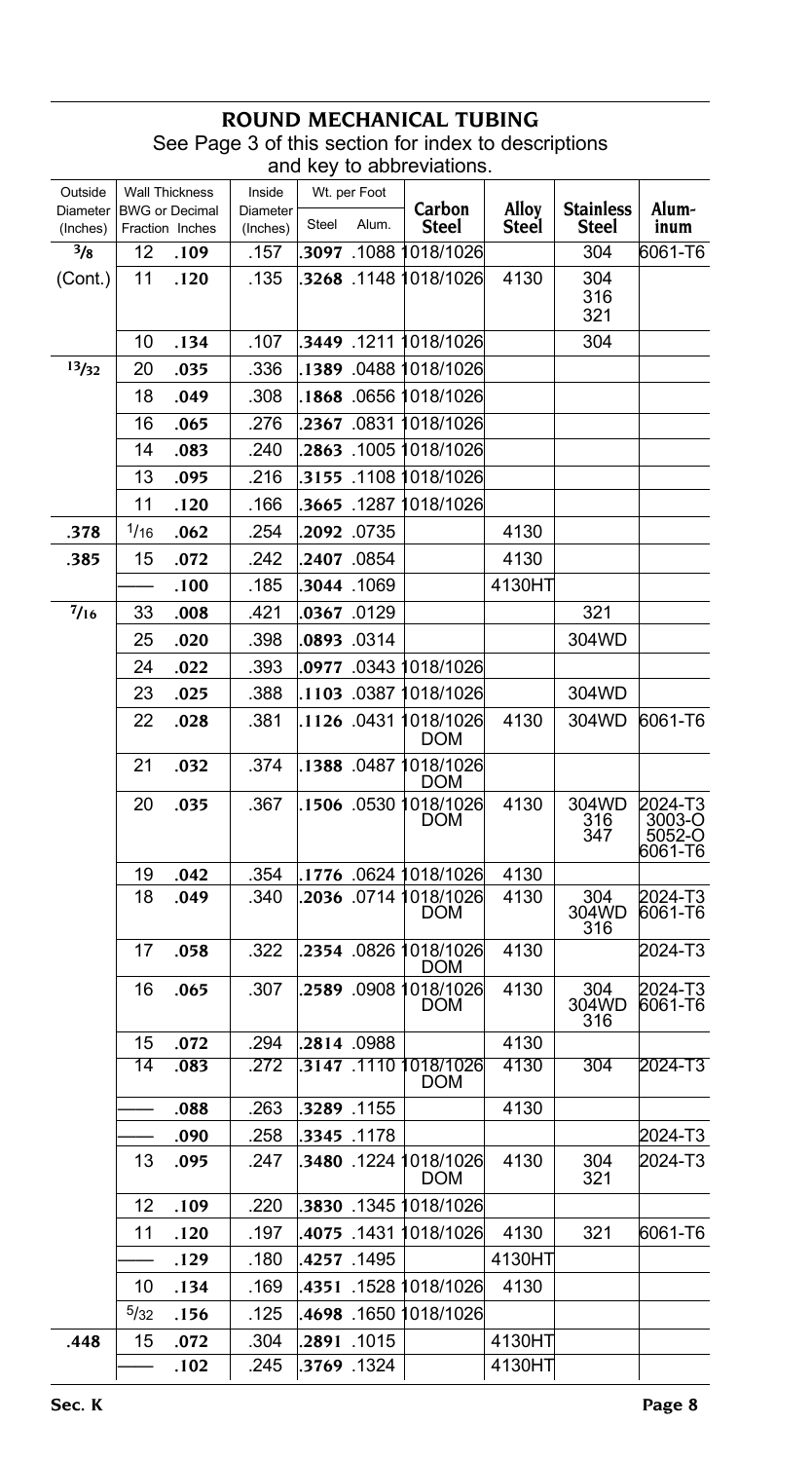| Outside              | <b>Wall Thickness</b>                    |      | Inside               |       | Wt. per Foot |                                                     |                |                                   |                                                                         |
|----------------------|------------------------------------------|------|----------------------|-------|--------------|-----------------------------------------------------|----------------|-----------------------------------|-------------------------------------------------------------------------|
| Diameter<br>(Inches) | <b>BWG</b> or Decimal<br>Fraction Inches |      | Diameter<br>(Inches) | Steel | Alum.        | Carbon<br><b>Steel</b>                              | Alloy<br>Steel | <b>Stainless</b><br>Steel         | Alum-<br>inum                                                           |
| $\frac{1}{2}$        | 25                                       | .020 | .460                 |       | .1025 .0356  |                                                     |                |                                   | 3003-H14<br>6061-O                                                      |
|                      | 24                                       | .022 | .456                 |       |              | .1123 .0394 1018/1026                               |                |                                   | 3003-H14<br>5052-O<br>6061-T6                                           |
|                      | 22                                       | .028 | .444                 |       |              | .1411 .0496  1018/1026<br>DOM                       | 4130           | 304<br>304WD<br>316<br>321<br>347 | 2024-T3<br>3003-H14<br>5052-O<br>6061-T4<br>6061-T6                     |
|                      | 21                                       | .032 | .436                 |       |              | .1599 .0562 1018/1026<br><b>DOM</b>                 |                |                                   |                                                                         |
|                      | 20                                       | .035 | .430                 |       |              | .1738 .0612 1018/1026<br>DOM<br>CREW                | 4130           | 304<br>304WD<br>316<br>316WD      | 2024-T3<br>3003-H14<br>3003-O<br>5052-O<br>6061-O<br>6061-T4<br>6061-T6 |
|                      | 19                                       | .042 | .416                 |       |              | .2054 0721 1018/1026                                |                | 321WD                             | 5052-O<br>6061-T4                                                       |
|                      | 18                                       | .049 | .402                 |       |              | .2360 .0829 1018/1026<br>DOM<br><b>CREW</b><br>HREW | 4130           | 304<br>304WD<br>316WD             | 2024-T3<br>3003-O<br>5052-O<br>6061-O<br>6061-T4<br>6061-T6             |
|                      | 17                                       | .058 | .384                 |       |              | .2738 .0962 1018/1026<br><b>DOM</b>                 | 4130           |                                   | 2024-T3<br>6061-O<br>6061-T6                                            |
|                      | 16                                       | .065 | .370                 |       | .3020.1061   | 1018/1026 <br>DOM<br>CREW<br>HREW                   | 4130           | 304<br>304WD<br>316<br>316WD      | 2024-T3<br>3003-H14<br>5052-O<br>6061-T6                                |
|                      | 15                                       | .072 | .356                 |       |              | .3291 .1156 1018/1026                               | 4130           | 347                               |                                                                         |
|                      | 14                                       | .083 | .334                 |       | .3696.1298   | 1018/1026<br>DOM                                    | 4130           | 304<br>316                        | 2024-T3<br>6061-T6                                                      |
|                      | 13                                       | .095 | .310                 |       |              | .4109 1443 1018/1026<br>DOM                         | 4130           | 304<br>316<br>347WD               | 2024-T3<br>6061-T6                                                      |
|                      | 12                                       | .109 | .282                 |       |              | .4552 .1599 1018/1026                               | 4130           | 304                               |                                                                         |
|                      | 11                                       | .120 | .260                 |       | .4870 1710   | 1018/1026<br>DOM                                    | 4130           | 304<br>316                        | 6061-T6                                                                 |
|                      |                                          | .131 | .238                 |       | .5163.1813   |                                                     | 4130HT         |                                   |                                                                         |
|                      | 10                                       | .134 | .232                 |       |              | .5238 .1840 1018/1026                               | 4130           | 304                               |                                                                         |
|                      | 5/32                                     | .156 | .187                 |       |              | .5731 .2013 1018/1026                               | 4130           | 321                               |                                                                         |
|                      | 3/16                                     | .188 | .125                 |       |              | .6264 .2200 1018/1026                               | 4130           |                                   |                                                                         |
| 17/32                | 16                                       | .065 | .401                 |       |              | .3237 .1137 1018/1026                               |                |                                   |                                                                         |
|                      | 14                                       | .083 | .365                 |       |              | .3971 .1395 1018/1026                               |                |                                   |                                                                         |
|                      | 13                                       | .095 | .341                 |       | .4424 .1554  | 1018/1026                                           |                |                                   |                                                                         |
|                      | 11                                       | .120 | .291                 |       |              | .5267 .1850 1018/1026                               |                |                                   |                                                                         |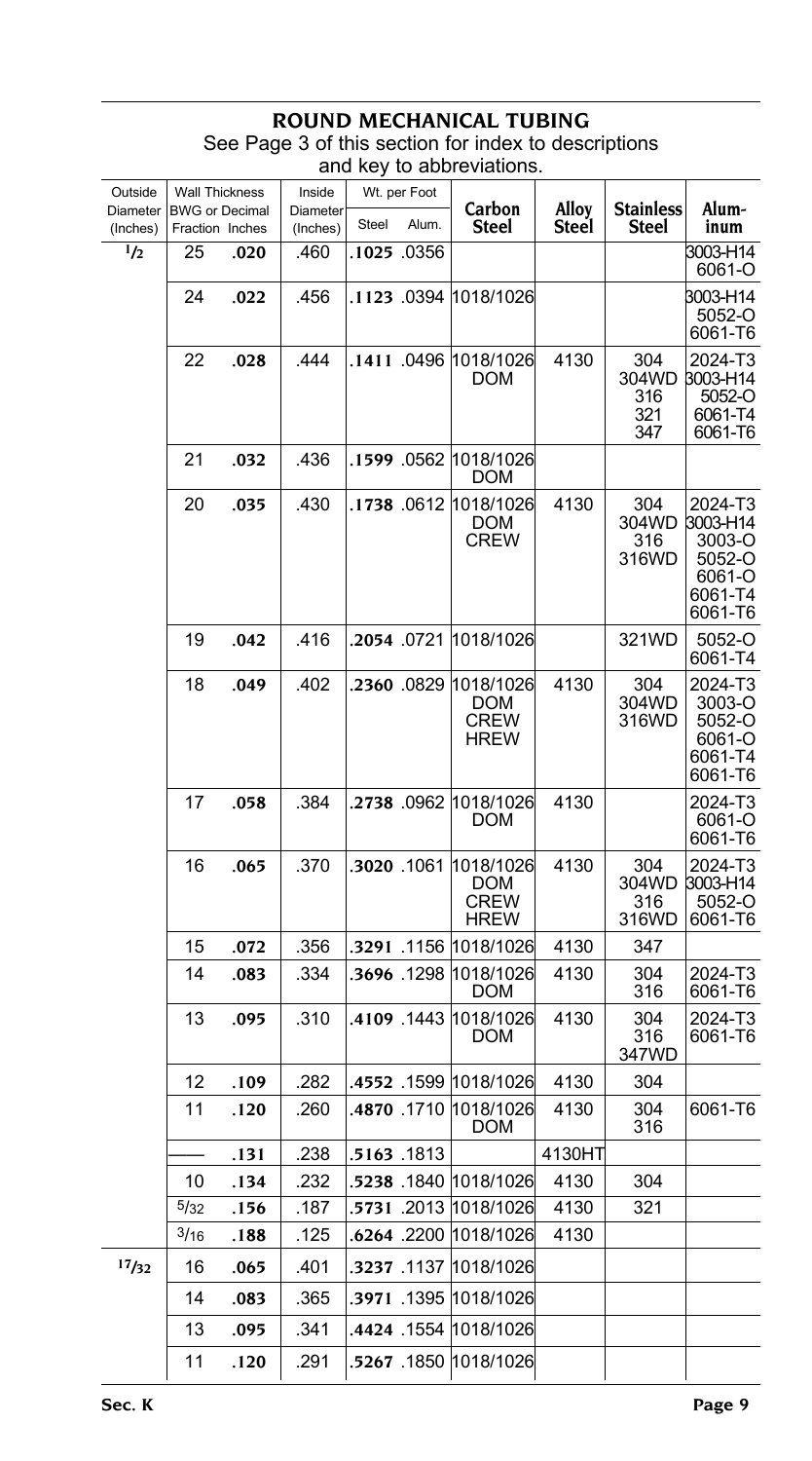| Outside<br>Diameter |           | Wall Thickness<br><b>BWG</b> or Decimal | Inside<br>Diameter | Wt. per Foot |             | Carbon                                       | Alloy        | <b>Stainless</b>    | Alum-   |
|---------------------|-----------|-----------------------------------------|--------------------|--------------|-------------|----------------------------------------------|--------------|---------------------|---------|
| (Inches)            |           | Fraction Inches                         | (Inches)           | Steel        | Alum.       | Steel                                        | <b>Steel</b> | Steel               | inum    |
| 9/16                | 24        | .022                                    | .519               |              |             | .1271 .0446  1018/1026                       |              |                     |         |
|                     | 23        | .025                                    | .512               |              |             | .1436 .0504 1018/1026                        |              |                     |         |
|                     | 22        | .028                                    | .506               |              |             | .1600 0562 1018/1026                         |              | 304<br>304WD        |         |
|                     | 21        | .032                                    | .499               |              |             | .1815 0637 1018/1026                         |              |                     |         |
|                     | 20        | .035                                    | .492               |              |             | .1974 0696 1018/1026<br><b>DOM</b>           | 4130         | 304<br>304WD<br>316 | 2024-T3 |
|                     | 19        | .042                                    | .479               |              |             | .2337 .0821 1018/1026                        |              | 321                 |         |
|                     | 18        | .049                                    | .464               |              |             | . <b>2690</b> .0948  1018/1026<br><b>DOM</b> | 4130         | 304WD<br>316        | 2024-T3 |
|                     | 17        | .058                                    | .447               |              |             | .3128 .1099 1018/1026                        |              | 321                 |         |
|                     | 16        | .065                                    | .432               |              |             | .3457 .1218 1018/1026<br>DOM                 | 4130         | 304WD<br>316        | 2024-T3 |
|                     | 14        | .083                                    | .396               |              |             | .4255 .1494 1018/1026<br><b>DOM</b>          | 4130         | 321                 |         |
|                     | 13        | .095                                    | .372               |              |             | .4748 .1667 1018/1026<br><b>DOM</b>          | 4130         | 304                 |         |
|                     | 12        | .109                                    | .344               |              |             | .5285 .1856 1018/1026                        | 4130         |                     |         |
|                     | 11        | .120                                    | .322               |              |             | .5677 1994 1018/1026                         | 4130         | 304<br>321          |         |
|                     | 1/8       | .125                                    | .313               |              |             | .5847 .2060 1018/1026<br><b>DOM</b>          |              | 304<br>321          | 2024-T3 |
|                     | 10        | .134                                    | .295               |              |             | .6140 .2156 1018/1026 4130HT                 |              |                     |         |
|                     | 5/32      | .156                                    | .250               |              |             | .6781 .2381 1018/1026                        | 4130         | 321                 |         |
|                     | 3/16      | .188                                    | .188               |              |             | .7529 .2644 1018/1026                        |              | 304<br>321          |         |
|                     | $^{7}/32$ | .219                                    | .125               |              | .8046 .2826 |                                              | 4130         |                     |         |
| .572                |           | .071                                    | .429               |              | .3799 .1334 |                                              | 4130HT       |                     |         |
|                     |           | .101                                    | .370               |              | .5081.1784  |                                              | 4130HT       |                     |         |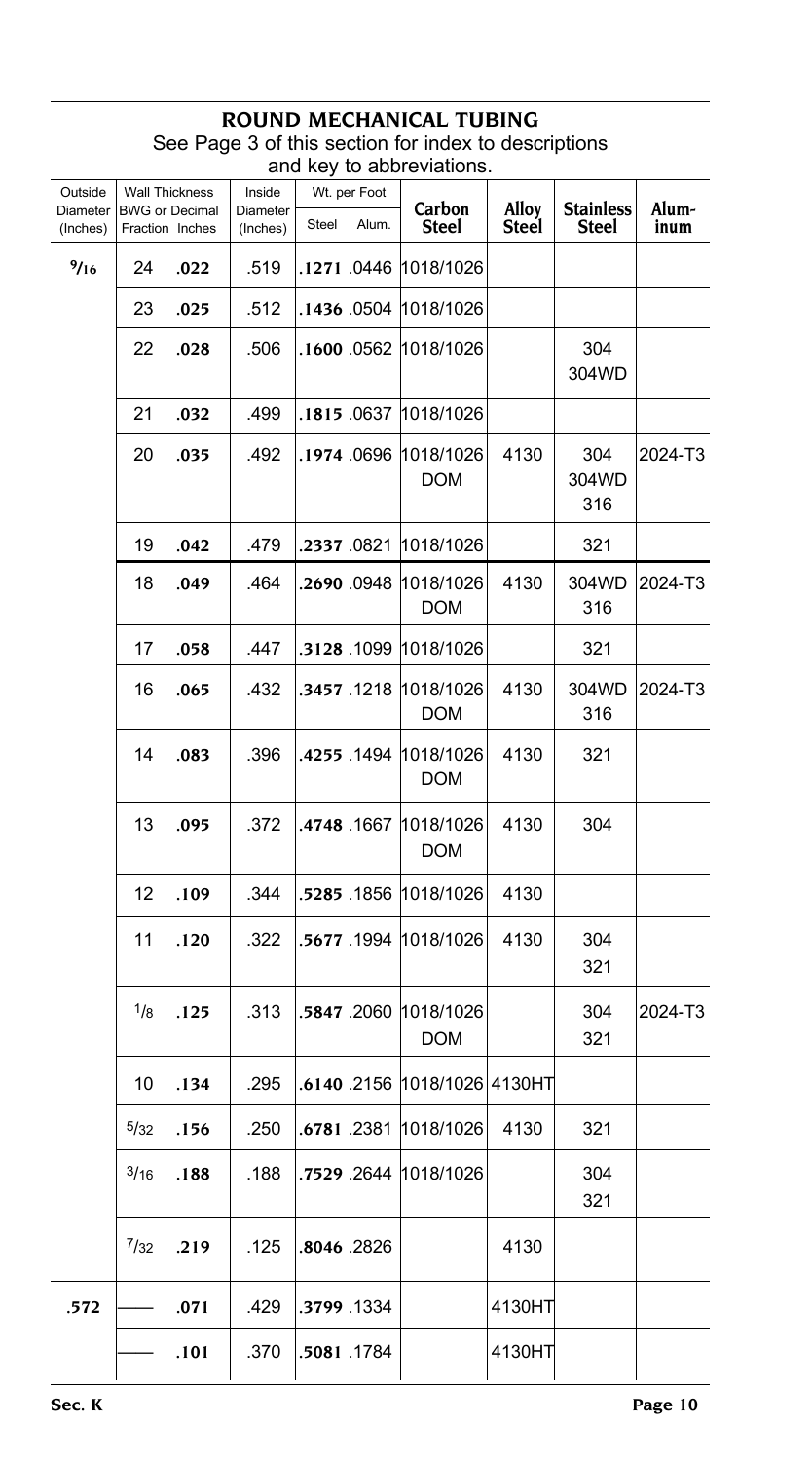| Outside              | <b>Wall Thickness</b>                    |      | Inside<br>Wt. per Foot |             | Carbon      | Alloy                                          | <b>Stainless</b> | Alum-                               |                                                               |
|----------------------|------------------------------------------|------|------------------------|-------------|-------------|------------------------------------------------|------------------|-------------------------------------|---------------------------------------------------------------|
| Diameter<br>(Inches) | <b>BWG</b> or Decimal<br>Fraction Inches |      | Diameter<br>(Inches)   | Steel       | Alum.       | <b>Steel</b>                                   | Steel            | Steel                               | inum                                                          |
| $^{5}/\!$            | 31                                       | .010 | .605                   |             | .0657 .0231 |                                                |                  | 304WD                               |                                                               |
|                      | 27                                       | .016 | .593                   |             | .1041.0366  |                                                |                  |                                     | 5052-O                                                        |
|                      | 24                                       | .022 | .581                   | .1417.0498  |             | 1018/1026                                      |                  |                                     | 3003-H14                                                      |
|                      | 23                                       | .025 | 575                    |             | .1602.0563  | 1018/1026                                      |                  |                                     |                                                               |
|                      | 22                                       | .028 | .569                   |             | .1785.0627  | 1018/1026<br>DOM                               | 4130             | 316WD                               | 2024-T3<br>3003-H14<br>5052-O<br>6061-T6                      |
|                      | 21                                       | .032 | .561                   |             | .2027 0712  | 1018/1026                                      |                  |                                     |                                                               |
|                      | 20                                       | .035 | .555                   |             | .2205 0775  | 1018/1026<br>DOM<br>CREW                       | 4130             | 304<br>304WD<br>316                 | 2024-T3<br>3003-H14<br>5052-O<br>6061-O<br>6061-T4<br>6061-T6 |
|                      | 19                                       | .042 | .541                   |             | .2615 0918  | 1018/1026                                      |                  |                                     | 5052-O                                                        |
|                      | 18                                       | .049 | .527                   |             | .3014 .1060 | 1018/1026<br><b>DOM</b><br>CREW<br><b>HREW</b> | 4130<br>4340     | 304<br>304WD<br>316<br>316WD        | 2024-T3<br>3003-H14<br>5052-O<br>6061-T4<br>6061-T6           |
|                      | 17                                       | .058 | .509                   |             | .3512.1234  | 1018/1026<br>DOM                               | 4130             |                                     | 2024-T3<br>5052-O<br>6061-T6                                  |
|                      | 16                                       | .065 | .495                   |             | .3888.1367  | 1018/1026<br>DOM<br>CREW                       | 4130             | 304<br>304WD<br>316<br>316WD<br>321 | 2024-T3<br>3003-H14<br>3003-O<br>5052-O<br>6061-T6            |
|                      | 15                                       | .072 | .471                   |             | .4252.1493  | 1018/1026                                      |                  |                                     |                                                               |
|                      | 14                                       | .083 | .459                   |             | .4805.1693  | 1018/1026<br>DOM<br><b>HREW</b>                | 4130             | 304<br>316                          | 2024-T3<br>6061-T6                                            |
|                      | 13                                       | .095 | .435                   |             | .5377.1888  | 1018/1026<br>DOM                               | 4130             | 304<br>304WD                        | 6061-T6                                                       |
|                      | 12                                       | .109 | .407                   |             | .6007 .2110 | 1018/1026<br>DOM                               |                  |                                     |                                                               |
|                      | 11                                       | .120 | .385                   |             | .6472 .2273 | 1018/1026<br>DOM                               | 4130             | 304<br>316                          |                                                               |
|                      | 1/8                                      | .125 | .375                   |             | .6675 .2344 | DOM                                            | 4130             |                                     | 2024-T3<br>6061-T6                                            |
|                      | 10                                       | .134 | .357                   |             | .7027.2468  | 1018/1026<br>DOM                               |                  | 304                                 |                                                               |
|                      | 5/32                                     | .156 | .312                   |             | .7814 .2744 | 1018/1026<br>DOM                               | 4130             |                                     |                                                               |
|                      | 3/16                                     | .188 | .250                   | .8774 .3081 |             | 1018/1026<br>DOM                               | 4130             | 304<br>316<br>321                   |                                                               |
|                      | 7/32                                     | .219 | .187                   |             | .9496 .3335 | 1018/1026<br>DOM                               |                  | 321                                 |                                                               |
|                      | 1/4                                      | .250 | .125                   |             | 1.001.3516  | 1018/1026                                      |                  |                                     |                                                               |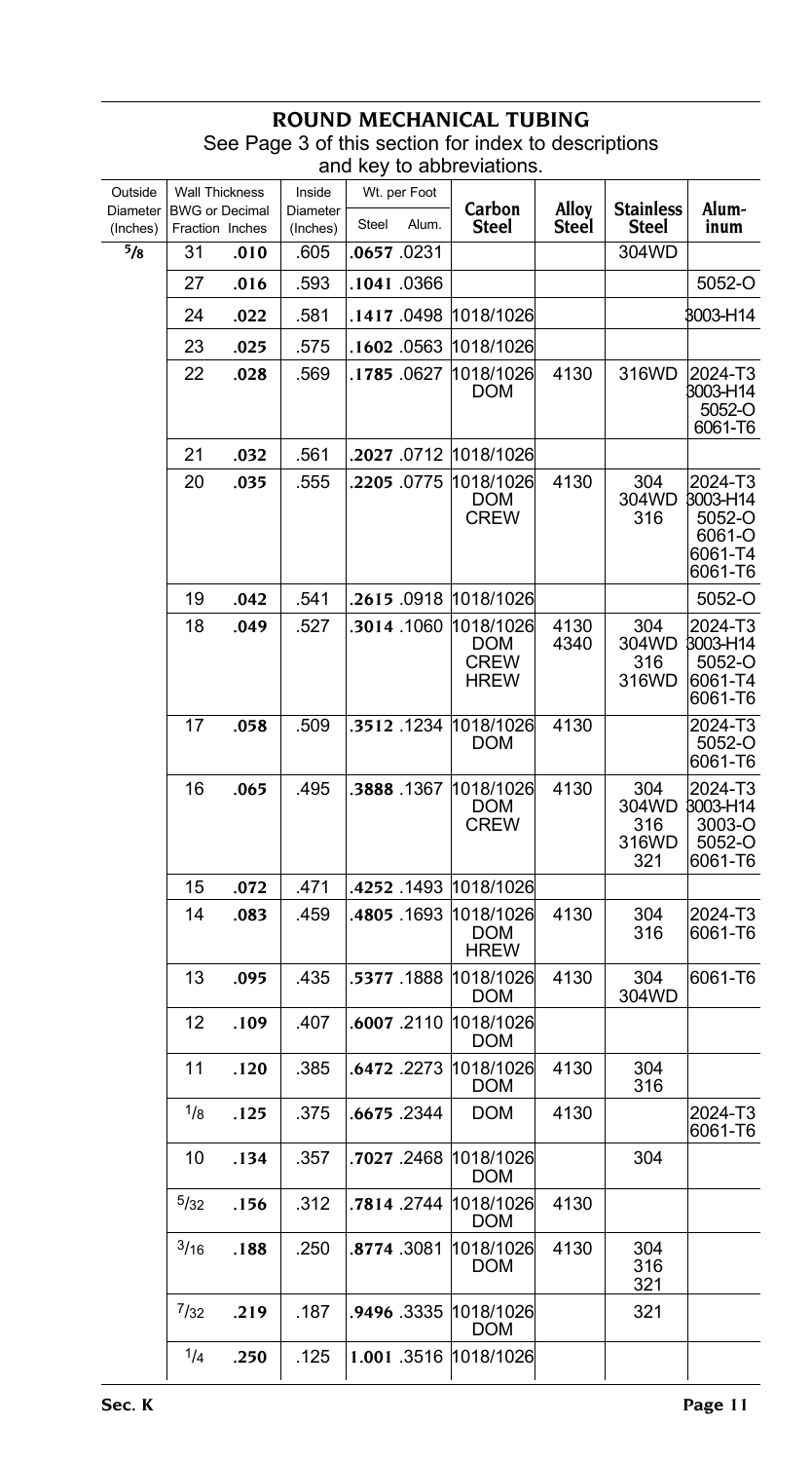| Outside              | <b>Wall Thickness</b>                    |      | Inside               |             | Wt. per Foot |                                    |                       |                                  |                                          |
|----------------------|------------------------------------------|------|----------------------|-------------|--------------|------------------------------------|-----------------------|----------------------------------|------------------------------------------|
| Diameter<br>(Inches) | <b>BWG or Decimal</b><br>Fraction Inches |      | Diameter<br>(Inches) | Steel       | Alum.        | Carbon<br><b>Steel</b>             | Alloy<br><b>Steel</b> | <b>Stainless</b><br><b>Steel</b> | Alum-<br>inum                            |
| .635                 | 15                                       | .072 | .492                 | .4329 .1520 |              |                                    | 4130HT                |                                  |                                          |
| 11/16                | 25                                       | .020 | .648                 | .1427 .0501 |              |                                    |                       | 304WD                            |                                          |
|                      | 22                                       | .028 | .631                 |             |              | .1974 .0693 1018/1026              |                       | 304WD<br>321                     |                                          |
|                      | 20                                       | .035 | .617                 |             | .2441.0857   | 1018/1026                          |                       | 304<br>304WD                     |                                          |
|                      | 18                                       | .049 | .589                 |             | .3344 .1174  | 1018/1026<br><b>DOM</b>            |                       | 304WD                            |                                          |
|                      | 17                                       | .058 | .571                 |             | .3902.1370   | 1018/1026                          |                       |                                  |                                          |
|                      | 16                                       | .065 | .557                 |             | .4325 .1519  | 1018/1026<br><b>DOM</b>            | 4130                  | 304WD                            |                                          |
|                      | 14                                       | .083 | .522                 |             | .5363 .1883  | 1018/1026<br><b>DOM</b>            |                       | 304                              |                                          |
|                      | 13                                       | .095 | .497                 |             | .6017.2113   | 1018/1026<br>DOM                   |                       | 321                              |                                          |
|                      | 12                                       | .109 | .469                 |             | .6740.2367   | 1018/1026                          |                       |                                  |                                          |
|                      | 11                                       | .120 | .448                 |             |              | .7279 .2556 1018/1026              | 4130                  | 304<br>321                       |                                          |
|                      | 1/8                                      | .125 | .438                 |             |              | .7508 .2594  1018/1026             |                       |                                  |                                          |
|                      | 10                                       | .134 | .419                 |             | .7928 .2784  | 1018/1026                          |                       |                                  |                                          |
|                      | 5/32                                     | .156 | .375                 |             |              | .8864 .3113 1018/1026              | 4130                  |                                  |                                          |
|                      | 3/16                                     | .188 | .312                 |             |              | 1.004 .3526 1018/1026              | 4130                  | 321                              |                                          |
|                      | 7/32                                     | .219 | .250                 |             | 1.097.3853   | 1018/1026                          |                       |                                  |                                          |
| $^{3/4}$             | 27                                       | .016 | .718                 | .1254.0440  |              |                                    |                       |                                  | 3003-H14                                 |
|                      | 25                                       | .020 | .710                 | .1559 0548  |              |                                    |                       |                                  | 5052-O<br>6061-O<br>6061-T6              |
|                      | 24                                       | .022 | .706                 |             | .1711.0601   | 1018/1026                          |                       |                                  | 3003-H14                                 |
|                      | 23                                       | .025 | .700                 |             |              | .1936 .0680 1018/1026              |                       |                                  |                                          |
|                      | 22                                       | .028 | .694                 |             |              | .2159.0758 1018/1026<br><b>DOM</b> | 4130                  | 304<br>304WD                     | 2024-T3<br>3003-H14<br>5052-O<br>6061-T6 |
|                      | 21                                       | .032 | .686                 |             |              | .2425 0862 1018/1026               |                       |                                  |                                          |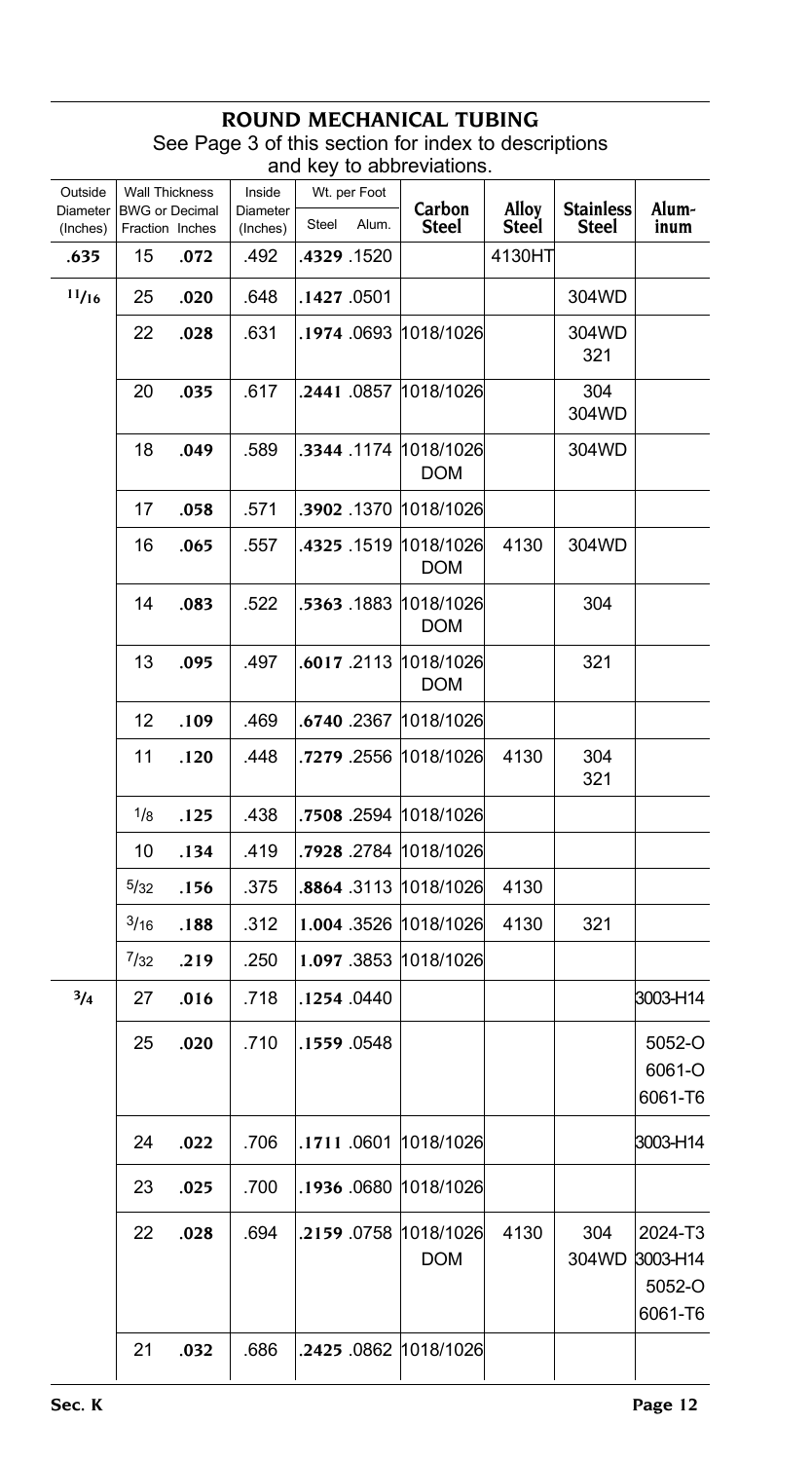| Outside<br>Diameter<br>(Inches) | <b>Wall Thickness</b><br><b>BWG</b> or Decimal<br>Fraction Inches |      | Inside<br>Diameter<br>(Inches) | Wt. per Foot<br>Alum.<br>Steel | Carbon<br><b>Steel</b>                         | Alloy<br>Steel | <b>Stainless</b><br>Steel                             | Alum-<br>inum                                                           |
|---------------------------------|-------------------------------------------------------------------|------|--------------------------------|--------------------------------|------------------------------------------------|----------------|-------------------------------------------------------|-------------------------------------------------------------------------|
| $^{3}/_{4}$<br>(cont.)          | 20                                                                | .035 | .680                           | .2673.0938                     | 1018/1026<br>DOM<br>CREW                       | 4130           | 304<br>304WD<br>316<br>316WD                          | 2024-T3<br>3003-H14<br>3003-O<br>5052-O<br>6061-O<br>6061-T4<br>6061-T6 |
|                                 | 19                                                                | .042 | .666                           | .3176.1115                     | 1018/1026                                      | 4130           |                                                       |                                                                         |
|                                 | 18                                                                | .049 | .652                           | .3668.1288                     | 1018/1026<br><b>DOM</b><br><b>CREW</b>         | 4130           | 304<br>304WD<br>316<br>316WD<br>321<br>321WD<br>347WD | 2024-T3<br>3003-H14<br>3003-O<br>5052-O<br>6061-O<br>6061-T4<br>6061-T6 |
|                                 | 17                                                                | .058 | .643                           | .4287.1506                     | 1018/1026<br>DOM                               | 4130           |                                                       | 2024-T3<br>3003-H14<br>6061-O<br>6061-T6                                |
|                                 | 1/16                                                              | .062 | .626                           | .4556.1600                     | <b>CREW</b>                                    |                |                                                       | 3003-O                                                                  |
|                                 | 16                                                                | .065 | .620                           | .4755.1670                     | 1018/1026<br>DOM<br><b>CREW</b><br><b>HREW</b> | 4130           | 304<br>304WD<br>316<br>316WD<br>347                   | 2024-T3<br>3003-H14<br>3003-O<br>5052-O<br>6061-O<br>6061-T6            |
|                                 | 14                                                                | .083 | .584                           | .5913.2077                     | 1018/1026<br>DOM<br><b>HREW</b>                | 4130           | 304<br>316<br>316WD                                   | 2024-T3<br>3003-H14<br>6061-T6                                          |
|                                 | 13                                                                | .095 | .560                           | .6646.2334                     | 1018/1026<br><b>DOM</b><br><b>HREW</b>         | 4130           | 304<br>316                                            | 2024-T3<br>6061-T6                                                      |
|                                 | 12                                                                | .109 | .532                           | .7462 .2621                    | 1018/1026<br>DOM                               |                | 347                                                   |                                                                         |
|                                 | 11                                                                | .120 | .510                           | .8074.2846                     | 1018/1026<br>DOM<br><b>HREW</b><br><b>CDBW</b> | 4130           | 304<br>316<br>347                                     | 2024-T3                                                                 |
|                                 | 1/8                                                               | .125 | .500                           | .8344.2930                     | <b>DOM</b>                                     |                | 321                                                   | 6061-T6                                                                 |
|                                 | 10                                                                | .134 | .482                           | 8816.3096.                     | 1018/1026<br>DOM                               | 4130           | 304                                                   |                                                                         |
|                                 | 5/32                                                              | .156 | .437                           | .9897.3476                     | 1018/1026<br><b>DOM</b><br>CDBW                | 4130           | 304<br>321                                            |                                                                         |
|                                 | 3/16                                                              | .188 | .375                           | 1.128.3962                     | 1018/1026<br><b>DOM</b><br><b>CDBW</b>         | 4130           | 304<br>316<br>321                                     |                                                                         |
|                                 | $^{7}/_{32}$                                                      | .219 | .313                           | 1.242.4362                     | 1018/1026<br><b>DOM</b>                        | 4130           |                                                       |                                                                         |
|                                 | 1/4                                                               | .250 | .250                           | 1.335.4689                     | 1018/1026                                      | 4130           | 321                                                   |                                                                         |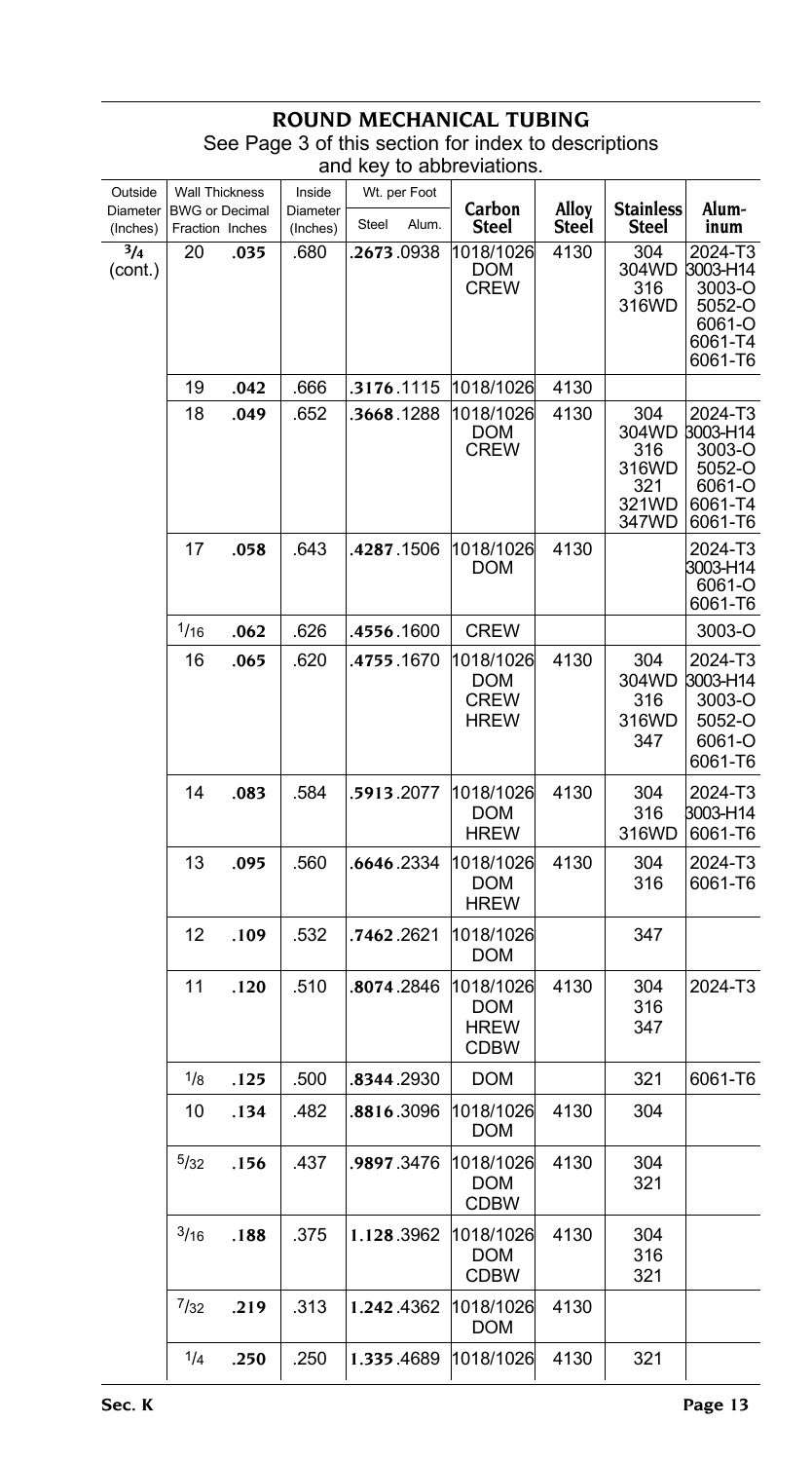| Outside<br>Diameter |              | <b>Wall Thickness</b><br><b>BWG</b> or Decimal | Inside<br>Diameter | Wt. per Foot   | Carbon                                                | Alloy          | <b>Stainless</b>             | Alum-                                               |
|---------------------|--------------|------------------------------------------------|--------------------|----------------|-------------------------------------------------------|----------------|------------------------------|-----------------------------------------------------|
| (Inches)            |              | Fraction Inches                                | (Inches)           | Steel<br>Alum. | Steel                                                 | Steel          | Steel                        | inum                                                |
| 13/16               | 22           | .028                                           | .757               | .2347 .0824    | 1018/1026                                             |                |                              |                                                     |
|                     | 21           | .032                                           | .749               | .2669.0937     | 1018/1026                                             |                |                              |                                                     |
|                     | 20           | .035                                           | .742               | .2908 .1021    | 1018/1026                                             |                |                              |                                                     |
|                     | 18           | .049                                           | .714               | .3998 .1404    | 1018/1026<br>DOM                                      |                | 304                          |                                                     |
|                     | 17           | .058                                           | .697               | .4677 .1643    | 1018/1026                                             |                |                              |                                                     |
|                     | 16           | .065                                           | .682               | .5193.1824     | 1018/1026<br>DOM                                      | 4130           |                              |                                                     |
|                     | 14           | .083                                           | .647               | .6471.2273     | 1018/1026                                             | 4130           |                              |                                                     |
|                     | 13           | .095                                           | .622               | .7285 .2558    | 1018/1026<br>DOM                                      | 4130           |                              |                                                     |
|                     | 12           | .109                                           | .594               | .8195.2878     | 1018/1026<br>DOM                                      | 4130           |                              |                                                     |
|                     | 11           | .120                                           | .572               | .8881.3120     | 1018/1026<br>DOM                                      | 4130           |                              |                                                     |
|                     | 10           | .134                                           | .544               | .9717.3413     | 1018/1026<br>DOM                                      |                |                              |                                                     |
|                     | 5/32         | .156                                           | .500               | 1.095.3846     | 1018/1026<br><b>DOM</b>                               |                |                              |                                                     |
|                     | 3/16         | .188                                           | .437               | 1.255.4408     | 1018/1026<br>DOM                                      |                |                              |                                                     |
|                     | $^{7}/_{32}$ | .219                                           | .375               | 1.389.4878     | 1018/1026<br>DOM                                      |                |                              |                                                     |
|                     | 1/4          | .250                                           | .312               | 1.503.5279     | 1018/1026                                             |                |                              |                                                     |
| $^{7}/_8$           | 24           | .022                                           | .831               | .2004 0704     | 1018/1026                                             |                |                              |                                                     |
|                     | 22           | .028                                           | .819               | .2533 .0890    | 1018/1026<br><b>DOM</b>                               | 4130           |                              | 5052-O                                              |
|                     | 21           | .032                                           | .811               | .2881.1012     | 1018/1026                                             |                |                              | 6061-T6                                             |
|                     | 20           | .035                                           | .805               | .3140.1112     | 1018/1026<br>DOM<br><b>CREW</b>                       | 4130           | 304<br>304WD<br>316          | 2024-T3<br>3003-H14<br>5052-O<br>6061-T4<br>6061-T6 |
|                     | 19           | .042                                           | .791               | .3737 .1312    | 1018/1026                                             |                |                              |                                                     |
|                     | 18           | .049                                           | .777               | .4323 .1530    | 1018/1026<br><b>DOM</b><br><b>CREW</b>                | 4130<br>4130HT | 304<br>316                   | 2024-T3<br>3003-H14<br>5052-O<br>6061-T4            |
|                     | 17           | .058                                           | .759               |                | 1018/1026 1777. 5061.                                 | 4130           |                              | 2024-T3<br>3003-H14<br>6061-O<br>6061T6             |
|                     | 16           | .065                                           | .745               | .5623.1979     | 1018/1026<br><b>DOM</b><br><b>CREW</b><br><b>HREW</b> | 4130           | 304<br>304WD<br>316<br>321WD | 2024-T3<br>3003-H14<br>3003-O<br>6061-T6            |
|                     | 15           | .072                                           | .731               | .6175.2169     | 1018/1026                                             |                |                              |                                                     |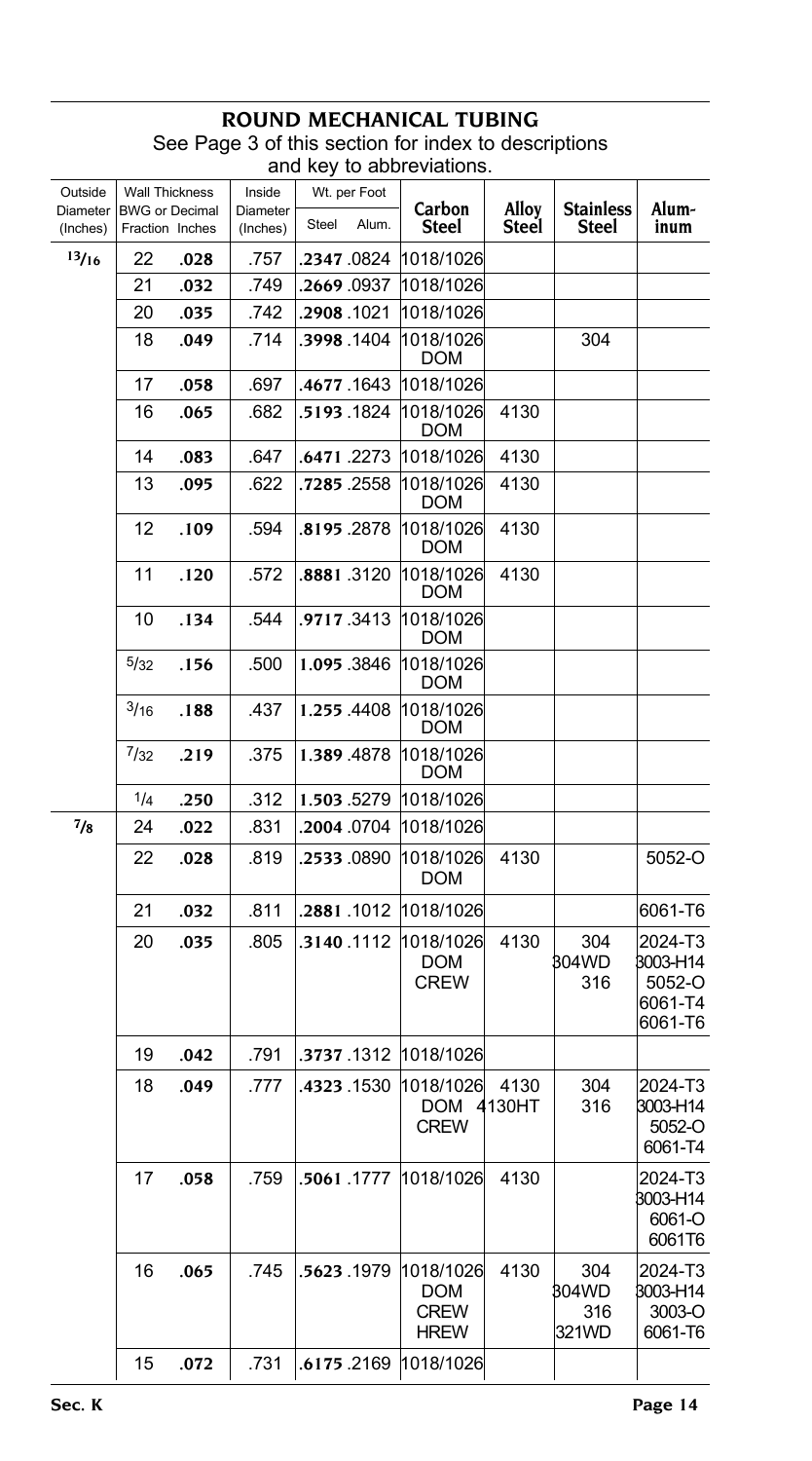#### **ROUND MECHANICAL T** See Page 3 of this section for index to descriptions

|                      |      |                                          |                      |       |              | and key to abbreviations.                      |                |                           |                    |
|----------------------|------|------------------------------------------|----------------------|-------|--------------|------------------------------------------------|----------------|---------------------------|--------------------|
| Outside              |      | <b>Wall Thickness</b>                    | Inside               |       | Wt. per Foot |                                                |                |                           |                    |
| Diameter<br>(Inches) |      | <b>BWG</b> or Decimal<br>Fraction Inches | Diameter<br>(Inches) | Steel | Alum.        | Carbon<br>Steel                                | Alloy<br>Steel | <b>Stainless</b><br>Steel | Alum-<br>inum      |
| $^{7}/_8$<br>(cont.) | 14   | .083                                     | .709                 |       | .7021 .2466  | 1018/1026<br>DOM<br><b>CREW</b><br><b>HREW</b> | 4130           | 304<br>316                |                    |
|                      | 13   | .095                                     | .685                 |       | .7914.2795   | 1018/1026<br>DOM<br><b>CDBW</b>                | 4130           | 304<br>316                | 2024-T3<br>6061-T6 |
|                      | 12   | .109                                     | .657                 |       | .8917.3132   | 1018/1026<br>DOM                               |                | 304                       |                    |
|                      | 11   | .120                                     | .635                 |       | .9676.3398   | 1018/1026<br>DOM<br><b>HREW</b>                | 4130           | 304<br>316<br>321         |                    |
|                      | 1/8  | .125                                     | .625                 |       | 1.001.3516   | 1018/1026<br>DOM<br>CDBW                       |                |                           |                    |
|                      | 10   | .134                                     | .607                 |       | 1.060 3723   | 1018/1026<br>DOM                               |                |                           |                    |
|                      | 5/32 | .156                                     | .562                 |       | 1.198.4207   | 1018/1026<br>DOM<br>CDBW                       | 4130           |                           |                    |
|                      | 3/16 | .188                                     | .500                 |       | 1.379.4843   | 1018/1026<br>DOM                               | 4130           | 304<br>316<br>321         |                    |
|                      | 7/32 | .219                                     | .437                 |       | 1.534.5387   | 1018/1026                                      | 4130           |                           |                    |
|                      | 1/4  | .250                                     | .375                 |       | 1.669 5862   | 1018/1026                                      | 4130           |                           |                    |
|                      | 9/32 | .281                                     | .313                 |       | 1.783 6262   | 1018/1026                                      |                |                           |                    |
|                      | 5/16 | .313                                     | .250                 |       | 1.879 6599   | 1018/1026                                      |                |                           |                    |
| 15/16                | 22   | .028                                     | .881                 |       | .2721.0956   | 1018/1026                                      |                |                           |                    |
|                      | 21   | .032                                     | .874                 |       | .3096 1087   | 1018/1026                                      |                |                           |                    |
|                      | 20   | .035                                     | .867                 |       | .3375 1185   | 1018/1026<br>DOM                               |                |                           |                    |
|                      | 19   | .042                                     | .541                 |       | .2615 0918   | 1018/1026                                      |                |                           | 5052-O             |
|                      | 18   | .049                                     | .839                 |       | .4652.1634   | 1018/1026                                      |                | 321                       |                    |
|                      | 17   | .058                                     | .822                 |       | .5451.1914   | 1018/1026                                      |                |                           |                    |
|                      | 16   | .065                                     | .807                 |       | .6060.2128   | 1018/1026<br><b>DOM</b>                        |                |                           |                    |
|                      | 14   | .083                                     | .772                 |       | .7579 .2662  | 1018/1026                                      |                |                           |                    |
|                      | 13   | .095                                     | .748                 |       | .8553 3004   | 1018/1026                                      |                |                           |                    |
|                      | 12   | .109                                     | .719                 |       | .9651.3389   | 1018/1026                                      |                |                           |                    |
|                      | 11   | .120                                     | .697                 |       |              | 1.048 .3681 1018/1026                          | 4130           |                           |                    |
|                      | 10   | .134                                     | .669                 |       | 1.151.4042   | 1018/1026                                      |                |                           |                    |
|                      | 5/32 | .156                                     | .625                 |       | 1.303 4576   | 1018/1026<br><b>DOM</b>                        |                |                           |                    |
|                      | 3/16 | .188                                     | .562                 |       | 1.506 .5289  | 1018/1026                                      |                |                           |                    |
|                      | 7/32 | .219                                     | .500                 |       | 1.682 .5907  | 1018/1026                                      | 4130           |                           |                    |
|                      | 5/16 | .313                                     | .313                 |       | 2.089 .7337  | 1018/1026                                      |                |                           |                    |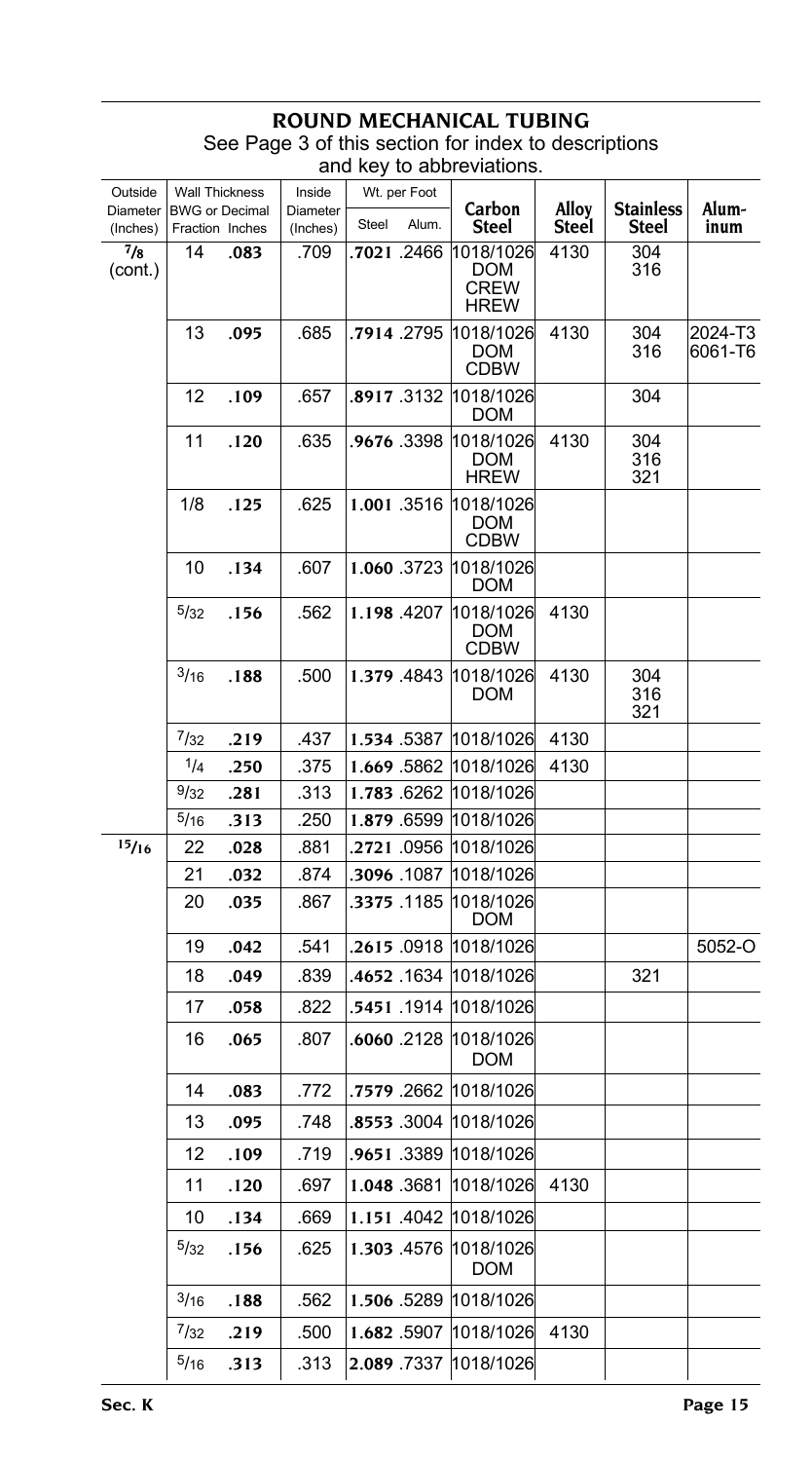#### **ROUND MECHANICAL TUBING** See Page 3 of this section for index to descriptions

and key to abbreviations.

| Outside              |    | <b>Wall Thickness</b>                    | Inside               |             | Wt. per Foot | Carbon                                                            | Alloy  | <b>Stainless</b>                      | Alum-                                                                             |
|----------------------|----|------------------------------------------|----------------------|-------------|--------------|-------------------------------------------------------------------|--------|---------------------------------------|-----------------------------------------------------------------------------------|
| Diameter<br>(Inches) |    | <b>BWG</b> or Decimal<br>Fraction Inches | Diameter<br>(Inches) | Steel       | Alum.        | Steel                                                             | Steel  | Steel                                 | inum                                                                              |
| .953                 |    | .114                                     | .725                 | 1.021.3586  |              |                                                                   | 4130HT |                                       |                                                                                   |
| 1                    | 27 | .016                                     | .968                 | .1681 .0590 |              |                                                                   |        |                                       | 6061-O<br>6061-T4                                                                 |
|                      | 25 | .020                                     | .960                 | .2093.0735  |              |                                                                   |        |                                       | 6061-O<br>6061-T6                                                                 |
|                      | 24 | .022                                     | .956                 |             |              | .2298 .0807 1018/1026                                             |        |                                       | 5052-O<br>6061-T4                                                                 |
|                      | 23 | .025                                     | .950                 |             |              | .2603 .0914 1018/1026                                             |        |                                       | 6061-T6                                                                           |
|                      | 22 | .028                                     | .944                 |             |              | .2907 .1021 1018/1026                                             | 4130   |                                       | 3003-H14<br>5052-O<br>6061-T4                                                     |
|                      | 21 | .032                                     | .936                 |             |              | .3308 .1162 1018/1026                                             |        |                                       |                                                                                   |
|                      | 20 | .035                                     | .930                 |             |              | .3607 .1275 1018/1026<br>DOM<br><b>CREW</b>                       | 4130   | 304<br>304WD<br>316<br>316WD          | 2024-T3<br>3003-H14<br>5052-O<br>6061-T4<br>6061-T6                               |
|                      | 19 | .042                                     | .916                 | .4297 .1509 |              |                                                                   |        |                                       | 6061-T4<br>6061-T6                                                                |
|                      | 18 | .049                                     | .902                 |             |              | .4977 .1754 1018/1026<br><b>DOM</b><br>CREW                       | 4130   | 304<br>304WD<br>316                   | 2024-T3<br>3003-H14<br>3003-O<br>5052-O<br>6061-O<br>6061-T4<br>6061-T6           |
|                      | 17 | .058                                     | .884                 |             |              | .5835 .2060 1018/1026<br><b>DOM</b>                               | 4130   |                                       | 2024-T3<br>3003-H14<br>6061-T6                                                    |
|                      | 16 | .065                                     | .870                 |             |              | .6491 .2295 1018/1026<br><b>DOM</b><br><b>CREW</b><br><b>HREW</b> | 4130   | 304<br>304WD<br>316<br>316WD<br>347WD | 2024-O<br>2024-T3<br>3003-H14<br>3003-O<br>5052-O<br>6061-O<br>6061-T4<br>6061-T6 |
|                      | 15 | .072                                     | .856                 |             |              | .7136 .2506 1018/1026                                             |        |                                       |                                                                                   |
|                      | 14 | .083                                     | .834                 |             | .8129.2866   | 1018/1026<br>DOM<br><b>CREW</b><br><b>HREW</b>                    | 4130   | 304<br>304WD<br>316                   | 2024-O<br>2024-T3<br>6061-T6                                                      |
|                      | 13 | .095                                     | .810                 |             |              | .9182 .3244 1018/1026<br><b>DOM</b><br><b>HREW</b>                | 4130   | 304<br>316<br>321<br>347              | 2024-T3<br>6061-T6                                                                |
|                      | 12 | .109                                     | .782                 |             |              | 1.037 3642 1018/1026<br><b>DOM</b>                                |        | 304                                   |                                                                                   |
|                      | 11 | .120                                     | .760                 |             |              | 1.128 3978 1018/1026<br><b>DOM</b><br><b>CDBW</b><br><b>HREW</b>  | 4130   | 304<br>304WD<br>316<br>321<br>347     | 2024-T3<br>6061-O                                                                 |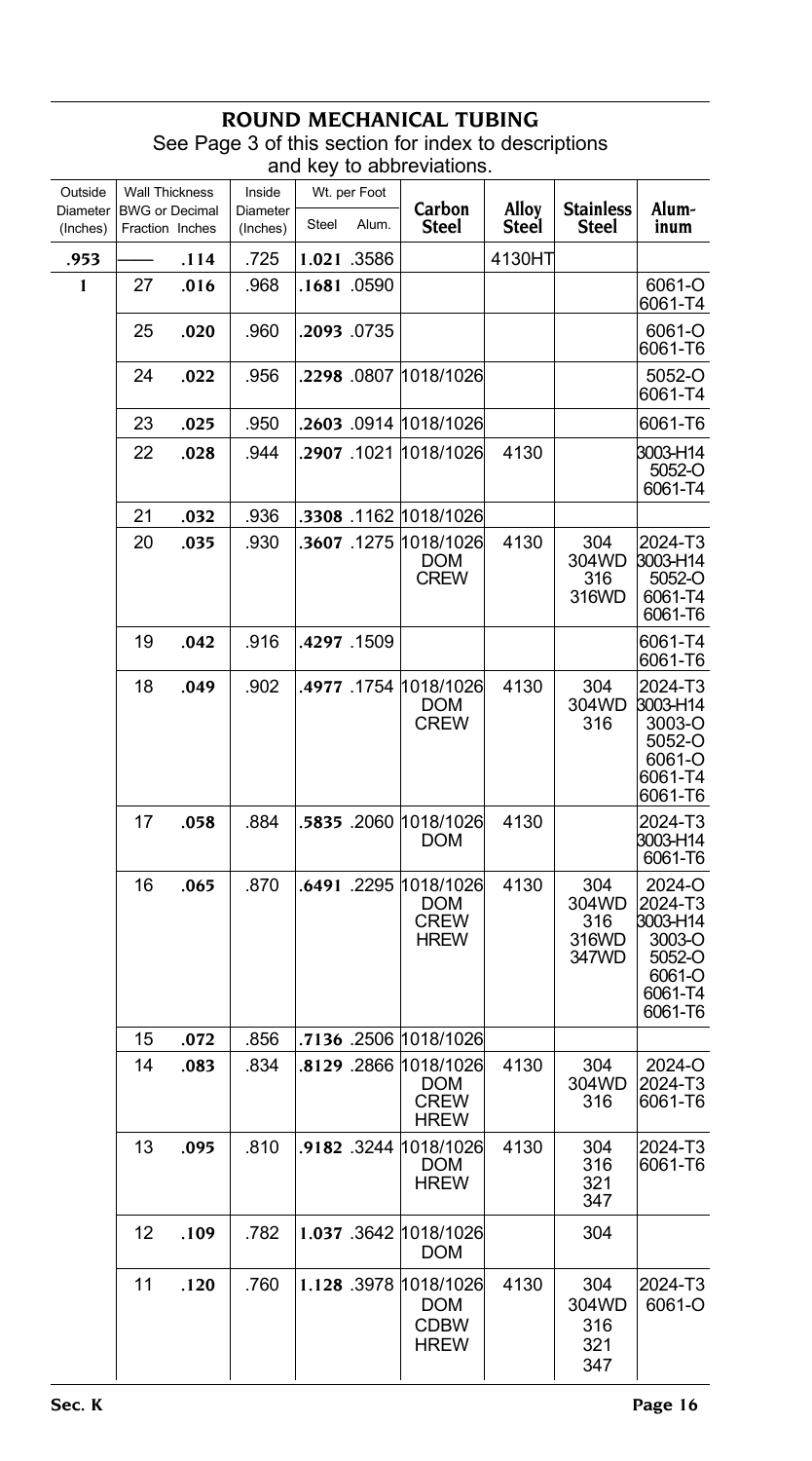| Outside<br>Diameter | <b>Wall Thickness</b><br><b>BWG or Decimal</b> |      | Inside<br>Diameter |       | Wt. per Foot | Carbon                                            | Alloy        | <b>Stainless</b>  | Alum-              |
|---------------------|------------------------------------------------|------|--------------------|-------|--------------|---------------------------------------------------|--------------|-------------------|--------------------|
| (Inches)            | Fraction Inches                                |      | (Inches)           | Steel | Alum.        | <b>Steel</b>                                      | Steel        | Steel             | inum               |
| 1<br>(Cont.)        | 1/8                                            | .125 | .750               |       |              | 1.168 .4102 1018/1026<br>DOM<br><b>CDBW</b>       |              |                   | 6061-O<br>6061-T6  |
|                     | 10                                             | .134 | .732               |       |              | 1.239 .4351 1018/1026<br>DOM                      | 4130         |                   |                    |
|                     | 5/32                                           | .156 | .687               |       |              | 1.406 4961 1018/1026<br>DOM                       | 4130         |                   | 2024-T3            |
|                     | 3/16                                           | .188 | .625               |       |              | 1.630 .5752 1018/1026<br>DOM                      | 4130         | 304<br>316<br>321 | 2024-T3<br>6061-T6 |
|                     | $^{7}/_{32}$                                   | .219 | .562               |       |              | 1.827 .6416 1018/1026<br>DOM                      | 4130         | 347               |                    |
|                     | 1/4                                            | .250 | .500               |       |              | 2.003 .7035 1018/1026<br>DOM                      | 4130         | 304<br>316        | 6061-T6            |
|                     | 9/32                                           | .281 | .438               |       |              | 2.158 .7579 1018/1026<br>DOM                      |              |                   |                    |
|                     | 5/16                                           | .313 | .375               |       |              | 2.297 .8067 1018/1026<br>DOM                      |              | 321               |                    |
|                     | 3/8                                            | .375 | .250               |       |              | 2.503 8791 1018/1026                              |              | 304               |                    |
| 11/16               | 22                                             | .028 | 1.006              |       |              | .3095 1087 1018/1026                              |              |                   |                    |
|                     | 21                                             | .032 | .999               |       |              | .3524 .1238 1018/1026                             |              |                   |                    |
|                     | 20                                             | .035 | .992               |       |              | .3843 .1350 1018/1026                             |              | 304               |                    |
|                     | 18                                             | .049 | .964               |       |              | .5306 .1863 1018/1026<br>DOM                      |              | 304WD             |                    |
|                     | 17                                             | .058 | .946               |       |              | .6225 .2186 1018/1026<br>DOM                      |              |                   |                    |
|                     | 16                                             | .065 | .932               |       |              | .6928 .2433 1018/1026<br>DOM                      | 4130         | 316               |                    |
|                     | 14                                             | .083 | .897               |       |              | 8687 3051 1018/1026<br>DOM                        |              |                   |                    |
|                     | 13                                             | .095 | .872               |       |              | .9821 .3449 1018/1026                             | 4130         |                   |                    |
|                     | 12                                             | .109 | .844               |       |              | 1.111 .3902 1018/1026<br>DOM                      |              |                   |                    |
|                     | 11                                             | .120 | .822               |       |              | 1.209 4246 1018/1026<br><b>DOM</b><br><b>CDBW</b> | 4130         |                   |                    |
|                     | 10                                             | .134 | .795               |       |              | 1.330 4671 1018/1026                              |              |                   |                    |
|                     | 5/32                                           | .156 | .750               |       |              | 1.511 .5307 1018/1026<br><b>DOM</b>               |              | 304               |                    |
|                     | 3/16                                           | .188 | .687               |       |              | 1.757 .6171 1018/1026<br>DOM<br><b>CDBW</b>       | 4130         |                   |                    |
|                     | 7/32                                           | .219 | .625               |       |              | 1.974 6933 1018/1026<br>DOM                       | 4130<br>4340 |                   |                    |
|                     | 1/4                                            | .250 | .562               |       |              | 2.171 .7625 1018/1026<br>DOM                      |              |                   |                    |
|                     | 9/32                                           | .281 | .500               |       |              | 2.347 8243 1018/1026                              | 4130         |                   |                    |
|                     | 5/16                                           | .313 | .437               |       |              | 2.507 8805 1018/1026                              |              |                   |                    |
|                     | 3/8                                            | .375 | .312               |       |              | 2.755 .9676 1018/1026                             |              |                   |                    |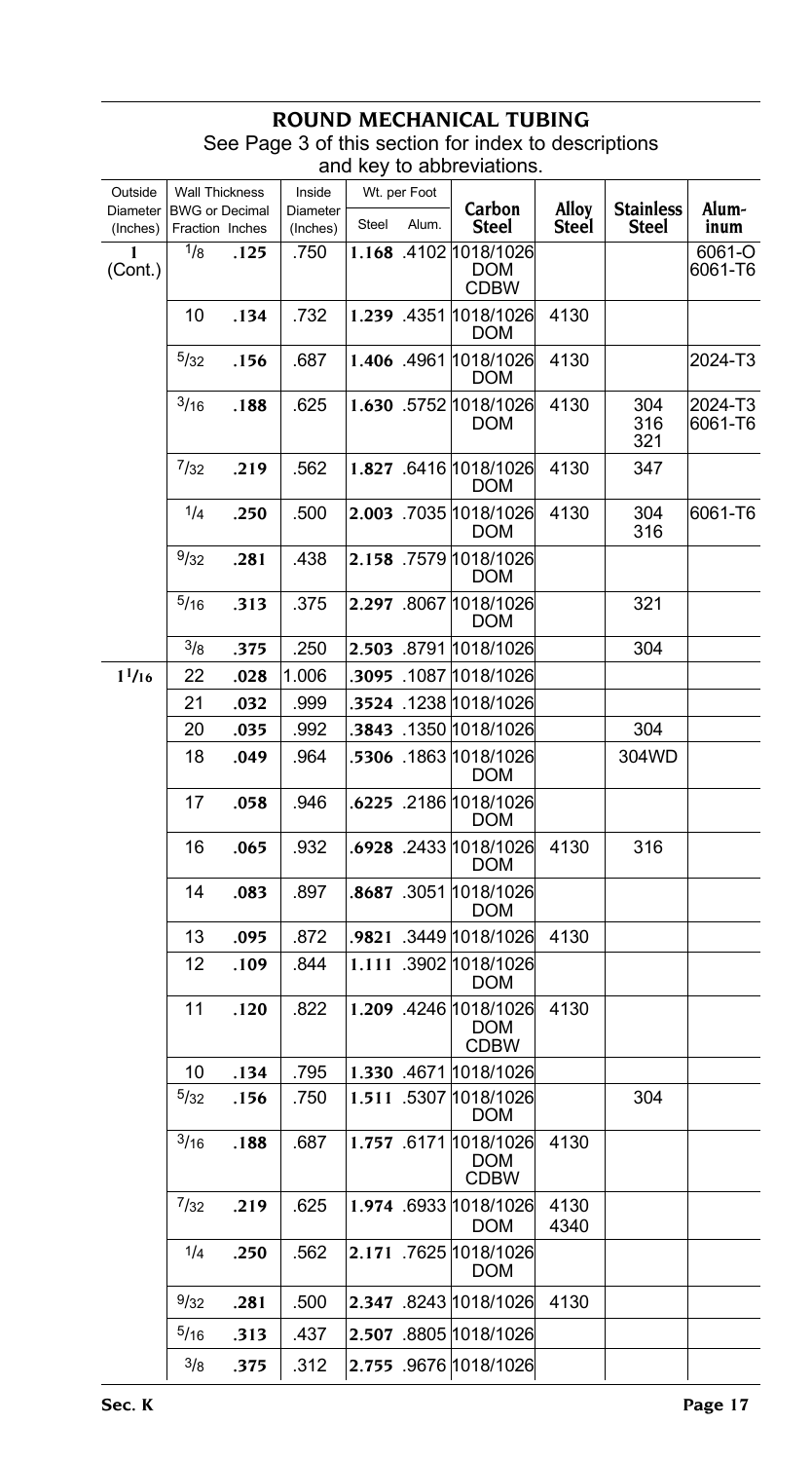#### **ROUND MECHANICAL TUBING** See Page 3 of this section for index to descriptions

| Outside<br>Diameter | <b>Wall Thickness</b><br><b>BWG</b> or Decimal |      | Inside               |       | Wt. per Foot | Carbon<br>Alloy<br><b>Stainless</b>                |              |                       | Alum-                                    |  |
|---------------------|------------------------------------------------|------|----------------------|-------|--------------|----------------------------------------------------|--------------|-----------------------|------------------------------------------|--|
| (Inches)            | Fraction Inches                                |      | Diameter<br>(Inches) | Steel | Alum.        | Steel                                              | Steel        | <b>Steel</b>          | inum                                     |  |
| $1^{1/8}$           | 22                                             | .028 | 1.069                |       |              | .3280 .1152 1018/1026                              |              |                       |                                          |  |
|                     | 21                                             | .032 | 1.061                |       |              | .3735 .1312 1018/1026                              |              |                       |                                          |  |
|                     | 20                                             | .035 | 1.055                |       |              | .4074 .1438 1018/1026<br>DOM<br><b>CREW</b>        | 4130         | 304<br>304WD<br>316   | 2024-T3<br>6061-T6                       |  |
|                     | 18                                             | .049 | 1.027                |       |              | .5631 .1989 1018/1026<br><b>DOM</b><br><b>CREW</b> | 4130         | 304<br>304WD<br>316WD | 2024-T3<br>6061-T6                       |  |
|                     | 17                                             | .058 | 1.009                |       |              | .6609 .2321 1018/1026<br><b>DOM</b>                | 4130         |                       | 3003-H14<br>6061-T6                      |  |
|                     | 16                                             | .065 | .995                 |       |              | .7359 .2601 1018/1026<br><b>DOM</b><br><b>CREW</b> | 4130         | 304<br>304WD<br>316   | 2024-T3<br>3003-H14<br>3003-O<br>6061-T6 |  |
|                     | 15                                             | .072 | .981                 |       |              | .8097 .2844 1018/1026                              |              |                       |                                          |  |
|                     | 14                                             | .083 | .959                 |       |              | .9237 .3264 1018/1026<br>DOM                       | 4130         | 304<br>316            | 2024-T3                                  |  |
|                     | 13                                             | .095 | .935                 |       |              | 1.045 .3670 1018/1026<br>DOM                       | 4130         | 304<br>316            |                                          |  |
|                     | 12                                             | .109 | .907                 |       |              | 1.183 .4155 1018/1026<br>DOM                       |              |                       |                                          |  |
|                     | 11                                             | .120 | .885                 |       |              | 1.288 .4523 1018/1026<br><b>DOM</b>                | 4130         | 304<br>316<br>321     |                                          |  |
|                     | 1/8                                            | .125 | .875                 |       |              | 1.335 .4712 1018/1026<br>DOM                       |              |                       | 2024-T3                                  |  |
|                     | 10                                             | .134 | .857                 |       |              | 1.418 .4980 1018/1026<br>DOM                       |              |                       |                                          |  |
|                     | 5/32                                           | .156 | .812                 |       |              | 1.614 .5668 1018/1026<br>DOM                       | 4130         |                       |                                          |  |
|                     | $^{3/16}$                                      | .188 | .750                 |       |              | 1.881 6606 1018/1026<br>DOM                        | 4130<br>4340 | 304<br>321            |                                          |  |
|                     | 7/32                                           | .219 | .688                 |       |              | 2.119 .7442 1018/1026<br><b>DOM</b>                | 4130         |                       |                                          |  |
|                     | 1/4                                            | .250 | .625                 |       |              | 2.336 8204 1018/1026 4130<br><b>DOM</b>            |              | 304                   |                                          |  |
|                     | 9/32                                           | .281 | .563                 |       |              | 2.533 .8896 1018/1026                              | 4130         |                       |                                          |  |
|                     | 5/16                                           | .313 | .500                 |       |              | 2.714 .9532 1018/1026<br>DOM                       | 4130         |                       |                                          |  |
|                     | $^{3}/8$                                       | .375 | .375                 |       |              | 3.004 1.055 1018/1026                              |              |                       |                                          |  |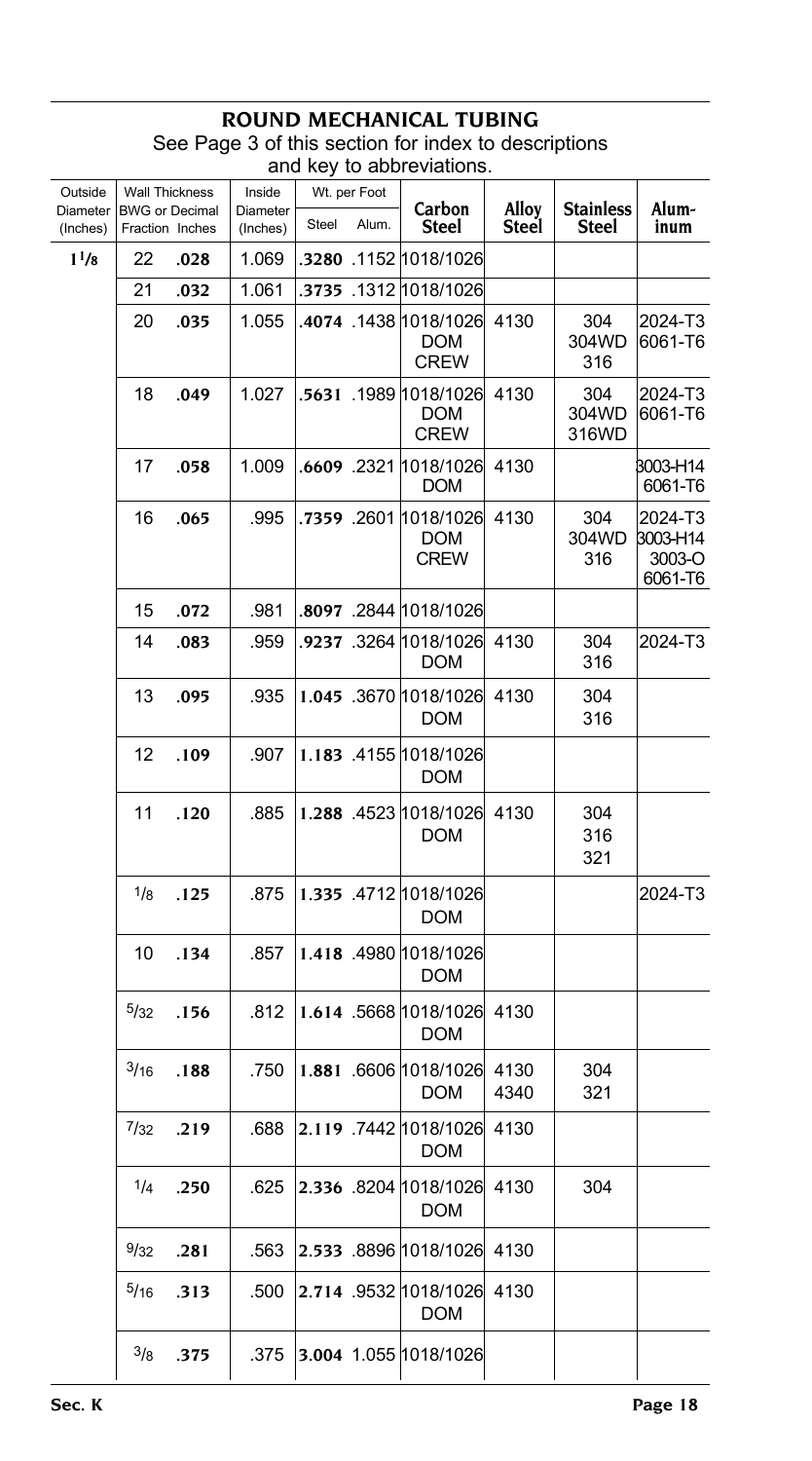| Outside<br>Diameter | <b>Wall Thickness</b><br><b>BWG or Decimal</b> |      | Inside<br>Diameter | Wt. per Foot         | Carbon                                 | Alloy | <b>Stainless</b> | Alum-                                                         |
|---------------------|------------------------------------------------|------|--------------------|----------------------|----------------------------------------|-------|------------------|---------------------------------------------------------------|
| (Inches)            | Fraction Inches                                |      | (Inches)           | Alum.<br>Steel       | <b>Steel</b>                           | Steel | Steel            | inum                                                          |
| $1^{3/16}$          | 22                                             | .028 | 1.131              | .3469.1218           | 1018/1026                              |       |                  |                                                               |
|                     | 21                                             | .032 | 1.124              | .3951.1388           | 1018/1026                              |       |                  |                                                               |
|                     | 20                                             | .035 | 1.118              | .4310.1514           | 1018/1026                              |       | 304              |                                                               |
|                     | 18                                             | .049 | 1.090              | .5961.2094           | 1018/1026<br>DOM                       |       |                  | 6061-T6                                                       |
|                     | 17                                             | .058 | 1.072              | .7000.2458           | 1018/1026                              |       |                  |                                                               |
|                     | 16                                             | .065 | 1.057              | .7796.2738           | 1018/1026<br>DOM                       |       |                  |                                                               |
|                     | 14                                             | .083 | 1.022              | .9795.3440           | 1018/1026<br>DOM                       | 4130  |                  |                                                               |
|                     | 13                                             | .095 | .997               | 1.109.3895           | 1018/1026<br>DOM                       |       |                  |                                                               |
|                     | 12                                             | .109 | .970               | 1.256.4411           | 1018/1026                              |       |                  |                                                               |
|                     | 11                                             | .120 | .947               | 1.369.4808           | 1018/1026<br>DOM<br>CDBW               |       |                  |                                                               |
|                     | 10                                             | .134 | .920               | 1.508.5296           | 1018/1026                              |       |                  |                                                               |
|                     | 5/32                                           | .156 | .875               | 1.719.6037           | 1018/1026<br>DOM                       |       |                  |                                                               |
|                     | 3/16                                           | .188 | .812               | 2.008.7052           | 1018/1026<br><b>DOM</b><br><b>CDBW</b> | 4130  |                  |                                                               |
|                     | 7/32                                           | .219 | .750               | 2.266 7958           | 1018/1026<br><b>DOM</b>                |       |                  |                                                               |
|                     | 1/4                                            | .250 | .687               | 2.504 8794           | 1018/1026                              |       |                  |                                                               |
|                     | 9/32                                           | .281 | .626               | 2.722 9560           | 1018/1026                              |       |                  |                                                               |
|                     | 5/16                                           | .313 | .562               | 2.925 1.027          | 1018/1026                              | 4340  |                  |                                                               |
|                     | 3/8                                            | .375 | .438               | 3.256 1.144          | 1018/1026                              |       |                  |                                                               |
| $1^{1/4}$           | 27                                             | .016 | 1.218              | .2109 0741           |                                        |       |                  | 3003-H14                                                      |
|                     | 25                                             | .020 | 1.210              | .2627.0923           |                                        |       |                  | 6061-O<br>6061-T4                                             |
|                     | 24                                             | .022 | 1.206              | .2885.1013           |                                        |       |                  | 6061-T4<br>6061-T6                                            |
|                     | 23                                             | .025 | 1.200              | .3271.1149           |                                        |       |                  | 6061-T6                                                       |
|                     | 22                                             | .028 | 1.194              | .3654.1283 1018/1026 |                                        |       |                  | 5052-O                                                        |
|                     | 21                                             | .032 | 1.186              | .4163 .1462          | 1018/1026                              |       |                  |                                                               |
|                     | 20                                             | .035 | 1.180              | .4542.1601           | 1018/1026<br><b>DOM</b><br><b>CREW</b> | 4130  | 304<br>316WD     | 2024-T3<br>3003-H14<br>5052-O<br>6061-O<br>6061-T4<br>6061-T6 |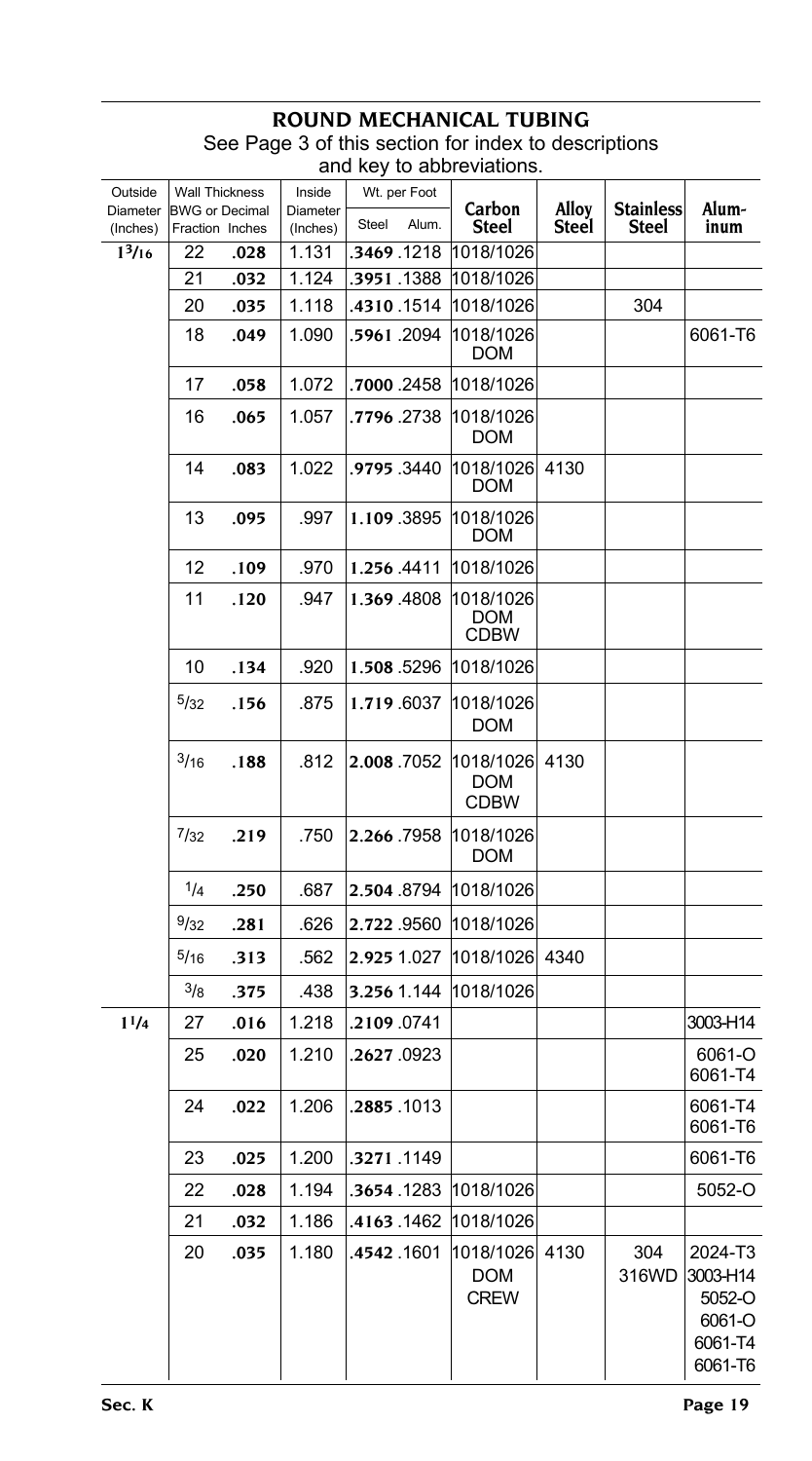| Outside              | Wall Thickness                           |      | Inside               |       | Wt. per Foot |                                                                   | Alloy        |                                       | Alum-                                    |
|----------------------|------------------------------------------|------|----------------------|-------|--------------|-------------------------------------------------------------------|--------------|---------------------------------------|------------------------------------------|
| Diameter<br>(Inches) | <b>BWG or Decimal</b><br>Fraction Inches |      | Diameter<br>(Inches) | Steel | Alum.        | Carbon<br>Steel                                                   | <b>Steel</b> | <b>Stainless</b><br>Steel             | inum                                     |
| $1^{1/4}$<br>(cont.) | 18                                       | .049 | 1.152                |       |              | . <b>6285</b> .2213 1018/1026<br>DOM<br>CREW                      | 4130         | 304WD<br>316WD                        | 3003-H14<br>5052-O<br>6061-O<br>6061-T6  |
|                      | 17                                       | .058 | 1.134                |       |              | .7384 .2601 1018/1026<br>DOM                                      | 4130         | 304                                   | 2024-T3<br>3003-H14<br>6061-T6           |
|                      | 16                                       | .065 | 1.120                |       |              | .8226 .2907 1018/1026<br><b>DOM</b><br>CREW<br>HREW               | 4130         | 304<br>304WD<br>316<br>316WD<br>347WD | 2024-T3<br>3003-H14<br>5052-O<br>6061-T6 |
|                      | 14                                       | .083 | 1.084                |       |              | 1.034 .3652 1018/1026<br><b>DOM</b><br><b>CREW</b><br><b>HREW</b> | 4130         | 304<br>304WD<br>316                   | 2024-T3<br>6061-T6                       |
|                      | 13                                       | .095 | 1.060                |       |              | 1.172 .4131 1018/1026<br>DOM<br><b>HREW</b>                       | 4130<br>4140 | 304<br>304WD<br>316<br>321            | 2024-T3<br>6061-T6                       |
|                      | 12                                       | .109 | 1.032                |       |              | 1.328 4682 1018/1026<br>DOM                                       | 4130         | 316WD                                 | 2024-T3                                  |
|                      | 11                                       | .120 | 1.010                |       |              | 1.448 .5100 1018/1026<br>DOM<br><b>HREW</b>                       | 4130         | 304<br>304WD<br>316<br>321<br>347     | 2024-T3<br>6061-T6                       |
|                      | 1/8                                      | .125 | 1.000                |       |              | 1.502 .5275 1018/1026<br><b>DOM</b><br><b>CDBW</b>                |              |                                       | 6061-O                                   |
|                      | 10                                       | .134 | .982                 |       |              | 1.597 .5609 1018/1026<br>DOM                                      | 4130         | 316WD                                 |                                          |
|                      | 5/32                                     | .156 | .938                 |       |              | 1.823 6426 1018/1026<br><b>DOM</b>                                | 4130         | 304                                   | 2024-T3                                  |
|                      | 3/16                                     | .188 | .875                 |       |              | 2.132 .7548 1018/1026<br><b>DOM</b><br>CDBW                       | 4130         | 304<br>316<br>321                     | 2024-T3                                  |
|                      | 7/32                                     | .219 | .812                 |       |              | 2.411 8467 1018/1026<br><b>DOM</b>                                | 4130         |                                       |                                          |
|                      | 15/64                                    | .234 | .782                 |       |              | 2.539 .8917 1018/1026<br>DOM                                      |              |                                       |                                          |
|                      | 1/4                                      | .250 | .750                 |       |              | 2.670 .9384 1018/1026<br>DOM                                      | 4130         | 304<br>316<br>321                     | 2024-T3<br>6061-T6                       |
|                      | 9/32                                     | .281 | .687                 |       |              | 2.908 1.021 1018/1026<br><b>DOM</b>                               |              |                                       |                                          |
|                      | 5/16                                     | .313 | .625                 |       |              | 3.132 1.100 1018/1026<br><b>DOM</b>                               | 4130         | 321                                   |                                          |
|                      | $^{3}/_{8}$                              | .375 | .500                 |       |              | 3.504 1.231 1018/1026<br><b>DOM</b>                               | 4130         | 321                                   |                                          |
|                      | 7/16                                     | .438 | .375                 |       |              | 3.798 1.334 1018/1026                                             |              |                                       |                                          |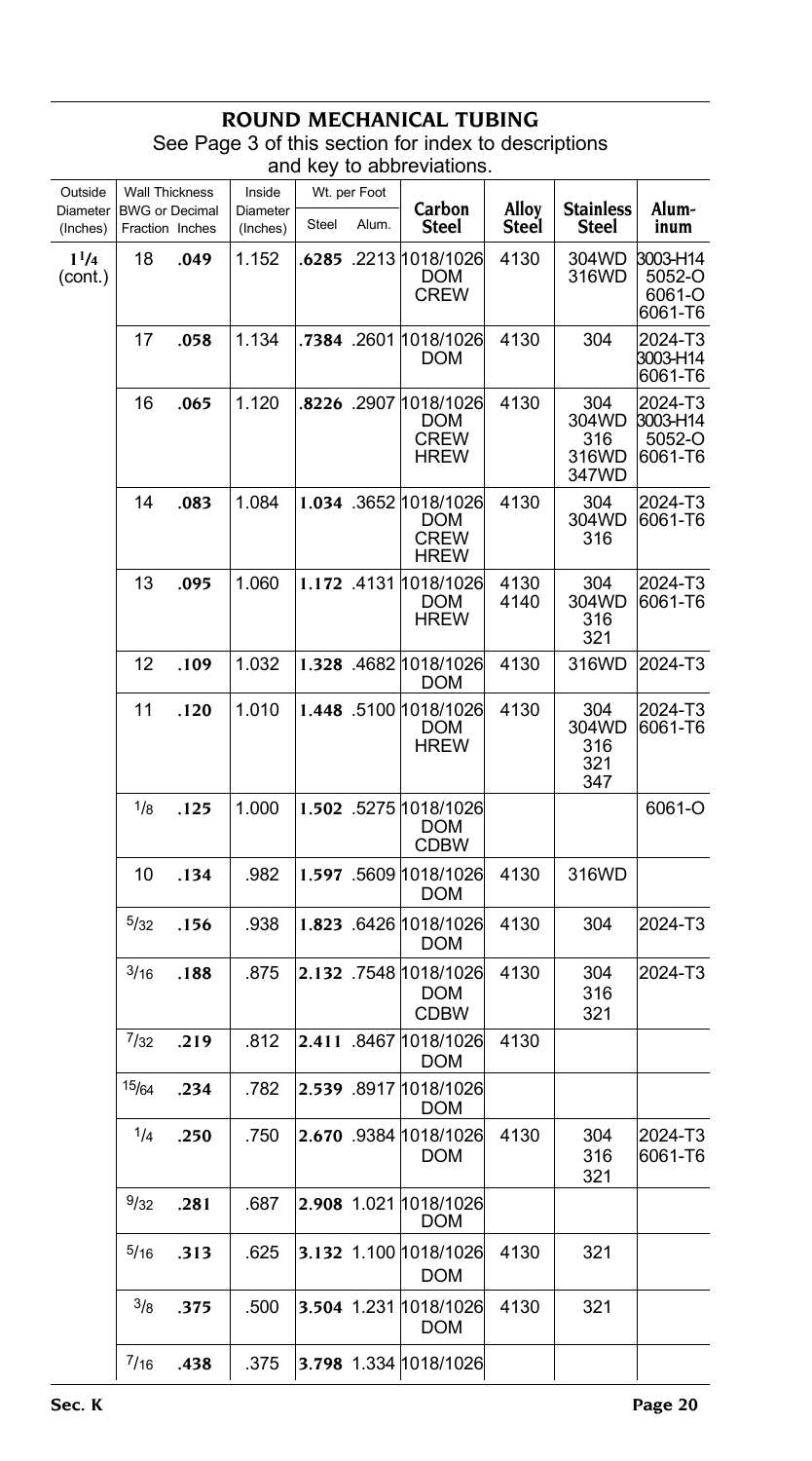| Outside                             | <b>Wall Thickness</b> |      | Inside               |       | Wt. per Foot |                                                    |                |                           |                     |
|-------------------------------------|-----------------------|------|----------------------|-------|--------------|----------------------------------------------------|----------------|---------------------------|---------------------|
| Diameter BWG or Decimal<br>(Inches) | Fraction Inches       |      | Diameter<br>(Inches) | Steel | Alum.        | Carbon<br><b>Steel</b>                             | Alloy<br>Steel | <b>Stainless</b><br>Steel | Alum-<br>inum       |
| 1 <sup>5</sup> /16                  | 22                    | .028 | 1.257                |       | .3843.1350   | 1018/1026                                          |                |                           |                     |
|                                     | 21                    | .032 | 1.249                |       | .4378 1538   | 1018/1026                                          |                |                           |                     |
|                                     | 20                    | .035 | 1.242                |       | .4777 .1678  | 1018/1026                                          |                |                           |                     |
|                                     | 18                    | .049 | 1.214                |       |              | .6615 .2323 1018/1026                              |                |                           |                     |
|                                     | 16                    | .065 | 1.182                |       | .8664 .3043  | 1018/1026                                          |                |                           |                     |
|                                     | 14                    | .083 | 1.147                |       | 1.090.3828   | 1018/1026<br><b>DOM</b>                            |                |                           |                     |
|                                     | 13                    | .095 | 1.122                |       | 1.236.4341   | 1018/1026<br><b>DOM</b>                            | 4130           |                           |                     |
|                                     | 12                    | .109 | 1.094                |       |              | 1.402 .4924 1018/1026                              |                |                           |                     |
|                                     | 11                    | .120 | 1.072                |       | 1.529 5370   | 1018/1026<br><b>DOM</b>                            |                |                           |                     |
|                                     | 1/8                   | .125 | 1.063                |       | 1.586 5570   | 1018/1026                                          | 4140           |                           |                     |
|                                     | 10                    | .134 | 1.044                |       | 1.687.5925   | 1018/1026<br><b>DOM</b>                            |                |                           |                     |
|                                     | 5/32                  | .156 | 1.000                |       | 1.928 6771   | 1018/1026<br>DOM                                   |                |                           |                     |
|                                     | 3/16                  | .188 | .937                 |       | 2.259.7934   | 1018/1026<br><b>DOM</b><br>CDBW                    | 4130           |                           |                     |
|                                     | $^{7}/_{32}$          | .219 | .875                 |       | 2.559 8987   | 1018/1026<br><b>DOM</b>                            | 4130           |                           |                     |
|                                     | 1/4                   | .250 | .812                 |       | 2.838 .9967  | 1018/1026                                          |                |                           |                     |
|                                     | 9/32                  | .281 | .750                 |       | 3.097 1.088  | 1018/1026<br>DOM                                   |                |                           |                     |
|                                     | 5/16                  | .313 | .688                 |       | 3.343 1.174  |                                                    |                |                           |                     |
|                                     | 11/32                 | .344 | .625                 |       |              | 3.560 1.250 1018/1026                              |                |                           |                     |
|                                     | 3/8                   | .375 | .562                 |       |              | 3.757 1.319  1018/1026                             |                |                           |                     |
| 1 <sup>3</sup> /8                   | 22                    | .028 | 1.319                |       |              | .4028 .1415 1018/1026                              |                |                           |                     |
|                                     | 20                    | .035 | 1.305                |       | .5009 .1759  | 1018/1026                                          | 4130           | 304                       | 6061-T4<br>6061-T6  |
|                                     | 18                    | .049 | 1.277                |       |              | .6939 .2448 1018/1026<br><b>DOM</b><br><b>CREW</b> | 4130           | 316                       | 2024-T3<br>6061-T6  |
|                                     | 17                    | .058 | 1.259                |       |              | 8158 .2865 1018/1026                               | 4130           |                           | 3003-H14<br>6061-T6 |
|                                     | 16                    | .065 | 1.245                |       | .9094 .3213  | 1018/1026<br>DOM<br><b>CREW</b>                    | 4130           | 304<br>316WD              | 2024-T3<br>6061-T6  |
|                                     | 14                    | .083 | 1.209                |       | 1.145 4039   | 1018/1026<br>DOM                                   | 4130           | 316                       | 2024-T3             |
|                                     | 13                    | .095 | 1.185                |       | 1.299.4562   | 1018/1026<br>DOM                                   | 4130           | 321                       |                     |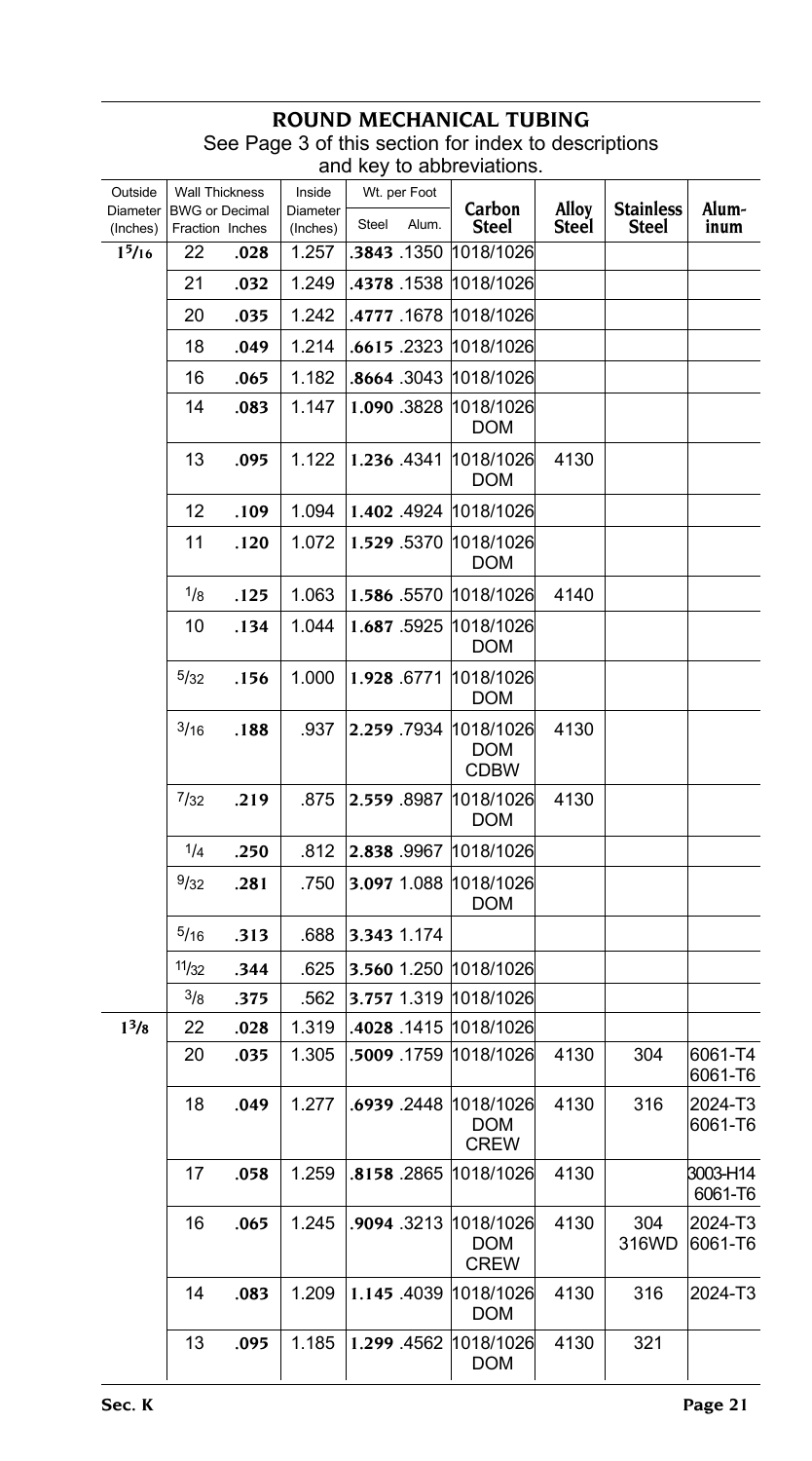| Outside              | <b>Wall Thickness</b>                    |      | Inside               | Wt. per Foot |       |                         |                |                           |               |
|----------------------|------------------------------------------|------|----------------------|--------------|-------|-------------------------|----------------|---------------------------|---------------|
| Diameter<br>(Inches) | <b>BWG</b> or Decimal<br>Fraction Inches |      | Diameter<br>(Inches) | Steel        | Alum. | Carbon<br><b>Steel</b>  | Alloy<br>Steel | <b>Stainless</b><br>Steel | Alum-<br>inum |
| $1^{3}/8$<br>(Cont.) | 12                                       | .109 | 1.157                | 1.474.5177   |       | 1018/1026<br>DOM        |                |                           |               |
|                      | 11                                       | .120 | 1.135                | 1.608 5647   |       | 1018/1026<br>DOM        | 4130           | 304<br>316                |               |
|                      | 1/8                                      | .125 | 1.125                | 1.669.5862   |       | <b>DOM</b>              |                |                           | 6061-T6       |
|                      | 10                                       | .134 | 1.107                | 1.776 6237   |       | 1018/1026<br>DOM        |                | 321                       |               |
|                      | 5/32                                     | .156 | 1.062                | 2.031 7133   |       | 1018/1026<br>DOM        | 4130           |                           |               |
|                      | 3/16                                     | .188 | 1.000                | 2.383.8364   |       | 1018/1026<br>DOM        | 4130           | 304<br>321                | 2024-T3       |
|                      | 7/32                                     | .219 | .938                 | 2.704 .9496  |       | 1018/1026<br>DOM        | 4130           |                           |               |
|                      | 1/4                                      | .250 | .875                 | 3.004 1.061  |       | 1018/1026<br><b>DOM</b> | 4130           | 321                       | 2024-T3       |
|                      | 9/32                                     | .281 | .813                 | 3.283 1.153  |       | 1018/1026               |                |                           |               |
|                      | 5/16                                     | .313 | .750                 | 3.550 1.247  |       | 1018/1026<br>DOM        | 4130           |                           |               |
|                      | 3/8                                      | .375 | .625                 | 4.005 1.407  |       | 1018/1026               |                | 321                       |               |
|                      | 7/16                                     | .438 | .500                 | 4.383 1.539  |       | 1018/1026               |                |                           |               |
|                      | 1/2                                      | .500 | .375                 | 4.673 1.641  |       | 1018/1026               |                |                           |               |
| 17/16                | 20                                       | .035 | 1.367                | .5244 .1842  |       | 1018/1026               |                |                           |               |
|                      | 18                                       | .049 | 1.339                | .7269 .2553  |       | 1018/1026               |                |                           |               |
|                      | 16                                       | .065 | 1.307                | .9531 3347   |       | 1018/1026<br>DOM        |                |                           |               |
|                      | 14                                       | .083 | 1.271                | 1.201.4218   |       | 1018/1026               |                |                           |               |
|                      | 13                                       | .095 | 1.247                | 1.363 4787   |       | 1018/1026<br>DOM        |                |                           |               |
|                      | 11                                       | .120 | 1.198                | 1.689 5932   |       | 1018/1026<br>DOM        |                |                           |               |
|                      | 10                                       | .134 | 1.170                | 1.866 6553   |       | 1018/1026<br>DOM        |                |                           |               |
|                      | 5/32                                     | .156 | 1.125                | 2.136.7502   |       | 1018/1026               |                |                           |               |
|                      | 3/16                                     | .188 | 1.062                | 2.510 8815   |       | 1018/1026<br>DOM        |                |                           |               |
|                      | 7/32                                     | .219 | 1.000                | 2.851 1.001  |       | 1018/1026               |                |                           |               |
|                      | 1/4                                      | .250 | .938                 | 3.172 1.114  |       | 1018/1026<br>DOM        |                |                           |               |
|                      | 5/16                                     | .313 | .812                 | 3.761 1.321  |       | 1018/1026               |                |                           |               |
|                      | $^{3}/8$                                 | .375 | .688                 | 4.257 1.495  |       | 1018/1026               |                |                           |               |
|                      | 1/2                                      | .500 | .438                 | 5.009 1.759  |       | 1018/1026               |                |                           |               |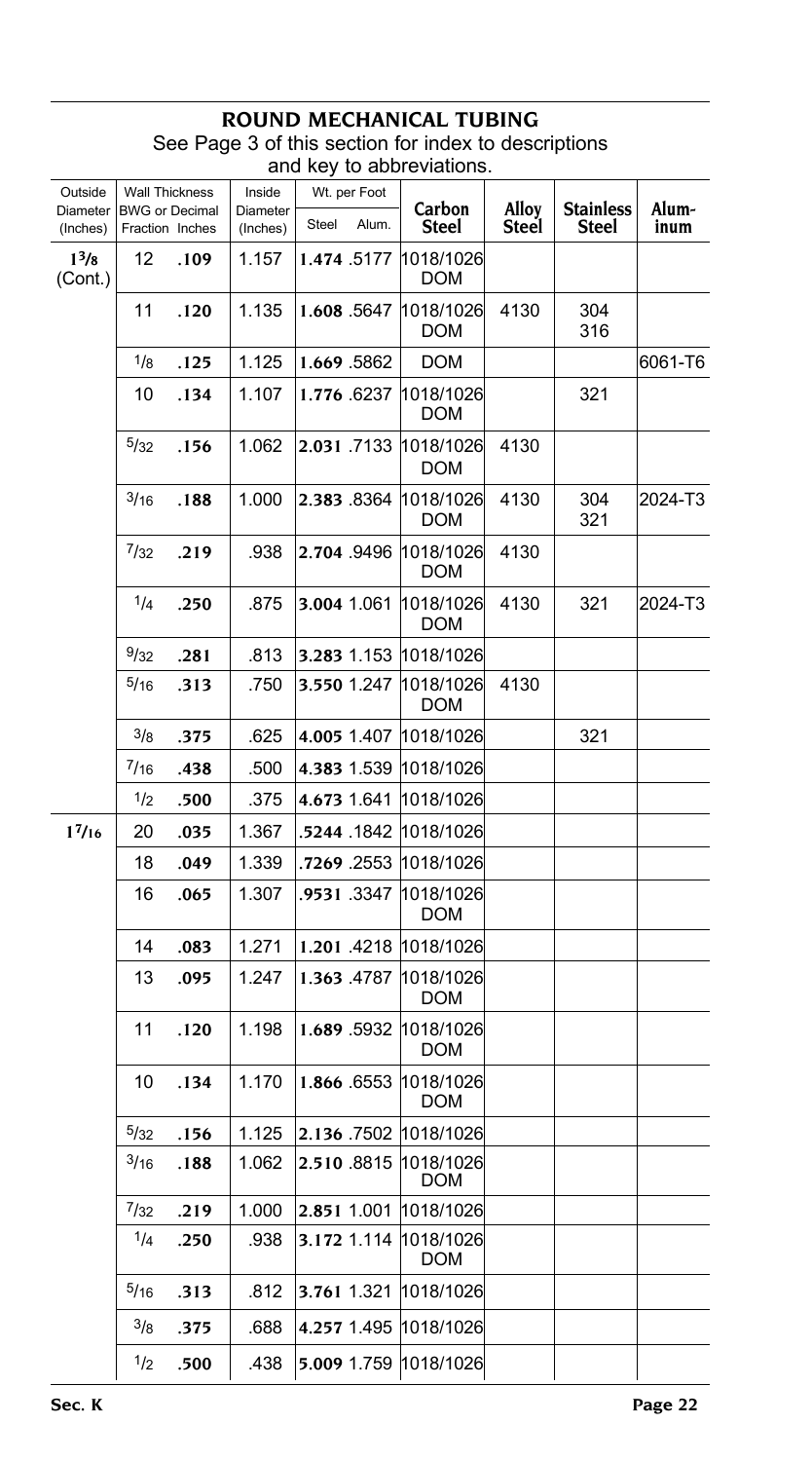| Outside<br>Diameter   | <b>Wall Thickness</b><br><b>BWG or Decimal</b> |              | Inside<br>Diameter | Wt. per Foot                 | Carbon                                         | Alloy        | <b>Stainless</b>             | Alum-                                                                             |
|-----------------------|------------------------------------------------|--------------|--------------------|------------------------------|------------------------------------------------|--------------|------------------------------|-----------------------------------------------------------------------------------|
| (Inches)<br>$1^{1/2}$ | Fraction Inches                                |              | (Inches)           | Steel<br>Alum.<br>.3161.1110 | <b>Steel</b>                                   | Steel        | Steel                        | inum<br>6061-T6                                                                   |
|                       | 25<br>24                                       | .020<br>.022 | 1.460<br>1.456     | .3473.1220                   |                                                |              |                              | 3003-H14                                                                          |
|                       |                                                |              |                    |                              |                                                |              |                              | 6061-O<br>6061-T4                                                                 |
|                       | 22                                             | .028         | 1.444              | .4402.1546                   | 1018/1026                                      | 4130         |                              | 5052-O<br>6061-T4<br>6061-T6                                                      |
|                       | 21                                             | .032         | 1.436              | .5018.1762                   |                                                |              |                              | 6061-T6                                                                           |
|                       | 20                                             | .035         | 1.430              | .5476 1928                   | 1018/1026<br>CREW<br><b>HREW</b>               | 4130         | 304<br>304WD<br>316          | 2024-T3<br>3003-H14<br>$5052 - 0$<br>6061-O<br>6061-T4<br>6061-T6                 |
|                       | 18                                             | .049         | 1.402              | .7593 .2683                  | 1018/1026<br><b>DOM</b><br><b>CREW</b>         | 4130         | 304<br>304WD<br>316<br>316WD | 2024-O<br>2024-T3<br>3003-H14<br>3003-O<br>5052-O<br>6061-O<br>6061-T4<br>6061-T6 |
|                       | 17                                             | .058         | 1.384              | .8932.3137                   | 1018/1026                                      | 4130         |                              | 3003-H14<br>6061-T6                                                               |
|                       | 1/16                                           | .062         | 1.376              | .9522 3344                   |                                                | 4130         |                              |                                                                                   |
|                       | 16                                             | .065         | 1.370              | .9962 .3519                  | 1018/1026<br>DOM<br><b>CREW</b><br><b>HREW</b> | 4130         | 304<br>304WD<br>316          | 2024-O<br>2024-T3<br>3003-H14<br>5052-O<br>6061-O<br>6061-T6                      |
|                       | 15                                             | .072         | 1.356              | 1.098.3856                   | 1018/1026                                      | 4130         |                              |                                                                                   |
|                       | 14                                             | .083         | 1.334              | 1.256.4437                   | 1018/1026<br>DOM<br><b>CREW</b><br><b>HREW</b> | 4130         | 304                          | 2024-T3<br>6061-T6                                                                |
|                       | 13                                             | .095         | 1.310              | 1.426.5029                   | 1018/1026<br>DOM<br><b>CREW</b><br>HREW        | 4130         | 304<br>316<br>347            | 2024-T3<br>6061-T6                                                                |
|                       | 12                                             | .109         | 1.282              | 1.619.5686                   | 1018/1026<br>DOM                               |              |                              |                                                                                   |
|                       | 11                                             | .120         | 1.260              | 1.769.6222                   | 1018/1026<br>DOM<br><b>HREW</b>                | 4130<br>4140 | 304<br>316<br>321<br>347     | 2024-T3                                                                           |
|                       | 1/8                                            | .125         | 1.250              | 1.836 6448                   | 1018/1026<br>DOM<br>SS                         |              |                              | 6061-O<br>6061-T6                                                                 |
|                       | 10                                             | .134         | 1.232              | 1.955.6866                   | 1018/1026<br><b>DOM</b>                        |              | 304                          |                                                                                   |
|                       | 5/32                                           | .156         | 1.187              | 2.239.7854                   | 1018/1026<br>DOM                               | 4130         | 321                          | 2024-T3                                                                           |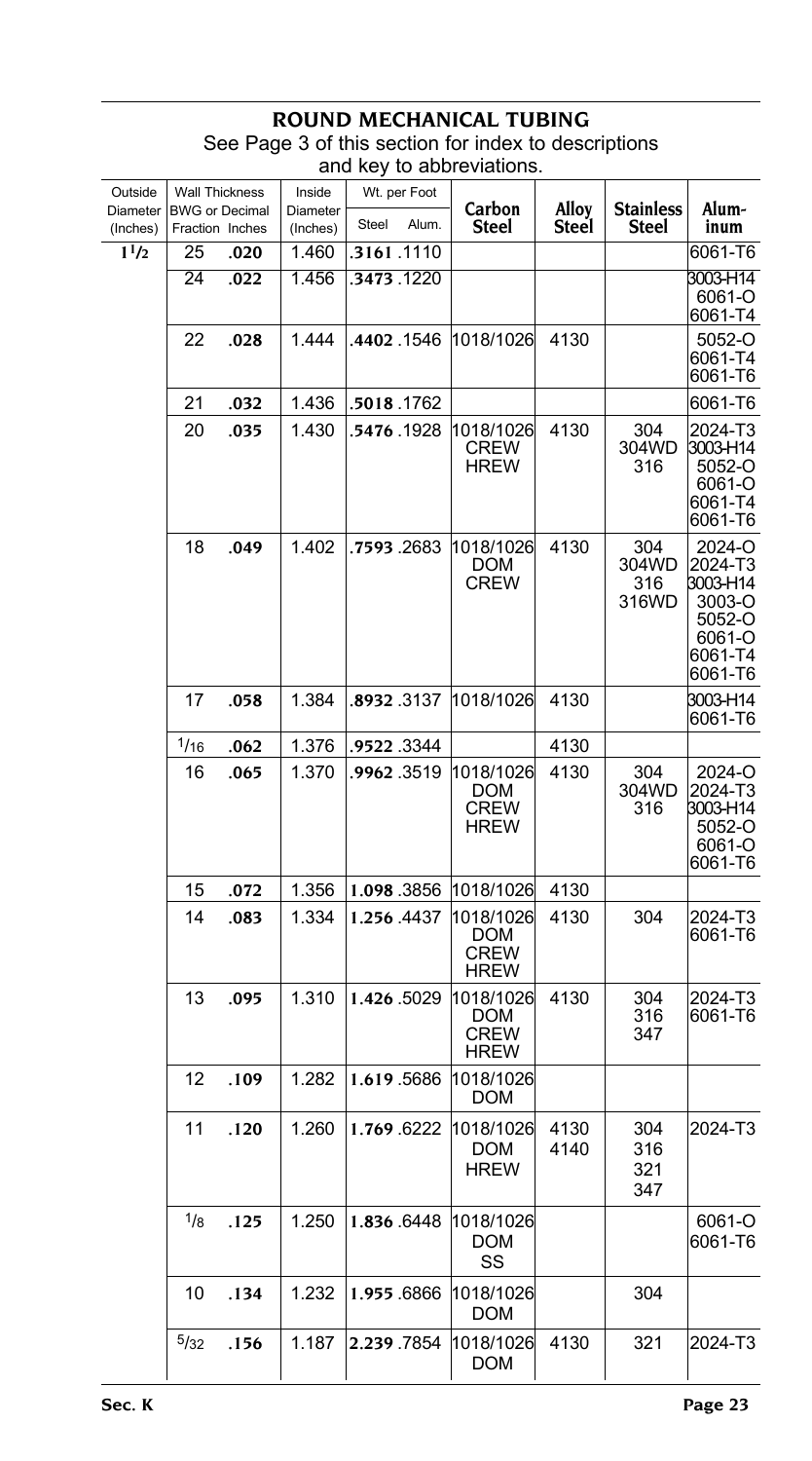#### **ROUND MECHANICAL TUBING** See Page 3 of this section for index to descriptions

|                      |              |                                          |                      |       |              | and key to abbreviations.                  |                |                                  |                    |
|----------------------|--------------|------------------------------------------|----------------------|-------|--------------|--------------------------------------------|----------------|----------------------------------|--------------------|
| Outside              |              | Wall Thickness                           | Inside               |       | Wt. per Foot |                                            |                |                                  |                    |
| Diameter<br>(Inches) |              | <b>BWG</b> or Decimal<br>Fraction Inches | Diameter<br>(Inches) | Steel | Alum.        | Carbon<br>Steel                            | Alloy<br>Steel | <b>Stainless</b><br><b>Steel</b> | Alum-<br>inum      |
| $1^{1/2}$<br>(Cont.) | 3/16         | .188                                     | 1.125                |       |              | 2.634 9282 1018/1026<br><b>DOM</b>         | 4130           | 304<br>316                       | 2024-T3<br>6061-T6 |
|                      | $^{7}/_{32}$ | .219                                     | 1.062                |       |              | 2.996 1.052 1018/1026<br>DOM               |                |                                  |                    |
|                      | 1/4          | .250                                     | 1.000                |       |              | 3.338 1.173 1018/1026<br>DOM               | 4130<br>4140   | 304<br>316                       | 2024-T3<br>6061-T6 |
|                      | 9/32         | .281                                     | .938                 |       | 3.658 1.291  | 1018/1026                                  |                |                                  | 2024-T3            |
|                      | 5/16         | .313                                     | .875                 |       | 3.968 1.394  | 1018/1026<br>DOM                           | 4130           | 321                              |                    |
|                      | $^{3/8}$     | .375                                     | .750                 |       |              | 4.506 1.583 1018/1026<br>DOM               | 4140           | 316<br>321                       | 6061-T6            |
|                      | 7/16         | .438                                     | .625                 |       |              | 4.968 1.745 1018/1026                      |                |                                  |                    |
|                      | 1/2          | .500                                     | .500                 |       |              | 5.340 1.875 1018/1026                      | 4140           |                                  |                    |
|                      | 9/16         | .563                                     | .375                 |       |              | 7.889 2.770 1018/1026                      |                |                                  |                    |
| 19/16                | 21           | .032                                     | 1.499                |       |              | .5232 .1837  1018/1026                     |                |                                  |                    |
|                      | 20           | .035                                     | 1.493                |       |              | .5712 .2006 1018/1026                      |                |                                  |                    |
|                      | 18           | .049                                     | 1.465                |       |              | .7923 .2783 1018/1026                      |                |                                  |                    |
|                      | 16           | .065                                     | 1.432                |       |              | 1.040 .3652 1018/1026                      |                |                                  |                    |
|                      | 13           | .095                                     | 1.373                |       | 1.489.5229   | 1018/1026<br><b>DOM</b>                    |                |                                  |                    |
|                      | 11           | .120                                     | 1.323                |       |              | 1.849 6494 1018/1026<br>DOM                |                |                                  |                    |
|                      | 5/32         | .156                                     | 1.250                |       |              | 2.344 8232 1018/1026<br><b>DOM</b>         | 4130           |                                  |                    |
|                      | $^{3/16}$    | .188                                     | 1.187                |       |              | 2.761 .9697 1018/1026                      | 4130           |                                  |                    |
|                      | 7/32         | .219                                     | 1.125                |       |              | 3.144 1.104 1018/1026                      |                |                                  |                    |
|                      | 1/4          | .250                                     | 1.062                |       | 3.506 1.231  | 1018/1026<br><b>DOM</b>                    |                |                                  |                    |
|                      | 9/32         | .281                                     | 1.000                |       |              | 3.847 1.351 1018/1026                      |                |                                  |                    |
|                      | 11/32        | .344                                     | .875                 |       |              | 4.479 1.573 1018/1026                      |                |                                  |                    |
|                      | 3/8          | .375                                     | .812                 |       |              | 4.758 1.671 1018/1026                      |                |                                  |                    |
| 1 <sup>5</sup> /8    | 20           | .035                                     | 1.555                |       | .5943.2101   | 1018/1026<br>DOM                           |                |                                  | 2024-T3<br>6061-T6 |
|                      | 18           | .049                                     | 1.527                |       |              | 8248 .2907 1018/1026<br>DOM<br><b>CREW</b> | 4130           |                                  | 2024-T3<br>6061-T6 |
|                      | 17           | .058                                     | 1.509                |       |              | .9707 .3409 1018/1026                      | 4130           |                                  | 6061-T6            |
|                      | 16           | .065                                     | 1.495                |       | 1.083 .3825  | 1018/1026<br>DOM<br><b>CREW</b>            | 4130           | 304<br>304WD                     | 2024-T3<br>6061-T6 |
|                      | 14           | .083                                     | 1.459                |       | 1.367.4825   | 1018/1026<br>DOM<br><b>HREW</b>            | 4130           | 304<br>304WD                     | 2024-T3            |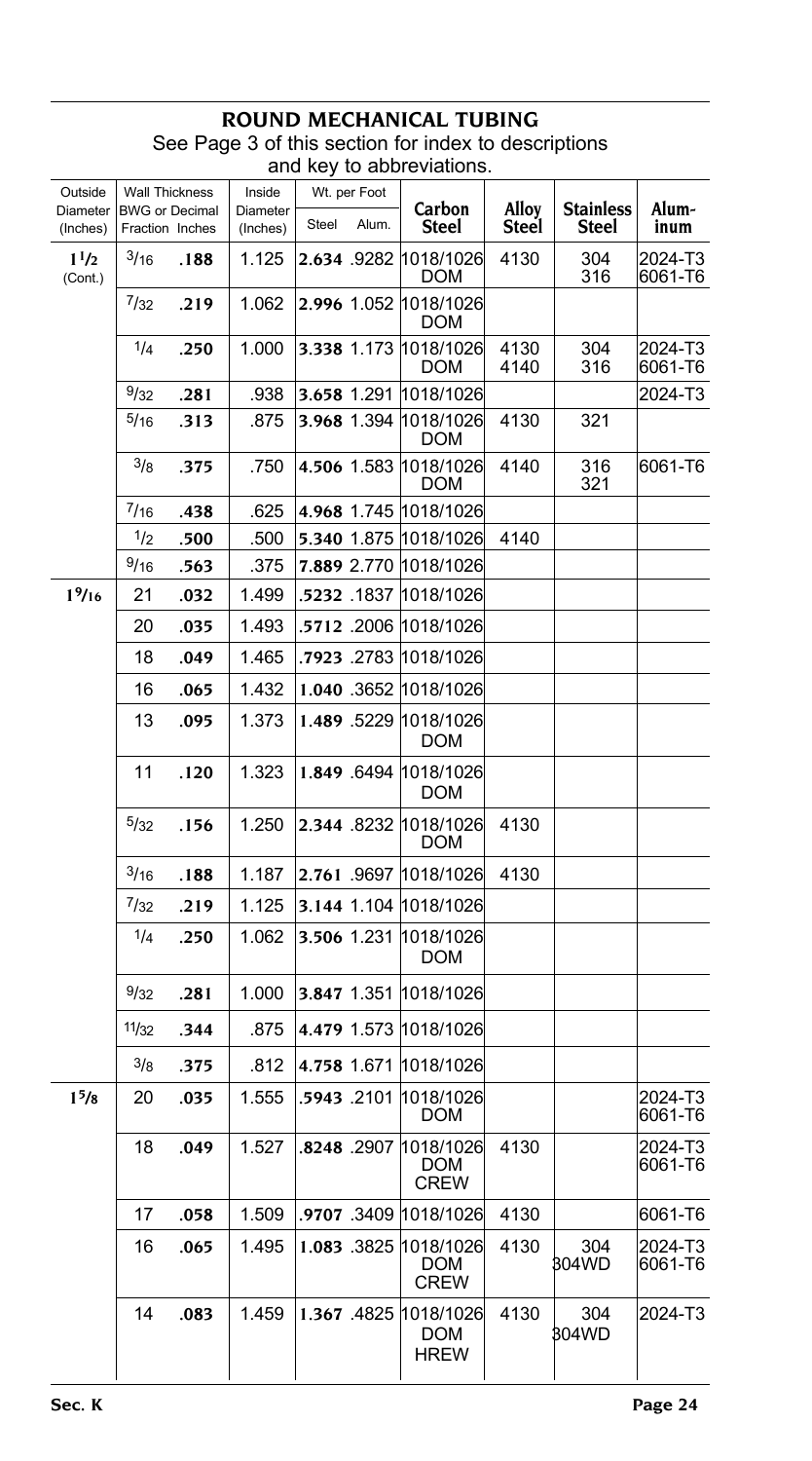#### **ROUND MECHANICAL T**

| Outside                      | <b>Wall Thickness</b>                    |      | Inside               |            | Wt. per Foot | Carbon                                                     |                       |                           |                                                               |
|------------------------------|------------------------------------------|------|----------------------|------------|--------------|------------------------------------------------------------|-----------------------|---------------------------|---------------------------------------------------------------|
| Diameter<br>(Inches)         | <b>BWG or Decimal</b><br>Fraction Inches |      | Diameter<br>(Inches) | Steel      | Alum.        | <b>Steel</b>                                               | Alloy<br><b>Steel</b> | <b>Stainless</b><br>Steel | Alum-<br>inum                                                 |
| 1 <sup>5</sup> /8<br>(Cont.) | 13                                       | .095 | 1.435                |            |              | 1.552 .5451 1018/1026<br>DOM<br><b>HREW</b>                | 4130                  | 321                       |                                                               |
|                              | 11                                       | .120 | 1.385                |            |              | 1.929 .6775 1018/1026<br><b>DOM</b><br>CREW<br><b>HREW</b> | 4130                  | 304                       |                                                               |
|                              | 1/8                                      | .125 | 1.375                |            | 2.003 .7035  | <b>DOM</b>                                                 |                       |                           | 6061-T6                                                       |
|                              | 10                                       | .134 | 1.357                |            |              | 2.134 .7495 1018/1026<br>DOM                               |                       |                           |                                                               |
|                              | 5/32                                     | .156 | 1.312                |            |              | 2.447 .8594 1018/1026<br><b>DOM</b>                        | 4130                  |                           |                                                               |
|                              | 3/16                                     | .188 | 1.250                |            |              | 2.885 1.020 1018/1026<br>DOM                               | 4130                  | 321                       | 2024-T3                                                       |
|                              | 7/32                                     | .219 | 1.187                |            |              | 3.289 1.156 1018/1026<br>DOM                               | 4130                  |                           |                                                               |
|                              | 1/4                                      | .250 | 1.125                |            |              | 3.671 1.295 1018/1026<br>DOM                               | 4130                  | 304<br>321                | 2024-T3                                                       |
|                              | 9/32                                     | .281 | 1.063                |            |              | 4.033 1.416 1018/1026<br><b>DOM</b>                        |                       |                           |                                                               |
|                              | 5/16                                     | .313 | 1.000                |            |              | 4.386 1.540 1018/1026<br>DOM                               | 4130<br>4140          |                           |                                                               |
|                              | $^{3/8}$                                 | .375 | .875                 |            |              | 5.006 1.758 1018/1026<br>DOM                               | 4130<br>4140<br>4340  | 321                       |                                                               |
|                              | $^{7/16}$                                | .438 | .749                 |            |              | 5.553 1.950 1018/1026                                      | 4140                  |                           |                                                               |
|                              | 1/2                                      | .500 | .625                 |            |              | 6.008 2.110 1018/1026                                      | 4140                  |                           |                                                               |
| 111/16                       | 18                                       | .049 | 1.590                |            |              | .8577 .3012 1018/1026                                      |                       |                           |                                                               |
|                              | 16                                       | .065 | 1.558                |            |              | 1.127 .3958 1018/1026                                      |                       |                           |                                                               |
|                              | 14                                       | .083 | 1.522                |            |              | 1.423 .4998 1018/1026<br><b>DOM</b>                        |                       |                           |                                                               |
|                              | 11                                       | .120 | 1.447                |            |              | 2.010 .7059 1018/1026<br>DOM                               |                       |                           |                                                               |
|                              | 5/32                                     | .156 | 1.376                |            |              | 2.552 .8963 1018/1026<br>DOM                               |                       |                           |                                                               |
|                              | 3/16                                     | .188 | 1.312                |            |              | 3.012 1.058 1018/1026                                      |                       |                           |                                                               |
|                              | 7/32                                     | .219 | 1.250                |            |              | 3.436 1.207 1018/1026                                      |                       |                           |                                                               |
|                              | 1/4                                      | .250 | 1.188                |            |              | 3.839 1.348 1018/1026<br><b>DOM</b>                        |                       |                           |                                                               |
|                              | 5/16                                     | .313 | 1.062                |            |              | 4.596 1.614 1018/1026                                      |                       |                           |                                                               |
| $1^{3/4}$                    | 25                                       | .020 | 1.710                | .3695.1277 |              |                                                            |                       |                           | 6061-T4                                                       |
|                              | 20                                       | .035 | 1.680                |            |              | .6411 .2264 1018/1026<br><b>CREW</b>                       |                       | 304WD<br>316<br>347       | 2024-T4<br>3003-H14<br>5052-O<br>6061-O<br>6061-T4<br>6061-T6 |
|                              | 18                                       | .049 | 1.652                |            |              | .8902 .3142 1018/1026<br><b>CREW</b>                       | 4130                  | 304WD<br>316              | 2024-T3<br>3003-H14<br>5052-O<br>6061-T6                      |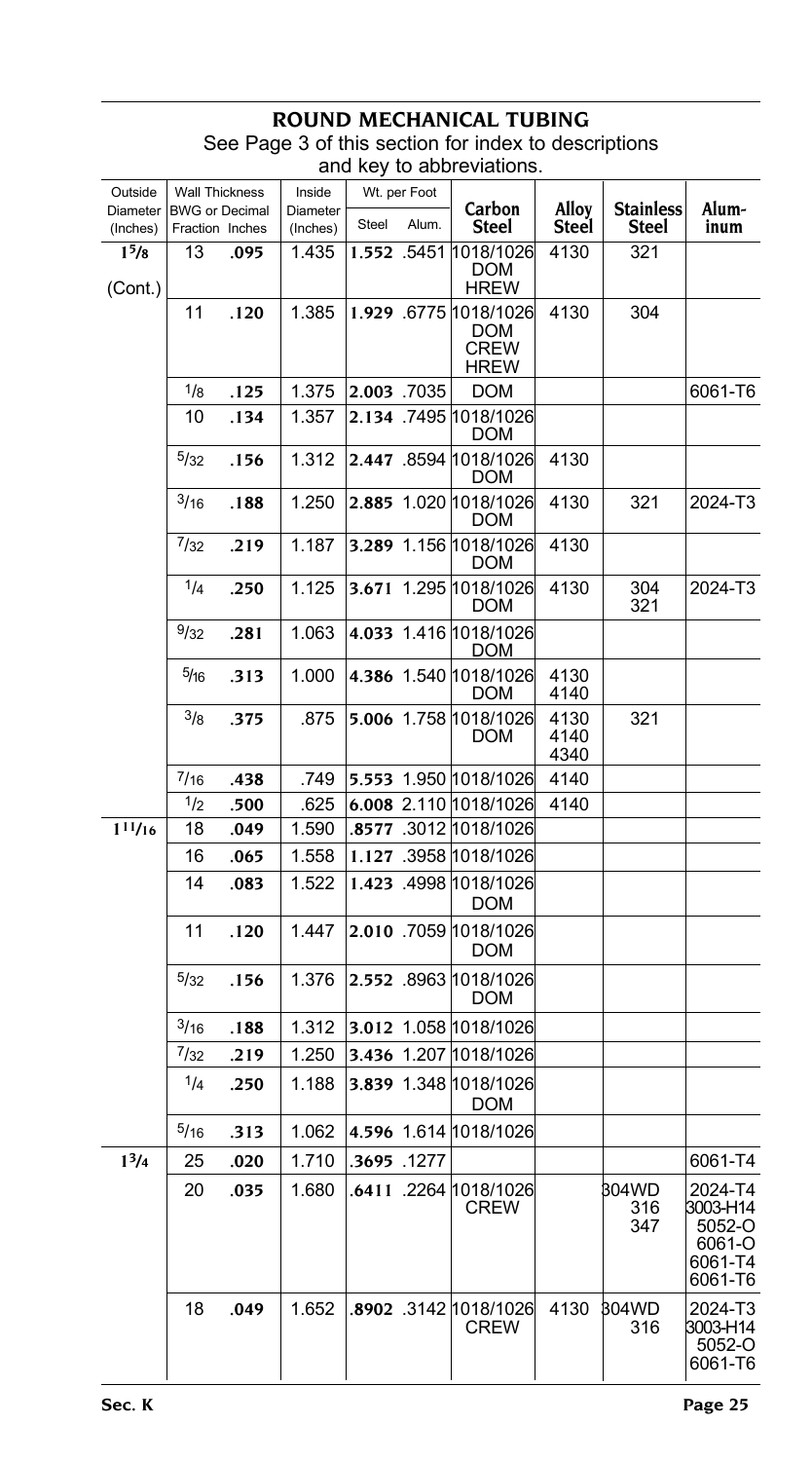| Outside<br><b>Diameter</b>       | <b>Wall Thickness</b><br><b>BWG or Decimal</b> |      | Inside<br>Diameter | Steel       | Wt. per Foot<br>Alum. | Carbon<br>Steel                                    | Alloy<br>Steel | <b>Stainless</b><br>Steel | Alum-<br>inum                            |
|----------------------------------|------------------------------------------------|------|--------------------|-------------|-----------------------|----------------------------------------------------|----------------|---------------------------|------------------------------------------|
| (Inches)<br>$1^{3}/4$<br>(Cont.) | Fraction Inches<br>17                          | .058 | (Inches)<br>1.634  |             |                       | 1.048 3703 1018/1026<br>DOM                        | 4130           |                           | 2024-T3<br>6061-O<br>6061-T6             |
|                                  | 16                                             | .065 | 1.620              |             |                       | 1.170 4131 1018/1026<br>DOM<br><b>CREW</b>         | 4130           | 304<br>316                | 2024-T3<br>3003-H14<br>5052-O<br>6061-T6 |
|                                  | 14                                             | .083 | 1.584              |             |                       | 1.478 .5202 1018/1026<br>DOM<br><b>HREW</b>        | 4130           |                           | 2024-T3<br>6061-T6                       |
|                                  | 13                                             | .095 | 1.560              |             |                       | 1.679 .5916 1018/1026<br><b>DOM</b><br><b>HREW</b> | 4130           | 321<br>347                | 2024-T3                                  |
|                                  |                                                | .105 | 1.540              | 1.775 6234  |                       |                                                    | 4140           |                           |                                          |
|                                  | 12                                             | .109 | 1.532              |             |                       | 1.910 6708 1018/1026<br>DOM                        |                |                           |                                          |
|                                  | 11                                             | .120 | 1.510              |             |                       | 2.089 .7344 1018/1026<br>DOM<br><b>HREW</b>        | 4130           | 304<br>316<br>321<br>347  | 2024-T3                                  |
|                                  | $\frac{1}{8}$                                  | .125 | 1.500              | 2.169.7618  |                       | DOM<br>SS                                          | 4140           |                           | 6061-T6                                  |
|                                  | 10                                             | .134 | 1.482              |             |                       | 2.313 .8123 1018/1026<br>DOM                       |                |                           |                                          |
|                                  | 5/32                                           | .156 | 1.438              | 2.656 9384  |                       | 1018/1026<br><b>DOM</b>                            | 4130           | 321                       | 2024-T3                                  |
|                                  | 7                                              | .180 | 1.390              | 2.899 1.018 |                       | <b>HREW</b>                                        |                |                           |                                          |
|                                  | 3/16                                           | .188 | 1.375              |             |                       | 3.136 1.102 1018/1026<br>DOM<br><b>HREW</b>        | 4130           | 304<br>316<br>321         | 2024-T3<br>6061-T6                       |
|                                  | 7/32                                           | .219 | 1.312              |             |                       | 3.581 1.258 1018/1026<br><b>DOM</b>                | 4130           |                           |                                          |
|                                  | 1/4                                            | .250 | 1.250              |             |                       | 4.005 1.418 1018/1026<br><b>DOM</b>                | 4130<br>4140   | 316<br>321                | 2024-T3<br>6061-T6                       |
|                                  | 9/32                                           | .281 | 1.188              |             |                       | 4.409 1.548 1018/1026<br>DOM                       |                |                           |                                          |
|                                  | 5/16                                           | .313 | 1.125              | 4.804 1.687 |                       | 1018/1026<br>DOM                                   | 4140<br>4340   | 321                       |                                          |
|                                  |                                                | .350 | 1.050              |             |                       | 5.233 1.838 1018/1026                              |                |                           |                                          |
|                                  | 3/8                                            | .375 | 1.000              |             |                       | 5.507 1.934 1018/1026<br><b>DOM</b>                | 4140           | 316<br>321                | 6061-T6                                  |
|                                  | 7/16                                           | .438 | .875               |             |                       | 6.137 2.155 1018/1026                              | 4140           |                           |                                          |
|                                  | 15/32                                          | .469 | .812               |             |                       | 6.417 2.254 1018/1026                              |                |                           |                                          |
|                                  | $\frac{1}{2}$                                  | .500 | .750               |             |                       | 6.675 2.344 1018/1026                              |                | 321                       |                                          |
|                                  | 9/16                                           | .563 | .624               |             |                       | 7.137 2.507 1018/1026                              |                |                           |                                          |
|                                  | 5/8                                            | .625 | .500               |             |                       | 7.509 2.637 1018/1026                              |                |                           |                                          |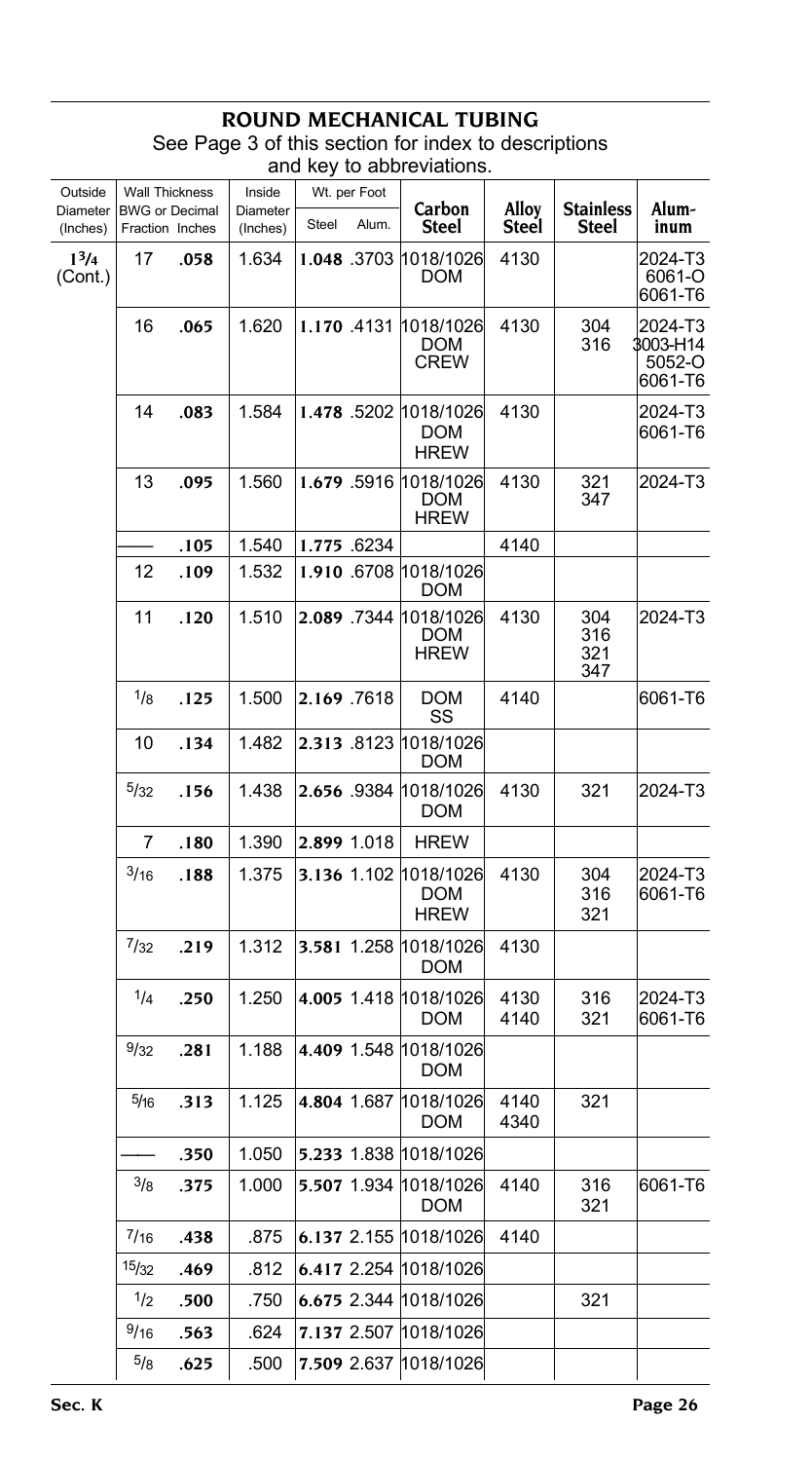| Outside<br>Diameter<br>(Inches) | <b>Wall Thickness</b><br><b>BWG</b> or Decimal<br>Fraction Inches |      | Inside<br>Diameter<br>(Inches) | Wt. per Foot<br>Steel<br>Alum. | Carbon<br>Steel                        | Alloy<br>Steel | <b>Stainless</b><br>Steel | Alum-<br>inum |
|---------------------------------|-------------------------------------------------------------------|------|--------------------------------|--------------------------------|----------------------------------------|----------------|---------------------------|---------------|
| $1^{13}/16$                     | 16                                                                | .065 | 1.683                          | 1.213.4260                     | 1018/1026                              |                |                           |               |
|                                 | 13                                                                | .095 | 1.623                          | 1.743 6121                     | 1018/1026                              |                |                           |               |
|                                 | 11                                                                | .120 | 1.573                          | 2.170.7621                     | 1018/1026                              |                |                           |               |
|                                 | 5/32                                                              | .156 | 1.500                          | 2.761.9697                     | 1018/1026                              |                |                           |               |
|                                 | $^{3/16}$                                                         | .188 | 1.439                          | 3.263 1.146                    | 1018/1026                              |                |                           |               |
|                                 | $^{7}/_{32}$                                                      | .219 | 1.375                          | 3.728 1.309 1018/1026          |                                        |                |                           |               |
|                                 | 1/4                                                               | .250 | 1.313                          | 4.173 1.466                    | 1018/1026                              |                |                           |               |
| $1^{7}/8$                       | 22                                                                | .028 | 1.818                          | .5523 .1940                    |                                        |                | 321                       |               |
|                                 | 20                                                                | .035 | 1.805                          | .6878.2416                     | 1018/1026<br><b>CREW</b>               | 4130           | 321                       |               |
|                                 | 18                                                                | .049 | 1.777                          | .9556 .3356                    | 1018/1026<br><b>CREW</b>               |                | 304<br>321                |               |
|                                 | 17                                                                | .058 | 1.759                          | 1.126.3954                     |                                        | 4130           | 321                       | 6061-T6       |
|                                 | 16                                                                | .065 | 1.745                          | 1.257.4415                     | 1018/1026<br>DOM<br><b>CREW</b>        | 4130           | 304<br>316WD              | 2024-T3       |
|                                 | 14                                                                | .083 | 1.709                          | 1.589 5581                     | 1018/1026<br>DOM                       | 4130           | 321                       | 6061-T6       |
|                                 | 13                                                                | .095 | 1.685                          | 1.806 .6343                    | 1018/1026<br>DOM<br><b>HREW</b>        | 4130           | 321                       |               |
|                                 | 12                                                                | .109 | 1.657                          | 2.056 .7221 1018/1026          |                                        |                |                           |               |
|                                 | 11                                                                | .120 | 1.635                          | 2.249 7898                     | 1018/1026<br><b>DOM</b><br><b>HREW</b> | 4130           |                           | 6061-T6       |
|                                 | 1/8                                                               | .125 | 1.625                          | 2.336 8204                     | DOM                                    |                | 321                       |               |
|                                 | 10                                                                | .134 | 1.607                          | 2.492 8752                     | 1018/1026                              | 4130           |                           |               |
|                                 | 5/32                                                              | .156 | 1.563                          | 2.864 1.006                    | 1018/1026<br>DOM                       | 4130           | 321                       |               |
|                                 | $^{3/16}$                                                         | .188 | 1.500                          | 3.387 1.190                    | 1018/1026<br>DOM                       | 4130           | 321                       | 6061-T6       |
|                                 | 7/32                                                              | .219 | 1.438                          | 3.873 1.360                    | 1018/1026<br>DOM                       |                |                           |               |
|                                 | 1/4                                                               | .250 | 1.375                          | 4.339 1.524                    | 1018/1026<br>DOM                       | 4130           | 321                       | 6061-T6       |
|                                 | 9/32                                                              | .281 | 1.313                          | 4.784 1.680 1018/1026          |                                        | 4130           |                           |               |
|                                 | 5/16                                                              | .313 | 1.250                          | 5.222 1.834 1018/1026          |                                        | 4130           |                           |               |
|                                 | 3/8                                                               | .375 | 1.125                          | 6.008 2.110                    | 1018/1026<br><b>DOM</b>                |                | 304<br>321                |               |
|                                 | $^{7/16}$                                                         | .438 | 1.000                          | 6.722 2.361                    | 1018/1026                              |                |                           |               |
|                                 | 1/2                                                               | .500 | .875                           | 7.343 2.579                    | 1018/1026                              | 4130           | 321                       |               |
|                                 | 9/16                                                              | .563 | .750                           | 7.889 2.771                    | 1018/1026                              |                |                           |               |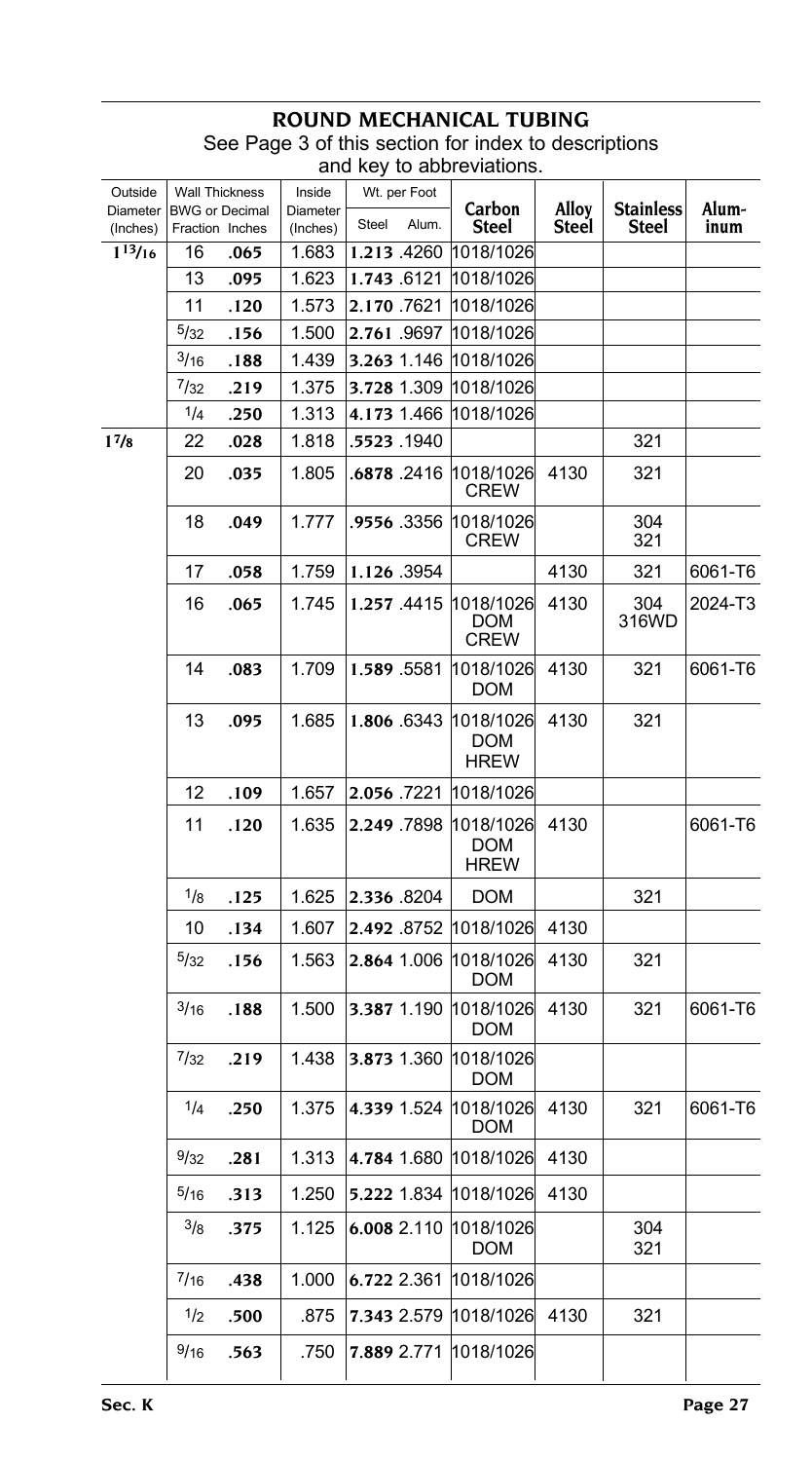| Outside              | <b>Wall Thickness</b>                    |      | Inside               |       | Wt. per Foot |                                                   |                       |                              |                                                               |
|----------------------|------------------------------------------|------|----------------------|-------|--------------|---------------------------------------------------|-----------------------|------------------------------|---------------------------------------------------------------|
| Diameter<br>(Inches) | <b>BWG</b> or Decimal<br>Fraction Inches |      | Diameter<br>(Inches) | Steel | Alum.        | Carbon<br>Steel                                   | Alloy<br><b>Steel</b> | <b>Stainless</b><br>Steel    | Alum-<br>inum                                                 |
| $1^{15}/16$          | 5/32                                     | .156 | 1.625                |       | 2.969 1.403  | 1018/1026<br>DOM                                  | 4130                  |                              |                                                               |
|                      | 7/32                                     | .219 | 1.499                |       |              | 4.029 1.412 1018/1026                             | 4340                  |                              |                                                               |
|                      | 1/4                                      | .250 | 1.438                |       |              | 4.507 1.583 1018/1026                             |                       |                              |                                                               |
| 2                    | 24                                       | .022 | 1.956                |       | .4678.1643   |                                                   |                       |                              | 6061-O<br>6061-T4<br>6061-T6                                  |
|                      | 22                                       | .028 | 1.944                |       |              | .5897 .2097 1018/1026                             |                       |                              | $5052 - 0$<br>6061-T4<br>6061-T6                              |
|                      | 20                                       | .035 | 1.930                |       | .7345 .2591  | 1018/1026<br>CREW                                 |                       | 304<br>316<br>347            | 2424-T3<br>3003-H14<br>5052-O<br>6061-O<br>6061-T4<br>6061-T6 |
|                      | 19                                       | .042 | 1.916                |       | .8783.3085   |                                                   |                       |                              | 5052-O                                                        |
|                      | 18                                       | .049 | 1.902                |       | 1.021.3601   | 1018/1026<br>DOM<br><b>CREW</b>                   | 4130                  | 304<br>304WD<br>316WD<br>347 | 2024-T3<br>3003-H14<br>5052-O<br>6061-O<br>6061-T6            |
|                      |                                          | .050 | 1.900                |       | 1.041 .3656  |                                                   |                       |                              | 5052-O<br>6063-T6                                             |
|                      | 17                                       | .058 | 1.884                |       |              | 1.203 4225 1018/1026                              |                       |                              | 6061-T6                                                       |
|                      | 16                                       | .065 | 1.870                |       |              | 1.343 4743 1018/1026<br>DOM<br>CREW<br>HREW       | 4130                  | 304<br>304WD<br>316<br>316WD | 2024-T3<br>3003-H14<br>3003-O<br>5052-O<br>6061-T6            |
|                      | 14                                       | .083 | 1.834                |       |              | 1.699 6018 1018/1026<br>DOM<br><b>HREW</b>        | 4130                  | 304<br>304WD<br>316WD<br>321 | 2024-T3<br>6061-T6                                            |
|                      | 13                                       | .095 | 1.810                |       |              | 1.933 6834 1018/1026<br><b>DOM</b>                | 4130                  | 304<br>316<br>321            | 2024-T3                                                       |
|                      | 12                                       | .109 | 1.782                |       |              | 2,201 .7730  1018/1026<br><b>DOM</b><br>HREW      |                       | 304                          |                                                               |
|                      | 11                                       | .120 | 1.760                |       |              | 2.409 8466 1018/1026<br><b>DOM</b><br><b>HREW</b> | 4130<br>4140          | 304<br>316<br>321<br>347     | 2024-T3                                                       |
|                      | 1/8                                      | .125 | 1.750                |       | 2.503 8874   | 1018/1026<br>DOM                                  |                       |                              | 2024-O<br>6061-T6                                             |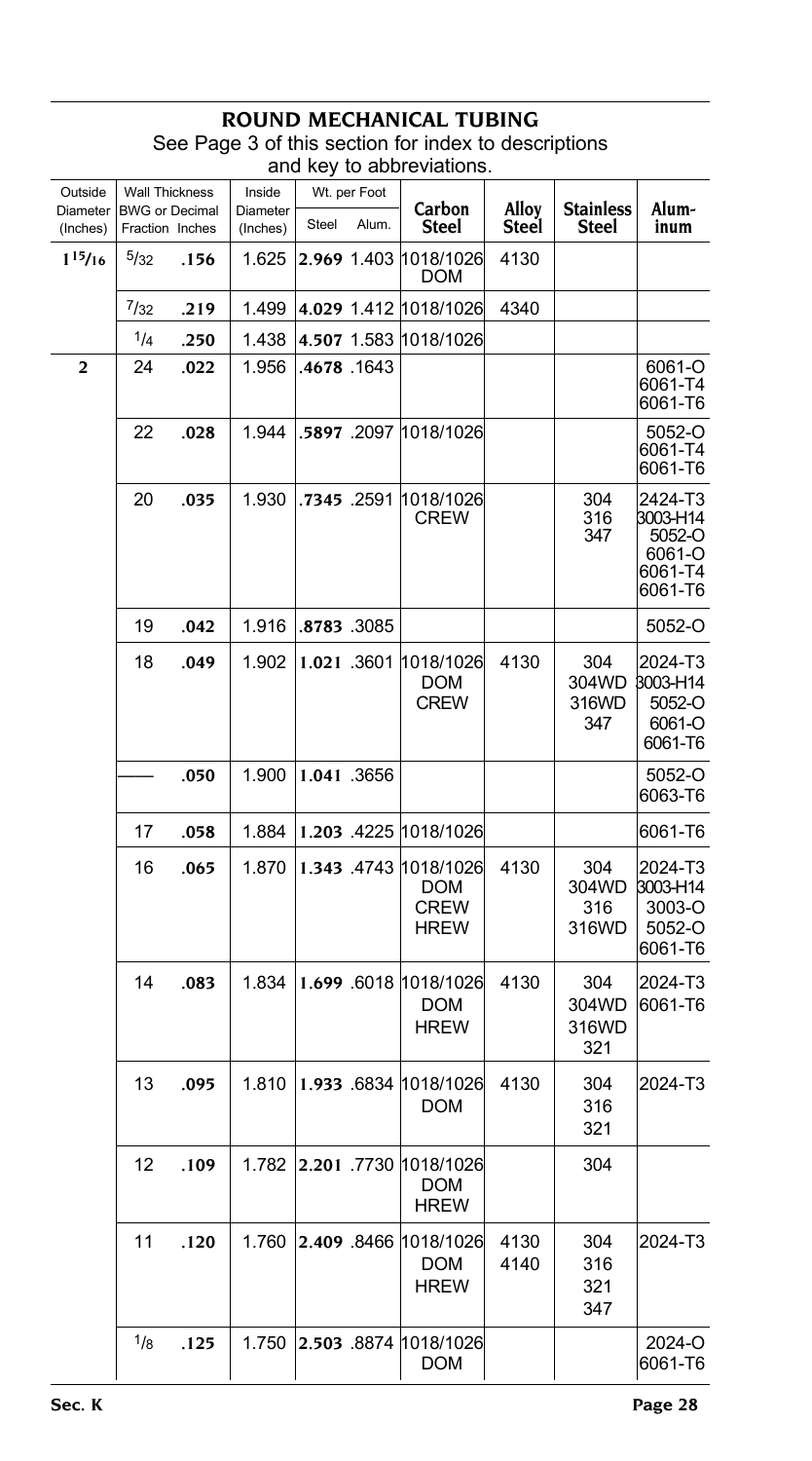#### **ROUND MECHANICAL T**

| Outside<br>Diameter<br>(Inches) | <b>Wall Thickness</b><br><b>BWG or Decimal</b><br>Fraction Inches |      | Inside<br>Diameter<br>(Inches) | Wt. per Foot<br>Steel<br>Alum. | Carbon<br><b>Steel</b>                         | Alloy<br>Steel        | <b>Stainless</b><br>Steel | Alum-<br>inum                 |
|---------------------------------|-------------------------------------------------------------------|------|--------------------------------|--------------------------------|------------------------------------------------|-----------------------|---------------------------|-------------------------------|
| $\overline{a}$<br>(Cont.)       | 10                                                                | .134 | 1.732                          | 2.670.9377                     | 1018/1026<br>DOM<br><b>HREW</b>                |                       |                           |                               |
|                                 | 5/32                                                              | .156 | 1.687                          | 3.072 1.081                    | 1018/1026<br>DOM                               | 4130                  |                           | 2024-T3                       |
|                                 | 7                                                                 | .180 | 1.640                          | 3.499 1.229                    | <b>HREW</b>                                    |                       |                           |                               |
|                                 | 3/16                                                              | .188 | 1.625                          | 3.638 1.278                    | 1018/1026<br>DOM<br><b>HREW</b>                | 4130                  | 304<br>316<br>321         | 6061-T6                       |
|                                 | 7/32                                                              | .219 | 1.562                          | 4.166 1.463                    | 1018/1026<br>DOM                               |                       |                           |                               |
|                                 | 1/4                                                               | .250 | 1.500                          | 4.673 1.652                    | 1018/1026<br>DOM                               | 4130                  | 304<br>316<br>321         | 2024-T3<br>2024-T4<br>6061-T6 |
|                                 | 9/32                                                              | .281 | 1.438                          | 5.159 1.812                    | 1018/1026<br>DOM                               |                       |                           |                               |
|                                 | $^{5/16}$                                                         | .313 | 1.375                          | 5.639 1.980                    | 1018/1026<br>DOM                               | 4130<br>4140          | 321                       |                               |
|                                 | 11/32                                                             | .344 | 1.313                          | 6.084 2.137                    | 1018/1026                                      |                       |                           |                               |
|                                 | 3/8                                                               | .375 | 1.250                          | 6.508 2.295                    | 1018/1026<br>DOM                               | 4140<br>HF4140        | 304<br>316<br>321         | 2024-T3<br>2024-T4<br>6061-T6 |
|                                 | $^{7/16}$                                                         | .438 | 1.125                          |                                | 7.307 2.566 1018/1026                          | 4140                  |                           |                               |
|                                 | 1/2                                                               | .500 | 1.000                          | 8.010 2.826                    | 1018/1026                                      | 4130                  | 304<br>321                | 2024-T3<br>6061-T6            |
|                                 | 9/16                                                              | .563 | .874                           | 8.640 3.034                    | 1018/1026                                      |                       |                           |                               |
|                                 | 5/8                                                               | .625 | .750                           | 9.178 3.223                    | 1018/1026                                      | 4130<br><b>HF4140</b> |                           |                               |
|                                 | 3/4                                                               | .750 | .500                           | 10.01 3.516                    | 1018/1026                                      |                       |                           |                               |
| $2^{1/32}$                      | 1/2                                                               | .500 | 1.031                          | 8.175 2.871                    | 1018/1026                                      |                       |                           |                               |
| $2^{1/16}$                      | 16                                                                | .065 | 1.933                          | 1.387.4871                     | 1018/1026                                      |                       |                           |                               |
|                                 | 11                                                                | .120 | 1.823                          | 2.490 8745                     | 1018/1026                                      |                       |                           |                               |
|                                 | 5/32                                                              | .156 | 1.750                          | 3.177 1.101                    | <b>DOM</b>                                     |                       |                           |                               |
|                                 | 3/16                                                              | .188 | 1.687                          | 3.765 1.322                    | 1018/1026                                      |                       |                           |                               |
|                                 | 7/32                                                              | .219 | 1.625                          | 4.313 1.515                    | 1018/1026<br><b>DOM</b>                        |                       |                           |                               |
|                                 | 1/4                                                               | .250 | 1.563                          |                                | 4.841 1.700 1018/1026                          |                       |                           |                               |
|                                 | 9/32                                                              | .281 | 1.501                          | 5.348 1.878                    | 1018/1026                                      |                       |                           |                               |
|                                 | 5/16                                                              | .313 | 1.437                          | 5.850 2.055                    | 1018/1026                                      |                       |                           |                               |
| $2^{1/8}$                       | 20                                                                | .035 | 2.655                          | .7812.2700                     |                                                |                       |                           |                               |
|                                 | 18                                                                | .049 | 2.027                          | 1.086 3814                     | 1018/1026<br>CREW                              |                       | 304                       |                               |
|                                 | 16                                                                | .065 | 1.995                          | 1.430 5022                     | 1018/1026<br>DOM<br><b>CREW</b><br><b>HREW</b> | 4130                  | 304<br>321                |                               |
|                                 | 14                                                                | .083 | 1.959                          | 1.810.6357                     | 1018/1026<br>DOM                               |                       |                           |                               |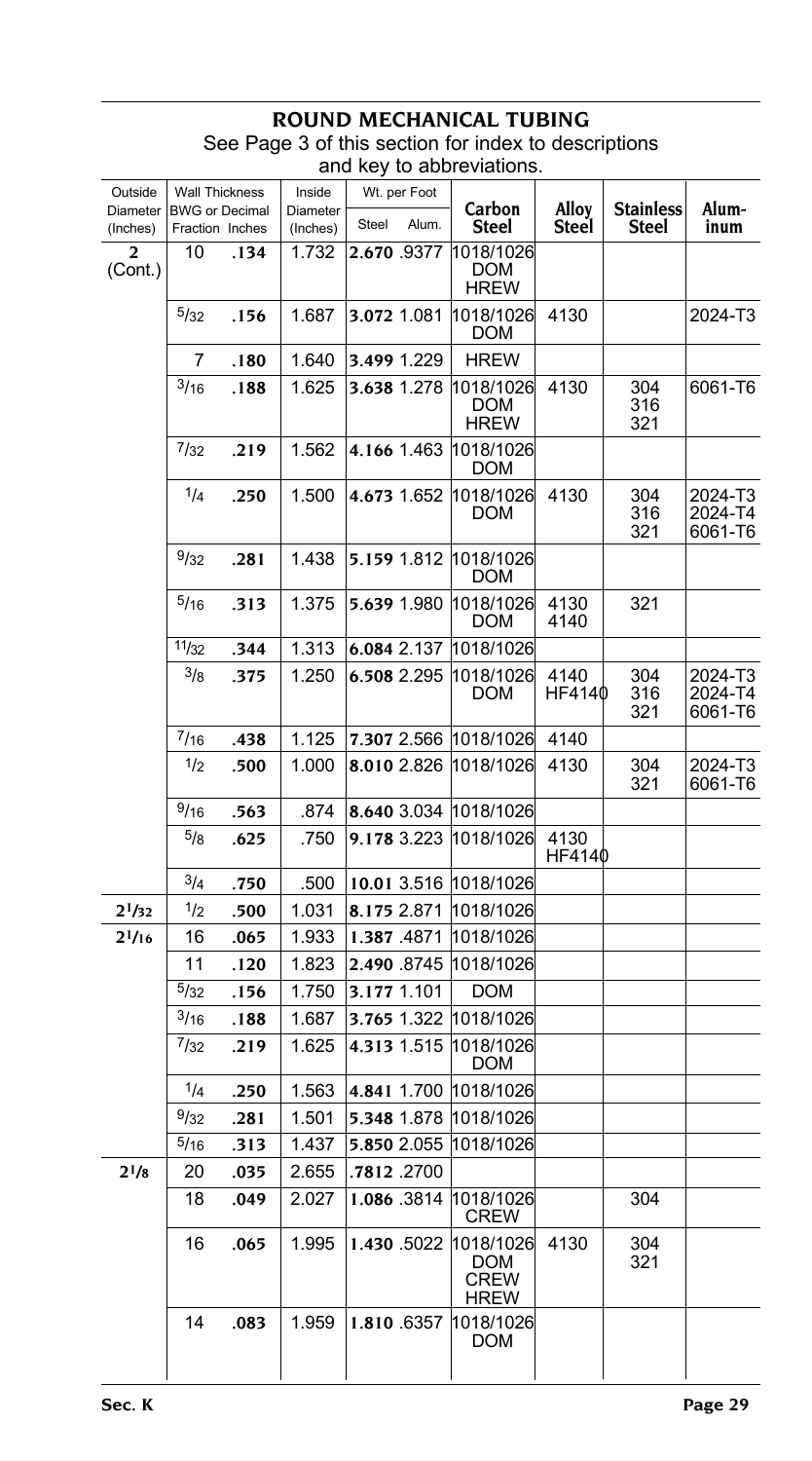#### **ROUND MECHANICAL TUBING** See Page 3 of this section for index to descriptions

| and key to abbreviations. |  |
|---------------------------|--|
|---------------------------|--|

| Outside              | Wall Thickness                           |      | Inside               | Wt. per Foot   |                                        |                                   |                           |                                                    |
|----------------------|------------------------------------------|------|----------------------|----------------|----------------------------------------|-----------------------------------|---------------------------|----------------------------------------------------|
| Diameter<br>(Inches) | <b>BWG</b> or Decimal<br>Fraction Inches |      | Diameter<br>(Inches) | Steel<br>Alum. | Carbon<br>Steel                        | Alloy<br>Steel                    | <b>Stainless</b><br>Steel | Alum-<br>inum                                      |
| $2^{1/8}$<br>(Cont.) | 13                                       | .095 | 1.935                | 2.060.7235     | 1018/1026<br><b>DOM</b><br><b>HREW</b> |                                   | 304                       | 6061-T6                                            |
|                      | 12                                       | .109 | 1.909                | 2.347.8243     | 1018/1026                              |                                   |                           |                                                    |
|                      | 11                                       | .120 | 1.885                | 2.570 9026     | 1018/1026<br><b>DOM</b>                |                                   | 321                       |                                                    |
|                      | $\frac{1}{8}$                            | .125 | 1.875                | 2.670 9377     | 1018/1026<br><b>DOM</b>                |                                   |                           |                                                    |
|                      | 9                                        | .148 | 1.829                | 3.125 1.080    |                                        |                                   |                           |                                                    |
|                      | 5/32                                     | .156 | 1.813                | 3.281 1.152    | 1018/1026<br><b>DOM</b>                | 4130                              |                           |                                                    |
|                      | 7                                        | .180 | 1.765                | 3.739 1.292    |                                        |                                   |                           |                                                    |
|                      | 3/16                                     | .188 | 1.749                | 3.889 1.366    | 1018/1026<br>DOM                       | 4130                              | 321                       |                                                    |
|                      | $^{7}/_{32}$                             | .219 | 1.687                | 4.458 1.566    | 1018/1026<br>DOM                       |                                   |                           |                                                    |
|                      | 1/4                                      | .250 | 1.625                | 5.006 1.758    | 1018/1026<br>DOM                       | 4130                              | 321                       |                                                    |
|                      | 9/32                                     | .281 | 1.563                | 5.534 1.944    | 1018/1026<br>DOM                       |                                   |                           |                                                    |
|                      | 5/16                                     | .313 | 1.500                | 6.057 2.127    | 1018/1026<br>DOM                       | 4130<br>4340                      |                           |                                                    |
|                      | 3/8                                      | .375 | 1.375                | 7.009 2.462    | 1018/1026<br>DOM                       | 4130<br>HF4140<br><b>HF4140HT</b> | 321                       |                                                    |
|                      | 7/16                                     | .438 | 1.250                | 7.892 2.772    | 1018/1026                              | 4140                              |                           |                                                    |
|                      | 1/2                                      | .500 | 1.125                | 8.678 3.048    | 1018/1026                              | 4130<br>4340                      | 321                       |                                                    |
|                      | 9/16                                     | .563 | 1.000                | 9.392 3.298    | 1018/1026                              |                                   |                           |                                                    |
|                      | 5/8                                      | .375 | 0.875                | 10.013.516     | 1018/1026                              | 4140                              |                           |                                                    |
| $2^{3}/16$           | 13                                       | .095 | 1.998                | 2.124.7459     | 1018/1026                              |                                   |                           |                                                    |
|                      | 11                                       | .120 | 1.948                | 2.650 9307     | 1018/1026                              |                                   |                           |                                                    |
|                      | 3/16                                     | .188 | 1.812                | 4.016 1.410    | 1018/1026                              | 4340                              |                           |                                                    |
|                      | 1/4                                      | .250 | 1.688                | 5.174 1.817    | 1018/1026                              |                                   |                           |                                                    |
| 2.200                |                                          | .319 | 1.562                | 6.408 2.250    |                                        | 4130                              |                           |                                                    |
| $2^{1/4}$            | 25                                       | .020 | 2.210                | .4763 .1673    |                                        |                                   |                           | 6061-O<br>$2024 - T3$                              |
|                      | 20                                       | .035 | 2.180                | .8280.2917     | <b>CREW</b>                            |                                   |                           | 5052-O                                             |
|                      | 18                                       | .049 | 2.152                | 1.152.4060     | 1018/1026<br><b>CREW</b>               |                                   | 304                       | 2024-T3<br>3003-H14<br>5052-O<br>6061-O<br>6061-T6 |
|                      | 17                                       | .058 | 2.134                | 1.358.4763     |                                        |                                   |                           | 2024-T3                                            |
|                      | 16                                       | .065 | 2.120                | 1.517.5328     | 1018/1026<br>DOM<br><b>CREW</b>        | 4130                              | 304                       | 2024-T3<br>5052-O<br>6061-T6                       |
|                      | 15                                       | .072 | 2.106                | 1.675.5883     |                                        | 4130                              |                           |                                                    |
|                      | 14                                       | .083 | 2.084                | 1.921.6746     | 1018/1026<br>DOM<br>HREW               | 4140                              | 304                       | 2024-T3<br>6061-T6                                 |
|                      |                                          | .092 | 2.066                | 2.120.7445     |                                        |                                   |                           |                                                    |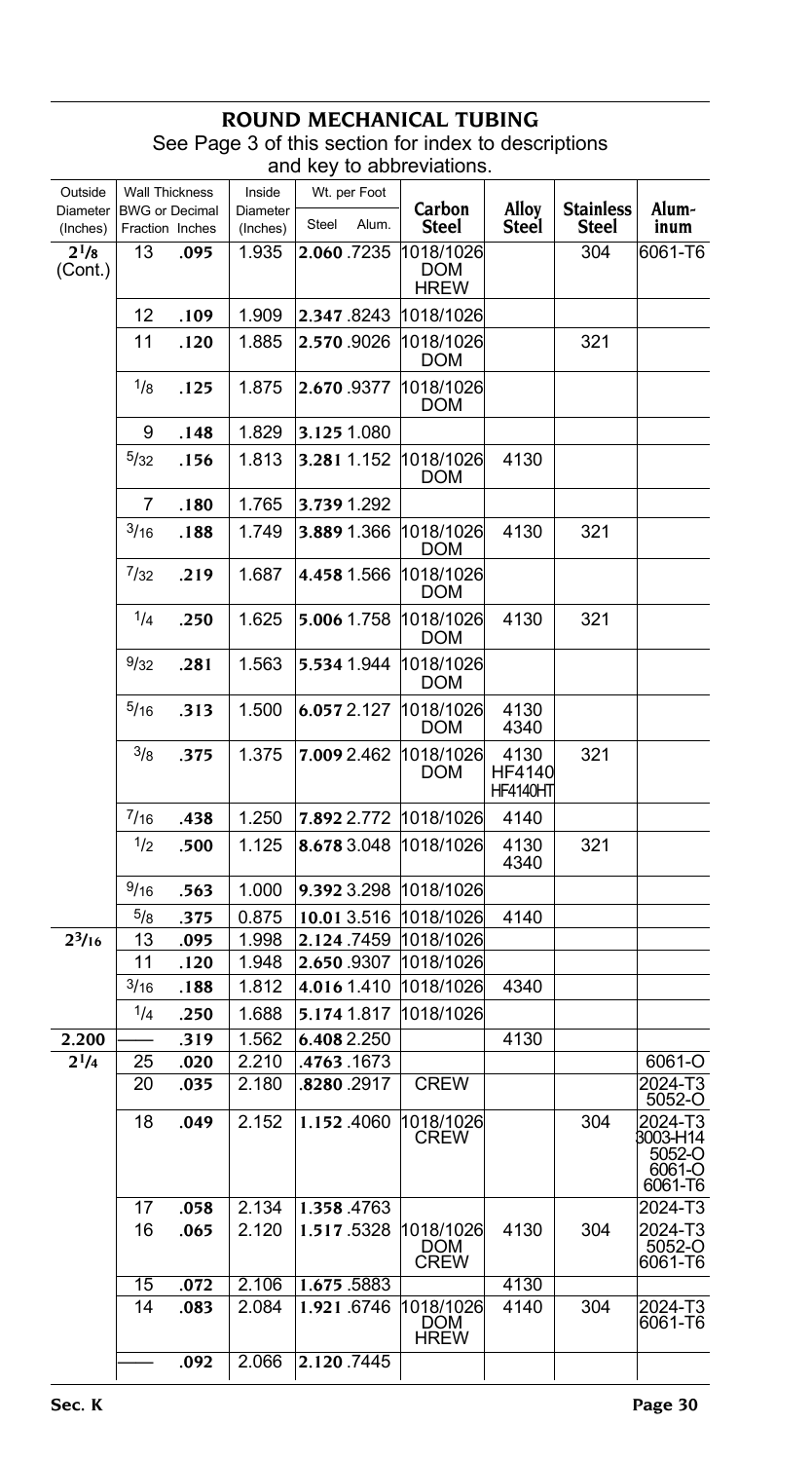| Outside              | <b>Wall Thickness</b>                    |             | Inside               | Wt. per Foot   |                         |                                           | <b>Stainless</b>  |                    |
|----------------------|------------------------------------------|-------------|----------------------|----------------|-------------------------|-------------------------------------------|-------------------|--------------------|
| Diameter<br>(Inches) | <b>BWG</b> or Decimal<br>Fraction Inches |             | Diameter<br>(Inches) | Alum.<br>Steel | Carbon<br>Steel         | Alloy<br>Steel                            | Steel             | Alum-<br>inum      |
| $2^{1/4}$<br>(Cont.) | 13                                       | .095        | 2.060                | 2.186.7752     | 1018/1026<br><b>DOM</b> | 4140                                      | 304<br>321        | 2024-T3            |
|                      | 12                                       | .109        | 2.032                | 2.492.8752     | 1018/1026               |                                           |                   |                    |
|                      | 11                                       | .120        | 2.010                | 2.730.9588     | 1018/1026<br><b>DOM</b> | 4130                                      | 304<br>321<br>347 | 2024-T3            |
|                      | 1/8                                      | .125        | 2.000                | 2.837.9996     | 1018/1026<br>DOM<br>SS  |                                           | 347               | 2024-T3<br>6061-T6 |
|                      | 10                                       | .134        | 1.982                | 3.0281.063     | 1018/1026<br><b>DOM</b> | 4130                                      |                   |                    |
|                      | 9                                        | .148        | 1.952                | 3.3231.148     |                         |                                           |                   |                    |
|                      | 5/32                                     | .156        | 1.937                | 3.4891.225     | 1018/1026<br>DOM        | 4130                                      |                   |                    |
|                      | 7                                        | .180        | 1.890                | 3.9791.375     |                         |                                           |                   |                    |
|                      | 3/16                                     | .188        | 1.875                | 4.1401.469     | 1018/1026<br><b>DOM</b> | 4130<br><b>HF4140HT</b>                   | 304<br>321        | 2024-T3<br>6061-T6 |
|                      | 7/32                                     | .219        | 1.813                | 4.7501.668     | 1018/1026<br>DOM        | 4130                                      |                   |                    |
|                      | $\overline{1/4}$                         | .250        | 1.750                | 5.3401.887     | 1018/1026<br><b>DOM</b> | 4130<br>4140<br>4340                      | 304<br>321        | 2024-T3<br>6061-T6 |
|                      | 9/32                                     | .281        | 1.688                | 5.9092.075     | 1018/1026               | 4140HR                                    |                   |                    |
|                      | 5/16                                     | .313        | 1.625                | 6.4752.274     | 1018/1026<br>DOM        | 4140                                      |                   | 2024-T4            |
|                      | 11/32                                    | .344        | 1.562                | 7.0022.459     | 1018/1026               |                                           |                   |                    |
|                      | 3/8                                      | .375        | 1.500                | 7.5092.637     | 1018/1026<br><b>DOM</b> | 4130<br>HF4140<br><b>HF4140HT</b>         | 321               | 6061-T6            |
|                      | 7/16                                     | .438        | 1.375                | 8.4762.977     | 1018/1026               |                                           |                   |                    |
|                      | 1/2                                      | .500        | 1.250                | 9.3453.297     | 1018/1026               | 4130<br>4140<br>HF4140<br><b>HF4140HT</b> | 321               | 2024-T3<br>6061-T6 |
|                      | 9/16                                     | .563        | 1.125                | 10.143.561     | 1018/1026               |                                           |                   |                    |
|                      | 5/8                                      | .625        | 1.000                | 10.853.811     | 1018/1026               | 4130                                      |                   |                    |
|                      | 3/4                                      | .750        | .750                 | 12.024.221     | 1018/1026               | 4140HT                                    |                   |                    |
| 2.270                |                                          | .240        | 1.790                | 5.2031.827     | <b>DOM</b>              |                                           |                   |                    |
| 2.310                |                                          | .260        | 1.790                | 5.692.1.999    | <b>DOM</b>              |                                           |                   |                    |
| $2^{5/16}$           | 10                                       | .134        | 2.045                | 3.1181.095     |                         | 4130                                      |                   |                    |
|                      | 5/32                                     | .156        | 2.001                | 3.5941.262     | 1018/1026               |                                           |                   |                    |
|                      | 3/16                                     | .188        | 1.937                | 4.2671.499     | 1018/1026<br><b>DOM</b> |                                           |                   |                    |
|                      | 7/32                                     | .219        | 1.875                | 4.8981.720     | 1018/1026               | 4130                                      |                   |                    |
|                      | 1/4                                      | .250        | 1.813                | 5.5081.934     | 1018/1026               |                                           |                   |                    |
|                      | 9/32                                     | .281        | 1.750                | 6.1542.161     |                         | 4140                                      |                   |                    |
|                      | 3/8                                      | .375        | 1.563                | 7.7622.726     | 1018/1026               | 4130<br>4140                              |                   |                    |
|                      |                                          | <u>.406</u> | 1.500                | 8.2692.904     |                         | 4130                                      |                   |                    |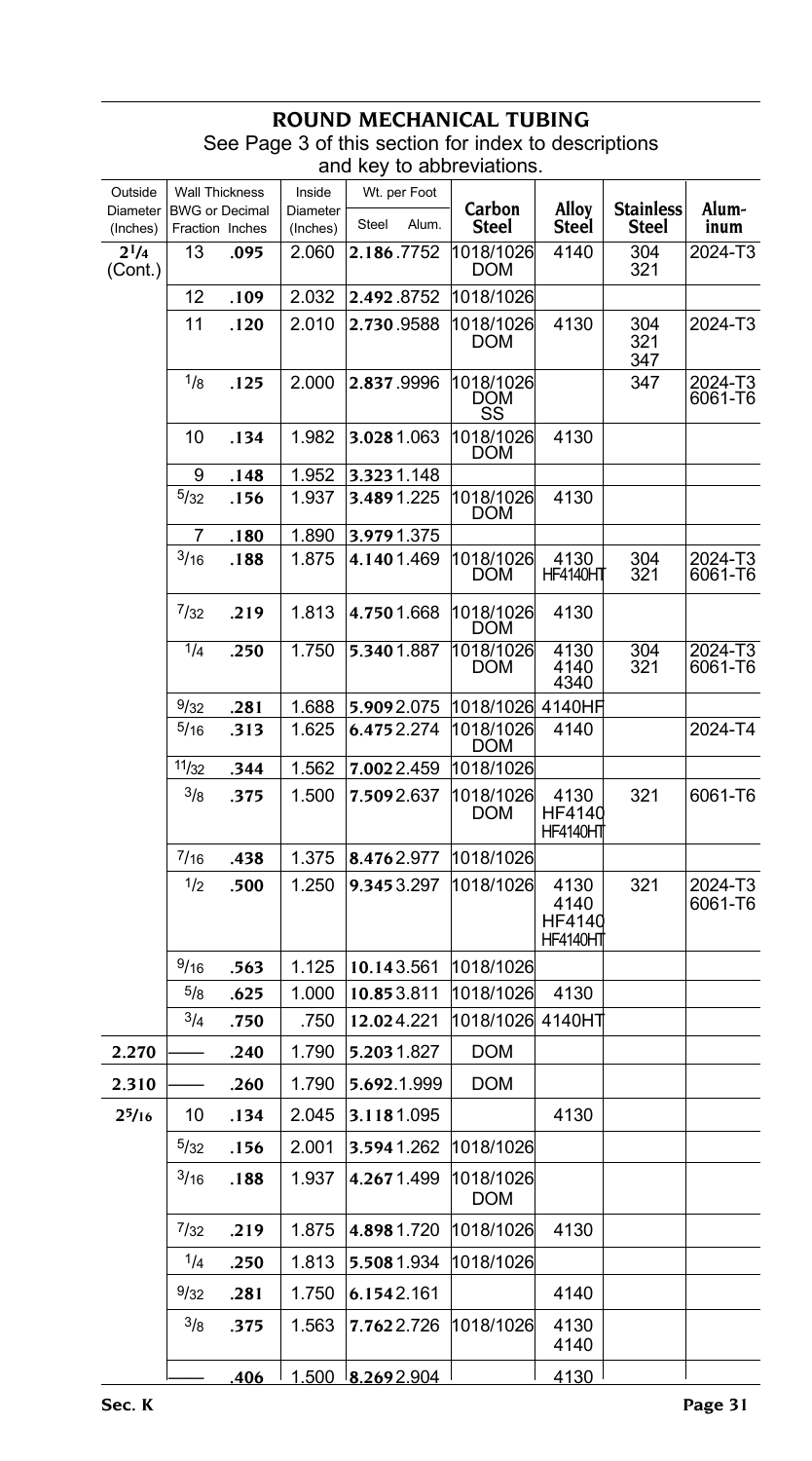| Outside<br>Diameter | <b>Wall Thickness</b><br><b>BWG or Decimal</b> |      | Inside<br>Diameter |             | Wt. per Foot | Carbon                                  | Alloy          | <b>Stainless</b>    | Alum-                                              |
|---------------------|------------------------------------------------|------|--------------------|-------------|--------------|-----------------------------------------|----------------|---------------------|----------------------------------------------------|
| (Inches)            | Fraction Inches                                |      | (Inches)           | Steel       | Alum.        | Steel                                   | Steel          | Steel               | inum                                               |
| $2^{3}/8$           | 18                                             | .049 | 2.277              |             | 1.217.4274   | 1018/1026<br><b>CREW</b>                |                |                     |                                                    |
|                     | 16                                             | .065 | 2.245              |             | 1.604.5633   | 1018/1026<br>DOM<br><b>CREW</b>         |                |                     |                                                    |
|                     | 14                                             | .083 | 2.209              |             | 2.032.7136   |                                         |                | 321                 |                                                    |
|                     | 13                                             | .095 | 2.185              |             | 2.313.8123   | 1018/1026<br><b>DOM</b>                 |                | 321                 |                                                    |
|                     | 12                                             | .109 | 2.157              |             | 2.638.9115   |                                         |                |                     |                                                    |
|                     | 11                                             | .120 | 2.135              |             | 2.890 1.015  | 1018/1026<br>DOM<br><b>HREW</b>         |                | 321                 |                                                    |
|                     | 1/8                                            | .125 | 2.125              |             | 3.004 1.055  | DOM                                     |                |                     |                                                    |
|                     | 10                                             | .134 | 2.107              |             | 3.207 1.108  |                                         |                |                     |                                                    |
|                     | 9                                              | .148 | 2.079              |             | 3.520 1.216  |                                         |                |                     |                                                    |
|                     | 5/32                                           | .156 | 2.062              |             | 3.697 1.298  | 1018/1026<br>DOM                        |                |                     |                                                    |
|                     | 7                                              | .180 | 2.015              |             | 4.220 1.458  |                                         |                |                     |                                                    |
|                     | 3/16                                           | .188 | 2.000              |             | 4.391 1.542  | 1018/1026<br>DOM                        | 4130           |                     |                                                    |
|                     | $^{7}/_{32}$                                   | .219 | 1.938              | 5.043 1.771 |              | 1018/1026<br>DOM                        | 4130           |                     |                                                    |
|                     | 1/4                                            | .250 | 1.875              |             | 5.674 1.993  | 1018/1026<br><b>DOM</b>                 | 4130<br>4140   | 321                 |                                                    |
|                     | 9/32                                           | .281 | 1.813              |             | 6.284 2.207  | 1018/1026<br>DOM                        |                |                     |                                                    |
|                     | 5/16                                           | .313 | 1.750              | 6.893 2.421 |              | 1018/1026<br>DOM                        | 4140           |                     |                                                    |
|                     | $^{3/8}$                                       | .375 | 1.625              |             | 8.010 2.813  | 1018/1026<br>DOM                        | 4130<br>HF4140 | 321                 |                                                    |
|                     | 7/16                                           | .438 | 1.500              |             | 9.061 3.182  | 1018/1026                               | 4130<br>HF4140 |                     |                                                    |
|                     | 1/2                                            | .500 | 1.375              |             | 10.013.516   | 1018/1026                               |                | 321                 |                                                    |
|                     | 9/16                                           | .563 | 1.250              |             | 10.90 3.828  | 1018/1026                               |                |                     |                                                    |
|                     | 5/8                                            | .625 | 1.125              |             | 11.684.102   | 1018/1026                               |                |                     |                                                    |
| $2^{1/2}$           | 22                                             | .028 | 2.444              |             | 7.392 .2596  |                                         |                |                     | 5052-O<br>6061-O<br>6061-T4<br>6061-T6             |
|                     | 20                                             | .035 | 2.430              |             | .9214 3254   |                                         |                |                     | 2024-T3<br>3003-H14<br>5052-O<br>6061-O<br>6061-T6 |
|                     | 18                                             | .049 | 2.402              |             | 1.283.4506   | 1018/1026<br><b>CREW</b>                | 4130           | 304<br>304WD<br>316 | 3003-H14<br>5052-O<br>6061-O<br>6061-T6            |
|                     | 16                                             | .065 | 2.370              |             | 1.690.5916   | 1018/1026<br>DOM<br>CREW<br><b>HREW</b> | 4130           | 304<br>304WD<br>316 | 2024-T3<br>3003-H14<br>5052-O<br>6061-O<br>6061-T6 |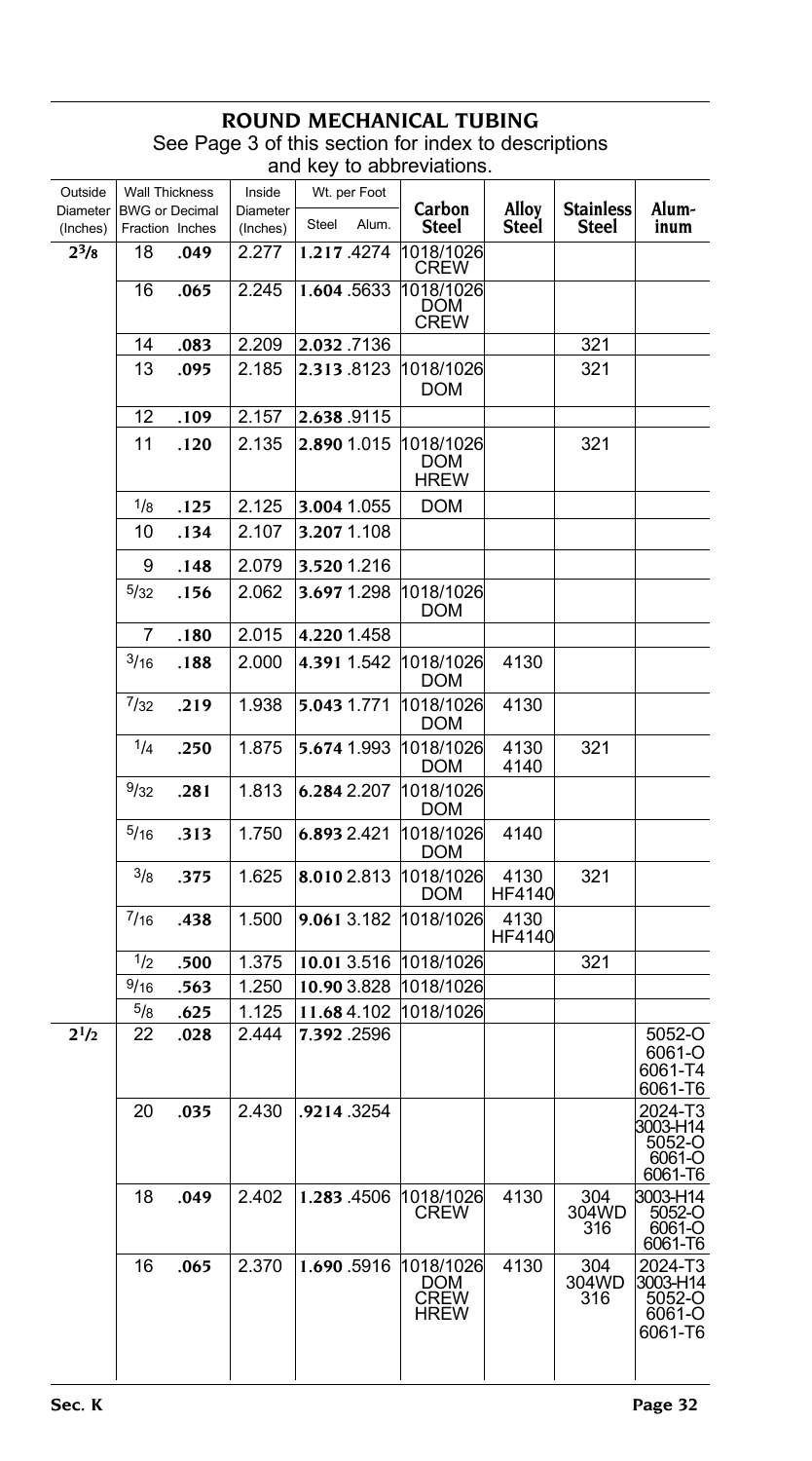| Outside<br>Diameter              | Wall Thickness<br><b>BWG or Decimal</b> |      | Inside<br>Diameter | Wt. per Foot<br>Steel | Alum. | Carbon                                                  | Alloy                                 | <b>Stainless</b>    | Alum-                         |
|----------------------------------|-----------------------------------------|------|--------------------|-----------------------|-------|---------------------------------------------------------|---------------------------------------|---------------------|-------------------------------|
| (Inches)<br>$2^{1/2}$<br>(Cont.) | Fraction Inches<br>14                   | .083 | (Inches)<br>2.334  | 2.143.7548            |       | Steel<br>1018/1026<br>DOM<br><b>CREW</b><br><b>HREW</b> | Steel<br>4130                         | Steel<br>304<br>316 | inum<br>2024-T3<br>6061-T6    |
|                                  | 13                                      | .095 | 2.310              | 2.440 8569            |       | 1018/1026<br>DOM<br><b>HREW</b>                         | 4130<br>4140                          | 316<br>347          |                               |
|                                  | 12                                      | .109 | 2.282              | 2.783 .9774           |       | 1018/1026<br>DOM                                        |                                       |                     |                               |
|                                  | 11                                      | .120 | 2.260              | 3.050 1.081           |       | 1018/1026<br>DOM<br><b>HREW</b>                         | 4130                                  | 304<br>316<br>321   | 2024-T3                       |
|                                  | 1/8                                     | .125 | 2.250              | 3.171 1.114           |       | 1018/1026<br>DOM                                        |                                       |                     | 6061-T6                       |
|                                  | 10                                      | .134 | 2.232              | 3.386 1.189           |       | 1018/1026<br>DOM                                        |                                       |                     |                               |
|                                  | 5/32                                    | .156 | 2.187              | 3.905 1.371           |       | 1018/1026<br>DOM                                        | 4130<br>4140                          |                     |                               |
|                                  | 7                                       | .180 | 2.140              | 4.460 1.541           |       | <b>HREW</b>                                             |                                       |                     |                               |
|                                  | 3/16                                    | .188 | 2.125              | 4.642 1.642           |       | 1018/1026<br>DOM                                        | 4130                                  | 316<br>321          | 2024-T3<br>6061-T6            |
|                                  | 7/32                                    | .219 | 2.063              | 5.335 1.874           |       | 1018/1026<br>DOM                                        |                                       |                     |                               |
|                                  | 1/4                                     | .250 | 2.000              | 6.008 2.122           |       | 1018/1026<br>DOM<br><b>CDBW</b>                         | 4130<br>4140                          | 316<br>321          | 2024-T3<br>2024-T4<br>6061-T6 |
|                                  | 9/32                                    | .281 | 1.937              | 6.659 2.339           |       | 1018/1026<br>DOM                                        |                                       |                     |                               |
|                                  | 5/16                                    | .313 | 1.875              | 7.311 2.570           |       | 1018/1026<br>DOM                                        | 4130<br>4140HT<br>4140                | 321                 | 2024-T3                       |
|                                  | 11/32                                   | .344 | 1.812              | 7.921 2.782           |       | 1018/1026<br>DOM                                        |                                       |                     |                               |
|                                  | $^{3/8}$                                | .375 | 1.750              | 8.511 3.000           |       | 1018/1026<br>DOM                                        | 4130<br>4130HT<br>4140                | 316<br>321          | 2024-T4<br>6061-T6            |
|                                  | $^{7/16}$                               | .438 | 1.625              | 9.646 3.388           |       | 1018/1026<br>DOM                                        |                                       |                     |                               |
|                                  | 1/2                                     | .500 | 1.500              | 10.68 3.764           |       | 1018/1026<br>DOM                                        | 4130<br>4140<br><b>HF4140</b><br>4340 | 321                 | 2024-T3<br>6061-T6            |
|                                  | 9/16                                    | .563 | 1.375              | 11.65 4.091           |       | 1018/1026                                               | 4130                                  |                     |                               |
|                                  | 5/8                                     | .625 | 1.250              | 12.52 4.397           |       | 1018/1026                                               | 4140                                  |                     |                               |
|                                  | 3/4                                     | .750 | 1.000              | 14.02 4.924           |       | 1018/1026                                               |                                       |                     |                               |
| 2.525                            |                                         | .271 | 1.981              | 6.524 2.291           |       | DOM                                                     |                                       |                     |                               |
| 2%16                             | 3/16                                    | .188 | 2.187              | 4.769 1.648           |       | DOM                                                     |                                       |                     |                               |
|                                  | 1/4                                     | .250 | 2.063              | 6.416 2.253           |       | DOM                                                     |                                       |                     |                               |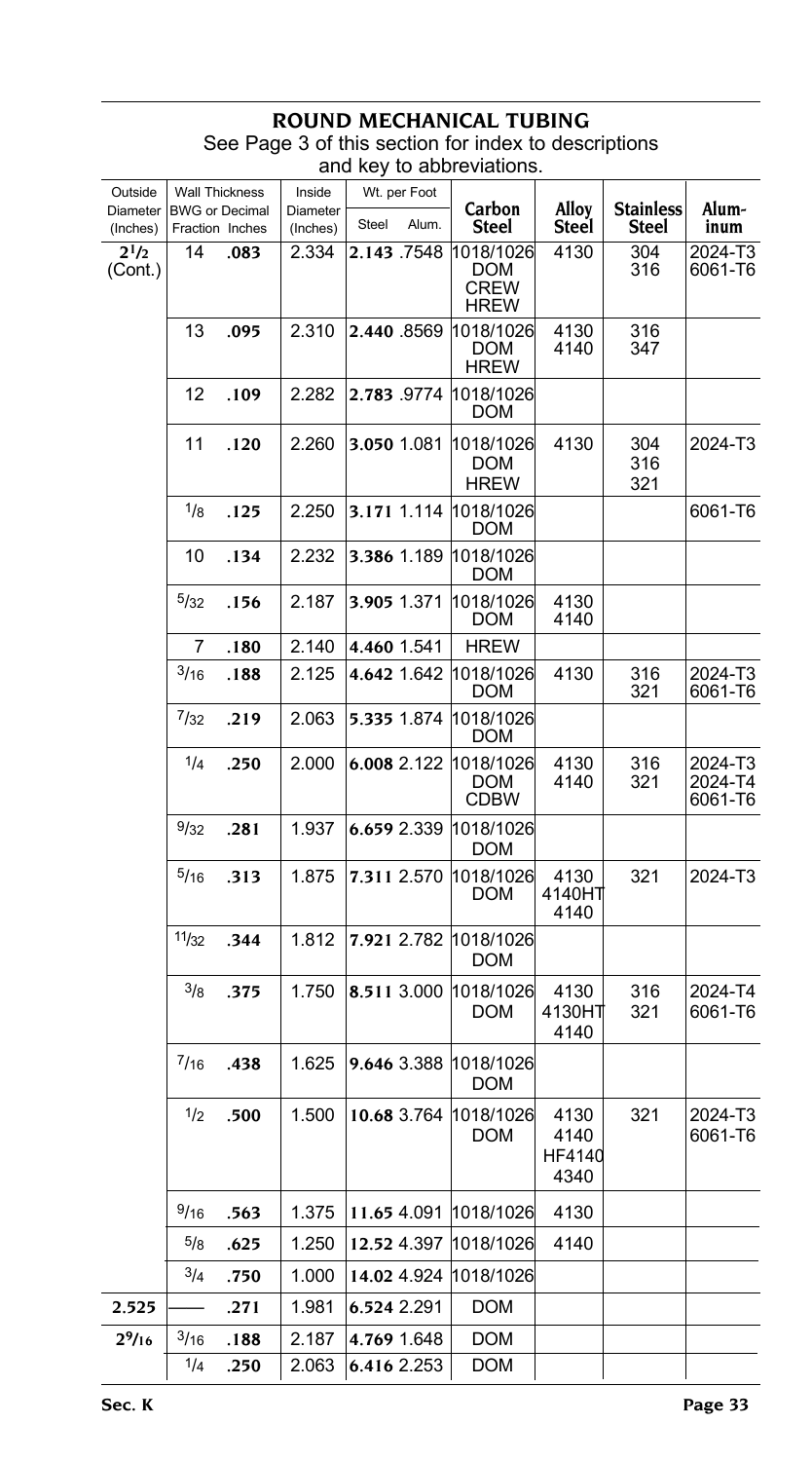| Outside<br>Diameter<br>(Inches) | <b>Wall Thickness</b><br><b>BWG</b> or Decimal<br>Fraction Inches |      | Inside<br>Diameter<br>(Inches) | Wt. per Foot<br>Alum.<br>Steel |             | Carbon<br>Steel                            | Alloy<br>Steel                    | <b>Stainless</b><br>Steel | Alum-<br>inum      |
|---------------------------------|-------------------------------------------------------------------|------|--------------------------------|--------------------------------|-------------|--------------------------------------------|-----------------------------------|---------------------------|--------------------|
| $2^{5}/s$                       | 18                                                                | .049 | 2.527                          |                                | 1.348.4734  | 1018/1026<br>CREW                          |                                   |                           |                    |
|                                 | 16                                                                | .065 | 2.495                          |                                | 1.777 .6241 | 1018/1026<br>DOM                           |                                   | 304                       |                    |
|                                 | 13                                                                | .095 | 2.435                          |                                | 2.567 .9015 | 1018/1026<br>DOM                           |                                   | 321                       |                    |
|                                 | 11                                                                | .120 | 2.385                          |                                | 3.210 1.127 | 1018/1026<br>DOM                           |                                   | 321                       |                    |
|                                 | 1/8                                                               | .125 | 2.375                          |                                | 3.338 1.172 | DOM                                        |                                   |                           |                    |
|                                 | 10                                                                | .134 | 2.407                          |                                | 3.636 1.257 |                                            |                                   |                           |                    |
|                                 | 9                                                                 | .148 | 2.379                          |                                | 3.994 1.380 |                                            |                                   |                           |                    |
|                                 | 5/32                                                              | .156 | 2.313                          |                                |             | 4.114 1.445 1018/1026<br>DOM               |                                   |                           |                    |
|                                 | 3/16                                                              | .188 | 2.250                          |                                |             | 4.893 1.718 1018/1026<br>DOM               |                                   | 321                       | 6061-T6            |
|                                 | 7/32                                                              | .219 | 2.188                          |                                |             | 5.627 1.976 1018/1026                      |                                   |                           |                    |
|                                 | 1/4                                                               | .250 | 2.125                          |                                |             | 6.341 2.227 1018/1026<br>DOM<br>CDBW       | 4130<br>4140                      | 321                       |                    |
|                                 | 9/32                                                              | .281 | 2.063                          |                                | 7.035 2.471 | 1018/1026<br>DOM                           |                                   |                           |                    |
|                                 | 5/16                                                              | .313 | 2.000                          |                                |             | 7.729 2.714 1018/1026<br>DOM               | 4130<br>4140<br>HF4140            | 321                       |                    |
|                                 | 3/8                                                               | .375 | 1.875                          |                                |             | 9.011 3.180 1018/1026<br>DOM               | 4140<br>HF4140                    | 321                       | 2024-T3            |
|                                 | $^{7/16}$                                                         | .438 | 1.750                          |                                |             | 10.23 3.593 1018/1026                      |                                   |                           |                    |
|                                 | 1/2                                                               | .500 | 1.625                          |                                |             | 11.35 3.986 1018/1026                      | 4140<br><b>HF4140</b><br>HF4140HT | 321                       |                    |
|                                 | 9/16                                                              | .563 | 1.500                          |                                |             | 12.40 4.355 1018/1026                      |                                   |                           |                    |
|                                 | 5/8                                                               | .625 | 1.375                          |                                |             | 13.35 4.689 1018/1026                      |                                   |                           |                    |
| 23/4                            | 18                                                                | .049 | 2.652                          |                                |             | 1.413 4962 1018/1026<br><b>CREW</b>        |                                   | 304                       | 6061-T6            |
|                                 | 16                                                                | .065 | 2.620                          |                                |             | 1.864 6528 1018/1026<br>DOM<br>CREW        |                                   | 304                       | 2024-T3<br>6061-T6 |
|                                 | 14                                                                | .083 | 2.584                          |                                |             | 2.364 8364 1018/1026<br>DOM<br><b>HREW</b> |                                   | 321                       | 2024-T3<br>6061-T6 |
|                                 | 13                                                                | .095 | 2.560                          |                                |             | 2.694 9486 1018/1026<br>DOM                | 4140                              | 347                       | 2024-T3            |
|                                 | 12                                                                | .109 | 2.532                          |                                | 3.074 1.080 | 1018/1026                                  |                                   |                           |                    |
|                                 | 11                                                                | .120 | 2.510                          |                                |             | 3.371 1.193 1018/1026<br>DOM<br>HREW       | 4130                              | 304<br>316<br>321         | 2024-T3            |
|                                 | 1/8                                                               | .125 | 2.500                          |                                |             | 3.504 1.234 1018/1026<br>DOM               |                                   |                           |                    |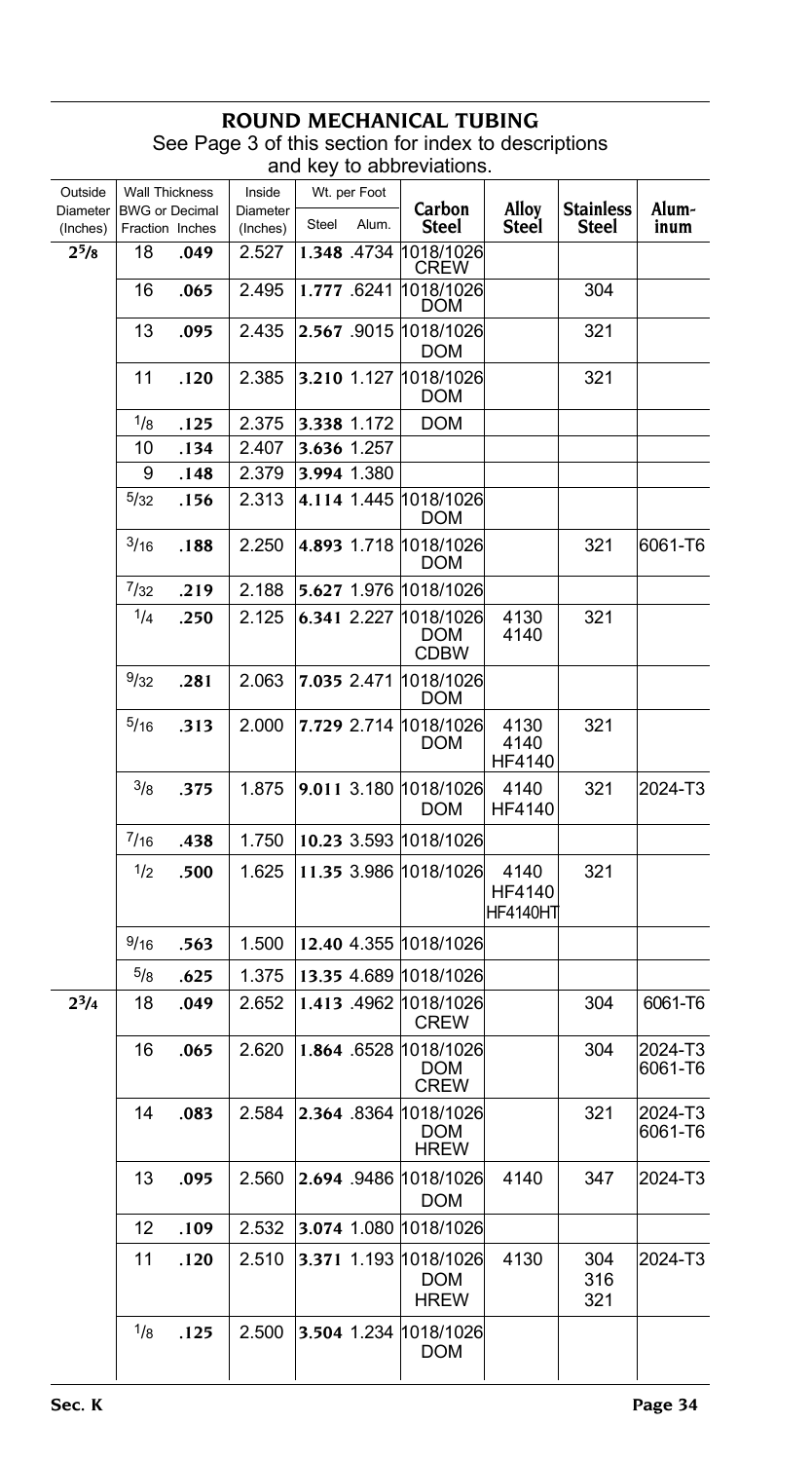#### **ROUND MECHANICAL T**

| Outside              | <b>Wall Thickness</b>                    |       | Inside               | Wt. per Foot |             |                                           |                                    |                           |                                   |
|----------------------|------------------------------------------|-------|----------------------|--------------|-------------|-------------------------------------------|------------------------------------|---------------------------|-----------------------------------|
| Diameter<br>(Inches) | <b>BWG or Decimal</b><br>Fraction Inches |       | Diameter<br>(Inches) | Steel        | Alum.       | Carbon<br>Steel                           | Alloy<br>Steel                     | <b>Stainless</b><br>Steel | Alum-<br>inum                     |
| $2^{3}/4$            | 10                                       | .134  | 2.482                | 3.744        | 1.315       |                                           | 4130                               |                           |                                   |
| (Cont.)              | 9                                        | .148  | 2.454                |              | 4.113 1.421 |                                           |                                    |                           |                                   |
|                      | 5/32                                     | .156  | 2.438                |              |             | 4.322 1.518 1018/1026<br>DOM              | 4130<br>4140                       |                           |                                   |
|                      | 3/16                                     | .188  | 2.375                |              | 5.144 1.816 | 1018/1026<br>DOM<br>HREW                  | 4130                               | 304                       | 2024-T3                           |
|                      | 7/32                                     | .219  | 2.313                |              | 5.920 2.079 | 1018/1026<br><b>DOM</b>                   |                                    |                           |                                   |
|                      | 1/4                                      | .250  | 2.250                |              | 6.675 2.365 | 1018/1026<br><b>DOM</b><br><b>HREW</b>    | 4130                               | 304                       | 2024-T3<br>$2024 - 14$<br>6061-T6 |
|                      | 9/32                                     | .281  | 2.188                |              |             | 7.410 2.602 1018/1026                     |                                    |                           |                                   |
|                      | 5/16                                     | .313  | 2.125                |              |             | 8.147 2.866 1018/1026<br>DOM              | 4130                               | 321<br>347                | 2024-T3                           |
|                      | 21/64                                    | .328  | 2.094                |              | 8.484 2.980 |                                           | 4130HT                             |                           |                                   |
|                      | $^{3/8}$                                 | .375  | 2.000                |              |             | 9.512 3.356 1018/1026<br><b>DOM</b>       | 4130<br>4140<br>HF4140<br>HF4140HT | 304                       | 2024-T4<br>6061-T6                |
|                      | 7/16                                     | .438  | 1.875                |              |             | 10.82 3.780 1018/1026                     | 4142<br>HF4140                     |                           |                                   |
|                      | 1/2                                      | .500  | 1.750                |              | 12.02 4.243 | 1018/1026<br><b>DOM</b>                   | 4140<br>HF4140<br>HF4140HT         | 321                       | 2024-T4<br>6061-T6                |
|                      | 9/16                                     | .563  | 1.625                |              |             | 13.15 4.618 1018/1026                     | 4140                               |                           |                                   |
|                      | $^{5/8}$                                 | .625  | 1.500                |              |             | 14.18 4.980 1018/1026                     | 4140<br>HF4140HT                   |                           |                                   |
|                      | 11/16                                    | .688  | 1.375                |              |             | 15.15 5.321 1018/1026                     |                                    |                           |                                   |
|                      | 3/4                                      | .750  | 1.250                |              |             | 16.02 5.626 1018/1026                     | 4130<br>HF4130                     |                           |                                   |
|                      | $^{7/8}$                                 | .875  | 1.000                |              |             | 17.52 6.153 1018/1026                     |                                    |                           |                                   |
|                      | 1                                        | 1.000 | .750                 |              |             | 18.69 6.564 1018/1026                     |                                    |                           |                                   |
| $2^{7}/8$            | 16                                       | .065  | 2.749                |              | 1.951 6852  | 1018/1026<br>DOM<br><b>CREW</b>           | 4130                               | 304<br>316<br>321<br>347  |                                   |
|                      | 13                                       | .095  | 2.685                |              |             | 2.821 .9907 1018/1026                     |                                    |                           |                                   |
|                      | 11                                       | .120  | 2.635                |              | 3.531 1.240 | 1018/1026<br><b>DOM</b>                   |                                    |                           |                                   |
|                      | 1/8                                      | .125  | 2.625                |              | 3.671 1.289 | DOM                                       |                                    |                           |                                   |
|                      | 5/32                                     | .156  | 2.563                |              | 4.530 1.591 | 1018/1026<br>DOM                          |                                    |                           |                                   |
|                      | 3/16                                     | .188  | 2.500                |              |             | 5.395 1.895 1018/1026<br><b>DOM</b><br>SS |                                    | 321                       |                                   |
|                      | 7/32                                     | .219  | 2.438                |              |             | 6.212 2.182 1018/1026<br>DOM              |                                    |                           |                                   |
|                      | 1/4                                      | .250  | 2.375                |              |             | 7.009 2.462 1018/1026<br><b>DOM</b>       |                                    | 321                       |                                   |
|                      | 9/32                                     | .281  | 2.313                |              |             | 7.785 2.734 1018/1026<br>DOM              |                                    |                           |                                   |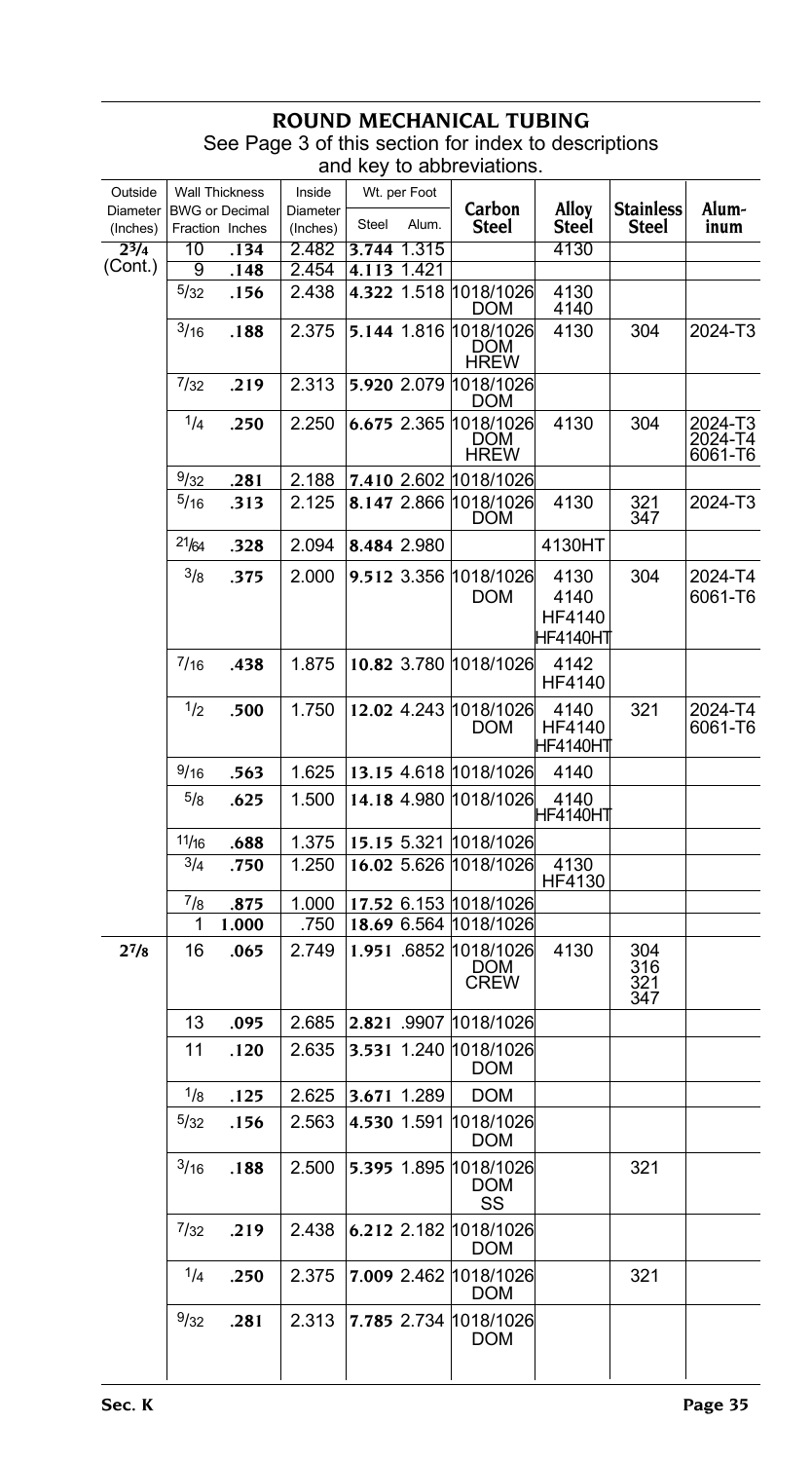| Outside              | <b>Wall Thickness</b>                    |      | Inside               |            | Wt. per Foot |                                                       |                       |                           |                                                               |
|----------------------|------------------------------------------|------|----------------------|------------|--------------|-------------------------------------------------------|-----------------------|---------------------------|---------------------------------------------------------------|
| Diameter<br>(Inches) | <b>BWG or Decimal</b><br>Fraction Inches |      | Diameter<br>(Inches) | Steel      | Alum.        | Carbon<br>Steel                                       | Alloy<br>Steel        | <b>Stainless</b><br>Steel | Alum-<br>inum                                                 |
| $2^{7}/8$<br>(Cont.) | 5/16                                     | .313 | 2.250                |            | 8.564 3.008  | 1018/1026<br><b>DOM</b>                               |                       |                           |                                                               |
|                      | 3/8                                      | .375 | 2.125                |            | 10.01 3.533  | 1018/1026<br>DOM                                      | 4130<br>4140          |                           | 2024-T3                                                       |
|                      | 7/16                                     | .438 | 2.000                |            | 11.40 4.004  | 1018/1026<br>DOM                                      | 4140<br><b>HF4140</b> |                           |                                                               |
|                      | 1/2                                      | .500 | 1.875                |            | 12.68 4.453  | 1018/1026 HF4140HT                                    |                       | 321                       | 6061-T6                                                       |
|                      | 9/16                                     | .563 | 1.750                |            | 13.90 4.882  | 1018/1026                                             |                       |                           |                                                               |
|                      | $^{5/8}$                                 | .625 | 1.625                |            |              | 15.02 5.275 1018/1026                                 |                       |                           |                                                               |
|                      | 3/4                                      | .750 | 1.375                |            |              | 17.02 5.977 1018/1026                                 |                       |                           |                                                               |
| 3                    | 24                                       | .022 | 2.956                |            | .6997 .2457  |                                                       |                       |                           | 3003-H14<br>5052-O<br>6061-T4<br>6061-T6                      |
|                      | 22                                       | .028 | 2.944                | .8887.3121 |              |                                                       |                       |                           | 5052-O                                                        |
|                      | 20                                       | .035 | 2.930                |            | 1.108.3891   |                                                       |                       |                           | 3003-H14<br>5052-O<br>6061-O<br>6061-T6                       |
|                      | 18                                       | .049 | 2.902                |            | 1.544 .5423  | 1018/1026<br>CREW                                     |                       | 304                       | 3003-H14<br>5052-O<br>6061-O<br>6061-T6                       |
|                      |                                          | .050 | 2.900                |            | 1.575 5531   |                                                       |                       |                           | 6061-T4<br>6061-T6                                            |
|                      | 17                                       | .058 | 2.884                |            | 1.822 6426   |                                                       | 4130                  |                           | 2024-O<br>5052-O                                              |
|                      | 16                                       | .065 | 2.870                |            | 2.037 .7140  | 1018/1026<br><b>DOM</b><br><b>CREW</b><br><b>HREW</b> | 4130                  | 304<br>316<br>321<br>347  | 2024-T3<br>3003-H14<br>5052-O<br>6061-O<br>6061-T6<br>6063-T6 |
|                      | 14                                       | .083 | 2.834                |            |              | 2.586 9078 1018/1026<br><b>DOM</b><br><b>HREW</b>     | 4130                  | 304<br>316<br>321         | 2024-T3<br>6061-T6                                            |
|                      | 13                                       | .095 | 2.810                |            | 2.947 1.040  | 1018/1026<br>DOM<br><b>HREW</b>                       | 4130                  | 304<br>316<br>321         | 2024-T3<br>6061-T6                                            |
|                      | 12                                       | .109 | 2.782                |            | 3.365 1.182  | 1018/1026<br><b>HREW</b>                              |                       |                           |                                                               |
|                      | 11                                       | .120 | 2.760                |            | 3.691 1.306  | 1018/1026<br><b>DOM</b><br><b>HREW</b>                | 4130<br>4140          | 304<br>316<br>321<br>347  | 2024-T3                                                       |
|                      | 1/8                                      | .125 | 2.750                |            |              | 3.838 1.348 1018/1026<br><b>DOM</b><br><b>HREW</b>    |                       |                           | 6061-T6                                                       |
|                      | 10                                       | .134 | 2.732                |            | 4.102 1.441  | 1018/1026<br><b>DOM</b>                               |                       |                           |                                                               |
|                      | 5/32                                     | .156 | 2.687                |            | 4.738 1.664  | 1018/1026<br><b>DOM</b>                               | 4130                  |                           |                                                               |
|                      | 7                                        | .180 | 2.640                |            | 5.421 1.904  | <b>HREW</b>                                           |                       |                           |                                                               |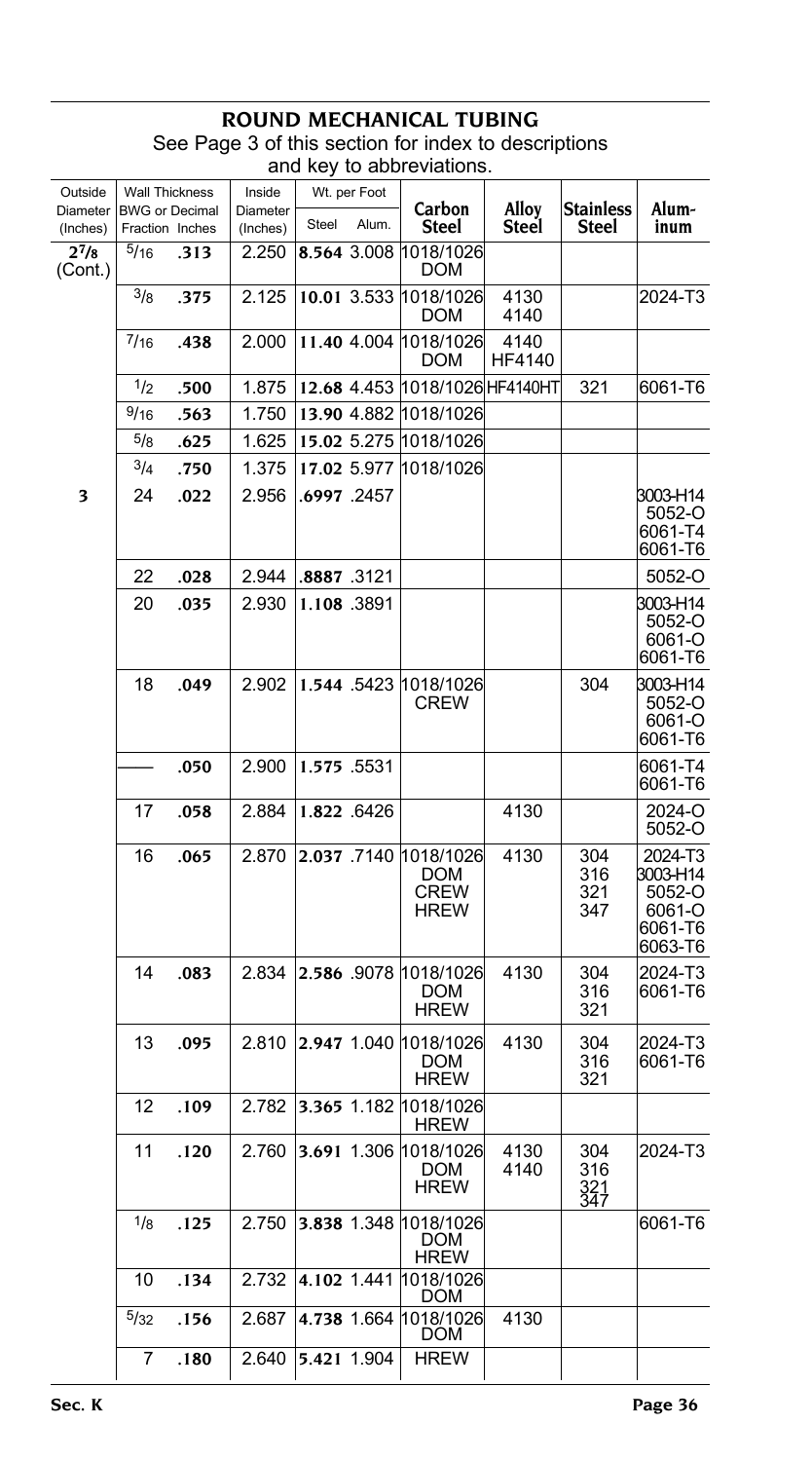## **ROUND MECHANICAL T**

| Outside<br>Diameter<br>(Inches) | <b>Wall Thickness</b> | <b>BWG or Decimal</b><br>Fraction Inches | Inside<br>Diameter<br>(Inches) | Steel       | Wt. per Foot<br>Alum.      | Carbon<br>Steel                        | Alloy<br>Steel                     | <b>Stainless</b><br>Steel | Alum-<br>inum                                        |
|---------------------------------|-----------------------|------------------------------------------|--------------------------------|-------------|----------------------------|----------------------------------------|------------------------------------|---------------------------|------------------------------------------------------|
| 3<br>(Cont.)                    | 3/16                  | .188                                     | 2.624                          |             | 5.646 1.989                | 1018/1026<br><b>DOM</b><br><b>HREW</b> | 4130                               | 304<br>316<br>321         | 2024-T3<br>6061-T6                                   |
|                                 | 7/32                  | .219                                     | 2.562                          |             | 6.505 2.285                | 1018/1026<br>DOM                       |                                    |                           |                                                      |
|                                 | 1/4                   | .250                                     | 2.500                          |             | 7.343 2.591                | 1018/1026<br>DOM<br><b>HREW</b>        | 4130                               | 304<br>316<br>321         | 2024-T3<br>2024-T4<br>3003-H14<br>6061-T6<br>7075-T6 |
|                                 |                       | .259                                     | 2.482                          |             | 7.582 2.663                | <b>DOM</b>                             |                                    |                           |                                                      |
|                                 | 9/32                  | .281                                     | 2.437                          |             | 8.160 2.866                | 1018/1026<br>DOM                       |                                    |                           |                                                      |
|                                 | 5/16                  | .313                                     | 2.375                          |             | 8.982 3.169                | 1018/1026<br>DOM                       | 4140                               | 304<br>321                | 2024-T3<br>2024-T4                                   |
|                                 | 3/8                   | .375                                     | 2.250                          |             | 10.51 3.713                | 1018/1026<br>DOM                       | 4140<br>HF4140<br><b>HF4140HT</b>  | 304<br>316<br>321         | 2024-T4<br>6061-T6                                   |
|                                 | 7/16                  | .438                                     | 2.125                          |             | 11.98 4.233                | 1018/1026<br>DOM                       |                                    |                           | 2024-T4                                              |
|                                 | 1/2                   | .500                                     | 2.000                          |             | 13.35 4.712                | 1018/1026                              | 4130<br>4140<br>HF4140<br>HF4140HT | 304<br>321                | 2024-T4<br>6061-T6                                   |
|                                 | 9/16                  | .563                                     | 1.875                          |             | 14.65 5.145                | 1018/1026                              |                                    |                           |                                                      |
|                                 | $^{5/8}$              | .625                                     | 1.750                          |             | 15.85 5.567                | 1018/1026                              | 4140<br>HF4140<br>HF4140HT         | 321                       |                                                      |
|                                 | 3/4                   | .750                                     | 1.500                          |             | 18.02 6.355                | 1018/1026<br><b>HF1018</b>             | 4140<br>HF4140<br>HF4140HT         | 321                       | 2024-T4<br>6061-T6                                   |
|                                 | 13/16                 | .813                                     | 1.375                          |             | 18.99 6.669                | 1018/1026                              |                                    |                           |                                                      |
|                                 | $^{7}/8$              | .875                                     | 1.250                          |             | 19.86 6.975                | 1018/1026                              |                                    |                           |                                                      |
|                                 | 15/16                 | .938                                     | 1.062                          |             | 20.66 7.256                | 1018/1026                              |                                    |                           |                                                      |
|                                 | 1                     | 1.000                                    | 1.000                          |             |                            | 21.36 7.502 1018/1026                  | 4140                               |                           |                                                      |
| $3^{1/16}$                      | 13                    | .095                                     | 2.875                          | 3.011 1.057 |                            |                                        | 4140                               |                           |                                                      |
|                                 | 5/16                  | .313                                     | 2.438                          |             | 9.193 3.229                | 1018/1026                              |                                    |                           |                                                      |
|                                 |                       | .343                                     | 2.375                          |             | 9.964 3.499                |                                        | 4140                               |                           |                                                      |
|                                 | 3/8<br>$^{7/16}$      | .375                                     | 2.312<br>2.188                 |             | 12.28 4.313                | 10.77 3.782 1018/1026<br>1018/1026     |                                    |                           |                                                      |
| $3^{1/8}$                       | 16                    | .438<br>.065                             | 2.995                          |             | 2.124.7459                 | 1018/1026<br>DOM<br>CREW               |                                    | 321                       | 6061-T6                                              |
|                                 | 13                    | .095                                     | 2.935                          |             | 3.074 1.080                | 1018/1026<br><b>DOM</b>                |                                    |                           |                                                      |
|                                 | 11                    | .120                                     | 2.885                          |             |                            | 3.851 1.352 1018/1026<br><b>DOM</b>    |                                    | 321                       |                                                      |
|                                 | 1/8                   | .125                                     | 2.875                          |             | 4.005 1.407                | 1018/1026<br>DOM                       |                                    | 304<br>321                |                                                      |
|                                 | 3/16                  | .188                                     | 2.750                          |             | 5.897 2.071                | 1018/1026<br><b>DOM</b>                |                                    | 321                       |                                                      |
|                                 | $^{7}/32$<br>1/4      | .219<br>.250                             | 2.687<br>2.625                 |             | 6.797 2.387<br>7.676 2.696 | 1018/1026<br>DOM<br>1018/1026          |                                    | 321                       |                                                      |
|                                 |                       |                                          |                                |             |                            | DOM                                    |                                    |                           |                                                      |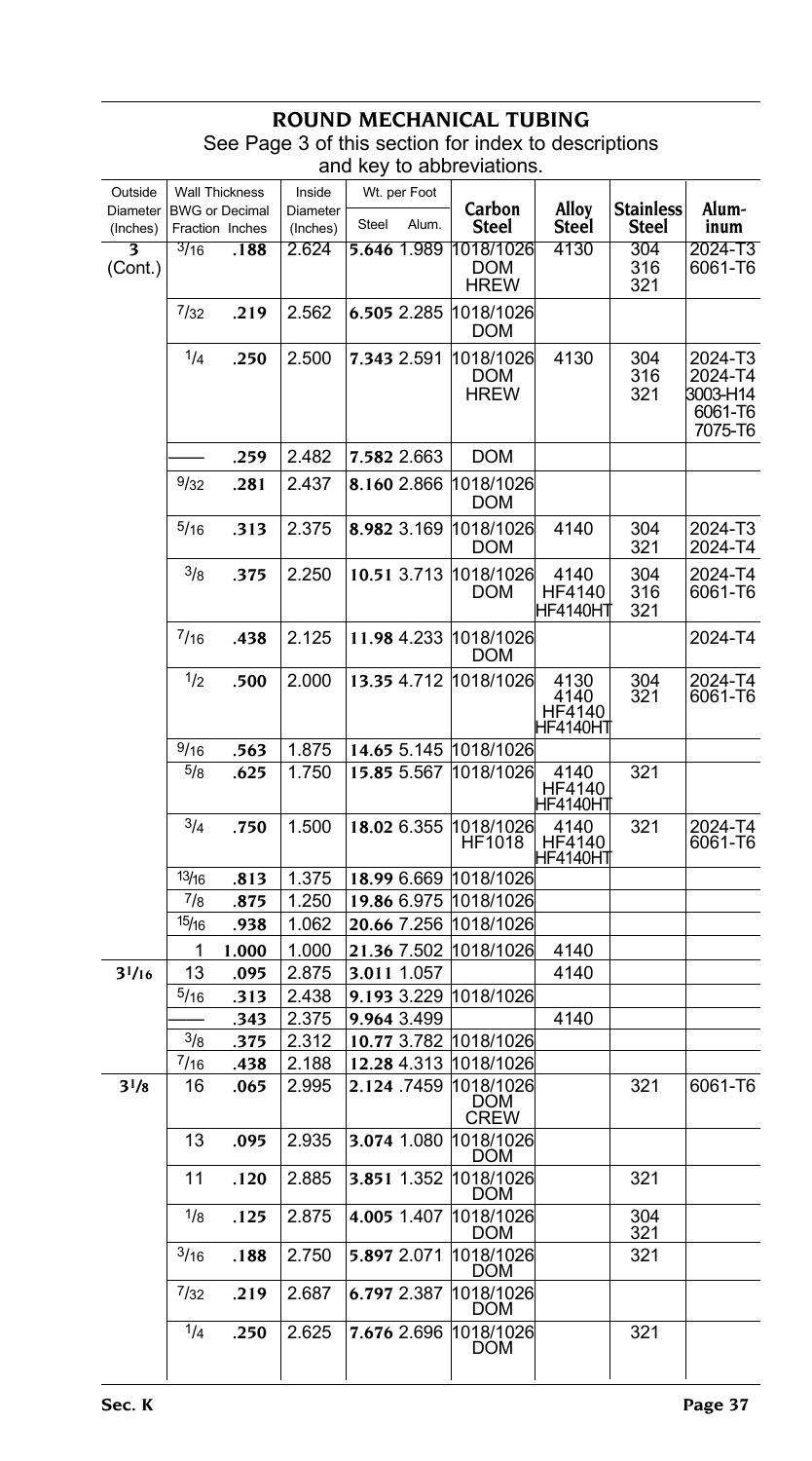| Outside              | <b>Wall Thickness</b>                    |      | Inside               |             | Wt. per Foot |                                        |                                   |                           |                    |
|----------------------|------------------------------------------|------|----------------------|-------------|--------------|----------------------------------------|-----------------------------------|---------------------------|--------------------|
| Diameter<br>(Inches) | <b>BWG or Decimal</b><br>Fraction Inches |      | Diameter<br>(Inches) | Steel       | Alum.        | Carbon<br><b>Steel</b>                 | Alloy<br>Steel                    | <b>Stainless</b><br>Steel | Alum-<br>inum      |
| $3^{1}/8$            | 9/32                                     | .281 | 2.563                | 8.535 2.997 |              | 1018/1026                              |                                   |                           |                    |
| (Cont.)              | $\overline{5/16}$                        | .313 | 2.499                | 9.400 3.301 |              | 1018/1026<br>DOM                       | 4140<br>HF4140                    | 321                       |                    |
|                      | 3/8                                      | .375 | 2.375                |             | 11.01 2.886  | 1018/1026<br>HF1018/1026 HF4140<br>DOM | 4140                              | 321                       | 2024-T3            |
|                      | 7/16                                     | .438 | 2.250                |             | 12.57 4.415  | 1018/1026                              | 4140                              |                           |                    |
|                      | 1/2                                      | .500 | 2.125                |             | 14.02 2.924  | 1018/1026                              |                                   | 321                       |                    |
|                      | 9/16                                     | .563 | 2.000                |             | 15.40 5.408  | 1018/1026                              | 4130HT                            |                           |                    |
|                      | $^{5/8}$                                 | .625 | 1.875                |             | 16.69 5.862  | 1018/1026                              | 4140HT<br><b>HF4140HT</b>         |                           |                    |
|                      | 3/4                                      | .750 | 1.625                |             | 19.02 6.680  | 1018/1026                              |                                   |                           |                    |
|                      | $^{7}/8$                                 | .875 | 1.375                |             | 21.03 7.386  | 1018/1026                              |                                   |                           |                    |
| $3^{1}/4$            | 16                                       | .065 | 3.120                |             | 2.211 7765   | 1018/1026<br>DOM<br><b>CREW</b>        |                                   | 304                       |                    |
|                      | 14                                       | .083 | 3.084                | 2.807.9894  |              | 1018/1026<br>DOM                       |                                   | 321                       | 2024-T3            |
|                      | 13                                       | .095 | 3.060                |             | 3.201 1.124  | 1018/1026<br>DOM<br><b>HREW</b>        |                                   | 321                       |                    |
|                      | 11                                       | .120 | 3.010                | 4.011 1.409 |              | 1018/1026<br>DOM<br><b>HREW</b>        | 4140                              | 304<br>321<br>347         |                    |
|                      | 1/8                                      | .125 | 3.000                | 4.172 1.465 |              | 1018/1026<br>DOM                       |                                   |                           | 6061-T6            |
|                      | 10                                       | .134 | 2.982                | 4.459 1.566 |              | 1018/1026                              |                                   |                           |                    |
|                      | 9                                        | .148 | 2.454                | 4.903 1.694 |              |                                        |                                   |                           |                    |
|                      | 5/32                                     | .156 | 2.938                |             | 5.155 1.810  | 1018/1026                              |                                   |                           |                    |
|                      | 7                                        | .180 | 2.890                | 5.902 2.073 |              | <b>HREW</b>                            |                                   |                           |                    |
|                      | 3/16                                     | .188 | 2.875                |             | 6.148 2.159  | 1018/1026<br>DOM                       | 4130                              | 321                       |                    |
|                      | 7/32                                     | .219 | 2.812                |             | 7.089 2.490  | 1018/1026<br>DOM                       |                                   |                           |                    |
|                      | 1/4                                      | .250 | 2.750                |             | 8.010 2.825  | 1018/1026<br><b>DOM</b>                | 4130                              | 321<br>347                | 2024-T3<br>6061-T6 |
|                      | 9/32                                     | .281 | 2.688                |             | 8.910 3.129  | 1018/1026                              |                                   |                           |                    |
|                      | 5/16                                     | .313 | 2.625                | 9.818 3.464 |              | 1018/1026<br>DOM                       | 4140                              |                           | 2024-T3            |
|                      | 3/8                                      | .375 | 2.500                |             |              | 11.51 4.060 1018/1026<br>DOM           | 4130<br>HF4140<br><b>HF4140HT</b> | 321                       | 2024-T4<br>6061-T6 |
|                      | 7/16                                     | .438 | 2.375                |             | 13.15 4.618  | 1018/1026                              | 4130<br><b>HF4140HT</b>           | 321                       |                    |
|                      | 1/2                                      | .500 | 2.250                |             | 14.69 5.182  | 1018/1026<br>DOM                       | 4130<br><b>HF4140HT</b>           | 304                       | 2024-T4<br>6061-T6 |
|                      | 9/16                                     | .563 | 2.125                |             | 16.16 5.675  | 1018/1026                              | 4130HT<br>4140                    |                           |                    |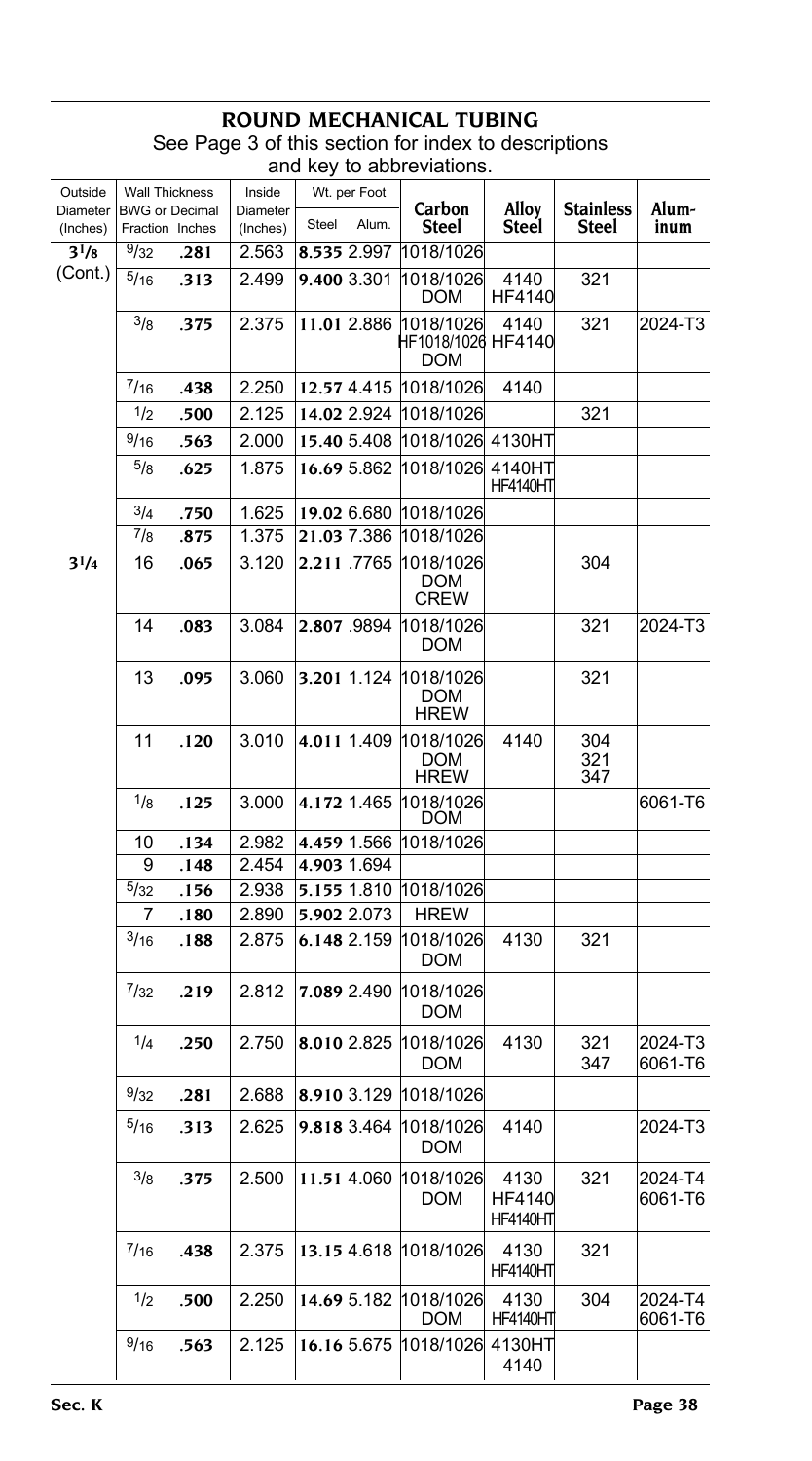| Outside<br>Diameter  | <b>Wall Thickness</b><br><b>BWG or Decimal</b> |       | Inside<br>Diameter | Wt. per Foot          | Carbon                                  | Alloy                               | <b>Stainless</b>  | Alum-                        |
|----------------------|------------------------------------------------|-------|--------------------|-----------------------|-----------------------------------------|-------------------------------------|-------------------|------------------------------|
| (Inches)             | Fraction Inches                                |       | (Inches)           | Alum.<br>Steel        | <b>Steel</b>                            | Steel                               | Steel             | inum                         |
| $3^{1/4}$<br>(Cont.) | $\frac{5}{8}$                                  | .625  | 2.000              | 17.52 6.153           | 1018/1026                               | 4130HT<br>HF4140<br><b>HF4140HT</b> |                   |                              |
|                      | 3/4                                            | .750  | 1.750              | 20.03 7.035           | 1018/1026                               | 4130<br>4140<br>HF4140<br>HF4140HT  | 321               | 6061-T6                      |
|                      | $^{7/8}$                                       | .875  | 1.500              | 22.19 7.793           | 1018/1026                               | <b>HF4140HT</b>                     |                   |                              |
|                      | 1                                              | 1.000 | 1.250              | 24.03 8.439           | 1018/1026                               | 4140                                |                   |                              |
| 33/8                 | 16                                             | .065  | 3.245              | 2.298 .8071           | 1018/1026<br><b>CREW</b>                |                                     |                   |                              |
|                      | 14                                             | .083  | 3.209              | 2.918 1.025           | <b>DOM</b>                              |                                     |                   |                              |
|                      | 13                                             | .095  | 3.185              | 3.328 1.169 1018/1026 |                                         |                                     |                   |                              |
|                      | 11                                             | .120  | 3.135              | 4.172 1.465           | 1018/1026                               |                                     |                   |                              |
|                      | $\frac{1}{8}$                                  | .125  | 3.125              | 4.339 1.524           | 1018/1026                               |                                     |                   |                              |
|                      | 5/32                                           | .156  | 3.063              | 5.363 1.883           | 1018/1026                               |                                     |                   |                              |
|                      | 7                                              | .180  | 3.015              | 6.142 2.157           | DOM                                     |                                     |                   |                              |
|                      | 3/16                                           | .188  | 3.000              | 6.399 2.247           | 1018/1026<br>DOM<br>SS                  |                                     |                   |                              |
|                      | 1/4                                            | .250  | 2.285              | 8.344 2.930           | 1018/1026<br>DOM                        |                                     |                   |                              |
|                      | 5/16                                           | .313  | 2.749              | 10.24 3.596           | 1018/1026<br><b>DOM</b>                 | 4130                                |                   |                              |
|                      | 3/8                                            | .375  | 2.625              | 12.02 4.221           | 1018/1026<br><b>DOM</b>                 | 4140                                |                   |                              |
|                      | 7/16                                           | .438  | 2.501              | 13.74 4.825           | 1018/1026<br>DOM                        |                                     |                   |                              |
|                      | 1/2                                            | .500  | 2.375              | 15.35 5.391           | 1018/1026 HF4140HT                      |                                     |                   |                              |
|                      | 9/16                                           | .563  | 2.249              | 16.91 5.939           | 1018/1026                               |                                     |                   |                              |
|                      | $^{5/8}$                                       | .625  | 2.125              | 18.36 6.448           | 1018/1026                               |                                     |                   |                              |
|                      | 3/4                                            | .750  | 1.875              | 21.03 7.386           | 1018/1026                               |                                     |                   |                              |
| $3^{1/2}$            | 20                                             | .035  | 3.430              | 1.295 4548            |                                         |                                     |                   | 5052-O                       |
|                      | 18                                             | .049  | 3.402              | 1.806 6343            | <b>CREW</b>                             |                                     |                   | 5052-O                       |
|                      |                                                |       |                    |                       | <b>HREW</b>                             |                                     |                   | 6061-T6                      |
|                      |                                                | .050  | 2.900              | 1.575 5531            |                                         |                                     |                   | 6061-T4<br>6061-T6           |
|                      | 16                                             | .065  | 3.370              | 2.385 8364            | 1018/1026<br>DOM<br><b>CREW</b><br>HREW |                                     | 304<br>316<br>321 | 2024-T3<br>5052-O<br>6061-T6 |
|                      | 14                                             | .083  | 3.334              | 3.029 1.064           | 1018/1026<br><b>DOM</b><br><u>HREW</u>  | 4130                                | 304               | 6061-T6                      |
|                      | 13                                             | .095  | 3.310              | 3.455 1.224 1018/1026 | <b>DOM</b><br>HREW                      |                                     | 321               | 2024-T3                      |
|                      | 12                                             | .109  | 3.282              | 3.948 1.387           | <b>HREW</b>                             |                                     |                   |                              |
|                      | 11                                             | .120  | 3.260              | 4.322 1.530           | 1018/1026<br>DOM<br><b>HREW</b>         | 4130 304WD                          |                   | 2024-T3                      |
|                      | 1/8                                            | .125  | 3.250              | 4.506 1.583           | 1018/1026<br>DOM                        |                                     |                   | 6061-T6                      |
|                      | 10                                             | .134  | 3.232              | 4.817 1.692           | 1018/1026<br>DOM                        |                                     |                   |                              |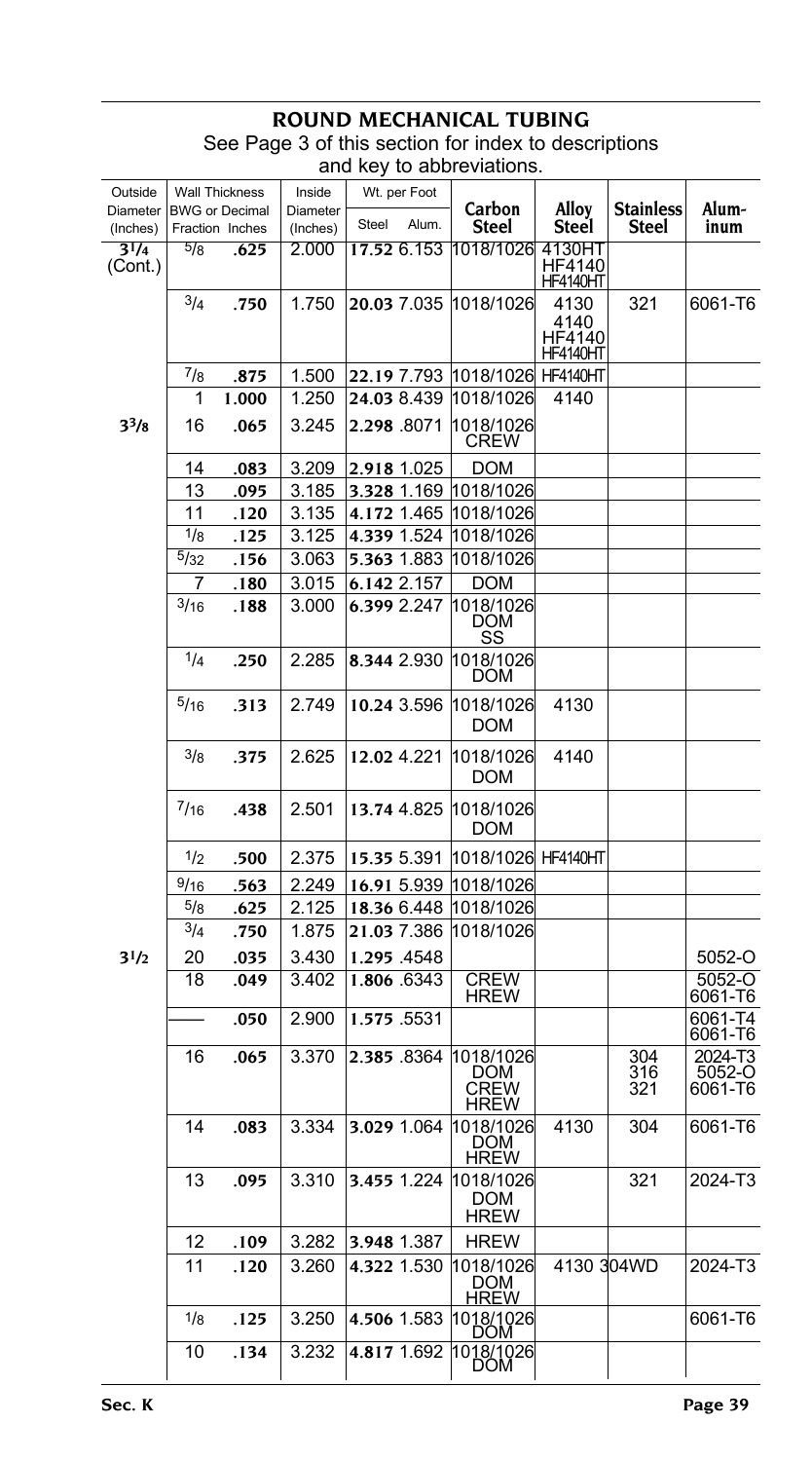| Outside<br><b>Diameter</b> | <b>Wall Thickness</b><br><b>BWG or Decimal</b> |                 | Inside<br>Diameter | Wt. per Foot                   | Carbon                          | Alloy                             | Stainless                          | Alum-              |
|----------------------------|------------------------------------------------|-----------------|--------------------|--------------------------------|---------------------------------|-----------------------------------|------------------------------------|--------------------|
| (Inches)                   |                                                | Fraction Inches | (Inches)           | Steel<br>Alum.                 | Steel                           | Steel                             | Steel                              | inum               |
| $3^{1/2}$<br>(Cont.)       | 5/32                                           | .156            | 3.188              | 5.571 1.957                    | 1018/1026<br>DOM<br>HREW        |                                   | 304                                |                    |
|                            | 7                                              | .180            | 3.140              | 6.382 2.241                    | 1020<br><b>HREW</b>             |                                   |                                    |                    |
|                            | 3/16                                           | .188            | 3.125              | 6.650 2.346                    | 1018/1026<br>DOM<br><b>HREW</b> | 4130                              | 321                                | 2024-T3<br>6061-T6 |
|                            | 7/32                                           | .219            | 3.063              | 7.674 2.695                    | 1018/1026<br>DOM                |                                   |                                    |                    |
|                            | 1/4                                            | .250            | 3.000              | 8.678 3.060                    | 1018/1026<br>DOM<br><b>HREW</b> | 4130<br><b>HF4140</b>             | 304<br>321                         | 2024-T3<br>6061-T6 |
|                            |                                                | .260            | 2.980              | 8.997 3.160                    | DOM                             |                                   |                                    |                    |
|                            | 9/32                                           | .281            | 2.938              | 9.660 3.393                    | 1018/1026<br>DOM                |                                   |                                    |                    |
|                            | 5/16                                           | .313            | 2.875              | 10.65 3.740                    | 1018/1026<br>DOM                | 4130<br>4140                      |                                    | 6061-T6            |
|                            | 11/32                                          | .344            | 2.812              | 11.59 4.070                    | 1018/1026                       |                                   |                                    |                    |
|                            | $^{3}/8$                                       | .375            | 2.750              | 12.52 4.397                    | 1018/1026<br>DOM                | <b>HF4140</b><br>HF4140HT<br>4340 | 304<br>$\overline{3}\overline{2}1$ | 2024-T4<br>6061-T6 |
|                            | 7/16                                           | .438            | 2.625              | 14.32 5.049                    | 1018/1026                       | 4130                              |                                    | 2024-T4            |
|                            | 1/2                                            | .500            | 2.500              | 16.02 5.651                    | 1018/1026<br>DOM                | 4130<br>HF4140<br><b>HF4140HT</b> | 321                                | 2024-T4<br>6061-T6 |
|                            | 9/16                                           | .563            | 2.375              | 17.66 6.202                    | 1018/1026                       | HF4140<br>HF4140HT                |                                    |                    |
|                            | 5/8                                            | .625            | 2.250              | 19.19 6.740                    | 1018/1026                       | 4130<br>4140<br>HF4140HT<br>4340  |                                    |                    |
|                            | 11/16                                          | .688            | 2.125              | 20.66 7.256 1018/1026          |                                 | 4130HT                            |                                    |                    |
|                            | 3/4                                            | .750            | 2.000              | 22.03 7.772                    | 1018/1026                       | 4140<br>HF4140<br><b>HF4140HT</b> | 321                                | 2024-T4            |
|                            | 7/8                                            | .875            | 1.750              | 24.53 8.615                    | 1018/1026                       |                                   |                                    |                    |
|                            | 1                                              | 1.000           | 1.500              | 26.70 9.377                    | 1018/1026                       | HF4140                            |                                    |                    |
| 3.530                      |                                                | .274            | 2.982              | 9.582 3.346                    | DOM                             |                                   |                                    |                    |
| 3 <sup>5</sup> /8          | 16                                             | .065            | 3.495              | 2.471 8678                     | 1018/1026                       |                                   |                                    |                    |
|                            | 11                                             | .120            | 3.385              | 4.492 1.578                    | 1018/1026                       |                                   |                                    |                    |
|                            | 3/16                                           | .188            | 3.250              | 6.901 2.424                    | 1018/1026<br>DOM                |                                   |                                    |                    |
|                            | 1/4                                            | .250            | 3.125              | 9.011 3.165                    | 1018/1026<br>DOM                |                                   |                                    |                    |
|                            | $^{5/16}$                                      | .313            | 3.000              | 11.07 3.888                    | 1018/1026<br>DOM                |                                   |                                    |                    |
|                            | $^{3/8}$                                       | .375            | 2.875              | 13.02 4.573                    | 1018/1026<br>DOM                | 4130<br>4140HT                    |                                    |                    |
|                            | $^{1/16}$                                      | .438            | 2.750              | 14.91 5.236 1018/1026          |                                 | 4140                              | 304<br>321                         |                    |
|                            | 1/2                                            | .500            | 2.625              | 16.69 5.862                    | 1018/1026<br>DOM                | 4140<br>HF4140<br>HF4340          |                                    |                    |
|                            | 9/16                                           | .563            | 2.501              | 18.41 6.466                    | 1018/1026                       |                                   |                                    |                    |
|                            | $^{5/8}$                                       | .625            | 2.375              | 20.03 7.035 1018/1026 HF4140HT |                                 |                                   |                                    |                    |
|                            | $^{3/4}$                                       | .750            | 1.875              | 21.03 7.386 1018/1026          |                                 |                                   |                                    |                    |
|                            | 1                                              | 1.000           | 1.625              | 28.04 9.848 1018/1026 HF4140   |                                 |                                   |                                    |                    |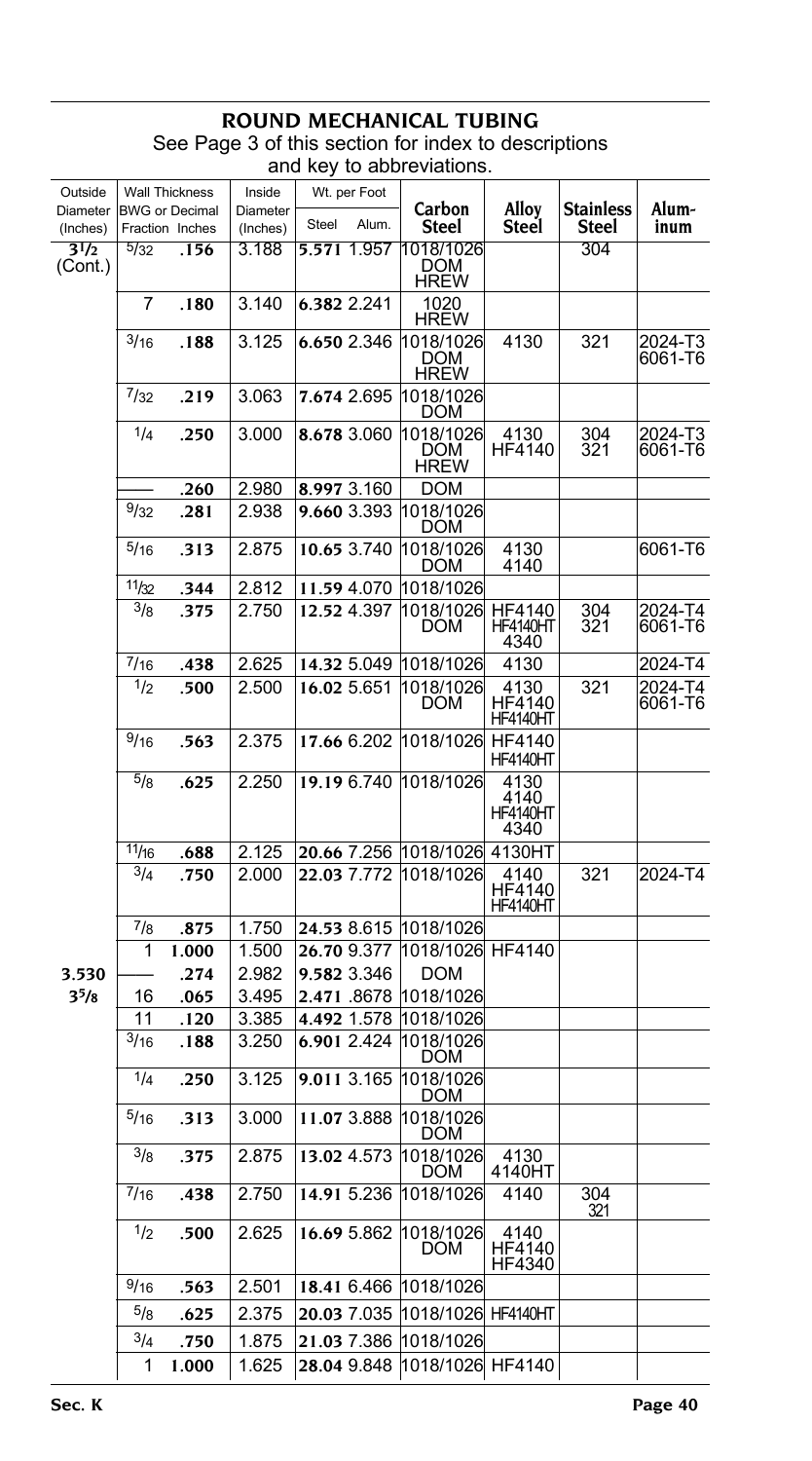| Outside<br>Diameter<br>(Inches) | <b>Wall Thickness</b><br><b>BWG</b> or Decimal<br>Fraction Inches |       | Inside<br>Diameter<br>(Inches) | Steel       | Wt. per Foot<br>Alum. | Carbon<br><b>Steel</b>              | Alloy<br>Steel                            | <b>Stainless</b><br>Steel | Alum-<br>inum                 |
|---------------------------------|-------------------------------------------------------------------|-------|--------------------------------|-------------|-----------------------|-------------------------------------|-------------------------------------------|---------------------------|-------------------------------|
| 33/4                            | 18                                                                | .049  | 3.652                          |             | 1.937 6803            | <b>CREW</b>                         |                                           |                           |                               |
|                                 | 16                                                                | .065  | 3.620                          |             | 2.558 8984            | <b>HREW</b>                         |                                           |                           |                               |
|                                 | 14                                                                | .083  | 3.584                          |             | 3.251 1.142           | DOM                                 |                                           | 321                       |                               |
|                                 | 13                                                                | .095  | 3.560                          |             |                       | 3.708 1.302 1018/1026<br>DOM        |                                           | 321                       |                               |
|                                 | 11                                                                | .120  | 3.510                          |             |                       | 4.652 1.642 1018/1026<br><b>DOM</b> | 4140                                      | 321                       | 2024-T3                       |
|                                 | 1/8                                                               | .125  | 3.500                          |             | 4.839 1.699           | DOM                                 |                                           |                           |                               |
|                                 | 10                                                                | .134  | 3.482                          |             | 5.175 1.817           | 1018/1026<br>DOM                    |                                           |                           |                               |
|                                 | 5/32                                                              | .156  | 3.437                          |             |                       | 5.988 2.103 1018/1026               |                                           |                           |                               |
|                                 | 7                                                                 | .180  | 3.390                          |             | 6.863 2.410           | <b>HREW</b>                         |                                           |                           |                               |
|                                 | 3/16                                                              | .188  | 3.375                          |             | 7.152 2.519           | 1018/1026<br>DOM                    |                                           | 321                       | 2024-T3                       |
|                                 | 7/32                                                              | .219  | 3.312                          | 8.259 2.854 |                       | DOM                                 |                                           |                           |                               |
|                                 | 4                                                                 | .238  | 3.274                          |             | 8.927 3.135           | <b>HREW</b>                         |                                           |                           |                               |
|                                 | 1/4                                                               | .250  | 3.250                          |             | 9.345 3.295           | 1018/1026<br><b>DOM</b>             | 4130                                      | 321                       | 2024-T3<br>2024-T4<br>6061-T6 |
|                                 |                                                                   | .255  | 3.241                          |             | 9.518 3.343           | DOM                                 |                                           |                           |                               |
|                                 | 17/64                                                             | .266  | 3.242                          |             |                       | 9.898 3.476 1018/1026               |                                           |                           |                               |
|                                 | 9/32                                                              | .281  | 3.188                          |             |                       | 10.41 3.656 1018/1026               |                                           |                           |                               |
|                                 | 5/16                                                              | .313  | 3.125                          |             | 11.49 4.035           | 1018/1026<br>DOM                    | 4140                                      |                           | 2024-T3                       |
|                                 | 11/32                                                             | .344  | 3.062                          |             |                       | 12.51 4.394 1018/1026               |                                           |                           |                               |
|                                 | 3/8                                                               | .375  | 3.000                          |             |                       | 13.52 4.748 1018/1026<br>DOM        | 4140<br><b>HF4140</b><br>HF4140HT         | 321                       |                               |
|                                 | $^{7/16}$                                                         | .438  | 2.875                          |             |                       | 15.49 5.440 1018/1026               | 4140                                      |                           |                               |
|                                 | 1/2                                                               | .500  | 2.750                          |             | 17.36 6.120           | 1018/1026<br>DOM                    | 4130<br>4140<br><b>HF4140HT</b>           | 321                       | 2024-T4<br>6061-T6            |
|                                 | 9/16                                                              | .563  | 2.625                          |             |                       | 19.16 6.729 1018/1026               | <b>HF4140HT</b>                           |                           |                               |
|                                 | $^{5/8}$                                                          | .625  | 2.500                          |             |                       | 20.86 7.326 1018/1026               | 4130<br>4140<br>HF4140<br><b>HF4140HT</b> | 321                       |                               |
|                                 | 11/16                                                             | .688  | 2.374                          |             |                       | 22.50 7.902 1018/1026               | 4140<br><b>HF4140HT</b>                   |                           |                               |
|                                 | $^{3/4}$                                                          | .750  | 2.250                          |             |                       | 24.03 8.439 1018/1026<br><b>DOM</b> | 4140<br>HF4140<br>HF4140HT<br>4340        | 304                       | 6061-T6                       |
|                                 | $^{7/8}$                                                          | .875  | 2.000                          |             |                       | 26.87 9.437 1018/1026 HF4140HT      |                                           |                           |                               |
|                                 | 1                                                                 | 1.000 | 1.750                          |             |                       | 29.37 10.31 1018/1026               | 4140                                      |                           |                               |
|                                 | 1 <sup>1</sup> /8                                                 | 1.125 | 1.500                          |             | 31.54 11.08           |                                     | 4140                                      |                           |                               |
| 3.760                           |                                                                   | .380  | 3.000                          |             | 13.72 4.818           | <b>DOM</b>                          |                                           |                           |                               |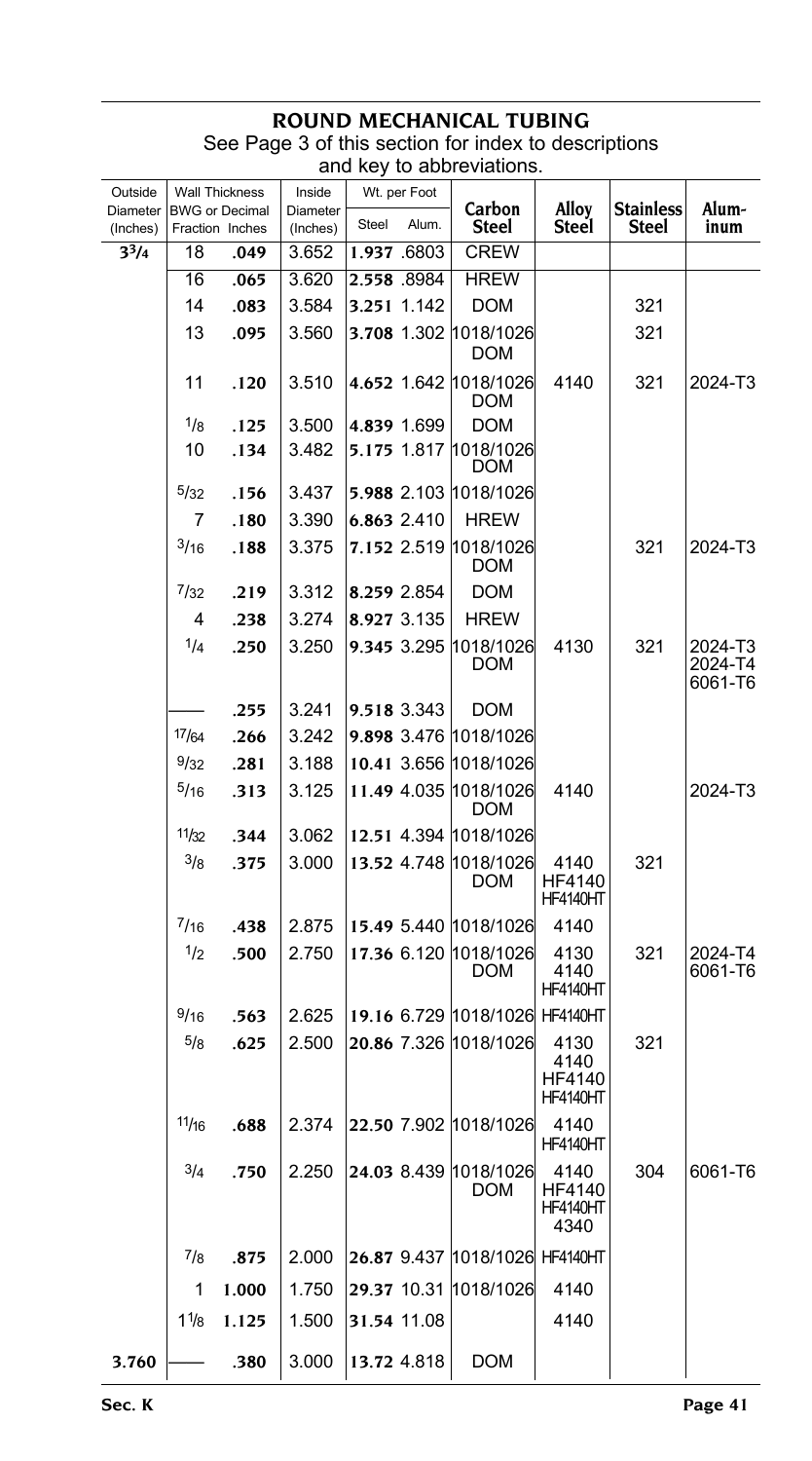## **ROUND MECHANICAL TUBING** See Page 3 of this section for index to descriptions

|                         |          |                 |          |       |              | and key to abbreviations.                                        |                 |                   |                              |
|-------------------------|----------|-----------------|----------|-------|--------------|------------------------------------------------------------------|-----------------|-------------------|------------------------------|
| Outside                 |          | Wall Thickness  | Inside   |       | Wt. per Foot |                                                                  |                 |                   |                              |
| Diameter BWG or Decimal |          |                 | Diameter | Steel | Alum.        | Carbon                                                           | Alloy           | <b>Stainless</b>  | Alum-<br>inum                |
| (Inches)                | 11       | Fraction Inches | (Inches) |       |              | <b>Steel</b><br>1018/1026                                        | Steel           | <b>Steel</b>      |                              |
| $3^{7}/8$               |          | .120            | 3.635    |       | 4.812 1.691  |                                                                  |                 |                   |                              |
|                         | 1/8      | .125            | 3.625    |       | 5.006 1.730  | DOM                                                              |                 |                   |                              |
|                         | 3/16     | .188            | 3.500    |       |              | 7.403 2.599 1018/1026                                            |                 |                   |                              |
|                         |          |                 |          |       |              | DOM<br>SS                                                        |                 |                   |                              |
|                         |          | .196            | 3.463    |       | 7.701 2.705  | DOM                                                              |                 |                   |                              |
|                         | 1/4      | .250            | 3.375    |       |              | 9.679 3.399 1018/1026<br>DOM                                     |                 |                   |                              |
|                         | 5/16     | .313            | 3.249    |       |              | 11.91 4.183 1018/1026<br>DOM                                     |                 |                   |                              |
|                         | $^{3/8}$ | .375            | 3.125    |       |              | 14.02 4.924 1018/1026                                            |                 |                   |                              |
|                         | 7/16     | .438            | 3.000    |       |              | 16.08 5.648 1018/1026                                            |                 |                   |                              |
|                         |          |                 |          |       |              | DOM                                                              |                 |                   |                              |
|                         | 1/2      | .500            | 2.875    |       | 18.02 6.329  | 1018/1026                                                        | <b>HF4140HT</b> |                   |                              |
|                         | 9/16     | .563            | 2.750    |       |              | 19.91 6.992 1018/1026                                            |                 |                   |                              |
|                         | 5/8      | .625            | 2.625    |       |              | 21.69 7.618 1018/1026 HF4140HT                                   |                 |                   |                              |
|                         | 11/16    | .688            | 2.499    |       |              | 23.42 8.225 1018/1026                                            |                 |                   |                              |
|                         | 13/16    | .813            | 2.249    |       |              | 26.59 9.338 1018/1026                                            |                 |                   |                              |
|                         |          |                 |          |       |              |                                                                  |                 |                   |                              |
| 4                       | 20       | .035            | 3.930    |       | 1.482 .5205  |                                                                  |                 |                   | 5052-O<br>6061-T4<br>6061-T6 |
|                         | 19       | .042            | 3.916    |       | 1.775 6234   |                                                                  |                 |                   | 5052-O                       |
|                         | 18       | .049            | 3.402    |       | 2.068 .7263  | <b>HREW</b>                                                      |                 |                   | 5052-O                       |
|                         |          |                 |          |       |              |                                                                  |                 |                   | 6061-0<br>6061-T4<br>6061-T6 |
|                         |          | .050            | 3.900    |       | 2.109 .7407  |                                                                  |                 |                   | 5052-O<br>6063-T6            |
|                         | 16       | .065            | 3.870    |       |              | 2.732 9595 1018/1026<br><b>DOM</b><br><b>CREW</b><br><b>HREW</b> |                 | 304<br>316<br>321 | 5052-O<br>6061-O<br>6061-T6  |
|                         | 15       | .072            | 3.856    |       | 3.020 1.061  |                                                                  |                 |                   | 5052-O<br>6063-T6            |
|                         | 14       | .083            | 3.834    |       |              | 3.472 1.224 1018/1026<br><b>DOM</b><br><b>HREW</b>               |                 |                   | 2024-T3<br>6061-O<br>6061-T6 |
|                         | 13       | .095            | 3.810    |       |              | 3.962 1.397 1018/1026<br><b>DOM</b><br><b>HREW</b>               |                 | 304               | 2024-T3                      |
|                         | 12       | .109            | 3.782    |       | 4.530 1.591  | <b>HREW</b>                                                      |                 |                   |                              |
|                         | 11       | .120            | 3.760    |       |              | 4.973 1.754 1018/1026<br>DOM                                     |                 | 321               | 2024-T3                      |
|                         | 1/8      | .125            | 3.750    |       |              | HREW<br>5.173 1.817 1018/1026                                    |                 |                   | 5052-O                       |
|                         |          |                 |          |       |              | DOM                                                              |                 |                   | 6061-T6                      |
|                         | 10       | .134            | 3.732    |       |              | 5.533 1.943 1018/1026<br>DOM<br>HREW                             |                 |                   |                              |
|                         | 5/32     | .156            | 3.687    |       |              | 6.404 2.249 1018/1026<br>DOM                                     |                 |                   |                              |
|                         | 7        | .180            | 3.640    |       | 7.344 2.579  | <b>HREW</b>                                                      |                 |                   |                              |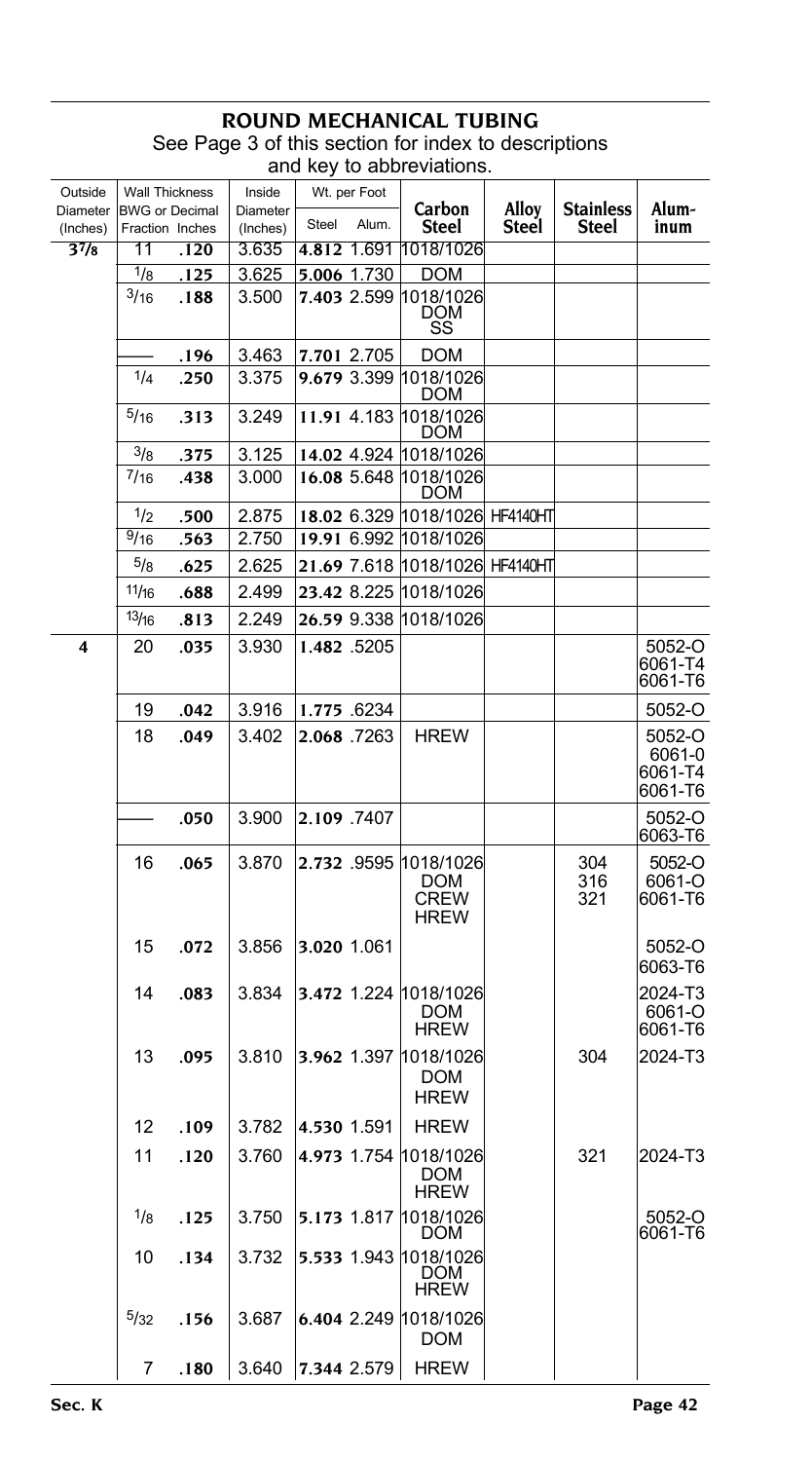| Outside              |           | <b>Wall Thickness</b>                    | Inside               |       | Wt. per Foot |                                                |                                            |                                  |                               |
|----------------------|-----------|------------------------------------------|----------------------|-------|--------------|------------------------------------------------|--------------------------------------------|----------------------------------|-------------------------------|
| Diameter<br>(Inches) |           | <b>BWG</b> or Decimal<br>Fraction Inches | Diameter<br>(Inches) | Steel | Alum.        | Carbon<br><b>Steel</b>                         | Alloy<br>Steel                             | <b>Stainless</b><br><b>Steel</b> | Alum-<br>inum                 |
| 4<br>(Cont.)         | $^{3/16}$ | .188                                     | 3.625                |       | 7.654 2.703  | 1018/1026<br>DOM<br><b>HREW</b>                | 4130                                       | 304<br>316<br>321                | 2024-T3<br>6061-T6            |
|                      | 7/32      | .219                                     | 3.563                |       | 8.843 3.105  | 1018/1026<br>DOM                               |                                            |                                  |                               |
|                      | 5         | .220                                     | 3.560                |       | 8.881 3.069  | <b>DOM</b>                                     |                                            |                                  |                               |
|                      | 4         | .238                                     | 3.524                |       | 9.562 3.358  | <b>HREW</b>                                    |                                            |                                  |                               |
|                      | 1/4       | .250                                     | 3.500                |       | 10.01 3.529  | 1018/1026<br>1025<br><b>DOM</b><br><b>HREW</b> | 4130                                       | 304<br>321                       | 2024-T3<br>6061-T6            |
|                      |           | .258                                     | 3.485                |       | 10.31 3.621  | <b>DOM</b>                                     |                                            |                                  |                               |
|                      | 9/32      | .281                                     | 3.438                |       | 11.16 3.919  | 1018/1026<br>DOM                               | 4140                                       |                                  |                               |
|                      | 5/16      | .313                                     | 3.375                |       | 12.33 4.330  | 1018/1026<br><b>DOM</b>                        | 4130                                       |                                  |                               |
|                      | 11/32     | .344                                     | 3.313                |       | 13.43 4.717  |                                                | 4130<br>4140                               |                                  |                               |
|                      | 3/8       | .375                                     | 3.250                |       |              | 14.52 5.120 1018/1026<br><b>DOM</b>            | 4140<br>HF4140<br><b>HF4140HT</b><br>4340  | 304<br>316<br>321                | 2024-T3<br>2024-T4<br>6061-T6 |
|                      | 7/16      | .438                                     | 3.125                |       |              | 16.66 5.875 1018/1026<br>DOM                   |                                            | 304                              | 2024-T4                       |
|                      | 15/32     | .469                                     | 3.062                |       |              | 17.68 6.209 1018/1026                          |                                            |                                  |                               |
|                      | 1/2       | .500                                     | 3.000                |       |              | 18.69 6.599 1018/1026<br>HF1018/1026<br>DOM    | 4130<br>4140<br>HF4140<br>HF4140HT         | 304<br>321                       | 2024-T4<br>6061-T6            |
|                      | 9/16      | .563                                     | 2.875                |       |              | 20.67 7.259 1018/1026<br>HF1018/1026           |                                            |                                  |                               |
|                      | 5/8       | .625                                     | 2.750                |       |              | 22.53 7.946 1018/1026<br>HF1018/1026           | 4130<br>4140<br>HF4140<br>HF4140HT<br>4340 | 321                              | 2024-T4                       |
|                      | 3/4       | .750                                     | 2.500                |       |              | 26.03 9.190 1018/1026<br>HF1018/1026 HF4140    | 4140<br><b>HF4140HT</b><br>4340            | 321                              | 2024-T4                       |
|                      | 13/16     | .813                                     | 2.375                |       | 27.67 9.718  |                                                | 4130<br>4140                               |                                  |                               |
|                      | $^{7/8}$  | .875                                     | 2.250                |       |              | 29.20 10.26 1018/1026 HF4140HT<br>HF1018/1026  |                                            | 321                              |                               |
|                      | 1         | 1.000                                    | 2.000                |       |              | 32.04 11.25 1018/1026<br>HF1018/1026           | 4130<br>4140<br><b>HF4140HT</b>            |                                  | 6061-T6                       |
|                      | 11/4      | 1.250                                    | 1.500                |       | 36.71 12.89  | 1018/1026<br>HF1018/1026                       |                                            |                                  |                               |
|                      | 11/2      | 1.500                                    | 1.000                |       |              | 40.05 13.84 HF1018/1026                        |                                            |                                  |                               |
| $4^{1/16}$           | 9/32      | .281                                     | 3.501                |       | 11.35 3.922  | DOM                                            |                                            |                                  |                               |
|                      | 5/16      | .313                                     | 3.437                |       | 12.54 4.332  | DOM                                            |                                            |                                  |                               |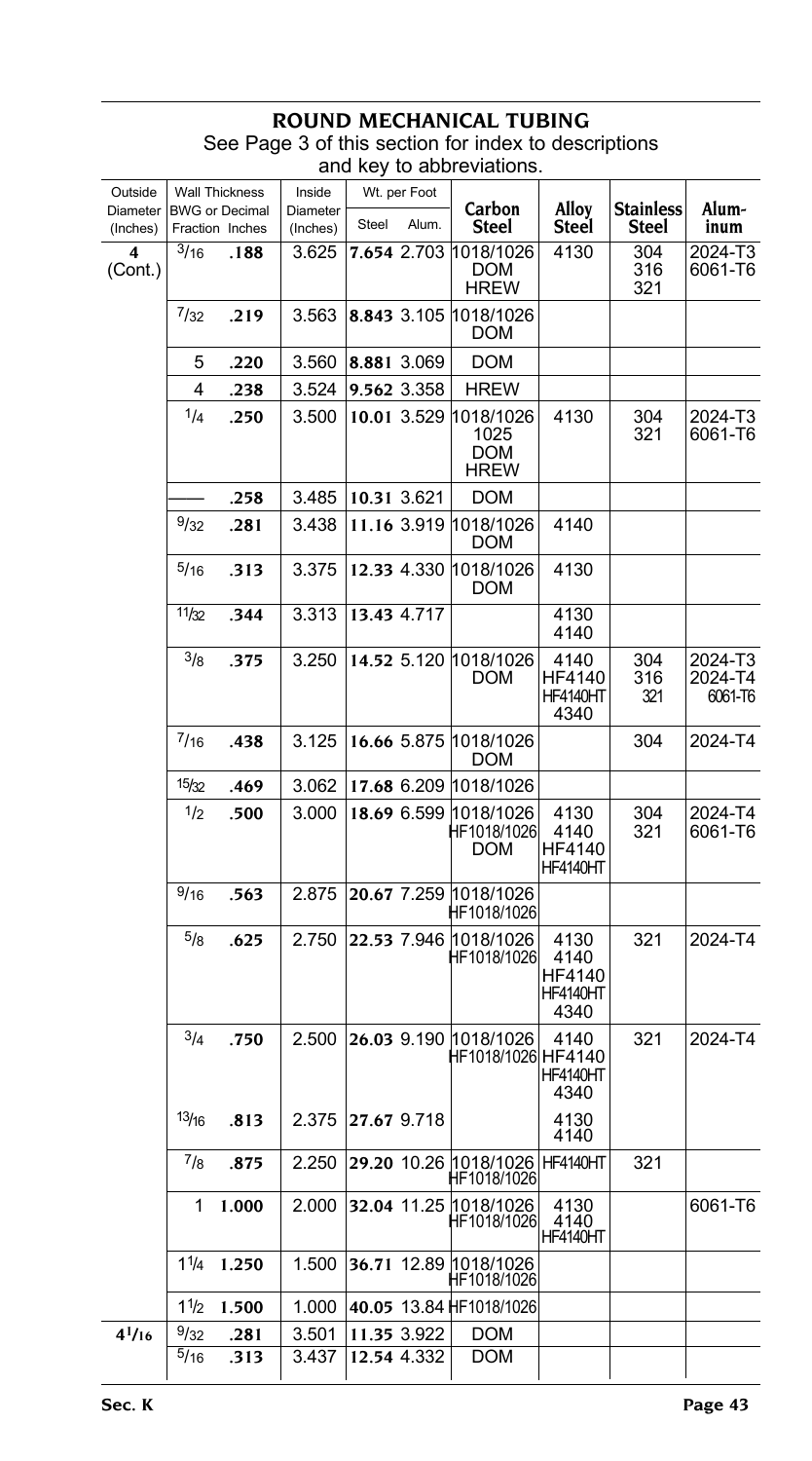### **ROUND MECHANICAL TUBING** See Page 3 of this section for index to descriptions and key to abbreviations.

| Outside<br>Diameter | <b>Wall Thickness</b><br><b>BWG</b> or Decimal |       | Inside<br>Diameter | Wt. per Foot   | Carbon                                                | Alloy        | <b>Stainless</b> | Alum-              |
|---------------------|------------------------------------------------|-------|--------------------|----------------|-------------------------------------------------------|--------------|------------------|--------------------|
| (Inches)            | Fraction Inches                                |       | (Inches)           | Steel<br>Alum. | Steel                                                 | Steel        | Steel            | inum               |
| $4^{1}/8$           | 11                                             | .120  | 3.885              | 5.133 1.803    | 1018/1026                                             |              |                  |                    |
|                     |                                                | .185  | 3.755              | 7.755 2.724    | DOM                                                   |              |                  |                    |
|                     | $\frac{3}{16}$                                 | .188  | 3.749              | 7.905 2.776    | 1018/1026<br>DOM                                      |              |                  |                    |
|                     | 1/4                                            | .250  | 3.625              | 10.35 3.635    | 1018/1026<br>DOM                                      |              |                  |                    |
|                     | 5/16                                           | .313  | 3.500              | 12.74 4.474    | 1018/1026<br>DOM                                      | 4140         |                  |                    |
|                     | 3/8                                            | .375  | 3.375              | 15.02 5.275    | 1018/1026<br><b>DOM</b>                               | 4130<br>4140 |                  |                    |
|                     | $\frac{7}{16}$                                 | .438  | 3.249              | 17.25 6.058    | 1018/1026<br>DOM                                      |              |                  |                    |
|                     | 1/2                                            | .500  | 3.125              | 19.36 6.799    | 1018/1026<br><b>DOM</b>                               | 4340         |                  |                    |
|                     | 9/16                                           | .563  | 3.000              | 21.42 7.523    | 1018/1026<br>HF1018/1026                              |              |                  |                    |
|                     | $^{5/8}$                                       | .625  | 2.875              | 23.36 8.204    | 1018/1026<br>HF1018/1026                              |              |                  |                    |
|                     | 3/4                                            | .750  | 2.625              | 27.03 9.493    | 1018/1026<br>HF1018/1026                              |              |                  |                    |
|                     | 1                                              | 1.000 | 2.125              | 33.38 11.72    | 1018/1026<br>HF1018/1026                              |              |                  |                    |
| $4^{1}/4$           | 16                                             | .065  | 4.120              | 2.905 1.004    | <b>CREW</b>                                           |              |                  |                    |
|                     | 14                                             | .083  | 4.084              | 3.694 1.276    |                                                       |              |                  |                    |
|                     | 13                                             | .095  | 4.060              | 4.216 1.481    | 1018/1026<br>DOM<br><b>HREW</b>                       |              |                  |                    |
|                     | 12                                             | .109  | 4.032              | 4.821 1.666    |                                                       |              |                  |                    |
|                     | 11                                             | .120  | 4.010              | 5.293 1.859    | 1018/1026<br><b>DOM</b><br><b>HREW</b>                |              | 304<br>321       |                    |
|                     | 1/8                                            | .125  | 4.000              | 5.507 1.934    | 1018/1026<br>DOM                                      |              |                  | 6061-T6            |
|                     | 10                                             | .134  | 3.982              | 5.890 2.069    | 1018/1026<br><b>DOM</b>                               |              |                  |                    |
|                     | 9                                              | .148  | 3.954              | 6.484 2.240    |                                                       |              |                  |                    |
|                     | 5/32                                           | .156  | 3.937              | 6.821 2.396    | 1018/1026<br>DOM                                      |              |                  |                    |
|                     | 7                                              | .180  | 3.890              | 7.344 2.579    | HREW                                                  |              |                  |                    |
|                     | 3/16                                           | .188  | 3.875              | 8.156 2.864    | 1018/1026<br>DOM                                      | 4130         | 321              |                    |
|                     | 6                                              | .203  | 3.844              | 8.774 3.032    |                                                       |              |                  |                    |
|                     | 5                                              | .220  | 3.810              | 9.469 3.272    |                                                       |              |                  |                    |
|                     | 1/4                                            | .250  | 3.750              | 10.68 3.764    | 1018/1026<br>HF1018/1026<br><b>DOM</b><br><b>HREW</b> |              | 321              | 2024-T3<br>2024-T4 |
|                     |                                                | .255  | 3.740              | 10.88 3.821    | DOM                                                   |              |                  |                    |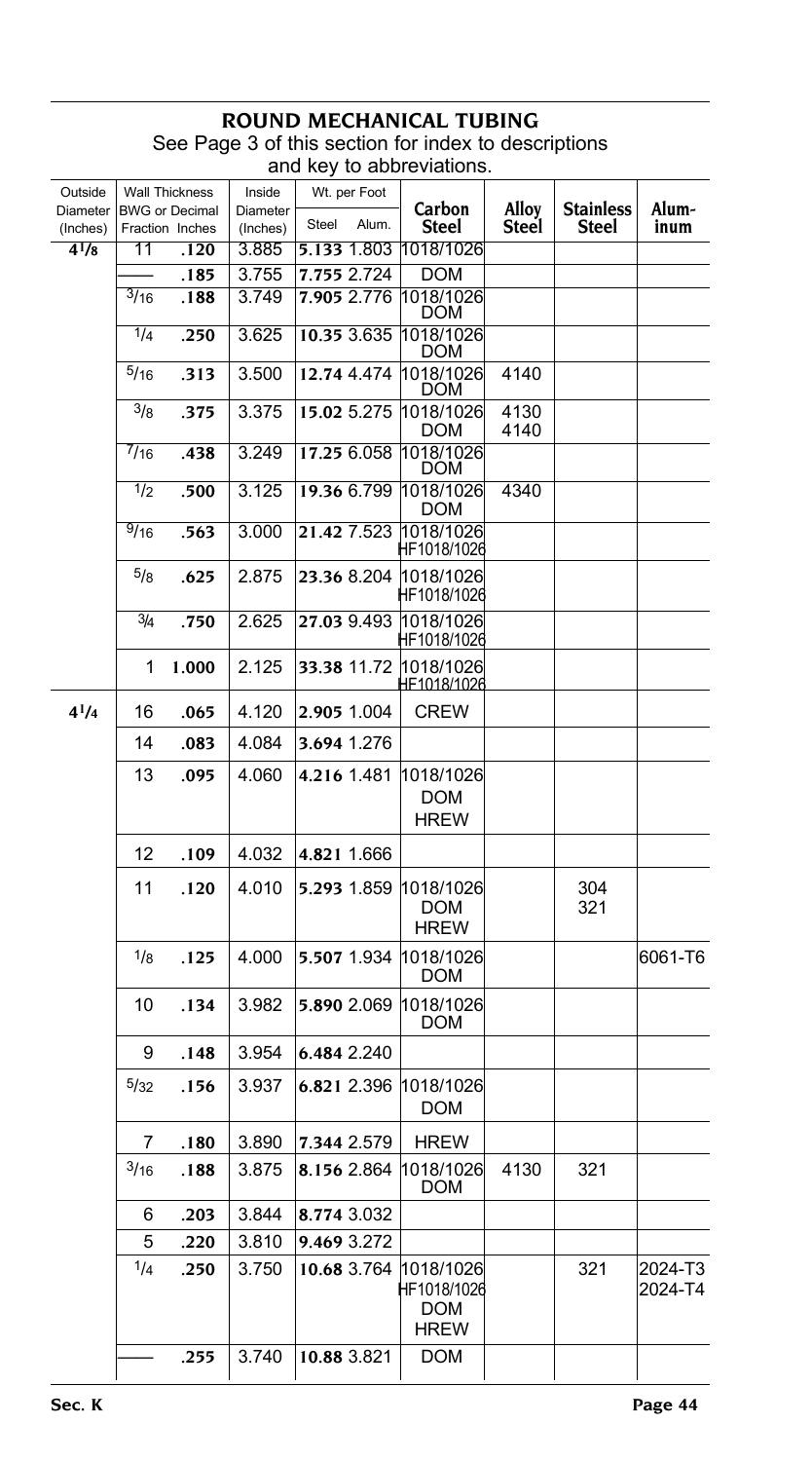## **ROUND MECHANICAL T**

| Outside              |           | <b>Wall Thickness</b>                    | Inside               | Wt. per Foot            |                                         |                                    |                           |                    |
|----------------------|-----------|------------------------------------------|----------------------|-------------------------|-----------------------------------------|------------------------------------|---------------------------|--------------------|
| Diameter<br>(Inches) |           | <b>BWG</b> or Decimal<br>Fraction Inches | Diameter<br>(Inches) | Alum.<br>Steel          | Carbon<br>Steel                         | Alloy<br>Steel                     | <b>Stainless</b><br>Steel | Alum-<br>inum      |
| $4^{1}/4$<br>(Cont.) | 5/16      | .313                                     | 3.625                | 13.164.622              | 1018/1026<br><b>DOM</b>                 | 4140                               | 304<br>321                |                    |
|                      |           | .344                                     | 3.562                | 14.35 4.959             | <b>DOM</b>                              |                                    |                           |                    |
|                      | 3/8       | .375                                     | 3.500                | 15.52 5.477             | 1018/1026<br>DOM                        | 4140                               | 321                       | 2024-T3<br>6061-T6 |
|                      | 7/16      | .438                                     | 3.375                | 17.83 6.262             | 1018/1026<br>DOM                        |                                    | 321                       |                    |
|                      | 1/2       | .500                                     | 3.250                | 20.037.069              | 1018/1026<br>HF1018/1026<br><b>DOM</b>  | 4130<br>4140<br>HF4140<br>HF4140HT | 321                       | 2024-T4            |
|                      | 9/16      | .563                                     | 3.125                | 22.177.786              | 1018/1026<br>HF1018/1026                |                                    |                           |                    |
|                      | 5/8       | .625                                     | 3.000                | 24.20 8.499             | 1018/1026<br>HF1018/1026 HF4140         | 4140<br>HF4140HT                   |                           |                    |
|                      | 11/16     | .688                                     | 2.875                | 26.179.191              | l1018/1026lHF4140HT<br>HF1018/1026      |                                    |                           |                    |
|                      | 3/4       | .750                                     | 2.750                | 28.049.848              | 1018/1026<br>HF1018/1026                | 4130<br>4140<br>HF4140<br>HF4140HT | 304                       |                    |
|                      | 7/8       | .875                                     | 2.500                | 31.54 11.08             | 1018/1026 HF4140HT<br>HF1018/1026       |                                    |                           | 7075-T6            |
|                      | 15/16     | .938                                     | 2.374                | 33.18 11.47             |                                         | IHF4140HT                          |                           |                    |
|                      | 1         | 1.000                                    | 2.250                | 34.71 12.25             | 1018/1026 HF4140<br>HF1018/1026HF4140H1 |                                    |                           | 2024-T4            |
|                      | 11/8      | 1.125                                    | 2.000                | 37.55 13.09             |                                         | HF4140HT                           |                           |                    |
|                      | 11/4      | 1.250                                    | 1.750                | 40.05 14.07             |                                         | IHF4140HT                          |                           |                    |
| $4^{3}/8$            | 3/16      | .188                                     | 4.000                | 8.407 2.953             | 1018/1026<br><b>DOM</b>                 |                                    |                           |                    |
|                      | 1/4       | .250                                     | 3.875                | 11.013.867              | 1018/1026<br><b>DOM</b>                 |                                    |                           |                    |
|                      | 9/32      | .281                                     | 3.813                | 12.294.316              | <b>DOM</b>                              |                                    |                           |                    |
|                      | 5/16      | .313                                     | 3.749                | 13.584.769              | 1018/1026<br>DOM                        |                                    |                           |                    |
|                      | 3/8       | .375                                     | 3.625                | 16.02 5.626             | 1018/1026<br><b>DOM</b>                 | 4140                               |                           |                    |
|                      | $^{7/16}$ | .438                                     | 3.500                | 18.42 6.469             | 1018/1026                               |                                    |                           |                    |
|                      | 1/2       | .500                                     | 3.375                | 20.697.266              | 1018/1026<br><b>DOM</b>                 | 4140                               |                           |                    |
|                      | 9/16      | .563                                     | 3.250                | 22.92 8.050             | 1018/1026                               |                                    |                           |                    |
|                      | 5/8       | .625                                     | 3.125                | 25.038.791              | 1018/1026<br>HF1018/1026                |                                    |                           |                    |
|                      | 11/16     | .688                                     | 3.000                | 27.09 9.514             |                                         | 4130HT                             |                           |                    |
|                      | 3/4       | .750                                     | 2.875                | 29.04 10.20             | 1018/1026<br>HF1018/1026                |                                    |                           |                    |
|                      | $^{7/8}$  | .875                                     | 2.625                | 32.71 11.49             |                                         | 4340                               |                           |                    |
|                      | 1         | 1.000                                    | 2.375                | 36.05 12.46 HF1018/1026 |                                         |                                    |                           |                    |
| 4.385                | 9/32      | .281                                     | 3.823                | 12.32 4.256             | <b>DOM</b>                              |                                    |                           |                    |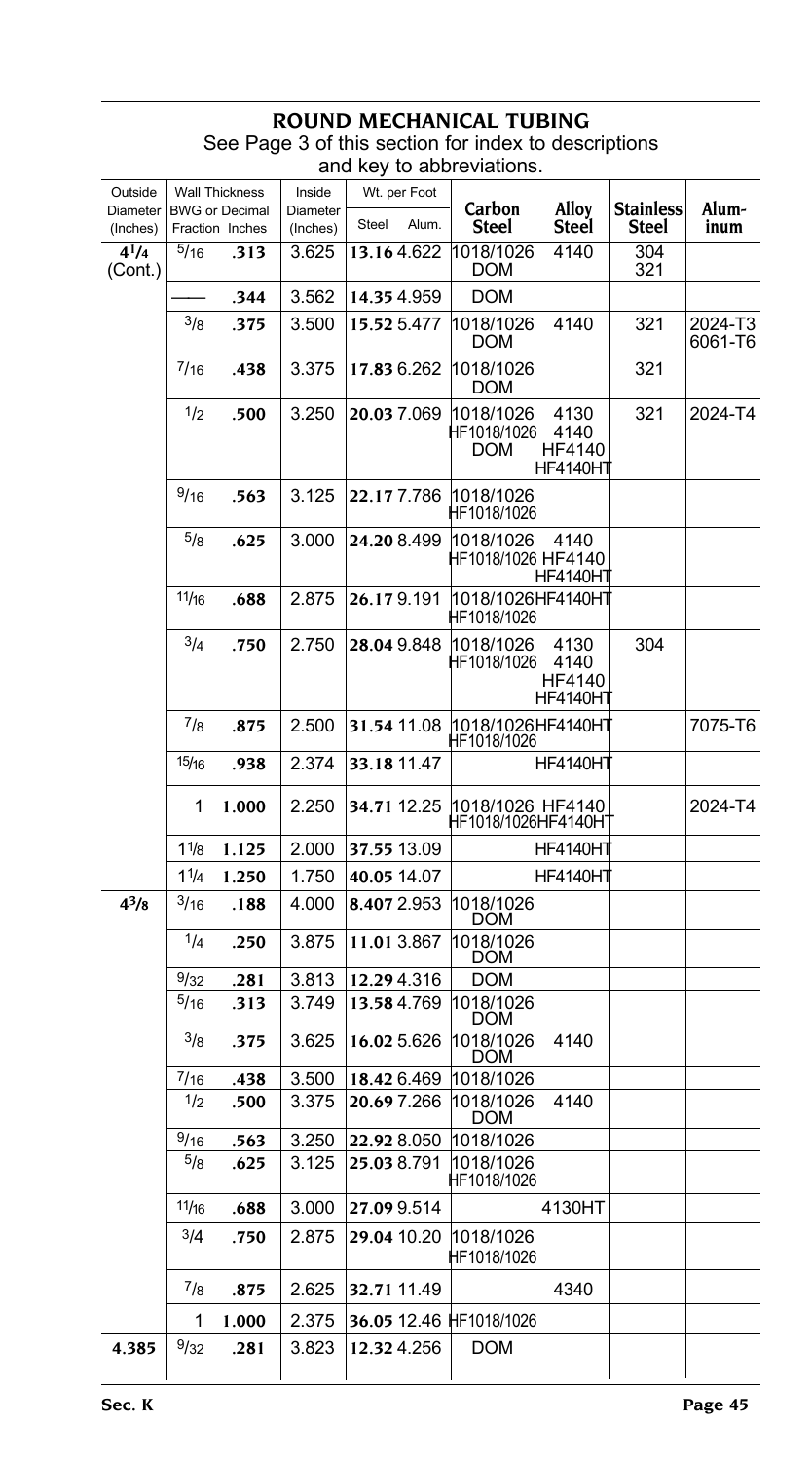### **ROUND MECHANICAL TUBING** See Page 3 of this section for index to descriptions and key to abbreviations.

| Outside              | <b>Wall Thickness</b>                    |      | Inside               | Wt. per Foot |       | Carbon                                         | Alloy                                     | <b>Stainless</b> | Alum-                         |
|----------------------|------------------------------------------|------|----------------------|--------------|-------|------------------------------------------------|-------------------------------------------|------------------|-------------------------------|
| Diameter<br>(Inches) | <b>BWG</b> or Decimal<br>Fraction Inches |      | Diameter<br>(Inches) | Steel        | Alum. | Steel                                          | Steel                                     | Steel            | inum                          |
| $4^{1/2}$            | 20                                       | .035 | 4.430                | 1.669 5862   |       |                                                |                                           |                  | 5052-O<br>6061-O<br>6061-T6   |
|                      | 18                                       | .049 | 4.402                | 2.329.8179   |       |                                                |                                           | 304              | 5052-O<br>6061-0<br>6061-T6   |
|                      | 16                                       | .065 | 4.370                | 3.079 1.081  |       | <b>CREW</b><br><b>HREW</b>                     |                                           | 304<br>316       | 6061-O<br>6061-T6             |
|                      | 15                                       | .072 | 3.856                | 3.020 1.061  |       |                                                |                                           |                  | 5052-O<br>6063-T6             |
|                      | 14                                       | .083 | 4.334                | 3.915 1.375  |       | <b>HREW</b>                                    |                                           |                  | 6061-O                        |
|                      | 13                                       | .095 | 4.310                | 4.469 1.570  |       | 1018/1026<br><b>DOM</b>                        |                                           | 321<br>347       |                               |
|                      | 11                                       | .120 | 4.260                | 5.613 1.979  |       | 1018/1026<br>DOM<br><b>HREW</b>                |                                           |                  | 2024-T3                       |
|                      | 1/8                                      | .125 | 4.250                | 5.841 2.051  |       | 1018/1026<br><b>DOM</b>                        |                                           |                  | 6061-T6                       |
|                      | 10                                       | .134 | 4.232                | 6.248 2.159  |       | DOM<br><b>HREW</b>                             |                                           |                  |                               |
|                      | 5/32                                     | .156 | 4.188                | 7.237 2.542  |       | 1018/1026<br><b>DOM</b>                        |                                           |                  |                               |
|                      | 7                                        | .180 | 3.640                | 7.344 2.579  |       | <b>HREW</b>                                    |                                           |                  |                               |
|                      | 3/16                                     | .188 | 4.125                | 8.658 3.050  |       | 1018/1026<br>DOM                               |                                           | 321              | 2024-T4                       |
|                      | 7/32                                     | .219 | 4.062                | 10.01 3.516  |       | 1018/1026                                      |                                           |                  |                               |
|                      | 5                                        | .220 | 4.060                | 10.06 3.475  |       | DOM<br><b>CREW</b><br><b>HREW</b>              |                                           |                  |                               |
|                      | 1/4                                      | .250 | 4.000                | 11.35 4.009  |       | 1018/1026<br>HF1018/1026<br>DOM<br><b>HREW</b> |                                           | 304<br>321       | 2024-T3<br>2024-T4<br>6061-T6 |
|                      |                                          | .260 | 3.980                | 11.77 4.134  |       | DOM                                            |                                           |                  |                               |
|                      | 5/16                                     | .313 | 3.875                | 14.00 4.939  |       | 1018/1026<br>DOM                               | HF4140                                    |                  | 2024-T4                       |
|                      | $^{3/8}$                                 | .375 | 3.750                | 16.52 5.824  |       | 1018/1026<br>DOM                               | 4130<br><b>HF4140HT</b>                   | 321              | 2024-T3<br>2024-T3<br>6061-T6 |
|                      | 7/16                                     | .438 | 3.625                | 19.00 6.701  |       | 1018/1026<br><b>DOM</b>                        | 4140                                      |                  | 2024-T4                       |
|                      | 1/2                                      | .500 | 3.500                | 21.36 7.538  |       | 1018/1026<br>HF1018/1026<br><b>DOM</b>         | 4130<br>4140<br>HF4140<br><b>HF4140HT</b> | 321              | 2024-T4<br>6061-T6            |
|                      | 9/16                                     | .563 | 3.375                |              |       | 23.67 8.313 1018/1026                          |                                           |                  |                               |
|                      | 5/8                                      | .625 | 3.250                | 25.87 9.129  |       | 1018/1026<br>HF1018/1026 HF4140                | 4140<br><b>HF4140HT</b>                   | 321              | 2024-T4                       |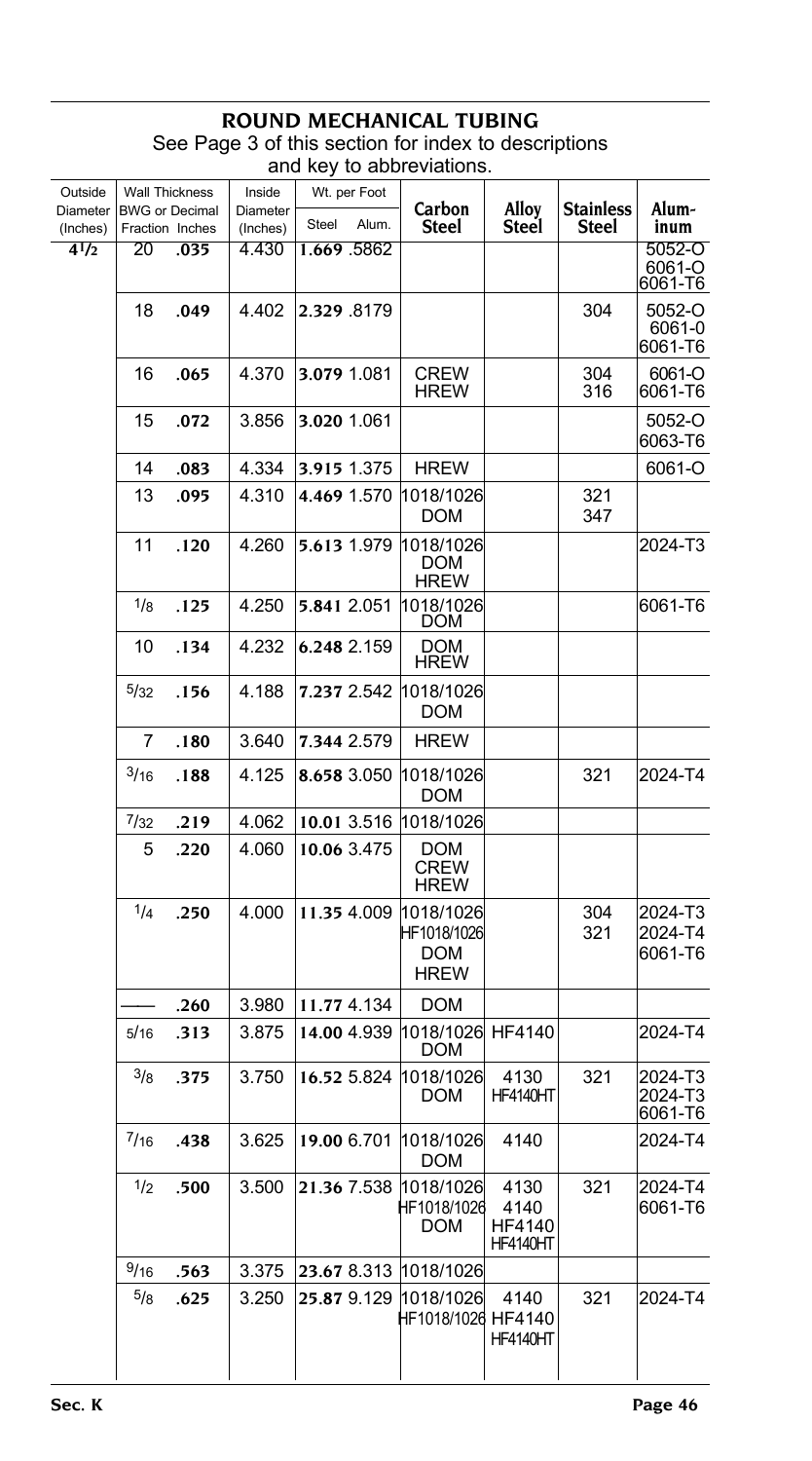| Outside              |          | <b>Wall Thickness</b>                    | Inside               |       | Wt. per Foot |                                                              |                         |                                  |                    |
|----------------------|----------|------------------------------------------|----------------------|-------|--------------|--------------------------------------------------------------|-------------------------|----------------------------------|--------------------|
| Diameter<br>(Inches) |          | <b>BWG or Decimal</b><br>Fraction Inches | Diameter<br>(Inches) | Steel | Alum.        | Carbon<br>Steel                                              | Alloy<br><b>Steel</b>   | <b>Stainless</b><br><b>Steel</b> | Alum-<br>inum      |
| $4^{1/2}$<br>(Cont.) | 11/16    | .688                                     | 3.125                |       | 28.01 9.837  | 1018/1026<br>HF1018/1026                                     |                         |                                  |                    |
|                      | 3/4      | .750                                     | 3.000                |       | 30.04 10.60  | 1018/1026<br>HF1018/1026 HF4140                              | 4140<br><b>HF4140HT</b> | 304<br>321                       | 2024-T4<br>6061-T6 |
|                      | 7/8      | .875                                     | 2.750                |       | 33.88 11.90  | 1018/1026<br>HF1018/1026                                     | <b>HF4140HT</b>         |                                  |                    |
|                      | 1        | 1.000                                    | 2.500                |       |              | 37.38 13.13 1018/1026<br>HF1018/1026 HF4140HT<br>1040<br>DOM | HF4140                  |                                  | 6061-T6            |
|                      | 11/8     | 1.125                                    | 2.250                |       | 40.55 14.01  |                                                              | HF4140HT                |                                  |                    |
|                      | 11/4     | 1.250                                    | 2.000                |       | 43.39 15.24  | 1018/1026 HF4140HT<br>HF1018/1026                            |                         |                                  |                    |
|                      | 11/2     | 1.500                                    | 1.500                |       |              | 48.06 16.88 HF1018/1026 HF4140HT                             |                         |                                  |                    |
| 4.524                |          | .325                                     | 3.874                |       | 14.57 5.117  | DOM                                                          |                         |                                  |                    |
| 4.530                |          | .275                                     | 3.980                |       | 12.50 4.390  | DOM                                                          |                         |                                  |                    |
| $4 - 5/8$            | 3/16     | .188                                     | 4.251                |       | 8.909 3.129  | 1018/1026<br><b>DOM</b>                                      |                         |                                  |                    |
|                      | 1/4      | .250                                     | 4.125                |       | 11.68 4.102  | 1018/1026                                                    |                         |                                  |                    |
|                      | 5/16     | .313                                     | 4.000                |       | 14.41 5.061  | 1018/1026<br><b>DOM</b>                                      |                         |                                  |                    |
|                      | $^{3/8}$ | .375                                     | 3.875                |       | 17.02 5.977  | 1018/1026<br><b>DOM</b>                                      |                         | 321                              |                    |
|                      | 1/2      | .500                                     | 3.625                |       | 22.03 7.737  | 1018/1026<br>HF1018/1026                                     |                         | 347                              |                    |
|                      | 9/16     | .563                                     | 3.500                |       | 24.42 8.576  |                                                              | 4140                    |                                  |                    |
|                      | 5/8      | .625                                     | 3.375                |       | 26.70 9.377  | 1018/1026<br>HF1018/1026                                     |                         |                                  |                    |
|                      | 3/4      | .750                                     | 3.125                |       | 31.04 10.90  | 1018/1026                                                    |                         |                                  |                    |
|                      | 13/16    | .813                                     | 2.999                |       | 33.10 11.62  | 1018/1026                                                    |                         |                                  |                    |
|                      | $^{7/8}$ | .875                                     | 2.875                |       | 35.04 12.31  | 1018/1026                                                    | 4140                    |                                  |                    |
|                      | 15/16    | .938                                     | 2.749                |       | 36.94 12.97  | 1018/1026                                                    |                         |                                  |                    |
|                      | 1        | 1.000                                    | 2.625                |       | 38.72 13.60  | 1018/1026<br>HF1018/1026                                     |                         |                                  |                    |
| $4^{3}/_{4}$         | 14       | .083                                     | 4.584                |       | 4.137 1.430  |                                                              |                         |                                  |                    |
|                      | 13       | .095                                     | 4.560                |       | 4.723 1.659  | 1018/1026                                                    |                         |                                  |                    |
|                      | 11       | .120                                     | 4.510                |       | 5.934 2.084  | 1018/1026<br><b>DOM</b>                                      |                         | 321                              |                    |
|                      | $1/8$    | .125                                     | 4.500                |       | 6.174 2.168  | 1018/1026<br><b>DOM</b>                                      |                         |                                  |                    |
|                      | 7        | .180                                     | 4.390                |       | 8.785 3.085  | <b>HREW</b>                                                  |                         |                                  |                    |
|                      | 3/16     | .188                                     | 4.375                |       | 9.160 3.217  | 1018/1026<br><b>DOM</b>                                      |                         | 321                              |                    |
|                      | 4        | .238                                     | 4.274                |       | 11.47 4.028  | <b>HREW</b>                                                  |                         |                                  |                    |
|                      | 1/4      | .250                                     | 4.250                |       | 12.02 4.243  | 1018/1026<br>DOM                                             |                         | 321                              | 2024-T4            |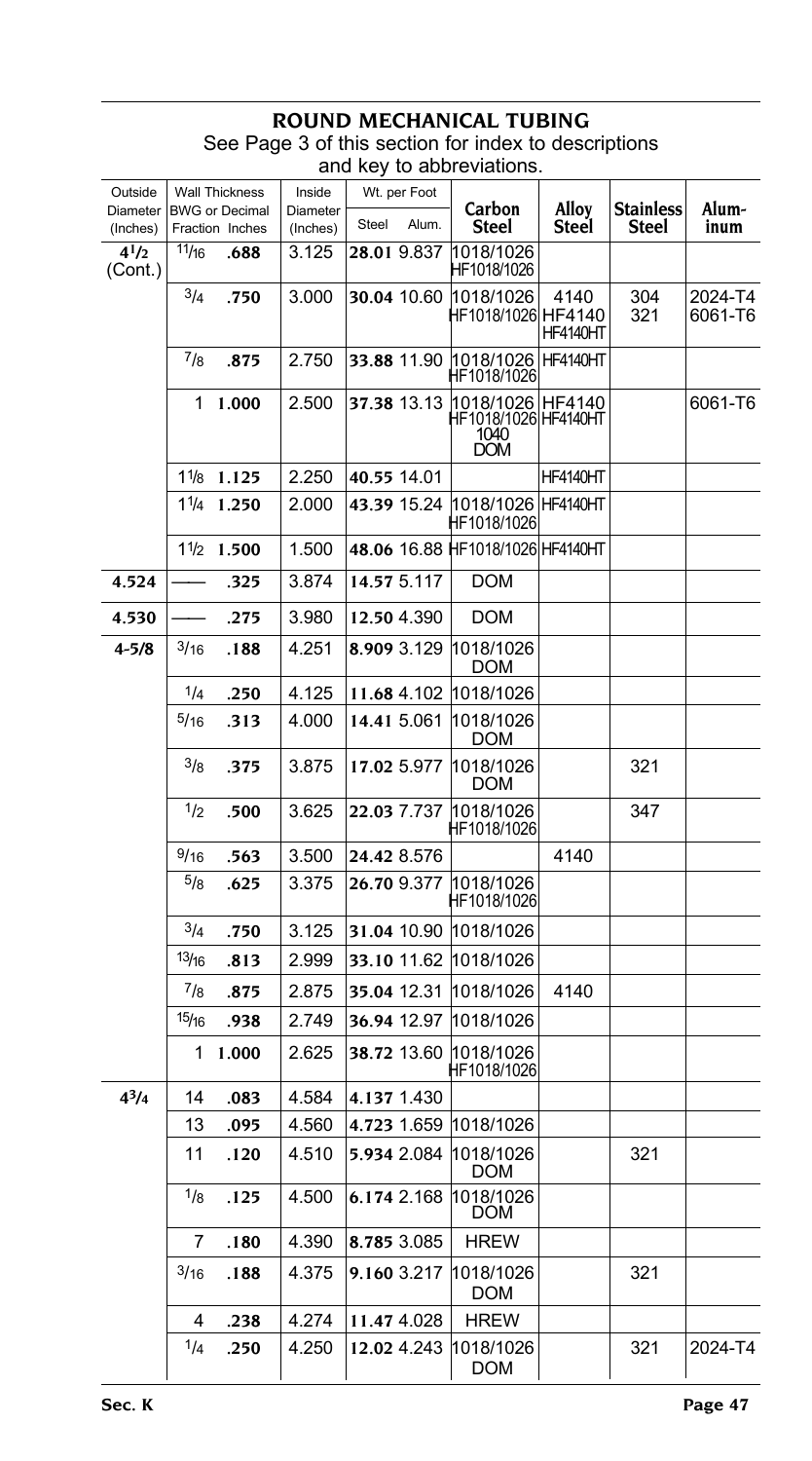## **ROUND MECHANICAL TUBING** See Page 3 of this section for index to descriptions

|          |                                                                | Inside<br>Diameter                                                                                                           |                                                                                  |       | Carbon                                                                                                                                                                                                                                                                                                                                                                                      | Alloy                                                                                                                                                                                                              | <b>Stainless</b>                                                                                                                                                                                                                                   | Alum-<br>inum                                    |
|----------|----------------------------------------------------------------|------------------------------------------------------------------------------------------------------------------------------|----------------------------------------------------------------------------------|-------|---------------------------------------------------------------------------------------------------------------------------------------------------------------------------------------------------------------------------------------------------------------------------------------------------------------------------------------------------------------------------------------------|--------------------------------------------------------------------------------------------------------------------------------------------------------------------------------------------------------------------|----------------------------------------------------------------------------------------------------------------------------------------------------------------------------------------------------------------------------------------------------|--------------------------------------------------|
| 5/16     | .313                                                           | 4.125                                                                                                                        |                                                                                  |       | DOM                                                                                                                                                                                                                                                                                                                                                                                         |                                                                                                                                                                                                                    |                                                                                                                                                                                                                                                    |                                                  |
| 3/8      | .375                                                           | 4.000                                                                                                                        |                                                                                  |       | DOM                                                                                                                                                                                                                                                                                                                                                                                         |                                                                                                                                                                                                                    | 321                                                                                                                                                                                                                                                | 6061-T6                                          |
| 7/16     | .438                                                           | 3.875                                                                                                                        |                                                                                  |       | 1018/1026                                                                                                                                                                                                                                                                                                                                                                                   |                                                                                                                                                                                                                    | 321                                                                                                                                                                                                                                                | 2024-T4                                          |
| 1/2      | .500                                                           | 3.750                                                                                                                        |                                                                                  |       | 1018/1026<br>DOM                                                                                                                                                                                                                                                                                                                                                                            | 4130<br>HF4140HT                                                                                                                                                                                                   | 321                                                                                                                                                                                                                                                | 6061-T6                                          |
| 9/16     | .563                                                           | 3.624                                                                                                                        |                                                                                  |       |                                                                                                                                                                                                                                                                                                                                                                                             |                                                                                                                                                                                                                    |                                                                                                                                                                                                                                                    |                                                  |
| 5/8      | .625                                                           | 3.500                                                                                                                        |                                                                                  |       | 1018/1026                                                                                                                                                                                                                                                                                                                                                                                   | 4140<br><b>HF4140HT</b>                                                                                                                                                                                            | 304<br>321                                                                                                                                                                                                                                         | 2024-T4                                          |
| 11/16    | .687                                                           | 3.375                                                                                                                        |                                                                                  |       |                                                                                                                                                                                                                                                                                                                                                                                             |                                                                                                                                                                                                                    |                                                                                                                                                                                                                                                    |                                                  |
| 3/4      | .750                                                           | 3.250                                                                                                                        |                                                                                  |       |                                                                                                                                                                                                                                                                                                                                                                                             |                                                                                                                                                                                                                    |                                                                                                                                                                                                                                                    | 7075-T6                                          |
| $^{7}/8$ | .875                                                           | 3.000                                                                                                                        |                                                                                  |       |                                                                                                                                                                                                                                                                                                                                                                                             |                                                                                                                                                                                                                    | 321                                                                                                                                                                                                                                                |                                                  |
| 1        | 1.000                                                          | 2.750                                                                                                                        |                                                                                  |       | HF1018/1026                                                                                                                                                                                                                                                                                                                                                                                 | 4130<br>4140<br>HF4140<br>HF4140HT                                                                                                                                                                                 |                                                                                                                                                                                                                                                    |                                                  |
| 11/16    | 1.063                                                          | 2.625                                                                                                                        |                                                                                  |       |                                                                                                                                                                                                                                                                                                                                                                                             | 4140                                                                                                                                                                                                               |                                                                                                                                                                                                                                                    |                                                  |
| 11/8     | 1.125                                                          | 2.500                                                                                                                        |                                                                                  |       | HF1018/1026                                                                                                                                                                                                                                                                                                                                                                                 |                                                                                                                                                                                                                    |                                                                                                                                                                                                                                                    |                                                  |
| 11/4     | 1.250                                                          | 2.250                                                                                                                        |                                                                                  |       |                                                                                                                                                                                                                                                                                                                                                                                             | HF4140HT                                                                                                                                                                                                           |                                                                                                                                                                                                                                                    |                                                  |
| 5/16     | .313                                                           | 4.249                                                                                                                        |                                                                                  |       |                                                                                                                                                                                                                                                                                                                                                                                             |                                                                                                                                                                                                                    |                                                                                                                                                                                                                                                    |                                                  |
|          | .438                                                           | 3.999                                                                                                                        |                                                                                  |       |                                                                                                                                                                                                                                                                                                                                                                                             |                                                                                                                                                                                                                    |                                                                                                                                                                                                                                                    |                                                  |
|          |                                                                |                                                                                                                              |                                                                                  |       | HF1018/1026                                                                                                                                                                                                                                                                                                                                                                                 |                                                                                                                                                                                                                    |                                                                                                                                                                                                                                                    |                                                  |
| 9/16     | .563                                                           | 3.750                                                                                                                        |                                                                                  |       |                                                                                                                                                                                                                                                                                                                                                                                             |                                                                                                                                                                                                                    |                                                                                                                                                                                                                                                    |                                                  |
|          | .750                                                           | 3.375                                                                                                                        |                                                                                  |       |                                                                                                                                                                                                                                                                                                                                                                                             |                                                                                                                                                                                                                    |                                                                                                                                                                                                                                                    |                                                  |
|          | 1.000                                                          |                                                                                                                              |                                                                                  |       |                                                                                                                                                                                                                                                                                                                                                                                             |                                                                                                                                                                                                                    |                                                                                                                                                                                                                                                    |                                                  |
|          |                                                                |                                                                                                                              |                                                                                  |       |                                                                                                                                                                                                                                                                                                                                                                                             |                                                                                                                                                                                                                    |                                                                                                                                                                                                                                                    |                                                  |
|          |                                                                |                                                                                                                              |                                                                                  |       |                                                                                                                                                                                                                                                                                                                                                                                             |                                                                                                                                                                                                                    |                                                                                                                                                                                                                                                    | 6061-T6                                          |
|          |                                                                |                                                                                                                              |                                                                                  |       |                                                                                                                                                                                                                                                                                                                                                                                             |                                                                                                                                                                                                                    |                                                                                                                                                                                                                                                    | 5052-O                                           |
|          |                                                                |                                                                                                                              |                                                                                  |       |                                                                                                                                                                                                                                                                                                                                                                                             |                                                                                                                                                                                                                    |                                                                                                                                                                                                                                                    | 6061-T6                                          |
|          |                                                                |                                                                                                                              |                                                                                  |       | <b>HREW</b>                                                                                                                                                                                                                                                                                                                                                                                 |                                                                                                                                                                                                                    |                                                                                                                                                                                                                                                    | 6061-O                                           |
| 14       | .083                                                           | 4.834                                                                                                                        |                                                                                  |       | <b>HREW</b>                                                                                                                                                                                                                                                                                                                                                                                 |                                                                                                                                                                                                                    |                                                                                                                                                                                                                                                    |                                                  |
| 13       | .095                                                           | 4.810                                                                                                                        |                                                                                  |       | <b>HREW</b>                                                                                                                                                                                                                                                                                                                                                                                 |                                                                                                                                                                                                                    |                                                                                                                                                                                                                                                    |                                                  |
|          |                                                                |                                                                                                                              |                                                                                  |       |                                                                                                                                                                                                                                                                                                                                                                                             |                                                                                                                                                                                                                    |                                                                                                                                                                                                                                                    |                                                  |
| 11       | .120                                                           | 4.760                                                                                                                        |                                                                                  |       | 1018/1026<br>DOM<br>HREW                                                                                                                                                                                                                                                                                                                                                                    |                                                                                                                                                                                                                    | 304                                                                                                                                                                                                                                                | 2024-T3                                          |
|          | 7/16<br>1/2<br>3/4<br>1<br>19/32<br>20<br>19<br>18<br>16<br>12 | <b>Wall Thickness</b><br>Diameter BWG or Decimal<br>Fraction Inches<br>.500<br>1.281<br>.035<br>.042<br>.049<br>.065<br>.109 | (Inches)<br>3.875<br>2.875<br>2.313<br>4.930<br>4.916<br>4.902<br>4.870<br>4.782 | Steel | Wt. per Foot<br>Alum.<br>14.83 5.208<br>17.52 6.153<br>20.17 7.100<br>22.70 7.972<br>25.18 8.843<br>27.53 9.721<br>29.81 10.47<br>32.04 11.25<br>40.05 14.07<br>41.86 14.70<br>43.50 15.29<br>15.25 5.356<br>20.76 7.291<br>23.36 8.204<br>25.93 9.107<br>49.17 17.27<br>1.856 6518<br>2.224 .7811<br>2.591.9100<br>3.426 1.203<br>4.359 1.506<br>4.977 1.754<br>5.694 1.967<br>6.254 2.203 | Steel<br>1018/1026<br>1018/1026<br>HF1018/1026<br>1018/1026<br>1018/1026<br>1018/1026<br>HF1018/1026<br>1018/1026<br>1018/1026<br>33.04 11.77 HF1018/1026<br>41.39 14.76 HF1018/1026<br><b>CREW</b><br><b>HREW</b> | <b>Steel</b><br>1018/1026 HF4140HT<br>HF1018/1026 HF4140<br>HF1018/1026 HF4140<br>1018/1026 HF4140<br>HF1018/1026 HF4140HT<br>36.21 12.72 1018/1026 HF4140<br>HF1018/1026 HF4140HT<br>1018/1026 HF4140HT<br>46.73 16.41 HF1018/1026 HF4140<br>4340 | and key to abbreviations.<br><b>Steel</b><br>304 |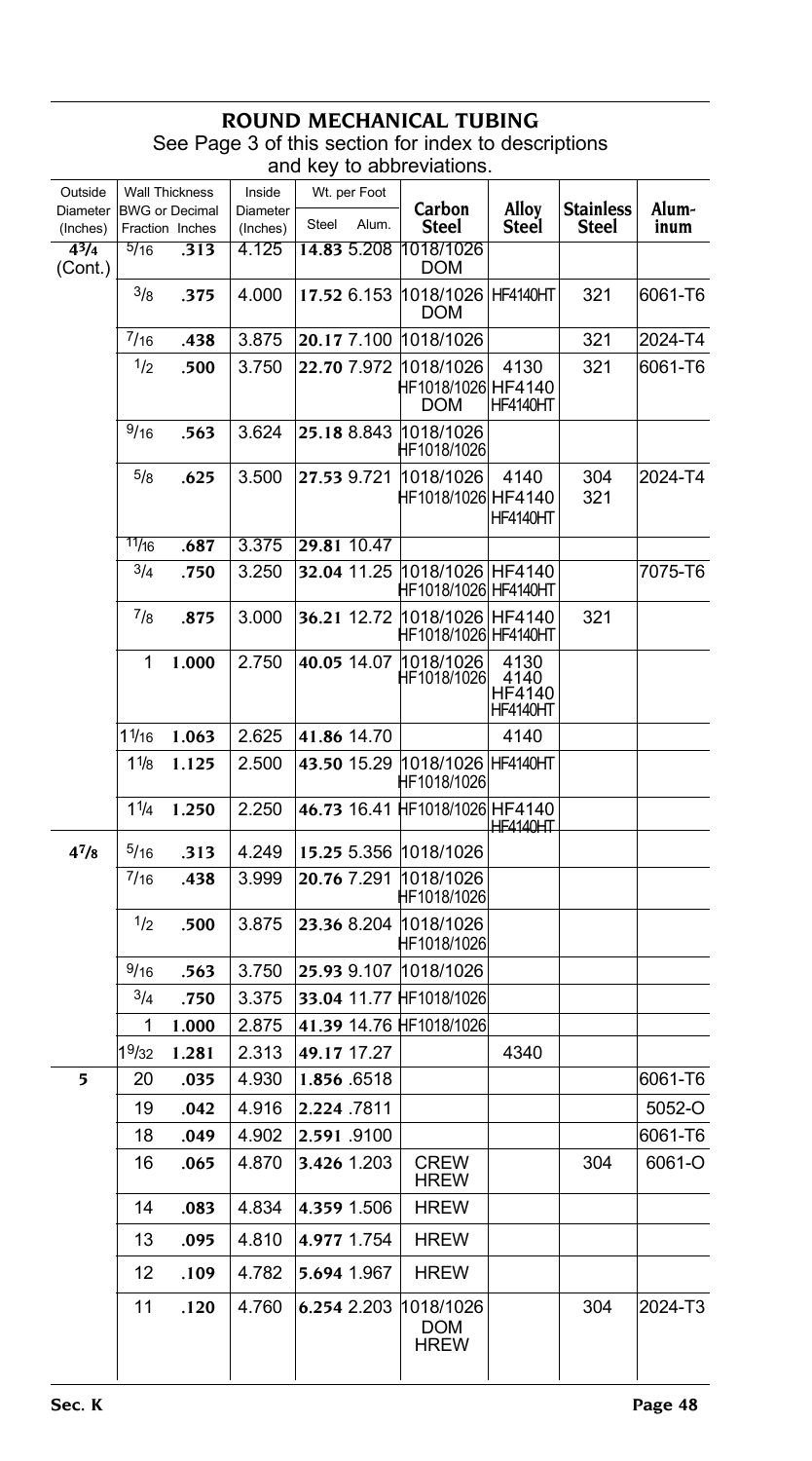| Outside              | <b>Wall Thickness</b>                    |       | Inside               |       | Wt. per Foot |                                                      |                                           |                           |                               |
|----------------------|------------------------------------------|-------|----------------------|-------|--------------|------------------------------------------------------|-------------------------------------------|---------------------------|-------------------------------|
| Diameter<br>(Inches) | <b>BWG</b> or Decimal<br>Fraction Inches |       | Diameter<br>(Inches) | Steel | Alum.        | Carbon<br>Steel                                      | Alloy<br>Steel                            | <b>Stainless</b><br>Steel | Alum-<br>inum                 |
| 5<br>(Cont.)         | 1/8                                      | .125  | 4.750                |       | 6.508 2.286  | 1018/1026<br><b>DOM</b>                              |                                           |                           | 6061-T6                       |
|                      | 10                                       | .134  | 4.732                |       |              | 6.954 2.442 1018/1026<br><b>DOM</b>                  |                                           |                           |                               |
|                      | 9                                        | .148  | 4.704                |       | 7.669 2.650  |                                                      |                                           |                           |                               |
|                      | 5/32                                     | .156  | 4.687                |       | 8.070 2.834  | 1018/1026<br><b>DOM</b>                              |                                           |                           |                               |
|                      | 7                                        | .180  | 4.640                |       | 9.266 3.254  | <b>HREW</b>                                          |                                           |                           |                               |
|                      | 3/16                                     | .188  | 4.625                |       | 9.662 3.393  | 1018/1026<br><b>DOM</b><br><b>HREW</b>               |                                           | 321                       | 6061-T6                       |
|                      | 6                                        | .203  | 4.594                |       | 10.40 3.594  |                                                      |                                           |                           |                               |
|                      | 5                                        | .220  | 4.560                |       | 11.23 3.881  |                                                      |                                           |                           |                               |
|                      | 1/4                                      | .250  | 4.500                |       | 12.68 4.478  | 1018/1026<br><b>DOM</b><br><b>HREW</b>               | 4130                                      | 304<br>321                | 2024-T3<br>2024-T4<br>6061-T6 |
|                      | 5/16                                     | .313  | 4.375                |       |              | 15.67 5.503 1018/1026<br>DOM                         |                                           |                           |                               |
|                      | 3/8                                      | .375  | 4.250                |       |              | 18.52 6.538 1018/1026 HF4140<br><b>DOM</b>           |                                           | 304                       | 2024-T4<br>6061-T4            |
|                      | $^{7/16}$                                | .438  | 4.125                |       | 21.34 7.495  | 1018/1026<br><b>DOM</b>                              | 4140                                      |                           |                               |
|                      | 1/2                                      | .500  | 4.000                |       | 24.03 8.475  | 1018/1026<br>HF1018/1026<br>DOM                      | 4130<br>4140<br>HF4140<br><b>HF4140HT</b> | 321                       | 2024-T4<br>6061-T6<br>7075-T6 |
|                      | 9/16                                     | .563  | 3.876                |       |              | 26.68 9.370 1018/1026<br>HF1018/1026                 |                                           |                           |                               |
|                      | $^{5/8}$                                 | .625  | 3.750                |       |              | 29.20 10.30 1018/1026 HF4140<br>HF1018/1026 HF4140HT | 4340                                      | 321                       | 2024-T4                       |
|                      | 3/4                                      | .750  | 3.500                |       |              | 34.04 12.02 1018/1026<br>HF1018/1026 HF4140          | 4140<br>HF4140HT<br>4340                  | 321                       | 2024-T4<br>6061-T6            |
|                      | 7/8                                      | .875  | 3.250                |       |              | 38.55 13.54 1018/1026 HF4140HT<br>HF1018/1026        |                                           |                           |                               |
|                      | 1                                        | 1.000 | 3.000                |       |              | 42.72 15.08 1018/1026<br>HF1018/1026                 | 4130<br>4140<br>HF4140<br><b>HF4140HT</b> |                           | 2024-T4<br>6061-T6            |
|                      | 11/8                                     | 1.125 | 2.750                |       |              | 46.56 16.35 1018/1026 HF4140                         | HF4140HT                                  |                           |                               |
|                      | 11/4                                     | 1.250 | 2.500                |       |              | 50.06 17.58 1018/1026<br>HF1018/1026 HF4140HT        | 4140<br>4340                              |                           |                               |
|                      | 15/16                                    | 1.313 | 2.375                |       | 51.70 18.16  |                                                      | 4340                                      |                           |                               |
|                      | 11/2                                     | 1.500 | 2.000                |       |              | 56.07 19.69 HF1018/1026 HF4140                       | HF4140HT                                  |                           |                               |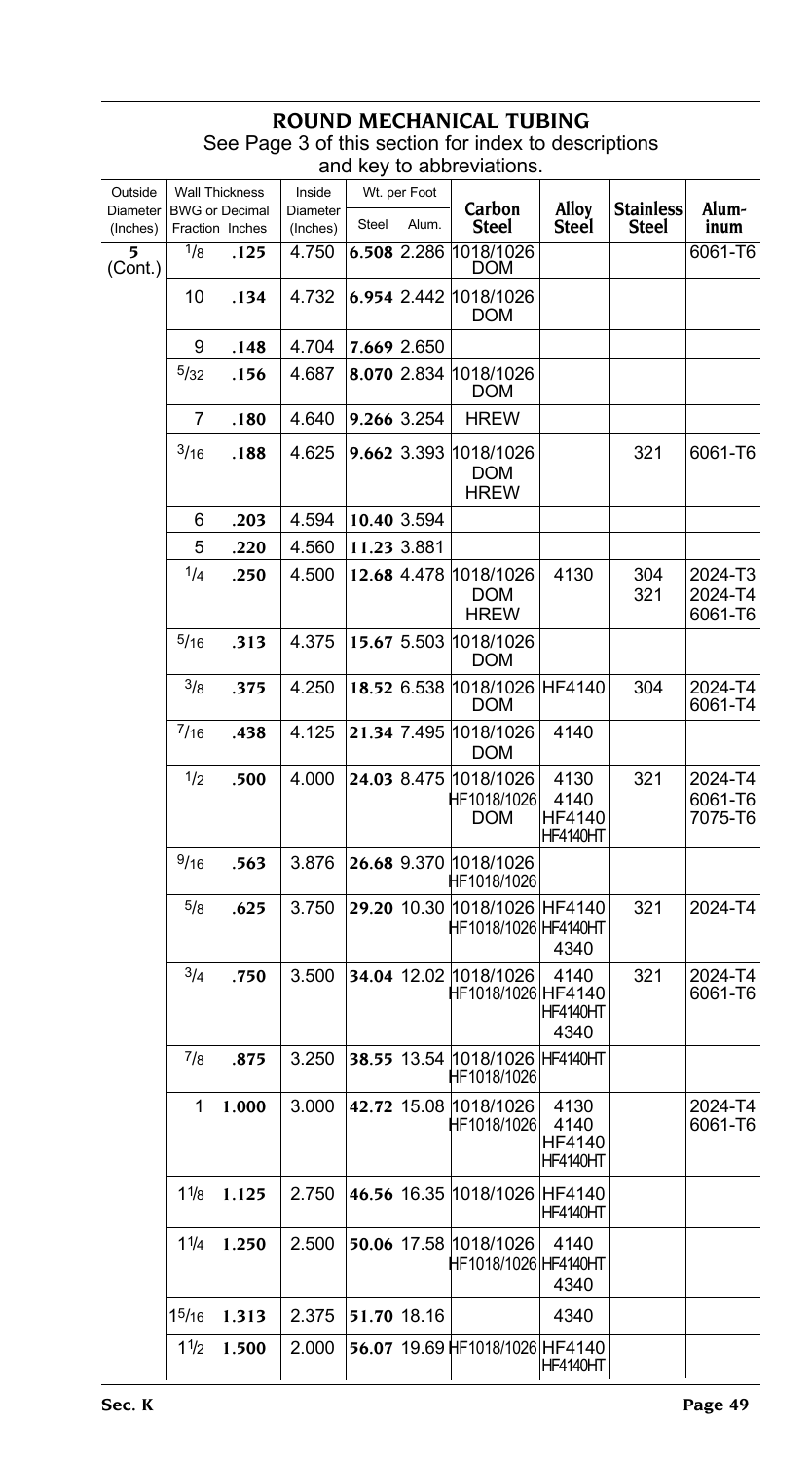## **ROUND MECHANICAL T** See Page 3 of this section for index to descriptions

|                     |                    |                                                |                    | and key to abbreviations. |                    |                                                      |                                   |                  |         |
|---------------------|--------------------|------------------------------------------------|--------------------|---------------------------|--------------------|------------------------------------------------------|-----------------------------------|------------------|---------|
| Outside<br>Diameter |                    | <b>Wall Thickness</b><br><b>BWG</b> or Decimal | Inside<br>Diameter |                           | Wt. per Foot       | Carbon                                               | Alloy                             | <b>Stainless</b> | Alum-   |
| (Inches)            |                    | Fraction Inches                                | (Inches)           | Steel                     | Alum.              | <b>Steel</b>                                         | Steel                             | Steel            | inum    |
| $5^{1}/8$           | 3/16               | .188                                           | 4.749              |                           | 9.913 3.481        | 1018/1026                                            |                                   |                  |         |
|                     | 5/16               | .313                                           | 4.501              |                           | 16.09 5.561        | 1018/1026<br>DOM                                     |                                   |                  |         |
|                     | 3/8                | .375                                           | 4.375              |                           | 19.02 6.680        | 1018/1026<br>DOM                                     |                                   |                  |         |
|                     | 1/2                | .500                                           | 4.125              |                           | 24.70 8.675        | 1018/1026<br>HF1018/1026                             |                                   |                  | 2024-T3 |
|                     | 5/8                | .625                                           | 3.875              |                           | 30.04 10.55        | 1018/1026<br>HF1018/1026                             | 4140                              |                  |         |
|                     | 3/4                | .750                                           | 3.625              |                           | 35.04 12.31        | 1018/1026                                            |                                   |                  |         |
|                     | 1                  | 1.000                                          | 3.125              |                           | 44.06 15.47        | 1018/1026<br>HF1018/1026                             |                                   |                  |         |
|                     | 1 <sup>3</sup> /16 | 1.188                                          | 2.749              |                           | 49.95 17.26        |                                                      | HF4140                            |                  |         |
|                     | 11/4               | 1.250                                          | 2.625              |                           | 51.73 18.17        |                                                      | HF4140                            |                  |         |
| 51/4                | 14                 | .083                                           | 5.084              |                           | 4.580 1.583        |                                                      |                                   |                  |         |
|                     | 13                 | .095                                           | 5.060              |                           | 5.230 1.807        |                                                      |                                   |                  |         |
|                     | 12                 | .109                                           | 5.032              |                           | 5.985 2.068        |                                                      |                                   |                  |         |
|                     | 11                 | .120                                           | 5.010              |                           | 6.575 2.309        | 1018/1026<br>DOM                                     |                                   |                  |         |
|                     | 1/8                | .125                                           | 5.000              |                           | 6.842 2.403        | DOM                                                  |                                   |                  |         |
|                     | 10                 | .134                                           | 4.982              |                           | 7.322 2.530        |                                                      |                                   |                  |         |
|                     | 9                  | .148                                           | 4.954              |                           | 8.064 2.787        |                                                      |                                   |                  |         |
|                     | 7                  | .180                                           | 4.890              |                           | 9.747 3.368        |                                                      |                                   |                  |         |
|                     | 3/16               | .188                                           | 4.875              |                           | 10.16 3.568        | 1018/1026<br>DOM                                     |                                   |                  |         |
|                     | 1/4                | .250                                           | 4.750              |                           | 13.35 4.689        | 1018/1026<br>DOM                                     | 4130                              |                  |         |
|                     | 5/16               | .313                                           | 4.625              |                           | 16.50 5.796        | 1018/1026<br>DOM                                     | 4140                              |                  |         |
|                     | 3/8                | .375                                           | 4.500              |                           | 19.52 6.855        | 1018/1026<br>DOM                                     | 4130<br>HF4140HT                  |                  |         |
|                     | $^{7/16}$          | .438                                           | 4.374              |                           | 22.51 7.906        | 1018/1026                                            |                                   |                  |         |
|                     | 1/2                | .500                                           | 4.250              |                           | 25.37 8.910        | 1018/1026 HF4140HT<br>HF1018/1026<br>DOM             |                                   | 321              |         |
|                     | 9/16               | .563                                           | 4.125              |                           | 28.18 9.897        |                                                      | <b>HF4140HT</b>                   |                  |         |
|                     | 5/8                | .625                                           | 4.000              |                           | <b>30.87</b> 10.89 | 1018/1026<br>HF1018/1026                             | 4140<br>HF4140<br>HF4140HT        |                  | 2024-T4 |
|                     | 3/4                | .750                                           | 3.750              |                           |                    | 36.05 12.72 1018/1026 HF4140<br>HF1018/1026 HF4140HT |                                   |                  | 2024-T4 |
|                     | $^{7}/8$           | .875                                           | 3.500              |                           | 40.88 14.36        | 1018/1026 HF4140HT<br>HF1018/1026                    |                                   |                  |         |
|                     | 1                  | 1.000                                          | 3.250              |                           |                    | 45.39 15.94 1018/1026 4130HT<br>HF1018/1026 HF4140   | HF4140HT                          |                  |         |
|                     | 11/8               | 1.125                                          | 3.000              |                           | 49.56 17.41        | 1018/1026                                            | HF4140HT                          |                  |         |
|                     | 11/4               | 1.250                                          | 2.750              |                           | 53.40 18.75        | 1018/1026<br>HF1018/1026                             | 4130<br>HF4140<br><b>HF4140HT</b> |                  |         |
| $5^{3}/8$           | 3/16               | .188                                           | 5.000              |                           | 10.41 3.656        | 1018/1026<br>DOM                                     |                                   |                  |         |
|                     | 17/32              | .531                                           | 4.313              |                           | 27.47 9.647        | 1018/1026                                            |                                   |                  |         |
|                     | 9/16               | .563                                           | 4.249              |                           | 28.93 10.16        | 1018/1026                                            | 4130                              |                  |         |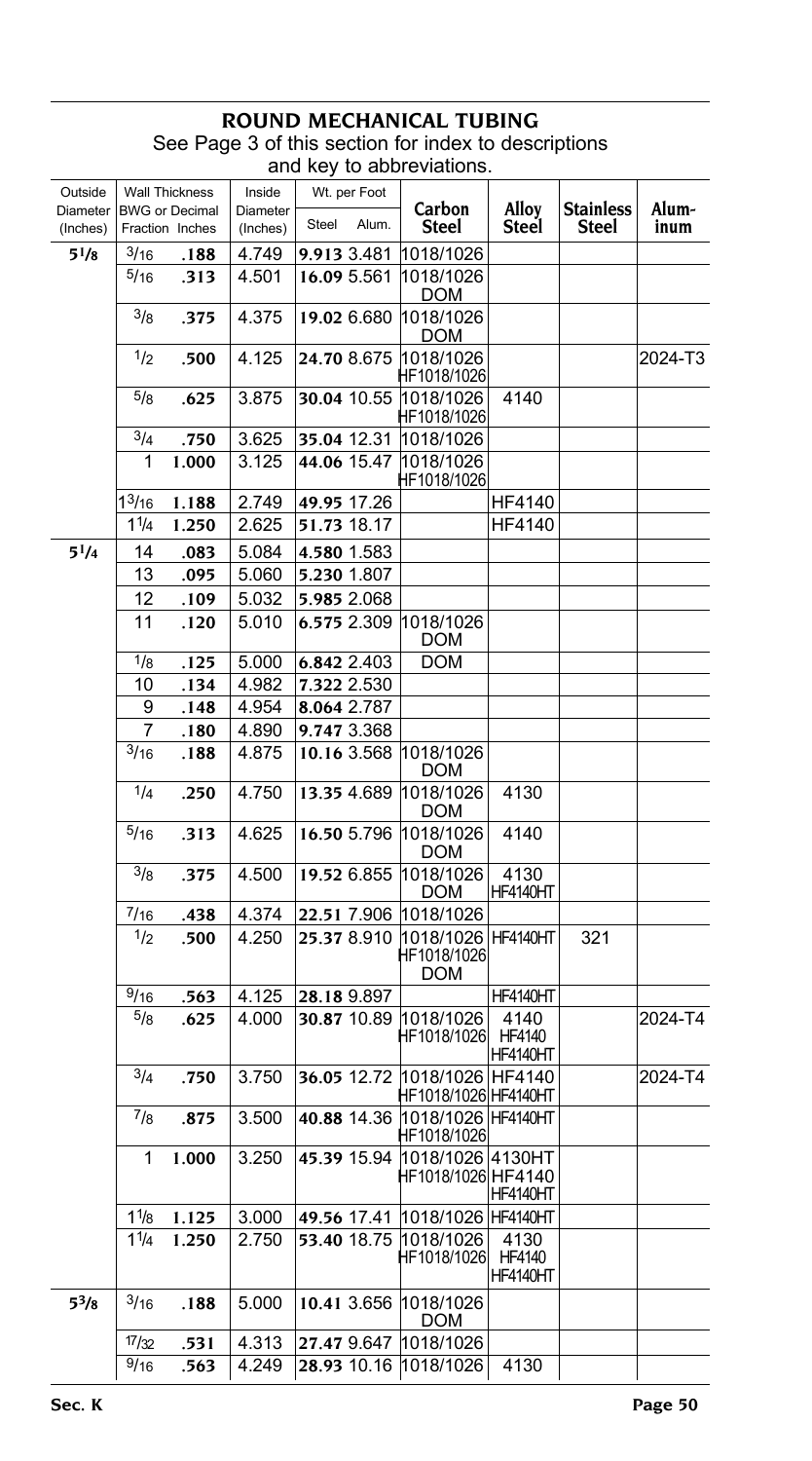# **ROUND MECHANICAL T**

| Outside<br>Diameter BWG or Decimal |                   | <b>Wall Thickness</b> | Inside<br>Diameter | Steel       | Wt. per Foot<br>Alum. | Carbon                                               | Alloy                             | <b>Stainless</b>  | Alum-              |
|------------------------------------|-------------------|-----------------------|--------------------|-------------|-----------------------|------------------------------------------------------|-----------------------------------|-------------------|--------------------|
| (Inches)                           |                   | Fraction Inches       | (Inches)           |             |                       | <b>Steel</b>                                         | Steel                             | Steel             | inum               |
| $5^{1}/2$                          | 16                | .065                  | 5.370              |             | 3.773 1.325           | <b>CREW</b>                                          |                                   |                   |                    |
|                                    | 14                | .083                  | 5.334              |             | 4.802 1.659           | <b>HREW</b>                                          |                                   |                   |                    |
|                                    | 13                | .095                  | 5.310              |             | 5.484 1.895           | <b>HREW</b>                                          |                                   |                   |                    |
|                                    | 12                | .109                  | 5.282              |             | 6.276 2.169           |                                                      |                                   |                   |                    |
|                                    | 11                | .120                  | 5.260              |             |                       | 6.895 2.422 1018/1026<br><b>DOM</b><br><b>HREW</b>   |                                   |                   |                    |
|                                    | 10                | .134                  | 5.232              |             | 7.679 2.654           |                                                      |                                   |                   |                    |
|                                    | 9                 | .148                  | 5.204              |             | 8.460 2.923           |                                                      |                                   |                   |                    |
|                                    | 7                 | .180                  | 5.140              |             | 10.23 3.534           |                                                      |                                   |                   |                    |
|                                    | 3/16              | .188                  | 5.125              |             |                       | 10.67 3.751 1018/1026<br>DOM                         |                                   |                   |                    |
|                                    | 6                 | .203                  | 5.094              |             | 11.48 3.968           |                                                      |                                   |                   |                    |
|                                    | 5                 | .220                  | 5.060              |             | 12.41 4.287           |                                                      |                                   |                   |                    |
|                                    | 1/4               | .250                  | 5.000              |             | 14.02 4.947           | 1018/1026<br>DOM<br><b>HREW</b>                      |                                   | 304<br>321<br>347 | 2024-T4<br>6061-T6 |
|                                    |                   | .258                  | 4.985              | 14.44 5.071 |                       | DOM                                                  |                                   |                   |                    |
|                                    | 5/16              | .313                  | 4.875              |             |                       | 17.34 6.090 1018/1026<br>DOM                         |                                   |                   |                    |
|                                    | 3/8               | .375                  | 4.750              |             |                       | 20.53 7.210 1018/1026<br>DOM                         | 4130                              |                   | 2024-T3<br>6061-T6 |
|                                    | 1/2               | .500                  | 4.500              |             |                       | 26.70 9.425 1018/1026 HF4140HT<br>HF1018/1026<br>DOM | 4340                              |                   | 2024-T4<br>6061-T6 |
|                                    | 9/16              | .563                  | 4.375              |             |                       | 29.69 10.43 1018/1026 HF4140HT                       |                                   |                   |                    |
|                                    | $^{5/8}$          | .625                  | 4.250              |             |                       | 32.54 11.43 1018/1026<br>HF1018/1026 HF4140          | 4130<br>HF4140HT                  |                   | 2024-T4            |
|                                    | 3/4               | .750                  | 4.000              |             |                       | 38.05 13.42 1018/1026 HF4140<br>HF1018/1026 HF4140HT |                                   |                   | 2024-T4            |
|                                    | 13/16             | .813                  | 3.875              |             | 40.70 14.29           |                                                      | HF4140HT                          |                   |                    |
|                                    | $^{7}/8$          | .875                  | 3.750              |             |                       | 43.22 15.18 1018/1026<br>HF1018/1026                 | <b>HF4140HT</b>                   | 321               | 6061-T6<br>7075-T6 |
|                                    | 1                 | 1.000                 | 3.500              |             |                       | 48.06 16.87 1018/1026 HF4140<br>HF1018/1026 HF4140HT |                                   |                   |                    |
|                                    | $1\frac{1}{8}$    | 1.125                 | 3.250              |             |                       | 52.57 18.46 1018/1026 HF4140                         | <b>HF4140HT</b>                   |                   |                    |
|                                    | 1 <sup>1</sup> /4 | 1.250                 | 3.000              |             |                       | 56.74 19.93 1018/1026<br>HF1018/1026 HF4140HT        | HF4140                            |                   |                    |
|                                    | 1 <sup>1</sup> /2 | 1.500                 | 2.500              |             |                       | 64.08 22.50 1018/1026<br>HF1018/1026                 | 4140<br>HF4140<br><b>HF4140HT</b> |                   |                    |
| 5.535                              |                   | .278                  | 4.979              |             | 15.61 5.482           | DOM                                                  |                                   |                   |                    |
| $5^{5}/8$                          | $^{5/16}$         | .313                  | 5.000              |             | 17.76 6.237           | 1018/1026<br>DOM                                     |                                   |                   |                    |
|                                    | $^{3}/8$          | .375                  | 4.875              |             |                       | 21.03 7.386 1018/1026                                |                                   |                   |                    |
|                                    | $^{5/8}$          | .625                  | 4.375              |             |                       | 33.38 11.72 1018/1026                                |                                   |                   |                    |
|                                    | 17/16             | 1.438                 | 2.749              |             |                       | 64.30 22.22 1018/1026                                |                                   |                   |                    |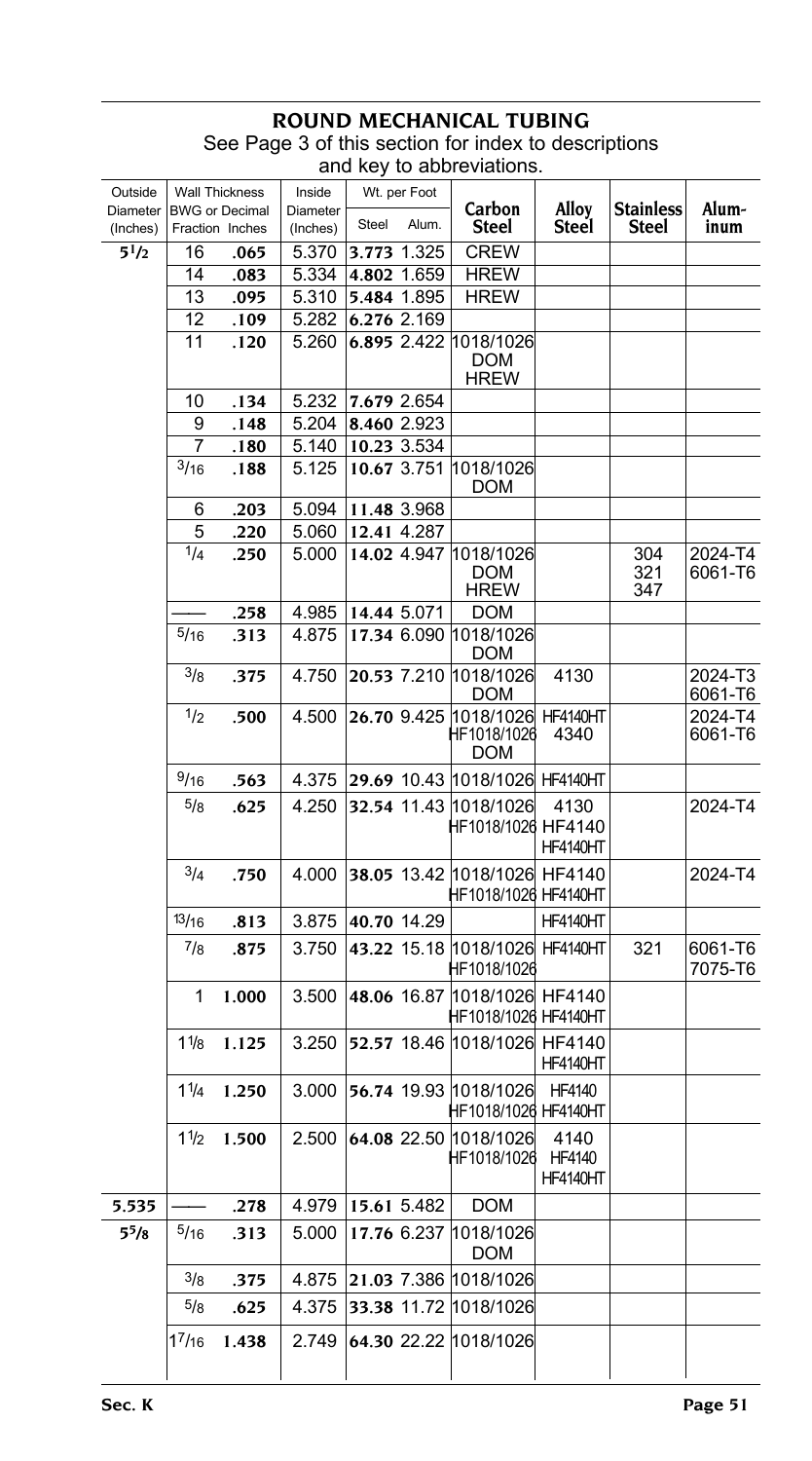| Outside              |                   | <b>Wall Thickness</b>                    | Inside               |       | Wt. per Foot |                                                      |                       |                           |               |
|----------------------|-------------------|------------------------------------------|----------------------|-------|--------------|------------------------------------------------------|-----------------------|---------------------------|---------------|
| Diameter<br>(Inches) |                   | <b>BWG</b> or Decimal<br>Fraction Inches | Diameter<br>(Inches) | Steel | Alum.        | Carbon<br>Steel                                      | <b>Alloy</b><br>Steel | <b>Stainless</b><br>Steel | Alum-<br>inum |
| $5^{3}/4$            | 14                | .083                                     | 5.584                |       | 5.023 1.736  |                                                      |                       |                           |               |
|                      | 13                | .095                                     | 5.560                |       | 5.738 1.983  |                                                      |                       |                           |               |
|                      | 12                | .109                                     | 5.532                |       | 6.567 2.269  |                                                      |                       |                           |               |
|                      | 11                | .120                                     | 5.510                |       |              | 7.215 2.534 1018/1026                                |                       |                           |               |
|                      | 10                | .134                                     | 5.482                |       | 8.421 2.910  |                                                      |                       |                           |               |
|                      | 9                 | .148                                     | 5.454                |       | 8.255 3.060  |                                                      |                       |                           |               |
|                      | 7                 | .180                                     | 5.390                |       | 10.61 3.667  |                                                      |                       |                           |               |
|                      | 3/16              | .188                                     | 5.375                |       | 11.17 3.923  | 1018/1026<br><b>DOM</b>                              |                       |                           |               |
|                      | 7/32              | .219                                     | 5.312                |       | 12.94 4.545  | 1018/1026                                            |                       |                           |               |
|                      | 5                 | .220                                     | 5.310                |       | 12.99 4.490  |                                                      |                       |                           |               |
|                      | 1/4               | .250                                     | 5.250                |       |              | 14.69 5.182 1018/1026<br>DOM                         |                       |                           | 2024-T4       |
|                      | 5/16              | .313                                     | 5.125                |       |              | 18.18 6.385 1018/1026                                |                       |                           |               |
|                      | 3/8               | .375                                     | 5.000                |       | 21.53 7.561  | 1018/1026<br><b>DOM</b>                              |                       |                           |               |
|                      | 25/64             | .391                                     | 4.968                |       | 22.38 7.860  | <b>DOM</b>                                           |                       |                           |               |
|                      | 1/2               | .500                                     | 4.750                |       |              | 28.04 9.848 1018/1026<br>HF1018/1026 HF4140<br>DOM   | 4130<br>HF4140HT      |                           |               |
|                      | 5/8               | .625                                     | 4.500                |       | 34.21 12.01  | 1018/1026 HF4140HT<br>HF1018/1026                    |                       |                           |               |
|                      | 3/4               | .750                                     | 4.250                |       | 40.05 14.07  | 1018/1026 4130HT<br>HF1018/1026 HF4140               | HF4140HT              |                           |               |
|                      | 7/8               | .875                                     | 4.000                |       |              | 45.56 16.00 1018/1026 HF4140HT<br>HF1018/1026        | 4340                  |                           |               |
|                      | 1                 | 1.000                                    | 3.750                |       |              | 50.73 17.82 1018/1026<br>HF1018/1026 HF4140          | 4140<br>HF4140HT      |                           |               |
|                      |                   | $1\frac{1}{8}$ 1.125                     | 3.500                |       | 55.57 19.52  |                                                      | HF4140                |                           |               |
|                      | 1 <sup>1</sup> /4 | 1.250                                    | 3.250                |       |              | 60.08 21.10 1018/1026<br>HF1018/1026                 |                       |                           | 2024-T4       |
|                      | $1^{3}/8$         | 1.375                                    | 3.000                |       |              | 64.25 22.56 1018/1026 HF4140<br>HF1018/1026 HF4140HT |                       |                           |               |
|                      |                   | $1\frac{1}{2}$ 1.500                     | 2.750                |       | 68.09 23.91  |                                                      | HF4130<br>HF4140      |                           |               |
|                      | $1^{3}/4$         | 1.750                                    | 2.250                |       | 74.76 26.26  |                                                      | HF4140HT              |                           |               |
|                      | $1^{7}/8$         | 1.875                                    | 2.000                |       | 77.60 27.25  |                                                      | HF4140HT              |                           |               |
| $5^{7}/8$            | 1/4               | .250                                     | 5.375                |       |              | 15.02 5.275 1018/1026                                |                       |                           |               |
|                      | 1/2               | .500                                     | 4.875                |       |              | 28.70 10.08 1018/1026                                |                       |                           |               |
| 6                    | 16                | .065                                     | 5.870                |       | 4.120 1.445  | <b>HREW</b><br><b>CREW</b>                           |                       | 304                       |               |
|                      | 14                | .083                                     | 5.834                |       | 5.245 1.842  |                                                      |                       | 304                       | 6063-T6       |
|                      | 13                | .095                                     | 5.810                |       | 5.991 2.070  |                                                      |                       |                           |               |
|                      | 12                | .109                                     | 5.782                |       | 6.858 2.370  | <b>HREW</b>                                          |                       |                           |               |
|                      | 11                | .120                                     | 5.760                |       | 7.536 2.647  | 1018/1026<br><b>HREW</b>                             |                       | 304                       |               |
|                      | $\frac{1}{8}$     | .125                                     | 5.750                |       | 7.843 2.754  | 1018/1026<br><b>DOM</b>                              |                       |                           | 6061-T6       |
|                      | 10                | .134                                     | 5.732                |       | 8.395 2.948  | 1018/1026                                            |                       |                           |               |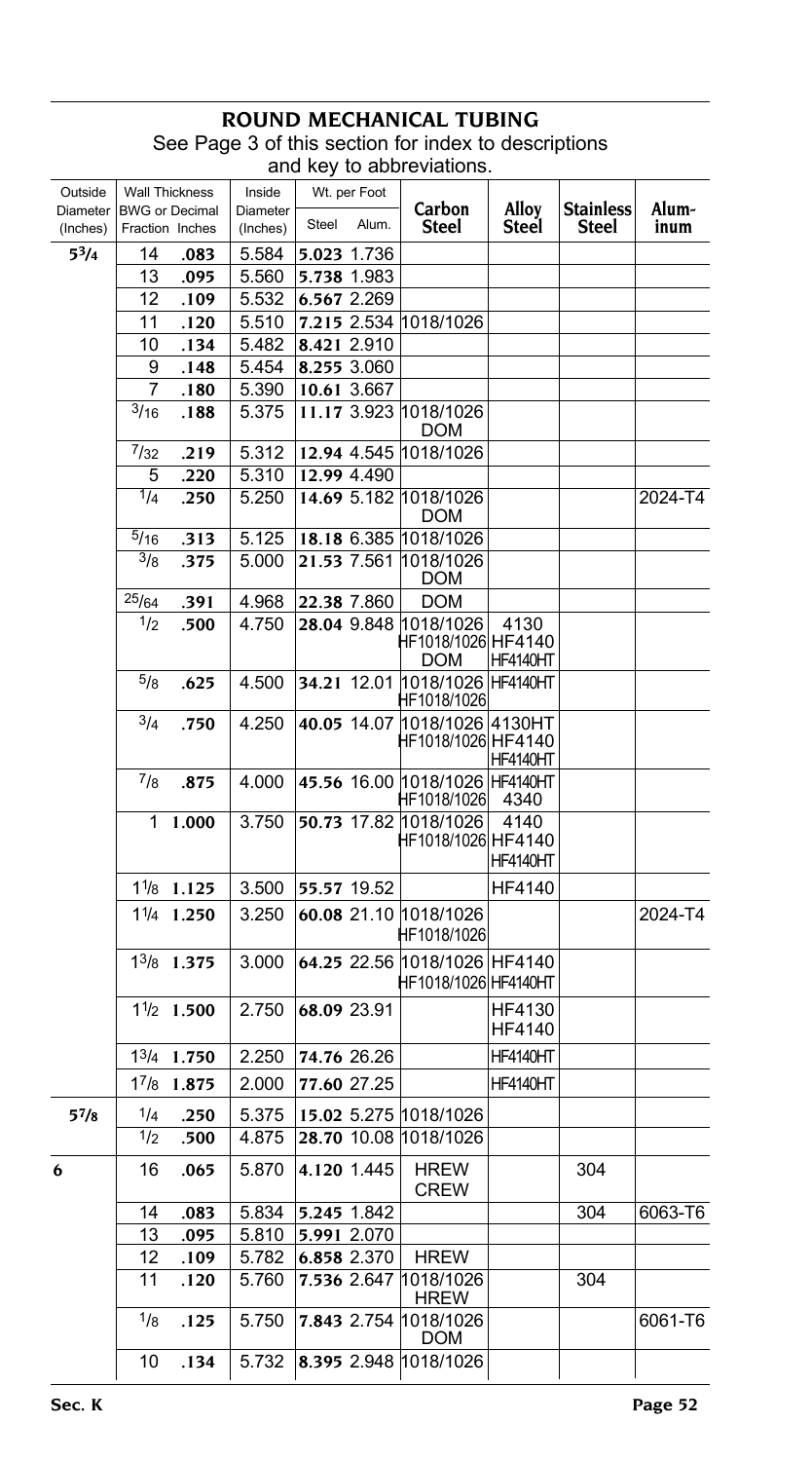## **ROUND MECHANICAL T**

| Outside                             |                   | <b>Wall Thickness</b> | Inside   |       | Wt. per Foot |                                                             |                       |                           |                               |
|-------------------------------------|-------------------|-----------------------|----------|-------|--------------|-------------------------------------------------------------|-----------------------|---------------------------|-------------------------------|
| Diameter BWG or Decimal<br>(Inches) |                   | Fraction Inches       | Diameter | Steel | Alum.        | Carbon<br><b>Steel</b>                                      | Alloy<br><b>Steel</b> | <b>Stainless</b><br>Steel | Alum-<br>inum                 |
|                                     |                   |                       | (Inches) |       |              |                                                             |                       |                           |                               |
| 6                                   | 9                 | .148                  | 5.704    |       | 9.718 3.358  |                                                             |                       |                           |                               |
| (Cont.)                             | 5/32              | .156                  | 5.688    |       |              | 9.737 3.420 1018/1026                                       |                       |                           |                               |
|                                     | 7                 | .180                  | 5.640    |       | 11.19 3.866  |                                                             |                       |                           |                               |
|                                     | 3/16              | .188                  | 5.625    |       |              | 11.67 4.121 1018/1026<br>DOM<br><b>HREW</b>                 |                       | 304<br>321                | 2024-T3<br>6061-T6            |
|                                     | 6                 | .203                  | 5.594    |       | 12.57 4.343  |                                                             |                       |                           |                               |
|                                     | 5                 | .220                  | 5.560    |       | 13.58 4.693  |                                                             |                       |                           |                               |
|                                     | 1/4               | .250                  | 5.500    |       |              | 15.35 5.416 1018/1026<br>HF1018/1026<br><b>DOM</b>          |                       | 304<br>321                | 2024-T4<br>6061-T6            |
|                                     | $^{5/16}$         | .313                  | 5.375    |       |              | 19.01 6.676 1018/1026<br>DOM                                |                       | 321                       |                               |
|                                     | $^{3}/8$          | .375                  | 5.250    |       |              | 22.53 7.946 1018/1026HF4140HT<br>DOM                        |                       | 321                       | 2024-T4<br>6061-T6            |
|                                     | $^{7/16}$         | .438                  | 5.125    |       |              | 26.02 9.138 1018/1026<br>HF1018/1026                        |                       |                           |                               |
|                                     | 1/2               | .500                  | 5.000    |       |              | 29.37 10.36 1018/1026 HF4140<br>HF1018/1026HF4140HT<br>DOM  | 4340                  | 321                       | 2024-T4<br>6061-T6            |
|                                     | 9/16              | .563                  | 4.876    |       |              | 32.69 11.48 1018/1026<br>HF1018/1026                        |                       |                           |                               |
|                                     | 5/8               | .625                  | 4.750    |       |              | 35.88 12.60 1018/1026 HF4140<br>HF1018/1026HF4140H1         |                       | 321                       |                               |
|                                     | 3/4               | .750                  | 4.500    |       |              | 42.05 14.48 1018/1026 HF4140<br>HF1018/1026HF4140HT<br>1030 |                       | 321                       | 2024-T4<br>6061-T6            |
|                                     | $^{7/8}$          | .875                  | 4.250    |       |              | 47.89 16.82 1018/1026 HF4140HT<br>HF1018/1026               |                       | 321                       |                               |
|                                     | 1                 | 1.000                 | 4.000    |       |              | 53.40 18.84 1018/1026<br>HF1018/1026 HF4140                 | 4130<br>HF4140HT      |                           | 2024-T4<br>6061-T6<br>7075-T6 |
|                                     |                   | $1^{1/8}$ 1.125       | 3.750    |       |              | 58.57 20.57 1018/1026                                       |                       |                           |                               |
|                                     |                   | $1^{1/4}$ 1.250       | 3.500    |       |              | 63.41 22.27 1018/1026HF4140HT<br>HF1018/1026                |                       |                           |                               |
|                                     | $1^{3}/8$         | 1.375                 | 3.250    |       | 67.92 23.85  |                                                             | HF4140<br>HF4140HT    |                           |                               |
|                                     |                   | $1\frac{1}{2}$ 1.500  | 3.000    |       |              | 72.09 25.32 1018/1026 HF4140<br>HF1018/1026HF4140HT         |                       |                           |                               |
|                                     | 1 <sup>3</sup> /4 | 1.750                 | 2.500    |       | 79.43 27.44  |                                                             | HF4140H1              |                           |                               |
| $6^{1}/8$                           | 5/16              | .313                  | 5.510    |       |              | 19.43 6.824 1018/1026                                       |                       |                           |                               |
|                                     | $^{3/8}$          | .375                  | 5.375    |       |              | 23.03 8.008 1018/1026                                       |                       |                           |                               |
|                                     |                   |                       |          |       |              |                                                             |                       |                           |                               |
|                                     | 1/2               | .500                  | 5.125    |       |              | 30.04 10.55 1018/1026                                       | 4340                  |                           |                               |
| $6^{1}/4$                           | 11                | .120                  | 6.010    |       |              | 7.856 2.759 1018/1026<br><b>DOM</b>                         |                       |                           |                               |
|                                     | 1/8<br>3/16       | .125                  | 6.000    |       |              | 8.177 2.872 1018/1026<br>DOM<br>12.17 4.274 1018/1026       |                       |                           |                               |
|                                     |                   | .188                  | 5.875    |       |              | <b>DOM</b>                                                  |                       |                           |                               |
|                                     | 1/4               | .250                  | 5.750    |       | 16.02 5.626  | 1018/1026<br>DOM                                            |                       |                           |                               |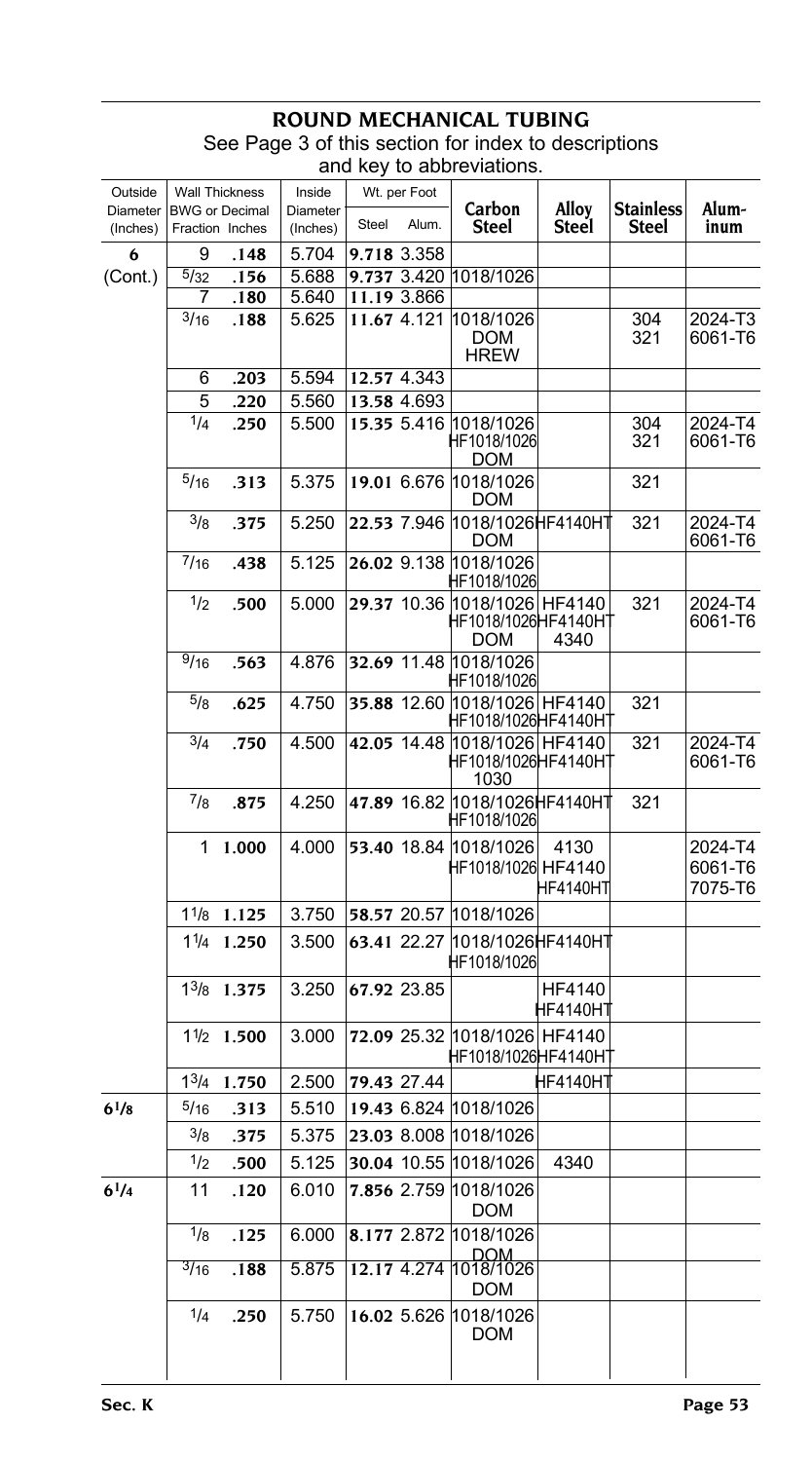## **ROUND MECHANICAL TUBING** See Page 3 of this section for index to descriptions

|                      |                   |                                          |                      |       |              | and key to abbreviations.                                         |                           |                                  |                    |
|----------------------|-------------------|------------------------------------------|----------------------|-------|--------------|-------------------------------------------------------------------|---------------------------|----------------------------------|--------------------|
| Outside              |                   | <b>Wall Thickness</b>                    | Inside               |       | Wt. per Foot |                                                                   |                           |                                  |                    |
| Diameter<br>(Inches) |                   | <b>BWG</b> or Decimal<br>Fraction Inches | Diameter<br>(Inches) | Steel | Alum.        | Carbon<br>Steel                                                   | Alloy<br>Steel            | <b>Stainless</b><br><b>Steel</b> | Alum-<br>inum      |
| $6^{1/4}$            | 5/16              | .313                                     | 5.625                |       | 19.85 6.971  | 1018/1026                                                         |                           |                                  |                    |
| (Cont.)              | 3/8               | .375                                     | 5.500                |       | 23.53 8.264  | 1018/1026<br><b>DOM</b>                                           |                           |                                  |                    |
|                      | 1/2               | .500                                     | 5.250                |       |              | 30.71 10.79 1018/1026<br>HF1018/1026 HF4140<br>DOM                | 4140<br>HF4140HT          |                                  |                    |
|                      | 5/8               | .625                                     | 5.000                |       |              | 37.55 13.19 1018/1026<br>HF1018/1026HF4140HT                      | 4140                      |                                  |                    |
|                      | 3/4               | .750                                     | 4.750                |       |              | 44.06 15.47 1018/1026 HF4140<br> HF1018/1026 HF4140HT             |                           |                                  |                    |
|                      | $^{7/8}$          | .875                                     | 4.500                |       |              | 50.23 17.36 1018/1026 HF4140HT                                    |                           |                                  |                    |
|                      | 1                 | 1.000                                    | 4.250                |       |              | 56.07 19.79 1018/1026 HF4140<br>HF1018/1026HF4140HT               |                           |                                  | 2024-T4            |
|                      | 11/8              | 1.125                                    | 4.000                |       |              | 61.58 21.63 1018/1026                                             |                           |                                  |                    |
|                      | 11/4              | 1.250                                    | 3.750                |       |              | 66.75 23.44 1018/1026 HF4140<br> HF1018/1026 HF4140HT             |                           |                                  |                    |
|                      | 11/2              | 1.500                                    | 3.250                |       |              | 76.10 26.73 HF1018/1026 HF4140                                    | HF4140HT                  |                                  |                    |
|                      | 15/8              | 1.625                                    | 3.000                |       | 80.27 28.19  |                                                                   | <b>HF4140HT</b>           |                                  |                    |
|                      | 2                 | 2.000                                    | 2.250                |       | 90.78 31.88  |                                                                   | <b>HF4140HT</b>           |                                  |                    |
| $6^3$ /8             | 3/16              | .188                                     | 5.999                |       | 12.42 4.362  | 1018/1026<br><b>DOM</b>                                           |                           |                                  |                    |
| $6^{1/2}$            | 3/16              | .188                                     | 6.124                |       | 12.67 4.450  | 1018/1026<br><b>DOM</b>                                           |                           |                                  |                    |
|                      | 1/4               | .250                                     | 6.000                |       | 16.69 5.862  | 1018/1026<br><b>DOM</b>                                           |                           | 316                              | 6061-T6            |
|                      | 3/8               | .375                                     | 5.750                |       | 24.53 8.615  | 1018/1026 HF4140HT<br>HF1018/1026<br>DOM                          |                           |                                  | 6061-T6            |
|                      | 1/2               | .500                                     | 5.500                |       |              | 32.04 11.25 1018/1026 HF4140<br>HF1018/1026HF4140HT<br><b>DOM</b> |                           |                                  | 6061-T6            |
|                      | 9/16              | .563                                     | 5.375                |       |              | 35.70 12.34 HF1018/1026                                           |                           |                                  |                    |
|                      | 5/8               | .625                                     | 5.250                |       |              | 39.22 13.84 1018/1026 HF4140<br>HF1018/1026HF4140HT               |                           |                                  | 2024-T4            |
|                      | 3/4               | .750                                     | 5.000                |       |              | 46.06 16.18 1018/1026 HF4140HT<br>HF1018/1026                     |                           |                                  |                    |
|                      | 7/8               | .875                                     | 4.750                |       |              | 52.57 18.46 1018/1026 HF4140<br>HF1018/1026HF4140HT               |                           |                                  |                    |
|                      | 1                 | 1.000                                    | 4.500                |       |              | 58.74 20.48 1018/1026 HF4140<br>HF1018/1026HF4140HT               |                           |                                  | 2024-T4<br>6061-T6 |
|                      | 11/8              | 1.125                                    | 4.250                |       |              | 64.58 22.32 HF1018/1026 HF4140 HT                                 |                           |                                  |                    |
|                      | 11/4              | 1.250                                    | 4.000                |       | 70.09 24.62  | 1018/1026 HF4140<br>HF1018/1026HF4140HT                           |                           |                                  |                    |
|                      | $1^{3}/8$         | 1.375                                    | 3.750                |       | 75.26 26.43  |                                                                   | HF4140<br><b>HF4140HT</b> |                                  |                    |
|                      |                   | $1\frac{1}{2}$ 1.500                     | 3.500                |       |              | 80.10 28.13 1018/1026 HF4140<br>HF1018/1026HF4140HT               |                           |                                  |                    |
|                      | 1 <sup>5</sup> /8 | 1.625                                    | 3.250                |       | 84.61 29.72  |                                                                   | HF4140HT                  |                                  |                    |
|                      | $1^{3}/4$         | 1.750                                    | 3.000                |       |              | 88.78 31.18 HF1018/1026 HF4140                                    |                           |                                  |                    |
|                      |                   | 22.000                                   | 2.500                |       | 96.12 33.76  |                                                                   | HF4140                    |                                  |                    |
|                      |                   | $2^{1}/8$ 2.125                          | 2.250                |       | 99.29 34.87  |                                                                   | HF4140HT                  |                                  |                    |
|                      |                   | $2^{1/4}$ 2.250                          | 2.000                |       | 102.1 35.86  |                                                                   | HF4140                    |                                  |                    |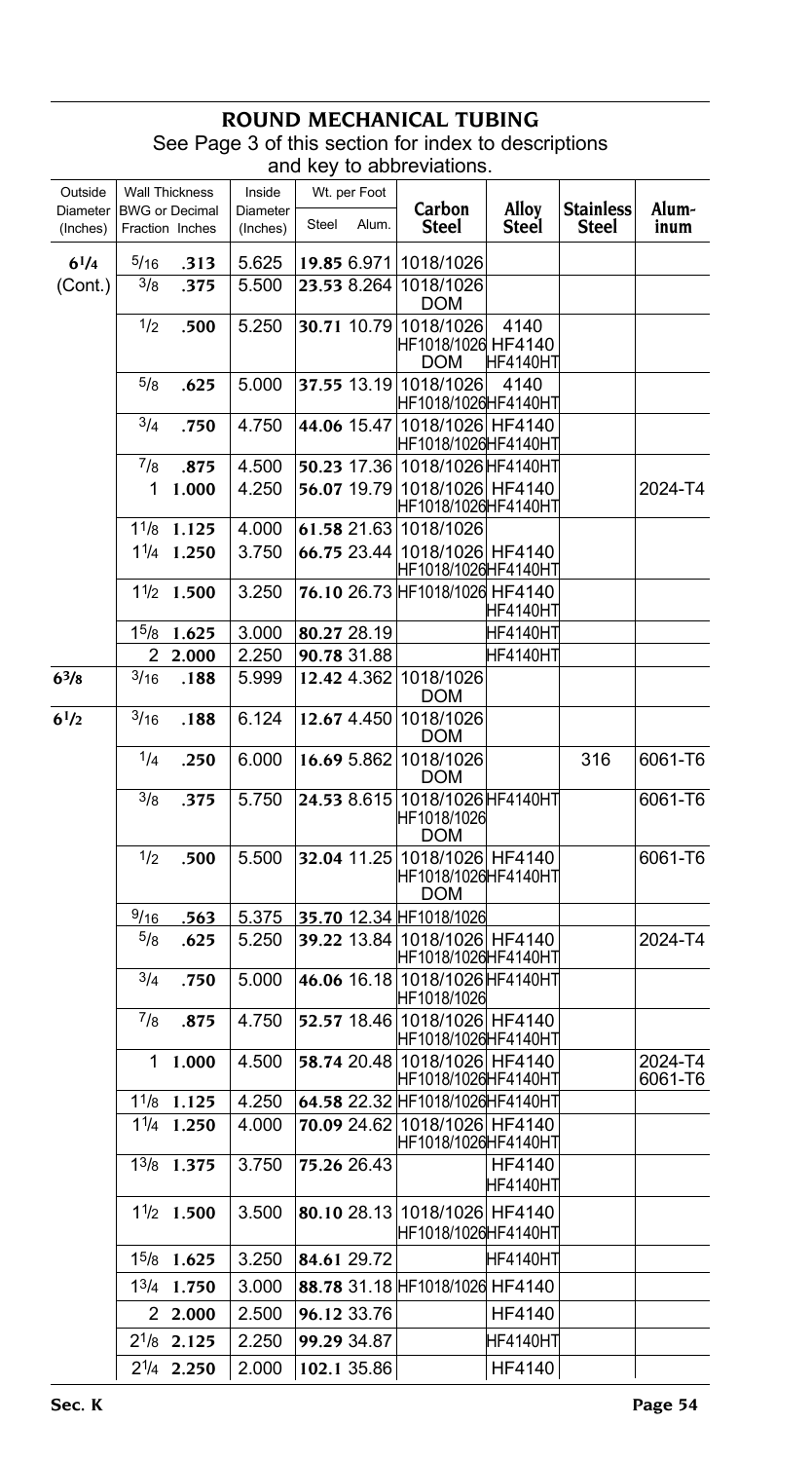| Outside<br>Diameter<br>(Inches) |                | <b>Wall Thickness</b><br><b>BWG</b> or Decimal<br>Fraction Inches | Inside<br>Diameter<br>(Inches) | Steel       | Wt. per Foot<br>Alum. | Carbon<br><b>Steel</b>                                             | <b>Alloy</b><br>Steel | <b>Stainless</b><br>Steel | Alum-<br>inum |
|---------------------------------|----------------|-------------------------------------------------------------------|--------------------------------|-------------|-----------------------|--------------------------------------------------------------------|-----------------------|---------------------------|---------------|
| $6^{5}/s$                       | 7/32           | .219                                                              | 6.187                          |             |                       | 14.98 5.261 1018/1026                                              |                       |                           |               |
|                                 | $\frac{5}{16}$ | .313                                                              | 6.000                          |             |                       | 21.10 7.410 1018/1026<br><b>DOM</b>                                |                       |                           |               |
|                                 |                | .320                                                              | 5.985                          |             | 21.55 7.568           | <b>DOM</b>                                                         |                       |                           |               |
|                                 | 7/16           | .438                                                              | 5.750                          |             |                       | 28.94 10.16 1018/1026                                              |                       |                           |               |
|                                 | 1/2            | .500                                                              | 5.625                          |             |                       | 32.71 11.49 1018/1026                                              |                       |                           |               |
|                                 | $^{7}/_8$      | .875                                                              | 4.875                          |             |                       | 53.73 18.87 1018/1026                                              |                       |                           |               |
|                                 | 1              | 1.000                                                             | 4.625                          |             |                       | 60.08 21.10 1018/1026<br>HF1018/1026                               |                       |                           |               |
|                                 | 11/4           | 1.250                                                             | 4.125                          |             |                       | 71.76 24.80 HF1018/1026                                            |                       |                           |               |
| $6^{3}/4$                       | 3/16           | .188                                                              | 6.375                          |             |                       | 13.18 4.629 1018/1026                                              |                       |                           |               |
|                                 | 1/4            | .250                                                              | 6.250                          |             |                       | 17.36 6.097 1018/1026<br>DOM                                       |                       |                           |               |
|                                 | 3/8            | .375                                                              | 6.000                          |             |                       | 25.53 8.966 1018/1026 HF4140<br><b>DOM</b>                         |                       | 304                       |               |
|                                 | 1/2            | .500                                                              | 5.750                          |             |                       | 33.38 11.72 1018/1026 HF4140HT<br>DOM                              |                       |                           |               |
|                                 | $^{5/8}$       | .625                                                              | 5.500                          |             |                       | 40.88 14.36 1018/1026<br>HF1018/1026                               |                       |                           |               |
|                                 | 3/4            | .750                                                              | 5.250                          |             |                       | 48.06 16.88 1018/1026 HF4140<br>HF1018/1026HF4140HT                |                       |                           |               |
|                                 | $^{7}/8$       | .875                                                              | 5.000                          |             |                       | 54.90 18.97 1018/1026<br>HF1018/1026                               |                       |                           |               |
|                                 | 1              | 1.000                                                             | 4.750                          |             |                       | 61.41 21.57 1018/1026 HF4140<br>HF1018/1026                        |                       |                           |               |
|                                 | $1^{1/8}$      | 1.125                                                             | 4.250                          |             | 67.58 23.35           |                                                                    | HF4140HT              |                           |               |
|                                 | 11/4           | 1.250                                                             | 4.250                          |             |                       | 73.43 25.79 HF1018/1026                                            |                       |                           |               |
|                                 | $1^{3}/8$      | 1.375                                                             | 4.000                          | 78.93 27.27 |                       |                                                                    | HF4140HT              |                           |               |
|                                 | $1^{5}/8$      | 1.625                                                             | 3.500                          |             | 88.49 31.24           |                                                                    | HF4140                |                           |               |
| 7                               | 3/16           | .188                                                              | 6.625                          |             |                       | 13.68 4.804 1018/1026<br>DOM                                       |                       |                           |               |
|                                 | 1/4            | .250                                                              | 6.500                          |             |                       | 18.02 6.329 1018/1026<br>DOM                                       |                       |                           |               |
|                                 | 5/16           | .313                                                              | 6.374                          |             |                       | 22.35 7.849 1018/1026                                              |                       |                           |               |
|                                 | 3/8            | .375                                                              | 6.250                          |             |                       | 26.53 9.317 1018/1026<br>DOM                                       |                       |                           |               |
|                                 | 1/2            | .500                                                              | 6.000                          |             |                       | 34.71 12.19 1018/1026 HF4140<br>HF1018/1026 HF4140HT<br><b>DOM</b> |                       | 321                       |               |
|                                 | 9/16           | .563                                                              | 5.874                          |             | 38.70 13.59           |                                                                    | HF4140                |                           |               |
|                                 | 5/8            | .625                                                              | 5.750                          |             |                       | 42.55 14.94 1018/1026 HF4140<br>HF1018/1026HF4140HT                |                       |                           | 7075-T6       |
|                                 | 3/4            | .750                                                              | 5.500                          |             |                       | 50.06 17.58 1018/1026 HF4140<br> HF1018/1026 HF4140HT              |                       |                           | 6061-T6       |
|                                 | $^{7}/_8$      | .875                                                              | 5.250                          |             |                       | 57.24 20.10 1018/1026                                              |                       |                           |               |
|                                 | 15/16          | .938                                                              | 5.125                          |             | 60.73 21.33           |                                                                    |                       |                           |               |
|                                 | 1              | 1.000                                                             | 5.000                          |             |                       | 64.08 22.50 1018/1026 HF4140<br> HF1018/1026 HF4140HT              |                       |                           | 2024-T3       |
|                                 | 11/4           | 1.250                                                             | 4.500                          |             |                       | 76.76 29.69 1018/1026 HF4140HT<br>HF1018/1026                      |                       |                           |               |
|                                 | 11/2           | 1.500                                                             | 4.000                          |             |                       | 88.11 30.94 1018/1026 HF4140<br>HF1018/1026 HF4140HT               |                       |                           |               |
|                                 | 15/8           | 1.625                                                             | 3.750                          |             | 93.28 32.75           |                                                                    | HF4140HT              |                           |               |
|                                 | 2              | 2.000                                                             | 3.000                          |             | 106.8 37.51           |                                                                    | <b>HF4140</b>         |                           |               |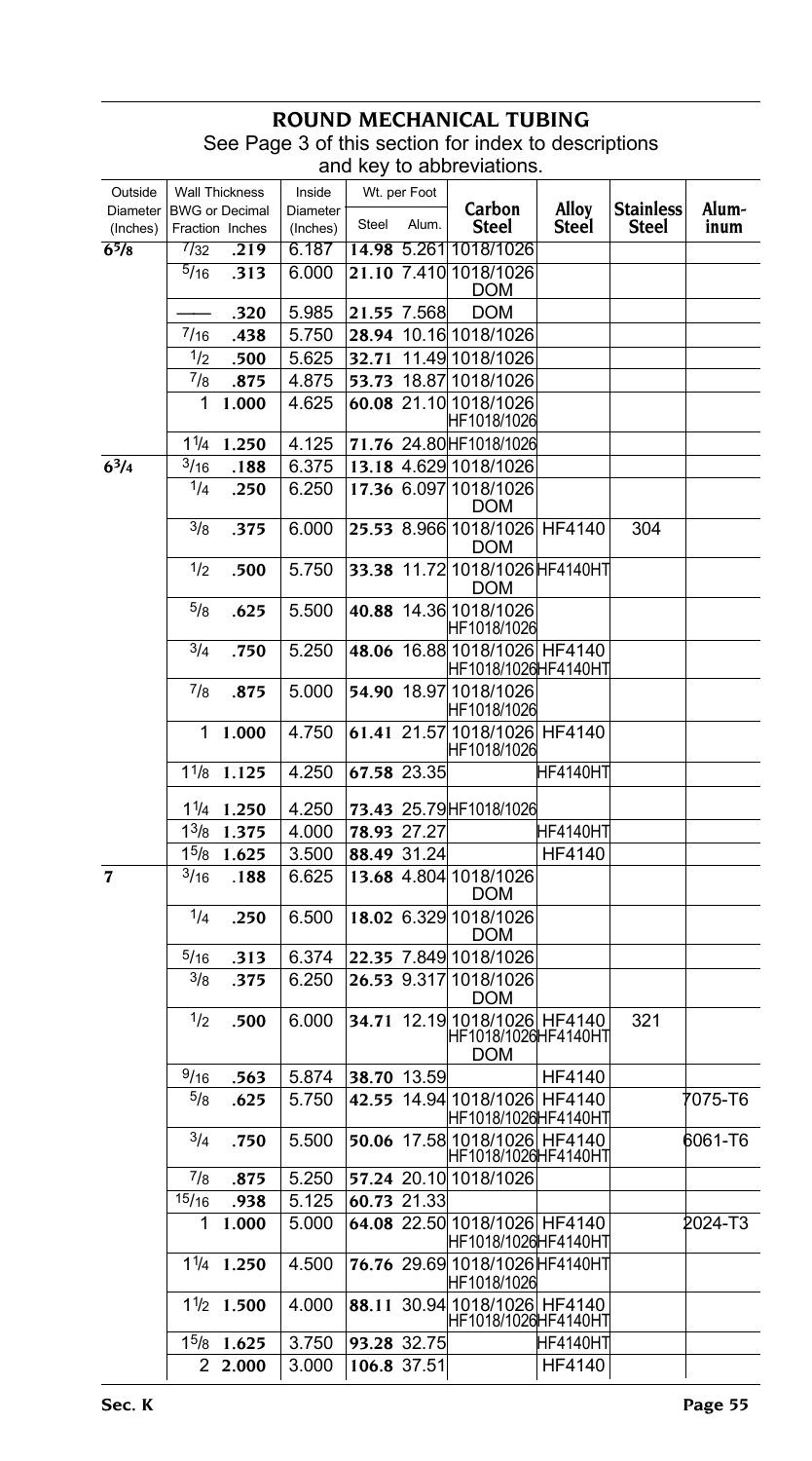#### **ROUND MECHANICAL T** See Page 3 of this section for index to descriptions and key to abbreviations.

| Outside<br>Diameter<br>(Inches) |                   | <b>Wall Thickness</b><br><b>BWG</b> or Decimal<br>Fraction Inches | Inside<br>Diameter<br>(Inches) | Wt. per Foot<br>Steel<br>Alum. | Carbon<br>Steel                    | Alloy<br><b>Steel</b> | <b>Stainless</b><br>Steel | Alum-<br>inum |
|---------------------------------|-------------------|-------------------------------------------------------------------|--------------------------------|--------------------------------|------------------------------------|-----------------------|---------------------------|---------------|
| $7^{1}/4$                       | $\frac{3}{16}$    | .188                                                              | 6.974                          | 14.18 4.980 1018/1026          |                                    |                       |                           |               |
|                                 | 1/4               | .250                                                              | 6.750                          | 18.69 6.564 1018/1026          |                                    |                       |                           |               |
|                                 |                   |                                                                   |                                |                                | DOM                                |                       |                           |               |
|                                 | 5/16              | .313                                                              | 6.625                          | 23.19 8.144 1018/1026          |                                    |                       |                           |               |
|                                 | 3/8               | .375                                                              | 6.500                          | 27.53 9.669                    | 1018/1026<br><b>DOM</b>            |                       |                           |               |
|                                 | 7/16              | .438                                                              | 6.374                          | 31.87 11.19 1018/1026          |                                    |                       |                           |               |
|                                 | 1/2               | .500                                                              | 6.250                          | 36.05 12.66 1018/1026 HF4140   | HF1018/1026 HF4140HT               |                       |                           |               |
|                                 | 5/8               | .625                                                              | 6.000                          | 44.22 15.53 1018/1026 HF4140HT | HF1018/1026                        |                       |                           |               |
|                                 | 3/4               | .750                                                              | 5.750                          | 52.07 18.29 1018/1026 HF4140   | HF1018/1026 HF4140HT               |                       |                           |               |
|                                 | 7/8               | .875                                                              | 5.500                          | 59.57 20.92 1018/1026          |                                    | 4340                  |                           |               |
|                                 | 1                 | 1.000                                                             | 5.250                          | 66.75 23.44 1018/1026 HF4140   | HF1018/1026 HF4140HT               |                       |                           |               |
|                                 | 11/4              | 1.250                                                             | 4.750                          | 80.10 28.13                    |                                    | HF4140HT              |                           |               |
|                                 | 11/2              | 1.500                                                             | 4.250                          | 92.11 31.83                    |                                    | <b>HF4140HT</b>       |                           |               |
|                                 | $1^{5}/8$         | 1.625                                                             | 4.000                          | 97.62 33.73 HF1018/1026        |                                    |                       |                           |               |
| 71/2                            | 1/4               | .250                                                              | 7.000                          | 19.36 6.799 1018/1026          | <b>DOM</b>                         |                       |                           | 6061-T6       |
|                                 | 5/16              | .313                                                              | 6.874                          | 24.02 8.436 1018/1026          |                                    |                       |                           |               |
|                                 | 3/8               | .375                                                              | 6.750                          | 28.54 10.02                    | 1018/1026<br>DOM                   | 4130                  |                           |               |
|                                 | 1/2               | .500                                                              | 6.500                          | 37.38 13.13 1018/1026          | HF1018/1026 HF4140HT<br><b>DOM</b> | 4130                  | 321                       | 6061-T6       |
|                                 | 5/8               | .625                                                              | 6.250                          | 45.89 16.12 1018/1026 HF4140HT | HF1018/1026                        |                       |                           |               |
|                                 | 3/4               | .750                                                              | 6.000                          | 54.07 18.99 1018/1026 HF4140   | HF1018/1026 HF4140HT               |                       |                           | 7075-T6       |
|                                 | 7/8               | .875                                                              | 5.750                          | 61.91 21.74 1018/1026 HF4140HT |                                    |                       |                           |               |
|                                 | 1                 | 1.000                                                             | 5.500                          | 69.42 24.38 1018/1026 HF4140HT | HF1018/1026                        |                       |                           | 6061-T6       |
|                                 | 11/4              | 1.250                                                             | 5.000                          | 83.44 29.30 1018/1026 HF4140HT | HF1018/1026                        |                       |                           |               |
|                                 | 1 <sup>1</sup> /2 | 1.500                                                             | 4.500                          | 96.12 33.76 1018/1026 HF4140HT | HF1018/1026                        |                       |                           |               |
|                                 | $1^{3}/4$         | 1.750                                                             | 4.000                          | 107.5 37.13                    |                                    | <b>HF4140HT</b>       |                           |               |
| $7^{5}/s$                       | 1/4               | .250                                                              | 7.125                          | 19.69 6.915 1018/1026          |                                    |                       |                           |               |
|                                 | 5/16              | .313                                                              | 7.000                          | 24.44 8.583 1018/1026          |                                    |                       |                           |               |
|                                 | $^{3}/8$          | .375                                                              | 6.875                          | 29.04 10.20 1018/1026          |                                    |                       |                           |               |
|                                 | 1/2               | .500                                                              | 6.625                          | 38.05 13.36 1018/1026          |                                    |                       |                           |               |
|                                 |                   |                                                                   |                                |                                | HF1018/1026                        |                       |                           |               |
|                                 | $^{5/8}$          | .625                                                              | 6.375                          | 46.73 16.41 1018/1026          | HF1018/1026                        |                       |                           |               |
|                                 | 3/4               | .750                                                              | 6.125                          | 55.07 19.34 1018/1026          | HF1018/1026                        |                       |                           |               |
|                                 | $^{7/8}$          | .875                                                              | 5.875                          | 63.08 22.15 1018/1026          | HF1018/1026                        |                       |                           |               |
|                                 | 1                 | 1.000                                                             | 5.625                          | 70.76 24.85 1018/1026          |                                    |                       |                           |               |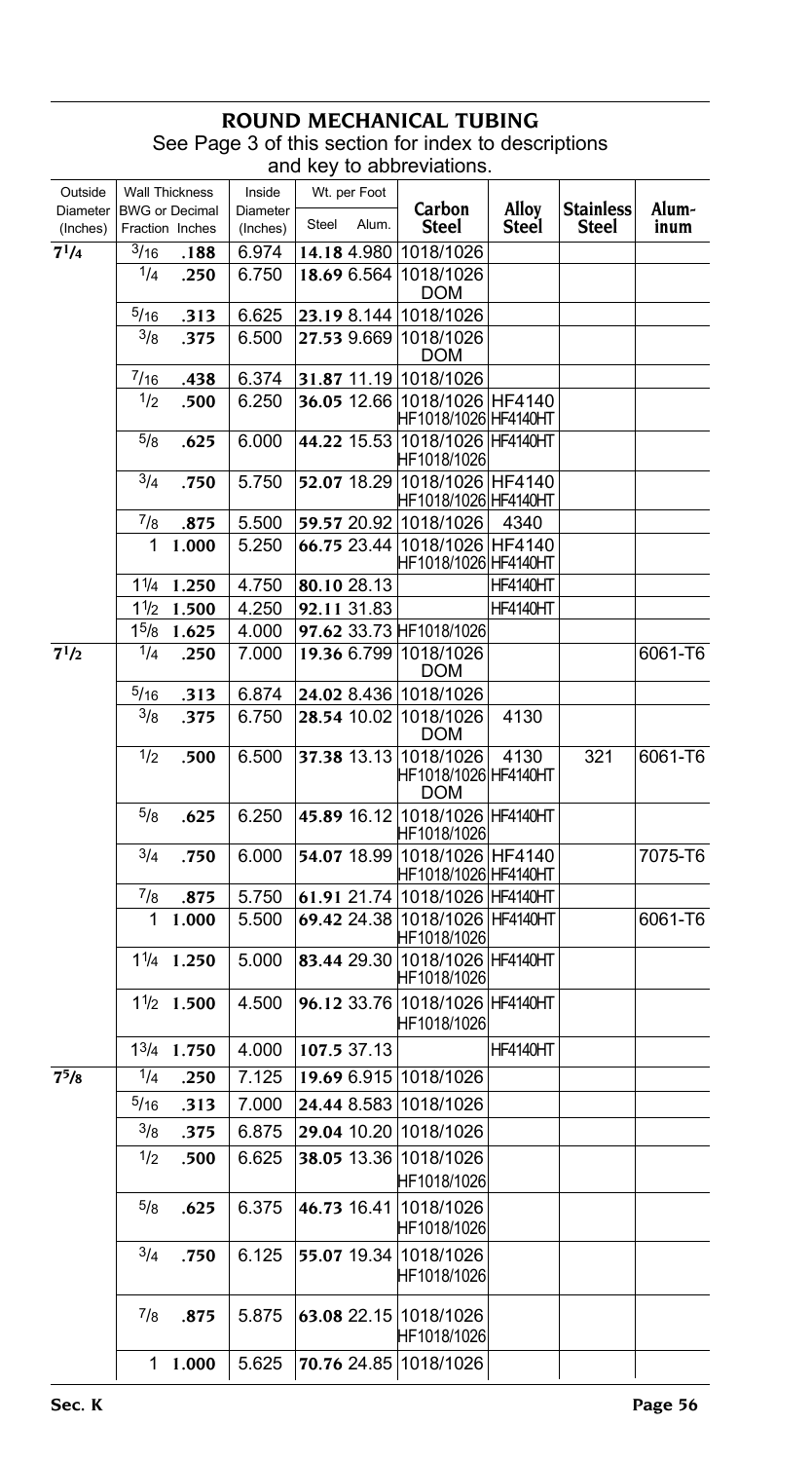### **ROUND MECHANICAL T** See Page 3 of this section for index to descriptions

and key to abbreviations.

| Outside              | <b>Wall Thickness</b>                    |       | Inside               |             | Wt. per Foot | Carbon                                                | Alloy                      |                           | Alum-              |
|----------------------|------------------------------------------|-------|----------------------|-------------|--------------|-------------------------------------------------------|----------------------------|---------------------------|--------------------|
| Diameter<br>(Inches) | <b>BWG</b> or Decimal<br>Fraction Inches |       | Diameter<br>(Inches) | Steel       | Alum.        | <b>Steel</b>                                          | Steel                      | <b>Stainless</b><br>Steel | inum               |
| $7^{3}/4$            | 3/16                                     | .188  | 7.374                |             | 15.18 5.331  | 1018/1026                                             |                            |                           |                    |
|                      | 1/4                                      | .250  | 7.250                |             |              | 20.03 7.035 1018/1026<br>DOM                          |                            |                           |                    |
|                      | $^{3/8}$                                 | .375  | 7.000                |             |              | 29.54 10.37 1018/1026                                 |                            |                           |                    |
|                      | 1/2                                      | .500  | 6.750                |             |              | 38.72 13.60 1018/1026 HF4140<br>DOM                   | HF4140HT                   |                           |                    |
|                      | 5/8                                      | .625  | 6.500                |             |              | 47.56 16.70 HF1018/1026 HF4140 HT                     |                            |                           |                    |
|                      | 3/4                                      | .750  | 6.250                |             |              | 56.07 19.69 1018/1026 HF4140<br>HF1018/1026HF4140HT   |                            |                           |                    |
|                      | 1                                        | 1.000 | 5.750                |             | 72.09 24.91  | 1018/1026 4130HT<br>HF1018/1026HF4140HT               |                            |                           |                    |
|                      | 11/4                                     | 1.250 | 5.250                |             |              | 86.78 30.48 HF1018/1026                               |                            |                           |                    |
|                      | $1^{3}/8$                                | 1.375 | 5.000                |             |              | 93.62 32.88 1018/1026 HF4140<br>HF1018/1026HF4140HT   |                            |                           |                    |
|                      | 11/2                                     | 1.500 | 4.750                |             | 100.1 34.60  |                                                       | HF4140HT                   |                           |                    |
|                      | $1^{3}/4$                                | 1.750 | 4.250                |             | 112.1 38.75  |                                                       | HF4140                     |                           |                    |
| 8                    | $^{3/16}$                                | .188  | 7.625                |             |              | 15.69 5.510 1018/1026                                 |                            | 304                       |                    |
|                      | 1/4                                      | .250  | 7.500                |             |              | 20.69 7.303 1018/1026<br>DOM                          |                            | 316<br>321                | 2024-T4            |
|                      | 3/8                                      | .375  | 7.250                |             |              | 30.54 10.73 1018/1026<br><b>DOM</b>                   |                            | 321                       |                    |
|                      | 1/2                                      | .500  | 7.000                |             |              | 40.05 14.07 1018/1026 HF4140<br><b>DOM</b>            |                            | 321                       | 6061-T6            |
|                      | 5/8                                      | .625  | 6.750                |             |              | 49.23 17.29 1018/1026 HF4140<br> HF1018/1026 HF4140HT |                            | 304                       |                    |
|                      | 3/4                                      | .750  | 6.500                |             |              | 58.07 20.39 1018/1026 HF4140<br>HF1018/1026HF4140HT   |                            | 304                       | 6061-T6<br>7075-T6 |
|                      | $^{7/8}$                                 | .875  | 6.250                |             |              | 66.58 23.38 1018/1026 HF4140 HT                       |                            |                           |                    |
|                      | 1                                        | 1.000 | 6.000                |             |              | 74.76 26.38 1018/1026 HF4140<br>HF1018/1026HF4140HT   |                            |                           | 2024-T4<br>6061-T6 |
|                      | $1^{3/16}$                               | 1.188 | 5.625                |             | 86.43 30.35  |                                                       | HF4140                     |                           |                    |
|                      | 11/4                                     | 1.250 | 5.500                |             |              | 90.11 31.65 1018/1026 HF4140<br>HF1018/1026HF4140HT   |                            |                           |                    |
|                      | 11/2                                     | 1.500 | 5.000                |             |              | 104.1 36.56 1018/1026 HF4140<br>HF1018/1026HF4140HT   |                            |                           |                    |
|                      | $1^{3}/4$                                | 1.750 | 4.500                |             |              | 116.8 41.02 HF1018/1026 HF4140 HT                     |                            |                           |                    |
|                      | 2                                        | 2.000 | 4.000                |             |              | 128.2 44.28 HF1018/1026                               |                            |                           |                    |
| $8^{1/4}$            | 1/4                                      | .250  | 7.750                |             |              | 21.36 7.502 1018/1026                                 |                            |                           |                    |
|                      | $^{3/8}$                                 | .375  | 7.500                |             |              | 31.54 10.90 1018/1026                                 |                            |                           |                    |
|                      | 1/2                                      | .500  | 7.250                |             |              | 41.39 14.54 1018/1026 HF4140<br>HF1018/1026HF4140HT   |                            |                           |                    |
|                      | $^{5/8}$<br>3/4                          | .625  | 7.000                |             |              | 50.60 17.59 1018/1026 HF4140 HT                       |                            |                           |                    |
|                      |                                          | .750  | 6.750                |             |              | 60.08 21.10 1018/1026 HF4140 HT<br>HF1018/1026        |                            |                           |                    |
|                      | $^{7}/8$                                 | .875  | 6.500                |             |              | 68.92 24.20 1018/1026<br><b>HF IUT8/TUZQ</b>          |                            |                           |                    |
|                      | 1                                        | 1.000 | 6.250                |             |              | 77.43 27.19 1018/1026 HF4140 HT<br>HF1018/1026        |                            |                           |                    |
|                      | 11/8                                     | 1.125 | 6.000                | 85.61 30.07 |              |                                                       | 4130<br>HF4140<br>HF4140HT |                           |                    |
|                      | 11/4                                     | 1.250 | 5.750                |             | 93.45 32.82  |                                                       | HF4140<br>HF4140HT         |                           |                    |
|                      | 11/2                                     | 1.500 | 5.250                |             |              | 108.1 37.37 HF1018/1026 HF4140HT                      |                            |                           |                    |
|                      | 19/16                                    | 1.625 | 5.000                |             | 115.0 39.73  |                                                       | HF4140HT                   |                           |                    |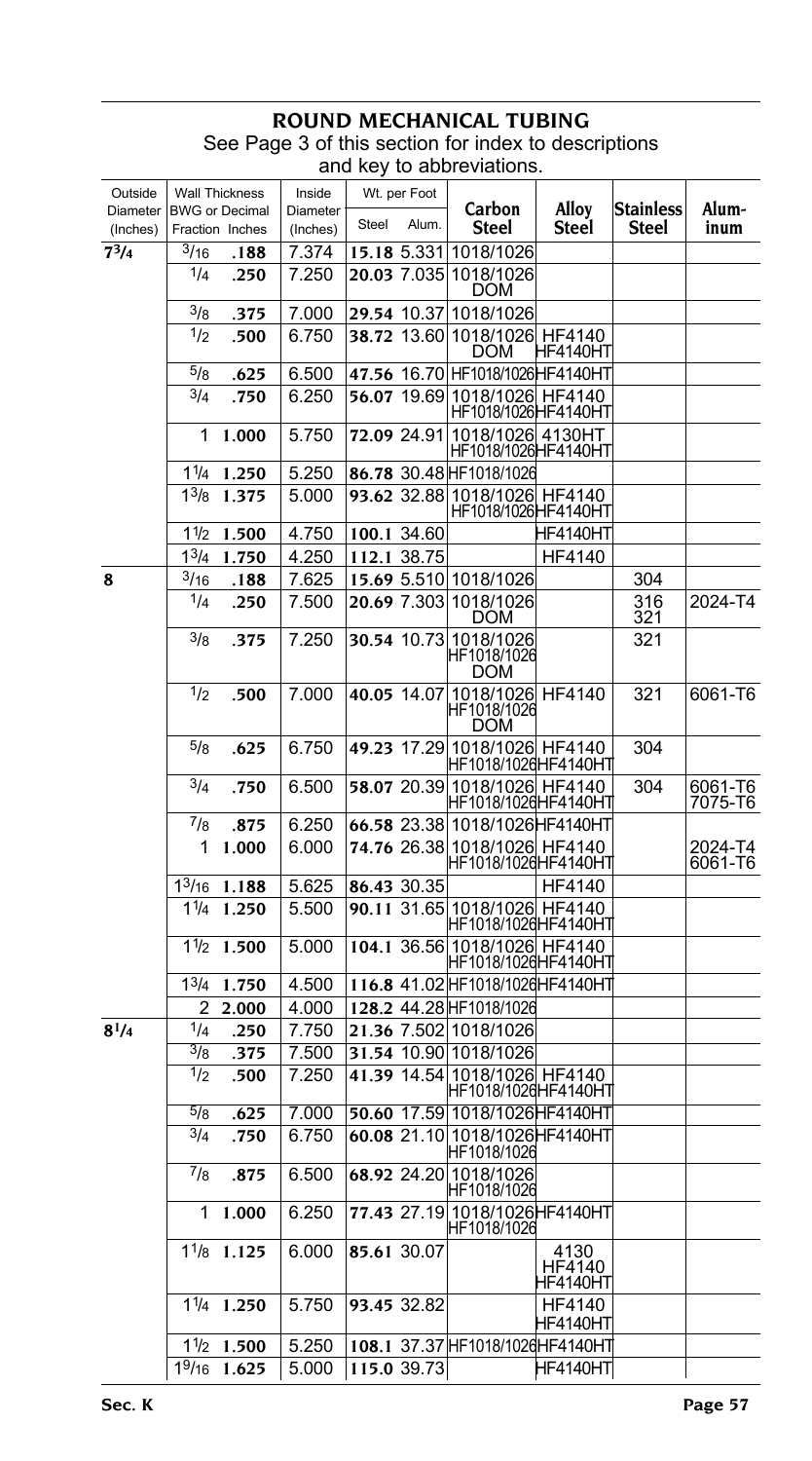## **ROUND MECHANICAL TUBING** See Page 3 of this section for index to descriptions

|                                      |                   |                       |                    |            |              | and key to abbreviations.                             |               |                  |       |
|--------------------------------------|-------------------|-----------------------|--------------------|------------|--------------|-------------------------------------------------------|---------------|------------------|-------|
| Outside<br>Diameter   BWG or Decimal |                   | <b>Wall Thickness</b> | Inside<br>Diameter |            | Wt. per Foot | Carbon                                                | Alloy         | <b>Stainless</b> | Alum- |
| (Inches)                             |                   | Fraction Inches       | (Inches)           | Steel      | Alum.        | Steel                                                 | Steel         | Steel            | inum  |
| $8^{1/2}$                            | 1/4               | .250                  | 8.000              |            | 22.03 7.737  | 1018/1026<br><b>DOM</b>                               |               |                  |       |
|                                      | 5/16              | .313                  | 7.875              | 27.37 1018 |              |                                                       |               |                  |       |
|                                      | 3/8               | .375                  | 7.750              |            |              | 32.54 11.43 1018/1026<br>HF1018/1026<br><b>DOM</b>    |               |                  |       |
|                                      | 1/2               | .500                  | 7.5000             |            | 42.72 15.05  | 1018/1026 HF4140<br>HF1018/1026HF4140HT<br><b>DOM</b> |               |                  |       |
|                                      | 5/8               | .625                  | 7.250              |            |              | 52.57 18.46 HF1018/1026 HF4140 HT                     |               |                  |       |
|                                      | 3/4               | .750                  | 7.000              |            | 62.08 21.80  | 1018/1026 HF4140<br>HF1018/1026HF4140HT               |               |                  |       |
|                                      | $^{7/8}$          | .875                  | 6.750              |            |              | 71.26 25.03 HF1018/1026 HF4140                        | HF4140HT      |                  |       |
|                                      | 1                 | 1.000                 | 6.500              |            |              | 80.10 28.13 1018/1026 HF4140<br>HF1018/1026HF4140H1   |               |                  |       |
|                                      | 11/8              | 1.125                 | 6.250              |            | 88.61 30.62  |                                                       | HF4140HT      |                  |       |
|                                      | 11/4              | 1.250                 | 6.000              |            |              | 96.79 33.99 HF1018/1026 HF4140                        | HF4140HT      |                  |       |
|                                      | 1 <sup>3</sup> /8 | 1.375                 | 5.750              |            | 104.6 36.15  |                                                       | HF4140HT      |                  |       |
|                                      | 11/2              | 1.500                 | 5.500              |            |              | 112.1 38.75 HF1018/1026 HF4140                        | HF4140HT      |                  |       |
|                                      |                   | 2 2.000               | 4.500              |            |              | 138.8 47.98 HF1018/1026 HF4140 HT                     |               |                  |       |
|                                      | $2^{1/4}$         | 2.250                 | 4.000              |            | 150.2 51.90  |                                                       | <b>HF4140</b> |                  |       |
| 85/8                                 | 1/4               | .250                  | 8.125              |            |              | 22.26 7.818 1018/1026                                 |               |                  |       |
|                                      | 3/8               | .375                  | 7.875              |            |              | 33.04 11.60 1018/1026                                 |               |                  |       |
|                                      | 1/2               | .500                  | 7.625              |            |              | 43.39 15.24 1018/1026                                 |               |                  |       |
|                                      | $^{5/8}$          | .625                  | 7.375              |            |              | 53.40 18.75 1018/1026                                 |               |                  |       |
|                                      | 1                 | 1.000                 | 6.625              |            |              | 81.44 28.60 1018/1026<br>HF1018/1026                  |               |                  |       |
|                                      | 11/4              | 1.250                 | 6.125              |            |              | 98.46 34.58 1018/1026                                 |               |                  |       |
|                                      | 11/2              | 1.500                 | 5.625              |            |              | 114.1 40.07 1018/1026                                 |               |                  |       |
|                                      | 15/8              | 1.625                 | 5.375              |            |              | 112.5 41.98 HF1018/1026                               |               |                  |       |
|                                      | 2                 | 2.000                 | 4.625              |            |              | 141.5 49.69 HF1018/1026                               |               |                  |       |
| 83/4                                 | 3/8               | .375                  | 8.000              |            |              | 33.54 11.78 1018/1026                                 |               |                  |       |
|                                      | 1/2               | .500                  | 7.750              |            |              | 44.06 15.47 1018/1026 HF4140<br>HF1018/1026 HF4140    |               |                  |       |
|                                      | $5/\mathrm{g}$    | .625                  | 7.500              |            |              | 54.23 19.05 1018/1026 HF4140<br>HF1018/1026 HF4140HT  |               |                  |       |
|                                      | 3/4               | .750                  | 7.250              |            |              | 64.08 22.50 1018/1026<br>HF1018/1026                  |               |                  |       |
|                                      | 1                 | 1.000                 | 6.750              |            |              | 82.77 29.07 1018/1026 HF4140<br>HF1018/1026HF4140HT   |               |                  |       |
|                                      | 11/4              | 1.250                 | 6.250              |            |              | 100.1 34.60 HF1018/1026 HF4140                        | HF4140HT      |                  |       |

2 **2.000** 4.750 **144.2** 49.82 HF4140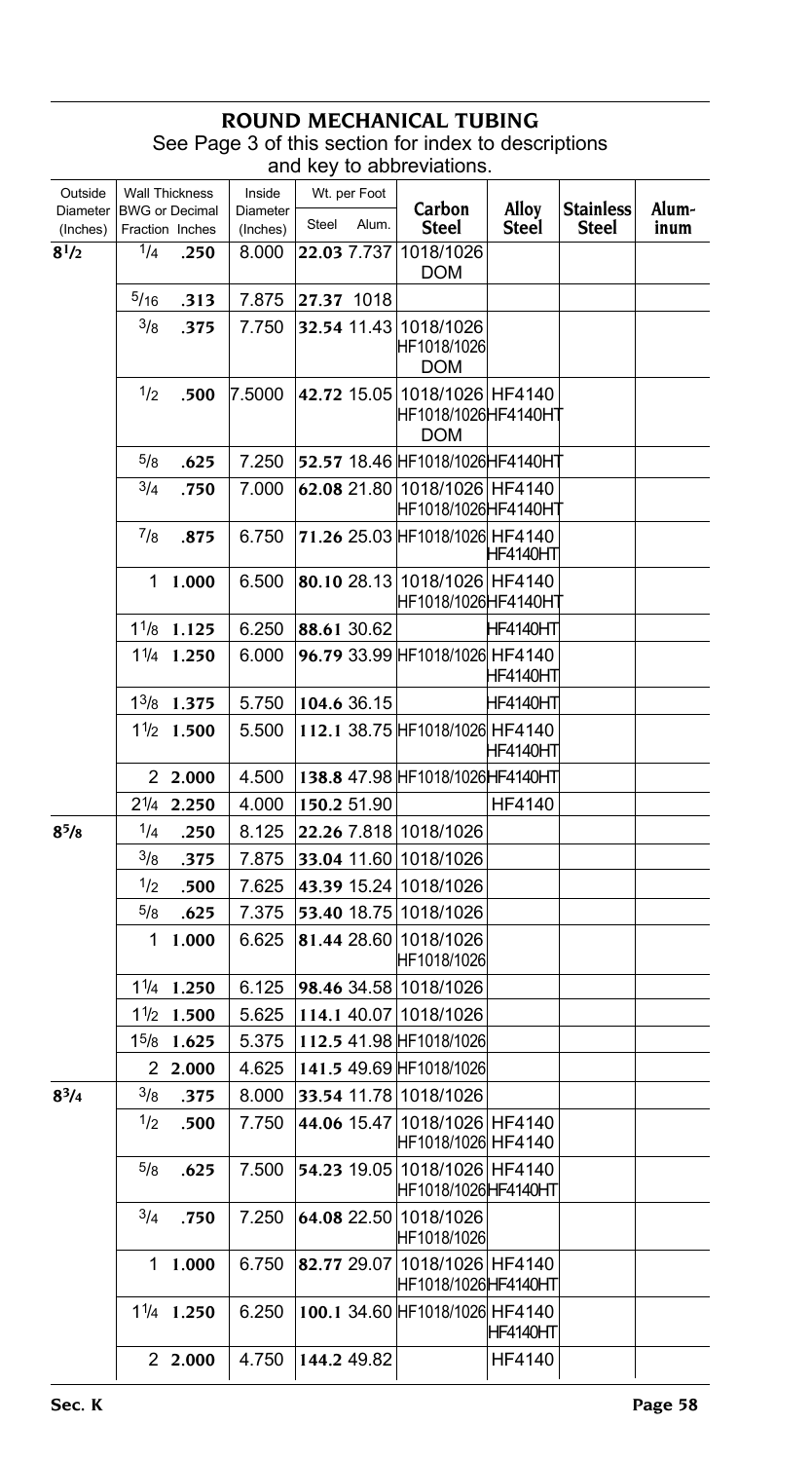#### **ROUND MECHANICAL T** See Page 3 of this section for index to descriptions and key to abbreviations.

| Outside                             |                   | <b>Wall Thickness</b> | Inside               |             | Wt. per Foot |                                                        |                  |                                  |               |
|-------------------------------------|-------------------|-----------------------|----------------------|-------------|--------------|--------------------------------------------------------|------------------|----------------------------------|---------------|
| Diameter BWG or Decimal<br>(Inches) |                   | Fraction Inches       | Diameter<br>(Inches) | Steel       | Alum.        | Carbon<br>Steel                                        | Alloy<br>Steel   | <b>Stainless</b><br><b>Steel</b> | Alum-<br>inum |
| 9                                   | 1/4               | .250                  | 8.500                |             |              | 23.36 8.073 1018/1026<br>DOM                           |                  |                                  |               |
|                                     | 3/8               | .375                  | 8.250                |             | 34.54 12.13  | 1018/1026<br>DOM                                       |                  |                                  |               |
|                                     | 1/2               | .500                  | 8.000                |             | 45.39 15.94  | 1018/1026 HF4140<br>HF1018/1026<br><b>DOM</b>          |                  |                                  |               |
|                                     | $^{5/8}$          | .625                  | 7.750                |             |              | 55.90 19.63 1018/1026 HF4140<br>HF1018/1026            |                  |                                  |               |
|                                     | $^{3/4}$          | .750                  | 7.500                |             |              | 66.08 23.21 1018/1026 HF4140<br>HF1018/1026 HF4140HT   |                  |                                  |               |
|                                     | 1                 | 1.000                 | 7.000                |             |              | 85.44 30.01 1018/1026 HF4140<br>HF1018/1026            |                  |                                  |               |
|                                     |                   | $1^{1/8}$ 1.125       | 6.750                |             |              | 94.62 32.69 HF1018/1026                                |                  |                                  |               |
|                                     |                   | 11/4 1.250            | 6.500                |             |              | 103.5 35.75 HF1018/1026 HF4140                         |                  |                                  |               |
|                                     |                   | $1\frac{1}{2}$ 1.500  | 6.000                |             |              | 120.2 42.21 HF1018/1026                                |                  |                                  |               |
|                                     | 2                 | 2.000                 | 5.000                |             |              | 149.5 52.50 HF1018/1026 HF4140                         | <b>HF4140HT</b>  |                                  |               |
|                                     | 3                 | 3.000                 | 3.000                |             |              | 192.2 66.43 HF1018/1026                                |                  |                                  |               |
| $9^{1}/4$                           | 1/4               | .250                  | 8.750                |             |              | 24.03 8.439 1018/1026                                  |                  |                                  |               |
|                                     | $^{3/8}$          | .375                  | 8.500                |             |              | 35.54 12.48 1018/1026<br>DOM                           |                  |                                  |               |
|                                     | 1/2               | .500                  | 8.250                |             | 46.73 16.41  | 1018/1026 HF4140<br>HF1018/1026                        |                  |                                  |               |
|                                     | 3/4               | .750                  | 7.750                |             | 68.09 23.91  | 1018/1026 HF4140<br>HF1018/1026                        |                  |                                  |               |
|                                     | 1                 | 1.000                 | 7.250                |             |              | 88.11 30.94 1018/1026 HF4140<br>HF1018/1026            |                  |                                  |               |
|                                     | 11/4              | 1.250                 | 6.750                |             | 106.8 37.51  |                                                        | HF4140           |                                  |               |
|                                     | 1 <sup>1</sup> /2 | 1.500                 | 6.250                |             |              | 124.2 43.62 1018/1026<br>HF1018/1026                   |                  |                                  |               |
|                                     | 2                 | 2.000                 | 5.250                | 154.9 53.51 |              |                                                        | HF4140           |                                  |               |
| $9^{1/2}$                           | 1/4               | .250                  | 9.000                |             | 24.70 8.675  | 1018/1026<br>DOM                                       |                  |                                  |               |
|                                     | 3/8               | .375                  | 8.750                |             | 36.55 12.84  | 1018/1026<br><b>DOM</b>                                |                  |                                  |               |
|                                     | 1/2               | .500                  | 8.500                |             |              | 48.06 16.88 1018/1026<br>HF1018/1026<br>DOM            |                  |                                  |               |
|                                     | $^{5/8}$          | .625                  | 8.250                |             |              | 59.24 20.81 1018/1026                                  |                  |                                  |               |
|                                     | 3/4               | .750                  | 8.000                |             | 70.09 24.62  | 1018/1026   HF4140<br> HF1018/1026                     |                  |                                  |               |
|                                     | $^{7}/8$          | .875                  | 7.750                |             |              | 80.60 28.31 1018/1026                                  |                  |                                  |               |
|                                     | 1                 | 1.000                 | 7.500                |             |              | 90.78 31.88 1018/1026 HF4140<br> HF1018/1026  HF4140HT |                  |                                  |               |
|                                     |                   | $1^{1/8}$ 1.125       | 7.250                |             |              | 100.6 34.77 HF1018/1026                                |                  |                                  |               |
|                                     |                   | 11/4 1.250            | 7.000                |             | 110.1 38.67  | 1018/1026 HF4140HT<br>HF1018/1026                      |                  |                                  |               |
|                                     |                   | $1^{3}/8$ 1.375       | 6.750                |             | 119.3 41.90  |                                                        | HF4140<br>HF4140 |                                  |               |
|                                     |                   | $1\frac{1}{2}$ 1.500  | 6.500                |             |              | 128.2 44.29 HF1018/1026                                |                  |                                  |               |
|                                     |                   | 2 2.000               | 5.500                |             |              | 160.2 56.26 1018/1026 HF4140<br>HF1018/1026            |                  |                                  |               |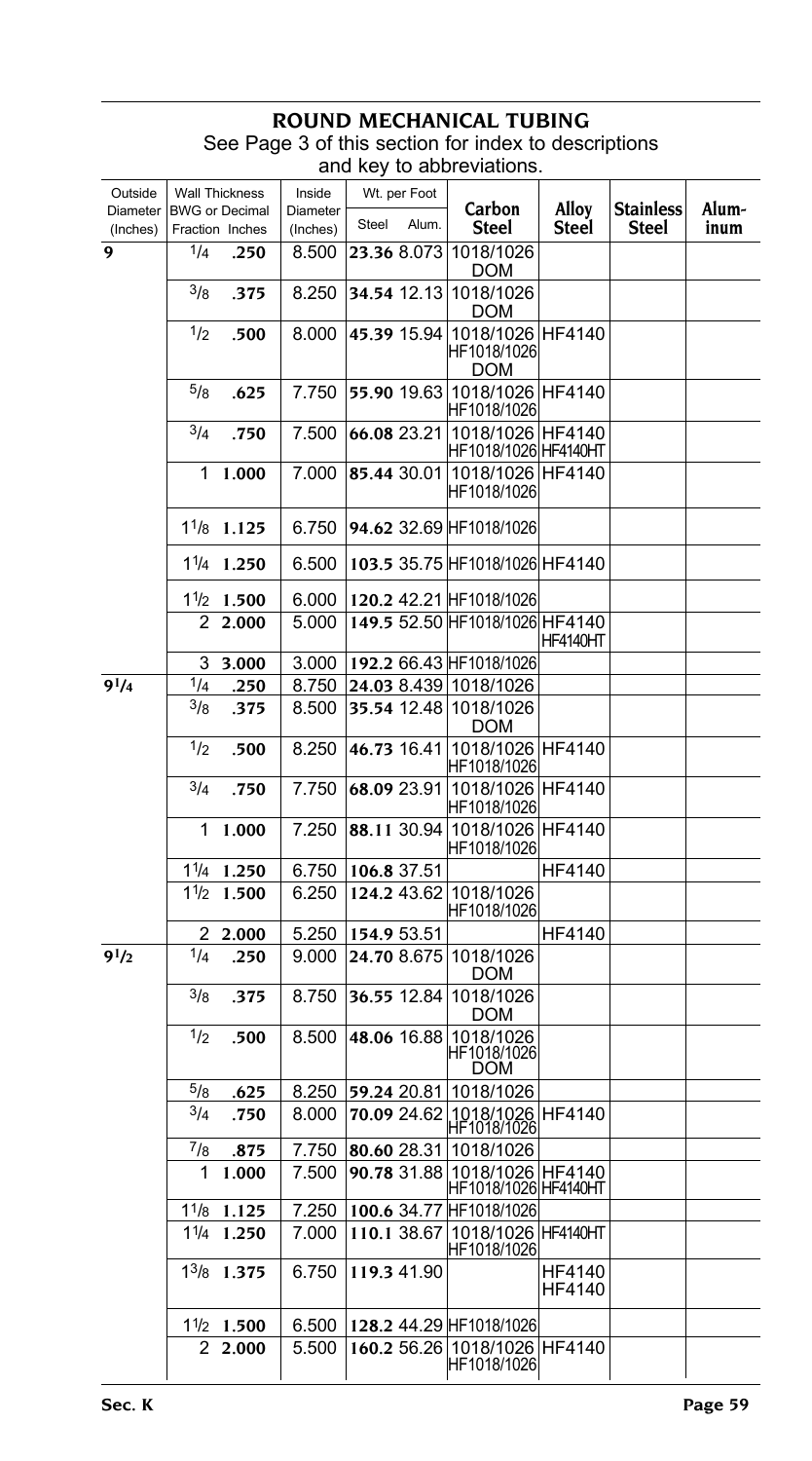### **ROUND MECHANICAL TUBING** See Page 3 of this section for index to descriptions and key to abbreviations.

| Outside<br>Diameter |                    | <b>Wall Thickness</b><br><b>BWG</b> or Decimal | Inside<br>Diameter |       | Wt. per Foot | Carbon                                              | Alloy          | <b>Stainless</b> | Alum-   |
|---------------------|--------------------|------------------------------------------------|--------------------|-------|--------------|-----------------------------------------------------|----------------|------------------|---------|
| (Inches)            |                    | Fraction Inches                                | (Inches)           | Steel | Alum.        | Steel                                               | Steel          | Steel            | inum    |
| 9 <sup>5</sup> /8   | 5/16               | .313                                           | 9.00               |       |              | 31.13 10.93 1018/1026                               |                |                  |         |
|                     | 1/2                | .500                                           | 8.625              |       |              | 48.73 16.84 1018/1026<br>HF1018/1026                |                |                  |         |
|                     | 11/16              | 1.063                                          | 7.500              |       |              | 97.16 34.12 1018/1026                               |                |                  |         |
| $9^{3}/4$           | 1/4                | .250                                           | 9.250              |       |              | 25.37 8.910 1018/1026                               |                |                  |         |
|                     | 3/8                | .375                                           | 9.000              |       |              | 37.55 13.18 1018/1026                               |                |                  |         |
|                     | 1/2                | .500                                           | 8.750              |       |              | 49.40 17.35 1018/1026<br>HF1018/1026                |                |                  |         |
|                     | 5/8                | .625                                           | 8.500              |       |              | 60.91 21.39 1018/1026                               |                |                  |         |
|                     | 3/4                | .750                                           | 8.250              |       |              | 72.09 25.32 1018/1026<br>HF1018/1026                |                |                  |         |
|                     | 1                  | 1.000                                          | 7.750              |       |              | 93.45 32.82 1018/1026<br>HF1018/1026                |                |                  |         |
|                     | 11/2               | 1.500                                          | 6.750              |       |              | 132.2 45.67 HF1018/1026                             |                |                  |         |
| 10                  | 1/4                | .250                                           | 9.500              |       |              | 26.03 9.142 1018/1026<br>DOM                        |                | 321              |         |
|                     | 3/8                | .375                                           | 9.250              |       |              | 38.55 13.54 1018/1026<br><b>DOM</b>                 |                |                  |         |
|                     | 1/2                | .500                                           | 9.000              |       |              | 50.73 17.81 1018/1026<br>HF1018/1026<br>DOM         |                | 321              | 6061-T6 |
|                     | 5/8                | .625                                           | 8.750              |       |              | 62.58 21.98 1018/1026<br>HF1018/1026                |                |                  |         |
|                     | 3/4                | .750                                           | 8.500              |       |              | 74.09 26.02 1018/1026 HF4140<br>HF1018/1026HF4140HT |                |                  |         |
|                     | 1                  | 1.000                                          | 8.000              |       |              | 96.12 33.75 1018/1026 HF4140 HT<br>HF1018/1026      |                |                  |         |
|                     | $1^{1/8}$          | 1.125                                          | 7.750              |       |              | 106.6 37.44 HF1018/1026                             |                |                  |         |
|                     | 1 <sup>3</sup> /16 | 1.188                                          | 7.624              |       | 111.8 39.26  |                                                     | HF4140         |                  |         |
|                     | 1 <sup>1</sup> /4  | 1.250                                          | 7.500              |       |              | 116.8 41.02 1018/1026<br> HF1018/1026  HF4140       | 4140           |                  |         |
|                     | 1 <sup>1</sup> /2  | 1.500                                          | 7.000              |       |              | 136.2 47.83 HF1018/1026 HF4140                      |                |                  |         |
|                     | $1^{3}/4$          | 1.750                                          | 6.500              |       |              | 154.2 53.28 HF1018/1026 HF4140                      |                |                  |         |
|                     | 2                  | 2.000                                          | 6.000              |       |              | 170.9 60.02 HF1018/1026                             | 4130<br>HF4140 |                  |         |
|                     | 3                  | 3.000                                          | 4.000              |       |              | 224.3 77.50 HF1018/1026                             | 4130           |                  |         |
| $10^{1/4}$          | 1/4                | .250                                           | 9.750              |       |              | 26.70 9.377 1018/1026                               |                |                  |         |
|                     | $^{3/8}$           | .375                                           | 9.500              |       |              | 39.55 13.89 1018/1026                               |                |                  |         |
|                     | 1/2                | .500                                           | 9.250              |       |              | 52.07 18.29 1018/1026<br>HF1018/1026                |                |                  |         |
|                     | $^{5/8}$           | .625                                           | 9.000              |       |              | 64.25 22.56 1018/1026                               |                |                  |         |
|                     | $^{3/4}$           | .750                                           | 8.750              |       |              | 76.10 26.73 HF1018/1026 HF4140                      |                |                  |         |
|                     | 1                  | 1.000                                          | 8.250              |       |              | 98.79 34.14 HF1018/1026                             |                |                  |         |
|                     | 11/4               | 1.250                                          | 7.750              |       |              | 120.2 42.21 HF1018/1026                             |                |                  |         |
|                     |                    |                                                |                    |       |              |                                                     |                |                  |         |
|                     | 1 <sup>1</sup> /2  | 1.500                                          | 7.250              |       |              | 140.2 48.44 HF1018/1026                             |                |                  |         |
|                     | 2                  | 2.000                                          | 6.250              |       |              | 176.2 60.89 HF1018/1026 HF4140                      |                |                  |         |
|                     |                    | $2^{1/8}$ 2.125                                | 6.000              |       | 184.4 64.76  |                                                     | HF4140         |                  |         |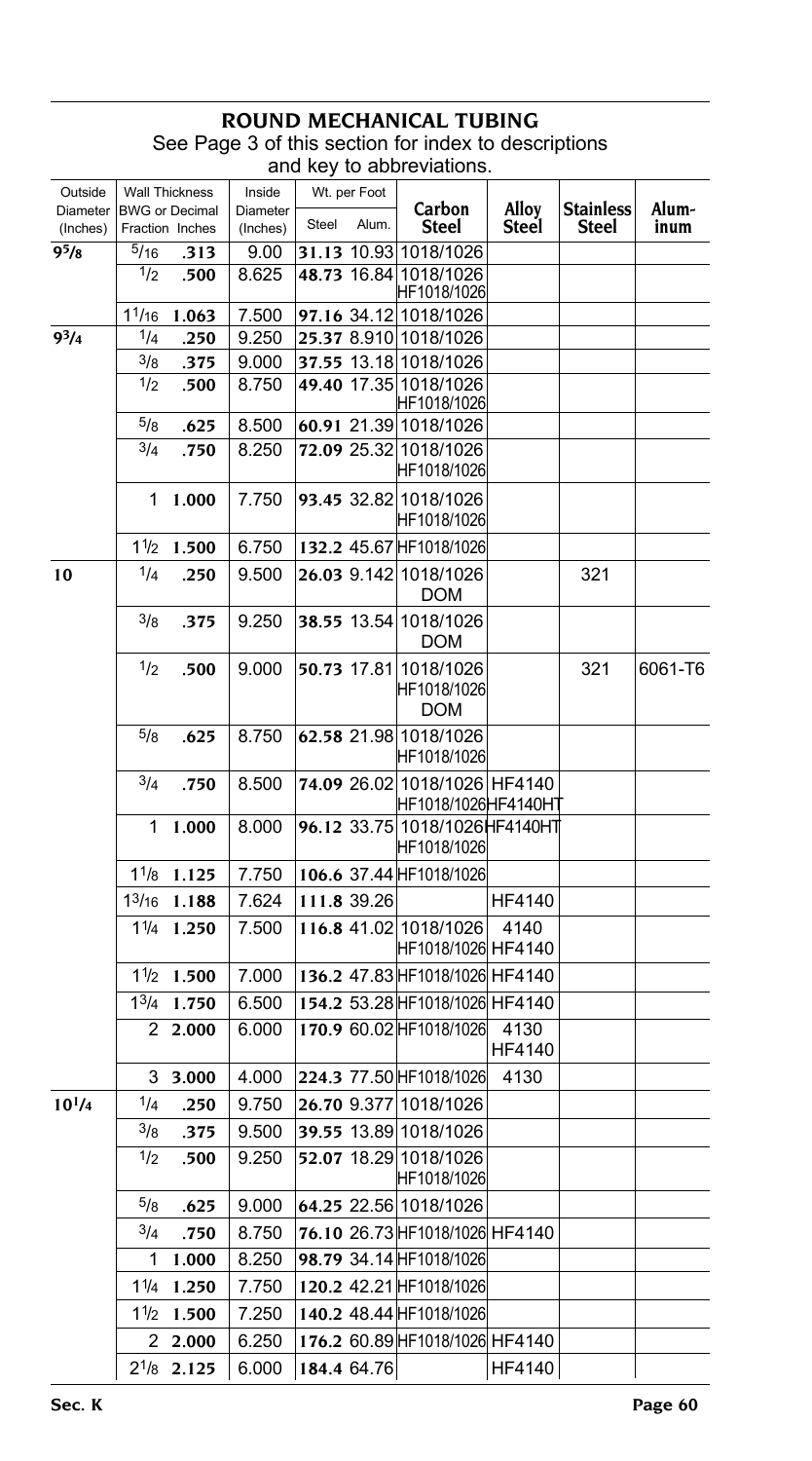### **ROUND MECHANICAL T** See Page 3 of this section for index to descriptions

and key to abbreviations.

| Outside                               |                | <b>Wall Thickness</b> | Inside               |       | Wt. per Foot | Carbon                                                    | Alloy        | <b>Stainless</b> | Alum- |
|---------------------------------------|----------------|-----------------------|----------------------|-------|--------------|-----------------------------------------------------------|--------------|------------------|-------|
| Diameter   BWG or Decimal<br>(Inches) |                | Fraction Inches       | Diameter<br>(Inches) | Steel | Alum.        | <b>Steel</b>                                              | <b>Steel</b> | Steel            | inum  |
| $10^{1/2}$                            | 1/4            | .250                  | 10.00                |       |              | 27.37 9.612 1018/1026                                     |              |                  |       |
|                                       | $^{3}/8$       | .375                  | 9.750                |       |              | 40.55 14.24 1018/1026                                     |              |                  |       |
|                                       | 1/2            | .500                  | 9.500                |       |              | 53.40 18.75 1018/1026<br>HF1018/1026                      |              |                  |       |
|                                       | 5/8            | .625                  | 9.250                |       |              | 65.91 22.78 1018/1026                                     |              |                  |       |
|                                       | 3/4            | .750                  | 9.000                |       |              | 78.10 27.43 1018/1026<br>HF1018/1026                      |              |                  |       |
|                                       | 1              | 1.000                 | 8.500                |       |              | 101.5 35.65 1018/1026 HF4140<br>HF1018/1026 HF4140HT      |              |                  |       |
|                                       |                | 11/4 1.250            | 8.000                |       |              | 123.5 42.67 HF1018/1026                                   |              |                  |       |
|                                       |                | 11/2 1.500            | 7.500                |       |              | 144.2 49.82 HF1018/1026 HF4140                            |              |                  |       |
|                                       |                | 13/4 1.750            | 7.000                |       |              | 163.5 56.51 HF1018/1026                                   |              |                  |       |
|                                       | 2              | 2.000                 | 6.500                |       |              | 181.6 62.74 HF1018/1026                                   |              |                  |       |
| $10^{3}/4$                            | 1/4            | .250                  | 10.25                |       |              | 28.04 9.848 1018/1026                                     |              |                  |       |
|                                       | 3/8            | .375                  | 10.00                |       |              | 41.55 14.59 1018/1026                                     |              |                  |       |
|                                       | 1/2            | .500                  | 9.750                |       |              | 54.74 19.22 1018/1026                                     |              |                  |       |
|                                       | $^{5/8}$       | .625                  | 9.500                |       |              | 67.58 23.73 1018/1026                                     |              |                  |       |
|                                       | $^{3/4}$       | .750                  | 9.250                |       |              | 80.10 28.13 1018/1026                                     |              |                  |       |
|                                       | 1              | 1.000                 | 8.750                |       |              | 104.1 36.52 1018/1026                                     |              |                  |       |
|                                       | $1\frac{1}{4}$ | 1.250                 | 8.250                |       |              | 126.8 43.82 HF1018/1026                                   |              |                  |       |
|                                       |                | $1\frac{1}{2}$ 1.500  | 7.750                |       |              | 148.2 51.20 HF1018/1026                                   |              |                  |       |
|                                       |                | 2 2.000               | 6.750                |       |              | 186.9 64.58 HF1018/1026                                   |              |                  |       |
| 11                                    | 3/8            | .375                  | 10.25                |       | 42.55 14.94  | <b>DOM</b>                                                |              |                  |       |
|                                       | 1/2            | .500                  | 10.00                |       |              | 56.07 19.69 1018/1026 HF4140<br>HF1018/1026<br><b>DOM</b> |              |                  |       |
|                                       | 3/4            | .750                  | 9.500                |       |              | 82.10 28.83 1018/1026 HF4140<br>HF1018/1026               |              |                  |       |
|                                       | 1              | 1.000                 | 9.000                |       |              | 106.8 37.51 1018/1026 HF4140<br>HF1018/1026 HF4140HT      |              |                  |       |
|                                       |                | $1\frac{1}{4}$ 1.250  | 8.500                |       |              | 130.2 44.98 HF1018/1026                                   |              |                  |       |
|                                       | 11/2           | 1.500                 | 8.000                |       |              | 152.2 52.59 HF1018/1026 HF4140                            |              |                  |       |
|                                       | $1^{3/4}$      | 1.750                 | 7.500                |       |              | 172.9 59.74 HF1018/1026                                   |              |                  |       |
|                                       |                | 2 2.000               | 7.000                |       |              | 192.2 66.43 HF1018/1026                                   |              |                  |       |
|                                       |                | $2\frac{1}{2}$ 2.500  | 6.000                |       |              | 227.0 79.72 HF1018/1026 HF4140                            | HF4140HT     |                  |       |
| $11^{1/4}$                            | $^{3/8}$       | .375                  | 10.50                |       |              | 43.55 15.29 1018/1026<br>HF1018/1026                      |              |                  |       |
|                                       | 1/2            | .500                  | 10.25                |       |              | 57.41 20.16 1018/1026<br>HF1018/1026                      |              |                  |       |
|                                       | $^{5/8}$       | .625                  | 10.00                |       |              | 70.27 24.68 1018/1026                                     |              |                  |       |
|                                       | 3/4            | .750                  | 9.750                |       |              | 84.11 29.06 HF1018/1026                                   |              |                  |       |
|                                       | 1              | 1.000                 | 9.250                |       |              | 109.5 38.46 1018/1026<br>HF1018/1026                      |              |                  |       |
|                                       | 11/2           | 1.500                 | 8.250                |       |              | 156.2 53.97 HF1018/1026                                   |              |                  |       |
|                                       |                | 22.000                | 7.250                |       |              | 197.6 68.27 HF1018/1026                                   |              |                  |       |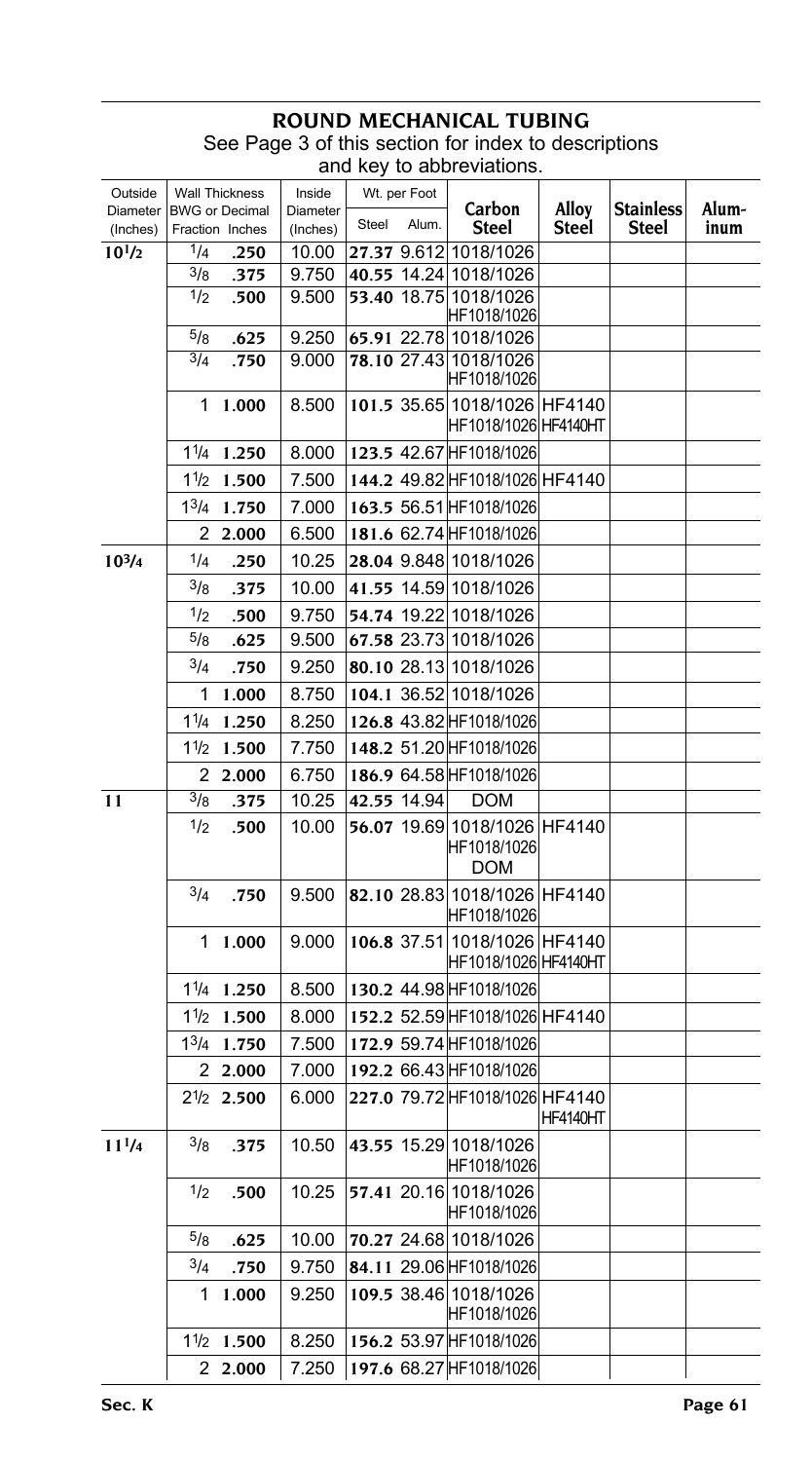### **ROUND MECHANICAL TUBING** See Page 3 of this section for index to descriptions and key to abbreviations.

| Outside<br>Diameter   BWG or Decimal |                | <b>Wall Thickness</b> | Inside<br>Diameter |       | Wt. per Foot | Carbon                                             | Alloy  | <b>Stainless</b> | Alum-   |
|--------------------------------------|----------------|-----------------------|--------------------|-------|--------------|----------------------------------------------------|--------|------------------|---------|
| (Inches)                             |                | Fraction Inches       | (Inches)           | Steel | Alum.        | <b>Steel</b>                                       | Steel  | Steel            | inum    |
| $11^{1/2}$                           | 1/4            | .250                  | 11.00              |       |              | 30.04 10.55 1018/1026                              |        |                  |         |
|                                      | 3/8            | .375                  | 10.75              |       |              | 44.56 15.65 1018/1026<br>HF1018/1026               |        |                  |         |
|                                      | 1/2            | .500                  | 10.50              |       |              | 58.74 20.63 1018/1026<br>HF1018/1026               |        |                  |         |
|                                      | 5/8            | .625                  | 10.25              |       |              | 72.59 25.49 1018/1026                              |        |                  |         |
|                                      | 3/4            | .750                  | 10.00              |       |              | 86.11 30.24 1018/1026<br>HF1018/1026               |        |                  |         |
|                                      | 1              | 1.000                 | 9.500              |       |              | 112.1 39.37 1018/1026 HF4140<br>HF1018/1026        |        |                  |         |
|                                      | $1\frac{1}{4}$ | 1.250                 | 9.000              |       |              | 136.8 47.29 HF1018/1026                            |        |                  |         |
|                                      | 11/2           | 1.500                 | 8.500              |       |              | 160.2 55.36 HF1018/1026 HF4140                     |        |                  |         |
|                                      | 2              | 2.000                 | 7.500              |       |              | 202.9 70.12 HF1018/1026                            |        |                  |         |
| $11^{3}/4$                           | 1/4            | .250                  | 11.25              |       |              | 30.71 10.79 1018/1026                              |        |                  |         |
|                                      | $^{3/8}$       | .375                  | 11.00              |       |              | 45.56 16.00 1018/1026                              |        |                  |         |
|                                      | 1/2            | .500                  | 10.75              |       |              | 60.08 21.12 1018/1026                              |        |                  |         |
|                                      | $^{3/4}$       | .750                  | 10.25              |       |              | 88.11 30.94 1018/1026                              |        |                  |         |
|                                      | $^{7/8}$       | .875                  | 10.00              |       |              | 101.6 36.03 HF1018/1026                            |        |                  |         |
|                                      | 1              | 1.000                 | 9.750              |       |              | 114.8 39.67 1018/1026<br>HF1018/1026               |        |                  |         |
|                                      | 11/8           | 1.125                 | 9.500              |       |              | 127.7 44.85 HF1018/1026 HF4140                     |        |                  |         |
|                                      | 11/4           | 1.250                 | 9.250              |       |              | 140.2 48.44 HF1018/1026                            |        |                  |         |
|                                      | 11/2           | 1.500                 | 8.750              |       |              | 164.2 56.74 HF1018/1026 HF4140                     |        |                  |         |
|                                      | 15/8           | 1.625                 | 8.500              |       |              | 175.7 60.72 HF1018/1026                            |        |                  |         |
|                                      | 2              | 2.000                 | 7.750              |       | 208.3 73.15  |                                                    | HF4140 |                  |         |
| 12                                   | 1/4            | .250                  | 11.50              |       |              | 31.37 11.02 1018/1026<br>HF1018/1026               |        | 321              |         |
|                                      | 3/8            | .375                  | 11.25              |       |              | 46.56 16.35 1018/1026<br>HF1018/1026<br><b>DOM</b> |        |                  |         |
|                                      | 1/2            | .500                  | 11.00              |       |              | 61.41 21.57 1018/1026<br>HF1018/1026<br><b>DOM</b> |        |                  | 6061-T6 |
|                                      | 3/4            | .750                  | 10.50              |       |              | 90.11 31.65 1018/1026<br>HF1018/1026               |        |                  |         |
|                                      | 1              | 1.000                 | 10.00              |       |              | 117.5 41.27 1018/1026 HF4140<br>HF1018/1026        |        |                  |         |
|                                      |                | $1^{1/8}$ 1.125       | 9.750              |       |              | 130.7 45.15 HF1018/1026                            |        |                  |         |
|                                      |                | 11/4 1.250            | 9.500              |       |              | 143.5 49.59 HF1018/1026 HF4140                     |        |                  |         |
|                                      |                | $1\frac{1}{2}$ 1.500  | 9.000              |       |              | 168.2 59.07 HF1018/1026 HF4140                     |        |                  |         |
|                                      |                | 13/4 1.750            | 8.500              |       |              | 191.6 66.20 HF1018/1026                            |        |                  |         |
|                                      |                | 17/8 1.875            | 8.250              |       |              | 202.8 70.06 HF1018/1026                            |        |                  |         |
|                                      |                | 22.000                | 8.000              |       |              | 213.6 75.02 HF1018/1026                            |        |                  |         |
|                                      |                | $2\frac{1}{2}$ 2.500  | 7.000              |       |              | 253.7 87.65 HF1018/1026<br>HF4142                  |        |                  |         |
|                                      | 3              | 3.000                 | 6.000              |       |              | 288.4 99.64 HF1018/1026                            |        |                  |         |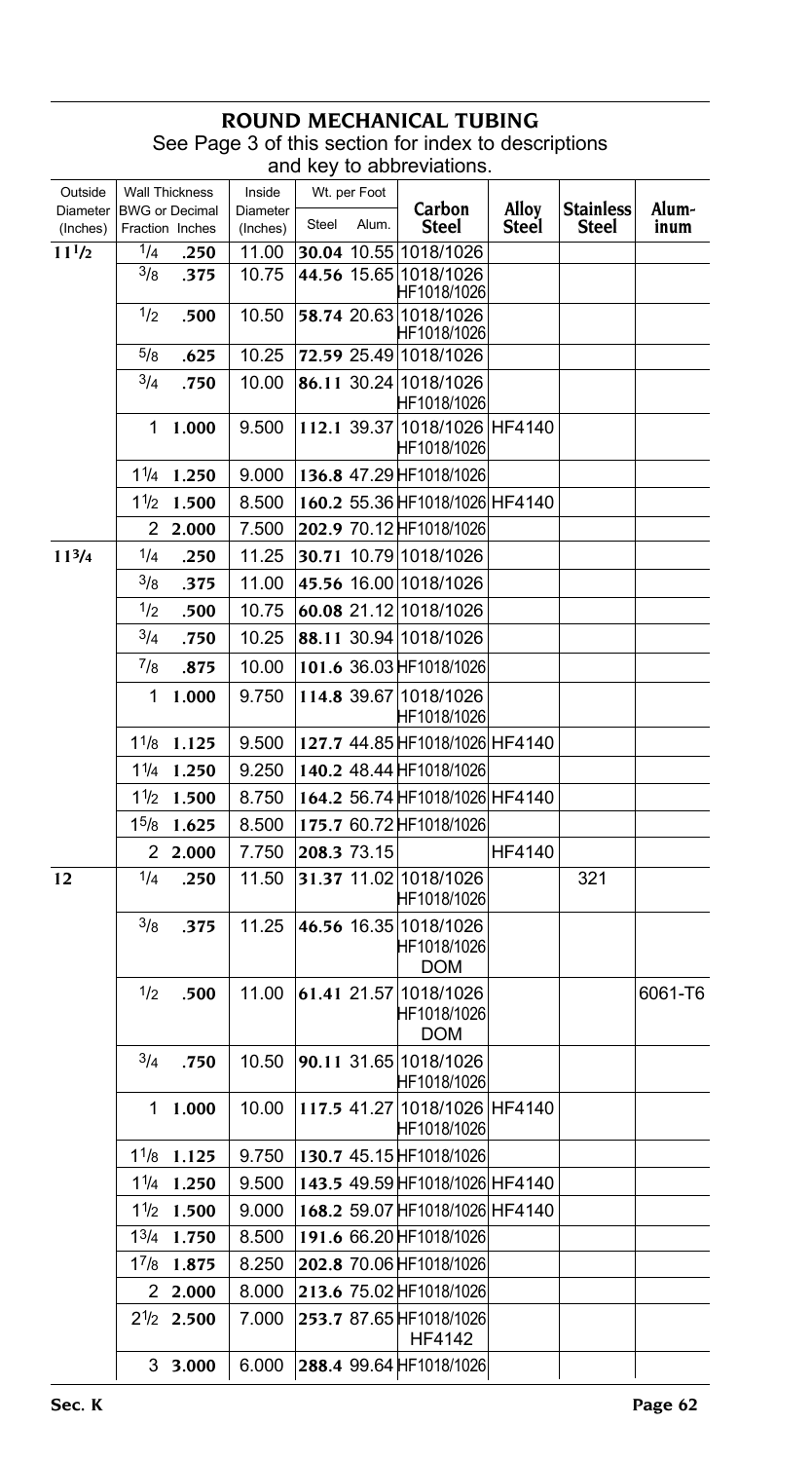### **ROUND MECHANICAL T** See Page 3 of this section for index to descriptions

and key to abbreviations.

|                                     |     |                                 |                      |       |              | <b>CONDICTION</b>                                  |                |                                  |       |
|-------------------------------------|-----|---------------------------------|----------------------|-------|--------------|----------------------------------------------------|----------------|----------------------------------|-------|
| Outside                             |     | <b>Wall Thickness</b>           | Inside               |       | Wt. per Foot |                                                    |                |                                  | Alum- |
| Diameter BWG or Decimal<br>(Inches) |     | Fraction Inches                 | Diameter<br>(Inches) | Steel | Alum.        | Carbon<br><b>Steel</b>                             | Alloy<br>Steel | <b>Stainless</b><br><b>Steel</b> | inum  |
| $12^{1/4}$                          | 1/4 | .250                            | 11.75                |       |              | 32.06 11.25 1018/1026                              |                |                                  |       |
|                                     | 1/2 | .500                            | 11.25                |       |              | 62.75 22.04 1018/1026                              |                |                                  |       |
|                                     |     |                                 |                      |       |              | HF1018/1026                                        |                |                                  |       |
|                                     | 3/4 | .750                            | 10.75                |       |              | 92.12 32.35 1018/1026                              |                |                                  |       |
|                                     |     |                                 |                      |       |              | HF1018/1026                                        |                |                                  |       |
|                                     |     | 11.000                          | 10.25                |       |              | 120.2 42.21 1018/1026                              |                |                                  |       |
|                                     |     | $1 \frac{1}{4}$ 1.250           | 9.750                |       |              | HF1018/1026<br>146.9 50.73 HF1018/1026             |                |                                  |       |
|                                     |     | $1\frac{1}{2}$ 1.500            | 9.250                |       |              | 172.2 59.51 HF1018/1026                            |                |                                  |       |
|                                     |     | 13/4 1.750                      | 8.750                |       |              | 196.2 67.81 HF1018/1026                            |                |                                  |       |
|                                     |     | 2 2.000                         | 8.250                |       |              | 218.9 75.65 HF1018/1026                            |                |                                  |       |
| $12^{1/2}$                          | 1/2 | .500                            | 11.50                |       |              | 64.08 22.14 HF1018/1026                            |                |                                  |       |
|                                     | 3/4 | .750                            | 11.00                |       |              | 94.12 32.52 HF1018/1026                            |                |                                  |       |
|                                     |     | 11.000                          | 10.50                |       |              | 122.8 42.44 HF1018/1026 HF4140                     |                |                                  |       |
|                                     |     | 11/4 1.250                      | 10.00                |       |              | 150.2 51.90 HF1018/1026 HF4140                     |                |                                  |       |
|                                     |     | $1\frac{1}{2}$ 1.500            | 9.500                |       |              | 176.2 60.89 HF1018/1026 HF4140                     |                |                                  |       |
|                                     |     | $13/4$ 1.750                    | 9.000                |       |              | 200.9 69.43 HF1018/1026                            |                |                                  |       |
|                                     |     | 2 2.000                         | 8.500                |       |              | 224.3 77.50 HF1018/1026                            |                |                                  |       |
|                                     |     | 21/4 2.250                      | 8.000                |       | 246.3 85.11  |                                                    | HF4140         |                                  |       |
| $12^{3}/4$                          |     | 11.000                          | 10.75                |       | 125.5 43.36  |                                                    | <b>HF4140</b>  |                                  |       |
|                                     |     | $1\frac{1}{2}$ 1.500            | 9.750                |       |              | 180.2 62.28 HF1018/1026                            |                |                                  |       |
|                                     |     | 23/8 2.375                      | 8.000                |       |              | 263.2 90.93 HF1018/1026                            |                |                                  |       |
| 13                                  |     | 11.000                          | 11.00                |       |              | 128.2 44.29 HF1018/1026                            |                |                                  |       |
|                                     |     | $1\frac{1}{2}$ 1.500            | 10.00                |       |              | 184.2 63.66 HF1018/1026                            |                |                                  |       |
|                                     |     | 2 2.000                         | 9.000                |       |              | 235.0 81.19 HF1018/1026                            |                |                                  |       |
|                                     |     | $2\frac{1}{2}$ 2.500            | 8.000                |       |              | 280.4 96.87 HF1018/1026                            |                |                                  |       |
|                                     |     | 33.000                          | 7.000                |       |              | 320.4 110.7 HF1018/1026                            |                |                                  |       |
| 14                                  |     | 11.000                          | 12.000<br>11.00      |       |              | 138.8 48.00 HF1018/1026                            |                |                                  |       |
|                                     |     | $1\frac{1}{2}$ 1.500<br>2 2.000 | 10.00                |       |              | 200.3 75.35 HF1018/1026<br>256.3 90.01 HF1018/1026 |                |                                  |       |
|                                     |     | 21/4 2.250                      | 9.500                |       |              | 282.4 97.57 HF1018/1026 HF4140                     |                |                                  |       |
|                                     |     | $2\frac{1}{2}$ 2.500            | 9.000                |       |              | 307.1 106.1 HF1018/1026 HF4140                     |                |                                  |       |
|                                     |     | 3 3.000                         | 8.000                |       |              | 352.4 121.8 HF1018/1026                            |                |                                  |       |
| $14^{1/2}$                          |     | 11.000                          | 12.50                |       |              | 144.2 49.82 HF1018/1026                            |                |                                  |       |
|                                     |     | 2 2.000                         | 10.50                |       |              | 267.0 92.26 HF1018/1026                            |                |                                  |       |
|                                     |     | 3 3.000                         | 8.500                |       |              | 368.5 127.3 HF1018/1026                            |                |                                  |       |
| 15                                  |     | 11.000                          | <u>13.00</u>         |       |              | 149.5 52.50 HF1018/1026                            |                |                                  |       |
|                                     |     | $1\frac{1}{2}$ 1.500            | 12.00                |       |              | 216.3 75.96 HF1018/1026                            |                |                                  |       |
|                                     |     | 13/4 1.750                      | 11.50                |       |              | 247.6 85.57 HF1018/1026                            |                |                                  |       |
|                                     |     | 2 2.000                         | 11.00                |       |              | 277.7 97.53 HF1018/1026                            |                |                                  |       |
|                                     |     | $2\frac{1}{2}$ 2.500            | 10.00                |       |              | 333.8 117.2 HF1018/1026                            |                |                                  |       |
|                                     |     | 33.000                          | 9.000                |       |              | 384.5 135.0 HF1018/1026                            |                |                                  |       |
| 16                                  |     | 11.000                          | 14.00                |       |              | 160.2 55.36 HF1018/1026                            |                |                                  |       |
|                                     |     | $1\frac{1}{2}$ 1.500            | 13.00                |       |              | 232.2 80.27 HF1018/1026 HF4140                     |                |                                  |       |
|                                     |     |                                 |                      |       |              |                                                    |                |                                  |       |
|                                     |     | 2 2.000                         | 12.00                |       |              | 299.0 105.0 HF1018/1026                            |                |                                  |       |
|                                     |     | 21/2 2.500                      | 11.00                |       |              | 360.5 126.6 HF1018/1026 HF4140                     |                |                                  |       |
|                                     |     | $3\frac{1}{2}$ 3.500            | 9.000                |       | 467.3 161.5  |                                                    |                |                                  |       |
|                                     |     | 4 4.000                         | 8.000                |       | 512.6 177.1  |                                                    |                |                                  |       |
|                                     |     |                                 |                      |       |              |                                                    |                |                                  |       |
|                                     |     |                                 |                      |       |              |                                                    |                |                                  |       |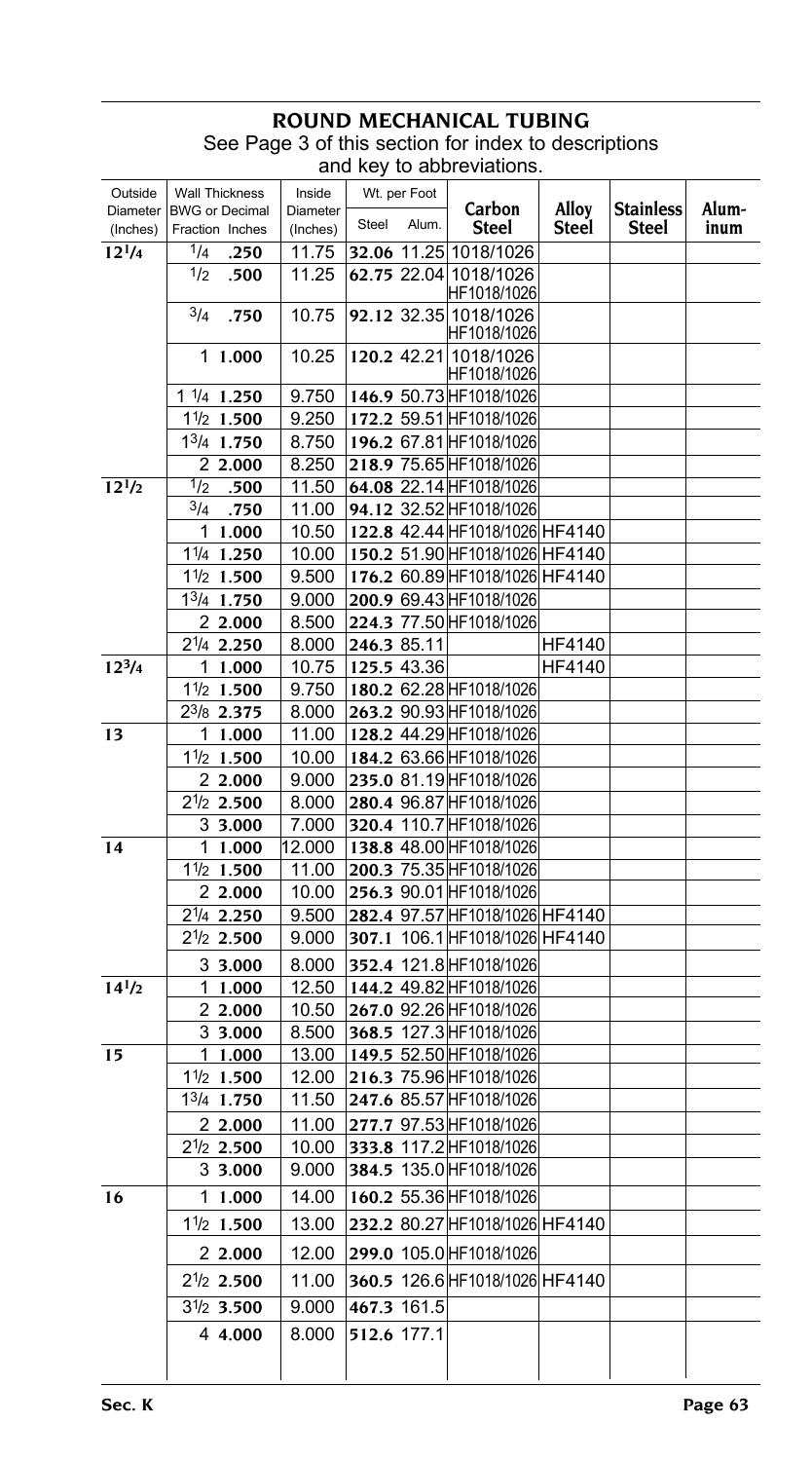## **ROUND MECHANICAL TUBING** See Page 3 of this section for index to descriptions

|                      | and key to abbreviations. |                                          |                      |       |              |                                      |                |                           |               |
|----------------------|---------------------------|------------------------------------------|----------------------|-------|--------------|--------------------------------------|----------------|---------------------------|---------------|
| Outside              |                           | <b>Wall Thickness</b>                    | Inside               |       | Wt. per Foot |                                      |                |                           |               |
| Diameter<br>(Inches) |                           | <b>BWG</b> or Decimal<br>Fraction Inches | Diameter<br>(Inches) | Steel | Alum.        | Carbon<br>Steel                      | Alloy<br>Steel | <b>Stainless</b><br>Steel | Alum-<br>inum |
| $16^{1/2}$           | 1                         | 1.000                                    | 14.500               |       |              | 165.5 57.20 HF1018/1026              |                |                           |               |
|                      | 11/2                      | 1.500                                    |                      |       |              | 13.500 240.3 83.03 HF1018/1026       |                |                           |               |
|                      | 2                         | 2.000                                    |                      |       |              | 12.500 309.7 107.0 HF1018/1026       |                |                           |               |
|                      | 3                         | 3.000                                    |                      |       |              | 10.500 432.5 149.5 HF1018/1026       |                |                           |               |
| 17                   | 1                         | 1.000                                    |                      |       |              | 15.000   170.9 60.02 HF1018/1026     |                |                           |               |
|                      | 11/2                      | 1.500                                    |                      |       |              | 14.000 248.3 87.20 HF1018/1026       |                |                           |               |
|                      | 2                         | 2.000                                    |                      |       |              | 13.000 320.4 112.5 HF1018/1026       |                |                           |               |
|                      | 21/2                      | 2.500                                    |                      |       |              | 12.000 387.2 136.0 HF1018/1026       |                |                           |               |
|                      | 3                         | 3.000                                    |                      |       |              | 11.000 448.6 157.5 HF1018/1026       |                |                           |               |
| 18                   | 1                         | 1.000                                    |                      |       |              | 16.000   181.6 62.74 HF1018/1026     |                |                           |               |
|                      | 11/2                      | 1.500                                    |                      |       |              | 15.000 264.3 91.34 HF1018/1026       |                |                           |               |
|                      | 19/16                     | 1.562                                    |                      |       |              | 14.875 274.2 94.76 HF1018/1026       |                |                           |               |
|                      | 2                         | 2.000                                    |                      |       |              | 14.000 341.8 120.0 HF1018/1026       |                |                           |               |
|                      | 21/2                      | 2.500                                    |                      |       |              | 13.000 411.2 144.4 HF1018/1026       |                |                           |               |
|                      | 3                         | 3.000                                    |                      |       |              | 12.000 480.6 168.8 HF1018/1026       |                |                           |               |
|                      | 3 <sup>1</sup> /2         | 3.500                                    | 11.000 542.0 187.3   |       |              |                                      |                |                           |               |
| $18^{1/2}$           | 1                         | 1.000                                    |                      |       |              | 16.500   186.9 64.58 HF1018/1026     |                |                           |               |
|                      | 11/2                      | 1.500                                    |                      |       |              | 15.500 272.3 94.11 HF1018/1026       |                |                           |               |
|                      | 2                         | 2.000                                    |                      |       |              | 14.500 352.4 121.8 HF1018/1026       |                |                           |               |
|                      | $2^{3/4}$                 | 2.750                                    |                      |       |              | 13.000 462.6 159.8 HF1018/1026       |                |                           |               |
|                      | 3                         | 3.000                                    |                      |       |              | 12.500 496.6 171.6 HF1018/1026       |                |                           |               |
| 20                   | 1                         | 1.000                                    |                      |       |              | 18.000 202.9 70.12 HF1018/1026       |                |                           |               |
|                      | 11/2                      | 1.500                                    |                      |       |              | 17.000 296.4 104.1 HF1018/1026       |                |                           |               |
|                      | $1^{3}/4$                 | 1.750                                    |                      |       |              | 16.500 341.1 117.9 HF1018/1026       |                |                           |               |
|                      | 1 <sup>31</sup> /32       | 1.968                                    |                      |       |              | 16.063 379.0 131.0 HF1018/1026       |                |                           |               |
|                      | 2                         | 2.000                                    |                      |       |              | 16.000 384.5 132.9 HF1018/1026       |                |                           |               |
|                      | 21/2                      | 2.500                                    |                      |       |              | 15.000 467.3 164.1 HF1018/1026       |                |                           |               |
|                      | 3                         | 3.000                                    |                      |       |              | 14.000 544.7 188.2 HF1018/1026       |                |                           |               |
|                      | 5                         | 5.000                                    | 10.000 801.0 276.8   |       |              |                                      |                |                           |               |
| $20^{1/2}$           | 2                         | 2.000                                    |                      |       |              | 16.500 395.2 136.5 HF1018/1026       |                |                           |               |
|                      | 3                         | 3.000                                    |                      |       |              | 14.500 560.7 193.7 HF1018/1026       |                |                           |               |
| 21                   | 2                         | 2.000                                    |                      |       |              | 17.000 405.8 140.2 HF1018/1026       |                |                           |               |
| $21^{3}/4$           | 29/16                     | 2.593                                    | 16.625 525.2 181.5   |       |              |                                      |                |                           |               |
|                      | 47/8                      | 4.875                                    | 12.000 878.6 303.6   |       |              |                                      |                |                           |               |
| 22                   | 1                         | 1.000                                    |                      |       |              | 20.000 224.3 78.77 HF1018/1026       |                |                           |               |
|                      | 11/2                      | 1.500                                    |                      |       |              | 19.000 328.4 115.3 HF1018/1026       |                |                           |               |
|                      | 2                         | 2.000                                    |                      |       |              | 18.000 427.2 149.9 HF1018/1026       |                |                           |               |
|                      | $2^{1/2}$                 | 2.500                                    |                      |       |              | 17.000 560.7 196.9 HF1018/1026       |                |                           |               |
|                      | 3                         | 3.000                                    |                      |       |              | 16.000 608.8 213.8 HF1018/1026       |                |                           |               |
| 23                   |                           | 1.417                                    |                      |       |              | 20.166 326.6 112.9 HF1018/1026       |                |                           |               |
| 24                   | 1                         |                                          |                      |       |              | 1.000 22.000 245.6 84.88 HF1018/1026 |                |                           |               |
|                      | 11/2                      | 1.500                                    |                      |       |              | 21.000 360.5 124.6 HF1018/1026       |                |                           |               |
|                      | 117/32                    | 1.531                                    |                      |       |              | 20.938 367.4 127.0 HF1018/1026       |                |                           |               |
|                      | 2                         | 2.000                                    |                      |       |              | 20.000 469.9 162.4 HF1018/1026       |                |                           |               |
|                      | $2^{1/16}$                | 2.063                                    |                      |       |              | 19.875 483.3 167.0 HF1018/1026       |                |                           |               |
|                      | 21/2                      | 2.500                                    |                      |       |              | 19.000   574.1 198.4 HF1018/1026     |                |                           |               |
|                      | 3                         | 3.000                                    |                      |       |              | 18.000 672.8 246.3 HF1018/1026       |                |                           |               |
|                      |                           |                                          |                      |       |              |                                      |                |                           |               |
|                      |                           |                                          |                      |       |              |                                      |                |                           |               |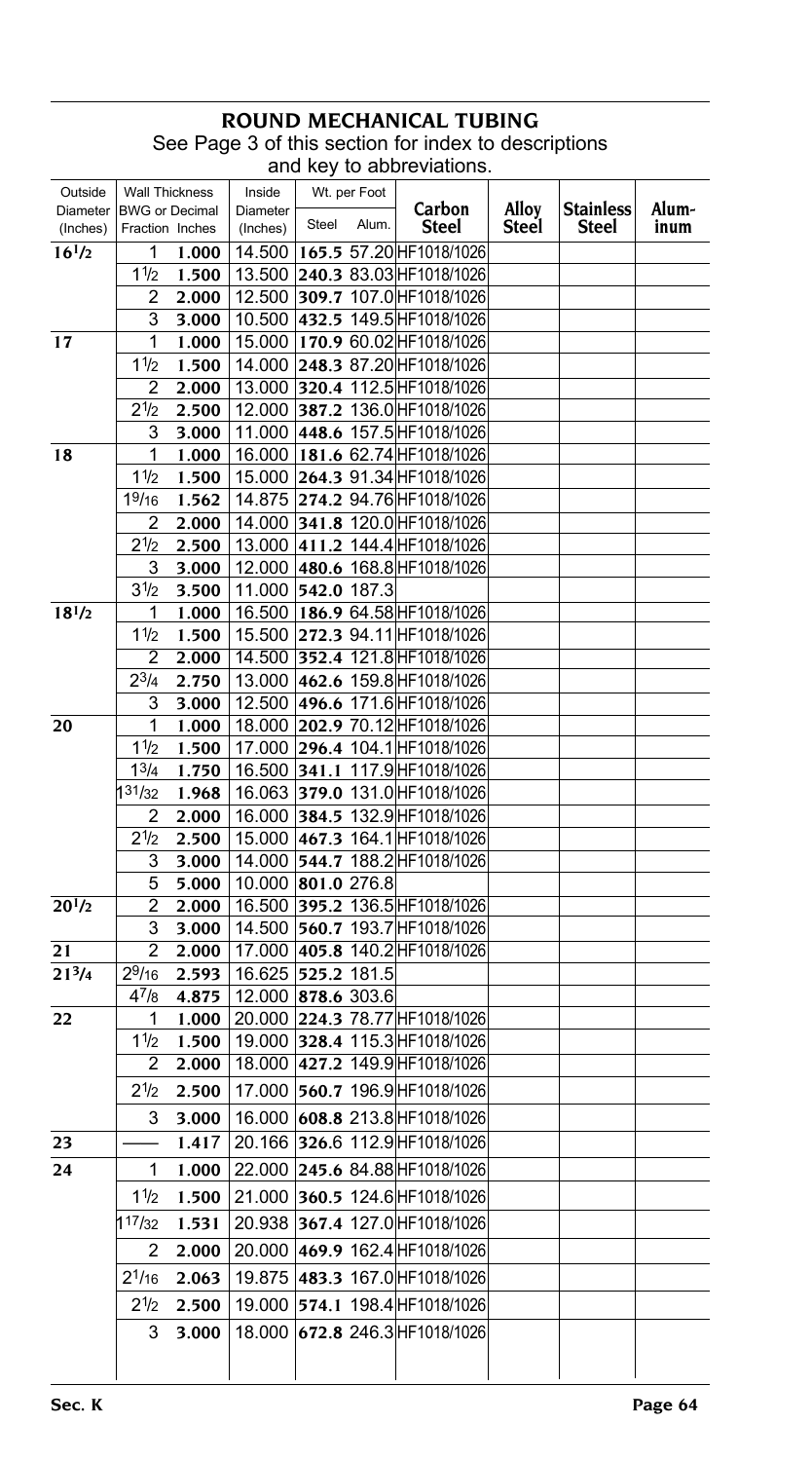#### **Seamless Carbon Steel Mechanical Tubing ASTM A 519 UNS G10180, 10260**

These grades are low carbon steels intended for mechanical parts which may be carburized and are available both Hot Finished and Cold Drawn.

#### **ANALYSIS**

|      | Carbon  | Manganese | Phosphorus (Max.) | Sulphur (Max.) |
|------|---------|-----------|-------------------|----------------|
| 1018 | .15/.20 | .60/.90   | .04               | .05            |
| 1026 | 22/28   | .60/.90   | .04               | .05            |

**APPLICATIONS** — These grades are used for mechanical applications such as bushings, spacers, or other parts where mechanical properties are not specified or required.

**MECHANICAL PROPERTIES** — The following may be typical for the grade and condition listed.

|                   | Tensile<br>Strength<br>(psi) | Yield<br><b>Strength</b><br>(psi) | Elongation<br>in $2"$ | <b>Brinell</b><br><b>Hardness</b> |
|-------------------|------------------------------|-----------------------------------|-----------------------|-----------------------------------|
| 1018 Cold Drawn   | 85.000                       | 70.000                            | 10%                   | <b>RB88</b>                       |
| 1018 Hot Finished | 60.000                       | 35.000                            | 30%                   | <b>RB70</b>                       |
| 1026 Cold Drawn   | 87.000                       | 72.000                            | 10%                   | <b>RB89</b>                       |
| 1026 Hot Finished | 70.000                       | 47.000                            | 28%                   | <b>RB78</b>                       |
|                   |                              |                                   |                       |                                   |

**machinability** — These grades have machinability ratings Cold Drawn of 78% and Hot Finished of 65% respectively based on 1212.

**WELDABILITY** — These grades are easily welded by all common welding processes and the resultant welds and joints would be of high quality.

**HARDENING** — These grades have effectively been carburized.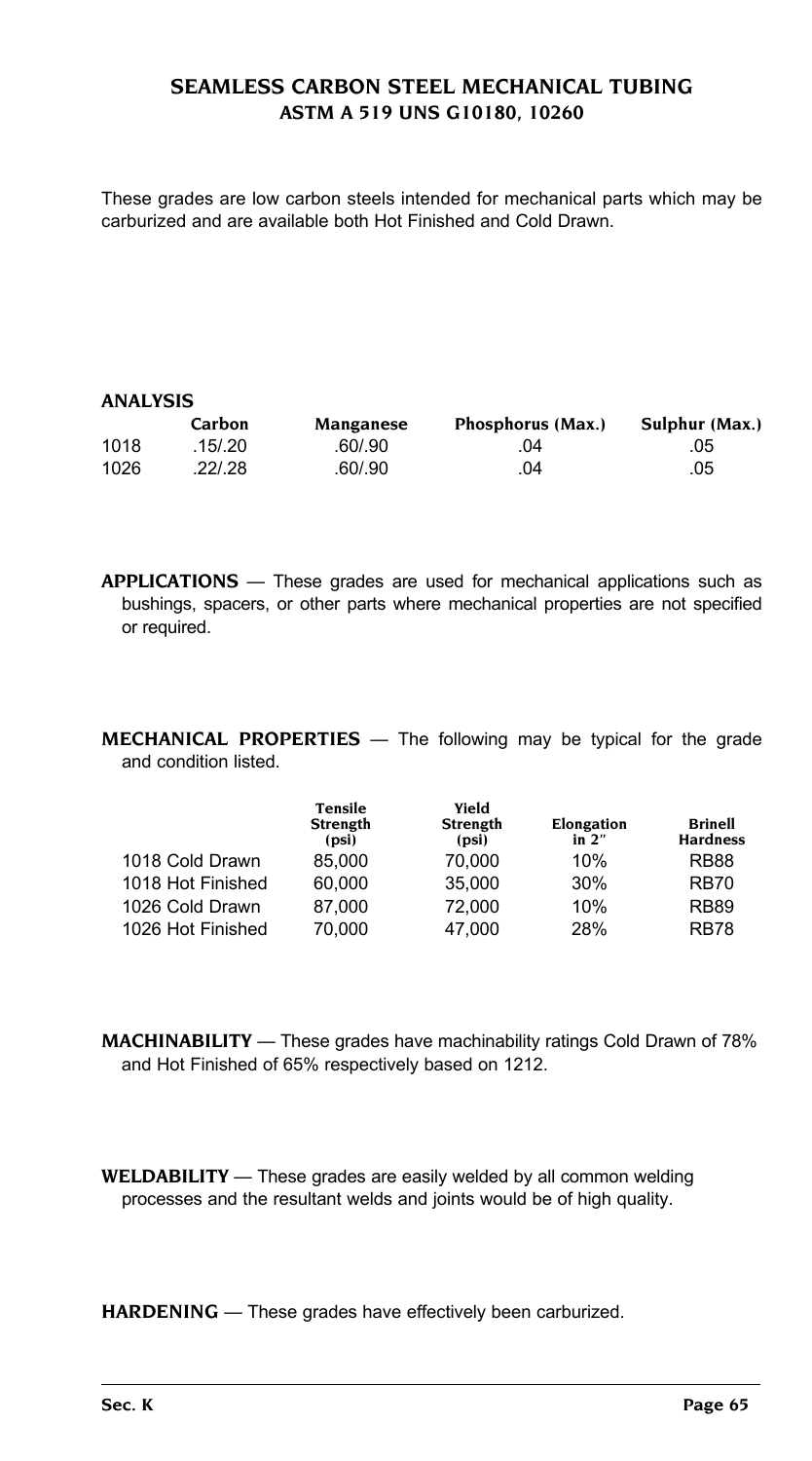### **DIMENSIONAL TOLERANCES FOR SEAMLESS MECHANICAL TUBING CARBON AND ALLOY STEEL**

Dimensional tolerances are the acceptable variations — over and under–from the desired, or nominal dimensions as specified. Manufacturing limitations make it necessary that the producer of tubing has a certain amount of leeway in meeting the specifications which give nominal dimensions.

Maximum variations are shown in the Tolerance Tables on Pages 67 through 69. It should be recognized that any lot of tubing manufactured at the same time will rarely show this much variation.

However, a substantial proportion of all seamless mechanical tubing produced–especially hot finished–has some form of machine work performed upon it after delivery to the purchaser. This additional work is done to convert the tubing into component parts of finished pieces made by the tube purchaser, and it is this machining which makes close adherence to the limits imposed by the dimensional tolerances mandatory.

The dimension given by the purchaser are known as "nominal" dimensions, to which the tolerances are added to give the "over" limit, or maximum value, and subtracted from to give the "under" limit, or minimum value. When a sufficient number of micrometer readings are made to insure that all parts of a tube are within the specified dimensional limits, the average of all the readings is the "average" dimension.

All round seamless mechanical tubing cross-sections have three dimensions — Outside Diameter (OD), Inside Diameter (ID), and Wall Thickness (sometimes called "gauge")–any or all of which may vary independently from the others. When seamless tubing is ordered, only the nominal dimensions for these three are given.

Tolerences, except for length, should be specified to only two dimensions: i.e., to Outside Diameter (OD) and Wall Thickness, to Inside Diameter (ID) and Wall Thickness, or to Outside Diameter and Inside Diameter. Thus, if Outside Diameter (OD) and Wall Thickness are specified, the Inside Diameter (ID) may not conform to the established tolerances shown in Tables 3 and 4. If OD and ID are specified, the average wall thickness (taking into account the OD and ID tolerances) will not vary more than indicated in Table 5.

The dimensions of seamless mechanical tubing for which tolerance tables have been set up are: (A) Outside Diameter (OD); (B) Inside Diameter (ID); (C) Wall Thickness; (D) Camber (straightness); (E) Length; and (F) Multiple Lengths.

Tolerances are shown on pages 67-69.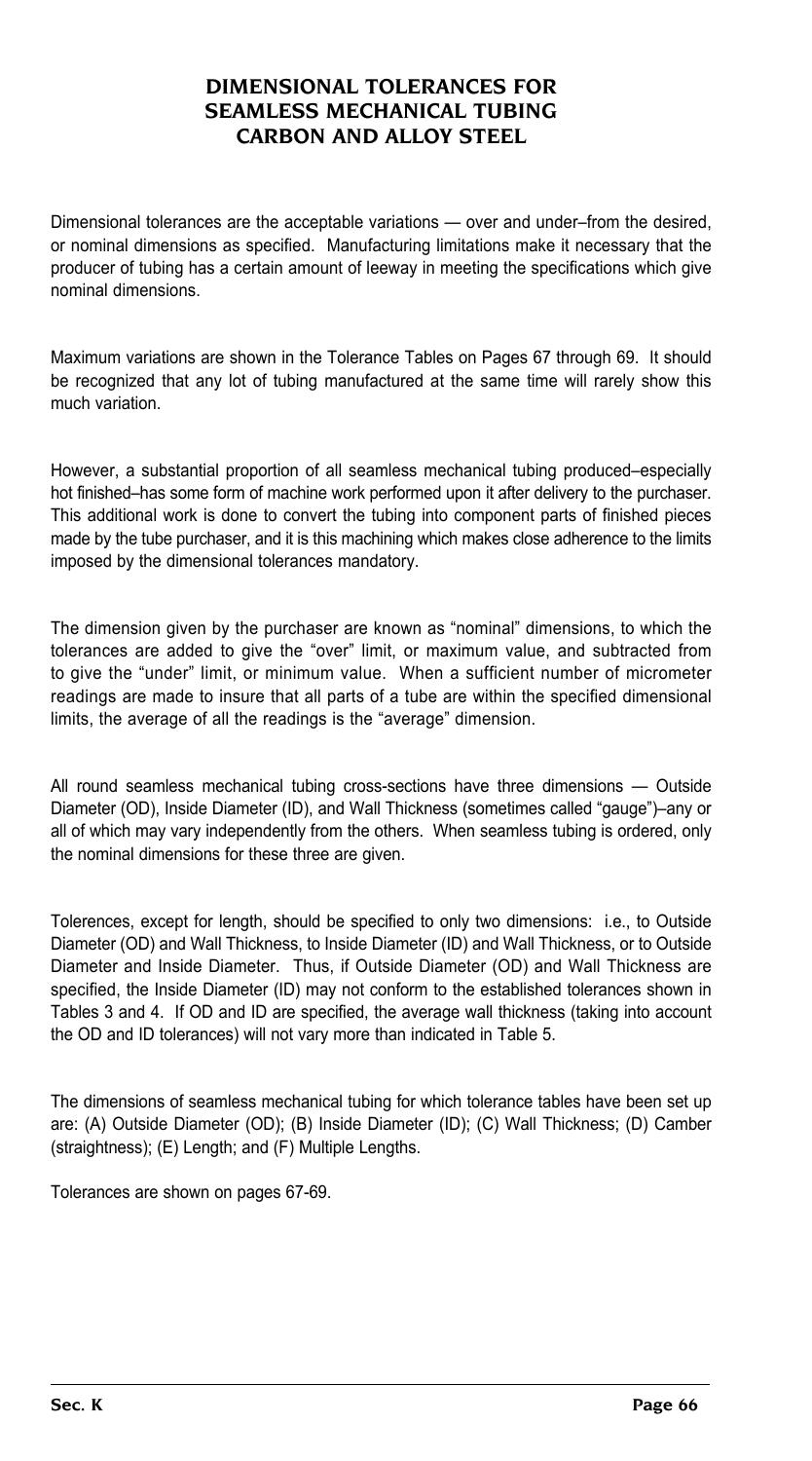## **SEAMLESS MECHANICAL STEEL TUBE**

Hot rolled round — outside diameter<sup>1,2,3</sup>

|                                                | Outside diameter tolerance, in inches (mm) |            |  |  |  |  |  |
|------------------------------------------------|--------------------------------------------|------------|--|--|--|--|--|
| Outside diameter size range,<br>in inches (mm) | Over                                       | Under      |  |  |  |  |  |
| Up to 2,999 (76.17)                            | .020(.51)                                  | .020(.51)  |  |  |  |  |  |
| $3,0000 - 4,499$ (76.20-114.27)                | .025(.64)                                  | .025(.64)  |  |  |  |  |  |
| $4,500 - 5,999$ $(114.30 - 152.37)$            | .031(.79)                                  | .031(.79)  |  |  |  |  |  |
| $6,000 - 7,499$ (152.40 - 190.47)              | .037(.94)                                  | .037(.94)  |  |  |  |  |  |
| $7,500 - 8,999$ (190.50 - 228.57)              | .045(1.14)                                 | .045(1.14) |  |  |  |  |  |
| $9,000 - 10,750$ (228.60 - 273.05)             | .050(1.27)                                 | .050(1.27) |  |  |  |  |  |

1 Diameter tolerances are not applicable to normalized & tempered or quenched & tempered conditions.

2 The common range of sizes of hot finished tubes in  $1<sup>1</sup>/2$  in. (38.1 mm) to 103/4 in. (273.0 mm) outside diameter with wall thickness at least 3% or more of outside diameter, but not less than .095 in. (2.41 mm).

3 Larger sizes are available; consult manufacturer for sizes and tolerances.

|                                                     | Wall thickness tolerance <sup>1</sup> , percent over and under nominal |                                                                |                                                  |  |  |  |  |  |  |  |
|-----------------------------------------------------|------------------------------------------------------------------------|----------------------------------------------------------------|--------------------------------------------------|--|--|--|--|--|--|--|
| <b>Wall thickness</b>                               | Outside diameter                                                       | Outside diameter                                               | Outside diameter                                 |  |  |  |  |  |  |  |
| range as percent<br>of outside diameter and smaller | 2,999 in (76.17 mm)                                                    | 3.0000 in $(.76.20 \text{ mm})$ 6.000 in $(152.40 \text{ mm})$ | to 5.999 in (152.37 mm) to 10.750 in (273.05 mm) |  |  |  |  |  |  |  |
|                                                     |                                                                        |                                                                |                                                  |  |  |  |  |  |  |  |
| Under 15                                            | 12.5                                                                   | 10.0                                                           | 10.0                                             |  |  |  |  |  |  |  |

#### **Hot rolled round — wall thickness**

1 Wall thickness tolerances may not be applicable to walls .199 in (5.05 mm) and less; consult manufacturer for wall tolerances on such tube sizes.

|  |  |  | Hot rolled round - straightness |
|--|--|--|---------------------------------|
|--|--|--|---------------------------------|

| <b>Size Limits</b>               | <b>Maximum</b><br>curvature<br>in any 3 ft/in<br>(mm/m) | Maximum curvature<br>in total lengths.<br>in inches (mm) | Maximum curvature<br>for lengths under<br>3 ft or 1m             |
|----------------------------------|---------------------------------------------------------|----------------------------------------------------------|------------------------------------------------------------------|
| OD 5 in [127.0 mm] & smaller.    | .030 [.83]                                              |                                                          | .030 x (no. of ft of length/3) Ratio of .010 in/ft or .83 mm/m   |
| Wall thickness, over 3% of OD.   |                                                         | $[.83 \times n$ o. of m of length]                       |                                                                  |
| OD over 5-8 in [127.0-203.2 mm], | .045 [1.25]                                             |                                                          | .45 x (no. of ft of length/3)   Ratio of .015 in/ft or 1.25 mm/m |
| include. Wall thickness,         |                                                         | $[1.25 \times n$ o. of m of length $]$                   |                                                                  |
| over 4% of OD.                   |                                                         |                                                          |                                                                  |
| OD over 8-123/4"                 | .060 [1.67]                                             |                                                          | .060 x (no. of ft of length/s) Ratio of .020 in/ft or 16.7 mm/m  |
| [203.2-323.8mm], include         |                                                         | $[1.67 \times n0.$ of m of length]                       |                                                                  |
| Wall thickness, over 4% of OD.   |                                                         |                                                          |                                                                  |

The straightness variation for any 3 ft. (0.9M) of length is determined by measuring the concavity between the tube and a straightedge with a feeler gage. The total variation, that is the maximum curvature at any point in the total length of tube, is determined by rolling the tube on a surface place and measuring the concavity with a feeler gage.

The tolerances apply generally to unannealed, finish-annealed, and medium-annealed cold-finished or hot-finished tubes. When straightening stress would interfere with the use of the end product, the straightness tolerances shown do not apply when tube is specified "not to be straightened after furnace treatment." These straightness tolerances do not apply to soft-annealed or quenched and tempered tubes.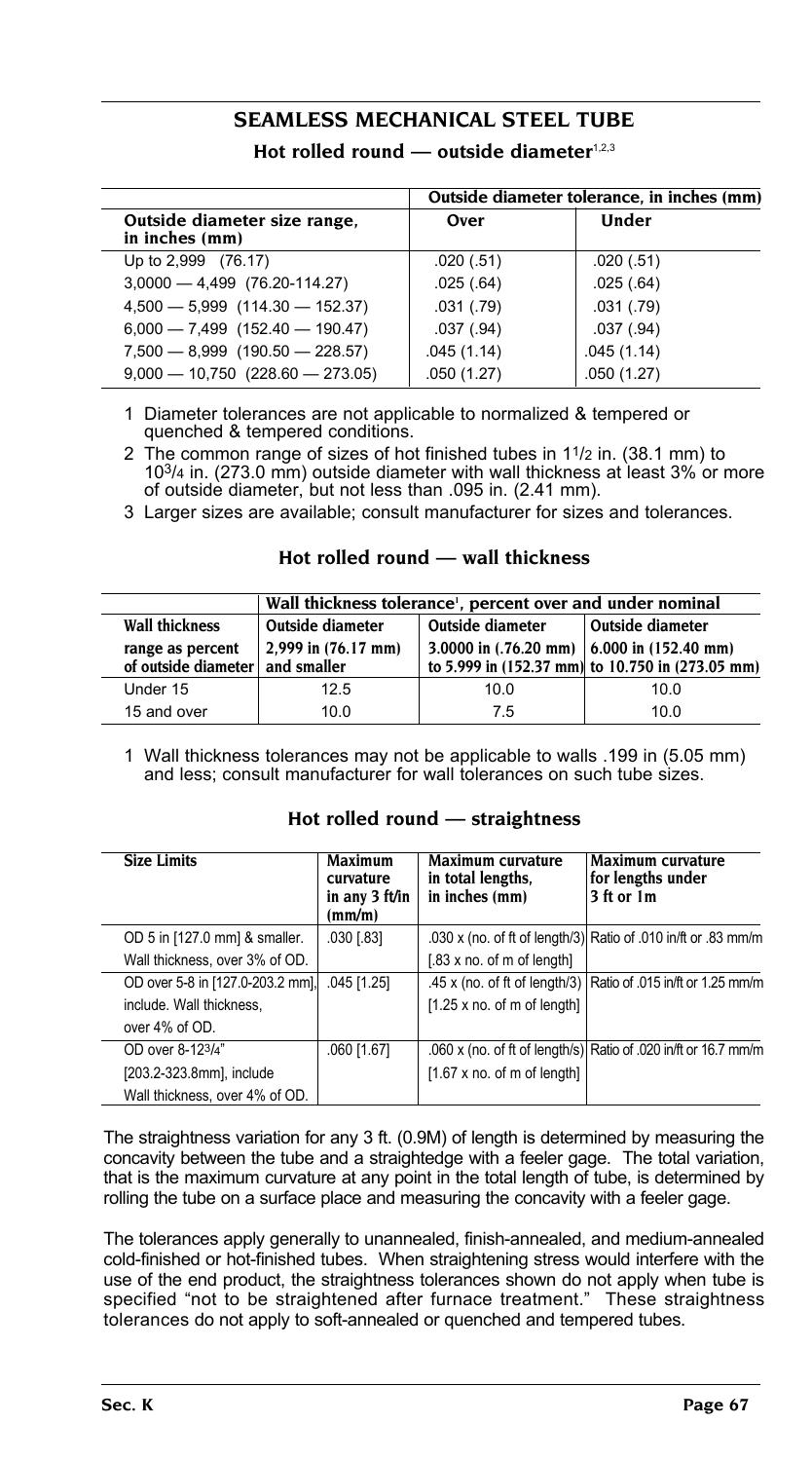### **SEAMLESS MECHANICAL STEEL TUBE COLD DRAWN ROUND CARBON AND ALLOY STEEL**

### **Cold worked round - diameter**

| Outside                      | Wall Thickness                     |            |              |                                                      |            |             |              | Thermal treatment after final cold work producing size |             |      |                              |      |           |
|------------------------------|------------------------------------|------------|--------------|------------------------------------------------------|------------|-------------|--------------|--------------------------------------------------------|-------------|------|------------------------------|------|-----------|
| Diameter<br>size range (in.) | as percent<br>Of OD                |            |              | None, or not exceeding<br>1100°F nominal temperature |            |             |              | Heated above 1100°F<br>nominal temperature             |             |      | <b>Quenched and Tempered</b> |      |           |
|                              |                                    |            |              |                                                      |            |             |              | without accelerated cooling                            |             |      |                              |      |           |
|                              |                                    |            | OD (in)      |                                                      | $ID$ (in)  |             | OD (in)      |                                                        | ID (in)     |      | OD (in)                      |      | $ID$ (in) |
|                              |                                    | Over       | Under        | Over                                                 | Under      | Over        | Under        | Over                                                   | Under       | Over | Under                        | Over | Under     |
| Up to .499                   | All                                | 044        | .000         |                                                      |            | 005         | .002         |                                                        |             | 010  | .010                         | 010  | .010      |
| .055-1.699                   | All                                | 005        | .000         | .000                                                 | 005        | .007        | .002         | .002                                                   | 007         | 015  | .015                         | 015  | .015      |
| 1.700-2.099                  | All                                | 006        | .000         | .000                                                 | 006        | .006        | .005         | .005                                                   | 006         | .020 | .020                         | .020 | .020      |
| 2.100-2.499                  | All                                | 007        | .000         | .000                                                 | 007        | .008        | .005         | .005                                                   | 008         | .023 | .023                         | 023  | .023      |
| 2.500-2.899                  | All                                | 008        | .000         | .000                                                 | 008        | .009        | .005         | .005                                                   | 009         | .025 | .025                         | 025  | .025      |
| 2.900-3.299                  | All                                | 009        | .000         | .000                                                 | 009        | 011         | 005          | .005                                                   | 011         | 028  | .028                         | 028  | .028      |
| 3.300-3.699                  | All                                | 010        | .000         | .000                                                 | 010        | .013        | .005         | .005                                                   | 013         | .030 | .030                         | 030  | .030      |
| 3.700-4.099                  | All                                | 011        | .000         | .000                                                 | .011       | .013        | 007          | .010                                                   | .010        | 033  | .033                         | 033  | .033      |
| 4.100-4.499                  | All                                | 012        | .000         | .000                                                 | 012        | 014         | .007         | .011                                                   | 011         | 036  | .036                         | 036  | .036      |
| 4.500-4.899                  | All                                | 013        | .000         | .000                                                 | 013        | .016        | .001         | .012                                                   | .012        | .038 | .038                         | 038  | .038      |
| 4.900-5.299                  | All                                | 014        | .000         | .000                                                 | 014        | .018        | .007         | .013                                                   | 013.        | .041 | .041                         | 041  | .041      |
| 5.300-5.549                  | Αll                                | 015        | .000         | .000                                                 | 015        | .020        | .007         | .014                                                   | 014         | 044  | .044                         | 044  | .044      |
| 5.550-5.999                  | Under <sub>6</sub>                 | 010        | .010         | .010                                                 | .010       | .018        | .018         | .018                                                   | .018        |      |                              |      |           |
|                              | 6 to 71/2                          | 009        | .009         | .009                                                 | .009       | .016        | .016         | .016                                                   | .016        |      |                              |      |           |
|                              | Over 71/2                          | 018        | .000         | .009                                                 | 009        | .017        | .015         | .016                                                   | .016        |      |                              |      |           |
| 6.000-6.499                  | Under <sub>6</sub>                 | 013        | .013         | .013                                                 | 013.       | .023        | .023         | .023                                                   | .023        |      |                              |      |           |
|                              | 6 to 7 <sup>1</sup> / <sub>2</sub> | 010        | .010         | .010                                                 | 010.       | .018        | 018.         | .018                                                   | 018.        |      |                              |      |           |
|                              | Over 71/2                          | 020        | .000         | .010                                                 | 010        | .020        | .015         | .018                                                   | 018         |      |                              |      |           |
| 6.500-6.999                  | Under <sub>6</sub>                 | 015        | .015         | .015                                                 | .015       | 027         | 027          | .027                                                   | 027         |      |                              |      |           |
|                              | 6 to 71/2                          | 012        | .012         | .012                                                 | 012        | .021        | .021         | .021                                                   | .021        |      |                              |      |           |
|                              | Over 71/2                          | 023        | .000         | .012                                                 | 012        | .026        | .015         | .021                                                   | .021        |      |                              |      |           |
| 7.000-7.499                  | Under <sub>6</sub>                 | 018        | .018         | .018                                                 | 018        | 032         | .032         | .032                                                   | 032         |      |                              |      |           |
|                              | 6 to 71/2                          | 013        | .013         | .013                                                 | 013        | .023        | 023          | .023                                                   | 023         |      |                              |      |           |
|                              | Over 71/2                          | 026        | .000         | .013                                                 | 013        | .031        | 0.15         | .023                                                   | 023         |      |                              |      |           |
| 7.500-7.999                  | Under <sub>6</sub>                 | 020        | .020         | .020                                                 | 020        | .035        | 035          | .035                                                   | .035        |      |                              |      |           |
|                              | 6 to 71/2                          | 015        | .015         | .015                                                 | .015       | .026        | 026          | .026                                                   | .026        |      |                              |      |           |
|                              | Over 7 <sup>1</sup> / <sub>2</sub> | 029        | .000         | .015                                                 | 015        | .036        | .015         | .026                                                   | 026         |      |                              |      |           |
| 8.000-8.499                  | Under 6                            | 023        | .023         | .023                                                 | .023       | 041         | .041         | .041                                                   | 041         |      |                              |      |           |
|                              | 6 to 71/2                          | 016        | .016         | .016                                                 | 016        | .028        | 028          | 028                                                    | 028         |      |                              |      |           |
|                              | Over 7 <sup>1</sup> /2             | 031        | .000         | .015                                                 | 016        | .033        | 022          | .028                                                   | 028         |      |                              |      |           |
| 8.500-8.999                  | Under 6                            | 025        | .025         | .025                                                 | 025        | 044         | .044         | .044                                                   | .044        |      |                              |      |           |
|                              | 6 to 71/2                          | 017        | .017         | .017                                                 | 017        | .030        | .030         | .030                                                   | .030        |      |                              |      |           |
|                              | Over 7½                            | 034        | .000         | .015                                                 | 019        | .038        | .022         | .030                                                   | 030         |      |                              |      |           |
| 9.000-9.499                  | Under 6                            | 028        | .028         | .028                                                 | 028        | .045        | 045          | .045                                                   | 045.        |      |                              |      |           |
|                              | 6 to 7 <sup>1</sup> / <sub>2</sub> | 019        | .019         | .019                                                 | 019        | .033        | 033          | .033                                                   | 033         |      |                              |      |           |
|                              | Over 7 <sup>1</sup> / <sub>2</sub> | 037        | .000         | .015                                                 | 022        | .043        | 022          | .033                                                   | .033        |      |                              |      |           |
| 9.500-9.999                  | Under 6                            | 030        | .030         | .030                                                 | .030       | .045        | 045          | .043                                                   | .053        |      |                              |      |           |
|                              | 6 to 7 <sup>1</sup> / <sub>2</sub> | 020        | .020         | .020                                                 | 020        | 035         | 035          | .035                                                   | .035        |      |                              |      |           |
| 10.000-10.999                | Over 71/2                          | 040<br>034 | .000<br>.034 | .015<br>.034                                         | 025<br>034 | 048         | 022<br>045   | .035                                                   | 035         |      |                              |      |           |
|                              | Under 6                            |            |              |                                                      |            | .045        |              | .060                                                   | 060         |      |                              |      |           |
|                              | 6 to 71/2                          | 022        | .022         | .022                                                 | 022        | .039        | 039          | .039                                                   | .039        |      |                              |      |           |
| 11.000-12.000                | Over 71/2<br>Under 6               | 044<br>035 | .000<br>.035 | .015<br>.035                                         | 029<br>035 | 055<br>.050 | .022<br>.050 | .039<br>.065                                           | 039<br>.065 |      |                              |      |           |
|                              | 6 to 71/2                          | 025        | .025         | .025                                                 | 045        | .045        | 045          | .045                                                   | .045        |      |                              |      |           |
|                              | Over 71/2                          | 045        | .000         | .015                                                 | 035        | .060        | .022         | .045                                                   | 045         |      |                              |      |           |
|                              |                                    |            |              |                                                      |            |             |              |                                                        |             |      |                              |      |           |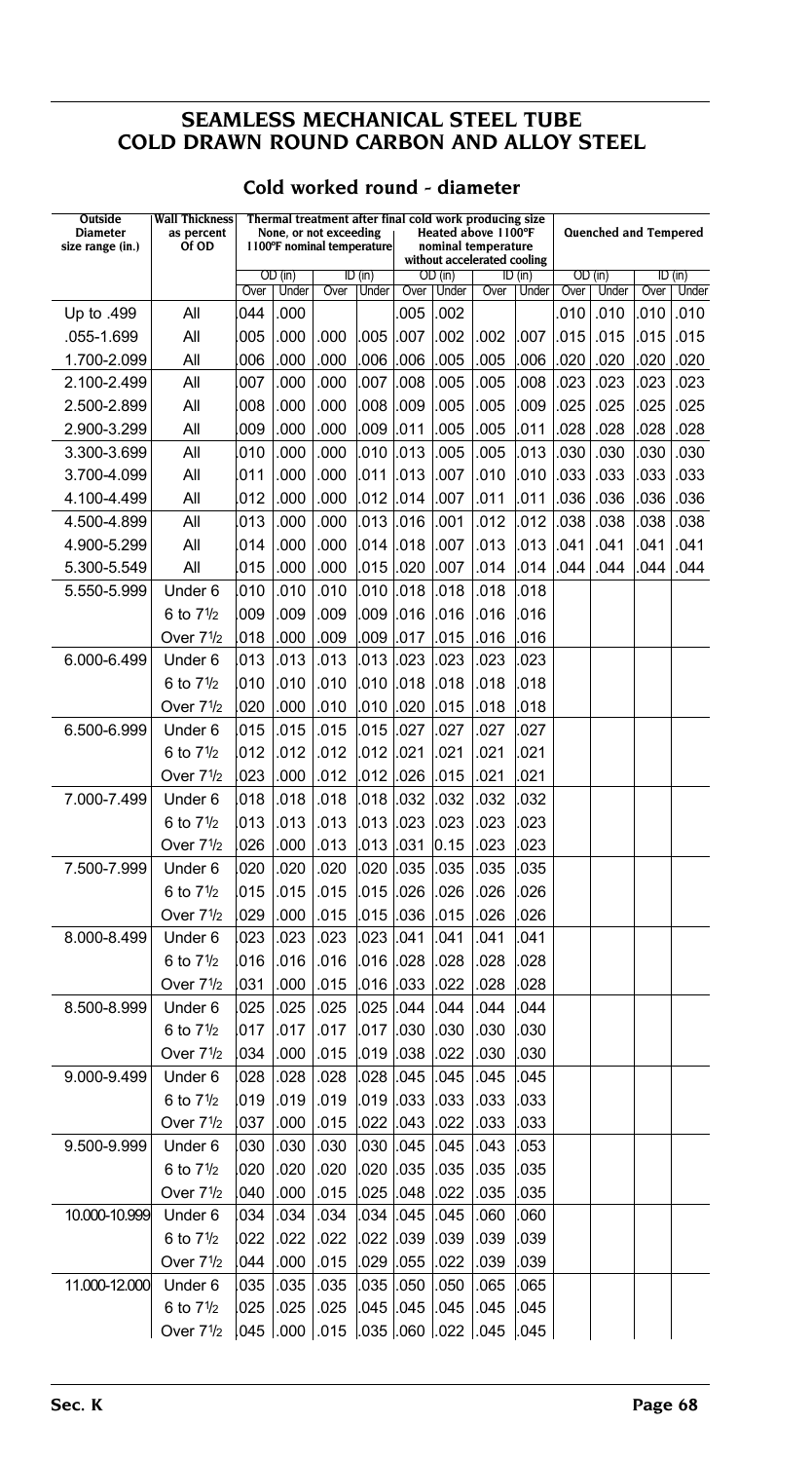#### **SEAMLESS MECHANICAL STEEL TUBE COLD DRAWN ROUND CARBON AND ALLOY STEEL (continued)**

Many tubes with inside diameter less than 50% of outside diameter or with wall thickness more than 25% of outside diameter, or with wall thickness over 11/4 in., or weighing more than 90 lb/ft. are difficult to draw over a mandrel. Therefore, the inside diameter can vary over or under by an amount equal to 10% of wall thickness.

For those tubes with inside diameter less than  $1/2$  in. (or less than  $5/8$  in. when the wall thickness is more than 20% of the outside diameter), which are not commonly drawn over a mandrel, the footnote above is not applicable. Therefore, for those tubes, the inside diameter is governed by the outside diameter tolerance shown in this table and the wall thickness tolerances shown in the table on the following page.

Tube having a wall thickness less than 3% of the outside diameter cannot be straightened properly without a certain amount of distortion. Consequently, such tubes, while having an average outside diameter and inside diameter within the tolerances shown in this table, require an ovality tolerance of 1/2% over and under nominal outside diameter, this being in addition to the tolerances indicated in this table.

#### **Cold worked round — wall thickness**

|                                                          | Wall thickness tolerance over<br>and under nominal (%) (mm) |                                              |  |  |
|----------------------------------------------------------|-------------------------------------------------------------|----------------------------------------------|--|--|
| Wall thickness range as a<br>percent of outside diameter |                                                             | Up to $1.499$ in. ID $1.500$ in. ID and over |  |  |
| 25 and under                                             | 10.0                                                        | 7.5                                          |  |  |
| Over 25                                                  | 12.5                                                        | 10.0                                         |  |  |

| <b>Size limits</b>                                                       | Maximum curvature in any 3 ft/in (mm/m) |
|--------------------------------------------------------------------------|-----------------------------------------|
| OD 5 in. (127.0 mm) and smaller<br>Wall thickness, over 3% of OD.        | .030(.83)                               |
| OD over 5-8 in. (127.0-203.2 m) incl.<br>Wall thickness, over 4% of OD.  | .045(1.25)                              |
| OD over 8-123/4" (203.2-323.8 mm)<br>incl. Wall thickness over 4% of OD. | .060(1.67)                              |

#### **Cold drawn round — straightness**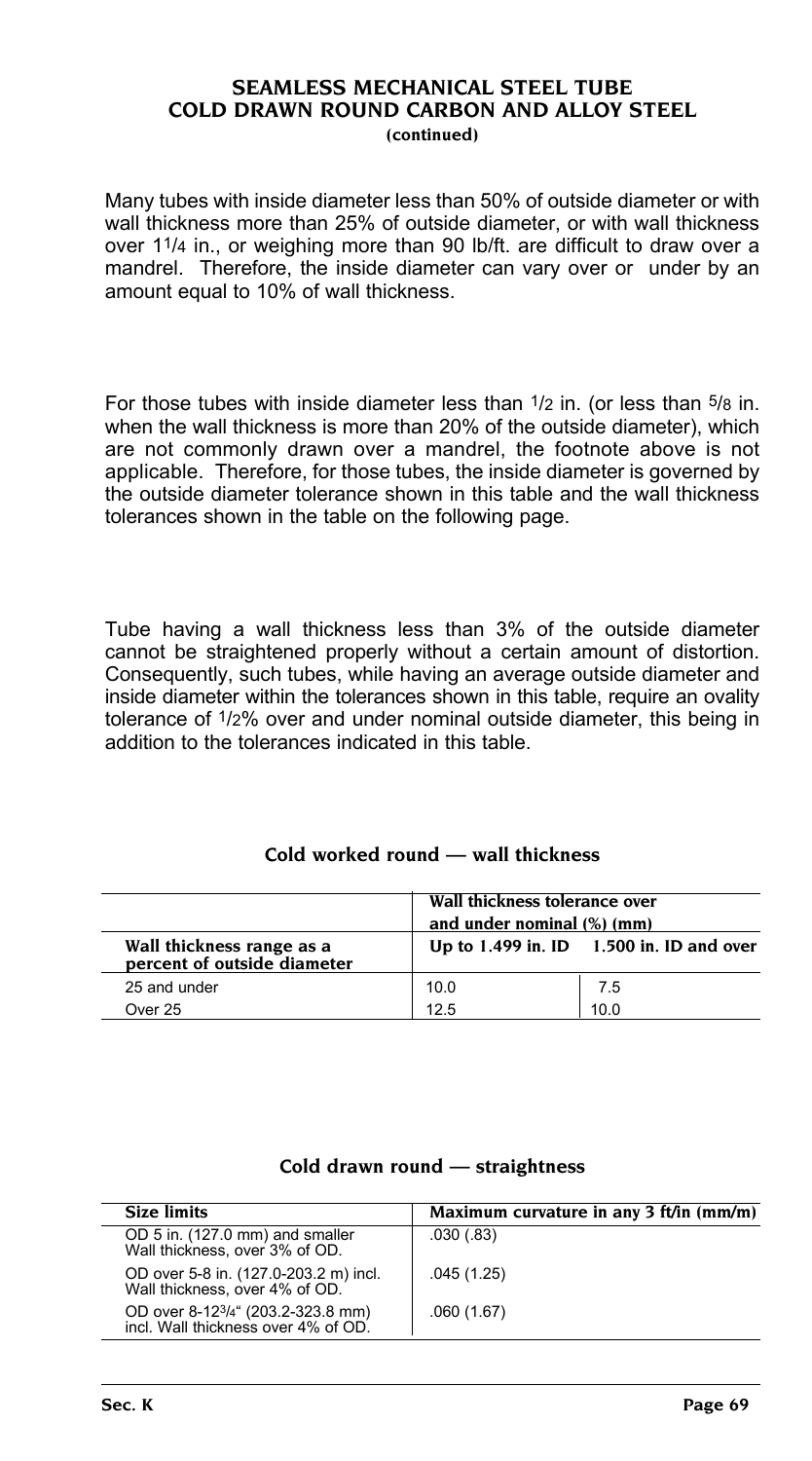#### **DOM Electric Resistance Welded Mandrel Drawn Carbon Steel Mechanical Tubing**

#### **ASTM A 513 Type 5 Stress Relieved, Non-destructive tested (supplement S-8) UNS G10200, G10260, DOM 520 (ST 52.3)**

DOM is commonly specified when surface finish and concentricity are important to the production of the part.

#### **ANALYSIS**

|      |                  | Mn        | P(Max.) | S(Max) | Si      | Al        |
|------|------------------|-----------|---------|--------|---------|-----------|
| 1020 | 17/12            | .30/60    | 035     | .035   | N/A     | N/A       |
| 1026 | .22/.28          | .60/.90   | 040     | .050   | N/A     | N/A       |
|      | DOM 520 .18 Max. | 1.20/1.50 | 025     | .010   | .15/.35 | .020 Min. |

**APPLICATIONS** — Mechanical parts such as bushings and spacers, hydraulic or pneumatic cyclinders.

**MECHANICAL PROPERTIES** — The following are the typical properties for each grade as ordered by EMJ. 1020/1026/DOM 520 85,000 psi Tensile 75,000 psi Yield 15% Elongation RB80 Hardness

**MACHINABILITY** — These grades have a machinability rating of 78% based on 1212.

**WELDABILITY** — These grades are easily welded using most all welding processes. DOM 520 has a carbon equivalency equal to 1026.

**HARDENING** — These grades have effectively been carburized.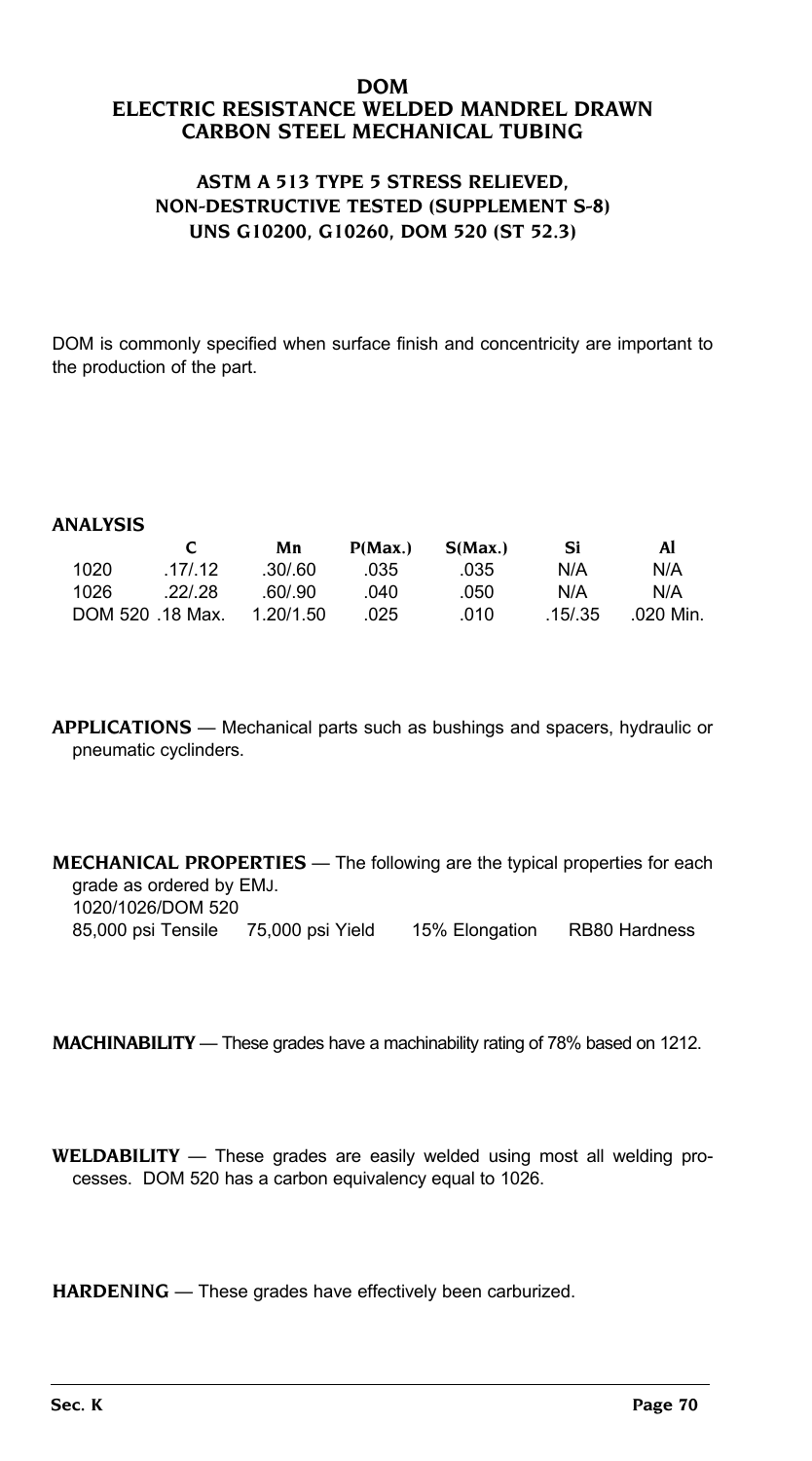## **DRAWN OVER MANDREL HONING ALLOWANCES**

Minimum ID stock allowances for the removal of inside surface imperfections by a honing operation

| Outside                                                                   | <b>Wall Thickness</b> |                        |                        |                        |                        |                        |                        |
|---------------------------------------------------------------------------|-----------------------|------------------------|------------------------|------------------------|------------------------|------------------------|------------------------|
| <b>Diameter</b>                                                           | .065"<br>and less     | Over .065"<br>to .125" | Over .125"<br>to .180" | Over .180"<br>to .230" | Over .230"<br>to .360" | Over .360"<br>to .460" | Over .460"<br>to .563" |
| $1\frac{1}{2}$ and under                                                  | .010                  | .011                   | .013                   | .015                   | X                      | X                      | x                      |
| Over $1\frac{1}{2}$ to 3"                                                 | .010                  | .012                   | .014                   | .016                   | .018                   | x                      | x                      |
| Over $3"$ to $4"$                                                         | .011                  | .013                   | .015                   | .017                   | .019                   | .021                   | .023                   |
| Over $4"$ to $43/4"$                                                      | X                     | .014                   | .016                   | .018                   | .020                   | .022                   | .024                   |
| Over $4\frac{3}{4}$ " to 6"                                               | x                     | .015                   | .017                   | .019                   | .021                   | .023                   | .025                   |
| Over $6"$ to $8"$                                                         | x                     | .016                   | .018                   | .020                   | .022                   | .024                   | .026                   |
| Over 8 o 101/2"                                                           | x                     | х                      | x                      | x                      | .023                   | .025                   | .027                   |
| Over 10 <sup>1</sup> / <sub>2</sub> " to 12 <sup>1</sup> / <sub>2</sub> " | x                     | x                      | x                      | X                      | .024                   | .026                   | .028                   |

EXAMPLE: 4" OD tube which will clean up by honing to 3.498/3.500" ID:

- (1) 4.000 OD 3.498 = .502 /2 = .251 nominal wall. Minimum cleanup allowance or removal of ID surface imperfections from table above is .019".
- (2) Minimum honed size 3.498

Less .019 cleanup allowance

3.479

3.479 is the maximum ordered ID size.

(3) Standard tolerance for size involved is .011. Therefore ordered ID size will be 3.479 + .000 - .011.

#### **CENTERLESS GRINDING ALLOWANCES**

Minimum OD cleanup allowances for the removal of outside surface imperfections by centerless grinding

| Outside                                                                   | <b>Wall Thickness</b> |                        |                        |                        |                        |                        |
|---------------------------------------------------------------------------|-----------------------|------------------------|------------------------|------------------------|------------------------|------------------------|
| <b>Diameter</b>                                                           | .125"<br>and less     | Over .125"<br>to .180" | Over .180"<br>to .230" | Over .230"<br>to .360" | Over .360"<br>to .460" | Over .460"<br>to .580" |
| 3" and under                                                              | .012                  | .014                   | .016                   | .020                   | x                      | X                      |
| Over $3"$ to $43/4"$                                                      | .016                  | .018                   | .020                   | .022                   | .024                   | .026                   |
| Over $43/4$ " to 6"                                                       | .018                  | .020                   | .022                   | .024                   | .026                   | .028                   |
| Over $6"$ to $7"$                                                         | .020                  | .022                   | .024                   | .026                   | .028                   | .030                   |
| Over $7"$ to $8"$                                                         | x                     | X                      | x                      | .027                   | .029                   | .031                   |
| Over 8" to $10^{1/2}$ "                                                   | x                     | x                      | x                      | .028                   | .030                   | .032                   |
| Over 10 <sup>1</sup> / <sub>2</sub> " to 12 <sup>1</sup> / <sub>2</sub> " | Χ                     | x                      | x                      | .030                   | .032                   | .034                   |

#### Example: Tube to finish 3.250" OD x .150" wall:

#### **Outside Diameter**

| Final ground size      | 3.250 |
|------------------------|-------|
| Plus allowance (above) | .018  |
|                        | 3.268 |

3.268 is minimum ordered OD size

Drawn OD tolerance is + .009 - .003 for this OD

Therefore ordered size should be 3.268 + .009 - .000.

#### **Wall Thickness**

| Nominal OD Size                      | 3.268 |
|--------------------------------------|-------|
| Final grind Size                     | 3.250 |
| <b>Difference</b>                    | .018  |
| Final wall                           | .015  |
| Plus 1/2 of difference               | .009  |
| Ordered wall                         | .159  |
| Size to Order - 3.268 OD x .159 wall |       |
|                                      |       |

NOTE: On sizes 5<sup>1</sup>/2" OD and larger, the minus portion of the OD tolerance must be added to the grinding allowance to assure the necessary minimum stock allowance.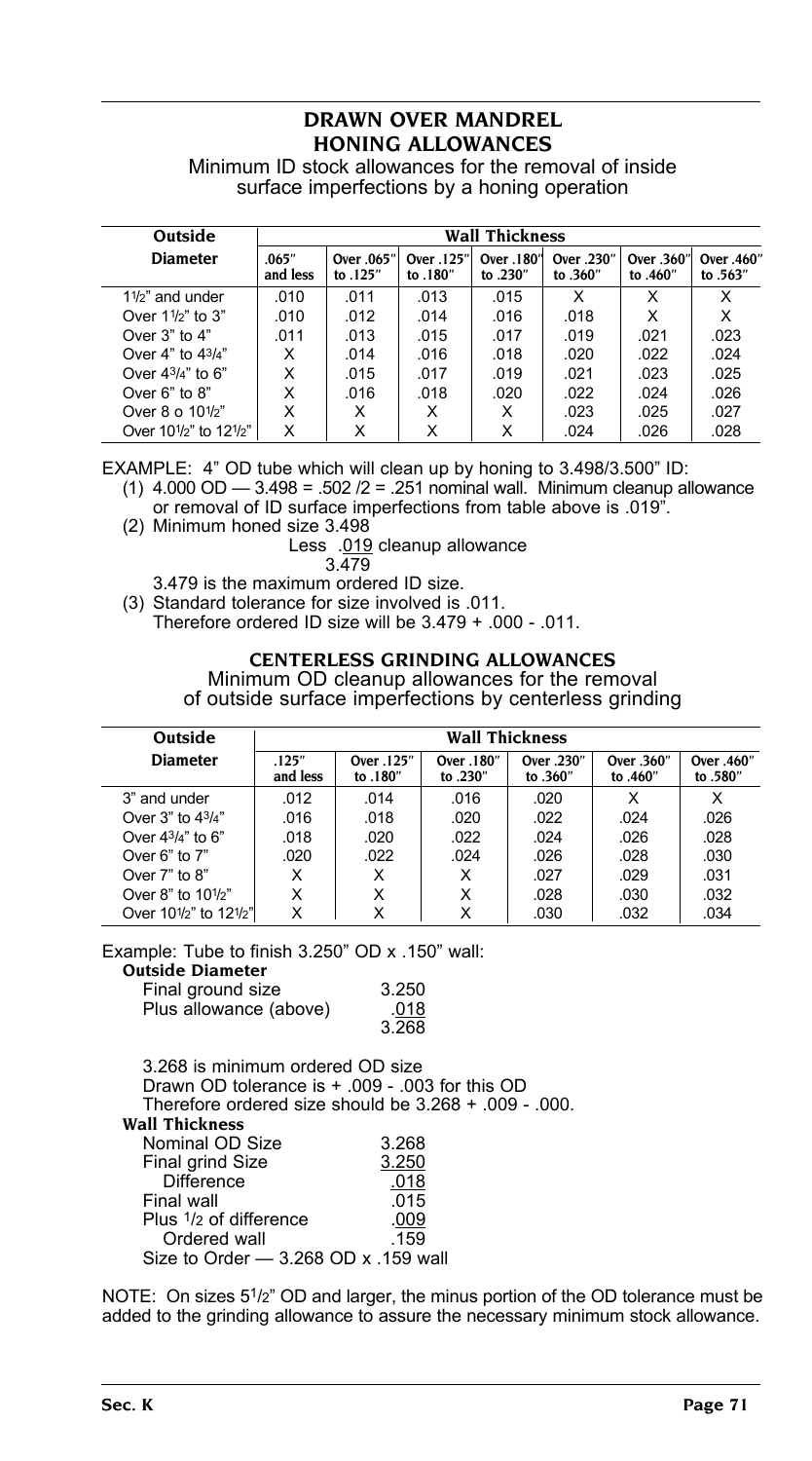# **DRAWN OVER MANDREL MACHINE ALLOWANCES**

| Outside                                                                   | <b>Wall Thickness</b> |                        |                        |                        |  |  |  |
|---------------------------------------------------------------------------|-----------------------|------------------------|------------------------|------------------------|--|--|--|
| <b>Diameter</b>                                                           | .187''<br>and under   | Over .187"<br>to .230" | Over .230"<br>to .460" | Over .460"<br>to .580" |  |  |  |
| $11/2$ " and under                                                        | .015                  | .020                   | .025                   | x                      |  |  |  |
| Over 11/2" to 3"                                                          | .020                  | .025                   | .030                   | х                      |  |  |  |
| Over $3"$ to $4^3/4"$                                                     | .025                  | .030                   | .035                   | .040                   |  |  |  |
| Over $4^3/4$ " to 6"                                                      | .030                  | .035                   | .040                   | .045                   |  |  |  |
| Over $6"$ to $7"$                                                         | .035                  | .040                   | .045                   | .050                   |  |  |  |
| Over 7" to 8"                                                             | x                     | x                      | .048                   | .053                   |  |  |  |
| Over 8" to $10^{1/2}$ "                                                   | x                     | x                      | .050                   | .055                   |  |  |  |
| Over 10 <sup>1</sup> / <sub>2</sub> " to 12 <sup>1</sup> / <sub>2</sub> " |                       | x                      | .055                   | .060                   |  |  |  |

Minimum OD and ID clean-up allowances by machining.

Camber: For every foot or fraction thereof over one foot of length, add .010" for camber. For sizes over 71/2" OD, add .020" for camber.

EXAMPLE: Tube to finish 3.250" OD x 3.000" ID x 4" long: 3.250 OD 3.000 ID + 025 OD allow. -- 025 ID allow. 3.275 2.975 Size to Order: 3.275 OD +.009 x 2.975 ID +.000  $-000$   $-009$ 

If the length were 26" in the example above, an additional allowance of .020" for camber would be added to both OD an ID, making the size to order 3.295 OD x 2.955 ID.

| TON TITLS 3, 7, 7, AND 0 (S.D.H.R., S.D.C.N., M.D. AND S.S.I.D) NOOND TODING<br>Note 1 — Measurements for diameter are to be taken at least 2 in.<br>from the ends of the tubes. |                    |       |                         |       |                        |  |  |  |
|----------------------------------------------------------------------------------------------------------------------------------------------------------------------------------|--------------------|-------|-------------------------|-------|------------------------|--|--|--|
|                                                                                                                                                                                  |                    |       | <b>Outside Diameter</b> |       | <b>Inside Diameter</b> |  |  |  |
| <b>OD Size Range</b>                                                                                                                                                             | Wall % of OD       | Over  | Under                   | Over  | Under                  |  |  |  |
| Up to 0.499                                                                                                                                                                      | All                | 0.004 | 0.000                   | ---   |                        |  |  |  |
| 0.500 to 1.699                                                                                                                                                                   | All                | 0.005 | 0.000                   | 0.000 | 0.005                  |  |  |  |
| 1.700 to 2.099                                                                                                                                                                   | All                | 0.006 | 0.000                   | 0.000 | 0.006                  |  |  |  |
| 2.100 to 2.499                                                                                                                                                                   | All                | 0.007 | 0.000                   | 0.000 | 0.007                  |  |  |  |
| 2.500 to 2.899                                                                                                                                                                   | All                | 0.008 | 0.000                   | 0.000 | 0.008                  |  |  |  |
| 2,900 to 3,299                                                                                                                                                                   | All                | 0.009 | 0.000                   | 0.000 | 0.009                  |  |  |  |
| 3.300 to 3.699                                                                                                                                                                   | All                | 0.010 | 0.000                   | 0.000 | 0.010                  |  |  |  |
| 3.700 to 4.099                                                                                                                                                                   | All                | 0.011 | 0.000                   | 0.000 | 0.011                  |  |  |  |
| 4.100 to 4.499                                                                                                                                                                   | All                | 0.012 | 0.000                   | 0.000 | 0.012                  |  |  |  |
| 4,500 to 4,899                                                                                                                                                                   | All                | 0.013 | 0.000                   | 0.000 | 0.013                  |  |  |  |
| 4.900 to 5.299                                                                                                                                                                   | All                | 0.014 | 0.000                   | 0.000 | 0.014                  |  |  |  |
| 5.300 to 5.549                                                                                                                                                                   | All                | 0.015 | 0.000                   | 0.000 | 0.015                  |  |  |  |
| 5.550 to 5.999                                                                                                                                                                   | Under <sub>6</sub> | 0.010 | 0.010                   | 0.010 | 0.010                  |  |  |  |
|                                                                                                                                                                                  | 6 and over         | 0.009 | 0.009                   | 0.009 | 0.009                  |  |  |  |
| 6,000 to 6,499                                                                                                                                                                   | Under 6            | 0.013 | 0.013                   | 0.013 | 0.013                  |  |  |  |
|                                                                                                                                                                                  | 6 and over         | 0.010 | 0.010                   | 0.010 | 0.010                  |  |  |  |
| 6,500 to 6,999                                                                                                                                                                   | Under 6            | 0.015 | 0.015                   | 0.015 | 0.015                  |  |  |  |
|                                                                                                                                                                                  | 6 and over         | 0.012 | 0.012                   | 0.012 | 0.012                  |  |  |  |
| 7,000 to 7,499                                                                                                                                                                   | Under 6            | 0.018 | 0.018                   | 0.018 | 0.018                  |  |  |  |
|                                                                                                                                                                                  | 6 and over         | 0.013 | 0.013                   | 0.013 | 0.013                  |  |  |  |
| 7.500 to 7.999                                                                                                                                                                   | Under 6            | 0.020 | 0.020                   | 0.020 | 0.020                  |  |  |  |
|                                                                                                                                                                                  | 6 and over         | 0.015 | 0.015                   | 0.015 | 0.015                  |  |  |  |
| 8,000 to 8,499                                                                                                                                                                   | Under 6            | 0.023 | 0.023                   | 0.023 | 0.023                  |  |  |  |
|                                                                                                                                                                                  | 6 and over         | 0.016 | 0.016                   | 0.016 | 0.016                  |  |  |  |
| 8.500 to 8.999                                                                                                                                                                   | Under 6            | 0.025 | 0.025                   | 0.025 | 0.025                  |  |  |  |
|                                                                                                                                                                                  | 6 and over         | 0.017 | 0.017                   | 0.017 | 0.017                  |  |  |  |
| 9,000 to 9,499                                                                                                                                                                   | Under 6            | 0.028 | 0.028                   | 0.028 | 0.028                  |  |  |  |
|                                                                                                                                                                                  | 6 and over         | 0.019 | 0.019                   | 0.019 | 0.019                  |  |  |  |
| 9.500 to 9.999                                                                                                                                                                   | Under 6            | 0.030 | 0.030                   | 0.030 | 0.030                  |  |  |  |
|                                                                                                                                                                                  | 6 and over         | 0.020 | 0.020                   | 0.020 | 0.020                  |  |  |  |
| 10,000 to 10,999                                                                                                                                                                 | All                | 0.034 | 0.034                   | 0.034 | 0.034                  |  |  |  |
| 11,000 to 11,999                                                                                                                                                                 | All                | 0.035 | 0.035                   | 0.035 | 0.035                  |  |  |  |
| 12,000 to 12,999                                                                                                                                                                 | All                | 0.036 | 0.036                   | 0.036 | 0.036                  |  |  |  |
| 13,000 to 13,999                                                                                                                                                                 | All                | 0.037 | 0.037                   | 0.037 | 0.037                  |  |  |  |
| 14,000 to 14,999                                                                                                                                                                 | All                | 0.038 | 0.038                   | 0.038 | 0.038                  |  |  |  |
|                                                                                                                                                                                  |                    |       |                         |       |                        |  |  |  |

**DIAMETER TOLERANCES FOR TYPES 3, 4, 5, AND 6 (S.D.H.R., S.D.C.R., M.D. AND S.S.I.D) ROUND TUBING**

The ovality shall be within the above tolerances except when the wall thickness is less than 3% of the outside diameter.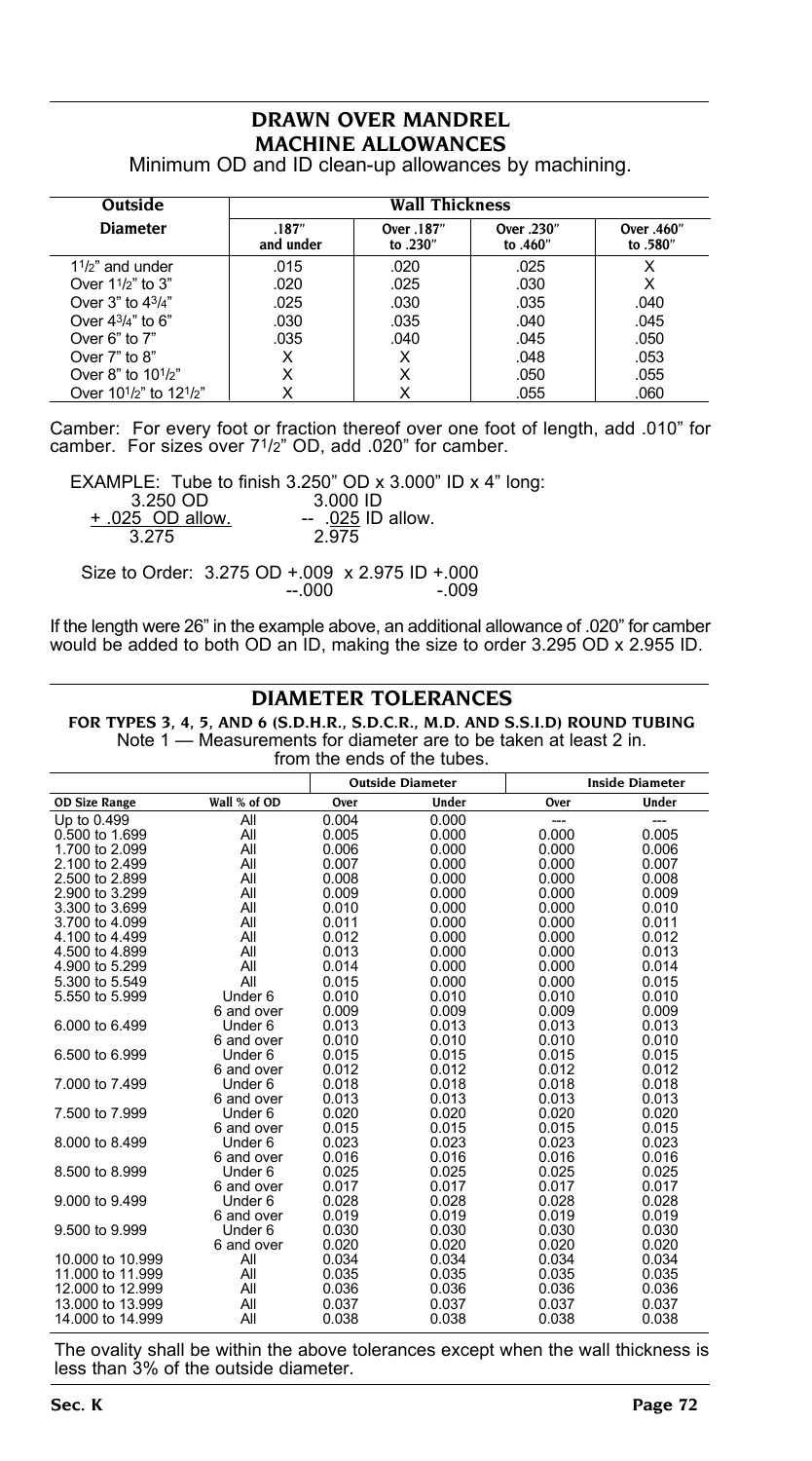### **DRAWN OVER MANDREL WALL THICKNESS TOLERANCES**

|                  | Outside Diameter <sup>A</sup> |                                             |                |           |                                         |                   |         |              |                    |  |
|------------------|-------------------------------|---------------------------------------------|----------------|-----------|-----------------------------------------|-------------------|---------|--------------|--------------------|--|
|                  | Wall                          | $3$ /s to $7$ /s, incl<br>Over 7/8 to 17/8, |                |           |                                         | Over 17/8 to 33/4 |         |              | Over $\frac{3}{4}$ |  |
| <b>Thickness</b> |                               |                                             |                | include   |                                         |                   | include | to 15, incl. |                    |  |
| In. <sup>A</sup> | Bwg. <sup>B</sup>             |                                             |                |           | Wall Thickness Tolerances, in., A,C +/- |                   |         |              |                    |  |
|                  |                               | $\ddot{}$                                   | $\overline{a}$ | $\ddot{}$ | $\overline{a}$                          | $\ddot{}$         |         | $\ddot{}$    | $\overline{a}$     |  |
| 0.035            | 20                            | 0.002                                       | 0.002          | 0.002     | 0.002                                   | 0.002             | 0.002   | ---          |                    |  |
| 0.049            | 18                            | 0.002                                       | 0.002          | 0.002     | 0.003                                   | 0.002             | 0.003   |              |                    |  |
| 0.065            | 16                            | 0.002                                       | 0.002          | 0.002     | 0.003                                   | 0.002             | 0.003   | 0.004        | 0.004              |  |
| 0.083            | 14                            | 0.002                                       | 0.002          | 0.002     | 0.003                                   | 0.003             | 0.003   | 0.004        | 0.005              |  |
| 0.095            | 13                            | 0.002                                       | 0.002          | 0.002     | 0.003                                   | 0.003             | 0.003   | 0.004        | 0.005              |  |
| 0.109            | 12                            | 0.002                                       | 0.003          | 0.002     | 0.004                                   | 0.003             | 0.003   | 0.005        | 0.005              |  |
| 0.120            | 11                            | 0.003                                       | 0.003          | 0.002     | 0.004                                   | 0.003             | 0.003   | 0.005        | 0.005              |  |
| 0.134            | 10                            |                                             |                | 0.002     | 0.004                                   | 0.003             | 0.003   | 0.005        | 0.005              |  |
| 0.148            | 9                             | ---                                         | ---            | 0.002     | 0.004                                   | 0.003             | 0.003   | 0.005        | 0.005              |  |
| 0.165            | 8                             | ---                                         | ---            | 0.003     | 0.004                                   | 0.003             | 0.004   | 0.005        | 0.006              |  |
| 0.180            | 7                             |                                             | ---            | 0.004     | 0.004                                   | 0.003             | 0.005   | 0.006        | 0.006              |  |
| 0.203            | 6                             |                                             | ---            | 0.004     | 0.005                                   | 0.004             | 0.005   | 0.006        | 0.007              |  |
| 0.220            | 5                             |                                             | ---            | 0.004     | 0.006                                   | 0.004             | 0.006   | 0.007        | 0.007              |  |
| 0.238            | 4                             | ---                                         | ---            | 0.005     | 0.006                                   | 0.005             | 0.006   | 0.007        | 0.007              |  |
| 0.259            | 3                             |                                             | ---            | 0.005     | 0.006                                   | 0.005             | 0.006   | 0.007        | 0.007              |  |
| 0.284            | 2                             |                                             | ---            | 0.005     | 0.006                                   | 0.005             | 0.006   | 0.007        | 0.007              |  |
| 0.300            | 1                             |                                             |                | 0.006     | 0.006                                   | 0.006             | 0.006   | 0.008        | 0.008              |  |
| 0.320            |                               |                                             | ---            | 0.007     | 0.007                                   | 0.007             | 0.007   | 0.008        | 0.008              |  |
| 0.344            |                               |                                             | ---            | 0.008     | 0.008                                   | 0.008             | 0.008   | 0.009        | 0.009              |  |
| 0.375            |                               | ---                                         | ---            | ---       | ---                                     | 0.009             | 0.009   | 0.009        | 0.009              |  |
| 0.400            |                               |                                             | ---            | ---       | ---                                     | 0.010             | 0.010   | 0.010        | 0.010              |  |
| 0.438            |                               | ---                                         | ---            | ---       | ---                                     | 0.011             | 0.011   | 0.011        | 0.011              |  |
| 0.460            |                               |                                             |                |           | ---                                     | 0.012             | 0.012   | 0.012        | 0.012              |  |
| 0.480            |                               |                                             |                |           | ---                                     | 0.012             | 0.012   | 0.012        | 0.012              |  |
| 0.531            |                               |                                             |                | ---       | ---                                     | 0.013             | 0.013   | 0.013        | 0.013              |  |
| 0.563            |                               |                                             |                | ---       | ---                                     | 0.013             | 0.013   | 0.013        | 0.013              |  |
| 0.580            |                               |                                             |                | ---       | ---                                     | 0.014             | 0.014   | 0.014        | 0.014              |  |
| 0.600            |                               |                                             |                |           |                                         | 0.015             | 0.015   | 0.015        | 0.015              |  |
| 0.625            |                               |                                             |                |           | ---                                     | 0.016             | 0.016   | 0.016        | 0.016              |  |
| 0.650            |                               | ---                                         | ---            | ---       | 0.017                                   | 0.017             | 0.017   | 0.017        |                    |  |

Straightness refer to page 69

- $^{\circ}$  1 in. = 25.4 mm.
- <sup>B</sup> Birmingham Wire Gage

 $\circ$  Where the ellipsis (---) appears in this table, the tolerance is not addressed.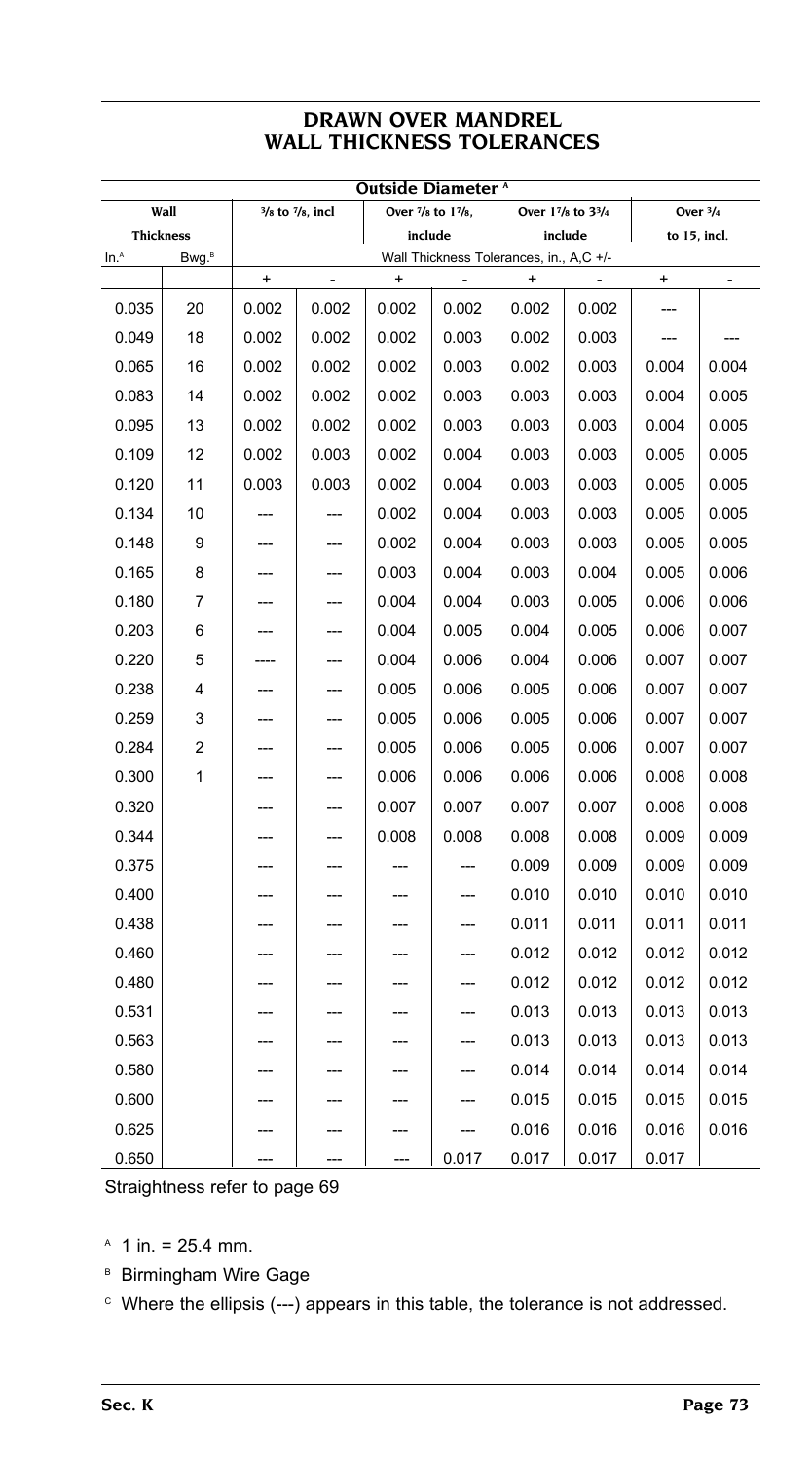### **DRAWN OVER MANDREL**

### **Special Smooth ID Hydraulic Cylinder Tubing**

Special Smooth ID Tubing is a welded steel tubing that has been specially processed to produce an extra fine inside finish. Flat-rolled steel with its closely controlled tolerances is formed and electric-resistance welded into a tube. The welding flash is trimmed and the tube is normalized to insure a uniform and ductile structure. A final drawing over a highly polished mandrel produces the fine finish on the inside surface as well as uniform tolerances. Each length of tubing is subjected to nondestructive testing to insure quality of product.

Special Smooth ID Tubing can in many applications eliminate such costly operations as honing and boring. It is furnished to meet the following maximum average micro-inch finish:

| <b>Wall Thickness</b> | <b>Outside Diameter</b> |                  |                  |          |  |  |  |
|-----------------------|-------------------------|------------------|------------------|----------|--|--|--|
|                       | $1''$ to $2^{1}/2''$    | Over $2^{1}/2$ " | Over $4^{1}/2$ " | Over 7"  |  |  |  |
|                       |                         | to $4^{1}/2$ "   | to $7"$          | to $11"$ |  |  |  |
| .065" and under       | 40                      | 40               |                  |          |  |  |  |
| Over 065" to 150"     | 45                      | 50               | 55               |          |  |  |  |
| Over .150" to .187"   | 50                      | 60               | 70               |          |  |  |  |
| Over .187" to .225"   | 55                      | 70               | 80               | 90       |  |  |  |
| Over 225" to 312"     | 70                      | 80               | 90               | 100      |  |  |  |
| Over 312" to 400"     |                         | 90               | 100              | 110      |  |  |  |
| Over 400" to 480"     |                         | 100              | 110              | 120      |  |  |  |
| Over 480" to 580"     |                         | 110              | 120              | 130      |  |  |  |

#### **Maximum Average Microinch Readings on Inside Surface**

**TOLERANCES** — Special Smooth ID is ordered to one-half standard ID Tolerances shown in the Diameter Tolerance table shown on Page 72 of this section. Straightness tolerances are shown on Page 69 of ths section.

### **Stock Sizes**

Refer to listing on Pages 4-64 of this section, where availability of this material is indicated in the CARBON column by the abbreviation SS.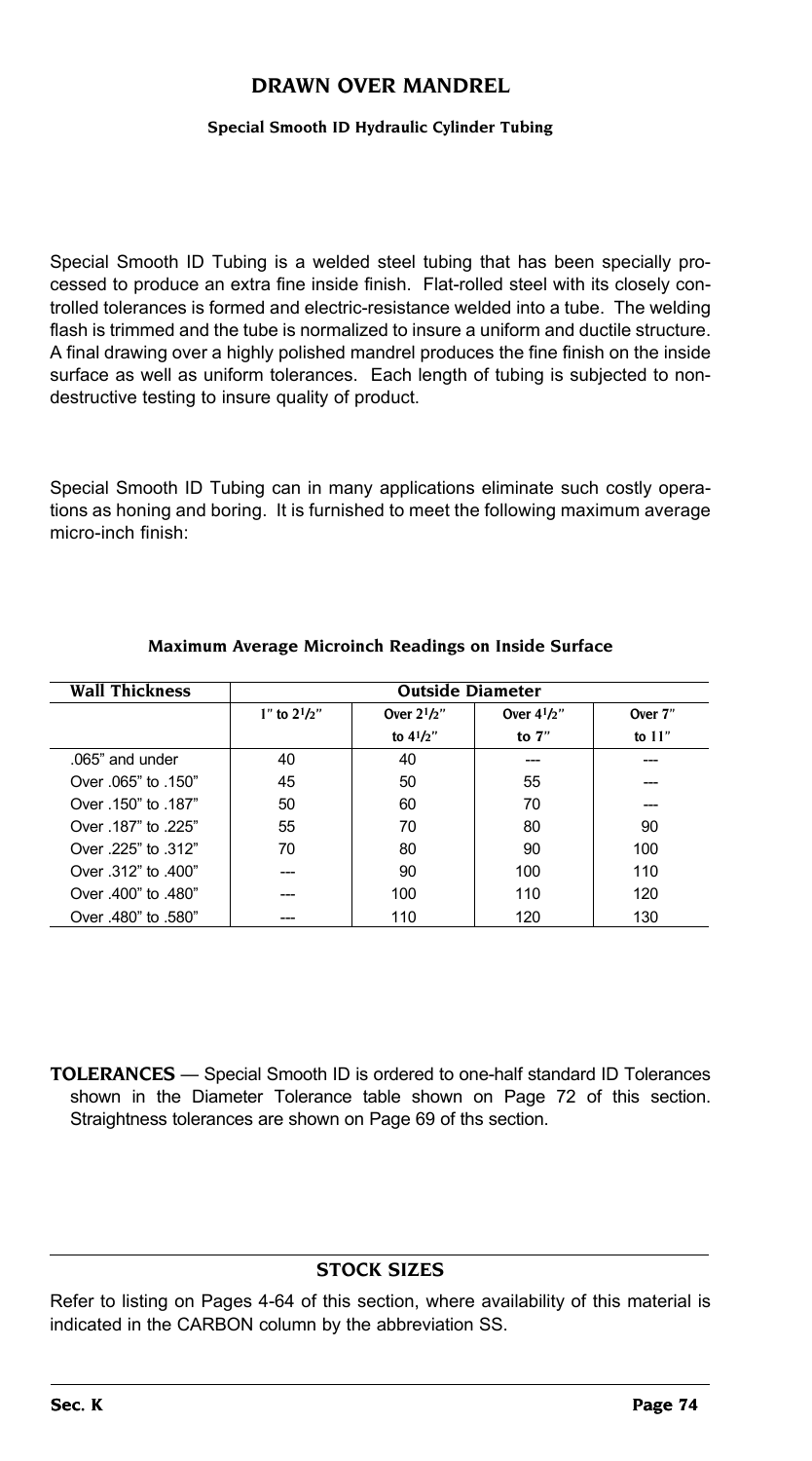# **1010/1020 COLD DRAWN BUTT WELDED TUBING**

### **ASTM A 512 Condition -- CDSR**

This tubing is cold drawn to size from hot rolled, continuous welded material. The cold drawing operations is identical in every respect with the method used in producing seamless mechanical tubing. Material in regular stock is mandrel drawn. However, Butt Welded Tubing is available drawn on the outside only for use where the inside dimension is not important; information on such material will be furnished upon request.

| ANALYSIS |           |                   |           |
|----------|-----------|-------------------|-----------|
| Carbon   | Manganese | <b>Phosphorus</b> | Sulphur   |
| .05/.15  | .30/0.60  | .040 Max.         | .050 Max. |

**MECHANICAL PROPERTIES** — Cold Drawn Butt Welded Tubing is usually furnished in a finish annealed condition. The data in the following table indicate approximate properties and represent average values, since individual cases are affected by the amount of reduction of outside diameter and wall thickness in the cold drawing process.

| Tensile         | Yield           |            |            |
|-----------------|-----------------|------------|------------|
| <b>Strength</b> | <b>Strength</b> | Elongation | Rockwell B |
| (psi)           | (psi)           |            |            |
| 65.000          | 50.000          | 20%        | 76         |

| Size (OD) Inches                 | <b>Outside Diameter</b> |       |      | <b>Inside Diameter</b> | <b>Wall Thickness</b> |        |
|----------------------------------|-------------------------|-------|------|------------------------|-----------------------|--------|
|                                  | Over                    | Under | Over | <b>Under</b>           | Over                  | Under  |
| Under $1/2$                      | .004                    | .000  | .000 | .010                   | $12^{1/2}\%$          | 121/2% |
| Walls under 156                  |                         |       |      |                        |                       |        |
| $\frac{1}{2}$ to $\frac{1}{2}$ " | .005                    | .000  | .000 | .005                   | 10%                   | 10%    |
| Walls under 156                  |                         |       |      |                        |                       |        |
| Walls .156 & over                | .005                    | .000  | .000 | .005                   | 7%                    | 7%     |
| $11/2$ " and Over                | .010                    | .000  | ---  | .010                   | 10%                   | 10%    |
| Walls under .156                 |                         |       |      |                        |                       |        |
| Walls .156 & over                | .010                    | .000  | .000 | .010                   | 7%                    | 7%     |

Straightness tolerances are shown on Page 69 of this section.

### **Stock Sizes**

Refer to listing on Pages 4-64 of this section, where availability of Cold Drawn Butt Welded Tubing is indicated in the CARBON column by the abbreviation CDBW.

This product is made in over 600 sizes, and sizes not regularly carried in stock can be furnished promptly from the mill. Also, other analyses are available, including 1018, 1020, 1025, 1030, 1110, 1115 and 1117.

Although stocks consist mainly of round tubing, this product is also made in Squares, Rectangles, Ovals, and other shapes. We invite your inquiries for such special sections.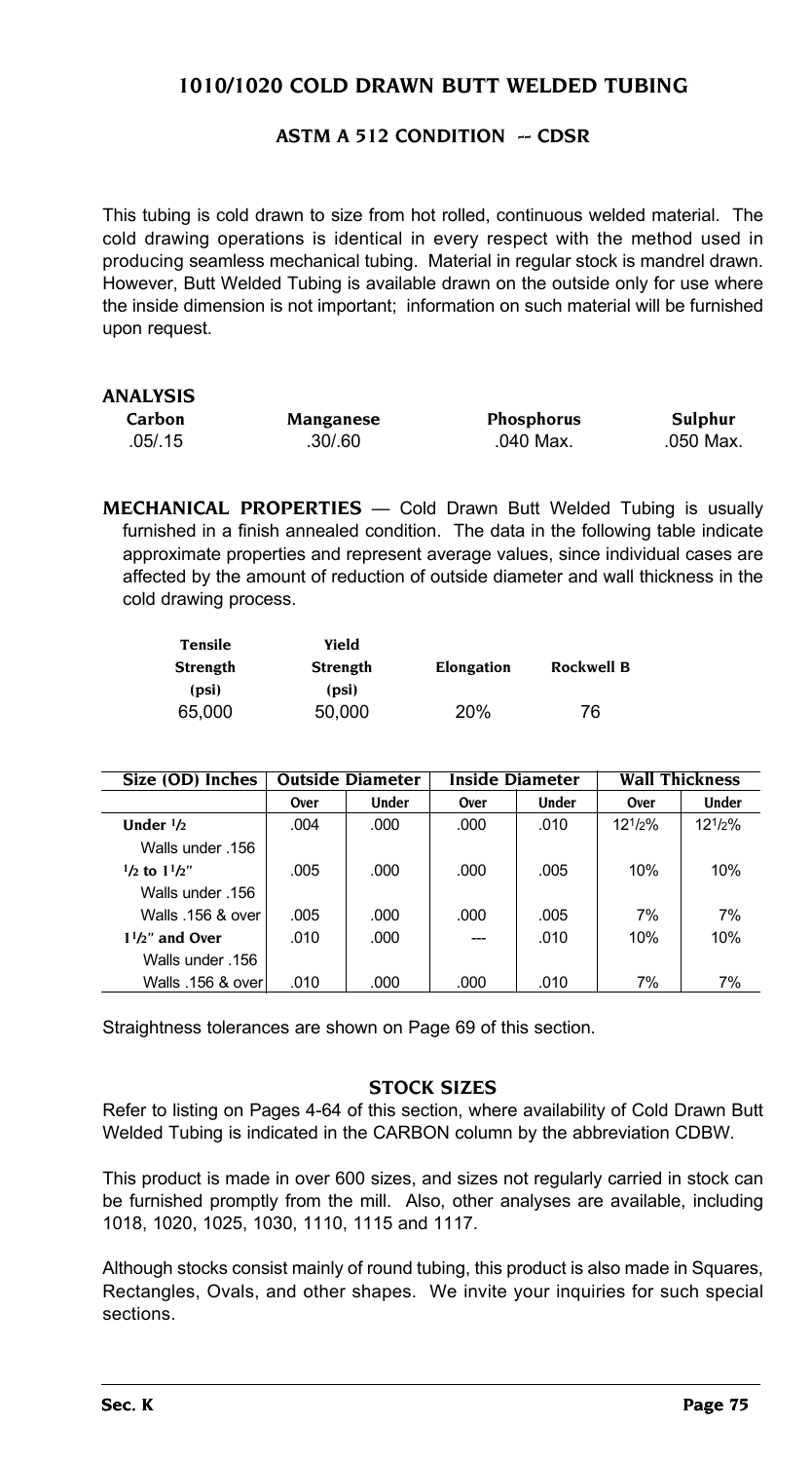### **1008/10/20 ELECTRIC RESISTANCE WELDED MECHANICAL TUBING**

### **ASTM A 513, Types 1 & 2**

Electric Resistance Welded Mechanical Tubing is available generally in the 1008 and 1020 analyses. It is manufactured by forming flat rolled steel into a tubular shape and welding the edges. The flash is always removed from the outside of the tube. Round tubing 11/4" OD and over is carried with inside flash controlled to a maximum height of .010. Round tubing smaller than 1<sup>1</sup>/4" OD is generally carried flash in.

Electric Resistance Welded Mechanical Tubing is available in a wide range of diameters but is confined to relatively thin walls. Tubes with walls .065" and thinner are generally produced from Cold Rolled Strip. Tubes with walls heavier than .065" are generally produced from Hot Rolled and Pickled Strip.

This tubing responds to the common fabrication techniques used for low carbon steels, such as bending, swaging, welding, machining, etc.

### **ANALYSIS**

|      | Carbon   | Manganese | Phosphorus (Max.) | Sulphur (Max.) |
|------|----------|-----------|-------------------|----------------|
| 1008 | .010 Max | .50 Max.  | .030              | .035           |
| 1010 | .05/.15  | .30/60    | .040              | .050           |
| 1020 | .015/.25 | .30/60    | .040              | .050           |

**MECHANICAL PROPERTIES** — The following typical properties apply:

| 0D                   | Wall            | <b>Tensile</b><br>Strength<br>(psi) | Yield<br>Strength<br>(psi) |     | Elongation Rockwell B |
|----------------------|-----------------|-------------------------------------|----------------------------|-----|-----------------------|
| 1010 Cold Rolled     |                 |                                     |                            |     |                       |
| $3/4$ " and smaller  | All             | 48.000                              | 40.000                     | 15% | 65                    |
| Over $3/4$ "         | 20-16 Ga.       | 45.000                              | 35.000                     | 25% | 63                    |
| Over $\frac{3}{4}$ " | 15 Ga. And hvr. | 45.000                              | 35.000                     | 30% | 60                    |
| 1010 Hot Rolled      |                 |                                     |                            |     |                       |
| $3/4$ " and smaller  | 16-14 Ga.       | 48,000                              | 40.000                     | 12% | 65                    |
| Over $3/4$ "         | 16-14 Ga.       | 48.000                              | 35.000                     | 25% | 63                    |
| Over $3/4"$          | 13 Ga. And hvr. | 45,000                              | 32,000                     | 35% | 60                    |
| 1020 Cold Rolled     |                 |                                     |                            |     |                       |
| $3/4$ " and smaller  | All             | 55.000                              | 40.000                     | 15% | 70                    |
| Over $3/4$ "         | 20-16 Ga.       | 50,000                              | 38,000                     | 20% | 68                    |
| Over $3/4$ "         | 15 Ga. And hvr. | 50.000                              | 38,000                     | 30% | 65                    |
| 1020 Hot Rolled      |                 |                                     |                            |     |                       |
| $3/4$ " and smaller  | All             | 55,000                              | 40,000                     | 12% | 70                    |
| Over $3/4$ "         | 16-14 Ga.       | 52,000                              | 38,000                     | 20% | 68                    |
| Over $\frac{3}{4}$ " | 13 Ga. and hvr. | 50.000                              | 36.000                     | 30% | 65                    |
|                      |                 |                                     |                            |     |                       |

**TOLERANCES** — Refer to Pages 77-78 of this section.

### **Stock Sizes**

Refer to listing on Pages 4-64 of this section, where availability is indicated in the CARBON column by the abbreviations **CREW** (Cold Rolled Electric Welded) and **HREW** (Hot Rolled Electric Welded).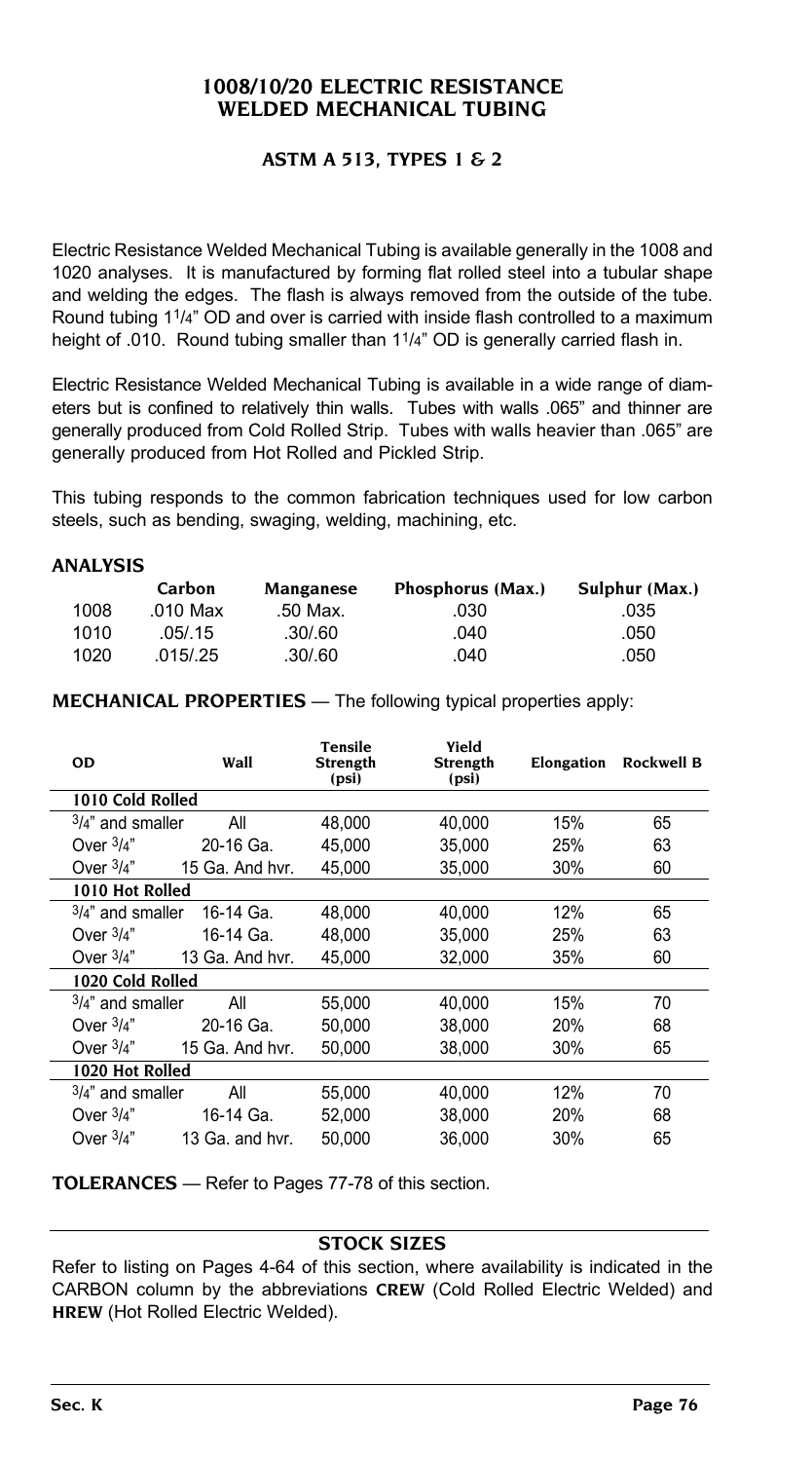### **TOLERANCES FOR WELDED ROUND MECHANICAL TUBING DIAMETER TOLERANCES FOR TYPE 2 (A.W.C.R.) Round Tubing**

Note 1–Measurements for diameter are to be taken at least 2 in. from the ends of the tub

| <b>Outside Diameter</b><br>Range in <sup>A</sup>   | <b>Wall Thickness</b> |                         | Flash-in<br>-Tubing <sup>B</sup> | Flash<br>Controlled<br>to 0.010 in.<br>$max$ Tubing <sup>c</sup> |                            | Flash<br>Controlled <sup>p</sup><br>to 0.005 in.<br>max Tubing |
|----------------------------------------------------|-----------------------|-------------------------|----------------------------------|------------------------------------------------------------------|----------------------------|----------------------------------------------------------------|
|                                                    |                       |                         | Outside<br><b>Diameter</b>       | Inside $+/-$<br><b>Diameter</b>                                  | Outside<br><b>Diameter</b> | Inside $+/-$<br><b>Diameter</b>                                |
|                                                    | <b>BWG</b>            | In.                     |                                  | Tolerances in.                                                   |                            |                                                                |
| 5/8 to 11/8", inc,                                 |                       | 24 to 16 0.022 to 0.065 | 0.003                            | ---                                                              |                            | ---                                                            |
| Over 5/8 to 11/8", inc.                            |                       | 24 to 19 0.022 to 0.042 | 0.0035                           | 0.0035                                                           | 0.0035                     | 0.013                                                          |
| Over 5/8 to 11/8", inc.                            | 18                    | 0.049                   | 0.0035                           | 0.0035                                                           | 0.0035                     | 0.015                                                          |
| Over $5/8$ to $1\frac{1}{8}$ , inc.                |                       | 16 to 14 0.065 to 0.083 | 0.0035                           | 0.0035                                                           | 0.0035                     | 0.019                                                          |
| Over 3/4 to 11/8", inc,                            | 13                    | 0.095                   | 0.0035                           | 0.0035                                                           | 0.0035                     | 0.019                                                          |
| Over 7/8 to 11/8", inc,                            | 12 to 11              | 0.109 to 0.120          | 0.0035                           | 0.0035                                                           | 0.0035                     | 0.021                                                          |
| Over 11/8" to 2, include                           | 22 to 18              | 0.028 to 0.049          | 0.005                            | 0.005                                                            | 0.005                      | 0.015                                                          |
| Over 11/8" to 2, include                           |                       | 16 to 13 0.065 to 0.095 | 0.005                            | 0.005                                                            | 0.005                      | 0.019                                                          |
| Over 1 <sup>1</sup> / <sub>8</sub> " to 2, include |                       | 12 to 10 0.109 to 0.134 | 0.005                            | 0.005                                                            | 0.005                      | 0.022                                                          |
| Over 2 to 2 <sup>1</sup> / <sub>2</sub> ", include |                       | 20 to 18 0.035 to 0.049 | 0.006                            | 0.006                                                            | 0.006                      | 0.016                                                          |
| Over 2 to 2 <sup>1</sup> / <sub>2</sub> ", include |                       | 16 to 13 0.065 to 0.095 | 0.006                            | 0.006                                                            | 0.006                      | 0.020                                                          |
| Over 2 to 2 <sup>1</sup> / <sub>2</sub> ", include |                       | 12 to 10 0.109 to 0.134 | 0.006                            | 0.006                                                            | 0.006                      | 0.023                                                          |
| Over 21/2" to 3, inc.                              |                       | 20 to 18 0.035 to 0.049 | 0.008                            | 0.008                                                            | 0.008                      | 0.018                                                          |
| Over 21/2" to 3, inc.                              |                       | 16 to 13 0.065 to 0.095 | 0.008                            | 0.008                                                            | 0.008                      | 0.022                                                          |
| Over 21/2" to 3, inc.                              |                       | 12 to 10 0.190 to 0.134 | 0.008                            | 0.008                                                            | 0.008                      | 0.025                                                          |
| Over $3$ to $3\frac{1}{2}$ , inc                   |                       | 20 to 18 0.035 to 0.049 | 0.009                            | 0.009                                                            | 0.009                      | 0.019                                                          |
| Over 3 to 31/2", inc.                              |                       | 16 to 13 0.065 to 0.095 | 0.009                            | 0.009                                                            | 0.009                      | 0.023                                                          |
| Over 3 to 31/2", inc.                              |                       | 12 to 10 0.109 to 0.134 | 0.009                            | 0.009                                                            | 0.009                      | 0.026                                                          |
| Over 31/2" to 4, inc.                              |                       | 20 to 18 0.035 to 0.049 | 0.010                            | 0.010                                                            | 0.010                      | 0.020                                                          |
| Over 31/2" to 4, inc.                              |                       | 16 to 13 0.065 to 0.095 | 0.010                            | 0.010                                                            | 0.010                      | 0.024                                                          |
| Over $3\frac{1}{2}$ to 4, inc                      |                       | 12 to 10 0.109 to 0.134 | 0.010                            | 0.010                                                            | 0.010                      | 0.027                                                          |
| Over 4 to 6, inc.                                  |                       | 16 to 13 0.065 to 0.095 | 0.020                            | 0.020                                                            | 0.020                      | 0.034                                                          |
| Over 4 to 6, inc                                   |                       | 12 to 10 0.109 to 0.134 | 0.020                            | 0.020                                                            | 0.020                      | 0.037                                                          |
| Over 8 to 10, inc                                  |                       | 16 to 13 0.065 to 0.095 | 0.030                            | 0.030                                                            | 0.030                      | 0.044                                                          |
| Over 8 to 10, inc.                                 | 12 to 10              | 1.109 to 0.134          | 0.030                            | 0.030                                                            | 0.030                      | 0.049                                                          |
| Over 10 to 12, inc.                                |                       | 14 to 13 0.083 to 0.095 | 0.035                            | 0.035                                                            | 0.035                      | 0.049                                                          |
| Over 10 to 12, inc                                 |                       | 12 to 10 0.109 to 0.134 | 0.035                            | 0.035                                                            | 0.035                      | 0.054                                                          |

(1) **Flash-in Tubing:** The maximum height of the inside welding flash does not customarily exceed the wall thickness or in any case 3/32 in.

(2) **Flash Controlled to .010 in. max. Tubing** comprises tubing over 1 1/8 in. OD which is commonly produced only to OD tolerances and wall thickness tolerances in which the height of the remaining welding flash is controlled not to exceed .010 in.

(3) **Flash Controlled to .005 in. max. Tubing** is produced to OD tolerances and wall thickness tolerances, ID tolerances, and wall thickness tolerances, or OD tolerances and ID tolerances, in which the height of the remaining flash in controlled not to exceed .005 in.; any remaining flash is considered to be part of the applicable ID tolerances.

(4) **No Flash Tubing** is processed for closer tolerances with mandrel-tubing produced to outside diameter and wall, inside diameter and wall, or outside diameter and inside diameter to tolerances with no dimensional indication of inside flash.

Ovality Tolerances do not exceed 50% greater than the OD tolerances.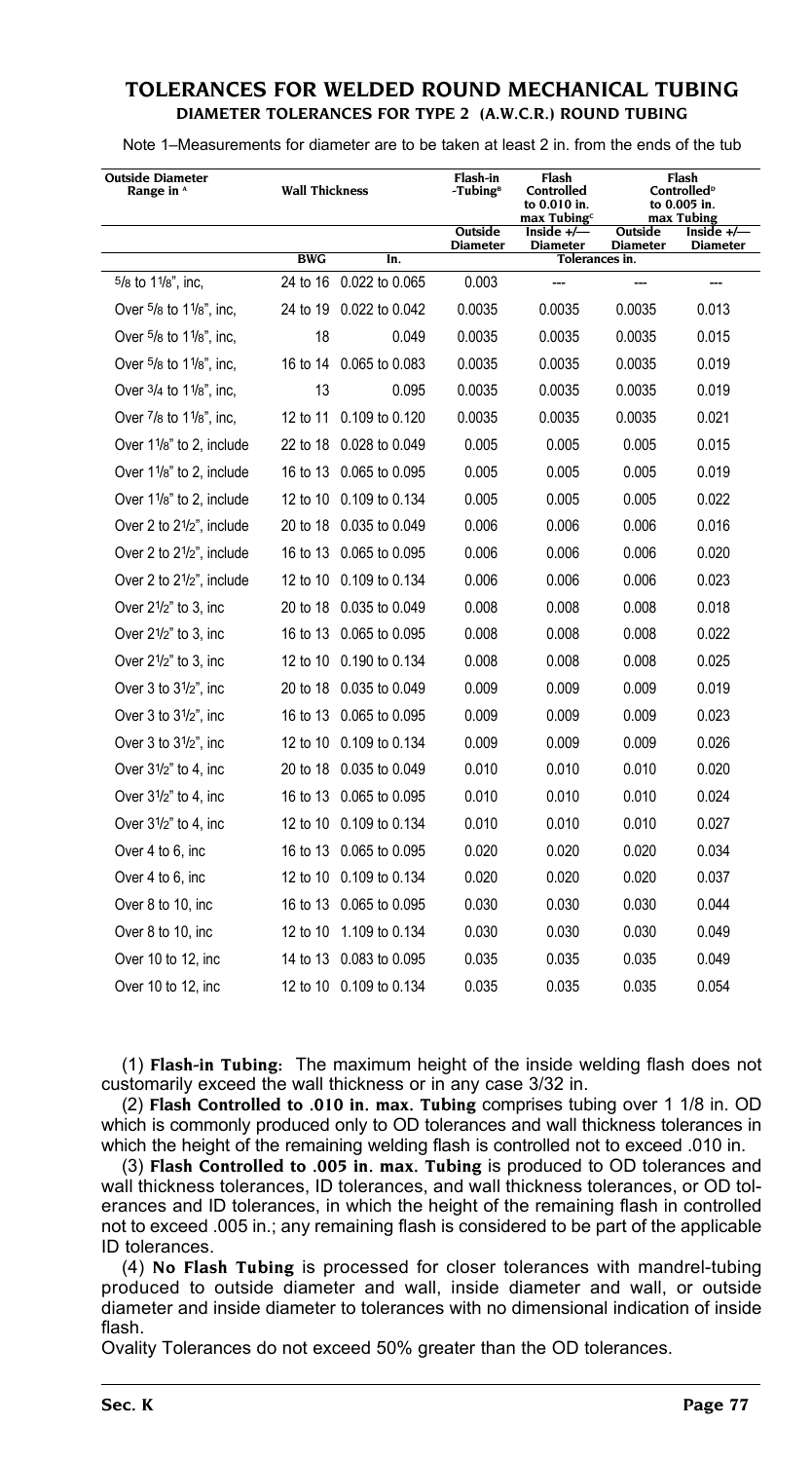### **TOLERANCES FOR WELDED ROUND MECHANICAL TUBING DIAMETER TOLERANCES FOR TYPE 1 (A.W.H.R.) Round Tubing**

Note 1–Measurements for diameter are to be taken at least 2 inches from the ends of the tub

| <b>Outside Diameter</b>          | <b>Wall Thickness</b>   |                  | Flash-in                          | Flash<br>Controlled                       |                 | Flash<br>Controlled               |
|----------------------------------|-------------------------|------------------|-----------------------------------|-------------------------------------------|-----------------|-----------------------------------|
| Range in '                       |                         |                  | $-Tubing(1)(4)$                   | to 0.010 in.                              |                 | to 0.005 in.                      |
|                                  |                         |                  | Outside                           | $max.$ Tubing $^{(2)(4)}$<br>Inside $+/-$ | Outside         | max. Tubing(3)(4)<br>Inside $+/-$ |
|                                  | <b>BWG</b> <sup>F</sup> | In. <sup>A</sup> | <b>Diameter</b><br>Tolerances in. | <b>Diameter</b>                           | <b>Diameter</b> | <b>Diameter</b>                   |
| $1/2$ to $11/8$ , include        | 16 to 10                | 0.065 to 0.134   | 0.0035                            | 0.0035                                    | 0.0035          | 0.020                             |
| Over 11/8 to 2, inc              | 16 to 14                | 0.065 to 0.083   | 0.005                             | 0.005                                     | 0.005           | 0.021                             |
| Over $1\frac{1}{8}$ to 2, inc    | 13 to 7                 | 0.095 to 0.180   | 0.005                             | 0.005                                     | 0.005           | 0.025                             |
| Over 11/8 to 2, inc              | 6 to 5                  | 0.203 to 0.220   | 0.005                             | 0.005                                     | 0.005           | 0.029                             |
| Over $1\frac{1}{8}$ to 2, inc    | 4 to 3                  | 0.238 to 0.259   | 0.005                             | 0.005                                     | 0.005           | 0.039                             |
| Over 2 to 21/2, inc              | 16 to 14                | 0.065 to 0.083   | 0.006                             | 0.006                                     | 0.006           | 0.022                             |
| Over 2 to $2\frac{1}{2}$ , inc   | 13 to 5                 | 0.095 to 0.220   | 0.006                             | 0.006                                     | 0.006           | 0.024                             |
| Over 2 to $2\frac{1}{2}$ , inc   | 4 to 3                  | 0.238 to 0.259   | 0.006                             | 0.006                                     | 0.006           | 0.040                             |
| Over 21/2 to 3, inc.             | 16 to 14                | 0.065 to 0.083   | 0.008                             | 0.008                                     | 0.008           | 0.024                             |
| Over 21/2 to 3, inc.             | 13 to 5                 | 0.095 to 0.220   | 0.008                             | 0.008                                     | 0.008           | 0.026                             |
| Over 21/2 to 3, inc.             | 4 to 3                  | 0.238 to 0.259   | 0.008                             | 0.008                                     | 0.008           | 0.040.                            |
| Over 21/2 to3, inc               | 2 to 0.320              | 0.284 to 0.320   | 0.010                             | 0.010                                     | 0.010           | 0.048                             |
| Over $3$ to $3\frac{1}{2}$ , inc | 16 to 14                | 0.065 to 0.083   | 0.009                             | 0.009                                     | 0.009           | 0.025                             |
| Over $3$ to $3\frac{1}{2}$ , inc | 13 to 5                 | 0.095 to 0.220   | 0.009                             | 0.009                                     | 0.009           | 0.027                             |
| Over $3$ to $3\frac{1}{2}$ , inc | 4 to 3                  | 0.238 to 0.259   | 0.009                             | 0.009                                     | 0.009           | 0.043                             |
| Over $3$ to $3\frac{1}{2}$ , inc | 2 to 0.0360             | 0.284 to 0.360   | 0.012                             | 0.012                                     | 0.012           | 0.050                             |
| Over $3\frac{1}{2}$ to 4, inc    | 16 to 14                | 0.065 to 0.083   | 0.010                             | 0.010                                     | 0.010           | 0.026                             |
| Over $3\frac{1}{2}$ to 4, inc    | 13 to 5                 | 0.095 to 0.220   | 0.010                             | 0.010                                     | 0.010           | 0.028                             |
| Over $3\frac{1}{2}$ to 4, inc    | 4 to 3                  | 0.238 to 0.259   | 0.010                             | 0.010                                     | 0.010           | 0.044                             |
| Over $3\frac{1}{2}$ to 4, inc    | 2 to 0.500              | 0.284 to 0.500   | 0.015                             | 0.015                                     | 0.015           | 0.053                             |
| Over 4 to 5, inc.                | 16 to 14                | 0.065 to 0.083   | 0.020                             | 0.020                                     | 0.020           | 0.036                             |
| Over 4 to 5, inc.                | 13 to 5                 | 0.095 to 0.220   | 0.020                             | 0.020                                     | 0.020           | 0.045                             |
| Over 4 to 5, inc.                | 4 to 3                  | 0.238 to 0.259   | 0.020                             | 0.020                                     | 0.020           | 0.054                             |
| Over 4 to 5, inc.                | 2 to 0.500              | 0.284 to 0.500   | 0.020                             | 0.020                                     | 0.020           | 0.058                             |
| Over 5 to 6, inc.                | 16 to 10                | 0.065 to 0.134   | 0.020                             | 0.020                                     | 0.020           | 0.036                             |
| Over 5 to 6, inc.                | 9 to 5                  | 0.148 to 0.220   | 0.020                             | 0.020                                     | 0.020           | 0.040                             |
| Over 5 to 6, inc.                | 4 to 3                  | 0.238 to 0.259   | 0.020                             | 0.020                                     | 0.020           | 0.054                             |
| Over 5 to 6, inc.                | 2 to 0.500              | 0.284 to 0.500   | 0.020                             | 0.020                                     | 0.020           | 0.058                             |
| Over 6 to 8, include             | 11 to 10                | 0.120 to 0.134   | 0.025                             | 0.025                                     | 0.025           | 0.043                             |
| Over 6 to 8, include             | 9 to 5                  | 0.148 to 0.220   | 0.025                             | 0.025                                     | 0.025           | 0.045                             |
| Over 6 to 8, include             | 4 to 3                  | 0.238 to 0.259   | 0.025                             | 0.025                                     | 0.025           | 0.059                             |
| Over 6 to 8, include             | 2 to 0.500              | 0.284 to 0.500   | 0.025                             | 0.025                                     | 0.025           | 0.063                             |
| Over 8 to 10, inc.               | 14 to 12                | 0.083 to 0.109   | 0.030                             | 0.030                                     | 0.030           | 0.041                             |
| Over 8 to 10, inc.               | 11 to 10                | 0.120 to 0.134   | 0.030                             | 0.030                                     | 0.030           | 0.043                             |
| Over 8 to 10, inc.               | 9 to 5                  | 0.148 to 0.220   | 0.030                             | 0.030                                     | 0.030           | 0.045                             |
| Over 8 to 10, inc.               | 4 to 3                  | 0.238 to 0.259   | 0.030                             | 0.030                                     | 0.030           | 0.059                             |
| Over 8 to 10, inc.               | 2 to 0.500              | 0.248 to 0.500   | 0.030                             | 0.030                                     | 0.030           | 0.063                             |
| Over 10 to 12, inc               | 14 to 12                | 0.083 to 0.109   | 0.035                             | 0.035                                     | 0.035           | 0.041                             |
| Over 10 to 12, inc               | 11 to 10                | 0.120 to 0.134   | 0.035                             | 0.035                                     | 0.035           | 0.043                             |
| Over 10 to 12, inc               | 9 to 5                  | 0.148 to 0.220   | 0.035                             | 0.035                                     | 0.035           | 0.045                             |
| Over 10 to 12, inc.              | 4 to 3                  | 0.238 to 0.259   | 0.035                             | 0.035                                     | 0.035           | 0.059                             |
| Over 10 to 12, inc               | 2 to 0.500              | 0.248 to 0.500   | 0.035                             | 0.035                                     | 0.035           | 0.063                             |

See (1) (2) (3) (4) at bottom of page 77.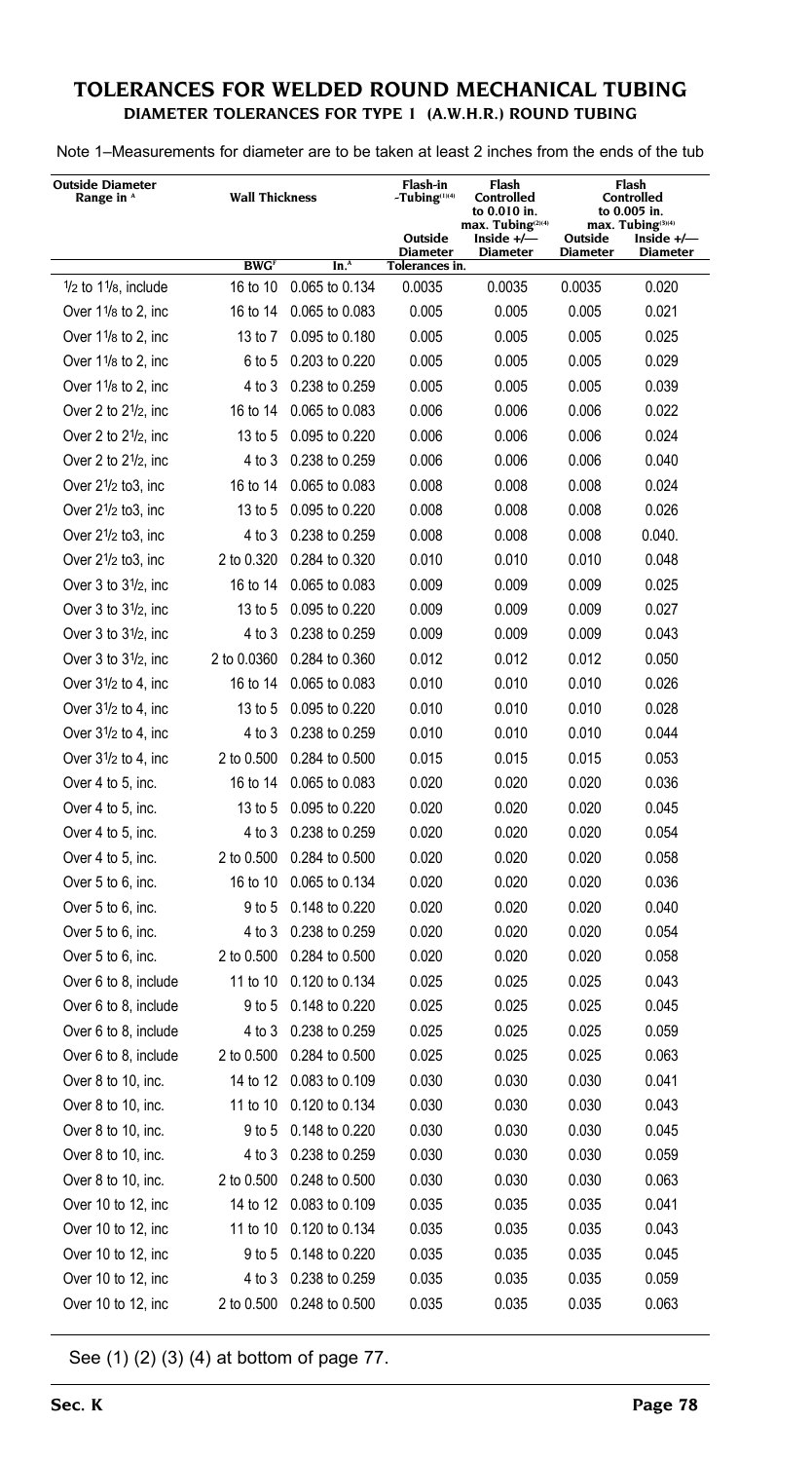### **TOLERANCES FOR WELDED ROUND MECHNICAL TUBING Wall Thickness Tolerances**

### **COLD ROLLED**

|               | <b>OUTSIDE DIAMETER OF TUBE IN INCHES</b>           |       |       |                     |       |                 |       |             |       |       |
|---------------|-----------------------------------------------------|-------|-------|---------------------|-------|-----------------|-------|-------------|-------|-------|
| Wall<br>(BMG) | $\frac{3}{8}$ to $\frac{7}{8}$<br>Over 7/8 to 17/8" |       |       | Over 17/8" to 33/4" |       | Over 33/4" to 5 |       | Over 5 to 6 |       |       |
|               | Over*                                               | Under | Over* | Under               | Over* | Under           | Over* | Under       | Over* | Under |
| 22            | .000                                                | .003  | .000  | .003                |       |                 |       |             |       |       |
| 20            | .000                                                | .004  | .000  | .004                | .000  | .004            |       |             |       |       |
| 18            | .000                                                | .004  | .000  | .005                | .000  | .005            |       |             |       |       |
| 16            | .000                                                | .004  | .000  | .005                | .000  | .005            | .002  | .006        | .002  | .007  |
| $13 - 14$     | .000                                                | .004  | .000  | .005                | .000  | .006            | .002  | .007        | .002  | .007  |
| $9 - 12$      |                                                     |       | .000  | .006                | .000  | .006            | .003  | .007        | .003  | .007  |
| 8             |                                                     |       | .000  | .007                | .000  | .007            | .003  | .008        | .003  | .0100 |

\*The following additional tolerances apply to the over limits shown above due to the crown of the flat rolled steel:

| <b>Wall Thickness</b>      | <b>Plus Tolerance</b> |
|----------------------------|-----------------------|
| .025 to .064               | .0015                 |
| Incl.                      | .002                  |
| .025 to .064               | .002                  |
| Incl.                      | .0025                 |
| Over .064 to .165, include | .003                  |
|                            |                       |

| <b>OUTSIDE DIAMETER OF TUBE IN INCHES</b> |       |                    |       |                         |       |                                                              |       |                                 |       |                       |  |  |  |
|-------------------------------------------|-------|--------------------|-------|-------------------------|-------|--------------------------------------------------------------|-------|---------------------------------|-------|-----------------------|--|--|--|
| Wall<br>(BWG)                             |       | $\frac{3}{8}$ to 1 |       | Over 1 to $1^{15}/16$ " |       | Over 1 <sup>15</sup> /16" to 3 <sup>3</sup> / <sub>4</sub> " |       | Over $3^{3}/4$ " to $4^{1}/2$ " |       | Over $4^{1}/2$ " to 6 |  |  |  |
|                                           | Over* | <b>Under</b>       | Over* | <b>Under</b>            | Over* | <b>Under</b>                                                 | Over* | <b>Under</b>                    | Over* | Under                 |  |  |  |
| 16                                        | .002  | .006               | .002  | .008                    | .002  | .008                                                         | .002  | .010                            | .002  | .010                  |  |  |  |
| $13 - 14$                                 | .002  | .006               | .002  | .008                    | .002  | .008                                                         | .003  | .010                            | .002  | .012                  |  |  |  |
| 12                                        | .002  | .006               | .002  | .008                    | .002  | .008                                                         | .005  | .010                            | .004  | .012                  |  |  |  |
| $10 - 11$                                 | .002  | .008               | .002  | .008                    | .002  | .008                                                         | .005  | .010                            | .004  | .012                  |  |  |  |
| $7-9$                                     |       |                    | .002  | .008                    | .002  | .008                                                         | .005  | .011                            | .005  | .012                  |  |  |  |
| 6                                         |       |                    | .002  | .010                    | .002  | .010                                                         | .005  | .012                            | .005  | .013                  |  |  |  |
| 5                                         |       |                    | .005  | .012                    | .002  | .010                                                         | .005  | .012                            | .005  | .013                  |  |  |  |
| 4                                         |       |                    |       |                         | .010  | .018                                                         | .010  | .018                            | .010  | .018                  |  |  |  |

**HOT ROLLED**

4 .010 .018 .010 .018 .010 .018 .010 .018

\*The following additional tolerances apply to the over limits shown above due to the crown of the flat rolled steel:

| <b>Outside Diameter</b>                  | <b>Plus Tolerance</b> |
|------------------------------------------|-----------------------|
| $3/4$ to 1, inc.                         | .002                  |
| Over 1 to 1 <sup>15</sup> /16". include. | .003                  |
| Over 115/16" to 33/4", include.          | .004                  |

### **STRAIGHTNESS TOLERANCES**

Straightness tolerance is customarily .030 inch per three feet of length. The straightness variation is determined by placing the tube on a surface plate with both ends touching the plate. The point of maximum deflection of the tube from the surface plate should be not more than .030 inch per three feet of length when measured with a feeler gauge. For lengths above one foot, the straightness tolerance is .010 in.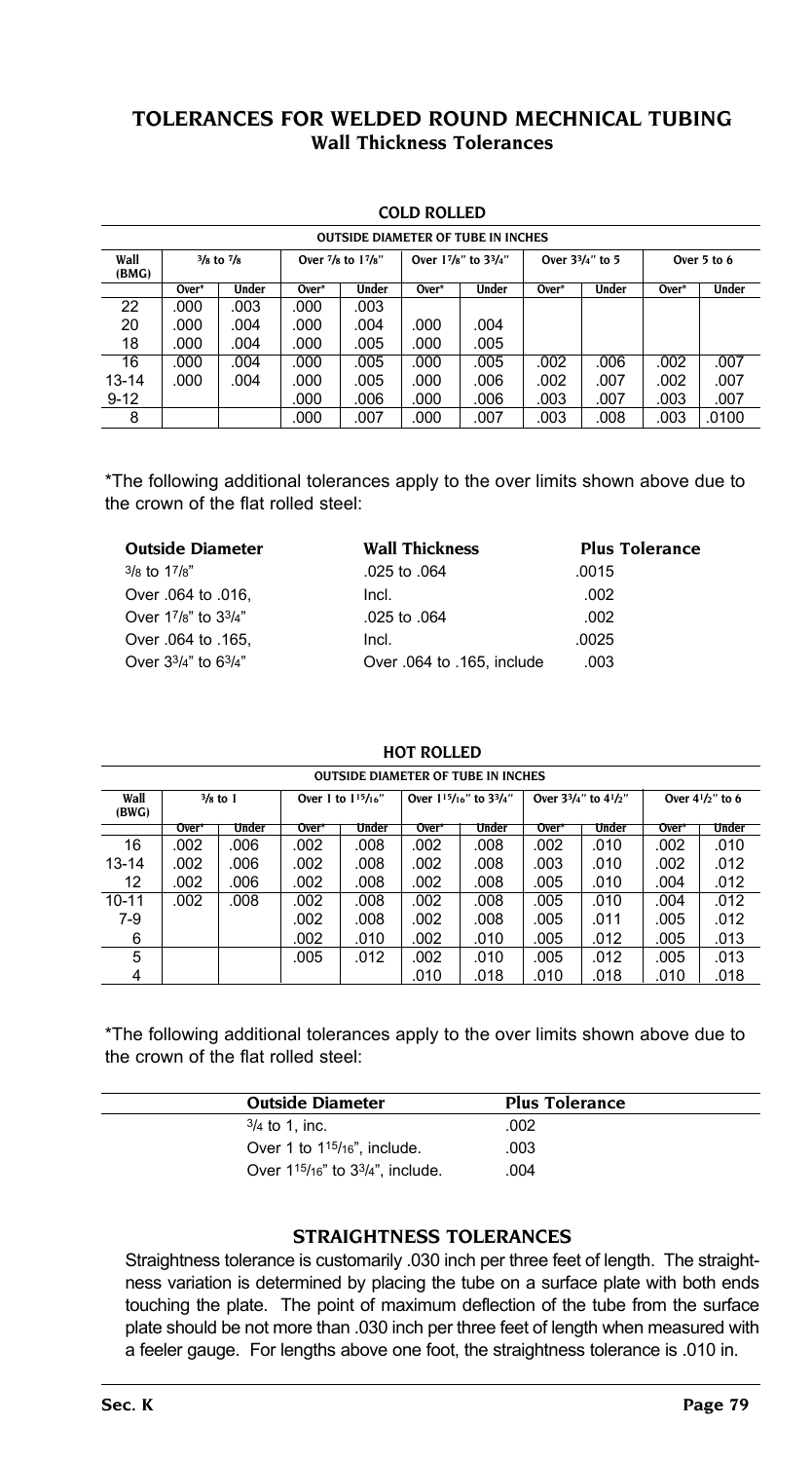### **4130 ALLOY STEEL SEAMLESS MECHANICAL TUBING (Aircraft) AMS 6371**

4130 is a chromium-molybdenum general purpose alloy steel tubing that is weldable and is capable of developing good strength. For years it has been the standard of the aircraft industry. It is manufactured to meet the rigid standards of aircraft quality and is suitable for the fabrication of parts which may be subjected to magnetic particle (magnaflux) inspection.

### **ANALYSIS**

| Mn              |     | $P(Max.)$ $S(Max.)$ | - Si | - Cr                     | Mo |
|-----------------|-----|---------------------|------|--------------------------|----|
| .28/.33 .40/.60 | 025 | 025                 |      | .15/.35 .80/1.10 .15/.25 |    |

**APPLICATIONS** — It is used for parts with section thicknesses of 1/2" or less at the time of heat treatment which require a through hardening steel capable of developing hardness as high as Rockwell C 35 when properly hardened and tempered. It may be used for parts of greater section thickness where proportionately lower hardness or strength levels are required.

**HARDENABILITY** — This grade has a hardenability of Rockwell C 35 minimum at  $5/16$  and Rockwell C 28 minimum at  $8/16$  when normalized at 1700°F and austenitized at 1600ºF.

**TOLERANCES** — Refer to pages 67-69 of this section.

### **Stock Sizes**

Refer to listing on Pages 4-64 of this section, where availability of this product is indicated in the ALLOY column by the number **4130.**

### **4135 ALLOY STEEL SEAMLESS MECHANICAL TUBING (Aircraft) AMS 6372**

4135 is a chromium-molybdenum alloy steel tubing, capable of developing higher strength than 4130. It is manufactured by the electric furnace process to meet the rigid standards of the aircraft industry, and it is suitable for the fabrication of parts which may be subjected to magnetic particle (magnaflux) inspection.

| ANALYSIS |         |      |                      |    |                  |         |
|----------|---------|------|----------------------|----|------------------|---------|
|          | Mn      |      | $P(Max.)$ S $(Max.)$ | Si | Cr.              | Mo      |
| .33/.38  | .70/.90 | .025 | .025                 |    | .20/.35 .80/1.10 | .15/.25 |

**APPLICATIONS** — It is used for parts with section thicknesses of 3/4" or less at the time of heat treatment which require a through hardening steel that will develop a hardness as high as Rockwell C 40 when properly hardened and tempered. It may be used for parts of greater section thickness where proportionately lower hardness or strength levels are required.

**HARDENABILITY** — this grade has a hardenability of Rockwell C 45 minimum at  $6/16$  and Rockwell C 40 minimum at  $9/16$  when normalized at 1700 $\degree$ F and austenitized at 1600ºF.

**TOLERANCES** — Refer to pages 67-69 of this section.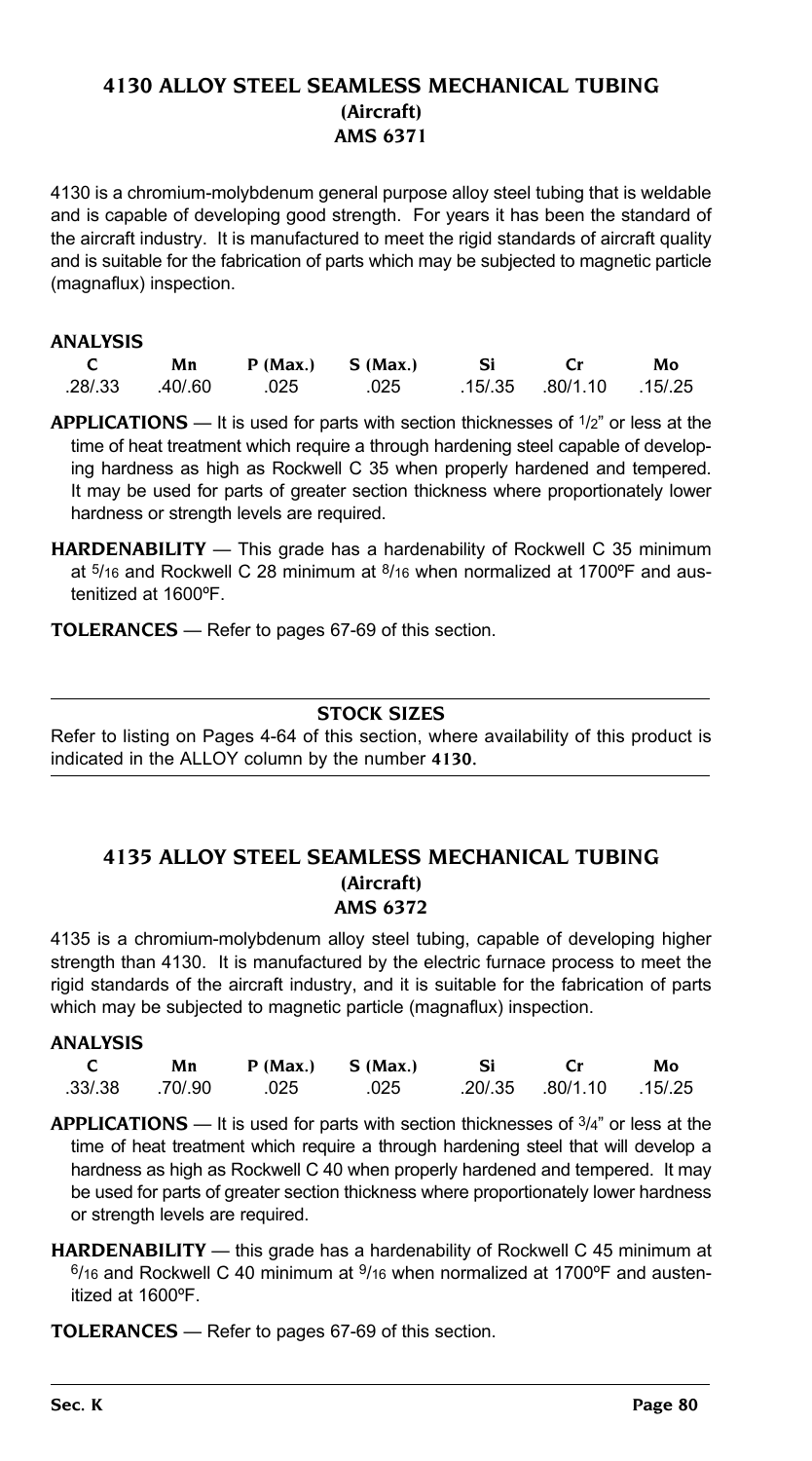# **4140 ALLOY STEEL SEAMLESS MECHANICAL TUBING (Aircraft) AMS 6381**

4140 is a medium carbon chromium-molybdenum alloy steel tubing. It is manufactured by the electric furnace process to meet the rigid standards of the aircraft industry, and it is suitable for the fabrication of parts which may be subjected to magnetic particle (magnaflux) inspection. It responds readily to heat treatment and is capable of developing a higher hardness than 4130 and 4135.

### **ANALYSIS**

| Mn                    | $P(Max.)$ S $(Max.)$ | - Si |                          | Mo |
|-----------------------|----------------------|------|--------------------------|----|
| .38/.43 .75/1.00 .025 | .025                 |      | .20/.35 .80/1.10 .15/.25 |    |

**APPLICATIONS** — It is used for parts with section thicknesses of 1/2" or less at the time of heat treatment which require a through hardening steel capable of developing hardness as high as Rockwell C 50 when properly hardened and tempered. It may be used for parts of greater section thickness where proportionately lower hardness or strength levels are required.

**HARDENABILITY** — This grade has a hardenability of Rockwell C 50 minimum at  $6/16$  and Rockwell C 44 minimum at  $9/16$  when normalized at 1700°F and austenitized at 1550ºF.

**TOLERANCES** — Refer to pages 67-69 of this section.

### **Stock Sizes**

Refer to listing on Pages 4-64 of this section, where availability of this product is indicated in the ALLOY column by the number **4140.**

### **4340 ALLOY STEEL**

### **SEAMLESS MECHANICAL TUBING**

**(Aircraft)** 

### **AMS 6415**

4340 is a chromium-nickel-molybdenum alloy steel manufactured by the electric furnace process to meet the rigid standards of the aircraft industry, and it is suitable for the fabrication of parts which may be subjected to magnetic particle (magnaflux) inspection. With its high alloy content, it possesses greater hardenability than the 4100 series alloys, and this advantage is realized where high strength is required in heavy sections.

### **ANALYSIS**

|  | Mn $P(Max.) S(Max.)$ Si |  | Cr N                                                      | Mo |
|--|-------------------------|--|-----------------------------------------------------------|----|
|  |                         |  | .38/43 .65/85 .025 .025 .15/.35 .70/.90 1.65/2.00 .20/.30 |    |

**APPLICATIONS** — It is used for parts with section thicknesses of 31/2" or less at the time of heat treatment which require a through hardening steel capable of developing hardness as high as Rockwell C 30 when properly hardened and tempered. It may be used for parts of greater section thickness where proportionately lower hardness or strength levels are required.

**HARDENABILITY** — This grade has a hardenability of Rockwell C 50 minimum at 20/16 when normalized at 1700ºF and austenitized at 1525ºF.

**TOLERANCES** — Refer to pages 67-69 of this section.

### **Stock Sizes**

Refer to listing on Pages 4-64 of this section, where availability of this product is indicated in the ALLOY column by the number **4130.**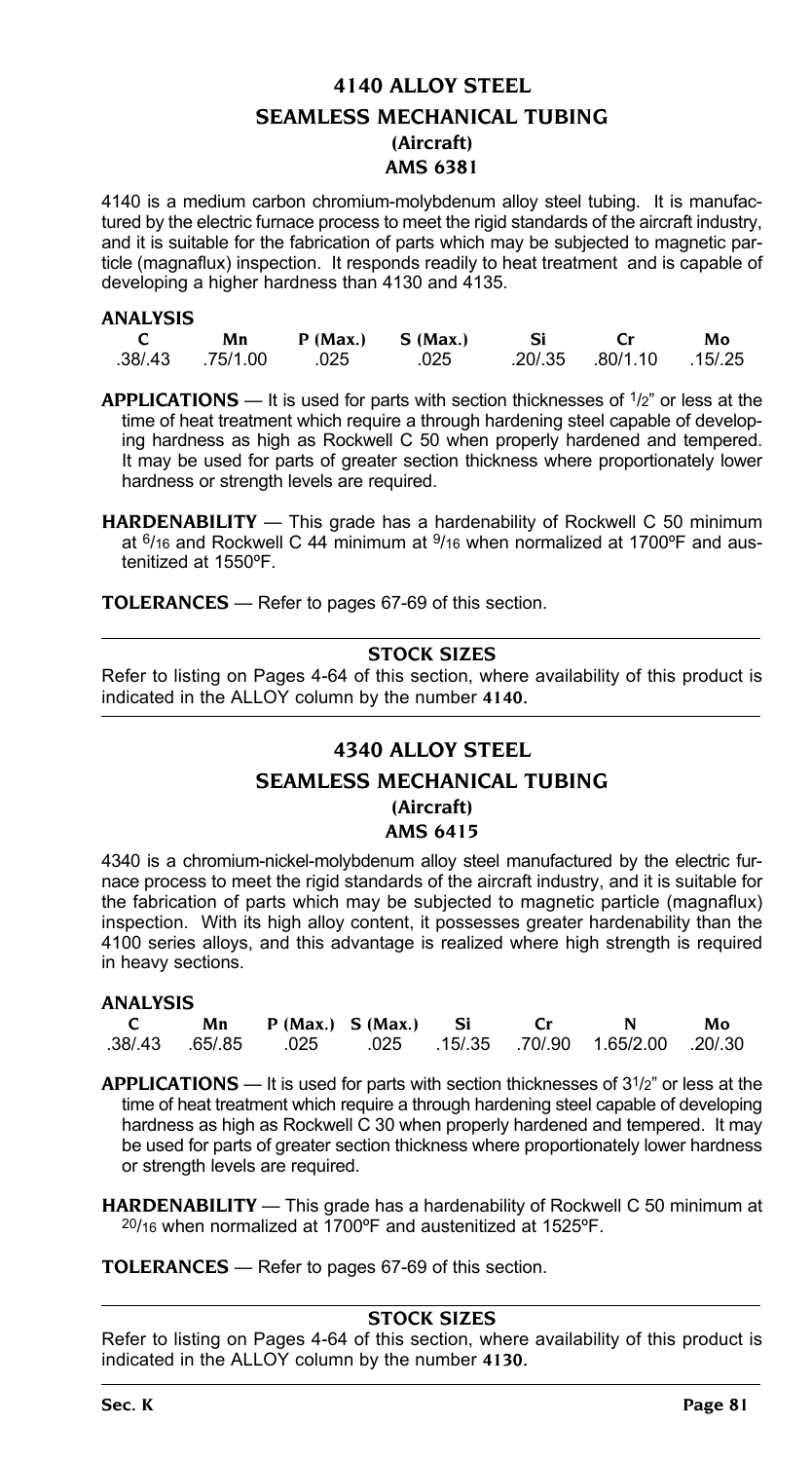# **4130/4140 CHROME-MOLYBDENUM MECHANICAL TUBES**

### **ASTM A 519 UNS G41300/G41400**

These grades are commonly used in the Stress Relieved or annealed condition for mechanical parts which are to heat treated after machining. The heat treated materials are intended for use in oilfield applications where strength combined with ductility is required.

### **ANALYSIS**

|  | Mn                     | $P(Max.)^*$ S(Max.)* Si Cr |  |                          | Mo |
|--|------------------------|----------------------------|--|--------------------------|----|
|  |                        | 4130 28/33 40/60 040       |  | 040 15/35 80/1.10 15/25  |    |
|  | 4140 38/43 75/1.10 040 |                            |  | .040 15/35 80/1.10 15/25 |    |

\*Special grades may require reduced levels of these elements.

**MECHANICAL PROPERTIES** — Stress Relieved/Annealed (Typical Only)

|                 | Tensile<br><b>Strength</b><br>(Ksi) | Yield<br><b>Strength</b><br>(Ksi) | Elongation<br>2" Min. | BHN |
|-----------------|-------------------------------------|-----------------------------------|-----------------------|-----|
| 4130 Cold Drawn | 110                                 | 95                                | 15%                   | 228 |
| 4130 Hot Finish | 90                                  | 70                                | 20%                   | 187 |
| 4140 Cold Drawn | 120                                 | 100                               | 10%                   | 245 |
| 4140 Hot Finish | 120                                 | 90                                | 20%                   | 245 |

Heat Treated Condition (both grades) NACE MRO175

L-80 Properties: 95 ksi minimum tensile, 80-110 ksi yield, 15% minimum elongation, 237 maximum BHN

P-110 Properties: 125 ksi minimum tensile, 110-140 ksi yield, 12% minimum elongation, 341 maximum BHN

- **MACHINABILITY** These grades have a machinability rating of approximately 70% of 1212 in the SR or Annealed condition. The machinability of these grades in the HT condition is approximately 60%.
- **WELDABILITY** These grades require preheating and postheating treatments to avoid cracking.
- **NORMALIZING** Heat to 1600-1700ºF. Cool in air. Average Brinell Hardness is 167.
- **ANNEALING** Heat to 1500-1600ºF. Cool slowly in furnace. Average Brinell Hardness is 149.
- **HARDENING** Hardening range 1550-1700ºF. 4130 for water quench and 4140 for oil or polymer quench. Tempering temperature is dependent on desired properties. Tempering range is 400-1300ºF.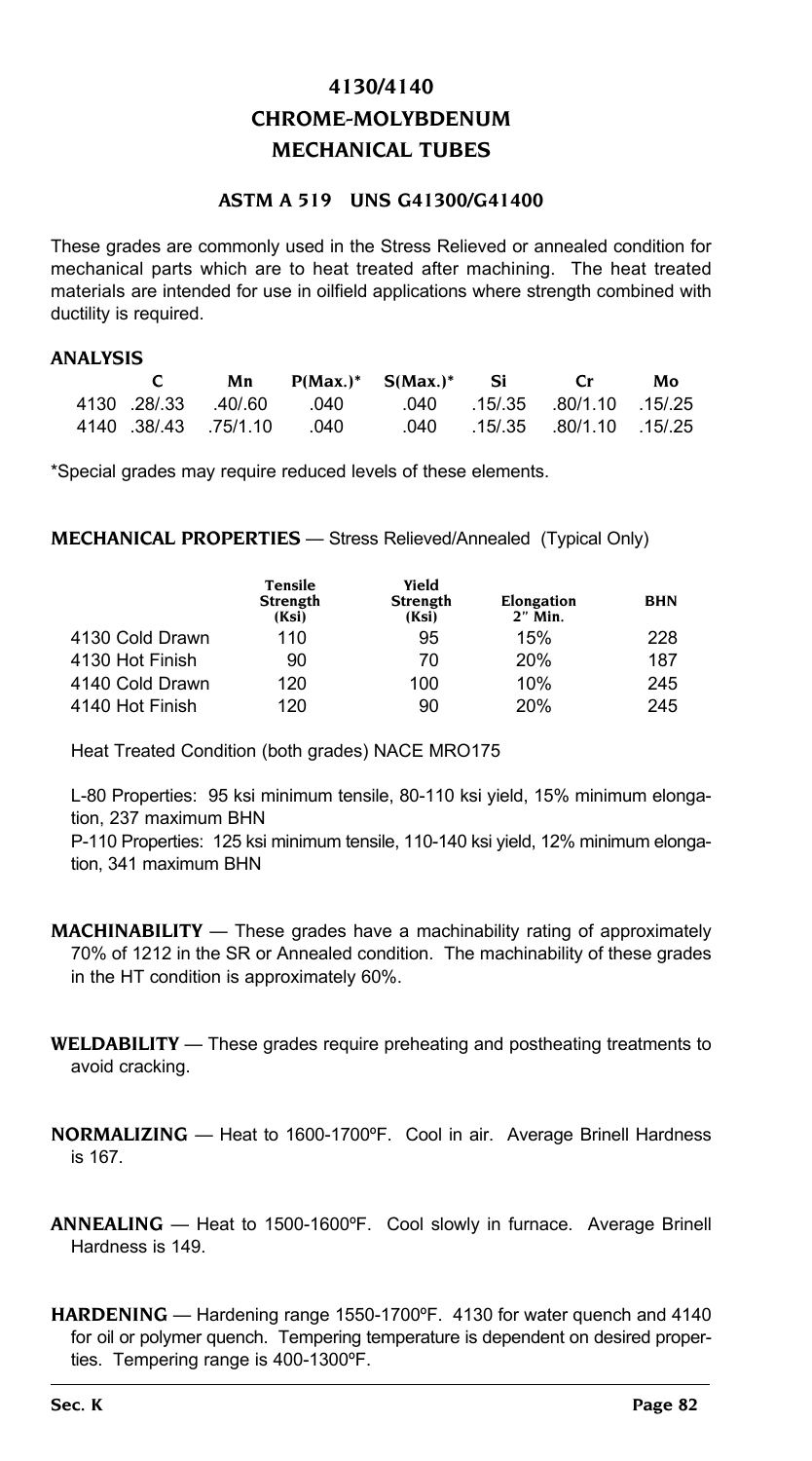# **4340 ALLOY STEEL ANNEALED SEAMLESS MECHANICAL TUBING (Commercial Quality)**

## **ASTM A 519 UNS G43400**

This grade is a nickel-chromium molybdenum alloy steel. It is richer in alloy content than the 4100 series, and thus possesses deeper hardenability characteristics. This advantage is realized where high strength is required in heavy sections. Such high hardenability insures maximum toughness and ductility at the required strength level, making it ideal for highly stressed parts. It maintains its strength and ductility at relatively high temperatures. Thus, for high strength in heavy section or for highly stressed parts operating under severe conditions, this is the analysis to use.

#### **ANALYSIS**

|  | C Mn P(Max.) S Si Cr Ni                                     |  |  | Mo |
|--|-------------------------------------------------------------|--|--|----|
|  | .38/.43 .60/.80 .035 .040 .15/.35 .70/.90 1.65/2.00 .20/.30 |  |  |    |

**APPLICATIONS** — It is used for such applications as oil well fishing tools, perforating gun bodies, bushings, high-pressure fittings, as well as miscellaneous machining parts requiring high strength and toughness.

**TOLERANCES** — Refer to Pages 66-69 of this section.

### **MECHANICAL PROPERTIES** — (Typical)

|          | Tensile<br>Strength<br>(psi) | Yield<br>Strength<br>(psi) | Elongation<br>2" Min. | Reduction<br>of Area | <b>Brinell</b><br>of Area | Izod<br>of Area |
|----------|------------------------------|----------------------------|-----------------------|----------------------|---------------------------|-----------------|
| Annealed | 110.000                      | 66.000                     | 23%                   | 49%                  | 197                       | 25              |

### **Stock Sizes**

Refer to listing on Pages 4-64 of this section, where availability of this product is indicated in the ALLOY column by the number 4340.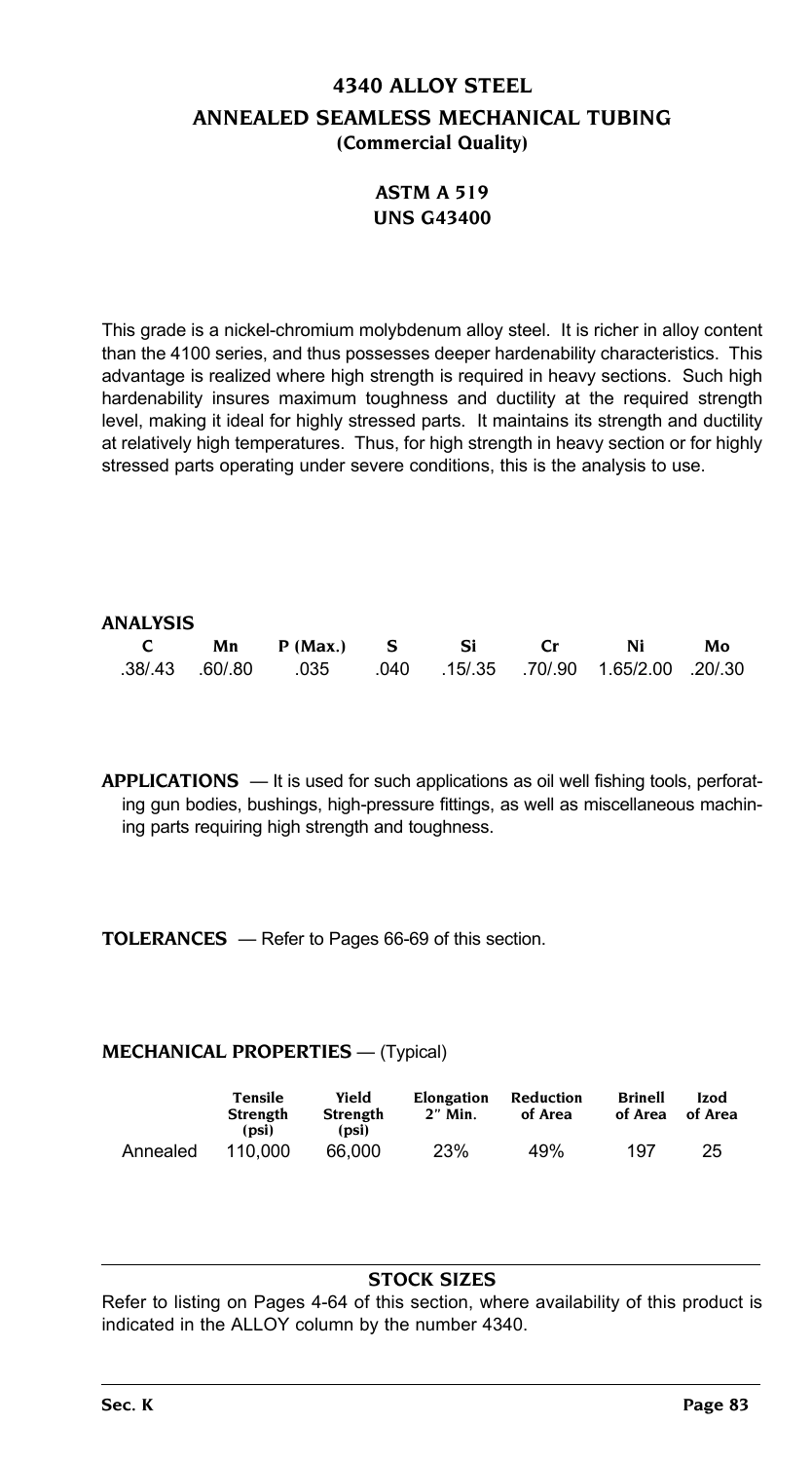# **AMS 5639 ASTM A 511 ASTM A 269**

Type 304 is a low carbon "18-8" chromium-nickel stainless steel. It combines excellent physical properties with remarkable resistance to many corrosive agents encountered in domestic and industrial use. The low carbon content provides good corrosion resistance in welded construction where subsequent solution heat treatment is not practical. It has good heat resistance and maintains its strength at elevated temperatures up to 800º F. It is non-magnetic in the annealed condition and not hardenable by heat treatment. Both hardness and tensile strength can be increased by cold working.

### **ANALYSIS**

|     | $C(Max.)$ Mn $(Max.)$ P $(Max.)$ S $(Max.)$ Si $(Max.)$ |      |      |                                        |  | Mo (Max.)Cu (Max.) |
|-----|---------------------------------------------------------|------|------|----------------------------------------|--|--------------------|
| .08 | 2.00                                                    | .040 | .030 | .75    18.00/20.00    8.00/11.00    75 |  |                    |

**APPLICATIONS** — It is used in the fabrication of parts where corrosion resistance and good physical properties and heat resistance up to 800ºF are required. It is widely used in such industries as dairy, beverage, and other food products, where the highest degree of sanitation and cleanliness is of prime importance. Parts for handling acetic, nitric, and citric acids, organic and inorganic chemicals, dyestuffs, crude and refined oils, etc., are fabricated from this material. Because of its lack of magnetism it is highly desirable for instruments.

- **CORROSION RESISTANCE** Maximum corrosion resistance is obtained in the annealed condition. Intergranular corrosion may occur when material is heated within or cooled through the range of 800º to 1500ºF.
- **RESISTANCE TO SCALING** Excellent scale resistance at temperatures up to 1600ºF in continuous service. Chromium-nickel grades have a high coefficient of expansion, which should be considered in designing.

**PHYSICAL PROPERTIES** — The following may be considered as representative of this grade:

| Tensile<br>Strength<br>(psi) | Yield<br>Strength<br>(psi) | Elongation<br>2" Min. | Reduction<br>of Area | Rockwell B |
|------------------------------|----------------------------|-----------------------|----------------------|------------|
| 85.000                       | 35.000                     | 60%                   | 70%                  | 90 Max.    |

**TOLERANCES** — Refer to Pages 89-90 of this section.

### **Stock Sizes**

Refer to listing on Page 4-64 of this section, where availability of this product is indicated in the STAINLESS column by the number 304.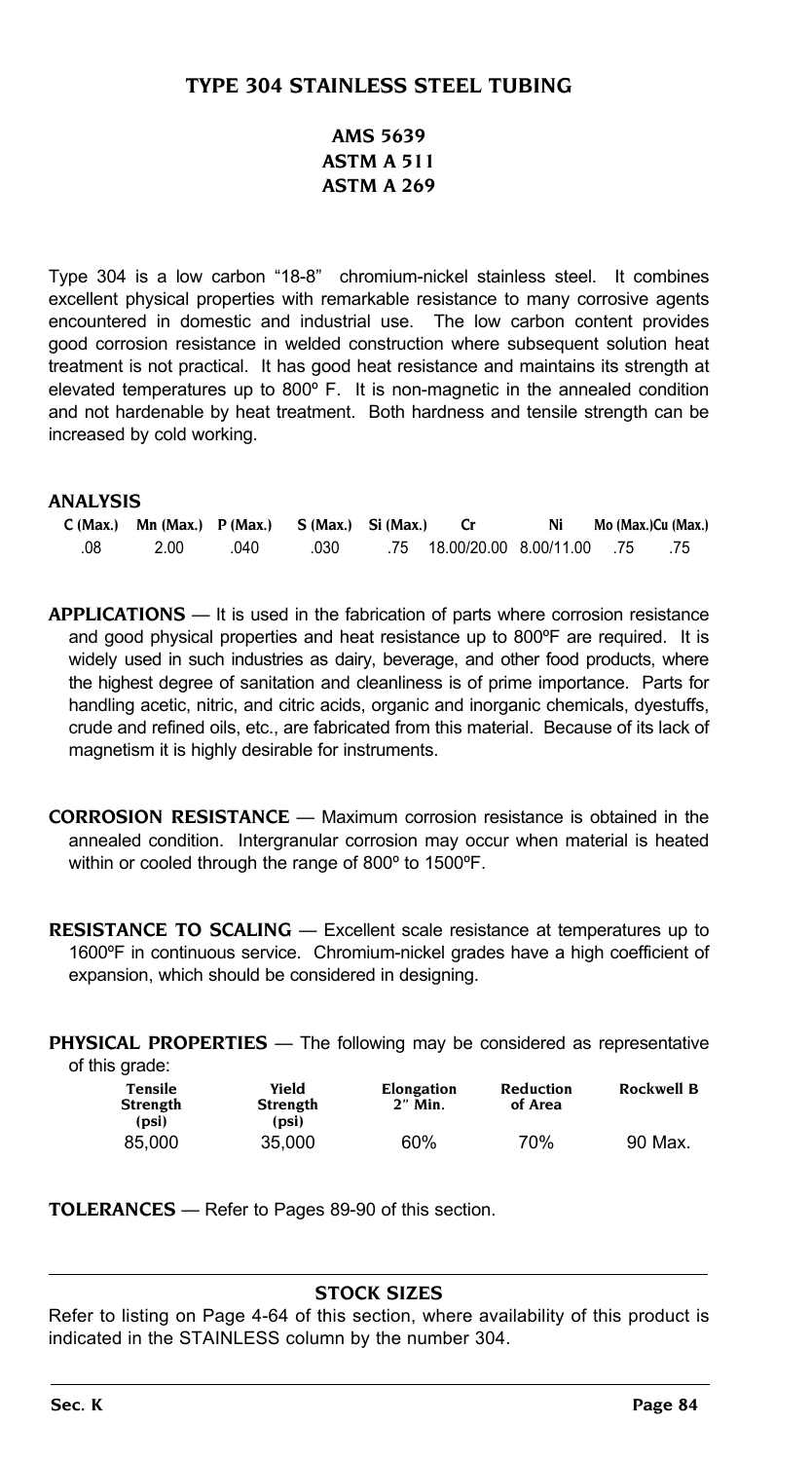# **TYPE 316 STAINLESS STEEL TUBING**

# **AMS 5648 ASTM A 511 ASTM A 269**

Type 316 is "18-8" chromium-nickel stainless steel modified by the addition of molybdenum, which greatly increases its corrosion resistance as well as its physical properties at elevated temperatures. At elevated temperatures it has strength which is slightly higher than the basic 18-8 grades. It is non-magnetic in the annealed condition and not hardenable by heat treatment. Both hardness and strength are increased by cold working.

### **ANALYSIS**

| C (Max.) | Mn        |      | $P$ (Max.) $S$ (Max.) $Si$ (Max.) |  | Ni | Mo | Cu (Max.) |
|----------|-----------|------|-----------------------------------|--|----|----|-----------|
| .08      | 1.25/2.00 | .040 | .030                              |  |    |    | - 75      |

**APPLICATIONS** — Type 316 is used in the fabrication of parts where corrosion resistance and heat resistance up to 1600º F are required. Because it possesses the highest creep and tensile strength at elevated temperatures of any of the more commonly used stainless steels, it finds extensive use where the combination of high strength and good corrosion resistance at elevated temperatures is required. In aircraft applications, Type 316 is used for parts requiring good corrosion resistance and low magnetic permeability.

**CORROSION RESISTANCE** — Type 316 is more resistant to atmospheric and general corrosive conditions than any of the other standard stainless steels. It has good resistance to the corrosive effects of sulphates, phosphates, and other salts, as well as reducing acids such as sulphuric, sulphurous, and phosphoric. It is less susceptible to pitting in applications where acetic acid vapors or solutions of chlorides, bromides, or iodides are encountered. When heated to the temperature range 800º-1500ºF, or when slowly cooled through this range, this grade is subjected to intergranular corrosion.

**RESISTANCE TO SCALING** — Excellent scale resistance to temperatures up to 1600ºF in continuous service.

**PHYSICAL PROPERTIES** — The following may be considered as representative of this grade:

| Tensile<br><b>Strength</b><br>(psi) | Yield<br>Strength<br>(psi) | Elongation<br>2" Min. | Reduction<br>of Area | Rockwell B |
|-------------------------------------|----------------------------|-----------------------|----------------------|------------|
| 80.000                              | 35.000                     | 60%                   | 70%                  | 90 Max.    |

**TOLERANCES** — Refer to Pages 89-90 of this section.

# **Stock Sizes**

Refer to listing in Pages 4-64 of this section, where availability of this product is indicated in the STAINLESS column by the number **316.**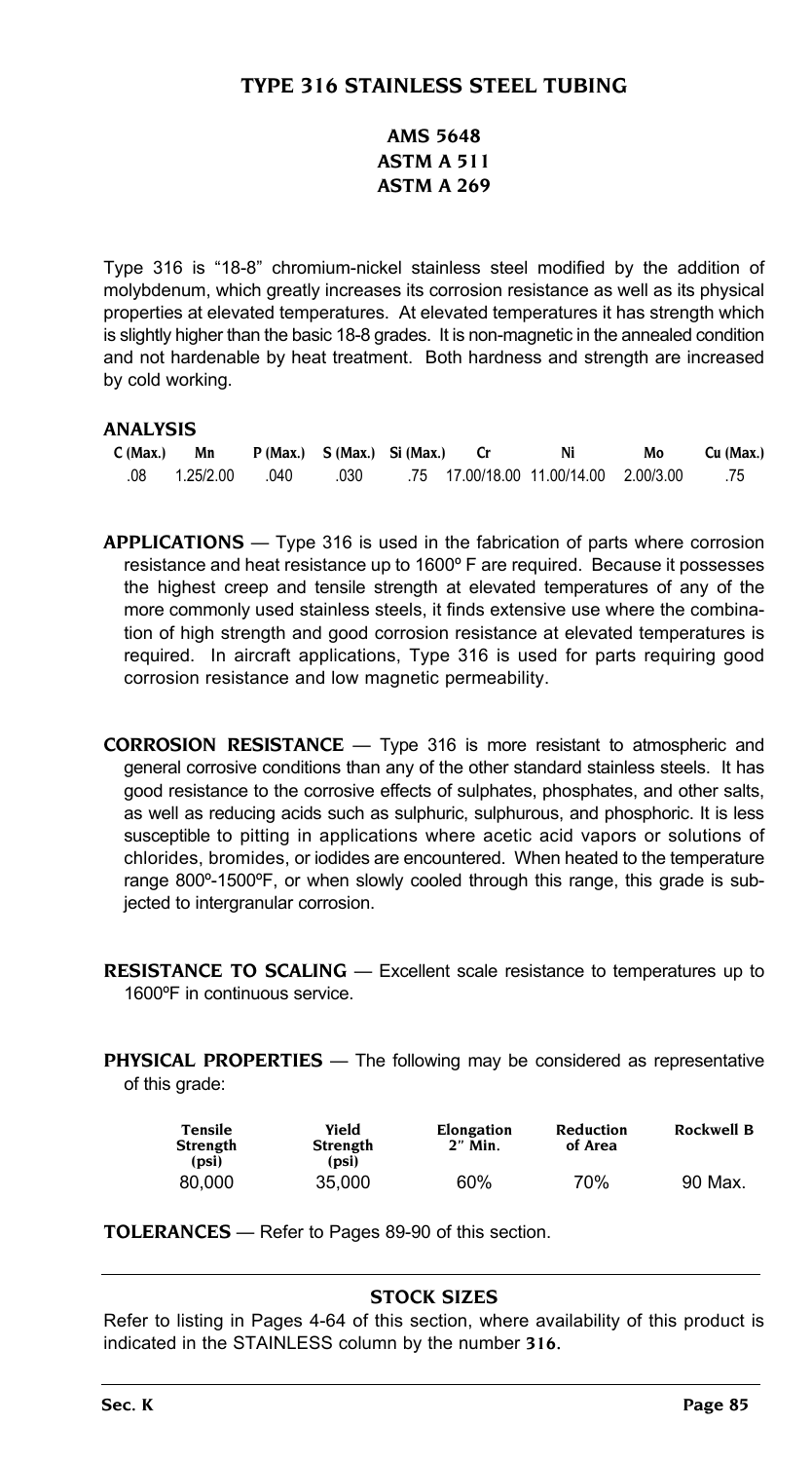# **TYPE 321 STAINLESS STEEL TUBING**

# **AMS 5645 ASTM A 269 MIL-T-6737**

Type 321 is an "18-8" chromium-nickel stainless steel modified with the addition of titanium. It is designed to overcome the susceptibility to carbide precipitation with resulting intergranular corrosion that is common to the other austenitic stainless steels after exposure to temperatures of 800º to 1500ºF. It is non-magnetic in the annealed condition and not hardenable by heat treatment.

## **ANALYSIS**

|     | $C$ (Max.) Mn (Max.) $P$ (Max.) $S$ (Max.) $Si$ (Max.) |      |      |                                                  | Ni |  | Mo (Max.) Cu (Max.) |
|-----|--------------------------------------------------------|------|------|--------------------------------------------------|----|--|---------------------|
| .08 | 2.00                                                   | .040 | .030 | 1.00 17.00/20.00 9.00/13.00 6xC Min/.070 Max .75 |    |  | .50                 |

**APPLICATIONS** — It is used for parts and assemblies requiring good corrosion, heat, and oxidation resistance up to approximately 1500°F, particularly where processing is by welding. At elevated temperatures its use is limited to low stress applications.

- **CORROSION RESISTANCE** Maximum corrosion resistance is obtained in the annealed condition. It is resistant to intergranular corrosion. Its general corrosion resistance is somewhat less than that of Type 304.
- **RESISTANCE TO SCALING** Type 321 has excellent scale resistance at temperatures of up to 1650ºF in continuous service and 1500ºF in intermittent service.

**PHYSICAL PROPERTIES** — The following may be considered as representative of this grade:

| Tensile<br>Strength<br>(psi) | Yield<br><b>Strength</b><br>(psi) | Elongation<br>2" Min. | Reduction<br>of Area | Rockwell B |
|------------------------------|-----------------------------------|-----------------------|----------------------|------------|
| 85.000                       | 35.000                            | 55%                   | 65%                  | 90 Max.    |

**TOLERANCES** — Refer to Pages 89-90 of this section.

### **Stock Sizes**

Refer to listing in Pages 4-64 of this section, where availability of this product is indicated in the STAINLESS column by the number **321.**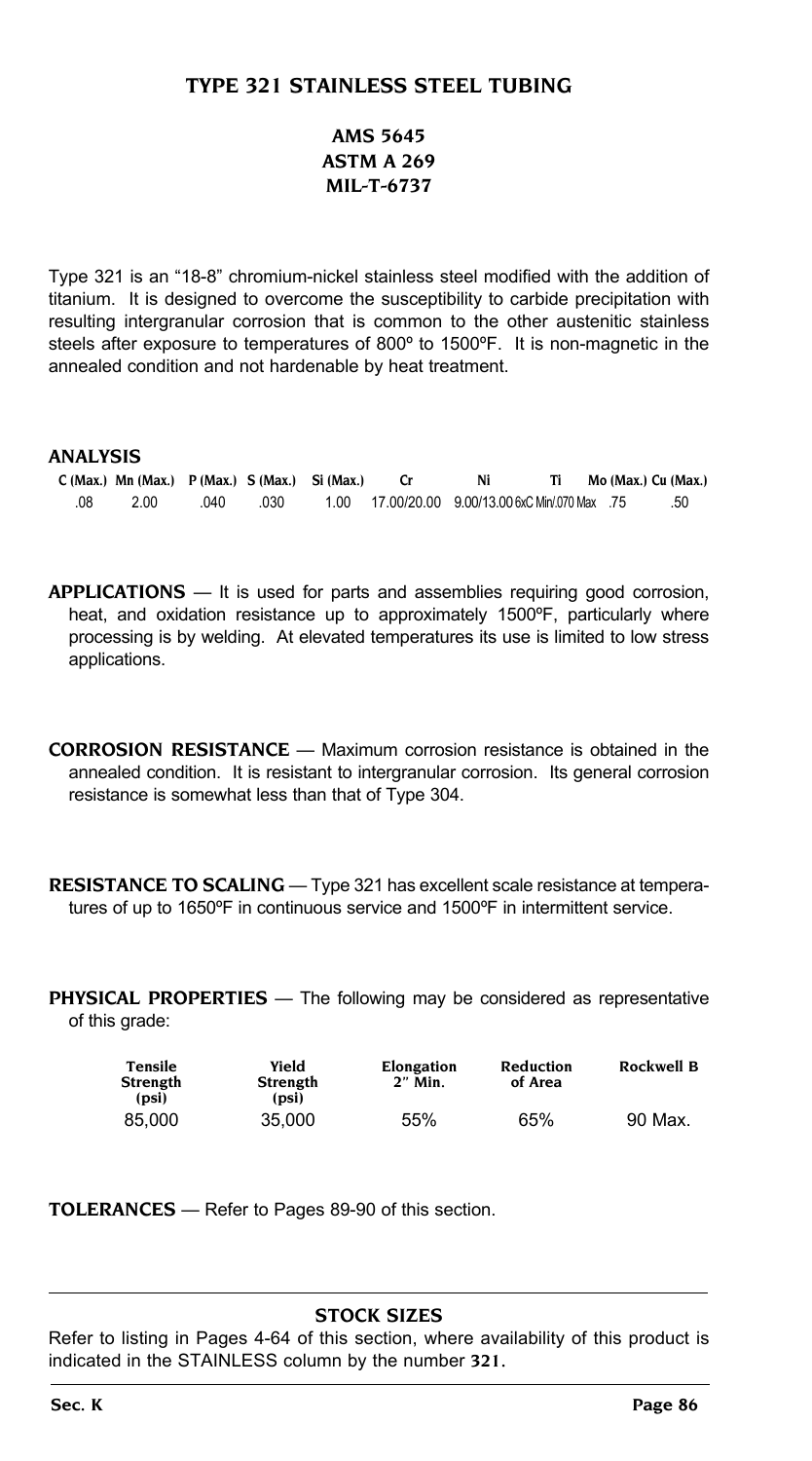# **TYPE 347 STAINLESS STEEL TUBING**

### **AMS 5646 ASTM A 269**

Type 347 is an "18-8" chromium-nickel stainless steel modified with the addition of columbium or columbium-tantalum. Like 321, it is designed to overcome the dangers of intergranular corrosion common to other austenite stainless steels during and after exposure to temperatures of 800º to 1500ºF. It is non-magnetic in the annealed condition and not hardenable by heat treatment.

### **ANALYSIS**

|     | $C$ (Max.) Mn (Max.) P (Max.) S (Max.) Si (Max.) |      |      |                                                   | Ni | Cb+Ta Mo (Max.) Cu (Max.) |     |
|-----|--------------------------------------------------|------|------|---------------------------------------------------|----|---------------------------|-----|
| .08 | 2.00                                             | .040 | .030 | .75 17.00/19.00 9.00/12.0010xC Min./1.00 Max. .75 |    |                           | .50 |

**APPLICATIONS** — It is used for heavy welded assemblies which cannot be annealed after welding. It is applied where operating conditions cause exposure within the temperature range of 800º to 1500ºF, and where corrosive conditions are severe. It is used to advantage in combatting corrosive cracking resulting from stress in corrosive media due to vibrations or other causes.

**CORROSION RESISTANCE** — Maximum corrosion resistance of Type 347 is obtained in the annealed condition. Its general corrosion resistance is somewhat less than for Type 304.

**RESISTANCE TO SCALING** — Type 347 has excellent scale resistance at temperatures of up to 1700ºF in continuous service and 1550ºF in intermittent service.

**PHYSICAL PROPERTIES** — The following may be considered as representative of this grade:

| Tensile<br><b>Strength</b><br>(psi) | Yield<br>Strength<br>(psi) | Elongation<br>$2"$ Min. | Reduction<br>of Area | Rockwell B |
|-------------------------------------|----------------------------|-------------------------|----------------------|------------|
| 90.000                              | 35.000                     | 50%                     | 65%                  | 90 Max.    |

**TOLERANCES** — Refer to Pages 89-90 of this section.

# **Stock Sizes**

Refer to listing in Pages 4-64 of this section, where availability of this product is indicated in the STAINLESS column by the number **347.**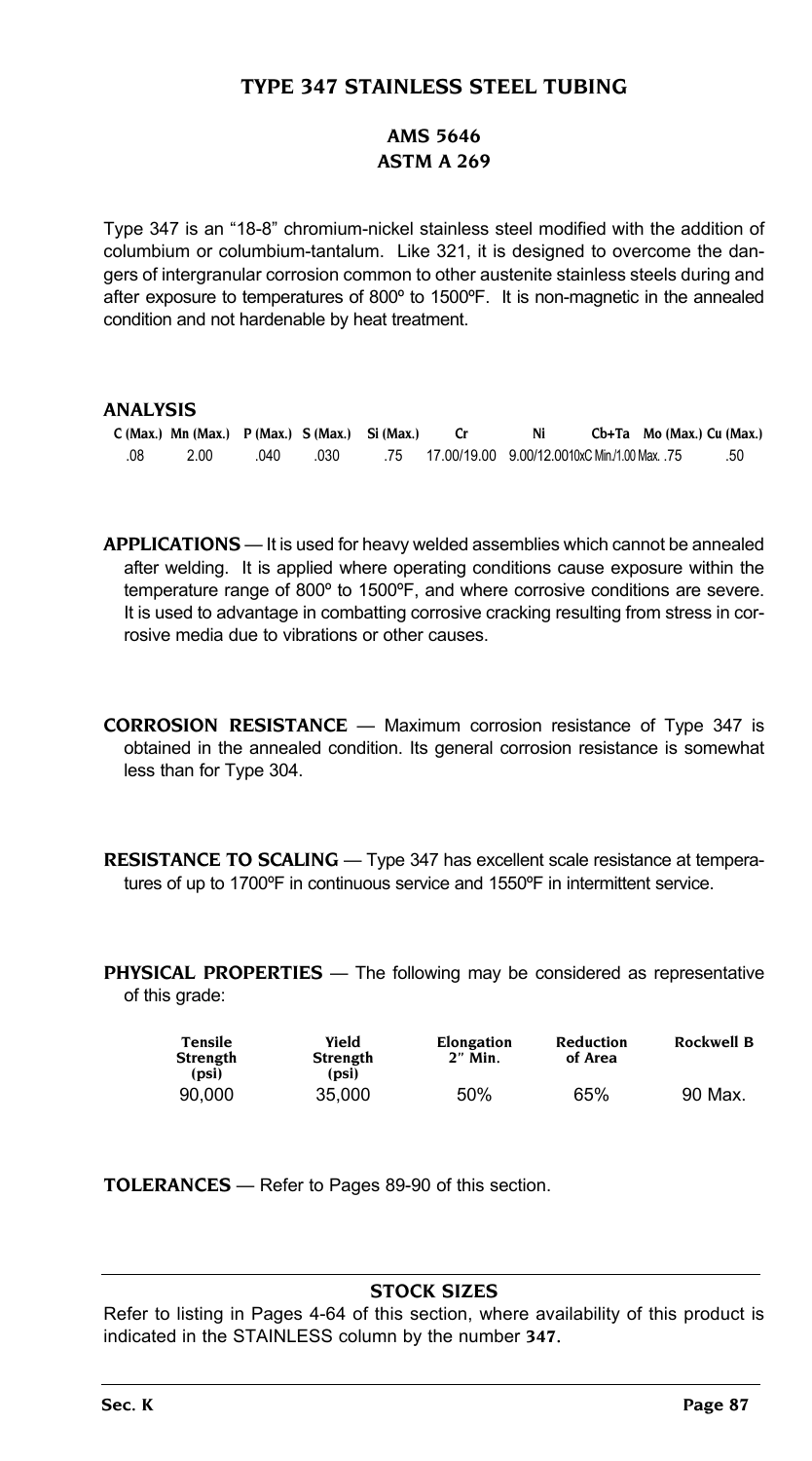# **TOLERANCES FOR STAINLESS STEEL COLD FINISHED ROUND TUBING — SEAMLESS**

| <b>Outside Diameter</b><br>in Inches | $(2)^{*}$<br>OD Tolerance in<br><b>Inches Plus</b><br>and Minus | $(3)^*$<br><b>Ovality, Double CD</b><br><b>Tolerance in Inches</b><br>when wall is: | (4)<br>See Notes a, b, c | Wall Thickness per cent |
|--------------------------------------|-----------------------------------------------------------------|-------------------------------------------------------------------------------------|--------------------------|-------------------------|
|                                      |                                                                 |                                                                                     | Plus                     | Minus                   |
| Under $\frac{1}{2}$                  | 0.005                                                           | Lighter than 0.005                                                                  | 15                       | 15                      |
| $1/2$ to $11/2$ " excel.             | 0.005                                                           | Lighter than 0.065                                                                  | 10                       | 10                      |
| $1^{1/2}$ to $3^{1/2}$ excel.        | 0.010                                                           | Lighter than 0.095                                                                  | 10                       | 10                      |
| $3^{1/2}$ to $5^{1/2}$ excel.        | 0.015                                                           | Lighter than 0.150                                                                  | 10                       | 10                      |
| $51/2$ " to 8 excel.                 | 0.030                                                           | Lighter than 0.240                                                                  | 10                       | 10                      |
| 8 to $8^{1}/2$ " excel.              | 0.045                                                           | Lighter than 0.300                                                                  | 10                       | 10                      |

### **Outside Diameter, Ovality, Wall Thickness**

\* For ovality values in column (3) the tolerance for average outside diameter at any one cross section does not exceed the value in column (2) for the size given in column (1).

NOTE (a) Many tubes with wall thicknesses more than 25 percent of outside diameter or with wall thickness over  $1\frac{3}{4}$ " or weighing more than 90 pounds per foot, are difficult to draw over a mandrel. Unless otherwise agreed upon by the purchaser and producer, the wall thickness may vary 121/2 percent over and under that specified. See also Note (b).

NOTE (b) For those tubes with inside diameter less than  $1/2$ " (or less than  $5/8$ " when the wall thickness is more than 20 percent of the outside diameter) which are not commonly drawn over a mandrel, note (a) is not applicable. Unless otherwise agreed upon by the purchaser and producer, the wall thickness may vary 15 percent over and under that specified, and the inside diameter is governed by the outside diameter and wall thickness tolerances shown in the above table.

NOTE (c) For tubes with inside diameter less than  $1/2$ " (or less than  $5/8$ " when the wall thickness is more than 20 percent of the outside diameter), which can be produced by the rod or bar mandrel process, the tolerances are as shown in the above table, except that the wall thickness tolerances are 10 percent over and under the specified wall thickness.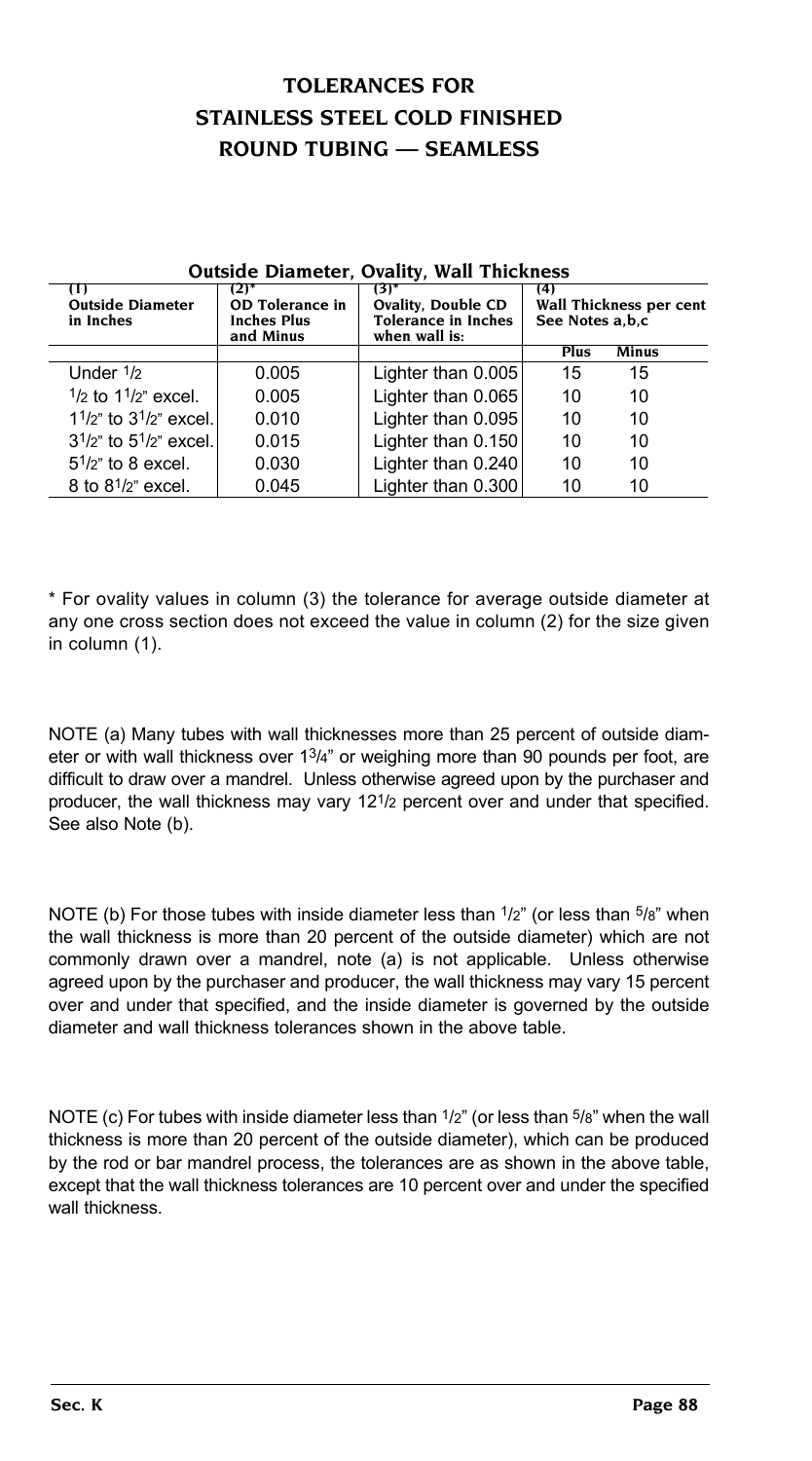# **TOLERANCES FOR STAINLESS STEEL ROUND TUBING — ELECTRIC WELDED**

| <b>Outside Diameter, Ovality, Straightness</b> |                                                        |                                                         |  |  |  |  |
|------------------------------------------------|--------------------------------------------------------|---------------------------------------------------------|--|--|--|--|
| <b>Outside Diameter</b><br>in Inches           | <b>OD Tolerance in Inches</b><br><b>Plus and Minus</b> | <b>ID Tolerance, in Inches</b><br><b>Plus and Minus</b> |  |  |  |  |
| Up to $3/32$ excl.                             | .001                                                   | .001                                                    |  |  |  |  |
| $3/32$ to $3/16$ excl.                         | .0015                                                  | .0015                                                   |  |  |  |  |
| $3/16$ to $1/2$ excl.                          | .003                                                   | .005                                                    |  |  |  |  |
| $\frac{1}{2}$ to 1 excl.                       | .004                                                   | .006                                                    |  |  |  |  |
| 1 to $1\frac{1}{2}$ excl.                      | .005                                                   | .007                                                    |  |  |  |  |
| $1\frac{1}{2}$ to 2 excl.                      | .006                                                   | .008                                                    |  |  |  |  |
| 2 to $2\frac{1}{2}$ excl.                      | .007                                                   | .010                                                    |  |  |  |  |
| $2^{1/2}$ to $3^{1/2}$ excl.                   | .010                                                   | .014                                                    |  |  |  |  |
| $3\frac{1}{2}$ to 5 excl.                      | .015                                                   | .020                                                    |  |  |  |  |

NOTE 1. As applied to welded stainless steel tubing, ovality is the difference between maximum and minimum outside diameters measured at any one cross section. There is no additional tolerance for ovality on tubes having a nominal wall thickness of more than 3 percent of the OD.

NOTE 2. An ovality allowance of twice the OD tolerance, shown in the above table, is applied one-half plus and one-half minus to the OD, for tubes having a nominal wall thickness of 3 percent or less of the OD. The average of the maximum and minimum OD readings should fall within the OD tolerances as shown in the above table.

NOTE 3. For tolerances closer than those shown in the above table, the producer should be consulted.

|  | NOTE 4. The straightness tolerance is 0.030" in 3 feet. |  |  |  |  |  |
|--|---------------------------------------------------------|--|--|--|--|--|
|--|---------------------------------------------------------|--|--|--|--|--|

| <b>Plus and Minus</b> |                 |             |             |             |             |  |
|-----------------------|-----------------|-------------|-------------|-------------|-------------|--|
|                       | Wall Thickness* | $3/16''$ to | 1" to Under | 2" to Under | 4" to 5" OD |  |
| Inch                  | BWG**           | Under 1" OD | 2" OD       | 4" OD       |             |  |
| .025                  | 23              | .002        | .003        |             |             |  |
| .028                  | 22              | .003        | .003        |             |             |  |
| .023                  | 21              | .003        | .003        | .004        |             |  |
| .035                  | 20              | .003        | .003        | .005        | .005        |  |
| .042                  | 19              | .003        | .003        | .005        | .005        |  |
| .049                  | 18              | .003        | .003        | .005        | .005        |  |
| .058                  | 17              | .004        | .005        | .005        | .006        |  |
| .065                  | 16              | .005        | .005        | .005        | .006        |  |
| .072                  | 15              | .005        | .005        | .006        | .007        |  |
| .083                  | 14              | .005        | .005        | .006        | .007        |  |
| .095                  | 13              | .005        | .005        | .006        | .007        |  |
| .109                  | 12              | .005        | .006        | .007        | .007        |  |
| .120                  | 11              | .005        | .006        | .007        | .007        |  |
| .134                  | 10              |             |             | .007        | .007        |  |
| .149                  | 9               |             |             | .008        | .008        |  |
| .165                  | 8               |             |             | .008        | .008        |  |

# **Wall Thickness**

\* For intermediate wall thicknesses use the tolerances for the next heavier gauge. \*\*Birmingham Wire Gauge.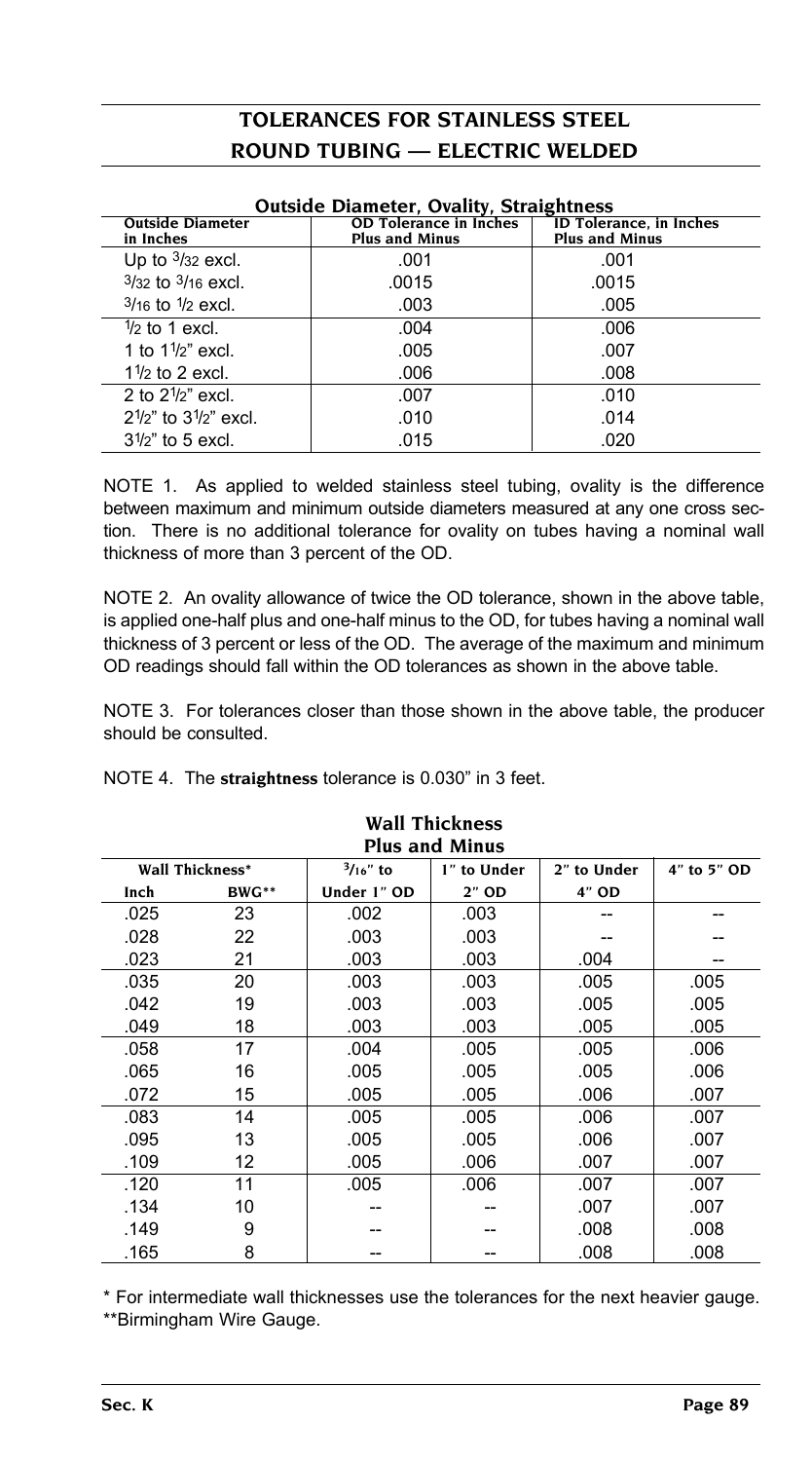# **3003 ALUMINUM DRAWN SEAMLESS MECHANICAL TUBING AMS WW-T-700/2 AMS 4065 ASTM B 210**

3003 is the best known and the most widely used of all aluminum alloys. It is used where formability and weldability are both required, and where more strength is desired than is found in commercially pure aluminum. It is used for food and chemical handling equipment, gasoline and oil tanks, etc.

### **MECHANICAL PROPERTIES**

| Temper          | <b>Tensile Strength (psi)</b> | Yield Strength (psi) |
|-----------------|-------------------------------|----------------------|
| ŋ               | 19,000 max.                   | 16,000 average       |
| H <sub>14</sub> | 20,000 min.                   | 21,500 average       |

**TOLERANCES** — Refer to page 94-96 of this section.

### **Stock Sizes**

Refer to listing on Pages 4-64 of this section, where availability of this product is indicated in the ALUMINUM column by the symbols **3003-O** (annealed) and **3003-H14**  $(1/2 \text{ hard})$ .

# **2024 ALUMINUM DRAWN and EXTRUDED SEAMLESS MECHANICAL TUBING**

**Drawn Extruded AMS WW-T-700/3 AMS QQ-A-200/3**<br> **ASTM B 210 (Formerly QQ-A-267)**<br>
AMS 4088 **ASTM B 235**<br> **AMS 4152** 

2024 is one of the most commonly used heat treatable aluminum alloys. It is used where high strength is required and no welding is involved. Such applications include aircraft structures and hardware, screw machine products, aircraft fittings, etc.

### **MECHANICAL PROPERTIES**

| Temper         | Nominal<br><b>Diameter</b>           | <b>Tensile</b><br><b>Strength</b><br>(psi) | Yield<br><b>Strength</b><br>(psi) | Elongation<br>$2"$ Min. |
|----------------|--------------------------------------|--------------------------------------------|-----------------------------------|-------------------------|
| T <sub>3</sub> | All sizes                            | 64.000                                     | 42.000                            | 10%-16%                 |
| T <sub>4</sub> | Up to 0.249 include.                 | 57.000                                     | 42.000                            | 12%                     |
|                | .0250 to .0749 include.              | 60.000                                     | 44.000                            | 12%                     |
|                | 0.750 to 1.499 include.              | 65.000                                     | 46.000                            | 10%                     |
|                | 1.500 and over:                      |                                            |                                   | 10%                     |
|                | Up to 23 sq. in. include.            | 70.000                                     | 52.000                            |                         |
|                | Over 25 to 32 sq. in. include 68,000 |                                            | 48.000                            | 8%                      |

**TOLERANCES** — Refer to Pages 94-96 of this section.

### **Stock Sizes**

Refer to listing on Pages 4-64 of this section, where availability of this product is indicated in the ALUMINUM column by the symbols **2024-T4** (heat treated) and **2024-T3** (heat treated and cold worked).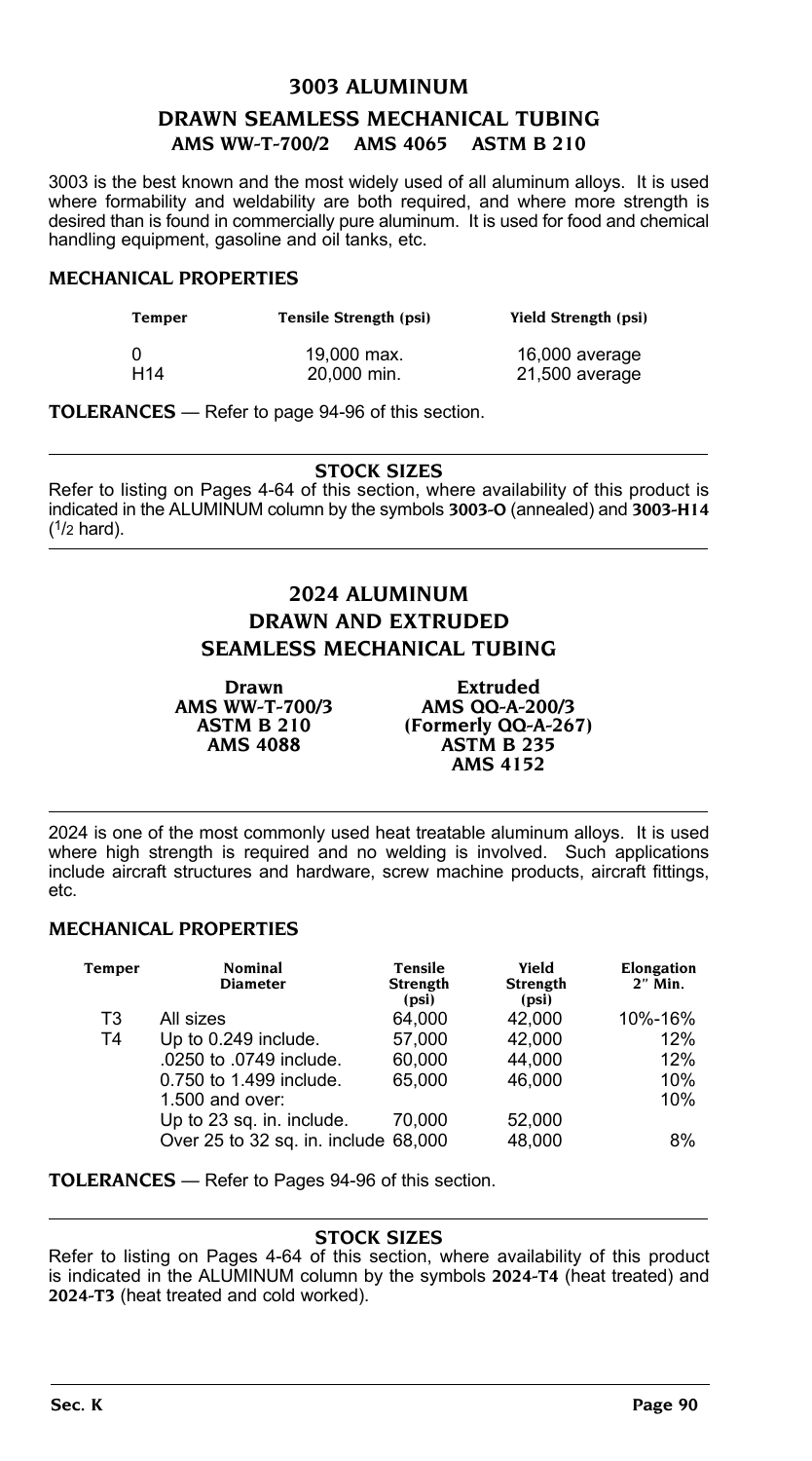# **5052 ALUMINUM DRAWN SEAMLESS MECHANICAL TUBING AMS WW-T-700/4 AMS 4070 ASTM B 210**

5052 is one of the strongest of the non-heat-treatable aluminum alloys. It is used where good workability, resistance to corrosion, high fatigue strength, and moderate static strength are required. Such applications include aircraft fuel and oil lines, fuel tank fittings, miscellaneous marine and transportation applications, as well as miscellaneous applications, in home appliances, and sheet metal components.

**MECHANICAL PROPERTIES** — The following mechanical properties apply in the "O" (annealed) temper:

> **Tensile Strength (psi) Yield Strength (psi)**  35,000 maximum 20,000 average 27,000 average

**TOLERANCES** — Refer to Page 94-96 of this section.

### **Stock Sizes**

Refer to listing on Pages 4-64 of this section, where availability of this product is indicated in the ALUMINUM column by the symbol **5052-O.**

# **6061 ALUMINUM DRAWN and EXTRUDED SEAMLESS MECHANICAL TUBING**

| Drawn                 | <b>Extruded</b>   |
|-----------------------|-------------------|
| <b>AMS WW-T-700/6</b> | AMS QQ-A-200/8    |
| <b>ASTM B 210</b>     | <b>ASTM B 241</b> |
| <b>AMS 4082</b>       | AMS 4150          |

6061 is the most versatile and one of the least expensive of the heat-treatable aluminum alloys. It is used where good strength and very good resistance to corrosion are required, and it is used to advantage where the method of fabrication is welding. Such applications include welded assemblies for marine and transportation equipment, aircraft components, etc.

### **MECHANICAL PROPERTIES**

| Temper | Tensile<br><b>Strength</b> | Yield<br><b>Strength</b> | Elongation<br>2" Min. |
|--------|----------------------------|--------------------------|-----------------------|
|        | (psi)                      | (psi)                    |                       |
| Ω      | 22,000 max.                | 16,000 max.              | 16% min.              |
| Τ4     | 30,000 min.                | 16.000 min.              | 18% min.              |
| Т6     | 38,000 min.                | 35.000 min.              | 10% min.              |

**TOLERANCES** — Refer to Page 94-96 of this section.

## **Stock Sizes**

Refer to listing on Pages 4-64 of this section, where availability of this product is indicated in the ALUMINUM column by the symbols **6061-O** (annealed), **6061-T4** (heat treated and naturally aged), and **6061-T6** (heat treated and artificially aged).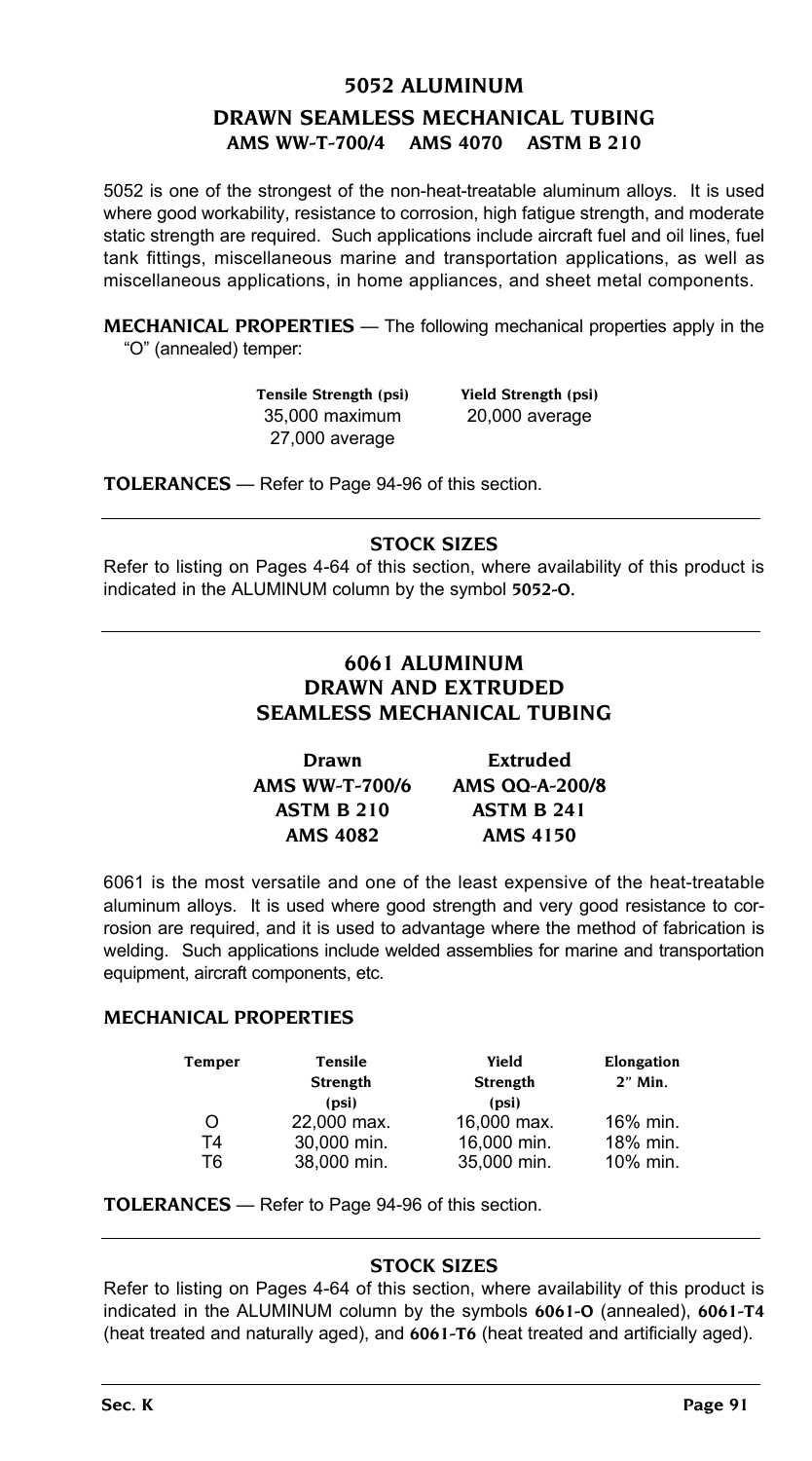# **6063 ALUMINUM EXTRUDED SEAMLESS MECHANICAL TUBING**

### **ASTM B 221**

6063 is a hardenable alloy that is designed for extrusions. The as-extruded finish is bright, similar to 1100, relatively free from die lines and pick-up, and is satisfactory for many applications without further work.

It has excellent corrosion resistance to industrial and marine environments. For further protection, a variety of coatings may be applied successfully.

This alloy is readily weldable by all methods commonly used for aluminum, especially by the inert-gas shielded-arc fusion process, and is easily machined particularly in the hardened tempers.

**APPLICATIONS** — It is used where good surface appearance is required as well as good strength and corrosion resistance. Such uses include architectural applications an irrigation systems.

**MECHANICAL PROPERTIES** — The following mechanical properties apply:

| Temper | Tensile<br>Strength<br>(psi) | Yield<br>Strength<br>(psi) | Elongation<br>2" Min. |
|--------|------------------------------|----------------------------|-----------------------|
| T5     | 27,000 average               | 21,000 average             | 12% average           |

**TOLERANCES** — Refer to Page 94-96 of this section.

|                                         | SUUAKE ALUMINUMI TUDING              |                    |         |                                         | EAIRUDED                             |                    |         |
|-----------------------------------------|--------------------------------------|--------------------|---------|-----------------------------------------|--------------------------------------|--------------------|---------|
| Outside<br><b>Dimension</b><br>(Inches) | Wall<br><b>Thickness</b><br>(Inches) | Weight<br>Per Foot | Alloy   | Outside<br><b>Dimension</b><br>(Inches) | Wall<br><b>Thickness</b><br>(Inches) | Weight<br>Per Foot | Alloy   |
| $1/2 \times 1/2$                        | .058                                 | .116               | 6061-T6 | $11/4$ " x $11/4$ "                     | .065                                 | .356               | 6061-T6 |
| $3/4 \times 3/4$                        | .028                                 | .093               | 2024-T3 |                                         | .125                                 | .671               | 2024-T3 |
|                                         | .049                                 | .161               | 6061-T6 |                                         | .125                                 | .671               | 6036-T5 |
|                                         | .062                                 | .200               | 6061-T6 | $11/2$ " x $11/2$ "                     | .058                                 | .392               | 2024-T3 |
|                                         | .125                                 | .373               | 6061-T6 |                                         | .065                                 | .536               | 6061-T6 |
|                                         | .125                                 | .373               | 6063-T5 |                                         | .125                                 | .821               | 6063-T5 |
| $7/8 \times 7/8$                        | .049                                 | .184               | 6061-T6 |                                         | .140                                 | .843               | 6061-T6 |
|                                         | .058                                 | .198               | 6061-T6 | $13/4$ " x $13/4$ "                     | .125                                 | .970               | 6063-T5 |
|                                         | .062                                 | .236               | 6063-T5 |                                         | .156                                 | 1.165              | 6061-T6 |
|                                         | .094                                 | .354               | 6061-T6 | $2 \times 2$                            | .062                                 | .541               | 6061-T6 |
| $1 \times 1$                            | .047                                 | .231               | 6061-T6 |                                         | .125                                 | 1.120              | 6061-T6 |
|                                         | .060                                 | .264               | 6063-T5 |                                         | .125                                 | 1.120              | 6063-T5 |
|                                         | .065                                 | .288               | 2024-T3 |                                         | .188                                 | 1.638              | 6061-T6 |
|                                         | .094                                 | .370               | 6061-T6 | $2^{1/2}$ " x $2^{1/2}$ "               | .094                                 | 1.019              | 6061-T6 |
|                                         | .125                                 | .552               | 6063-T5 |                                         | .250                                 | 2.507              | 6061-T6 |
| $11/8$ " x $11/8$ "                     | .049                                 | .259               | 2024-T3 | $3 \times 3$                            | .062                                 | .817               | 6061-T6 |
|                                         |                                      |                    |         |                                         | .140                                 | 1.877              | 2024-T3 |
|                                         |                                      |                    |         | $4 \times 4$                            | .125                                 | 2.326              | 6063-T5 |
|                                         |                                      |                    |         |                                         |                                      |                    |         |

# **SQUARE ALUMINUM TUBING — EXTRUDED**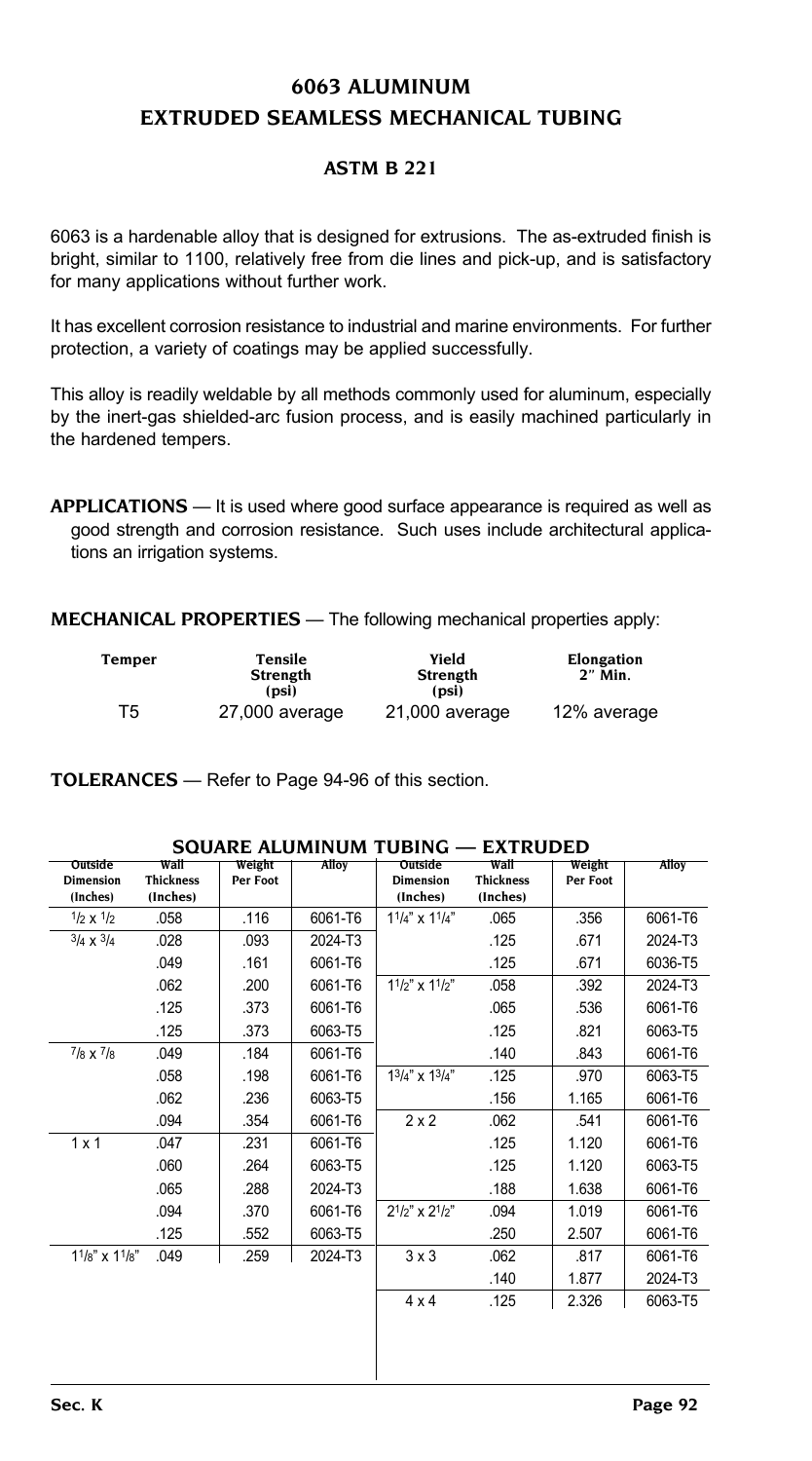| <b>Outside Dimension</b>           | Wall Thickness | Weight   | Alloy   |
|------------------------------------|----------------|----------|---------|
| (Inches)                           | (Inches)       | Per Foot |         |
| $3/4 \times 3/8$                   | .047           | .116     | 6061-T6 |
| 1 X $\frac{1}{2}$                  | .035           | .119     | 6061-T6 |
|                                    | .125           | .373     | 6063-T5 |
| $1\frac{1}{2}$ X $\frac{3}{4}$     | .125           | .598     | 6063-T5 |
| $11/2$ " X 1                       | .078           | .451     | 6063-T5 |
|                                    | .125           | .671     | 6061-T6 |
|                                    | .125           | .671     | 6063-T5 |
| $2 \times 1$                       | .064           | .436     | 6061-T6 |
|                                    | .083           | .528     | 6061-T6 |
|                                    | .125           | .821     | 6063-T5 |
| $2 \times 11/2$                    | .125           | .970     | 6063-T5 |
| $2 \times 1\sqrt{4}$               | .125           | .970     | 6063-T5 |
| $3 \times 1$                       | .083           | .775     | 6061-T6 |
| $3 \times 1\frac{1}{4}$            | .125           | 1.200    | 6061-T6 |
| $3 \times 1^{3/4}$                 | .125           | 1.345    | 6063-T5 |
| 3x2                                | .125           | 1.402    | 6063-T5 |
| $3\frac{1}{2} \times 1\frac{3}{4}$ | .125           | 1.494    | 6063-T5 |
| $4 \times 11/2$                    | .065           | .837     | 2024-T3 |
| $4 \times 1^{3}/4$                 | .125           | 1.643    | 6063-T5 |
| $4^{1/2} \times 1^{3/4}$           | .125           | 1.793    | 6063-T5 |
| $5 \times 11/4$                    | .125           | 1.780    | 6061-T6 |
| $5 \times 13/4$                    | .125           | 1.942    | 6063-T5 |
| 5x2                                | .125           | 2.017    | 6063-T5 |

# **RECTANGULAR ALUMINUM TUBING -- EXTRUDED**

### **TOLERANCES FOR SQUARE AND RECTANGULAR ALUMINUM TUBING — EXTRUDED**

#### **WIDTH and DEPTH TOLERANCES2 INCHES — Plus and Minus**

| <b>Specified Width</b><br>or Depth'<br>(Inches) | <b>Allowable Deviation</b><br>of Width or Depth at<br><b>Corners from Specified</b><br><b>Width or Depth</b> | Allowable Deviation of Width or Depth<br>Not at Corners from Specified<br>Width or Depth <sup>6</sup> |                                                  |  |  |
|-------------------------------------------------|--------------------------------------------------------------------------------------------------------------|-------------------------------------------------------------------------------------------------------|--------------------------------------------------|--|--|
|                                                 | <b>Square and Rectangular</b>                                                                                | Square                                                                                                | Rectangular                                      |  |  |
| 0.500-0.749                                     | .012                                                                                                         | .020                                                                                                  | The tolerance for the                            |  |  |
| 0.750-.0999                                     | .014                                                                                                         | .020                                                                                                  | width is the value shown                         |  |  |
| 1.000-1.999                                     | .018                                                                                                         | .025                                                                                                  | in Square column for a<br>dimension equal to the |  |  |
| 2.000-3.999                                     | .025                                                                                                         | .035                                                                                                  | depth, and conversely, but                       |  |  |
| 4.000-4.999                                     | .035                                                                                                         | .045                                                                                                  | in no case is the tolerance                      |  |  |
| 5.000-5.999                                     | .045                                                                                                         | .055                                                                                                  | less than at the corners. <sup>7</sup>           |  |  |

# WALL THICKNESS TOLERANCES<sup>1,2</sup>

**Inches — Plus and Minus**<br>**CIRCUMSCRIBING CIRCLE DIAMETER -- Inches**

| CIRCUMSCRIBING CIRCLE DIAMETER = INCHES                  |                                                                                                    |                              |                      |                                                                                                                      |  |
|----------------------------------------------------------|----------------------------------------------------------------------------------------------------|------------------------------|----------------------|----------------------------------------------------------------------------------------------------------------------|--|
| <b>Specified Width</b><br>or Depth'<br>(Inches)          | <b>Allowable Deviation of</b><br>Mean <sup>3</sup> Wall Thickness<br>from Specified Wall Thickness |                              |                      | <b>Allowable Deviation of Wall</b><br>Thickness of any point from Mean<br>Wall Thickness <sup>3</sup> (Eccentricity) |  |
|                                                          | <b>Under 5.000</b>                                                                                 | 5.000 & over                 | <b>Under 5.000</b>   | 5.000 & Over                                                                                                         |  |
| <b>Under 0.047</b><br>0.047-0.061<br>$0.062 - 0.124$     | .005<br>.006<br>.007                                                                               | .008<br>.009<br>.010         | .005<br>.007<br>.010 | Plus and Minus                                                                                                       |  |
| $0.125 - 0.249$<br>0.250-0.374<br>0.375-0.499            | .008<br>.011<br>.014                                                                               | .015<br>.020<br>.030         | .015<br>.025<br>.030 | $10\%$ of<br>Mean Wall<br><b>Thickness</b><br>Max. +/- 0.060                                                         |  |
| 0.500-0.749<br>0.750-0.999<br>1.000-1.499<br>1.500-2.000 | .025<br>.035<br>.045                                                                               | .040<br>.050<br>.060<br>.070 | .040<br>.050<br>.060 | Min. +/- 0.010                                                                                                       |  |

NOTE: See next page for explanatory notes pertaining to above tolerances

**STRAIGHTNESS TOLERANCES** — Refer to Page 95 of this section.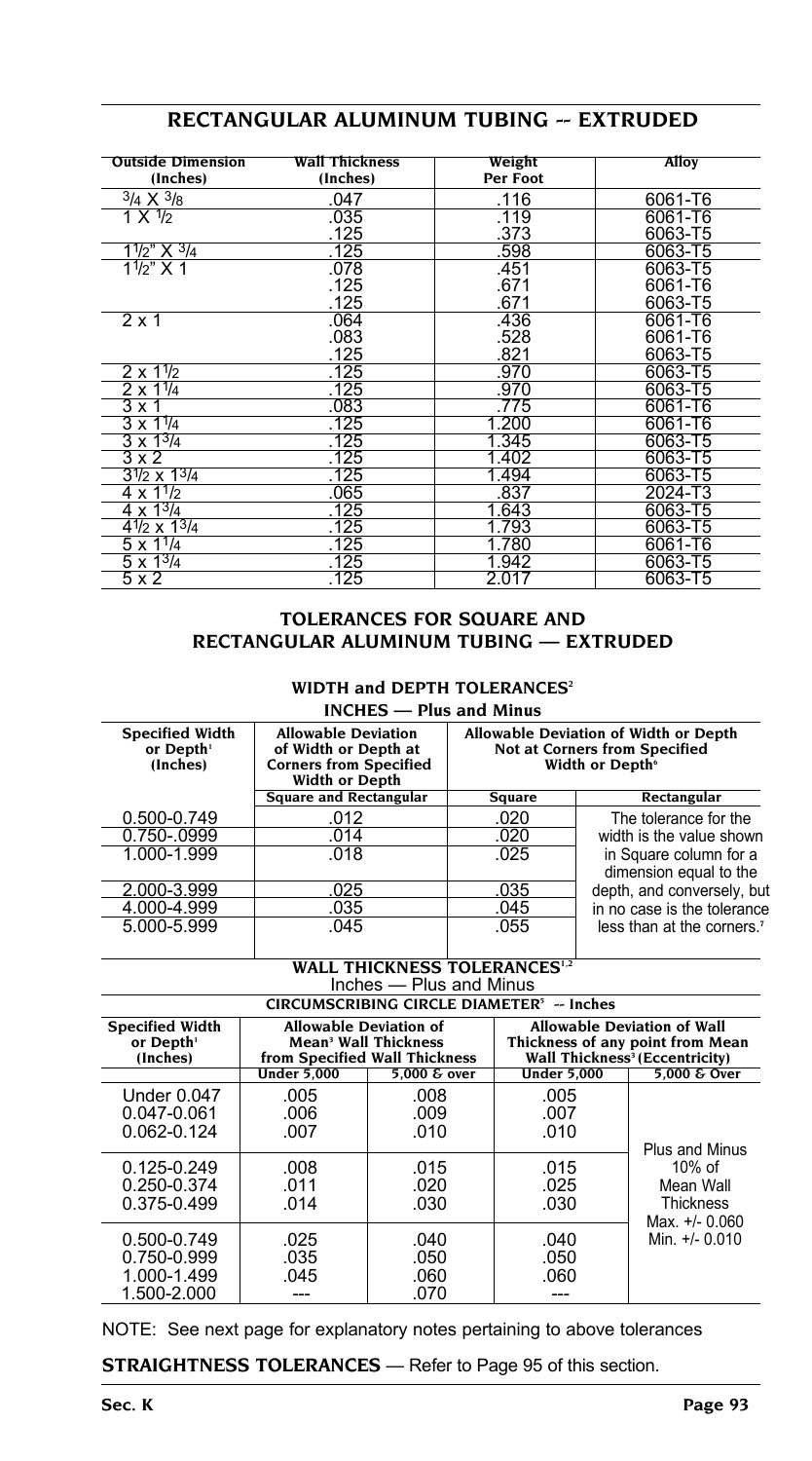### **EXPLANATION OF NOTES PERTAINING TO TOLERANCES FOR SQUARE AND RECTANGULAR ALUMINUM TUBING — EXTRUDED**

- 1. When outside diameter, inside diameter, and wall thickness (or their equivalent dimensions in an other-than-round tube) are specified, standard tolerances are applicable to any two of these dimensions, but not to all three.
- 2. When a dimension tolerance is specified other than as an equal bilateral tolerance, the value of the standard tolerance is that which would apply to the mean of the maximum and minimum dimension permissible under the tolerance.
- 3. The mean wall thickness is the average of two measurements taken opposite each other at approximate center line of the tube and perpendicular to the longitudinal axis of the cross section.
- 4. When dimensions specified outside and inside, rather than wall thickness itself, allowable deviation at any point (eccentricity) is plus and minus 10 percent of the mean wall thickness; maximum +/- .060 inch, minimum +/- .010 inch.
- 5. The circumscribing circle diameter is the diameter of the smallest circle that will completely enclose the tube.
- 6. Not applicable in the annealed (-O) temper or if the wall thickness is less than 21/2 percent of the outside diameter or equivalent round diameter.
- 7. Example: The width tolerances of 1 x 3 inch rectangular tube is +/- .025 inch and the depth tolerance is +/- .035 inch.

# **TOLERANCES FOR ROUND ALUMINUM TUBING — EXTRUDED (All alloys except 5083, 5086, 5456)**

|                                                             | Inches - Plus and Minus                                                                |                                                                                                                   |
|-------------------------------------------------------------|----------------------------------------------------------------------------------------|-------------------------------------------------------------------------------------------------------------------|
| Specified Outside or<br>Inside Diameter <sup>2</sup> Inches | <b>Allowable Deviation</b><br>of Mean Diameter <sup>3</sup><br>from Specified Diameter | <b>Allowable Deviation of</b><br>Diameter at Any Point from<br><b>Specified Diameter<sup>4</sup></b><br>(Ovality) |
| 0.500-0.999                                                 | .010                                                                                   | .020                                                                                                              |
| 1.000-1.999                                                 | .012                                                                                   | .025                                                                                                              |
| 2.000-3.999                                                 | .015                                                                                   | .030                                                                                                              |
| 4.000-5.999                                                 | .025                                                                                   | .050                                                                                                              |
| 6.000-7.999                                                 | .035                                                                                   | .075                                                                                                              |
| 8.000-9.999                                                 | .045                                                                                   | .100                                                                                                              |
| 10.000-11.999                                               | .055                                                                                   | .125                                                                                                              |
| 12.000-13.999                                               | .065                                                                                   | .150                                                                                                              |
| 14.000-15.999                                               | .075                                                                                   | .175                                                                                                              |
| 16.000-17.999                                               | .085                                                                                   | .200                                                                                                              |

### **DIAMETER and OVALITY TOLERANCES2**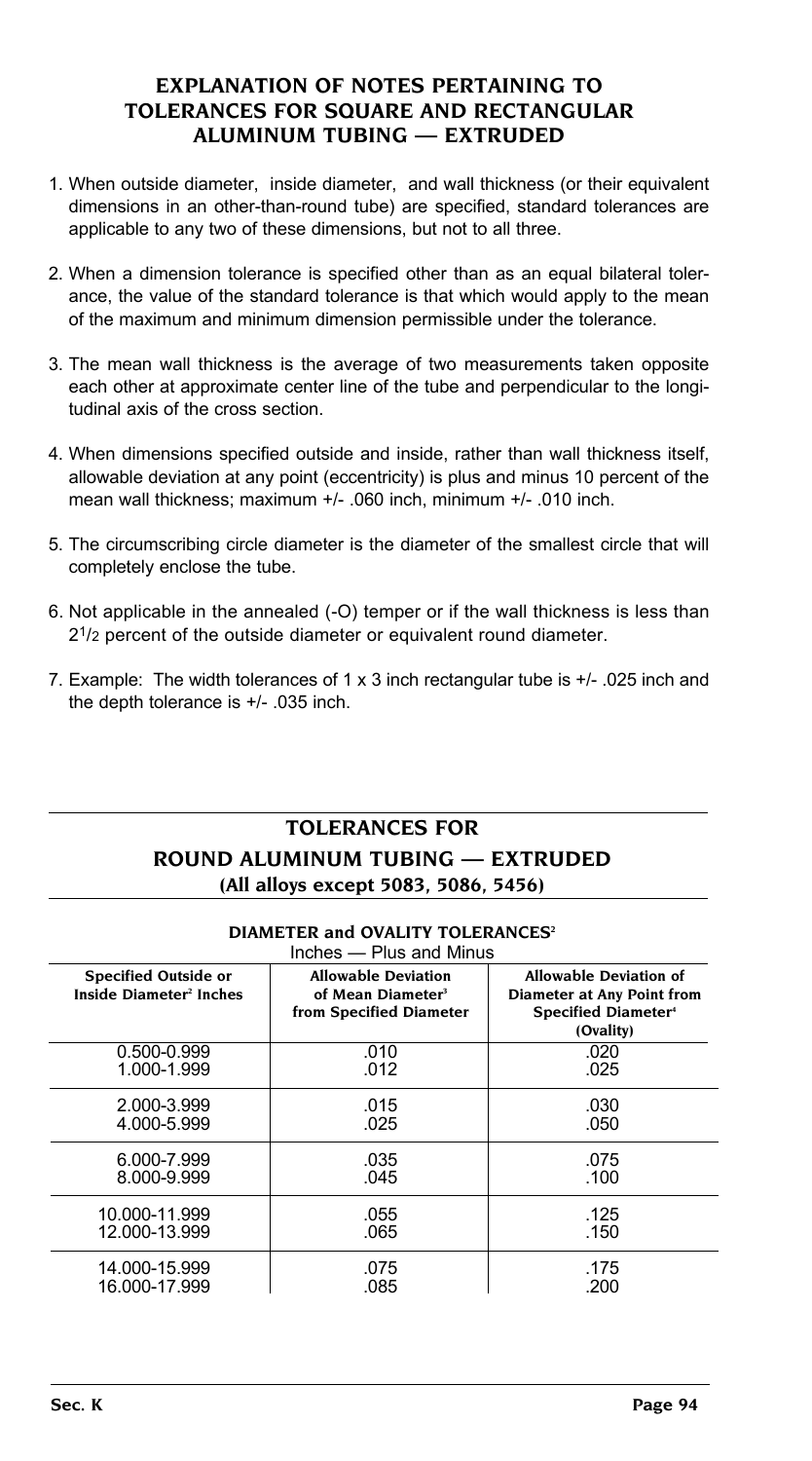| Inches - Plus and Minus                                          |                                                   |                                                                                          |                                             |                                             |                                                                                                     |
|------------------------------------------------------------------|---------------------------------------------------|------------------------------------------------------------------------------------------|---------------------------------------------|---------------------------------------------|-----------------------------------------------------------------------------------------------------|
|                                                                  |                                                   | Allowable Deviation of Mean Wall Thickness <sup>5</sup><br>from Specified Wall Thickness |                                             |                                             | Allowable<br><b>Deviation of</b>                                                                    |
| <b>Specified Wall</b><br>Thickness <sup>6</sup><br><b>Inches</b> | <b>Under 1.250"</b><br>Outside<br><b>Diameter</b> | 1.250"-2.999"<br>Outside<br><b>Diameter</b>                                              | 3.000"-4.999"<br>Outside<br><b>Diameter</b> | 5.000" & Over<br>Outside<br><b>Diameter</b> | <b>Wall Thickness</b><br>of any Point<br>from Mean Wall<br>Thickness <sup>5</sup><br>(Eccentricity) |
| <b>Under 0.047</b>                                               | .006                                              | ---                                                                                      | ---                                         | ---                                         | Plus and                                                                                            |
| 0.047-0.061                                                      | .007                                              | .008                                                                                     | .008                                        | .010                                        | Minus<br>10% of                                                                                     |
| 0.062-0.077                                                      | .008                                              | .008                                                                                     | .009                                        | .012                                        | Mean Wall                                                                                           |
| $0.078 - 0.124$<br>$0.125 - 0.249$<br>0.250-0.374                | .009<br>.009<br>.011                              | .009<br>.009<br>.011                                                                     | .010<br>.013<br>.016                        | .015<br>.020<br>.025                        | <b>Thickness</b><br>Max. $+/-$<br>0.060<br>Min. $+/-0.010$                                          |
| 0.375-0.499                                                      |                                                   | .015                                                                                     | .021                                        | .035                                        |                                                                                                     |
| 0.500-0.749                                                      |                                                   | .020                                                                                     | .028                                        | .045                                        |                                                                                                     |
| 0.750-0.999                                                      |                                                   |                                                                                          | .035                                        | .055                                        |                                                                                                     |
| 1.000-1.499<br>1.500-2.000                                       |                                                   |                                                                                          | .045                                        | .065<br>.075                                |                                                                                                     |
| 2.001-2.499                                                      |                                                   |                                                                                          |                                             | .085                                        |                                                                                                     |
| 2.500-2.999                                                      |                                                   |                                                                                          |                                             | .095                                        |                                                                                                     |
| 3.000-3.499<br>3.500-4.000                                       |                                                   |                                                                                          |                                             | .105<br>.115                                | $+/- 0.120$                                                                                         |

**WALL THICKNESS TOLERANCES1,2**

## **STRAIGHTNESS TOLERANCES**

Not applicable in Annealed (-0) Temper **Allowable Deviation from Straight**

| <b>Specified Outside</b><br><b>Diameter</b> | In Each<br>Foot of Length | In Total Length of Piece |
|---------------------------------------------|---------------------------|--------------------------|
| 0.500-5.999                                 | .010                      | .010 x length, feet      |
| 6.000 and over                              | .020                      | .020 x length, feet      |

- 1 When outside diameter, inside diameter, and wall thickness are all specified, standard tolerances are applicable to any two of these dimensions, but not to all three.
- 2 When a dimension tolerance is specified other than as an equal bilateral tolerance, the value of the standard tolerance is that which would apply to the mean of the maximum and minimum dimensions permissible under the tolerance.
- 3 Mean diameter is the average of two diameter measurements taken at right angles to each other at any point along the length.
- 4 Not applicable in the annealed (-0) temper or if wall thickness is less than 21/**2** per cent of the outside diameter.
- 5 The mean wall thickness of round tube is the average of two measurements taken opposite each other.
- 6 When dimensions specified are outside and inside, rather than wall thickness itself, allowable deviation at any point (eccentricity) applies to mean wall thickness.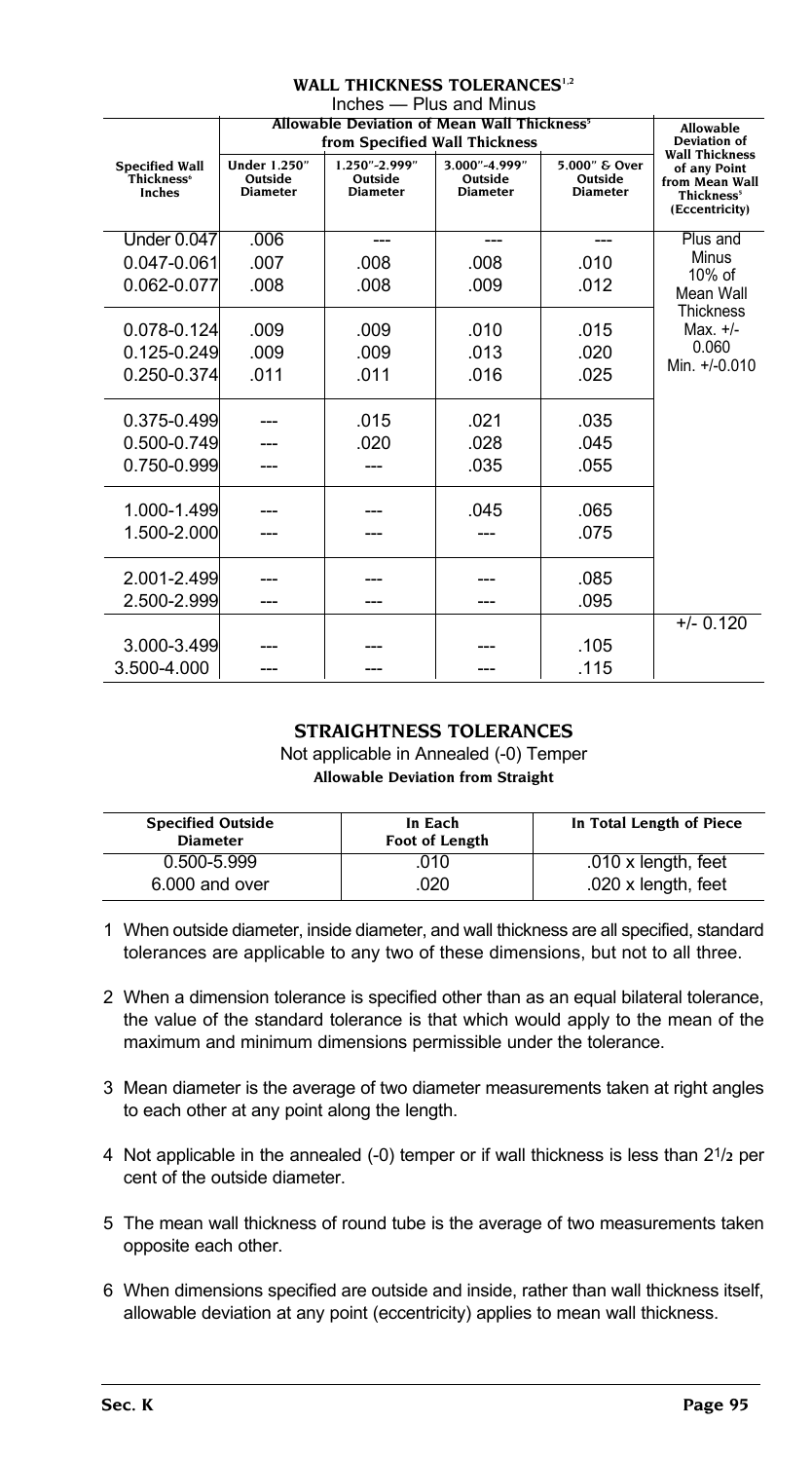# **TOLERANCES FOR ROUND ALUMINUM TUBING — DRAWN**

#### **DIAMETER AND OVALITY TOLERANCES1,2** Inches — Plus and Minus

| <b>Specified Outside</b><br>and Inside | <b>Allowable Deviation</b><br>of Mean Diameter <sup>3</sup> | <b>Allowable Deviation of Diameter</b><br>at any point from Specified |                     |  |
|----------------------------------------|-------------------------------------------------------------|-----------------------------------------------------------------------|---------------------|--|
| Diameter <sup>2</sup> Inches           | from Specified Diameter                                     | Diameter <sup>6</sup> (Ovality)                                       |                     |  |
|                                        |                                                             | <b>Non-Heat Treated</b>                                               | <b>Heat Treated</b> |  |
| Under 0.501                            | .003                                                        | .003                                                                  | .006                |  |
| 0.501-1.000                            | .004                                                        | .004                                                                  | .008                |  |
| 1.000-2.000                            | .005                                                        | .005                                                                  | .010                |  |
| 2.001-3.000                            | .006                                                        | .006                                                                  | .012                |  |
| 3.001-5.000                            | .008                                                        | .008                                                                  | .016                |  |
| 5.001-6.000                            | .010                                                        | .010                                                                  | .020                |  |
| 6.001-8.000                            | .015                                                        | .015                                                                  | .030                |  |
| 8.001-10.000                           | .020                                                        | .020                                                                  | .040                |  |
| 10.001-12.000                          | .025                                                        | .025                                                                  | .050                |  |

### **WALL THICKNESS TOLERANCES1,2**

| Inches - Plus and Minus |  |  |
|-------------------------|--|--|
|                         |  |  |

| <b>Specified Wall</b>                             | <b>Allowable Deviation of</b>         | <b>Allowable Deviation of Wall</b>   |                                           |
|---------------------------------------------------|---------------------------------------|--------------------------------------|-------------------------------------------|
| <b>Thickness</b>                                  | Mean Wall <sup>5</sup> Thickness from | at any point from Specified          |                                           |
| <b>Inches</b>                                     | <b>Specified Wall Thickness</b>       | <b>Wall Thickness (Eccentricity)</b> |                                           |
|                                                   |                                       | <b>Non-Heat Treated</b>              | <b>Heat Treated</b>                       |
| 0.010-0.035                                       | .002                                  | .002                                 | Plus and                                  |
| 0.036-0.049                                       | .003                                  | .003                                 | Minus 10%                                 |
| $0.050 - 0.083$                                   | .004                                  | .004                                 | of Specified                              |
| 0.084-0.120<br>$0.121 - 0.203$<br>$0.204 - 0.300$ | .005<br>.006<br>.008                  | .006<br>.008<br>.012                 | <b>Wall Thickness</b><br>Min. $+/- 0.003$ |
| 0.301-0.375                                       | .015                                  | .020                                 |                                           |
| 0.376-0.500                                       | .020                                  | .030                                 |                                           |

### **STRAIGHTNESS TOLERANCES7**

Not applicable in Annealed (-0) Temper

|                                                    | <b>Allowable Deviation from Straight</b> |                                                                                 |  |  |  |  |  |
|----------------------------------------------------|------------------------------------------|---------------------------------------------------------------------------------|--|--|--|--|--|
| <b>Specified Outside</b><br><b>Diameter Inches</b> | In Each Foot of Length                   | In Total Length of Piece                                                        |  |  |  |  |  |
| Under 0.375<br>0.375-5.999<br>6,000 and over       | .500<br>.010<br>020                      | .500 x length, feet $\frac{8}{3}$<br>.010 x length, feet<br>.020 x length, feet |  |  |  |  |  |

- 1 When outside diameter, inside diameter, and wall thickness are all specified, standard tolerances are applicable to any of these dimensions, but not to all three.
- 2 When a dimension tolerance is specified other than as an equal bilateral tolerance, the value of the standard tolerance is that which would apply to the mean of the maximum and minimum dimensions permissible under the tolerance.
- 3 Mean diameter is the average of two diameter measurements taken at right angles to each other at any point along the length.
- 4 Not applicable in the annealed (-0) temper tube, or tube having a wall thickness less than 0.020 inch or less than 21/2 per cent of the outside diameter.
- 5 The mean wall thickness of round tube is the average of two measurements taken opposite each other.
- 6 When dimensions specified are outside and inside, rather than wall thickness itself, allowable deviation at any point (eccentricity) is plus and minus 10 percent of the mean wall thickness but not less than +/- 0.003 inch.
- 7 For round tube under 0.375" diameter, tolerance is applicable when weight of tube on flat surface minimizes deviation.
- 8 Not applicable to length under 10 feet.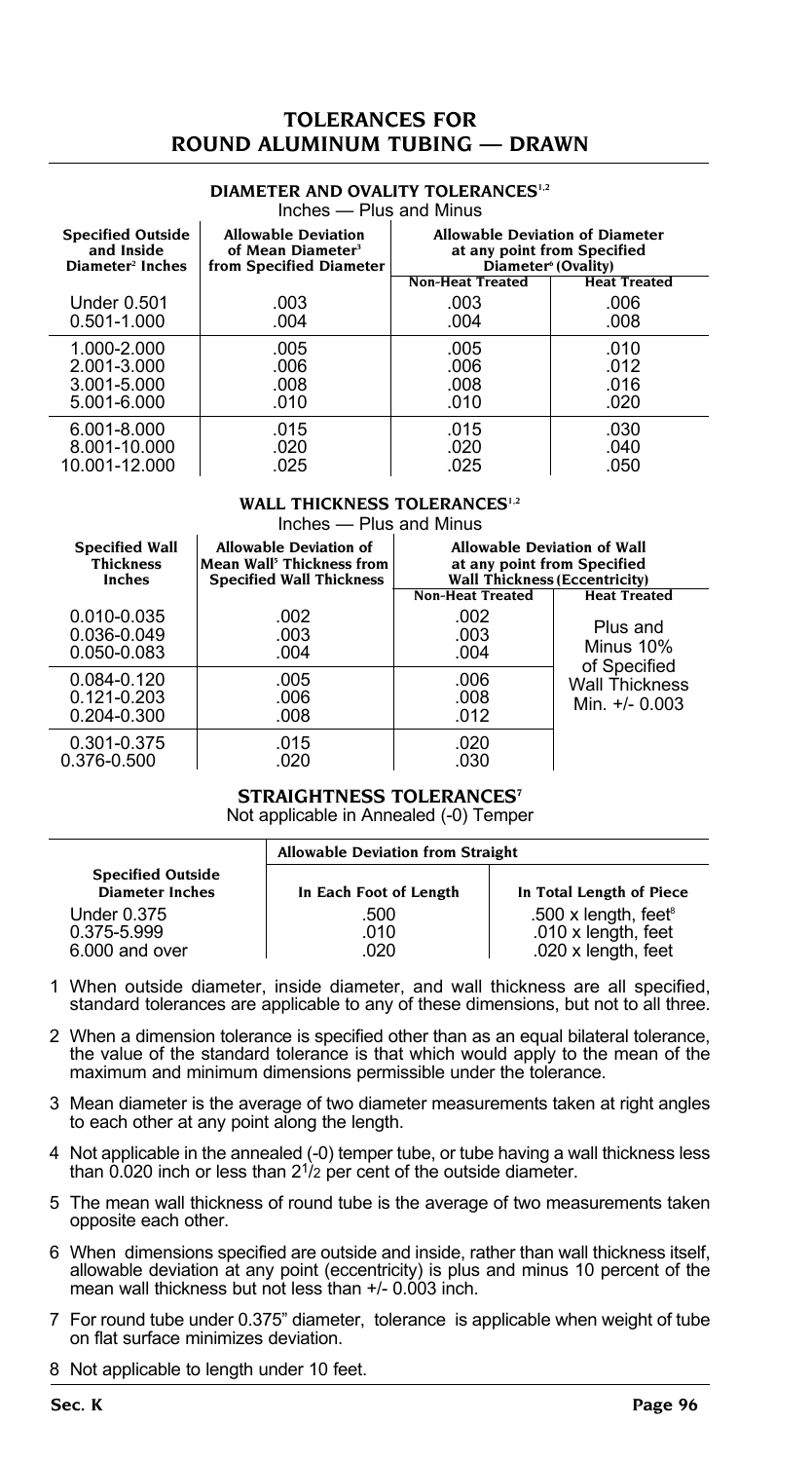# **STEEL AND ALUMINUM PIPE**

Pipe is a tubular product intended primarily for such purposes as the conveying of water, fuel, gas, air, steam, etc. It has also been found to be a convenient form for use as structural members such as columns and railings. It is produced from steel and aluminum in a variety of analyses by the welded, seamless, and extrusion methods.

As distinguished from tubing, pipe is commonly produced in greater quantities and in relatively few standard sizes. It is generally made to less exacting specifications for dimensions, finish, chemical composition, and mechanical properties than tubing.

Sizes and wall thicknesses of pipe were originally standardized to permit threading the end for joining lengths with couplings or other connectors. A large proportion of the product is also used without screw threads (plain end), where lengths are joined together, or fittings attached, by welding or other means.

### **STANDARD PIPE SIZES AND WEIGHTS** —

(For descriptions and properties of various grades. See Pages 99-101.

Standard sizes for steel pipe are established in American National Standards Institute (ANSI) B36.10 and B36.19 of the American National Standards Institute (ANSI). These standards set up a number of "schedules" which specify various wall thicknesses for given standard diameters.

ANSI B36.10 refers to wrought-steel and wrought-iron pipe and includes schedules 10, 20, 30, 40, 60, 80, 100, 120, 140, and 160. ANSI B36.19 refers to stainless steel pipe and includes schedules 5S, 10S, 40S, and 80S.

Aluminum Pipe also is produced in sizes according to ANSI B36.10.

The table on the following three pages indicates standard sizes and gives each the nominal size, actual outside diameter, wall thickness, and weights per foot for Steel and Aluminum.

| .049    |
|---------|
| S .1863 |
| A .0645 |

 **.049 Wall thickness in inches Weight per foot for Carbon Steel Weight per foot for Aluminum** 

Weights shown are for plain-end carbon steel pipe. For threaded and coupled pipe, weights are slightly higher. For stainless steel pipe, weights are about 2% higher.

Pipe is generally referred to by **nominal** size, but it would be noted that on sizes up to 12" the actual outside diameter is somewhat greater than the nominal size.

Besides being classified as ANSI Schedule Numbers, **certain** wall thicknesses are also shown by the following commonly used designations:

**Standard Weight** (abbreviated **STD** in the following table, and identical with ANSI Schedule 40 in sizes through 10").

**Extra Strong** (abbreviated **XS** in the following table, and identical with ANSI Schedule 80 in sizes through 8").

**Double Extra Strong** (abbreviated **XXS** in the following table, and not identical with any ANSI Schedule).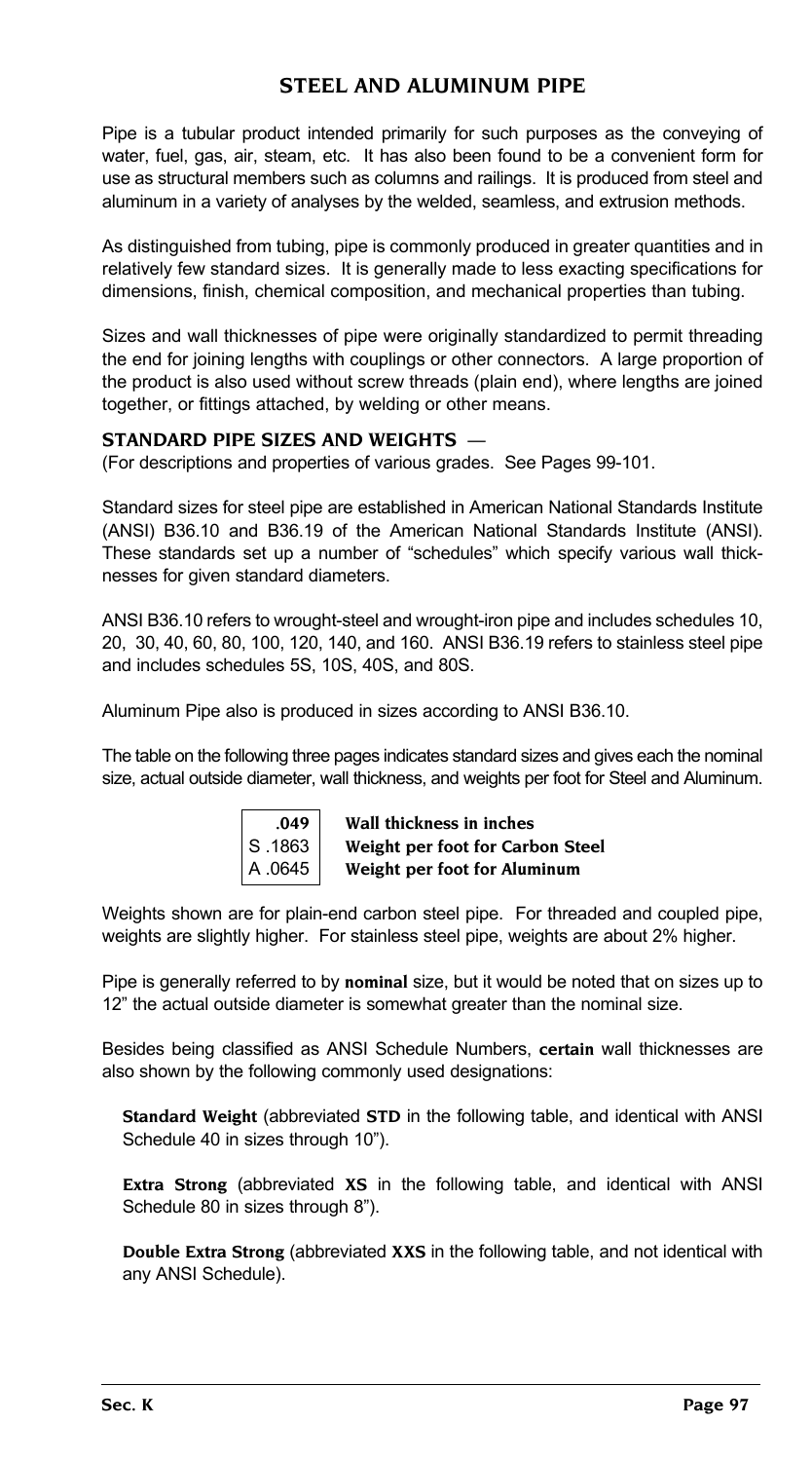### **STANDARD PIPE SIZES AND WEIGHTS (Continued)** (See page 97 for Explanation)

| WALL THICKNESSES AND WEIGHTS PER FOOT |                                        |                       |                 |                                    |                            |                 |            |
|---------------------------------------|----------------------------------------|-----------------------|-----------------|------------------------------------|----------------------------|-----------------|------------|
| Nominal<br>Pipe<br>Size               | Outside<br><b>Diameter</b><br>(Inches) | Schedule<br><b>5S</b> | Schedule<br>10S | Schedule<br>40 & 40S<br><b>STD</b> | Schedule<br>80 & 80S<br>ХS | Schedule<br>160 | <b>XXS</b> |
| 1/8                                   | .405                                   |                       | .049            | .068                               | .095                       |                 |            |
|                                       |                                        |                       | S<br>.1863      | S<br>.2447                         | S<br>.3145                 |                 |            |
|                                       |                                        |                       | .0645<br>А      | .0847<br>A                         | .1008<br>A                 |                 |            |
| 1/4                                   | .540                                   |                       | .065            | .088                               | .119                       |                 |            |
|                                       |                                        |                       | S<br>.3297      | .4248<br>S                         | .5351<br>S                 |                 |            |
|                                       |                                        |                       | .1141<br>А      | .1470<br>А                         | .1851<br>A                 |                 |            |
| $^{3}/_{8}$                           | .675                                   |                       | .065            | .091                               | .126                       |                 |            |
|                                       |                                        |                       | S<br>.4225      | .5650<br>S                         | .7388<br>S                 |                 |            |
|                                       |                                        |                       | A<br>.1465      | А<br>.1955                         | .2556<br>A                 |                 |            |
| 1/2                                   | .840                                   | .065                  | .083            | .109                               | .147                       | .187            | .294       |
|                                       |                                        | .5380<br>S            | S<br>.6710      | S<br>.8510                         | S<br>1.088                 | 1.304<br>S      | 1.714<br>S |
|                                       |                                        | .1861<br>A            | .2321<br>А      | .2944<br>А                         | .3764<br>А                 | .4511<br>A      | .5930<br>A |
| 3/4                                   | 1.050                                  | .065                  | .083            | .113                               | .154                       | .218            | .308       |
|                                       |                                        | .6838<br>S            | .8572<br>S      | 1.131<br>S                         | 1.474<br>S                 | 1.937<br>S      | 2.441<br>S |
|                                       |                                        | .2366<br>А            | A 2.966         | .3913<br>A                         | .5100<br>A                 | .6702<br>A      | A 8445     |
| 1                                     | 1.315                                  | .065                  | .109            | .133                               | .179                       | .250            | .358       |
|                                       |                                        | .8678<br>S            | 1.404<br>S      | 1.679<br>S                         | 2.172<br>S                 | 2.844<br>S      | 3.659<br>S |
|                                       |                                        | .3002<br>А            | .4857<br>А      | .5809<br>А                         | .7515<br>A                 | .9839<br>A      | А<br>1.266 |
| $1^{1/4}$                             | 1.660                                  | .065                  | .109            | .140                               | . 191                      | .250            | .382       |
|                                       |                                        | S 1.107               | 1.806<br>S      | 2.273<br>S                         | 2.997<br>S                 | 3.765<br>S      | 5.214<br>S |
|                                       |                                        | .3830<br>А            | .6248<br>A      | 864. A                             | A 1.037                    | 1.302<br>A      | A<br>1.804 |
| 11/2                                  | 1.900                                  | .065                  | .109            | .147                               | .200                       | .281            | .400       |
|                                       |                                        | 1.274<br>S            | 2.085<br>S      | 2.718<br>S                         | S<br>3.631                 | 4.859<br>S      | 6.408<br>S |
|                                       |                                        | .4408<br>А            | .7214<br>A      | .9404<br>A                         | 1.256<br>A                 | 1.681<br>A      | A 2.217    |
| 2                                     | 2.375                                  | .065                  | .109            | .154                               | .218                       | .343            | .436       |
|                                       |                                        | 1.604<br>S            | S 2.638         | 3.653<br>S                         | 5.022<br>S                 | 7.444<br>S      | 9.029<br>S |
|                                       |                                        | .5549<br>А            | .9127<br>A      | 1.264<br>Α                         | 1.737<br>A                 | A 2.575         | A 3.124    |
| 21/2                                  | 2.875                                  | .083                  | .120            | .203                               | .276                       | .375            | .552       |
|                                       |                                        | S 2.475               | S 3.531         | 5.793<br>S                         | 7.661<br>S                 | 10.01<br>S      | 13.70<br>S |
|                                       |                                        | A .8563               | A 1.221         | A 2.004                            | A 2.650                    | A 3.464         | A 4.740    |
| 3                                     | 3.500                                  | .083                  | .120            | .216                               | .300                       | .438            | .600       |
|                                       |                                        | 3.029<br>S            | S 4.332         | 7.576<br>S                         | 10.25<br>S                 | 14.32<br>S      | 18.58<br>S |
|                                       |                                        | 1.048<br>А            | A 1.498         | A 2.621                            | A 3.547                    | A 4.945         | A 6.428    |
| 31/2                                  | 4.000                                  | .083                  | .120            | .226                               | .318                       |                 |            |
|                                       |                                        | 3.472<br>S            | S 4.973         | 9.109<br>S                         | 12.51<br>S                 |                 |            |
|                                       |                                        | 1.201<br>А            | А<br>1.720      | Α<br>3.151                         | 4.326<br>Α                 |                 |            |

(Continued on next page)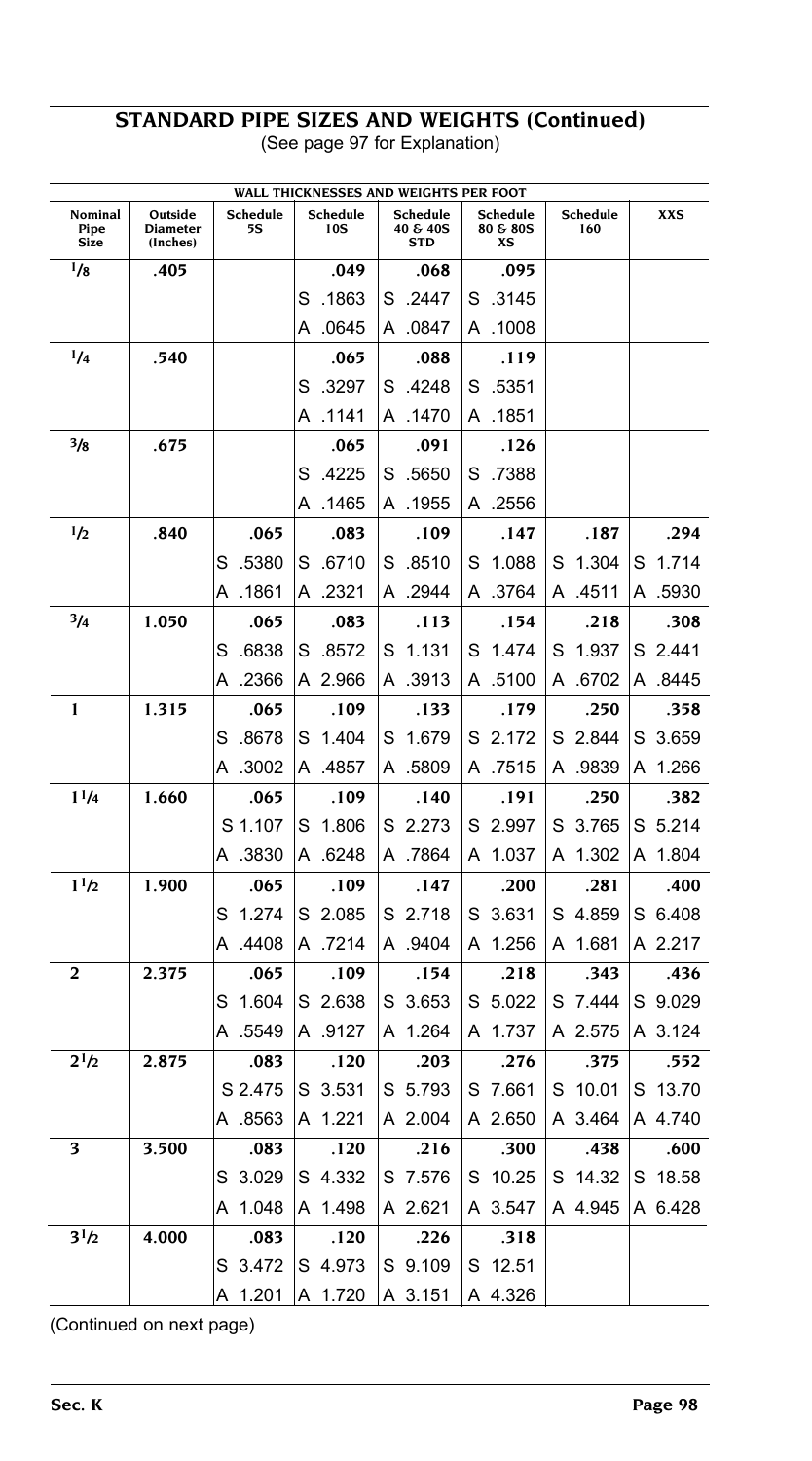# **STANDARD PIPE SIZES AND WEIGHTS (cont.)**

(See page 97 for explanation)

| WALL THICKNESSES AND WEIGHTS PER FOOT |                                        |                       |                 |                |                |                |                                  |                |
|---------------------------------------|----------------------------------------|-----------------------|-----------------|----------------|----------------|----------------|----------------------------------|----------------|
| Nominal<br>Pipe<br>Size               | Outside<br><b>Diameter</b><br>(Inches) | Schedule<br><b>5S</b> | Schedule<br>10S | Schedule<br>10 | Schedule<br>20 | Schedule<br>30 | <b>STD</b><br>(Standard<br>Wall) | Schedule<br>40 |
| 4                                     | 4.500                                  | .083                  | .120            |                |                |                | .237                             | .237           |
|                                       |                                        | S 3.915               | S 5.613         |                |                |                | S 10.79                          | S 10.79        |
|                                       |                                        | A 1.354               | A 1.942         |                |                |                | A 3.733                          | A 3.733        |
| 5                                     | 5.563                                  | .109                  | .134            |                |                |                | .258                             | .258           |
|                                       |                                        | S 6.349               | S 7.770         |                |                |                | S 14.62                          | S 14.62        |
|                                       |                                        | A 2.196               | A 2.668         |                |                |                | A 5.057                          | A 5.057        |
| 6                                     | 6.625                                  | .109                  | .134            |                |                |                | .280                             | .280           |
|                                       |                                        | S 7.585               | S 9.289         |                |                |                | S 18.97                          | S 18.97        |
|                                       |                                        | A 2.624               | A 3.213         |                |                |                | A 6.564                          | A 6.564        |
| 8                                     | 8.625                                  | .109                  | .148            |                | .250           | .277           | .322                             | .322           |
|                                       |                                        | S 9.715               | S 13.40         |                | S 22.36        | S 24.70        | S 28.55                          | S 28.55        |
|                                       |                                        | A 3.429               | A 4.635         |                | A 7.735        | A 8.543        | A 9.878                          | A 9.878        |
| 10                                    | 10.750                                 | .134                  | .165            |                | .250           | .307           | .365                             | .365           |
|                                       |                                        | S 15.19               | S 18.65         |                | S 28.04        | S 34.24        | S 40.48                          | S 40.48        |
|                                       |                                        | A 5.256               | A 6.453         |                | A 9.698        | A 11.84        | A 14.00                          | A 14.00        |
| 12                                    | 12.750                                 | .156                  | .180            |                | .250           | .330           | .375                             | .406           |
|                                       |                                        | S 20.98               | S 24.16         |                | S 33.38        | S 43.77        | S 49,56                          | S 53.52        |
|                                       |                                        | A 7.258               | A 8.359         |                | A 11.55        | A 15.14        | A 17.15                          | A 18.52        |
| 14                                    | 14.000                                 |                       |                 | .250           | .312           | .375           | .375                             | .438           |
|                                       |                                        |                       |                 | S 36.71        | S 45.61        | S 54.57        | S 54.57                          | S 63.44        |
|                                       |                                        |                       |                 | A 12.70        | A 15.78        | A 18.88        | A 18.88                          | A 21.95        |
| 16                                    | 16.000                                 |                       |                 | .250           | .312           | .375           | .375                             | .500           |
|                                       |                                        |                       |                 | S 42.05        | S 52.27        | S 62.58        | S 62.58                          | S 82.77        |
|                                       |                                        |                       |                 | A 14.55        | A 18.08        | A 21.65        | A 21.65                          | A 28.64        |
| 18                                    | 18.00                                  |                       |                 | .250           | .312           | .438           |                                  | .562           |
|                                       |                                        |                       |                 | S 47.39        | S 58.94        | S 82.15        |                                  | S 104.7        |
|                                       |                                        |                       |                 | A 16.40        | A 20.39        | A 28.42        |                                  | A 36.21        |
| 20                                    | 20.000                                 |                       |                 | .250           | .375           | .500           |                                  | .593           |
|                                       |                                        |                       |                 | S 52.73        | S 78.60        | S 104.1        |                                  | S 122.9        |
|                                       |                                        |                       |                 | A 18.24        | A 27.19        | A 36.03        |                                  | A 42.52        |
| 24                                    | 24.000                                 |                       |                 | .250           | .375           | .562           |                                  | .687           |
|                                       |                                        |                       |                 | S 63.41        | S 94.62        | S 140.7        |                                  | S 171.1        |
|                                       |                                        |                       |                 | A 21.94        | A 32.74        | A 48.67        |                                  | A 59.18        |
| 30                                    | 30.000                                 |                       |                 | .312           | .500           | .625           |                                  |                |
|                                       |                                        |                       |                 | S 98.93        | S 157.5        | S 196.1        |                                  |                |
|                                       |                                        |                       |                 | 34.23<br>Α     | A 54.50        | A 67.84        |                                  |                |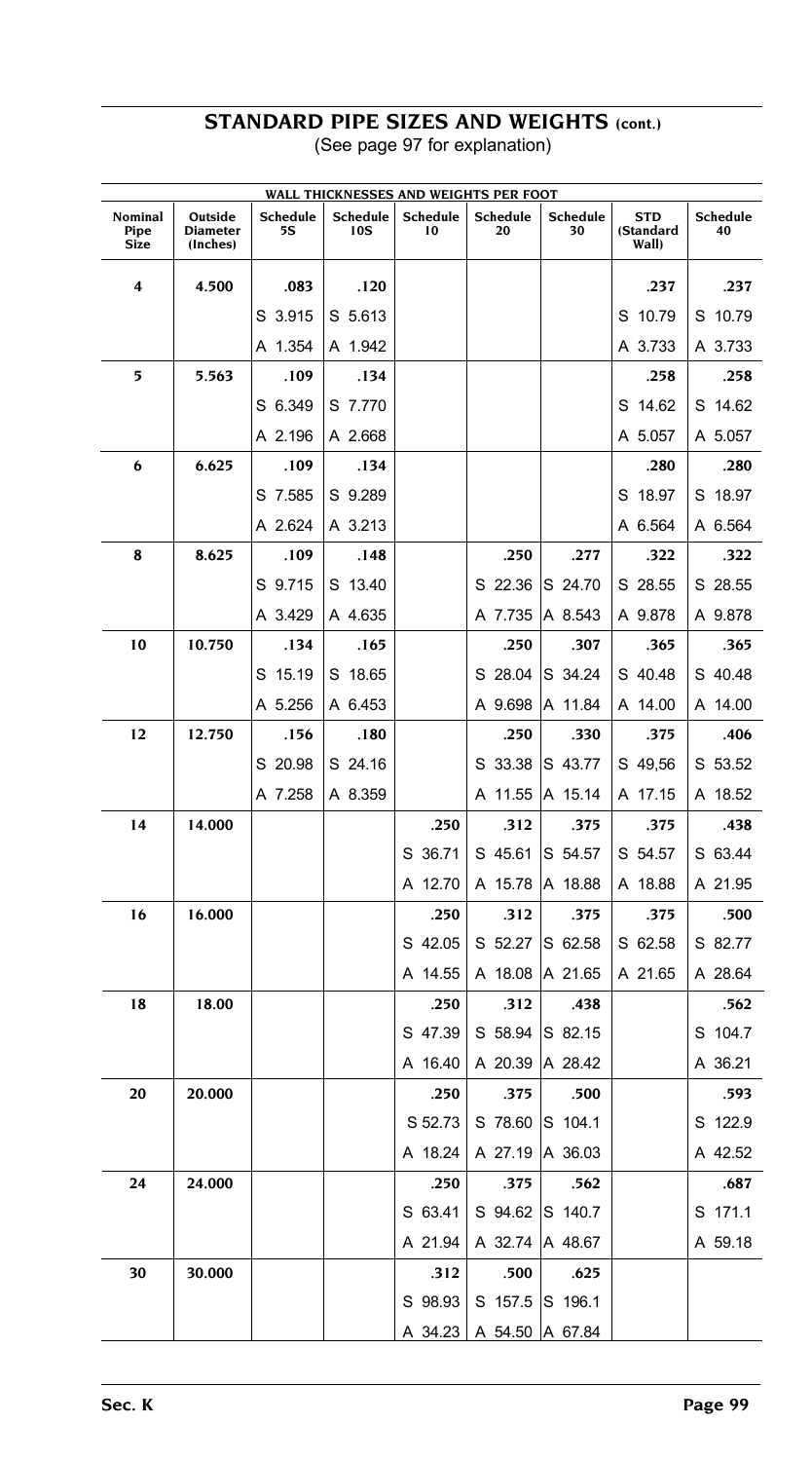# **STANDARD PIPE SIZES AND WEIGHTS (cont.)**

|  | (See page 97 for explanation) |
|--|-------------------------------|
|--|-------------------------------|

|                                |                                        |                 |                |                          |                         |                 | WALL THICKNESSES AND WEIGHTS PER FOOT                                           |                                |                       |                        |                                         |
|--------------------------------|----------------------------------------|-----------------|----------------|--------------------------|-------------------------|-----------------|---------------------------------------------------------------------------------|--------------------------------|-----------------------|------------------------|-----------------------------------------|
| Nominal<br>Pipe<br><b>Size</b> | Outside<br><b>Diameter</b><br>(Inches) | Schedule<br>40S | Schedule<br>60 | ХS<br>(Extra<br>Strong)  | Schedule<br>80          | Schedule<br>80S | Schedule<br>100                                                                 | Schedule<br>120                | Schedule<br>140       | <b>Schedule</b><br>160 | XXS<br>Double<br>Extra<br><b>Strong</b> |
| $\overline{\mathbf{4}}$        | 41/2                                   | .237            |                | .337                     | .337                    | .337            |                                                                                 | .438                           |                       | .531                   | .674                                    |
|                                |                                        | S 10.79         |                |                          | S 14.98 S 14.98 S 14.98 |                 |                                                                                 | S 19.00                        |                       | S 22.51 S 27.54        |                                         |
|                                |                                        | A 3.733         |                |                          | A 5.183A 5.183A 5.183   |                 |                                                                                 | A 6.560                        |                       | A 7.786A 9.528         |                                         |
| 5                              | $5\frac{9}{16}$                        | .258            |                | .375                     | .375                    | .375            |                                                                                 | .500                           |                       | .625                   | .750                                    |
|                                |                                        | S 14.62         |                |                          | S 20.78 S 20.78 S 20.78 |                 |                                                                                 | \$27,.04                       |                       | S 32.96S 38.55         |                                         |
|                                |                                        | A 5.057         |                |                          | A 7.188A 7.188A 7.188   |                 |                                                                                 | A 9.353                        |                       | A 11.40A 13.34         |                                         |
| 6                              | $6^{5}/s$                              | .280            |                | .432                     | .432                    | .432            |                                                                                 | .562                           |                       | .718                   | .864                                    |
|                                |                                        | S 18.97         |                |                          | S 28.57 S 28.57 S 28.57 |                 |                                                                                 | S 36.39                        |                       | S 45.35S 53.16         |                                         |
|                                |                                        | A 6.564         |                |                          | A 9.884 A 9.884 A 9.884 |                 |                                                                                 | A 12.59                        |                       | A 15.67Å 18.39         |                                         |
| 8                              | $8^{5}/s$                              | .322            | .406           | .500                     | .500                    | .500            | .593                                                                            | .718                           | .812                  | .906                   | .875                                    |
|                                |                                        |                 |                |                          |                         |                 | S 28.55 S 35.64 S 43.39 S 43.39 S 43.39 S 50.87 S 60.63 S 67.76 S 74.69 S 72.42 |                                |                       |                        |                                         |
|                                |                                        |                 |                |                          |                         |                 | A 9.878 A 12.33 A 15.01 A 15.01 A 15.01 A 17.60 A 20.97 A 23.44 A 25.84 A 24.06 |                                |                       |                        |                                         |
| 10                             | $10^{1/4}$                             | .365            | .500           | .500                     | .593                    | .500            | .718                                                                            | .843                           | 1.000                 | 1.125                  | 1.000                                   |
|                                |                                        |                 |                |                          |                         |                 | S 40.48 S 54.74 S 54.74 S64.33 S54.74 S 76.93 S 89.20 S 104.1 S 115.6 S 104.1   |                                |                       |                        |                                         |
|                                |                                        |                 |                |                          |                         |                 | A 14.00 A 18.93 A 18.93 A 22.25 A 18.93 A 26.61 A 30.86 A 36.03 A 40.01 A 36.03 |                                |                       |                        |                                         |
| 12                             | $12^{3}/4$                             | .375            | .562           | .500                     | .687                    | .500            | .843                                                                            | 1.000                          | 1.125                 | 1.312                  | 1.000                                   |
|                                |                                        |                 |                |                          |                         |                 | S 49.56 S 73.15 S 65.42 S 88.51 S 65.42 S 107.2 S 125.5 S 139.7 S 160.3 S 125.5 |                                |                       |                        |                                         |
|                                |                                        |                 |                |                          |                         |                 | A 17.15Å 25.31Å 22.63Å 30.62Å 22.63Å 37.09Å 43.42Å 48.32Å 55.45Å 43.42          |                                |                       |                        |                                         |
| 14                             | 14                                     |                 | .593           | .500                     | .750                    |                 | .937                                                                            | 1.093                          | 1.250                 | 1.406                  |                                         |
|                                |                                        |                 |                | S 84.91 S 72.00 S 106.1  |                         |                 | S 130.7 S 150.7 S 170.2 S 189.1                                                 |                                |                       |                        |                                         |
|                                |                                        |                 |                | A 29.38 A 24.94 A 36.71  |                         |                 | A 45.23 A 52.13 A 58.89 A 65.43                                                 |                                |                       |                        |                                         |
| 16                             | 16                                     |                 | .656           | .500                     | .843                    |                 | 1.031                                                                           | 1.218                          | 1.438                 | 1.593                  |                                         |
|                                |                                        |                 |                | S 107.5 S 82.77 S 136.5  |                         |                 | S 164.8 S 192.3 S 223.6 S 245.1                                                 |                                |                       |                        |                                         |
|                                |                                        |                 |                | A 37.19 A 28.64  A 47.21 |                         |                 | A 57.20 A 66.53 A 77.73 A 84.80                                                 |                                |                       |                        |                                         |
| 18                             | 18                                     |                 | .750           |                          | .937                    |                 | 1.156                                                                           | 1.375                          | 1.562                 | 1.781                  |                                         |
|                                |                                        |                 | S 138.2        |                          | S 170.8                 |                 | IS 208.0                                                                        |                                | S244.1 S274.2 S 308.5 |                        |                                         |
|                                |                                        |                 | A 47.80        |                          | A 59.08                 |                 | A 71.95 A 84.47 A 94.87 A 106.7                                                 |                                |                       |                        |                                         |
| 20                             | 20                                     |                 | .812           |                          | 1.031                   |                 | 1.281                                                                           | 1.500                          | 1.750                 | 1.968                  |                                         |
|                                |                                        |                 | S 166.4        |                          | IS 208.9                |                 | S 256.1 S 296.4 S 341.1 S 379.0                                                 |                                |                       |                        |                                         |
|                                |                                        |                 | A 57.57        |                          | A 72.26                 |                 | A 88.60 A 102.5 A 118.0 A 131.1                                                 |                                |                       |                        |                                         |
| 24                             | 24                                     |                 | .968           |                          | 1.218                   |                 | 1.531                                                                           | 1.812                          | 2.062                 | 2.343                  |                                         |
|                                |                                        |                 | S 238.1        |                          | S295.9                  |                 |                                                                                 | S 367.4 S 429.4 S483.1 S 541.9 |                       |                        |                                         |
|                                |                                        |                 | A 82.38        |                          | A 102.4                 |                 | A 127.1 A 148.6 A 167.2 A 187.5                                                 |                                |                       |                        |                                         |
|                                |                                        |                 |                |                          |                         |                 |                                                                                 |                                |                       |                        |                                         |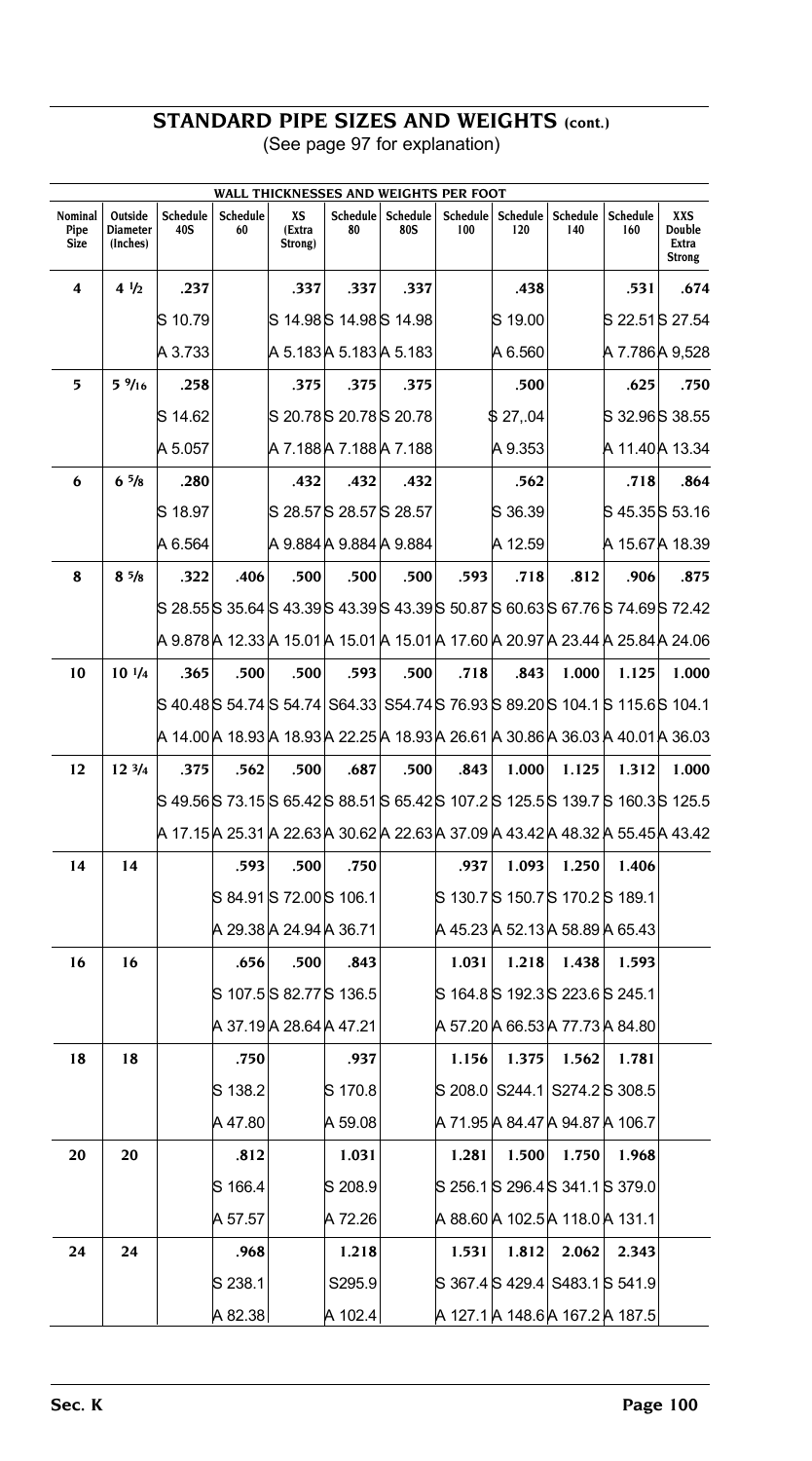# **SUMMARY OF SPECIFICATIONS APPLYING TO CARBON STEEL PIPE**

|                        |                                                |        | <b>ASTM A 53</b>                               |       |                     |  |  |
|------------------------|------------------------------------------------|--------|------------------------------------------------|-------|---------------------|--|--|
|                        |                                                |        | Same as                                        |       |                     |  |  |
|                        |                                                |        | <b>ASTM A 106</b>                              |       |                     |  |  |
|                        |                                                |        |                                                |       |                     |  |  |
| <b>WALL TOLERANCES</b> |                                                |        |                                                |       |                     |  |  |
|                        |                                                |        |                                                |       |                     |  |  |
|                        |                                                |        |                                                |       |                     |  |  |
|                        |                                                |        |                                                |       |                     |  |  |
|                        |                                                |        |                                                |       |                     |  |  |
|                        |                                                | Carbon | Ma.                                            | Phos. | S                   |  |  |
|                        |                                                | %      | %                                              | %     | %                   |  |  |
|                        |                                                | Max.   | Max.                                           | Max.  | Max.                |  |  |
|                        |                                                |        | <b>SEAMLESS</b><br>(Type S)                    |       |                     |  |  |
|                        |                                                |        | Open hearth, electric furnace, or basic oxygen |       |                     |  |  |
|                        | Grade A                                        | 0.25   | 0.95                                           | 0.05  | 0.06                |  |  |
|                        | Grade B                                        | 0.30   | 1.20                                           | 0.05  | 0.06                |  |  |
| <b>CHEMISTRY</b>       | <b>ELECTRIC WELDED</b><br>(Type E)             |        |                                                |       |                     |  |  |
|                        | Open hearth, electric furnace, or basic oxygen |        |                                                |       |                     |  |  |
|                        | Grade A<br>0.25                                |        | 0.95                                           | 0.05  | 0.06                |  |  |
|                        | Grade B                                        | 0.30   | 1.20                                           | 0.05  | 0.06                |  |  |
|                        | <b>BUTT</b>                                    |        |                                                |       |                     |  |  |
|                        | WELDED                                         |        |                                                |       |                     |  |  |
|                        | (Type F)<br>Open hearth,                       |        |                                                | 0.08  | 0.06                |  |  |
|                        | electric                                       |        |                                                |       |                     |  |  |
|                        | furnace, or                                    |        |                                                |       |                     |  |  |
|                        | basic oxygen                                   |        |                                                |       |                     |  |  |
|                        |                                                |        | FURNACE WELDED (Butt Welded)                   |       |                     |  |  |
|                        |                                                |        |                                                |       | Open hearth         |  |  |
|                        |                                                |        |                                                |       | <b>Basic Oxygen</b> |  |  |
|                        |                                                |        |                                                |       | or Electric Furnace |  |  |
|                        | <b>Tensile Strength</b><br>Min. psi            |        |                                                |       | 45,000              |  |  |
| <b>PHYSICAL</b>        | <b>Yield Strength</b>                          |        |                                                |       | 25,000              |  |  |
| <b>PROPERTIES</b>      | Min. psi                                       |        |                                                |       |                     |  |  |
|                        |                                                |        | <b>SEAMLESS or ELECTRIC WELDED</b>             |       |                     |  |  |
|                        | Tensile Strength                               |        | Grade A<br>48,000                              |       | Grade B<br>60,000   |  |  |
|                        | Min. psi                                       |        |                                                |       |                     |  |  |
|                        | <b>Yield Strength</b>                          |        | 30,000                                         |       | 35,000              |  |  |
|                        | Min. psi                                       |        |                                                |       |                     |  |  |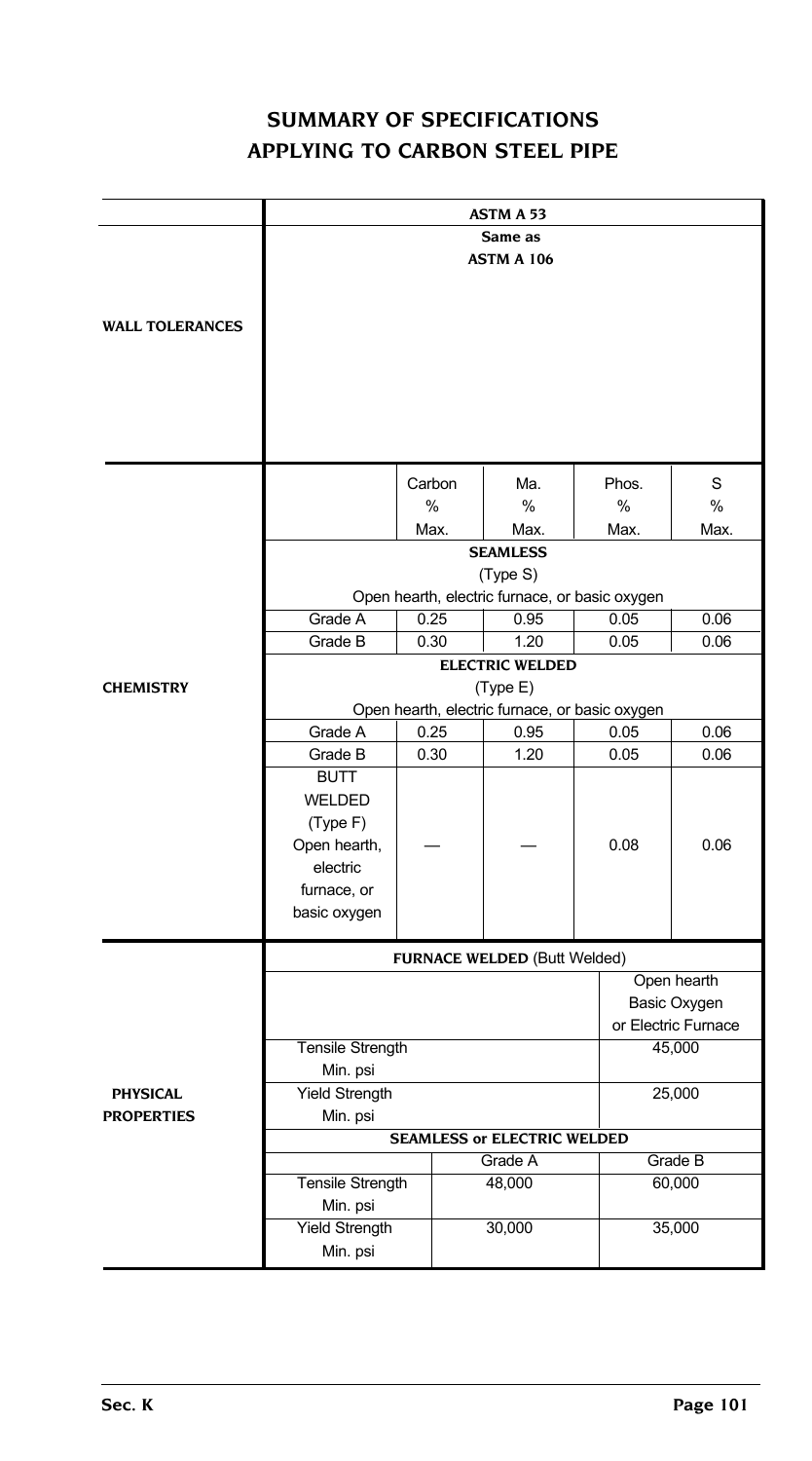# **SUMMARY OF SPECIFICATIONS APPLYING TO CARBON STEEL PIPE**

|           | ASTM A 106                    |       |                         |                   | API 5L                   |        |                        |        |        |        |  |
|-----------|-------------------------------|-------|-------------------------|-------------------|--------------------------|--------|------------------------|--------|--------|--------|--|
|           | Minimum wall thickness        |       |                         |                   |                          |        | <b>SEAMLESS</b>        |        |        |        |  |
|           | at any point shall be not     |       |                         |                   |                          |        | Plus                   |        | Minus  |        |  |
|           | more than 12.5% under         |       |                         | 27/8" and smaller |                          |        | 20%                    |        | 121/2% |        |  |
|           | nominal wall specified.       |       |                         | $3^{1/2"$         |                          |        |                        | 18%    |        | 121/2% |  |
|           |                               |       |                         | 4" and larger     |                          |        | 15%                    |        | 121/2% |        |  |
|           |                               |       |                         |                   |                          |        | <b>WELDED</b>          |        |        |        |  |
|           |                               |       |                         | 27/8" and smaller |                          |        | 20%                    |        | 121/2% |        |  |
|           |                               |       |                         | $3^{1/2"$         |                          |        |                        | 18%    |        | 121/2% |  |
|           |                               |       |                         | 4" thru 18"       |                          |        | 15%                    |        | 121/2% |        |  |
|           |                               |       |                         |                   | 171/2%<br>20" and larger |        |                        |        |        | 10%    |  |
|           |                               |       | Grade A Grade B Grade C |                   | C                        | Mn     |                        | P      |        | S      |  |
| Carbon,   |                               |       | $0.25\%$ 0.30% 0.30%    |                   | $%$ Max.                 | % Max. | $%$ Max.               | % Max. | % Max. | % Max. |  |
|           |                               |       |                         |                   |                          |        |                        |        |        |        |  |
| Max.      |                               |       |                         |                   |                          |        |                        |        |        |        |  |
| Manganese | 0.27/                         | 0.29/ | 0.29/                   |                   |                          |        |                        |        |        |        |  |
|           |                               |       | 0.93% 1.06% 1.06%       |                   |                          |        | <b>SEAMLESS</b>        |        |        |        |  |
|           | Phosp., 0.048%0.048%0.048%    |       |                         | Grade A           | 0.22                     |        | 0.90                   |        | 0.040  | 0.05   |  |
| Max       |                               |       |                         |                   |                          |        |                        |        |        |        |  |
|           | Sulphur, 0.058% 0.058% 0.058% |       |                         | Grade B           | 0.27                     |        | 1.15                   |        | 0.040  | 0.05   |  |
| Max       |                               |       |                         |                   |                          |        |                        |        |        |        |  |
| Silicon,  | $0.01\%$ 0.10% 0.10%          |       |                         | Grade C           | 0.27                     |        | 1.15                   |        | 0.040  | 0.05   |  |
| Min.      |                               |       |                         |                   |                          |        |                        |        |        |        |  |
|           |                               |       |                         |                   |                          |        | <b>ELECTRIC WELDED</b> |        |        |        |  |
|           |                               |       |                         | Grade A           | 0.21                     |        | 0.90                   |        | 0.040  | 0.05   |  |
|           |                               |       |                         | Grade B           | 0.26                     |        | 1.15                   |        | 0.040  | 0.05   |  |
|           |                               |       |                         |                   |                          |        |                        |        |        |        |  |
|           |                               |       |                         |                   |                          |        |                        |        |        |        |  |
|           |                               |       |                         |                   |                          |        |                        |        |        |        |  |
|           |                               |       |                         |                   |                          |        |                        |        |        |        |  |
|           |                               |       |                         |                   |                          |        |                        |        |        |        |  |

|          | <b>SEAMLESS</b>      |                         |         | <b>SEAMLESS OR ELECTRIC WELDED</b> |                       |
|----------|----------------------|-------------------------|---------|------------------------------------|-----------------------|
|          |                      | Grade A Grade B Grade C |         | <b>Tensile Strength</b>            | <b>Yield Strength</b> |
|          |                      |                         |         | Min. psi                           | Min. psi              |
| Tensile  | 48,000 60,000 70,000 |                         | Grade A | 48,000                             | 30,000                |
| Strength |                      |                         |         |                                    |                       |
| Min. psi |                      |                         |         |                                    |                       |
| Yield    | 30,000 35,000 40,000 |                         | Grade B | 60,000                             | 35,000                |
| Strength |                      |                         |         |                                    |                       |
| Min. psi |                      |                         |         |                                    |                       |
|          |                      |                         |         |                                    |                       |
|          |                      |                         |         |                                    |                       |
|          |                      |                         |         |                                    |                       |
|          |                      |                         |         |                                    |                       |
|          |                      |                         |         |                                    |                       |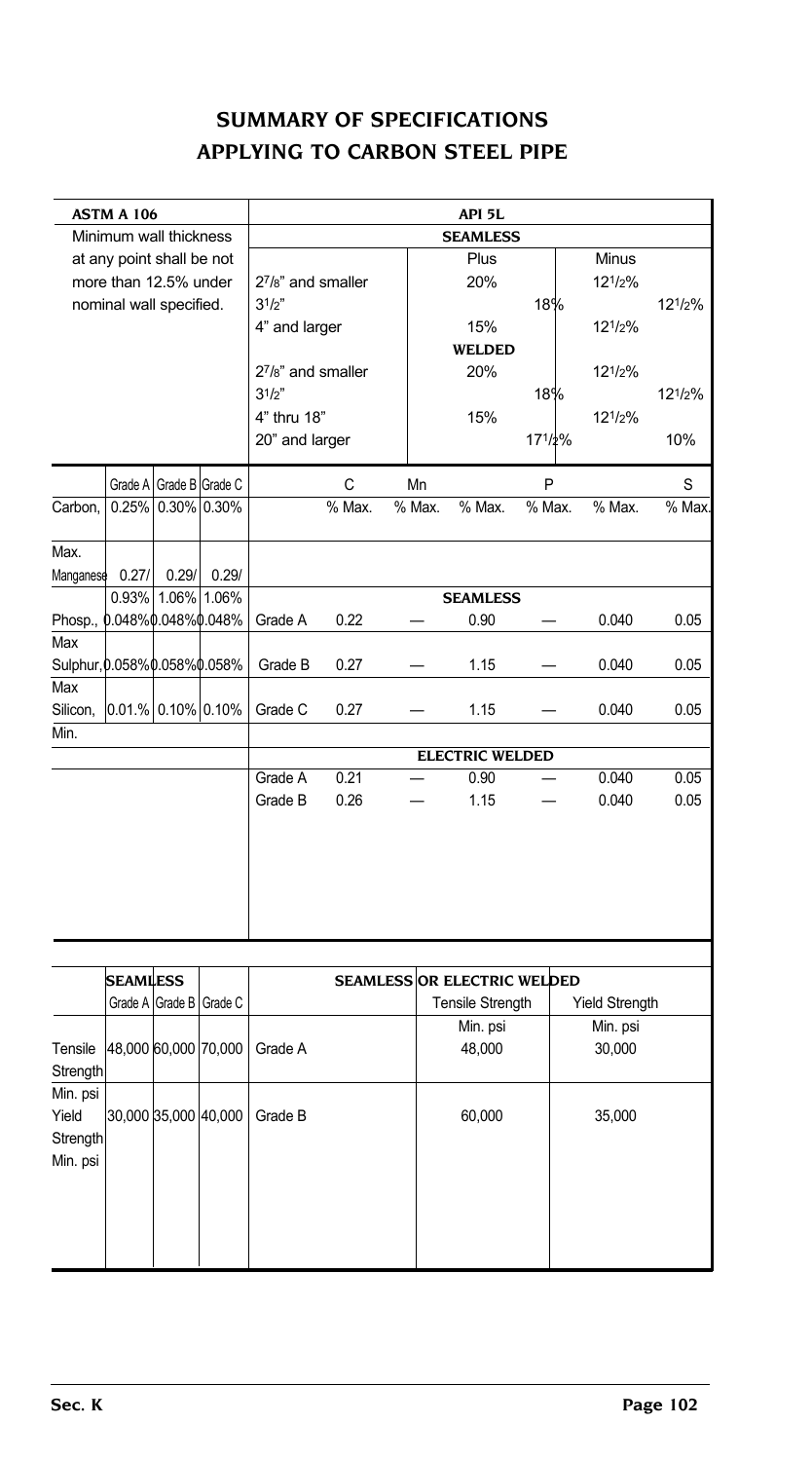# **CARBON STEEL PIPE**

# **Seamless and Welded ASTM A 53, Grade A and Grade B: ASME Boiler and Pressure Vessel Code Specifications SA 53, Grade B (Seamless Type S or Welded Type E)**

### **API Standard 5L (Seamless or Welded)**

### **ASTM A 106, Grade B; ASME Boiler and Pressure Vessel Code specification SA 106, Grade B (Seamless–For High Temperature Service)**

This pipe is produced from basic oxygen process steel in low carbon analysis.

Seamless pipe is produced from pierced billets. The severity of the piercing operation dictates that the material must have a good surface and above average internal soundness. The result is a product that has a uniform and refined grain structure as well as good strength and ductility.

Welded pipe is produced by the butt welding or electric resistance welding method. In the butt welding process, also known as continuous welding (CW), skelp is heated to the welding temperature and drawn through a die or welding rolls where the material is bent into tubular form. The edges became welded as they are pressed together. In the electric resistance welding (EW) process, strip is formed continuously by a series of rolls into a round shape and the welding is a accomplished by pressure from heat generated by the resistance of current flowing across the seam.

Most sizes are available in both single and double random lengths.

**APPLICATIONS** — This pipe is used for a variety of applications ranging from conveying gas and liquids to mechanical applications such as conveyors, rolls, and structural applications such as fence posts, railings, and columns.

Line pipe is used principally for the conveying of gas, oil, or water and is produced with ends plain, threaded, grooved, beveled, flanged, or expanded as required, as well as various types of mechanical couplers or welded joints.

Pressure pipe is used for conveying fluids at normal or elevated temperatures or both, but it is not subjected to external heat.

Galvanized pipe is used where resistance to corrosion is desired.

### **TOLERANCES**

Outside Diameter:

### **Nominal Sizes**

1<sup>1</sup>/2" and under Plus <sup>1</sup>/64", Minus <sup>1</sup>/32" Over 1<sup>1</sup>/<sub>2</sub>" to 4", include Plus or minus <sup>1</sup>/32" Over 4" to 8", include Plus 1/16", Minus 1/32" Over 8" to 18", include  $P(123)$  Plus  $3/32$ ", Minus  $1/32$ " Over 18" Plus 1/8", Minus 1/32"

**STANDARD SIZES** — Refer to Pages 99-101 of this section.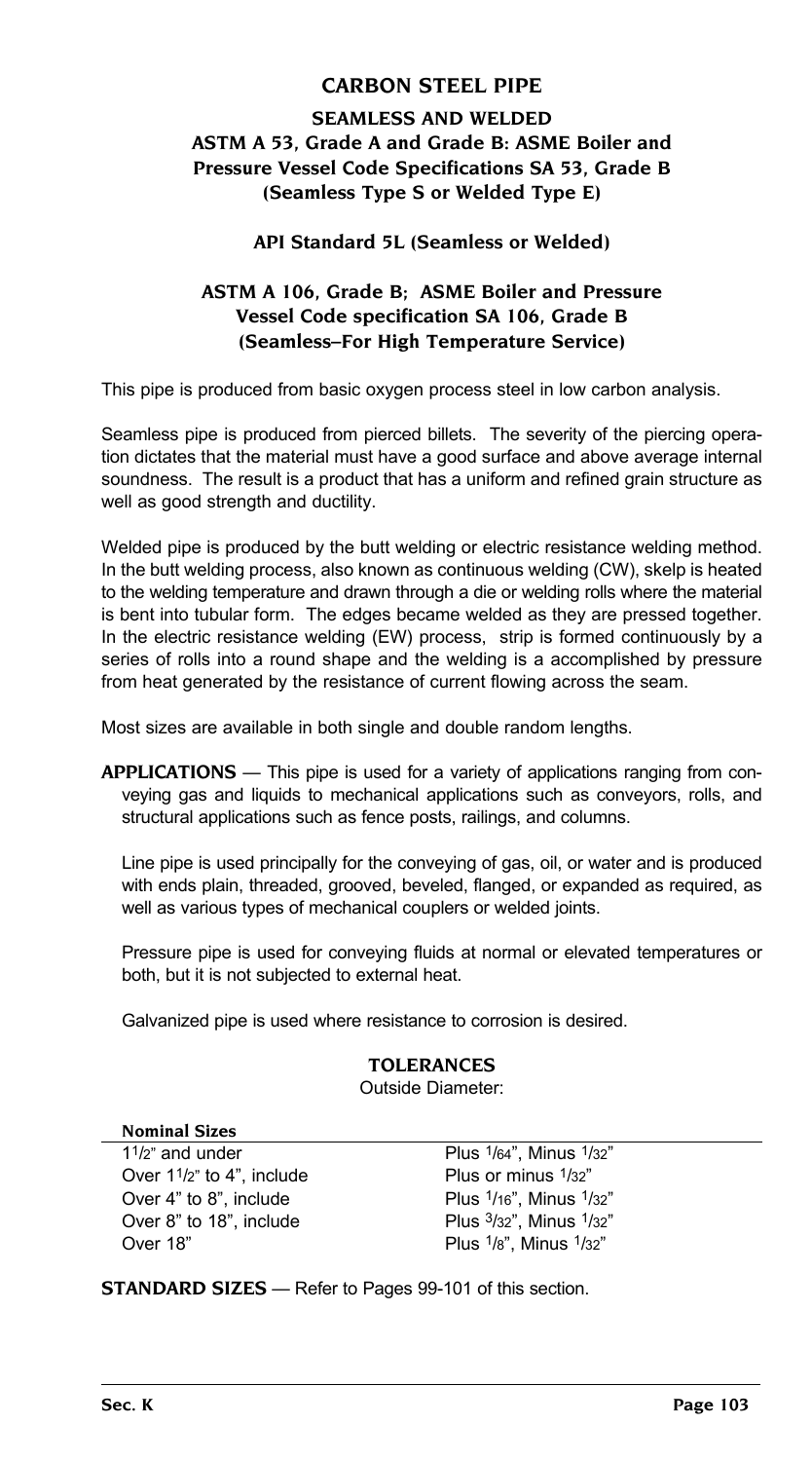### **TYPE 304 STAINLESS STEEL PIPE Seamless and Welded**

### **MIL-P-24691/3 ASTM A 312**

### **ASME Boiler & Pressure Vessel Code Specification SA 312**

Type 304 is the basic low carbon "18-8" chromium-nickel stainless steel. It offers excellent mechanical properties for both room and high temperature service, and has excellent resistance to corrosion. It is made by the seamless or automatic welding process in which no addition of filler metal is employed in the welding operation. It is clean and free from scale.

Type 304 is available in an extra low carbon grade, designated 304L. This grade is designed to minimize the danger of intergranular corrosion where welded fabrication is used and where subsequent heat treating is not practical.

#### **ANALYSIS**

|      |      | $C$ (Max.) Mn (Max.) $P$ (Max.) $S$ (Max.) $Si$ (Max.) |      |      |    |             | Ni         |        | Mo (Max.) Cu (Max.) |
|------|------|--------------------------------------------------------|------|------|----|-------------|------------|--------|---------------------|
| 304  | .08  | 2.00                                                   | .040 | .030 | 75 | 18.00/20.00 | 8.00/11.00 | $\sim$ | --                  |
| 304L | .035 | 2.00                                                   | .040 | .030 | 75 | 18.00/20.00 | 8.00/13.00 | .50    | .05                 |

**APPLICATIONS** — It is used in high temperature and general corrosion service conditions. It is used in general hydraulic and pressure services where atmospheric and general corrosive conditions are encountered. It is not intended for salt water systems or use in high pressure main steam lines.

For further data on applications, corrosion resistance, and resistance to scaling, refer to Type 304 Stainless Steel Tubing on Page 85 of this section.

**MECHANICAL PROPERTIES**—The following minimum mechanical properties apply:

|      | Tensile Strength (psi) | <b>Yield Strength (psi)</b> | Elongation 2" Min. |
|------|------------------------|-----------------------------|--------------------|
| 304  | 75.000                 | 30.000                      | 28%                |
| 304L | 70.000                 | 25.000                      | 28%                |

**TOLERANCES** — Refer to next page.

#### **TYPE 316 STAINLESS STEEL PIPE Seamless and Welded**

#### **MIL-P-24691/3 ASTM A 312 ASME Boiler & Pressure Vessel Code Specification SA 312**

Type 316 is an "18-8"chromium-nickel stainless steel modified by the addition of molybdenum, which serves to increase its general corrosion resistance as well as improve its mechanical properties at elevated temperatures. It is made by the seamless or automatic welding process in which no addition of filler metal is employed in the welding operation. It is clean and free from scale.

#### **ANALYSIS**

|     | $C$ (Max.) Mn (Max.) $P$ (Max.) $S$ (Max.) Si (Max.) |      |      |     |                                   | Ni | Mo | Cu (Max.) |
|-----|------------------------------------------------------|------|------|-----|-----------------------------------|----|----|-----------|
| .08 | 2.00                                                 | .040 | .030 | .75 | 16.00/18.00 11.00/14.00 2.00/3.00 |    |    | .50       |

**APPLICATIONS** — It is used in high temperature service as well as general hydraulic or pressure service. It is for general corrosion service where more resistance to corrosion is required than may be obtained by Type 304.

For further data on applications, corrosion resistance, and resistance to scaling, refer to Type 316 Stainless Steel Tubing on Page 85 of this section.

**MECHANICAL PROPERTIES**—The following minimum mechanical properties apply:

| Tensile Strength (psi) | Yield Strength (psi) | Elongation 2" Min. |
|------------------------|----------------------|--------------------|
| 75.000                 | 30.000               | 28%                |

**TOLERANCES** — Refer to next page.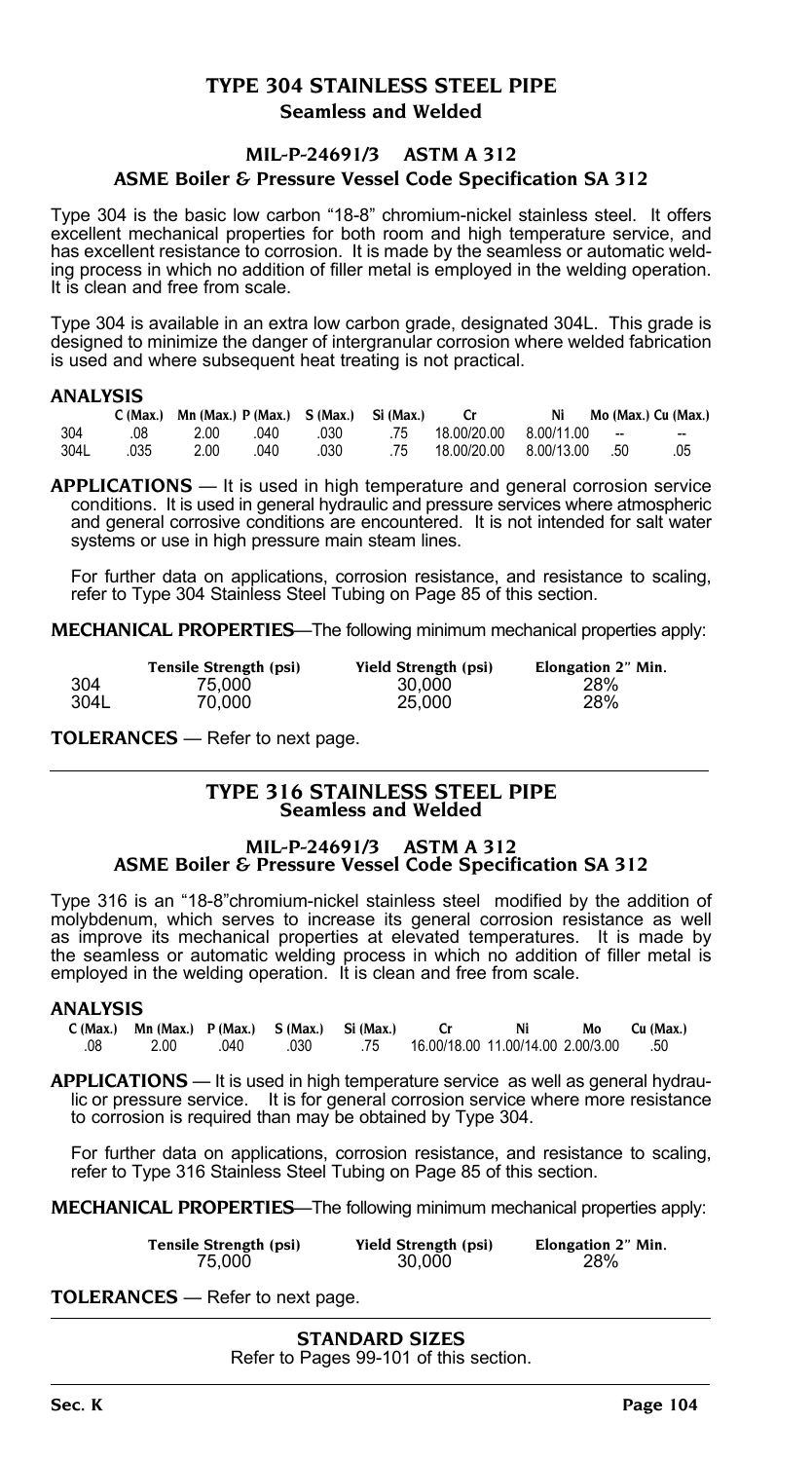# **TYPE 321 & 347 STAINLESS STEEL PIPE Seamless and Welded**

### **MIL-P-24691/3 ASTM A 312 ASME Boiler & Pressure Vessel Code Specification SA 312**

Types 321 and 347 are stabilized "18-8" chromium-nickel stainless steels. Both are designed to overcome susceptibility to carbide precipitation with resulting intergranular corrosion. They are made by the seamless or automatic welding process in which no addition of filler metal is employed in the welding operation. It is clean and free from scale.

Type 321 is stabilized with the addition of titanium, and Type 347 is stabilized with columbium. Type 347 has slightly better creep resistance at high temperatures than Type 321. Compared with Type 321, its fine grain structure limits slightly its workability.

#### **ANALYSIS**

| .   | C (Max.) | Mn (Max.) | $P(Max.)$ S(Max.) |      | Si (Max.) | CR          | Ni                   | Ti      |
|-----|----------|-----------|-------------------|------|-----------|-------------|----------------------|---------|
| 321 | .08      | 2.00      | .040              | .030 | .75       | 17.00/20.00 | 9.00/13.00           | 5xC/.60 |
|     |          |           |                   |      |           |             |                      | Cb-Ta   |
| 347 | .08      | 2.00      | .040              | .030 | .75       | 17.00/20.00 | 9.00/13.00 10xC/1.00 |         |

**APPLICATIONS** — These grades are used in high temperature and general corrosion service conditions where fabrication includes welding. They are used in general hydraulic and pressure services where atmospheric and general corrosion are encountered. They are not intended for salt water systems or use in high pressure main steam lines.

For further data on applications, corrosion resistance, and resistance to scaling, refer to Type 321 and 347 Stainless Steel Tubing on Pages 86 and 87 of this section.

**MECHANICAL PROPERTIES**—The following minimum mechanical properties apply:

|     | Tensile Strength (psi) | Yield Strength (psi) | Elongation 2" Min. |
|-----|------------------------|----------------------|--------------------|
| 321 | 75.000                 | 30,000               | 28%                |
| 347 | 70.000                 | 25,000               | 28%                |

**TOLERANCES** — See below.

### **STANDARD SIZES**

Refer to Pages 99-101 of this section.

### **STAINLESS STEEL PIPE TOLERANCES** —

Outside Diameter:

| <b>Nominal Sizes</b> |  |
|----------------------|--|
|                      |  |

 $1^{1/2}$ " and under Plus  $1/64$ ", Minus  $1/32$ " Over  $1^{1}/2$ " to  $4$ " Plus  $1/31$ ", Minus  $1/32$ " Plus  $1/16$ " Minus  $1/32$ " Over  $4$ " to  $8$ "  $P$  Plus  $1/16$ ", Minus  $1/32$ "<br>Over  $8$ " to  $12$ "  $P$  Plus  $3/32$ " Minus  $1/32$ " Plus 3/32", Minus 1/32"

**Wall Thickness:** The minimum wall thickness at any point shall not be more than 121/2% under the nominal wall thickness specified.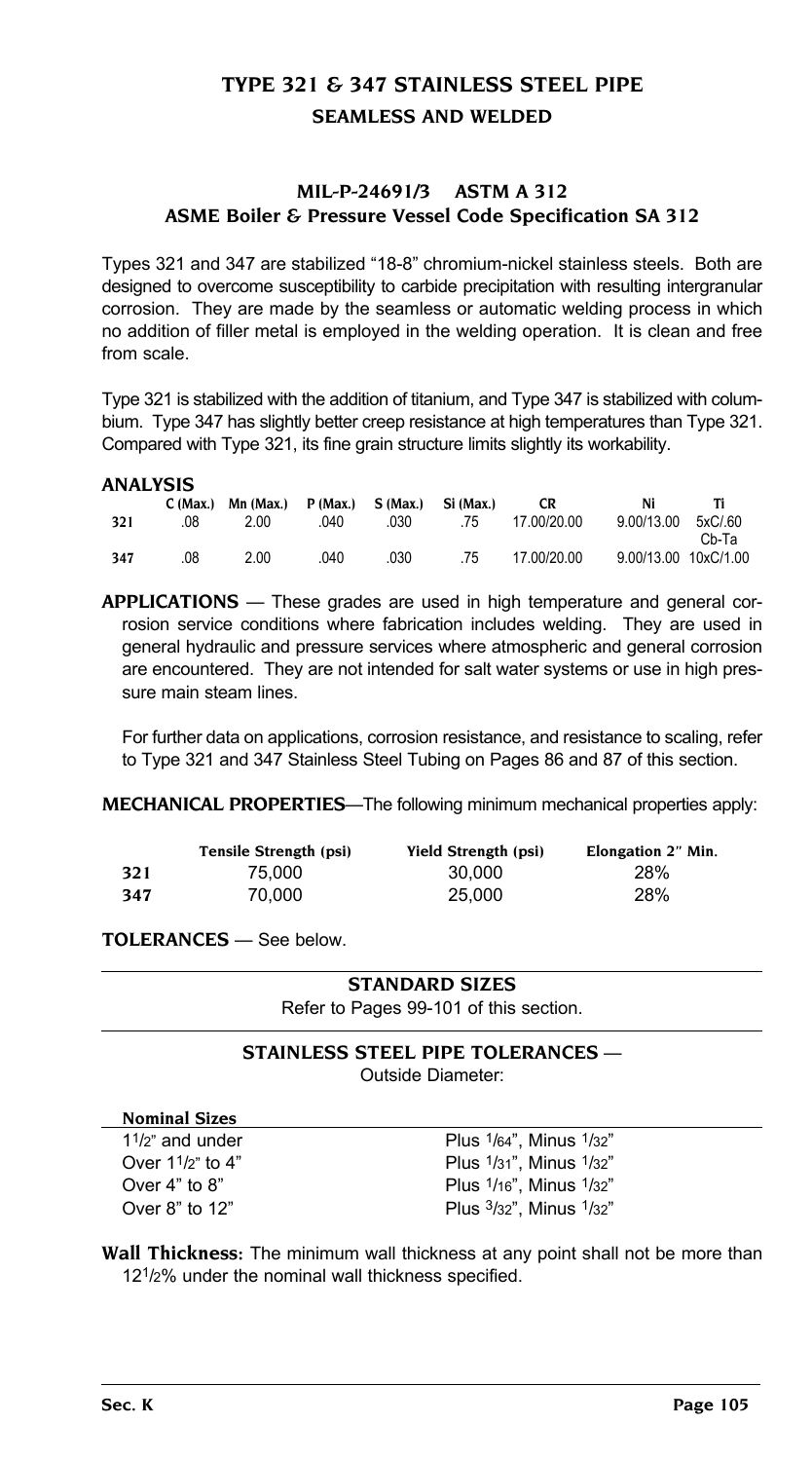# **6061-T6 ALUMINUM EXTRUDED PIPE**

6061 is one of the least expensive and yet most versatile of the heat treatable aluminum alloys, with magnesium and silicon as its principal alloying elements. It has good resistance to corrosion. It may be fusion welded in the heat treated condition, and is capable of moderate forming.

**APPLICATIONS** — This grade is used where light weight, strength, and good resistance to corrosion are required.

**MECHANICAL PROPERTIES**—The following typical mechanical properties apply:

|           | Tensile Strength (psi) | Yield Strength (psi) | Elongation 2" Min. |
|-----------|------------------------|----------------------|--------------------|
| Under 1"  | 42.000                 | 35.000               | 12%                |
| 1" & over | 38.000                 | 35,000               | 10%                |

**TOLERANCES** — See below.

# **6036-T6 ALUMINUM EXTRUDED PIPE**

6063 is a heat treatable alloy with manganese and silicon as its principal alloying elements. It has not quite the strength of 6061, but good resistance to atmospheric corrosion. It is readily workable and has excellent finishing characteristics.

**APPLICATIONS** — This alloy is used in many interior and exterior architectural applications such as doors, store fronts, primary and secondary windows, etc. it is used for lawn furniture, irrigation pipe, railings, and builders' hardware.

**MECHANICAL PROPERTIES**—The following typical mechanical properties apply:

| Tensile Strength (psi) | Yield Strength (psi) | Elongation 2" Min. |
|------------------------|----------------------|--------------------|
| 30.000                 | 25,000               | 8%                 |

**TOLERANCES** — See below.

**STANDARD SIZES** Refer to Pages 98-100 of this section.

# **ALUMINUM PIPE TOLERANCES** —

Outside Diameter:

| <b>Nominal Size</b> | Schedules 5 and 10 | <b>Schedules 20 and Greater</b> |
|---------------------|--------------------|---------------------------------|
| Under 2             | $+.015. - .031$    | $+.015. - .031$                 |
| $2$ to $4$          | $+031 - 031$       | $+1\%$ . --1%                   |
| 4-1/2 to $7$        | $+.062. - .031$    | $+1\%$ . --1%                   |
| 8 to 12             | $+.093. - .031$    | + 1%, --1%                      |

**Wall Thickness:** The minimum wall thickness at any point shall not be more than 12-1/2% under the nominal wall thickness specified.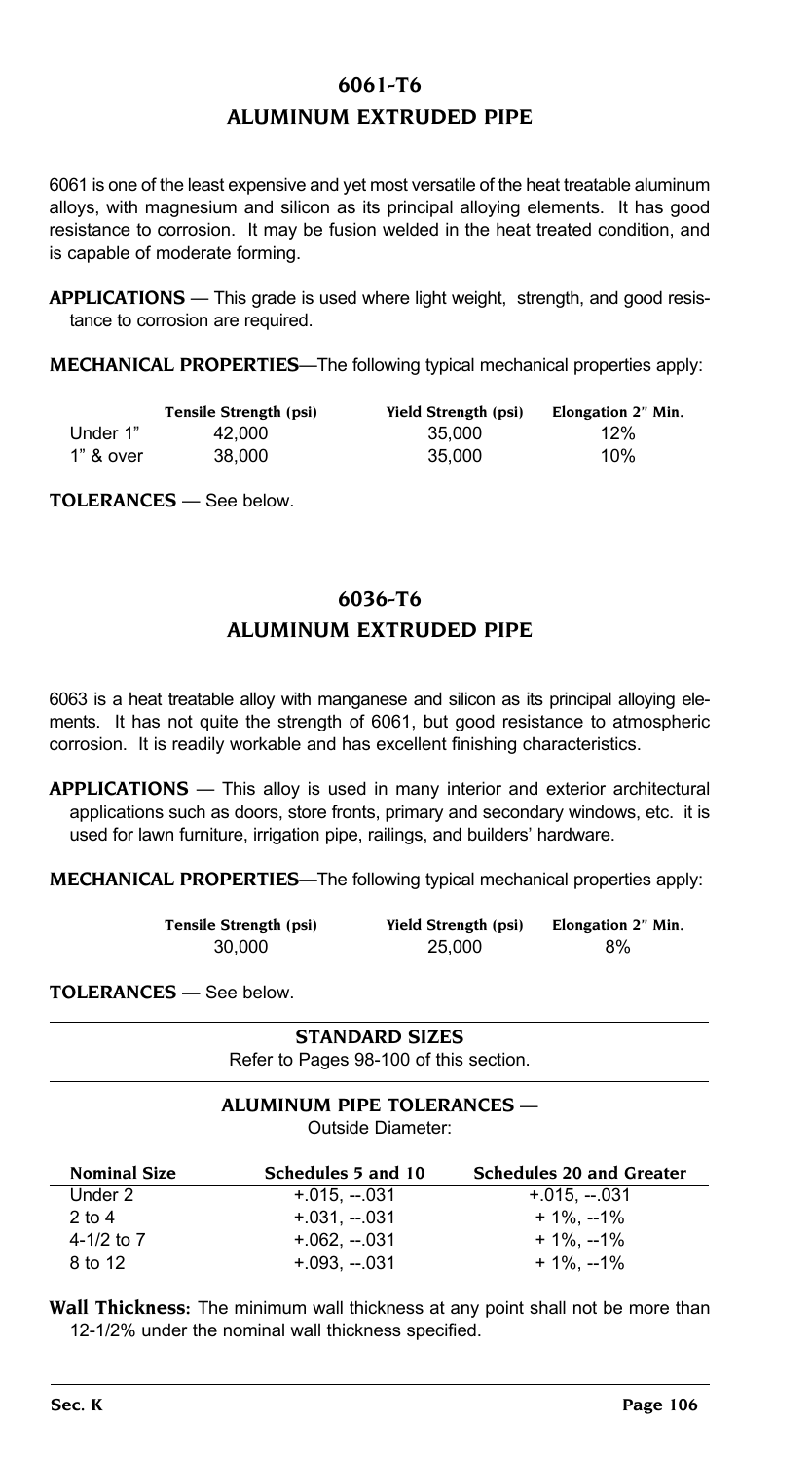# **SQUARE and RECTANGULAR STEEL STRUCTURAL TUBING**

Structural Tubing is available in steel and aluminum in a wide range of sizes in round, square and rectangular shapes. It has become a most important basic section for structural applications because of its adaptability to such varied uses. For stock sizes of Square and Rectangle Steel Structural Tubing, refer to Pages 109-112 and Square and Rectangular Aluminum Tubing, refer to Pages 92-93 of this section.

Structural tubing is an efficient structural member with many inherent advantages, including strength and lightness. For example, for a given weight the round section distributes stresses in compression and vertical loading equally and in all directions. In torsion it is capable of carrying a greater load than any other structural member of equal weight. Where there is uneven loading, rectangular sections may be used.

### **STRUCTURAL STEEL TUBING**

Structural Steel Tubing is made from flat rolled basic oxygen steel, which is formed into a tubular shape and then welded by the electric resistance process. In this continuous welding process there is no loss of properties, and no irregularity that may be observed in the structure. Over the years, tests and service have demonstrated that the tube weld is as strong as the base metal. Structural Steel Tubing is available in two grades. **Standard** Structural Steel Tubing is the more common grade that is used for a variety of applications in many different industries. **High Strength** Structural is a higher strength grade that is used in more limited applications where further weight reduction is advantageous.

### **Standard Structural Steel Tubing**

Standard Structural Steel Tubing conforms to ASTM A 500. This specification covers cold formed welded and seamless carbon steel structural tubing respectively. Following are minimum mechanical properties:

**MECHANICAL PROPERTIES**—The following minimum mechanical properties apply:

|            | Tensile Strength (psi) | Yield Strength (psi) | Elongation 2" Min. |
|------------|------------------------|----------------------|--------------------|
| ASTM A 500 |                        |                      |                    |
| Grade A    | 45.000                 | 33,000               | 25%                |
| Grade B    | 58.000                 | 42.000               | 23%                |
| Grade C    | 62.000                 | 46.000               | 21%                |
|            |                        |                      |                    |

Standard Structural Steel Tubing has the advantage of ease of fabrication, and all the standard fabrication techniques may be employed. it may be expanded or swaged, flattened or flared, bent or drawn. It may be mechanically joined or welded by all the commonly used techniques and practices.

### **High Strength Structural Steel Tubing**

High Strength Structural Steel Tubing is higher in strength than the structural grade, allowing substantial weight reductions in design. With a minimum yield strength of 50,000 psi, this tubing has a high torque value. For many applications, its use results in lower cost than other tubing and structural shapes.

High Strength Structural Tubing may be fabricated by all the standard techniques. It is easy to saw cut and drill. Flattening or flaring are best accomplished after heating. Welding may be performed with the ordinary techniques.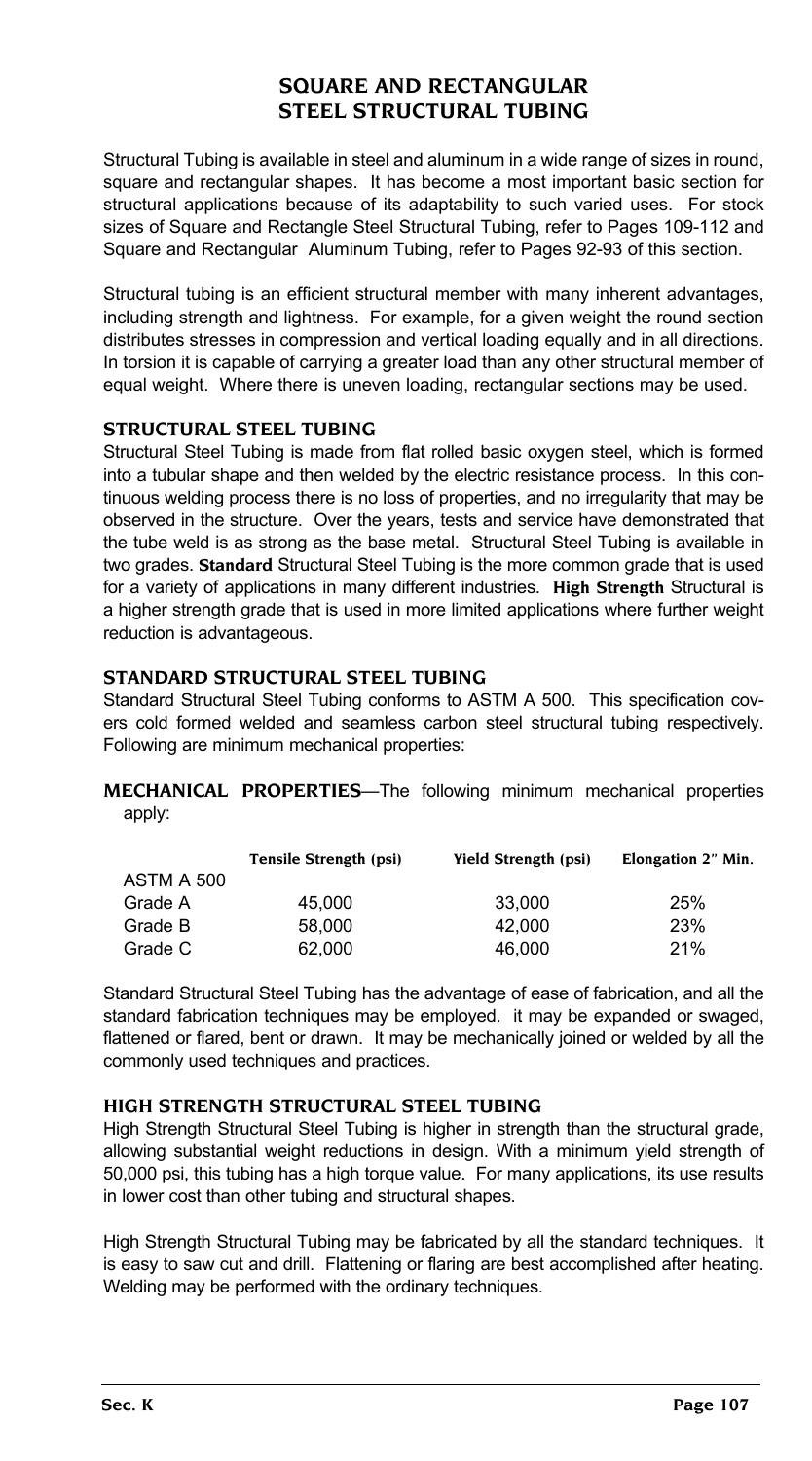# **TOLERANCES FOR SQUARE and RECTANGULAR STRUCTURAL TUBING**

#### **OUTSIDE DIMENSIONS TOLERANCES**

| Largest Outside Dimension Across Flats,   a |                                     |
|---------------------------------------------|-------------------------------------|
| Inches                                      | Tolerance, plus and minus in Inches |
| $21/2$ and under                            | 0.020                               |
| Over $2^{1/2}$ to $3^{1/2}$ include         | 0.025                               |
| Over $3^{1/2}$ to $5^{1/2}$ include         | 0.030                               |
| Over $51$ / $\sigma$                        | 1%                                  |

a Tolerances include allowance for convexity or concavity. Tolerance may be increased 50% when applied to the smaller dimension of rectangular sections whose ratio of the cross-sectional dimensions is between 1.5 and 3, and 100 percent when the ratio exceed 3.

#### **WALL THICKNESS TOLERANCE**

The tolerance for wall thickness exclusive of weld are shall be plus or minus 10% of the nominal wall thickness specified. The wall thickness is to be measured at the center of the flat.

#### **SPECIFIED MILL LENGTH TOLERANCES**

| Length                                    | 22 Feet and Under |       | Over 22 Feet to 44 Feet include. |       |  |  |
|-------------------------------------------|-------------------|-------|----------------------------------|-------|--|--|
| Tolerance<br>for Specified<br>Mill Length | Over              | Under | Over                             | Under |  |  |
| Inches                                    | 1/2               | 1/4   | 3/4                              | 1/4   |  |  |

#### **STRAIGHTNESS TOLERANCE**

The permissible variation for straightness shall be  $1/8$ " times the number of feet of the total length divided by 5.

#### **SQUARENESS OF SIDES**

Adjacent sides may deviate from 90° by a tolerance of plus or minus 2° maximum.

#### **RADIUS OF CORNERS**

The radius of the outside corner of the section shall not exceed three times the specified wall thickness.

#### **TWIST TOLERANCES**

#### **Specified Dimension of Longest Side Inches Maximum Twist in 3 Feet**

| $11/2$ and under                              | 0.050" |
|-----------------------------------------------|--------|
| Over $1\frac{1}{2}$ to $2\frac{1}{2}$ include | 0.062" |
| Over $2^{1/2}$ to 4 include                   | 0.075" |
| Over 4 to 6 include                           | 0.087" |
| Over 6 to 8 include                           | 0.100" |
| Over 8                                        | 0.112" |

Twist is measured by holding down one end of square or rectangular tube on a flat surface plate with the bottom side of the tube parallel to the surface plate and noting the height that either corner, at the opposite end of the bottom side of the tube, extends above the surface plate.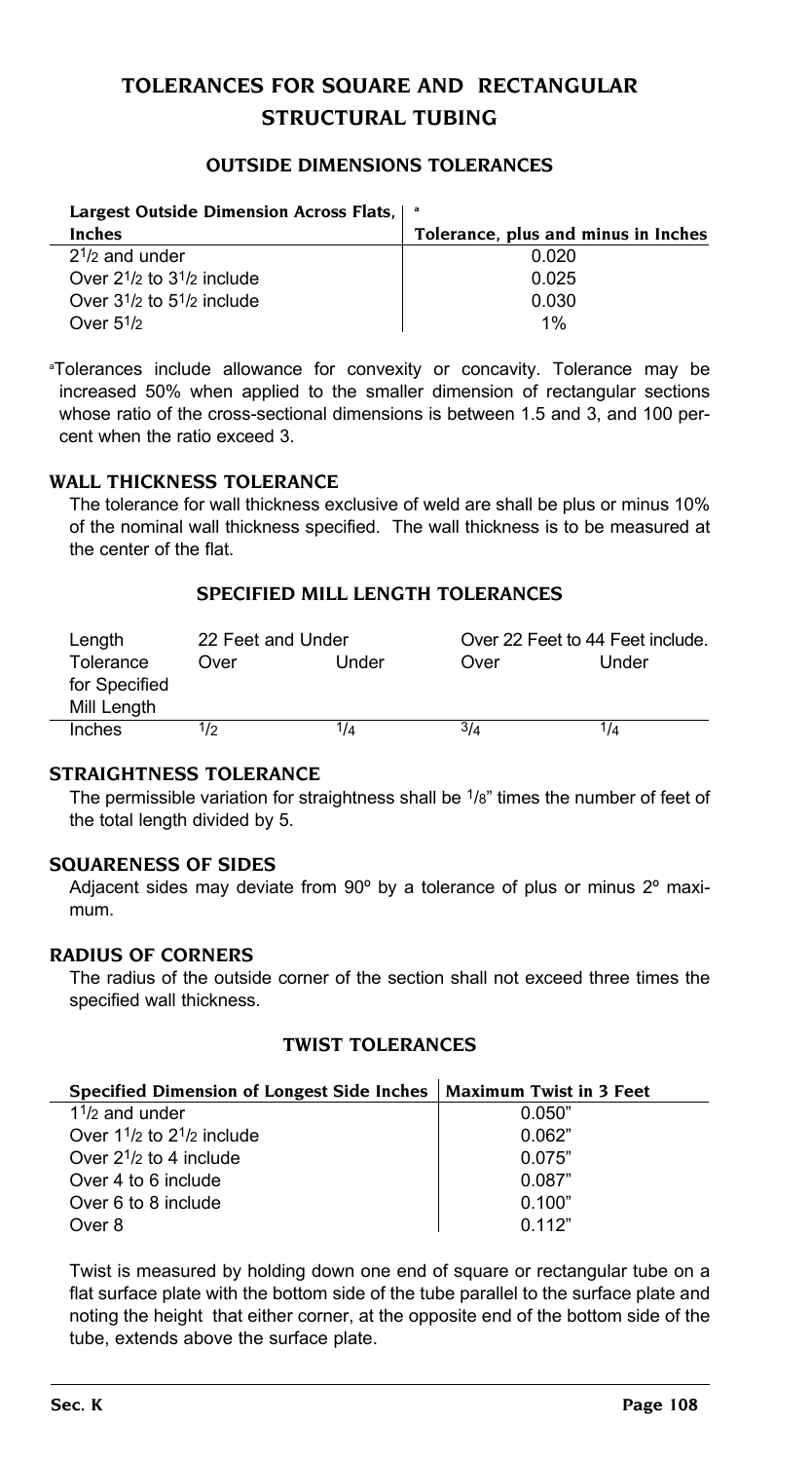

# **SQUARE STEEL TUBING**

| Outside<br><b>Dimensions</b> | Wall<br><b>Thickness</b> | Weight<br>Per Foot | Outside<br><b>Dimensions</b> | Wall<br><b>Thickness</b> | Weight<br>Per Foot |
|------------------------------|--------------------------|--------------------|------------------------------|--------------------------|--------------------|
| $3/8 \times 3/8$             | .049                     | .2172              | $11/2 \times 11/2$           | .035                     | .6977              |
|                              | .065                     | .2740              |                              | .049                     | .9670              |
| $1/2 \times 1/2$             | .035                     | .2213              |                              | .065                     | 1.268              |
|                              | .049                     | .3005              |                              | .083                     | 1.599              |
|                              | .065                     | .3845              |                              | .095                     | 1.815              |
| $5/8 \times 5/8$             | .028                     | .2273              |                              | .109                     | 2.062              |
|                              | .035                     | .2808              |                              | .120                     | 2.252              |
|                              | .049                     | .3838              |                              | .134                     | 2.489              |
|                              | .065                     | .4950              |                              | .188                     | 3.350              |
|                              | .083                     | .6118              | $13/4 \times 13/4$           | .035                     | .8163              |
| $3/4 \times 3/4$             | .028                     | .2749              |                              | .049                     | 1.134              |
|                              | .035                     | .3403              |                              | .065                     | 1.490              |
|                              | .049                     | .4671              |                              | .083                     | 1.882              |
|                              | .065                     | .6055              |                              | .095                     | 2.138              |
|                              | .083                     | .7530              |                              | .109                     | 2.432              |
|                              | .120                     | 1.028              |                              | .120                     | 2.660              |
| $7/8 \times 7/8$             | .028                     | .3225              |                              | .134                     | 2.945              |
|                              | .035                     | .3998              | $2 \times 2$                 | .065                     | 1.710              |
|                              | .049                     | .5504              |                              | .083                     | 2.164              |
|                              | .065                     | .7160              |                              | .095                     | 2.461              |
|                              | .083                     | .8940              |                              | .109                     | 2.830              |
|                              | .095                     | 1.008              |                              | .120                     | 3.060              |
| $1 \times 1$                 | .028                     | .3701              |                              | .134                     | 3.401              |
|                              | .035                     | .4593              |                              | .148                     | 3.728              |
|                              | .049                     | .6337              |                              | .188                     | 4.320              |
|                              | .065                     | .8265              |                              | .220                     | 5.326              |
|                              | .072                     | .9090              |                              | .250                     | 5.410              |
|                              | .083                     | 1.035              | $2^{1/4} \times 2^{1/4}$     | .065                     | 1.932              |
|                              | .095                     | 1.169              |                              | .083                     | 2.446              |
|                              | .109                     | 1.321              |                              | .095                     | 2.784              |
|                              | .120                     | 1.436              |                              | .109                     | 3.174              |
| $11/8 \times 11/8$           | .035                     | .5188              |                              | .120                     | 3.476              |
|                              | .049                     | .7170              |                              | .134                     | 3.856              |
|                              | .065                     | .9370              |                              | .148                     | 4.231              |
|                              | .083                     | 1.176              |                              | .180                     | 5.067              |
|                              | .095                     | 1.331              | $2^{1/2} \times 2^{1/2}$     | .065                     | 2.152              |
|                              | .109                     | 1.506              |                              | .083                     | 2.728              |
|                              | .120                     | 1.640              |                              | .095                     | 3.107              |
| $1^{1/4}$ x $1^{1/4}$        | .035                     | .5780              |                              | .109                     | 3.580              |
|                              | .049                     | .8000              |                              | .120                     | 3.910              |
|                              | .065                     | 1.047              |                              | .134                     | 4.312              |
|                              | .083                     | 1.317              |                              | .148                     | 4.734              |
|                              | .095                     | 1.492              |                              | .188                     | 5.610              |
|                              | .109                     | 1.691              |                              | .250                     | 7.110              |
|                              | .120                     | 1.844              |                              |                          |                    |
|                              | .188                     | 2.610              |                              |                          |                    |
|                              |                          |                    |                              |                          |                    |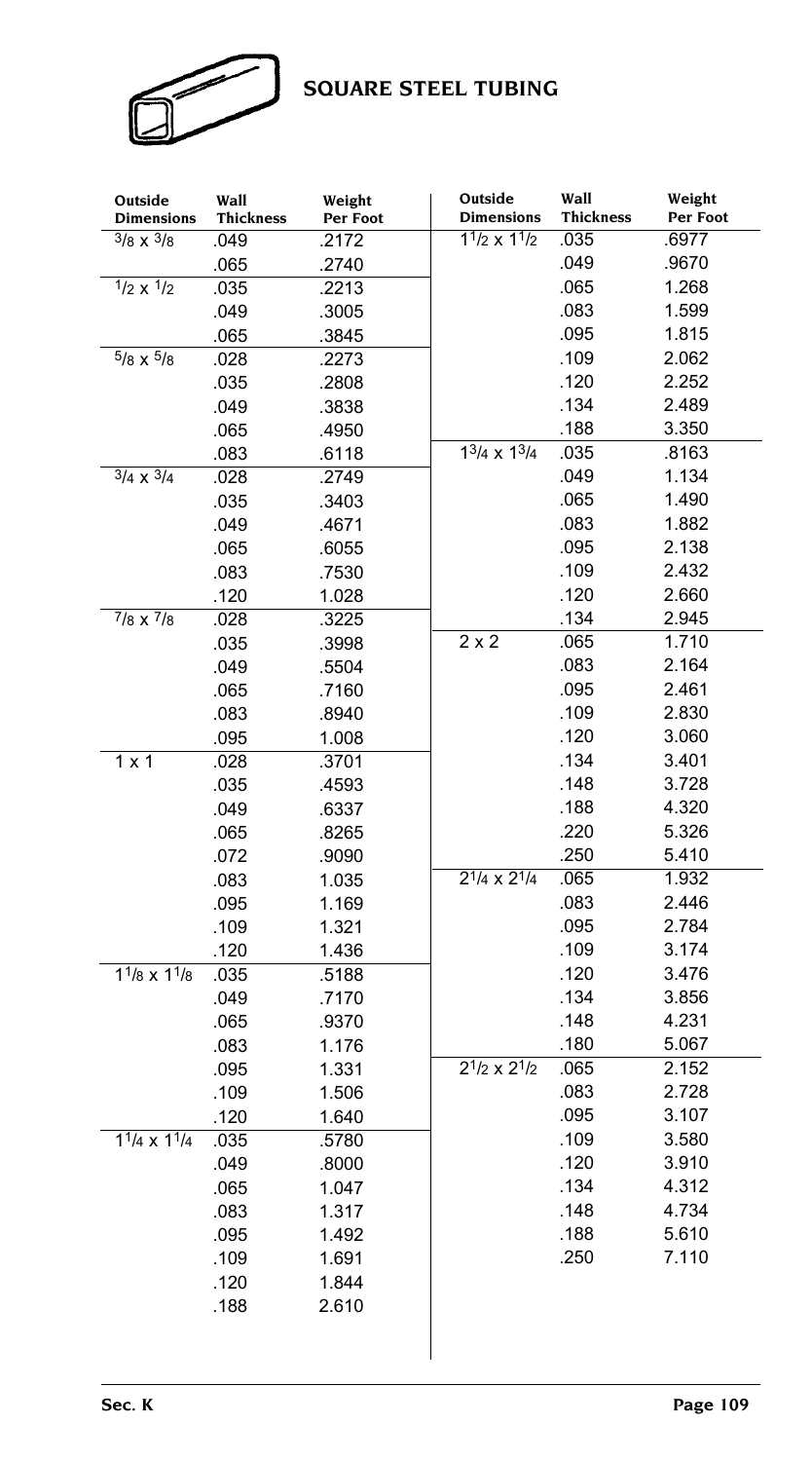

**SQUARE STEEL TUBING**

### **(Cont.)**

| Outside<br><b>Dimensions</b> | Wall<br>Thickness | Weight<br>Per Foot | Outside<br><b>Dimensions</b> | Wall<br><b>Thickness</b> | Weight<br>Per Foot |
|------------------------------|-------------------|--------------------|------------------------------|--------------------------|--------------------|
| $3 \times 3$                 | .065              | 2.594              | 5x5                          | .250                     | 15.62              |
|                              | .083              | 3.292              |                              | .313                     | 19.08              |
|                              | .095              | 3.753              |                              | .375                     | 22.37              |
|                              | .109              | 4.286              |                              | .500                     | 28.43              |
|                              | .120              | 4.700              | $5^{1/2} \times 5^{1/2}$     | .188                     | 13.25              |
|                              | .134              | 5.223              |                              | .250                     | 17.32              |
|                              | .188              | 6.870              |                              | .313                     | 21.21              |
|                              | .203              | 7.722              |                              | .375                     | 24.93              |
|                              | .250              | 8.810              | 6x6                          | .188                     | 14.56              |
|                              | .313              | 10.58              |                              | .350                     | 19.02              |
| $3^{1/4} \times 3^{1/4}$     | .083              | 3.575              |                              | .313                     | 23.34              |
|                              | .095              | 4.076              |                              | .375                     | 27.48              |
|                              | .109              | 4.656              |                              | .500                     | 35.24              |
|                              | .120              | 5.108              | $7 \times 7$                 | .188                     | 17.13              |
|                              | .134              | 5.679              |                              | .250                     | 22.42              |
|                              | .180              | 7.515              |                              | .313                     | 27.63              |
| $3^{1/2} \times 3^{1/2}$     | .083              | 3.857              |                              | .375                     | 32.58              |
|                              | .095              | 4.399              |                              | .500                     | 42.05              |
|                              | .109              | 5.027              | $8 \times 8$                 | .188                     | 19.63              |
|                              | .120              | 5.516              |                              | .250                     | 25.82              |
|                              | .125              | 5.610              |                              | .313                     | 31.84              |
|                              | .134              | 6.134              |                              | .375                     | 37.69              |
|                              | .148              | 6.747              |                              | .500                     | 48.85              |
|                              | .188              | 8.150              | $9 \times 9$                 | .188                     | 22.18              |
|                              | .250              | 10.51              |                              | .250                     | 29.23              |
|                              | .313              | 12.70              |                              | .313                     | 36.10              |
| $4 \times 4$                 | .083              | 4.422              |                              | .375                     | 55.66              |
|                              | .120              | 6.330              |                              | .500                     | 55.66              |
|                              | .188              | 9.450              | $10 \times 10$               | .188                     | 24.73              |
|                              | .250              | 12.21              |                              | .250                     | 32.63              |
|                              | .313              | 14.83              |                              | .375                     | 47.90              |
|                              | .375              | 17.27              |                              | .500                     | 62.46              |
|                              | .500              | 21.63              | 12 x 12                      | .188                     | 29.84              |
| $4^{1/2} \times 4^{1/2}$     | .188              | 10.70              |                              | .250                     | 39.43              |
|                              | .250              | 13.91              |                              | .375                     | 58.10              |
| 5x5                          | .188              | 11.97              |                              | .500                     | 76.07              |
|                              |                   |                    |                              |                          |                    |

 $\overline{\phantom{a}}$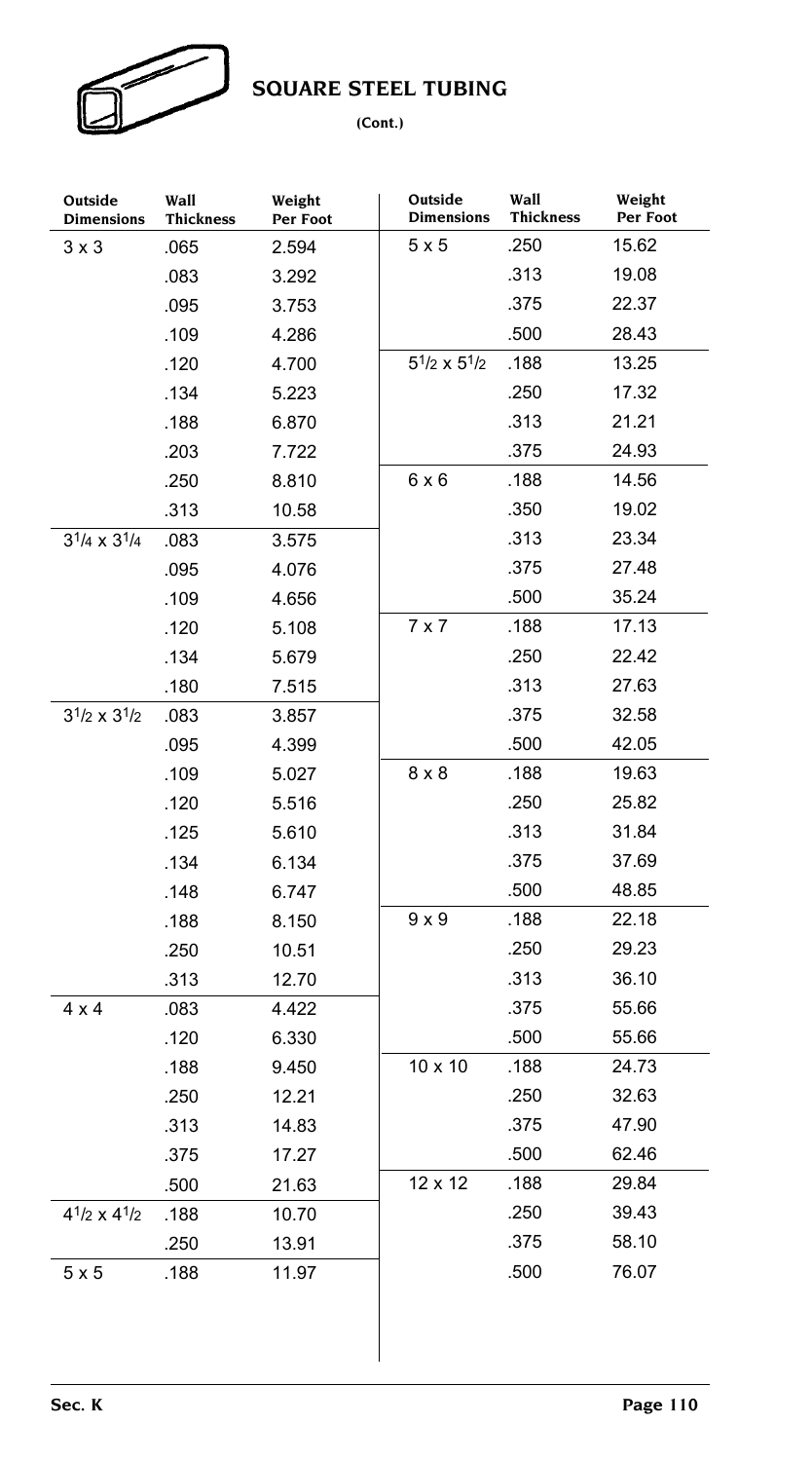

# **RECTANGULAR STEEL TUBING**

| Outside                                    | Wall | Weight<br>Dimensions Thickness s Per Foot | Outside            | Wall | Weight<br>Dimensions Thickness s Per Foot | Outside                                    | Wall<br>Dimensions Thickness s Per Foot | Weight |
|--------------------------------------------|------|-------------------------------------------|--------------------|------|-------------------------------------------|--------------------------------------------|-----------------------------------------|--------|
| $^{3}/_{4}$ x $^{1}/_{2}$                  | .065 | .4950                                     | $3 \times 1$       | .065 | 1.711                                     | 31/2 x 11/2 .065                           |                                         | 2.153  |
| $1 \times \frac{1}{2}$                     | .065 | .6055                                     |                    | .083 | 2.164                                     |                                            | .083                                    | 2.728  |
| $1^{1}/4 \times 1/2$ .065                  |      | .7160                                     |                    | .095 | 2.461                                     |                                            | .095                                    | 3.107  |
| $11/2 \times 32/4$ .065                    |      | .9370                                     |                    | .109 | 2.830                                     |                                            | .109                                    | 3.544  |
|                                            | .120 | 1.640                                     |                    | .120 | 3.060                                     |                                            | .120                                    | 3.884  |
| $11/2 \times 1$                            | .049 | .8000                                     | $3 \times 11/2$    | .065 | 1.932                                     | 3 <sup>1</sup> /2 x 2 <sup>1</sup> /2 .065 |                                         | 2.595  |
|                                            | .065 | 1.048                                     |                    | .083 | 2.446                                     |                                            | .083                                    | 3.293  |
|                                            | .083 | 1.317                                     |                    | .095 | 2.784                                     |                                            | .095                                    | 3.753  |
|                                            | .095 | 1.492                                     |                    | .109 | 3.174                                     |                                            | .109                                    | 4.286  |
|                                            | .109 | 1.691                                     |                    | .120 | 3.476                                     |                                            | .120                                    | 4.700  |
|                                            | .120 | 1.844                                     |                    | .134 | 3.856                                     |                                            | .134                                    | 5.223  |
| $2 \times 1$                               | .065 | 1.269                                     |                    | .148 | 4.231                                     |                                            | .148                                    | 5.741  |
|                                            | .083 | 1.600                                     |                    | .180 | 5.067                                     |                                            | .188                                    | 6.903  |
|                                            | .095 | 1.815                                     |                    | .188 | 5.070                                     | $4 \times 1^{1/2}$                         | .065                                    | 2.374  |
|                                            | .109 | 2.062                                     | $3 \times 2$       | .065 | 2.153                                     |                                            | .083                                    | 3.011  |
|                                            | .120 | 2.252                                     |                    | .083 | 2.728                                     |                                            | .095                                    | 3.430  |
| $2 \times 1^{1/4}$                         | .065 | 1.379                                     |                    | .095 | 3.107                                     |                                            | .109                                    | 3.915  |
|                                            | .083 | 1.741                                     |                    | .109 | 3.544                                     |                                            | .120                                    | 4.292  |
|                                            | .095 | 1.977                                     |                    | .120 | 3.884                                     |                                            | .134                                    | 4.767  |
|                                            | .109 | 2.247                                     |                    | .134 | 4.312                                     |                                            | .148                                    | 5.237  |
|                                            | .120 | 2.456                                     |                    | .148 | 4.734                                     |                                            | .180                                    | 6.291  |
| $2 \times 1^{1/2}$                         | .065 | 1.490                                     |                    | .188 | 5.590                                     | $4 \times 2$                               | .065                                    | 2.595  |
|                                            | .083 | 1.882                                     |                    | .250 | 7.110                                     |                                            | .083                                    | 3.293  |
|                                            | .095 | 2.138                                     | $3 \times 2^{1/2}$ | .065 | 2.374                                     |                                            | .095                                    | 3.753  |
|                                            | .109 | 2.433                                     |                    | .083 | 3.011                                     |                                            | .109                                    | 4.286  |
|                                            | .120 | 2.660                                     |                    | .095 | 3.430                                     |                                            | .120                                    | 4.700  |
| $2^{1/2} \times 1$                         | .065 | 1.490                                     |                    | .109 | 3.915                                     |                                            | .134                                    | 5.223  |
|                                            | .083 | 1.882                                     |                    | .120 | 4.292                                     |                                            | .148                                    | 5.741  |
|                                            | .095 | 2.138                                     |                    | .134 | 4.767                                     |                                            | .188                                    | 6.870  |
|                                            | .109 | 2.443                                     |                    | .148 | 5.237                                     |                                            | .250                                    | 8.810  |
|                                            | .120 | 2.660                                     |                    | .180 | 6.291                                     | $4 \times 2^{1/2}$                         | .083                                    | 3.575  |
| 2 <sup>1</sup> /2 x 1 <sup>1</sup> /2 .065 |      | 1.711                                     | $3^{1}/2 \times 1$ | .065 | 1.932                                     |                                            | .095                                    | 4.076  |
|                                            | .083 | 2.164                                     |                    | .083 | 2.446                                     |                                            | .109                                    | 4.656  |
|                                            | .095 | 2.461                                     |                    | .095 | 2.784                                     |                                            | .120                                    | 5.108  |
|                                            | .109 | 2.803                                     |                    | .109 | 3.174                                     |                                            | .134                                    | 5.679  |
|                                            | .120 | 3.068                                     |                    | .120 | 3.476                                     |                                            | .148                                    | 6.244  |
|                                            | .134 | 3.401                                     |                    |      |                                           |                                            | .180                                    | 7.515  |
|                                            | .180 | 4.454                                     |                    |      |                                           |                                            |                                         |        |
|                                            | .188 | 4.490                                     |                    |      |                                           |                                            |                                         |        |
|                                            | .250 | 5.400                                     |                    |      |                                           |                                            |                                         |        |
|                                            |      |                                           |                    |      |                                           |                                            |                                         |        |
|                                            |      |                                           |                    |      |                                           |                                            |                                         |        |
|                                            |      |                                           |                    |      |                                           |                                            |                                         |        |
|                                            |      |                                           |                    |      |                                           |                                            |                                         |        |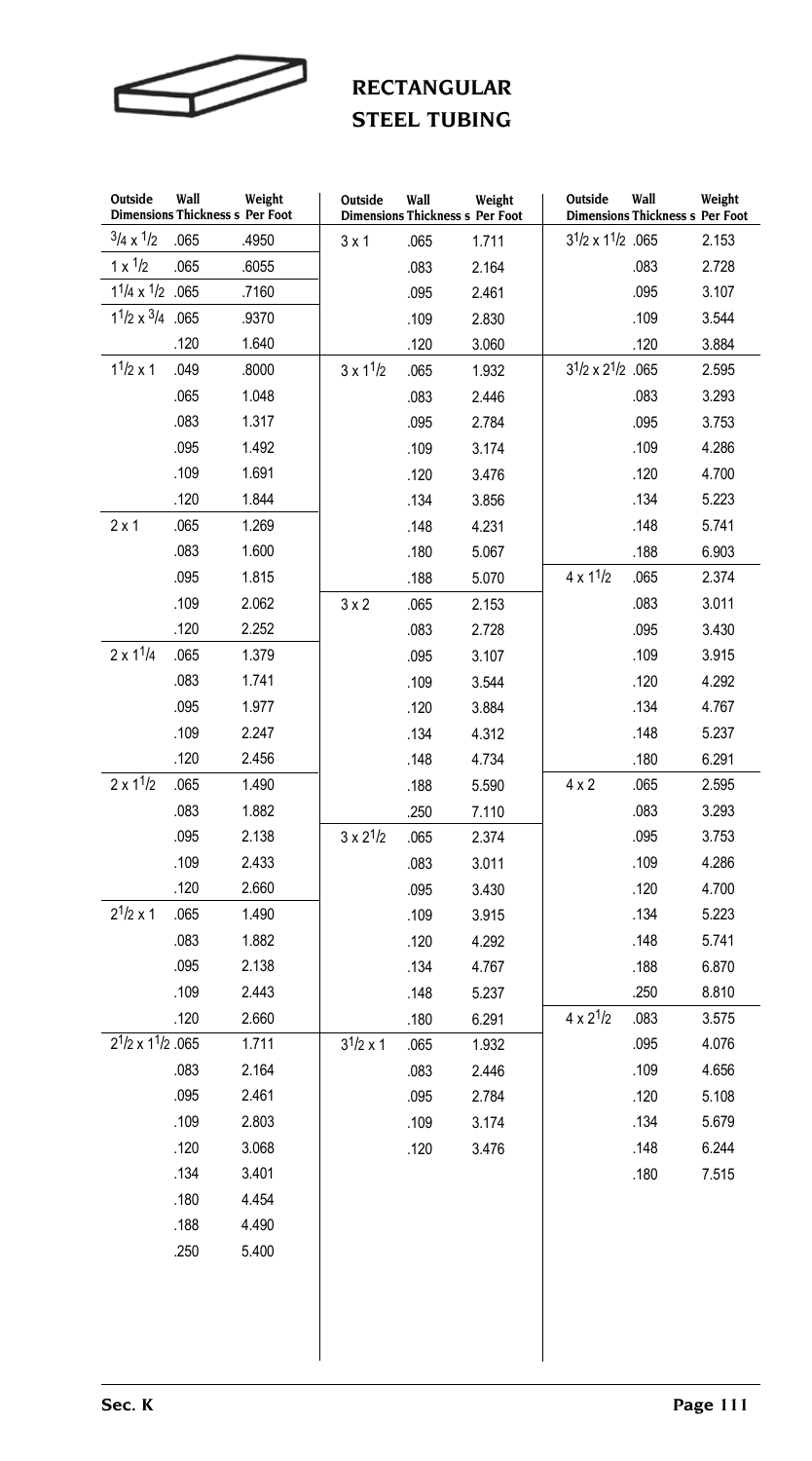

# **RECTANGULAR STEEL TUBING (cont.)**

| Outside            | Wall<br><b>Dimensions Thickness</b> | Weight<br>Per Foot | Outside      | Wall<br><b>Dimensions Thickness</b> | Weight<br>Per Foot | Outside       | Wall<br><b>Dimensions Thickness</b> | Weight<br>Per Foot |
|--------------------|-------------------------------------|--------------------|--------------|-------------------------------------|--------------------|---------------|-------------------------------------|--------------------|
| $4 \times 3$       | .083                                | 3.857              | 6 x 4        | .188                                | 11.97              | $9 \times 3$  | .188                                | 14.53              |
|                    | .095                                | 4.399              |              | .250                                | 15.62              |               | .250                                | 19.02              |
|                    | .109                                | 5.027              |              | .313                                | 19.08              |               | .313                                | 23.34              |
|                    | .120                                | 5.516              |              | .375                                | 22.37              |               | .375                                | 27.48              |
|                    | .134                                | 6.134              |              | .500                                | 28.43              | 9x5           | .188                                | 17.08              |
|                    | .148                                | 6.747              | 7 X 3        | .188                                | 12.30              |               | .250                                | 22.42              |
|                    | .188                                | 8.150              |              | .250                                | 15.62              |               | .313                                | 27.59              |
|                    | .250                                | 10.51              |              | .313                                | 19.08              |               | .375                                | 32.58              |
|                    | .313                                | 12.70              |              | .375                                | 22.37              | 9x7           | .188                                | 19.63              |
| 5x2                | .109                                | 5.027              | 7 x 4        | .188                                | 13.25              |               | .250                                | 25.82              |
|                    | .120                                | 5.516              |              | .250                                | 17.32              |               | .313                                | 31.84              |
|                    | .134                                | 6.134              |              | .313                                | 21.21              |               | .375                                | 37.69              |
|                    | .148                                | 6.747              |              | .375                                | 24.93              | $10 \times 2$ | .188                                | 14.53              |
|                    | .188                                | 8.150              | 7x5          | .188                                | 14.53              |               | .250                                | 19.02              |
|                    | .250                                | 10.51              |              | .250                                | 19.02              |               | .313                                | 23.34              |
| $5 \times 2^{1/2}$ | .109                                | 5.397              |              | .313                                | 23.34              |               | .375                                | 27.48              |
|                    | .120                                | 5.924              |              | .375                                | 27.48              | $10 \times 3$ | .250                                | 20.72              |
|                    | .134                                | 6.590              |              | .500                                | 35.24              | $10 \times 4$ | .188                                | 17.08              |
|                    | .148                                | 7.250              | 8x2          | .188                                | 11.97              |               | .250                                | 22.42              |
|                    | .180                                | 8.739              |              | .250                                | 15.62              |               | .313<br>.375                        | 27.59              |
| 5x3                | .120                                | 6.330              |              | .313                                | 19.08              | $10 \times 5$ | .188                                | 32.58<br>18.35     |
|                    | .188                                | 9.420              |              | .375                                | 22.37              |               | .250                                | 24.12              |
|                    | .250                                | 12.21              | 8x3          | .188                                | 13.25              | $10 \times 6$ | .188                                | 19.63              |
|                    | .313                                | 14.83              |              | .250                                | 17.32              |               | .250                                | 25.82              |
|                    | .375                                | 17.27              |              | .313                                | 21.22              |               | .313                                | 31.84              |
|                    | .500                                | 21.63              |              | .375                                | 24.93              |               | .375                                | 37.69              |
| 5x4                | .188                                | 10.70              | 8x4          | .188                                | 14.53              |               | .500                                | 48.85              |
|                    | .250                                | 13.91              |              | .250                                | 19.02              | $10 \times 8$ | .375                                | 42.79              |
| 6 x 2              | .188                                | 9.420              |              | .313                                | 23.34              |               | .500                                | 55.66              |
|                    | .250                                | 12.21              |              | .375                                | 27.48              | $12 \times 2$ | .188                                | 17.08              |
|                    | .313                                | 14.83              |              | .500                                | 35.24              | $12 \times 4$ | .188                                | 19.63              |
| 6x3                | .120                                | 7.150              | $8 \times 6$ | .188                                | 17.08              |               | .250                                | 25.82              |
|                    | .188                                | 10.70              |              | .250                                | 22.42              |               | .313                                | 31.84              |
|                    | .250                                | 13.91              |              | .313                                | 27.59              |               | .375                                | 37.69              |
|                    | .375                                | 19.82              |              | .375                                | 32.58              | $12 \times 6$ | .188                                | 22.18              |
|                    |                                     |                    |              | .500                                | 42.05              |               | .250                                | 29.23              |
|                    |                                     |                    |              |                                     |                    |               | .313                                | 36.10              |
|                    |                                     |                    |              |                                     |                    |               | .375                                | 42.79              |
|                    |                                     |                    |              |                                     |                    |               | .500                                | 55.66              |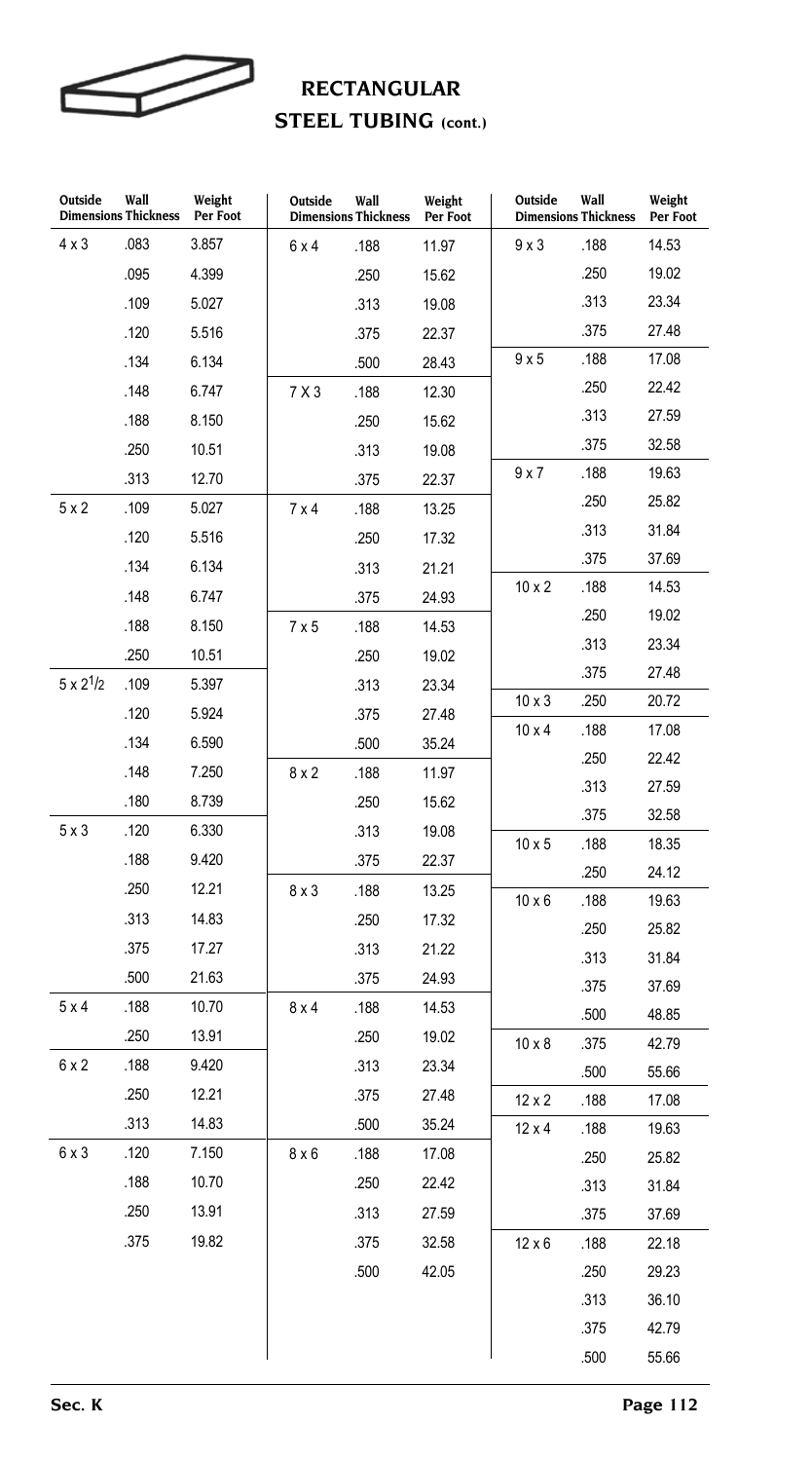For Aircraft Mechanical Tubing, refer to Pages 4-64 and 80-81 of this section.

Aircraft Airframe Tubing is a tubular product that is primarily applied to structural, as opposed to mechanical, applications. It is most commonly used in airborne components or structures, but may also be applied with equal advantage to equipment that is used exclusively on the ground.

Aircraft Airframe Tubing is generally used in the as-received condition utilizing the mechanical properties that exist in the material. It is usually used without any surface stock removal by machining or other methods. Light surface defects or imperfections may be present, but they are not considered detrimental as long as their depth does not exceed the standard tolerances of the outside diameter or wall.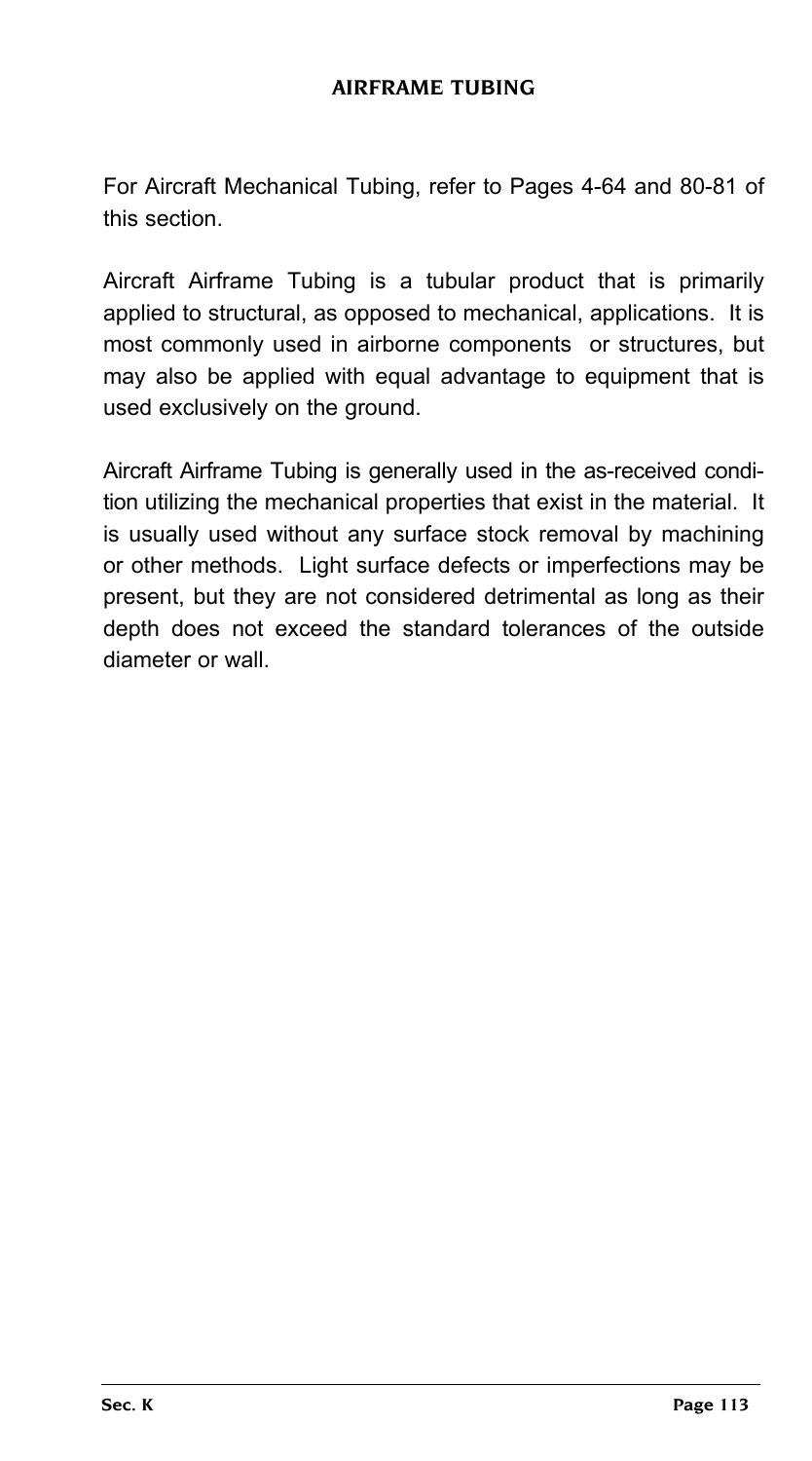#### **COLD DRAWN SEAMLESS ASI 4130 AIRFRAME TUBING AMS-T-6736 UNS G41300**

This material was intended to be used in the as received or near as received condition. A cold worked, burnished surface finish is a prerequisite. Material is Aircraft Quality.

#### **ANALYSIS**

| Mn              | P(Max.) | $S$ (Max.) |          |          | Mo       |
|-----------------|---------|------------|----------|----------|----------|
| .27/.33 .40/.60 | 025     | .025       | .20/0.35 | .80/1.10 | .15/0.25 |

**APPLICATIONS** — This material is commonly used for aircraft frames, race cars, ultra-lights, racing bicycles and other sport uses where strength combined with ductility for bending (Condition N.) is required.

#### **MECHANICAL PROPERTIES (psi)**

|                          | <b>Tensile Strength (psi)</b> | <b>Yield Strength (psi)</b> | Elongation |
|--------------------------|-------------------------------|-----------------------------|------------|
| Condition N <sup>*</sup> |                               |                             |            |
| Up to .035 incl.         | 95.000 min.                   | 75.000 min.                 | 10% min.   |
| Over 035 to 187 incl.    | 95,000 min.                   | 75,000 min.                 | 12% min.   |
| Over .187                | 90.000 min.                   | 70.000 min.                 | 15% min.   |
| Condition A              | 95,000 max.                   |                             |            |
| Condition HT-125         | 125,000 min.                  | 100.000 min.                | 12% min.   |
| Condition HT-150         | 150,000 min.                  | 135,000 min.                | 10% min.   |
| Condition HT-180         | 180,000 min.                  | 165,000 min.                | 8% min.    |
|                          |                               |                             |            |

\*Condition N requires normalize or stress relieve at mills option.

**MACHINABILITY** — This grade has a machinability rating of 78% of 1212.

- **WELDABILITY** This grade is weldable using most processes when proper pre and post heating techniques are used.
- **HARDENING** This grade (Conditions A and N) can be hardened by heating to 1600º-1700º F and water quenching followed by tempering at 800º-1300º F to the required hardness.

| 0.D.<br>Wall<br>Weight<br>0.D.<br>Wall<br>Weight<br>0.D.<br>Wall<br>Wall<br>0.D.<br>Weight<br>Thick-<br>Thick-<br>(Inches)<br>Per<br>(Inches)<br>(Inches)<br>Per<br>Thick-<br>(Inches)<br>Per<br>Foot<br>Foot<br>ness<br>Foot<br>ness<br>ness<br>ness<br>.1226<br>$\frac{1}{8}$<br>$^{7/16}$<br>.028<br>$^{3/4}$<br>.035<br>.0336<br>9/16<br>.035<br>.1974<br>.035<br>.1506<br>3/16<br>.022<br>.0390<br>.049<br>.2690<br>.028<br>.042<br>.1776<br>.0478<br>.058<br>.3128<br>.049<br>.2036<br>.035<br>.0572<br>.065<br>.3457<br>.058<br>.2354<br>.049<br>.0727<br>.083<br>.4255<br>1/4<br>.065<br>.2589<br>.028<br>.0664<br>.095<br>.4748<br>.072<br>.035<br>.2814<br>.0804<br>.109<br>.5285<br>.083<br>.3147<br>.049<br>.1052<br>.120<br>.5677<br>.088<br>.3289<br>.058<br>.1189<br>.134<br>.6140<br>.095<br>.3480<br>.065<br>.1284<br>.156<br>.6781<br>.120<br>.072<br>.1369<br>.4075<br>.219<br>.8034<br>.129<br>5/16<br>.4257<br>.028<br>.0852<br>5/8<br>.1785<br>.028<br>.134<br>.4351<br>.035<br>.1039<br>.2205<br>.035<br>1/2<br>.028<br>.1411<br>.1382<br>.049<br>.2615<br>.042 |               |               |      |       |       |                                                                                                                                                                                                                                                      |                                                                                                                                                                                                                                                                                     |
|----------------------------------------------------------------------------------------------------------------------------------------------------------------------------------------------------------------------------------------------------------------------------------------------------------------------------------------------------------------------------------------------------------------------------------------------------------------------------------------------------------------------------------------------------------------------------------------------------------------------------------------------------------------------------------------------------------------------------------------------------------------------------------------------------------------------------------------------------------------------------------------------------------------------------------------------------------------------------------------------------------------------------------------------------------------------------------------|---------------|---------------|------|-------|-------|------------------------------------------------------------------------------------------------------------------------------------------------------------------------------------------------------------------------------------------------------|-------------------------------------------------------------------------------------------------------------------------------------------------------------------------------------------------------------------------------------------------------------------------------------|
|                                                                                                                                                                                                                                                                                                                                                                                                                                                                                                                                                                                                                                                                                                                                                                                                                                                                                                                                                                                                                                                                                        |               |               |      |       |       | Thick-                                                                                                                                                                                                                                               | Weight<br>Per<br>Foot                                                                                                                                                                                                                                                               |
| .049<br>.2360<br>.065<br>.1722<br>.058<br>.3512<br>.058<br>.2738<br>.075<br>.1906<br>.065<br>.3888<br>.065<br>.3020<br>.083<br>.2039<br>.083<br>.4805<br>.083<br>.3696<br>.095<br>.2212<br>.095<br>.5377<br>3/8<br>$^{7}/8$<br>.095<br>.4109<br>.028<br>.1038<br>.120<br>.6472<br>.109<br>.032<br>.1172<br>.4552<br>.125<br>.6675<br>.120<br>.035<br>.4870<br>.1271<br>.133<br>.6989<br>.131<br>.049<br>.1706<br>.5163<br>.156<br>.7814<br>.134<br>.5238<br>.058<br>.1964<br>.188<br>.8774<br>.156<br>.5731<br>.065<br>.2152<br>11/16<br>.3344<br>.049<br>.183<br>.6196<br>.083<br>.2588<br>.065<br>.4325<br>.188<br>.6264<br>.090<br>.2739<br>.083<br>.5363<br>.095<br>.2841<br>.095<br>.6017<br>.109<br>.3097<br>.120<br>.7279<br>.120<br>.3268<br>.156<br>.8864<br>.188<br>1.004                                                                                                                                                                                                                                                                                                    | .058<br>.1580 | .035<br>.1738 | .049 | .3014 | 13/16 | .028<br>.035<br>.049<br>.058<br>.065<br>.072<br>.083<br>.095<br>.120<br>.134<br>.156<br>.188<br>.219<br>.250<br>.065<br>.083<br>.095<br>.109<br>.120<br>.028<br>.035<br>.049<br>.058<br>.065<br>.083<br>.095<br>.120<br>.156<br>.188<br>.219<br>.250 | .2159<br>.2673<br>.3668<br>.4287<br>.4755<br>.5214<br>.5913<br>.6646<br>.8074<br>.8816<br>.9897<br>1.128<br>1.242<br>1.335<br>.5193<br>.6471<br>.7285<br>.8195<br>.8881<br>.2533<br>.3140<br>.4323<br>.5061<br>.5623<br>.7021<br>.7914<br>.9676<br>1.198<br>1.379<br>1.534<br>1.669 |

#### **4130 AIRFRAME TUBING AMS-T-6736 — Condition N**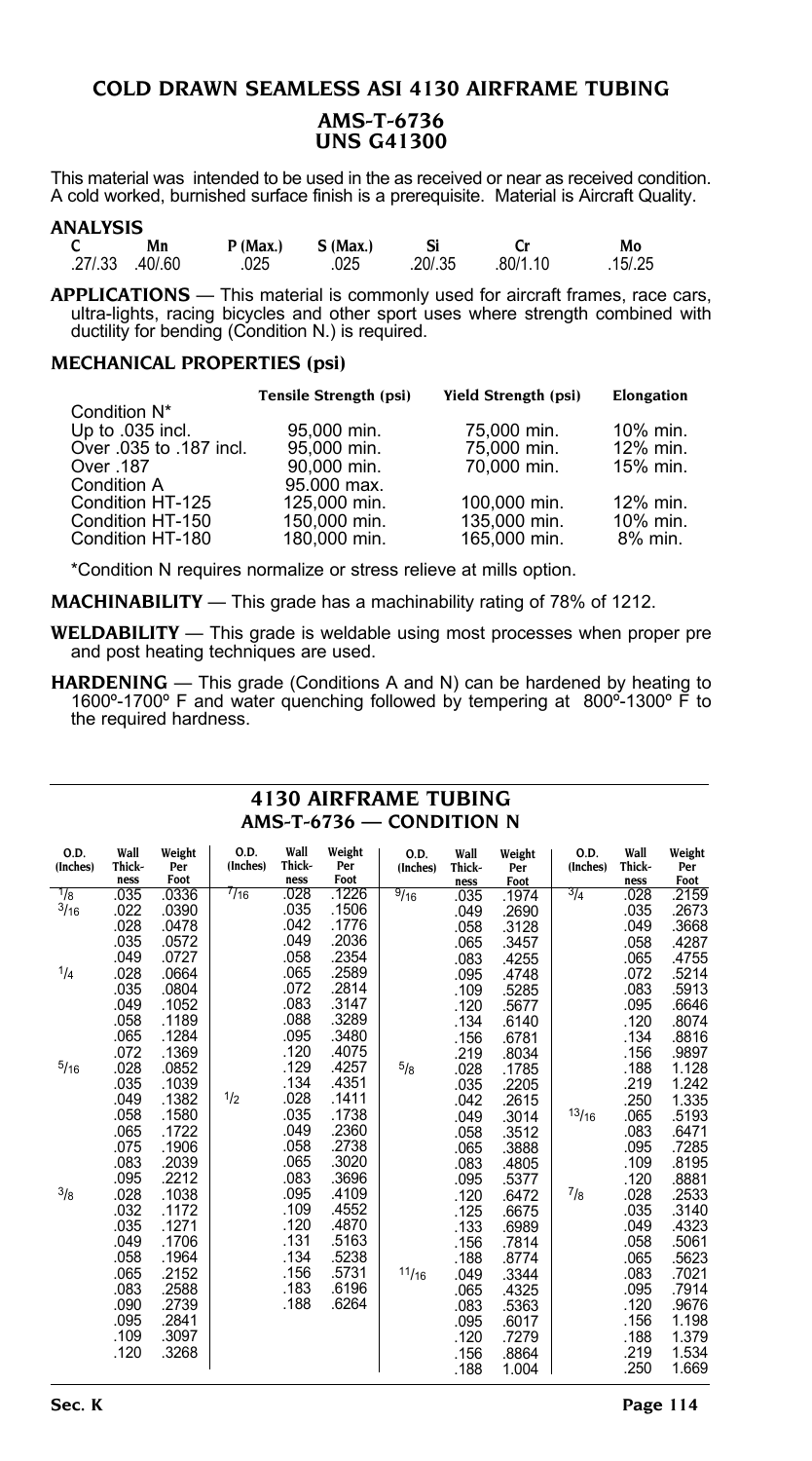# **4130 AIRCRAFT AIRFRAME ROUND TUBING (Continued) AMS-T-6736 Condition N**

| 0.D.<br>(Inches) | Wall<br>Thick-<br>ness | Weight<br>Per<br>Foot | O.D.<br>(Inches)  | Wall<br>Thick-<br>ness | Weight<br>Per<br>Foot | 0.D.<br>(Inches) | Wall<br>Thick-<br>ness | Weight<br>Per<br>Foot | O.D.<br>(Inches) | Wall<br>Thick-<br>ness | Weight<br>Per<br>Foot |
|------------------|------------------------|-----------------------|-------------------|------------------------|-----------------------|------------------|------------------------|-----------------------|------------------|------------------------|-----------------------|
| 15/16            | .120                   | 1.048                 | 1 <sup>3</sup> /8 | .035                   | .5009                 | 17/8             | .035                   | .6878                 | $2^{1/2}$        | .188                   | 4.642                 |
| 1                | .028                   | .2907                 |                   | .049                   | .6939                 |                  | .049                   | .9556                 | (Cont.)          | .219                   | 5.335                 |
|                  | .035                   | .3607                 |                   | .058                   | .8158                 |                  | .058                   | 1.126                 |                  | .250                   | 6.008                 |
|                  | .049                   | .4977                 |                   | .065                   | .9094                 |                  | .065                   | 1.257                 |                  | .313                   | 7.311                 |
|                  | .058                   | .5835                 |                   | .083                   | 1.145                 |                  | .083                   | 1.589                 |                  | .375                   | 8.511                 |
|                  | .065                   | .6491                 |                   | .095                   | 1.299                 |                  | .095                   | 1.806                 |                  | .500                   | 10.68                 |
|                  | .083                   | .8129                 |                   | .120                   | 1.608                 |                  | .120                   | 2.249                 | $2^{5/8}$        | .250                   | 6.341                 |
|                  | .095                   | .9182                 |                   | .156                   | 2.031                 |                  | .156                   | 2.864                 | $2^{3/4}$        | .065                   | 1.864                 |
|                  | .109                   | 1.037                 |                   | .188                   | 2.383                 |                  | .188                   | 3.387                 |                  | .083                   | 2.364                 |
|                  | .120                   | 1.128                 |                   | .219                   | 2.704                 |                  | .250                   | 4.339                 |                  | .095                   | 2.694                 |
|                  | .134                   | 1.239                 |                   | .250                   | 3.004                 |                  | .313                   | 5.222                 |                  | .120                   | 3.371                 |
|                  | .156                   | 1.406                 |                   | .313                   | 3.550                 | $\overline{2}$   | .035                   | .7345                 |                  | .134                   | 3.744                 |
|                  | .188                   | 1.630                 |                   | .375                   | 4.005                 |                  | .049                   | 1.021                 |                  | .156                   | 4.322                 |
|                  | .219                   | 1.827                 | 17/16             | .219                   | 2.851                 |                  | .058                   | 1.203                 |                  | .188                   | 5.144                 |
|                  | .250                   | 2.003                 | 11/2              | .028                   | .4402                 |                  | .065                   | 1.343                 |                  | .250                   | 6.675                 |
| 11/16            | .095                   | .9821                 |                   | .035                   | .5476                 |                  | .083                   | 1.699                 |                  | .375                   | 9.512                 |
|                  | .120                   | 1.209                 |                   | .049                   | .7593                 |                  | .095                   | 1.933                 | $2^{7}/8$        | .058                   | 1.745                 |
|                  | .188                   | 1.757                 |                   | .058                   | .8932                 |                  | .120                   | 2.409                 | 3                | .058                   | 1.822                 |
|                  | .281                   | 2.347                 |                   | .065                   | .9962                 |                  | .134                   | 2.670                 |                  | .065                   | 2.037                 |
| 11/8             | .035                   | .4074                 |                   | .072                   | 1.098                 |                  | .156                   | 3.072                 |                  | .083                   | 2.586                 |
|                  | .049                   | .5631                 |                   | .083                   | 1.256                 |                  | .188                   | 3.638                 |                  | .095                   | 2.947                 |
|                  | .058                   | .6609                 |                   | .095                   | 1.426                 |                  | .250                   | 4.673                 |                  | .120                   | 3.791                 |
|                  | .065                   | .7359                 |                   | .120                   | 1.769                 |                  | .313                   | 5.639                 |                  | .156                   | 4.738                 |
|                  | .083                   | .9237                 |                   | .156                   | 2.239                 | $2^{1/8}$        | .065                   | 1.430                 |                  | .188                   | 5.646                 |
|                  | .095                   | 1.045                 |                   | .188                   | 2.634                 |                  | .156                   | 3.281                 |                  | .250                   | 7.343                 |
|                  | .120                   | 1.288                 |                   | .219                   | 2.996                 |                  | .188                   | 3.889                 |                  | .375                   | 10.51                 |
|                  | .156                   | 1.614                 |                   | .250                   | 3.338                 |                  | .250                   | 5.006                 | $3^{1/8}$        | .313                   | 9.400                 |
|                  | .188                   | 1.881                 | 19/16             | .156                   | 2.344                 |                  | .313                   | 6.057                 | $3^{1/4}$        | .125                   | 4.172                 |
|                  | .219                   | 2.119                 |                   | .188                   | 2.761                 |                  | .375                   | 7.009                 |                  | .188                   | 6.148                 |
|                  | .250                   | 2.336                 | 15/8              | .049                   | .8248                 | $2^{1/4}$        | .065                   | 1.517                 |                  | .250                   | 8.010                 |
|                  | .281                   | 2.533                 |                   | .058                   | .9707                 |                  | .083                   | 1.921                 |                  | .375                   | 11.51                 |
| $1^{3/16}$       | .313                   | 2.714                 |                   | .065                   | 1.083<br>1.367        |                  | .095                   | 2.186                 |                  | .438                   | 13.15                 |
|                  | .065<br>.083           | .7796                 |                   | .083<br>.095           | 1.552                 |                  | .120                   | 2.730                 | $3^{3/8}$        | .500<br>.188           | 14.69                 |
|                  | .120                   | .9795<br>.1369        |                   | .120                   | 1.929                 |                  | .134                   | 3.028                 |                  | .313                   | 6.399<br>10.24        |
|                  | .188                   | 2.008                 |                   | .156                   | 2.447                 |                  | .156                   | 3.489                 | 31/2             | .095                   | 3.455                 |
| 11/4             | .035                   | .4542                 |                   | .188                   | 2.885                 |                  | .188<br>.219           | 4.140<br>4.750        |                  | .120                   | 4.332                 |
|                  | .049                   | .6285                 |                   | .219                   | 3.289                 |                  | .250                   | 5.340                 |                  | .188                   | 6.650                 |
|                  | .058                   | .7384                 |                   | .250                   | 3.671                 | 25/16            | .375                   | 7.762                 |                  | .250                   | 8.678                 |
|                  | .065                   | .8226                 |                   | .313                   | 4.386                 | $2^{3/8}$        | .156                   | 3.697                 |                  | .313                   | 10.65                 |
|                  | .083                   | 1.034                 |                   | .375                   | 5.006                 |                  | .188                   | 4.391                 | $3^{5/8}$        | .375                   | 13.02                 |
|                  | .095                   | 1.172                 |                   | .438                   | 5.553                 |                  | .250                   | 5.674                 | $3^{3/4}$        | .250                   | 9.345                 |
|                  | .120                   | 1.448                 | 13/4              | .049                   | .8902                 |                  | .375                   | 8.010                 |                  | .500                   | 17.36                 |
|                  | .134                   | 1.597                 |                   | .058                   | 1.048                 | $2^{1/2}$        | .049                   | 1.283                 | 4                | .188                   | 7.654                 |
|                  | .156                   | 1.823                 |                   | .065                   | 1.170                 |                  | .058                   | 1.513                 |                  | .250                   | 10.01                 |
|                  | .188                   | 2.132                 |                   | .083                   | 1.478                 |                  | .065                   | 1.690                 |                  | .500                   | 18.69                 |
|                  | .219                   | 2.411                 |                   | .095                   | 1.679                 |                  | .083                   | 2.143                 |                  | 1.000                  | 32.04                 |
|                  | .250                   | 2.670                 |                   | .120                   | 2.089                 |                  | .095                   | 2.440                 | $4^{1/4}$        | .188                   | 8.156                 |
|                  | .313                   | 3.132                 |                   | .156                   | 2.656                 |                  | .120                   | 3.050                 | 41/2             | .500                   | 21.36                 |
|                  | .375                   | 3.504                 |                   | .188                   | 3.136                 |                  | .134                   | 3.386                 | $4^{3}/4$        | .500                   | 22.70                 |
| 15/16            | .095                   | 1.236                 |                   | .219                   | 3.581                 |                  | .156                   | 3.905                 | $5^{3/4}$        | .500                   | 28.04                 |
|                  | .188                   | 2.259                 |                   | .250                   | 4.005                 |                  |                        |                       |                  |                        |                       |
|                  |                        |                       |                   | .313                   | 4.804                 |                  |                        |                       |                  |                        |                       |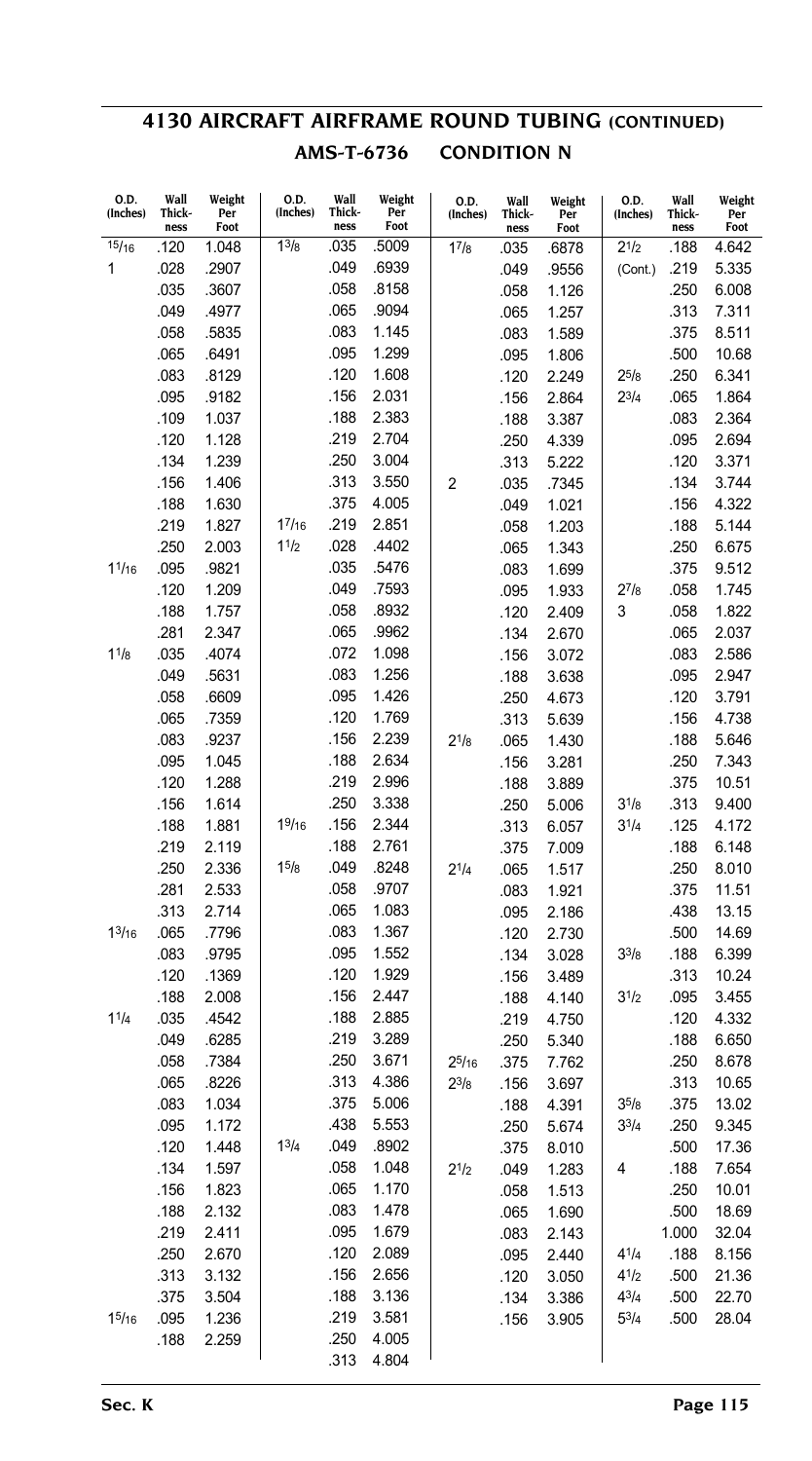# **4130 SQUARE TUBING AMS-T-6736 Condition N**

| Outside<br><b>Dimensions</b> | Wall<br><b>Thickness</b> | Weight<br>Per Foot | Outside<br><b>Dimensions</b>          | Wall<br><b>Thickness</b> | Weight<br>Per Foot |
|------------------------------|--------------------------|--------------------|---------------------------------------|--------------------------|--------------------|
| $3/8 \times 3/8$             | .049                     | .2172              | $^{7}/8 \times ^{7}/8$                | .035                     | .3998              |
| $1/2 \times 1/2$             | .035                     | .2213              |                                       | .049                     | .5504              |
|                              | .065                     | .3845              | $1 \times 1$                          | .035                     | .4593              |
| $5/8 \times 5/8$             | .035                     | .2808              |                                       | .049                     | .6337              |
|                              | .049                     | .3670              |                                       | .083                     | 1.035              |
|                              | .058                     | .4472              |                                       | .125                     | 1.488              |
|                              | .065                     | .4950              | $1^{1}/_{4} \times 1^{1}/_{4}$        | .065                     | 1.048              |
| $3/4 \times 3/4$             | .035                     | .3403              | $13\frac{13}{8} \times 13\frac{1}{8}$ | .058                     | 1.039              |
|                              | .049                     | .4671              | $11/2 \times 11/2$                    | .065                     | 1.163              |
|                              | .058                     | .5454              |                                       | .125                     | 2.338              |
|                              | .065                     | .6055              |                                       |                          |                    |

# **4130 AIRCRAFT RECTANGULAR TUBING AMST-6736 Condition N**

| Outside<br><b>Dimensions</b> | Wall<br><b>Thickness</b> | Weight<br>Per Foot | Outside<br><b>Dimensions</b> | Wall<br><b>Thickness</b> | Weight<br>Per Foot |
|------------------------------|--------------------------|--------------------|------------------------------|--------------------------|--------------------|
| $1 \times \frac{1}{2}$       | .049                     | .4671              | $1^{3}/_{4} \times 1$        | .065                     | 1.158              |
|                              | .065                     | .6055              | $2 \times 11/2$              | .049                     | 1.134              |
| $11/2 \times 3/4$            | 049                      | 7170               |                              |                          |                    |

#### **CDS 4130 STREAMLINE TUBE**

## **CONDITION N AMS-T-6736**

| <b>SIZE</b>                           | WALL | WT/FT      |
|---------------------------------------|------|------------|
| 1.012 MAJOR X .428 MINOR X .035 WALL  |      | .2680#/FT  |
| 1.180 MAJOR X .500 MINOR X .035 WALL  |      | .3140#/FT  |
| 1.349 MAJOR X .571 MINOR X .049 WALL  |      | .3610#/FT  |
| 1.685 MAJOR X .714 MINOR X .049 WALL  |      | .6290#/FT  |
| 2.023 MAJOR X .857 MINOR X .049 WALL  |      | .7593#/FT  |
| 2.023 MAJOR X 1.429 MINOR X .049 WALL |      | 1 2830#/FT |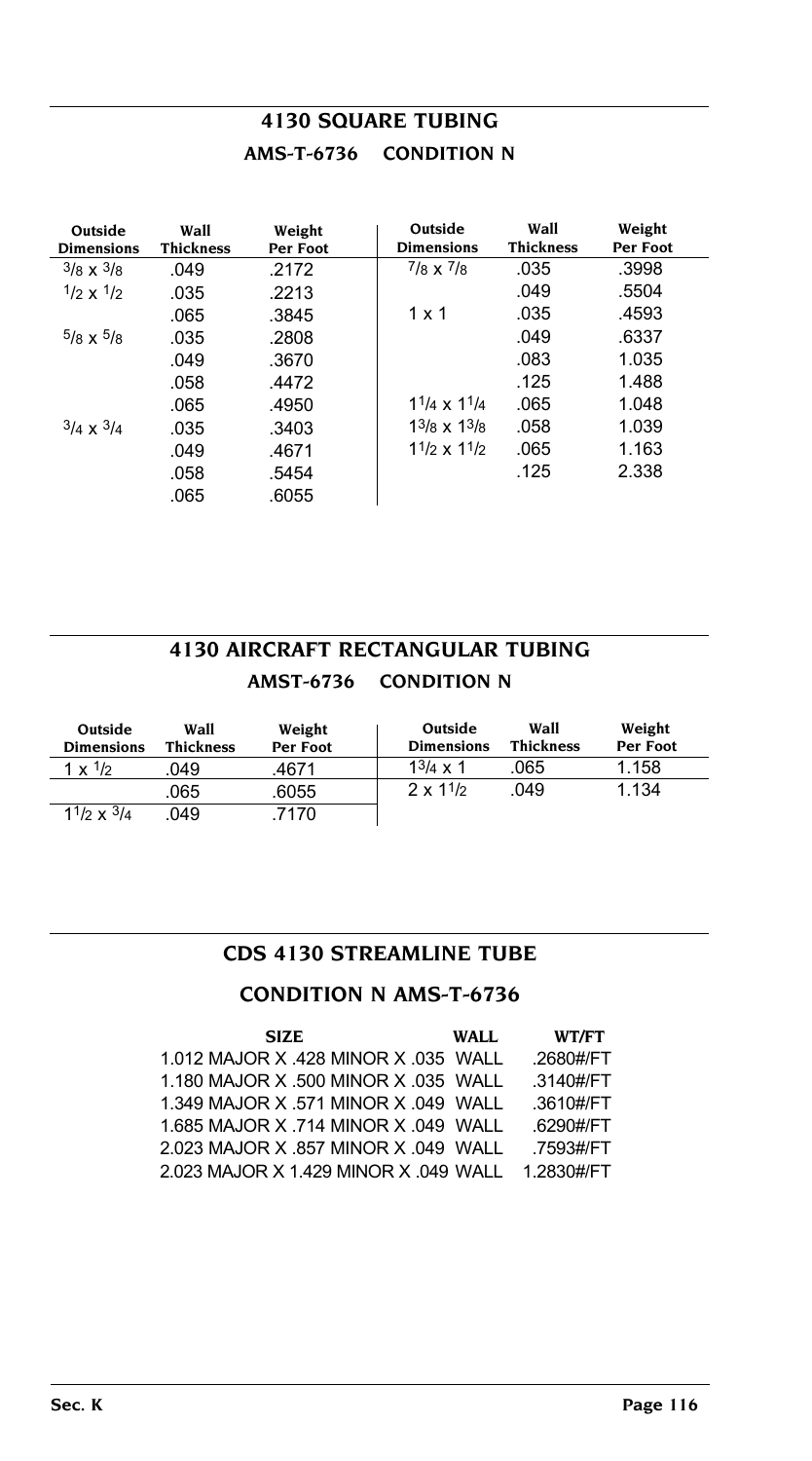## **Hydraulic Line Tubing**

#### **HYDRAULIC LINE TUBING**

Hydraulic tubing has emerged as a special and separate tubular product as a result of the importance of automation with increased use of hydraulic systems. Low carbon seamless condenser or mechanical tubing has been produced for years. Although it was satisfactory for many requirements, it failed to meet many of the main requisites for a steel hydraulic tubing.

A Joint Industries Council was formed and in 1949 published standards to be applied to this product. Provision was made for ductility to allow for consistent bending and flaring. Cleanliness standards were established to prevent contamination of the hydraulic fluid and damage to valves and cylinders. Uniformity of sizes was established to allow for use of standard fittings.

**The J.I.C. Hydraulic Standards for Industrial Equipment**, as well as more recent SAE Standards, recommend use of low carbon seamless tubing in all pressure ranges. Selection of the proper tubing depends on a number of factors such as pressure velocity and flow.

| <b>SIZES AND WEIGHTS OF</b>                  |         |
|----------------------------------------------|---------|
| <b>HYDRAULIC LINE TUBING</b>                 | 118-123 |
| Carbon Steel, Stainless Steel, Aluminum      |         |
| <b>DESCRIPTIONS OF INDIVIDUAL GRADES</b>     |         |
| Low Carbon Steel Pressure Tubing             | 124     |
| Aluminum Hydraulic Line Tubing - 6061        | 125     |
| <b>Stainless Steel Hydraulic Line Tubing</b> |         |
| Type 304                                     | 126     |
| <b>Type 321</b>                              | 127     |
| Type 347                                     | 127     |
| Type 21-6-9                                  | 128     |
|                                              |         |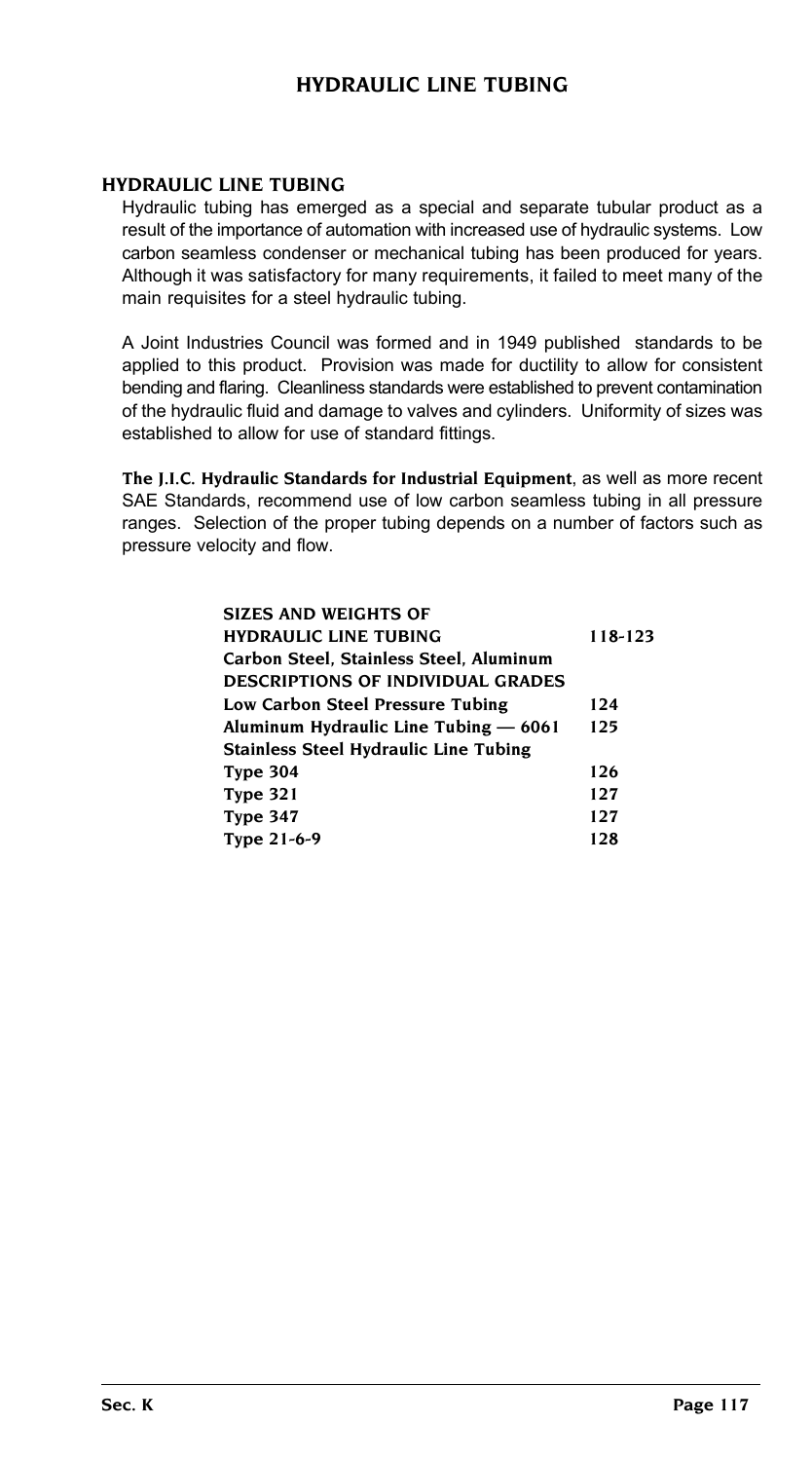<span id="page-118-0"></span>

| S=Seamless       | Wall               | W=Welded and Drawn<br>Inside |                |                | <b>CARBON</b>          |             |                                       |                         |             |                         |
|------------------|--------------------|------------------------------|----------------|----------------|------------------------|-------------|---------------------------------------|-------------------------|-------------|-------------------------|
| Outside          | Diameter Thickness | <b>Diameter</b>              |                |                | <b>STEEL</b>           | Type        | <b>STAINLESS STEEL</b><br><b>Type</b> | <b>Type</b>             | <b>Type</b> | ALUMINUM<br>$6061 - T6$ |
| (Inches)         | (Inches)           | (Inches)                     |                | Wt. per Ft.    |                        | 304         | 304                                   | 321                     | 347         |                         |
|                  |                    |                              | <b>Steel</b>   | Alum.          |                        | 1/8<br>Hard | Ann.                                  | Ann.                    | Ann.        |                         |
| 1/8              |                    |                              |                |                |                        |             |                                       | S                       |             |                         |
|                  | .008               | .109                         | .0100          | .0035          |                        |             |                                       | S                       |             |                         |
|                  | .010               | .105<br>.101                 | .0123          | .0043<br>.0051 |                        | SW          |                                       | SW                      |             |                         |
|                  | .012               |                              | .0145          |                |                        | S           | SW                                    |                         |             |                         |
|                  | .016               | .093                         | .0186          | .0065          |                        |             |                                       | S                       |             |                         |
|                  | .020<br>.028       | .085<br>.069                 | .0224<br>.0290 | .0078<br>.0101 | SW                     | SW<br>S     | <b>SW</b><br>SW                       | SW<br>SW                | SW<br>S     | S                       |
|                  | .032               | .061                         | .0318          | .0112          |                        |             | S                                     | S                       |             |                         |
|                  |                    | .055                         |                | .0115          |                        | SW          | S                                     | SW                      | SW          |                         |
|                  | .035<br>.042       | .041                         | .0336<br>.0372 | .0131          |                        |             |                                       | S                       |             |                         |
|                  | .049               | .027                         | .0398          | .0140          |                        |             |                                       | S                       |             |                         |
| 5/32             | .006               | .144                         | .0963          | .0034          |                        |             |                                       | S                       |             |                         |
|                  | .008               | .140                         | .0127          | .0045          |                        |             |                                       |                         | S           |                         |
|                  | .012               | .132                         | .0185          | .0065          |                        |             |                                       | S                       |             |                         |
|                  | .016               | .124                         | .0240          | .0084          |                        |             |                                       | $\overline{\mathsf{s}}$ |             |                         |
|                  | .020               | .116                         | .0291          | .0102          |                        |             | S                                     | S                       |             |                         |
|                  | .028               | .100                         | .0384          | .0135          |                        |             |                                       | S                       |             |                         |
|                  | .035               | .086                         | .0452          | .0159          |                        |             |                                       | $\overline{s}$          |             |                         |
|                  | .049               | .058                         | .0560          | .0197          |                        |             | S                                     | S                       |             |                         |
| $\frac{3}{16}$   | .005               | .178                         | .0975          | .0034          |                        |             | $\overline{s}$                        |                         |             |                         |
|                  | .006               | .176                         | .0116          | .0041          |                        |             |                                       | S                       |             |                         |
|                  | .008               | .172                         | .0153          | .0054          |                        |             |                                       |                         | S           |                         |
|                  | .010               | .168                         | .0190          | .0067          |                        |             | S                                     | S                       |             |                         |
|                  | .012               | .164                         | .0225          | .0079          |                        |             |                                       | S                       |             |                         |
|                  | .016               | .156                         | .0294          | .0103          |                        | SW          | S                                     | SW                      | W           |                         |
|                  | .020               | .148                         | .0359          | .0126          |                        | SW          | SW                                    | S                       |             | S                       |
|                  | .022               | .144                         | .0390          | .0138          |                        |             | S                                     | S                       |             |                         |
|                  | .025               | .138                         | .0433          | .0150          |                        |             |                                       | S                       |             |                         |
|                  | .028               | .131                         | .0478          | .0168          | $\overline{\text{SW}}$ | SW          | SW                                    | SW                      |             | $\overline{s}$          |
|                  | .035               | .118                         | .0572          | .0201          | SW                     | SW          | SW                                    | SW                      | S           | S                       |
|                  | .042               | .104                         | .0655          | .0230          |                        |             | S                                     | S                       |             |                         |
|                  | .049               | .090                         | .0727          | .0256          | SW                     | S           | S                                     | SW                      | S           |                         |
|                  | .058               | .072                         | .0805          | .0283          |                        |             |                                       | S                       |             |                         |
|                  | .065               | .058                         | .0854          | .0300          |                        |             | S                                     | S                       |             |                         |
| $^{7}/_{32}$     | .006               | .207                         | .0136          | .0048          |                        |             |                                       | S                       |             |                         |
|                  | .010               | .199                         | .0223          | .0078          |                        |             |                                       | S                       |             |                         |
|                  | .028               | .163                         | .0570          | .0200          |                        |             |                                       | S                       |             |                         |
|                  | .035               | .149                         | .0688          | .0242          |                        |             |                                       | $\overline{s}$          |             |                         |
|                  | .049               | .121                         | .0888          | .0312          | SW                     |             |                                       |                         |             |                         |
| $\overline{1/4}$ | .006               | .238                         | .0156          | .0055          |                        |             |                                       | $\overline{\mathsf{s}}$ |             |                         |
|                  | .010               | .230                         | .0256          | .0090          |                        |             |                                       | S                       |             |                         |
|                  | .012               | .226                         | .0307          | .0108          |                        | S           | S                                     | S                       |             |                         |
|                  | .016               | .218                         | .0400          | .0140          |                        | SW          | S                                     | SW                      |             | S                       |
|                  | .018               | .214                         | .0446          | .0156          |                        |             |                                       |                         | S           |                         |
|                  | .020               | .210                         | .0491          | .0173          |                        | SW          | SW                                    | SW                      | SW          | S                       |
|                  | .022               | .206                         | .0536          | .0189          |                        |             | S                                     | S                       |             |                         |
|                  | .028               | .194                         | .0664          | .0235          | SW                     | SW          | SW                                    | SW                      | SW          | S                       |
|                  | .035               | .180                         | .0804          | .0281          | SW                     | SW          | SW                                    | SW                      | SW          | S                       |
|                  | .042               | .166                         | .0933          | .0328          |                        |             |                                       | S                       |             |                         |
|                  | .049               | .152                         | .1052          | .0371          | SW                     | SW          | SW                                    | SW                      | SW          | S                       |
|                  | .058               | .134                         | .1189          | .0419          |                        | S           | S                                     | S                       |             |                         |
|                  | .065               | .120                         | .1284          | .0453          | SW                     | S           | $\overline{s}$                        | S                       | S           |                         |
|                  | .078               | .094                         | .1433          | .0503          |                        | S           |                                       |                         |             |                         |
|                  | .083               | .084                         | .1480          | .0523          | SW                     | S           |                                       | S                       |             |                         |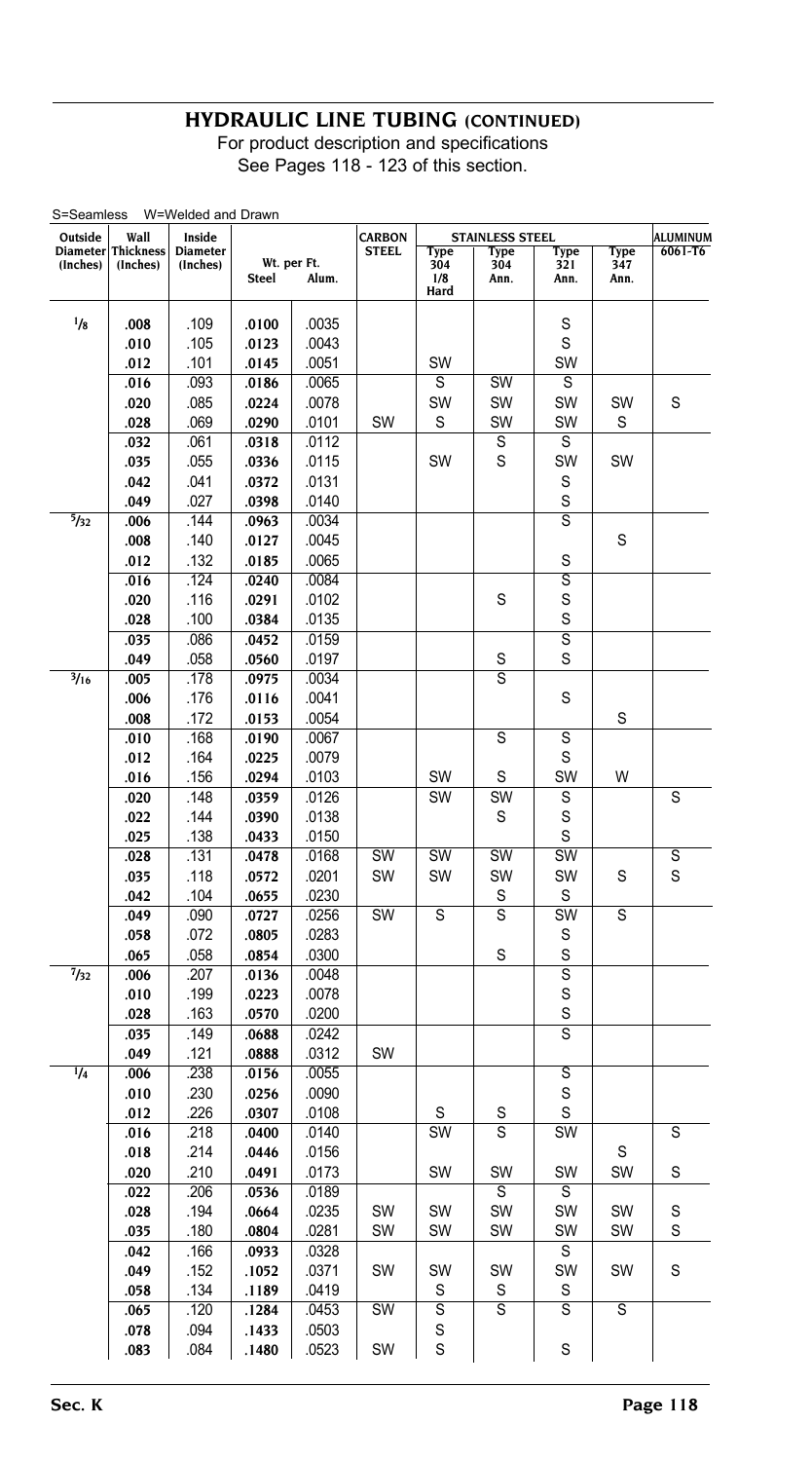| Outside                     | Wall                  | Inside                      |                |                      | <b>CARBON</b> | <b>STAINLESS STEEL</b>     |                    |                         |                     | <b>ALUMINUM</b><br>$6061 - T6$ |
|-----------------------------|-----------------------|-----------------------------|----------------|----------------------|---------------|----------------------------|--------------------|-------------------------|---------------------|--------------------------------|
| <b>Diameter</b><br>(Inches) | Thickness<br>(Inches) | <b>Diameter</b><br>(Inches) | <b>Steel</b>   | Wt. per Ft.<br>Alum. | <b>STEEL</b>  | Type<br>304<br>1/8<br>Hard | Type<br>304<br>Ann | Type<br>321<br>Ann.     | Type<br>347<br>Ann. |                                |
| 9/32                        | .035                  | .211                        | .0920          | .0323                |               |                            |                    | S                       |                     |                                |
| 5/16                        | .006                  | .301                        | .0196          | .0069                |               |                            |                    | $\overline{s}$          |                     |                                |
|                             | .008                  | .297                        | .0260          | .0091                |               |                            |                    | S                       |                     |                                |
|                             | .010                  | .293                        | .0323          | .0113                |               |                            |                    | S                       |                     |                                |
|                             | .012                  | .289                        | .0385          | .0135                |               |                            |                    | S                       |                     |                                |
|                             | .016                  | .281                        | .0507          | .0178                |               | SW                         | S                  | S                       | W                   |                                |
|                             | .020                  | .273                        | .0626          | .0214                |               | SW                         | SW                 | SW                      | SW                  |                                |
|                             | .025                  | .262                        | .0769          | .0270                |               |                            |                    | S                       |                     |                                |
|                             | .028                  | .257                        | .0852          | .0300                | SW            | SW                         | SW                 | SW                      | S                   | S                              |
|                             | .035                  | .243                        | .1039          | .0366                | SW            | SW                         | SW                 | SW                      | SW                  | S                              |
|                             | .042                  | .229                        | .1216          | .0427                |               |                            | S                  |                         |                     |                                |
|                             | .049                  | .215                        | .1382          | .0487                | SW            | S                          | S                  | SW                      | S                   | S                              |
|                             | .058                  | .197                        | .1580          | .0561                | SW            |                            |                    | S                       |                     | S                              |
|                             | .095                  | .122                        | .2212          | .0777                | SW            |                            |                    |                         |                     |                                |
| $\frac{3}{8}$               | .008                  | .359                        | .0314          | .0110                |               |                            |                    | $\overline{\mathsf{s}}$ |                     |                                |
|                             | .010                  | .355                        | .0390          | .0137                |               |                            |                    | S                       |                     |                                |
|                             | .012                  | .351                        | .0465          | .0163                |               |                            |                    | S                       |                     |                                |
|                             | .016                  | .343                        | .0613          | .0215                |               | S                          | S                  | SW                      | SW                  |                                |
|                             | .020                  | .335                        | .0758          | .0267                |               | SW                         | S                  | SW                      | SW                  |                                |
|                             | .022                  | .331                        | .0829          | 0.282                |               | SW                         | SW                 | S                       |                     |                                |
|                             | .025                  | .325                        | .0935          | .0328                |               | S                          |                    | S                       |                     |                                |
|                             | .028                  | .319                        | .1038          | .0366                |               | SW                         | SW                 | SW                      | SW                  | S                              |
|                             | .035                  | .305                        | .1271          | .0449                | SW            | SW                         | SW                 | SW                      | SW                  | S                              |
|                             | .042                  | .293                        | .1494          | .0525                |               |                            | S                  | S                       |                     | S                              |
|                             | .049                  | .277                        | .1706          | .0602                | SW            | SW                         | SW                 | W                       | S                   | S                              |
|                             | .058                  | .259                        | .1964          | .0694                | SW            | W                          | S                  | S                       | SW                  | S                              |
|                             | .065                  | .245                        | .2152          | .0755                | SW            | SW                         |                    | SW                      | S                   | S                              |
|                             | .072                  | .231                        | .2230          | .0818                |               |                            |                    |                         | S                   |                                |
|                             | .083                  | .209                        | .2588          | .0918                |               | S                          | S                  | S                       |                     | S                              |
|                             | .095                  | .185                        | .2841          | .0998                |               | S                          | S                  | S                       |                     |                                |
|                             | .120                  | .135                        | .3268          | .1148                |               |                            |                    | S                       |                     |                                |
| $^{7}/_{16}$                | .010                  | .418                        | .0457          | .0160                |               |                            |                    |                         | W                   |                                |
|                             | .012                  | .414                        | .0545          | .0191                |               |                            |                    | S                       |                     |                                |
|                             | .016                  | .406                        | .0720          | .0253                |               |                            |                    | S                       |                     |                                |
|                             | .020                  | .398                        | .0893          | .0314                |               |                            |                    | $\overline{s}$          |                     |                                |
|                             | .028                  | .381                        | .1226          | .0431                |               |                            |                    | S                       |                     |                                |
|                             | .035                  | .367                        | .1506          | .0530                | <b>SW</b>     | S                          | S                  | S                       | S                   |                                |
|                             | .049                  | .340                        | .2036          | .0714                | SW            | W                          | SW                 | SW                      | S                   |                                |
|                             | .058                  | .322                        | .2354          | .0826                |               |                            |                    | S                       |                     |                                |
|                             | .065                  | .307                        | .2589          | .0908                | SW            | S                          |                    | S                       |                     | S                              |
|                             | .083                  | .272                        | .3147          | .1110                |               |                            |                    |                         | S                   |                                |
|                             | .095                  | .247                        | .3480          | .1224                |               |                            |                    | S                       |                     |                                |
| 1/2                         | .005                  | .490<br>.488                | .0264          | .0092<br>.0111       |               |                            |                    | S                       | S                   |                                |
|                             | .006                  |                             | .0317          |                      |               |                            |                    | S<br>S                  |                     |                                |
|                             | .010<br>.012          | .480<br>.476                | .0523<br>.0625 | .0184<br>.0220       |               |                            |                    | S                       |                     |                                |
|                             | .016                  | .468                        | .0827          | .0290                |               | S                          | SW                 | SW                      |                     |                                |
|                             | .020                  | .460                        | .1025          | .0356                |               |                            |                    | S                       |                     |                                |
|                             | .025                  | .450                        | .1268          | .0445                |               |                            |                    | S                       |                     |                                |
|                             | .028                  | .444                        | .1411          | .0496                |               | SW                         | SW                 | SW                      | SW                  | S                              |
|                             | .032                  | .436                        | .1599          | .0562                | SW            |                            |                    |                         |                     |                                |
|                             |                       |                             |                |                      |               |                            |                    |                         |                     |                                |
|                             |                       |                             |                |                      |               |                            |                    |                         |                     |                                |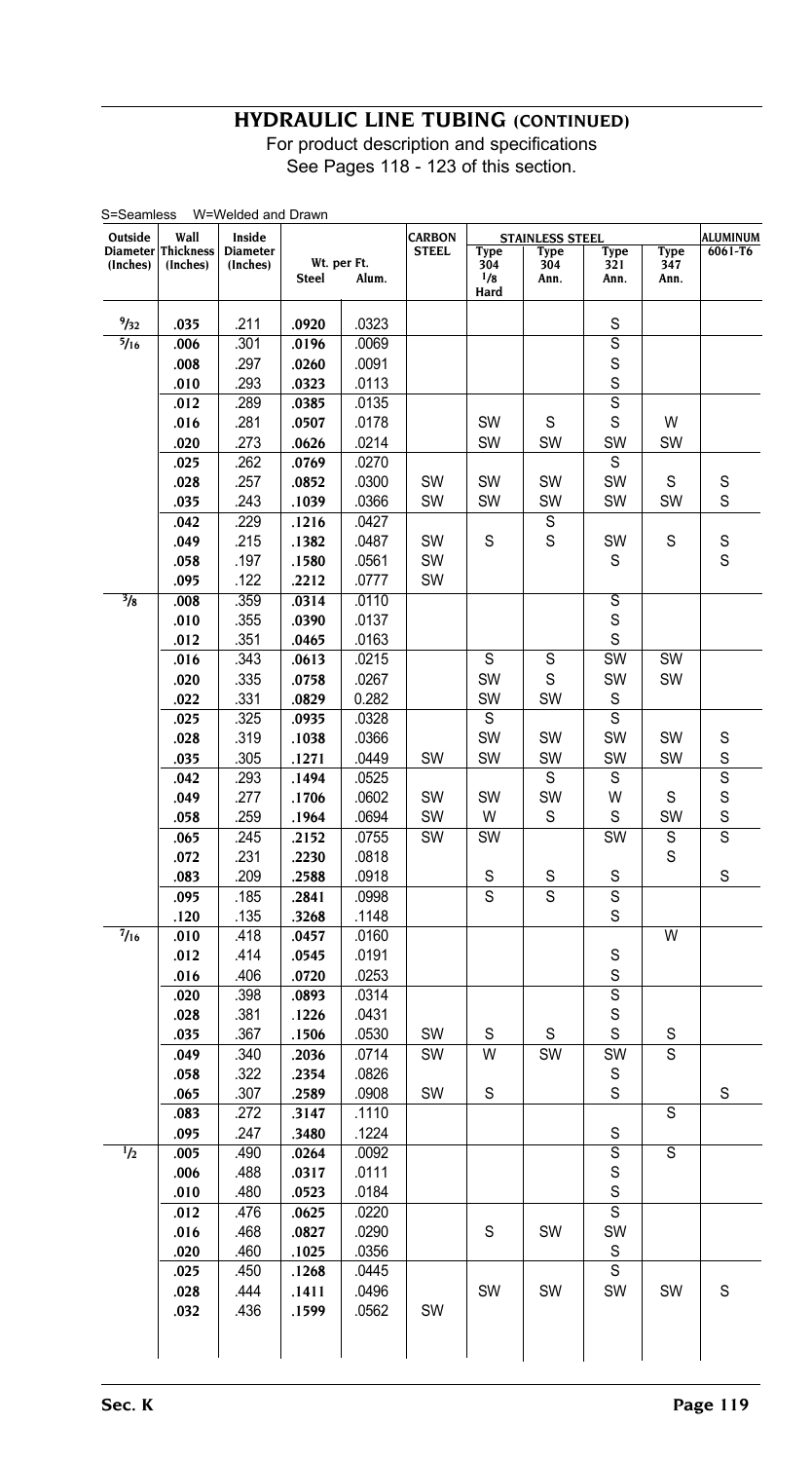| S=Seamless<br>Outside | Wall               | W=Welded and Drawn<br>Inside |              |                      | <b>CARBON</b> |            | <b>STAINLESS STEEL</b> |                         |                         | <b>ALUMINUM</b> |
|-----------------------|--------------------|------------------------------|--------------|----------------------|---------------|------------|------------------------|-------------------------|-------------------------|-----------------|
|                       | Diameter Thickness | <b>Diameter</b>              |              |                      | <b>STEEL</b>  | Type       | Type                   | Type                    | <b>Type</b>             | 6061-T6         |
| (Inches)              | (Inches)           | (Inches)                     | <b>Steel</b> | Wt. per Ft.<br>Alum. |               | 304<br>1/8 | 304<br>Ann.            | 321<br>Ann.             | 347<br>Ann.             |                 |
|                       |                    |                              |              |                      |               | Hard       |                        |                         |                         |                 |
| 1/2                   | .035               | .420                         | .1738        | .0612                | SW            | SW         | SW                     | SW                      | SW                      | S               |
| (Cont.)               | .042               | .416                         | .2054        | .0721                |               | S          | S                      | S                       |                         |                 |
|                       | .049               | .402                         | .2360        | .0829                | SW            | SW         | S                      | SW                      | SW                      | S               |
|                       | .058               | .384                         | .2738        | .0962                | SW            |            | S                      | S                       |                         | S               |
|                       | .065               | .370                         | .3020        | .1061                | SW            | SW         |                        | SW                      | SW                      | S               |
|                       | .083               | .334                         | .3969        | .1298                | SW            | S          |                        | S                       |                         | S               |
|                       | .095               | .310                         | .4109        | .1443                |               | S          |                        | S                       | S                       |                 |
|                       | .109               | .282                         | .4552        | .1599                |               |            |                        | S                       |                         |                 |
|                       | .120               | .260                         | .4870        | .1710                |               |            |                        | S                       | S                       | S               |
| 9/16                  | .010               | .543                         | .0590        | .0207                |               |            |                        | S                       |                         |                 |
|                       | .016               | .531                         | .0934        | .0328                |               |            |                        | S                       |                         |                 |
|                       | .020               | 523                          | .1159        | .0407                |               |            |                        | S                       |                         |                 |
|                       | .028               | .506                         | .1600        | .0562                |               |            |                        | SW                      |                         |                 |
|                       | .042               | .479                         | .2337        | .0821                |               |            |                        | S                       |                         |                 |
|                       | .049               | .464                         | .2690        | .0948                | SW            |            |                        | S                       |                         |                 |
|                       | .065               | .432                         | .3457        | .1218                | SW            |            |                        | S                       |                         |                 |
|                       | .109               | .344                         | .5285        | .1856                |               |            |                        | S                       |                         |                 |
|                       | .120               | .322                         | .5677        | .1994                |               | S          |                        |                         |                         |                 |
| 5/8                   | .010               | .605                         | .0657        | .0231                |               |            |                        | S                       |                         |                 |
|                       | .012               | .601                         | .0786        | .0276                |               |            |                        | S                       |                         |                 |
|                       | .016               | 593                          | .1041        | .0366                |               |            |                        | S                       | SW                      |                 |
|                       | .020               | .585                         | .1292        | .0454                |               | SW         | SW                     | SW                      | SW                      | S               |
|                       | .028               | .569                         | .1785        | .0627                |               | SW         | SW                     | SW                      | SW                      | S               |
|                       | .035               | .555                         | .2205        | .0775                | SW            | SW         | SW                     | SW                      | SW                      |                 |
|                       | .042               | .541                         | .2615        | .0918                |               | SW         | SW                     | S                       |                         |                 |
|                       | .049               | .527                         | .3014        | .1060                | SW            | SW         | SW                     | SW                      | S                       | S               |
|                       | .058               | .509                         | .3512        | .1234                |               | S          | SW                     | S                       | S                       | S               |
|                       | .065               | .495                         | .3888        | .1367                | <b>SW</b>     | S          |                        | SW                      | S                       | S               |
|                       | .072               | .471                         | .4252        | .1493                |               |            |                        |                         |                         |                 |
|                       | .083               | .459                         | .4805        | .1693                | SW            | S          |                        | S                       | S                       | S               |
|                       | .095               | .435                         | .5377        | .1888                |               |            |                        | S                       |                         | S               |
|                       | .107               | .411                         | .5919        | .2079                |               |            |                        | S                       |                         |                 |
|                       | .120               | .385                         | .6472        | .2273                |               |            |                        | S                       |                         |                 |
|                       | .156               | .312                         | .7814        | .2744                |               |            | S                      | S                       | S                       |                 |
| $\frac{11}{16}$       | .010               | .668                         | .0724        | .0254                |               |            |                        | $\overline{\mathsf{s}}$ |                         |                 |
|                       | .028               | .631                         | .1974        | .0693                |               |            |                        | S                       |                         |                 |
|                       | .035               | .617                         | .2441        | .0857                |               |            | S                      | S                       |                         |                 |
|                       | .049               | .589                         | .3344        | .1174                | SW            |            |                        | $\overline{s}$          |                         |                 |
|                       | .065               | .557                         | .4325        | .1519                |               |            |                        | S                       |                         |                 |
| $\frac{3}{4}$         | .010               | .730                         | .0790        | .0277                |               |            |                        | $\overline{\mathsf{s}}$ | $\overline{\mathsf{s}}$ |                 |
|                       | .012               | .726                         | .0958        | .0336                |               |            |                        | S                       |                         |                 |
|                       | .016               | .718                         | .1254        | .0440                |               | S          | S                      | SW                      | S                       |                 |
|                       | .020               | .710                         | .1559        | .0548                |               | SW         | S                      | SW                      | S                       | S               |
|                       | .025               | .700                         | .1936        | .0680                |               | S          | W                      | W                       |                         |                 |
|                       | .028               | .694                         | .2159        | .0758                |               | SW         | S                      | SW                      | S                       |                 |
|                       | .035               | .680                         | .2673        | .0938                | SW            | SW         | SW                     | SW                      | S                       | S               |
|                       | .042               | .666                         | .3176        | .1115                |               | SW         | W                      | S                       | S                       |                 |
|                       | .049               | .652                         | .3668        | .1288                | SW            | SW         | SW                     | <b>SW</b>               | S                       | S               |
|                       | .058               | .643                         | .4287        | .1506                |               | SW         |                        | S                       | S                       | S               |
|                       |                    |                              |              |                      |               |            |                        |                         |                         |                 |
|                       |                    |                              |              |                      |               |            |                        |                         |                         |                 |
|                       |                    |                              |              |                      |               |            |                        |                         |                         |                 |
|                       |                    |                              |              |                      |               |            |                        |                         |                         |                 |
|                       |                    |                              |              |                      |               |            |                        |                         |                         |                 |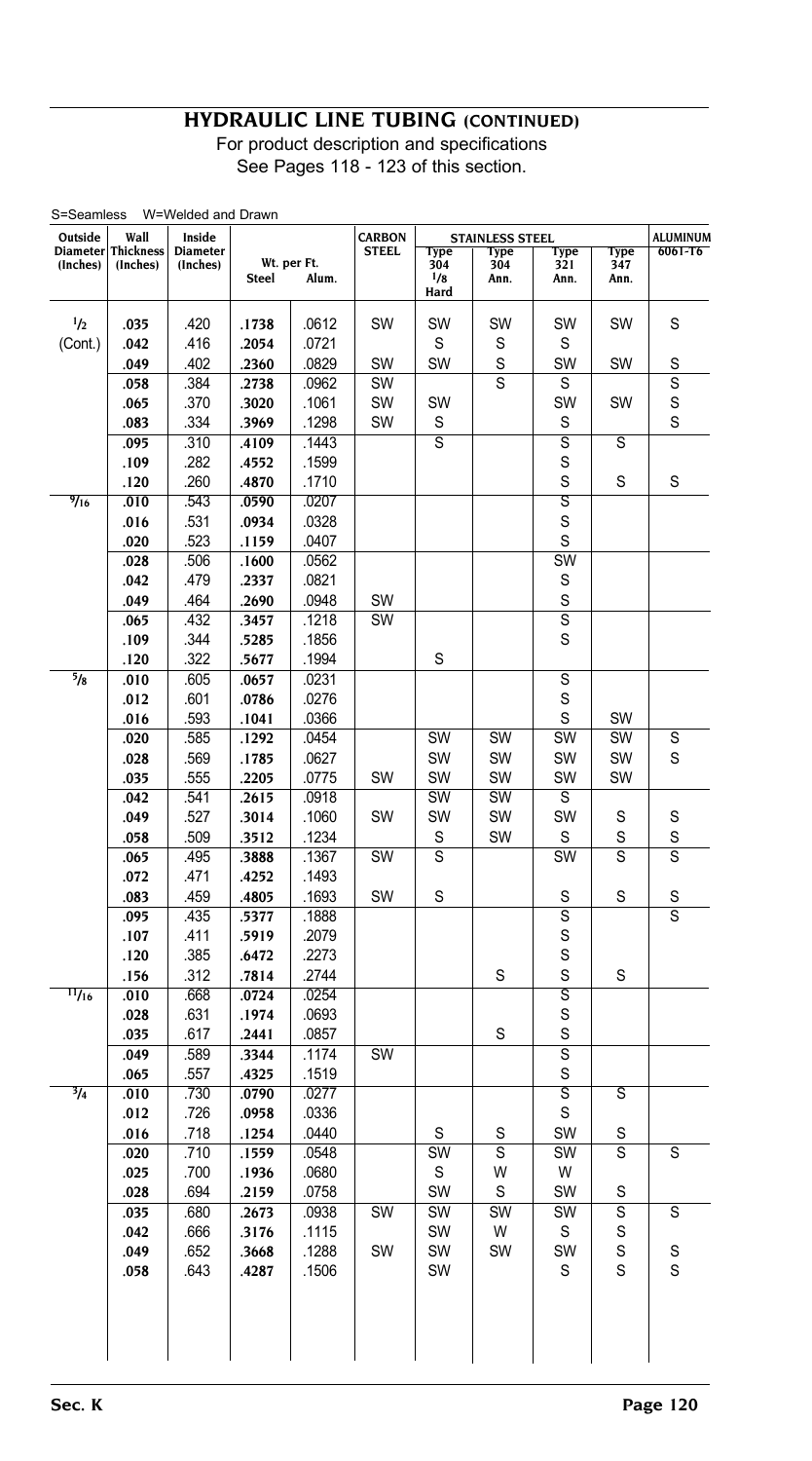For product description and specifications See Pages 118 - 123 of this section.

| 5=5eamess<br>Outside        | Wall                         | vv=vvelded and Drawn<br>Inside |                |                      | CARRON       |                            | STAINLESS STEEL     |                              |                     | ALUMINUM |
|-----------------------------|------------------------------|--------------------------------|----------------|----------------------|--------------|----------------------------|---------------------|------------------------------|---------------------|----------|
| <b>Diameter</b><br>(Inches) | <b>Thickness</b><br>(Inches) | <b>Diameter</b><br>(Inches)    | <b>Steel</b>   | Wt. per Ft.<br>Alum. | <b>STEEL</b> | Type<br>304<br>1/8<br>Hard | Type<br>304<br>Ann. | Type<br>321<br>Ann.          | Type<br>347<br>Ann. | 6061-T6  |
|                             |                              |                                |                |                      |              |                            |                     |                              |                     |          |
| $^{3}/_{4}$                 | .065                         | .620                           | .4755          | .1670                | SW           | SW                         | SW                  | SW                           | S                   | S        |
| (Cont.)                     | .072                         | .606                           | .5214          | .1831                |              |                            | S                   |                              |                     |          |
|                             | .083                         | .584                           | .5913          | .2077                | SW           | S                          | S                   | S                            | S                   | S        |
|                             | .095                         | .560                           | .6646          | .2234                | SW           | S                          | S                   | S                            |                     | S        |
|                             | .109                         | .532                           | .7462          | .2621                |              |                            |                     | S                            |                     |          |
| 13/16                       | .134                         | .482<br>.757                   | .8816          | .3096<br>.0824       |              |                            |                     | S<br>S                       |                     |          |
|                             | .028                         | .742                           | .2347<br>.2908 | .1021                |              |                            |                     | S                            |                     |          |
|                             | .035<br>.049                 | .714                           | .3998          | .1404                |              |                            |                     | S                            |                     |          |
|                             | .065                         | .682                           | .5193          | .1824                |              |                            | S                   | s                            |                     |          |
| $^{7}/_{8}$                 | .010                         | .855                           | .0924          | .0325                |              |                            |                     | S                            |                     |          |
|                             | .016                         | .843                           | .1468          | .0516                |              |                            |                     | S                            |                     |          |
|                             | .020                         | .835                           | .1826          | .0641                |              |                            |                     | S                            |                     |          |
|                             | .028                         | .819                           | .2533          | .0890                |              |                            | S                   | S                            |                     |          |
|                             | .035                         | .805                           | .3140          | .1112                | SW           |                            |                     | SW                           | S                   | S        |
|                             | .042                         | .791                           | .3737          | .1312                |              |                            |                     | S                            |                     |          |
|                             | .049                         | .777                           | .4323          | .1530                | SW           |                            | S                   | S                            |                     | S        |
|                             | .058                         | .759                           | .5061          | .1777                |              |                            |                     | S                            | S                   |          |
|                             | .065                         | .745                           | .5623          | .1979                | SW           |                            | S                   | S                            |                     | S        |
|                             | .095                         | .685                           | .7914          | .2795                | SW           |                            |                     | S                            |                     |          |
| 15/16                       | .035                         | .867                           | .3375          | .1185                |              |                            |                     | S                            |                     |          |
|                             | .065                         | .807                           | .6060          | .2128                |              |                            |                     | S                            |                     |          |
| 1                           | .010                         | .980                           | .1057          | .0371                |              |                            |                     | W                            | S                   |          |
|                             | .012                         | .976                           | .1128          | .0396                |              |                            |                     | S                            |                     |          |
|                             | .016                         | .968                           | .1681          | .0590                |              |                            |                     | SW                           | S                   |          |
|                             | .020                         | .960                           | .2093          | .0735                |              | SW                         | SW                  | SW                           | S                   |          |
|                             | .028                         | .944                           | .2907          | .1021                |              | S                          | SW                  | SW                           | S                   |          |
|                             | .032                         | .936                           | .3308          | .1162                |              |                            |                     | S                            |                     |          |
|                             | .035                         | .930                           | .3607          | .1275                |              | SW                         | SW                  | W                            | SW                  | S        |
|                             | .042                         | .916                           | .4297          | .1509                |              | S                          | S                   |                              | W                   | S        |
|                             | .049                         | .902                           | .4977          | .1754                | SW           | S                          | SW                  | SW                           | W                   | S        |
|                             | .058                         | .884                           | .5835          | .2060                |              | S                          |                     | S                            |                     | S        |
|                             | .065                         | .870                           | .6491          | .2295                | SW           | S                          | S                   | SW                           | S                   | S        |
|                             | .083                         | .834                           | .8129          | .2866                | SW           | S                          | S                   | SW                           | S                   | S        |
|                             | .095                         | .810                           | .9182          | .3244                | SW           | S                          | S                   |                              | S                   |          |
|                             | .109                         | .782                           | 1.037          | .3642                | SW           |                            |                     |                              |                     |          |
|                             | .120                         | .760                           | 1.128          | .3978                | SW           | S                          |                     |                              |                     |          |
| 11/16                       | .125<br>.049                 | .750<br>.964                   | 1.168<br>.5306 | .4102<br>.1863       |              |                            |                     | S<br>$\overline{\mathsf{s}}$ |                     | S        |
|                             | .065                         | .932                           | .6928          | .2433                |              |                            |                     | S                            |                     |          |
| $1\frac{1}{8}$              | .012                         | 1.101                          | .1426          | .0501                |              |                            |                     | w                            |                     |          |
|                             | .020                         | 1.085                          | .2360          | .0829                |              |                            |                     | SW                           |                     |          |
|                             | .035                         | 1.055                          | .4074          | .1438                |              |                            | S                   | S                            |                     |          |
|                             | .049                         | 1.027                          | .5631          | .1989                |              |                            | S                   | S                            |                     | S        |
|                             | .058                         | 1.009                          | .6609          | .2321                |              |                            |                     | S                            |                     | S        |
|                             | .065                         | .995                           | .7359          | .2601                |              |                            | S                   | S                            |                     |          |
|                             | .083                         | .959                           | .9237          | .3264                |              |                            |                     | S                            |                     |          |
|                             | .095                         | .935                           | 1.045          | .3670                | SW           |                            |                     | S                            |                     |          |
|                             |                              |                                |                |                      |              |                            |                     |                              |                     |          |

 $M=N$ elded and Drawn  $\Omega$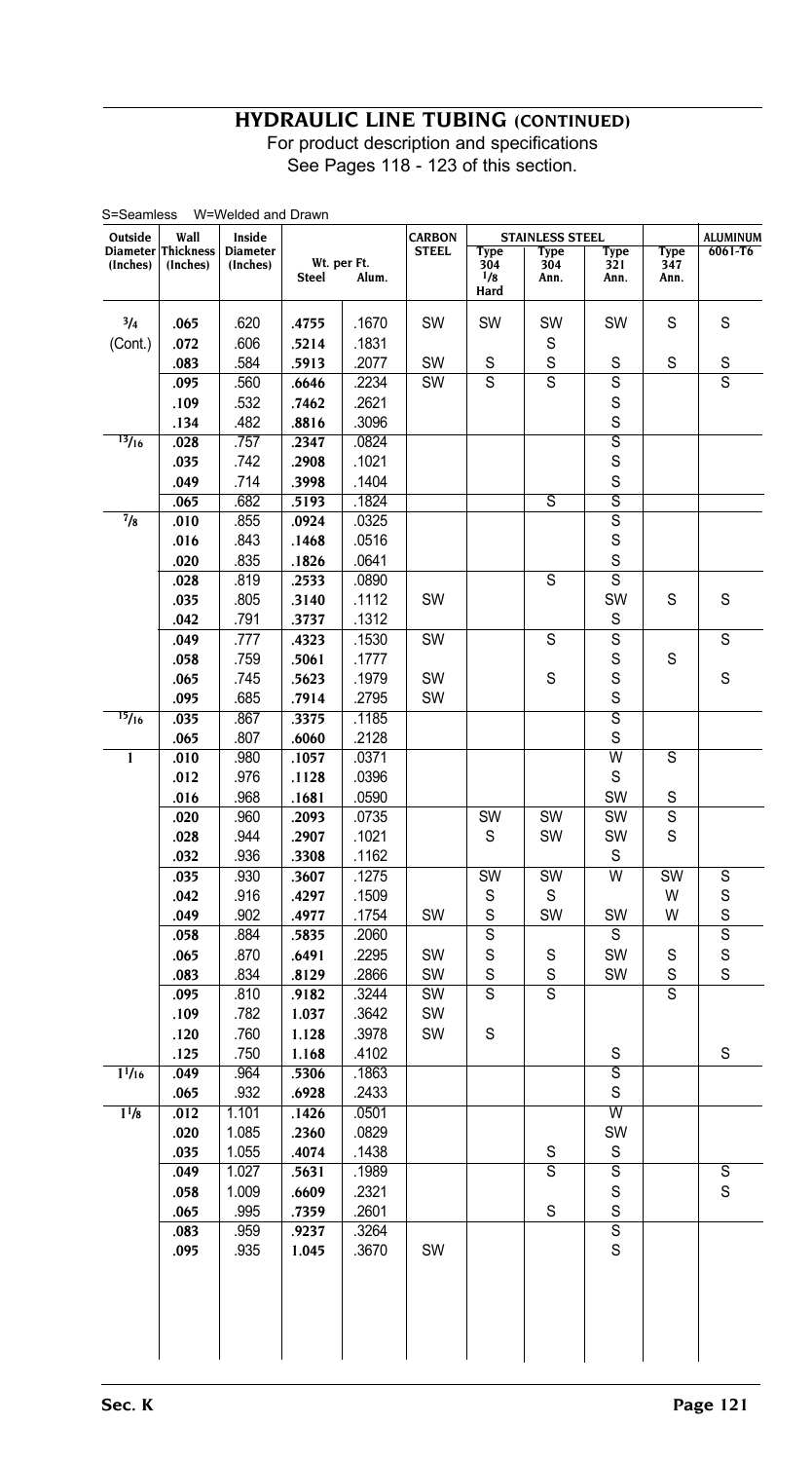| S=Seamless<br>Outside | Wall               | W=Welded and Drawn<br>Inside |       |             | <b>CARBON</b> |                         | <b>STAINLESS STEEL</b> |                |      | ALUMINUM       |
|-----------------------|--------------------|------------------------------|-------|-------------|---------------|-------------------------|------------------------|----------------|------|----------------|
|                       | Diameter Thickness | <b>Diameter</b>              |       |             | <b>STEEL</b>  | Type                    | Type                   | Type           | Type | 6061-T6        |
| (Inches)              | (Inches)           | (Inches)                     |       | Wt. per Ft. |               | 304<br>$\overline{1/8}$ | 304                    | 321            | 347  |                |
|                       |                    |                              | Steel | Alum.       |               | Hard                    | Ann.                   | Ann.           | Ann. |                |
|                       |                    |                              |       |             |               |                         |                        |                |      |                |
| 11/4                  | .012               | 1.226                        | .1587 | .0557       |               |                         |                        | S              |      |                |
|                       | .016               | 1.218                        | .2109 | .0741       |               |                         |                        | SW             | S    |                |
|                       | .020               | 1.210                        | .2627 | .0923       |               |                         |                        | SW             | S    |                |
|                       | .022               | 1.206                        | .2885 | .1013       |               |                         |                        |                |      | S              |
|                       | .025               | 1.200                        | .3271 | .1149       |               |                         |                        | S              |      |                |
|                       | .028               | 1.194                        | .3654 | .1283       |               | SW                      | S                      | SW             | S    | S              |
|                       | .035               | 1.180                        | .4542 | .1601       |               | SW                      | SW                     | SW             | S    | $\overline{s}$ |
|                       | .042               | 1.166                        | .5419 | .1903       |               |                         |                        |                |      | S              |
|                       | .049               | 1.152                        | .6285 | .2213       |               | S                       | SW                     | SW             | S    | S              |
|                       | .058               | 1.134                        | .7384 | .2601       |               |                         |                        |                |      | S              |
|                       | .065               | 1.120                        | .8266 | .2907       | SW            | S                       | S                      | <b>SW</b>      | S    | S              |
|                       | .083               | 1.084                        | 1.034 | .3652       |               | S                       |                        |                |      | S              |
|                       | .095               | 1.060                        | 1.172 | .4131       | SW            | s                       |                        |                | S    |                |
|                       | .109               | 1.032                        | 1.328 | .4682       | SW            |                         | S                      |                |      |                |
|                       | .120               | 1.010                        | 1.448 | .5100       | SW            |                         |                        |                |      |                |
| 1 <sup>3</sup> /8     | .020               | 1.335                        | .2894 | .1016       |               |                         |                        | S              |      |                |
|                       | .028               | 1.319                        | .4028 | .1415       |               |                         |                        | S              |      |                |
|                       | .035               | 1.305                        | .5009 | .1759       |               |                         |                        | S              |      |                |
|                       | .049               | 1.277                        | .6939 | .2448       |               |                         |                        | $\overline{s}$ |      |                |
|                       | .058               | 1.259                        | .8158 | .2865       |               |                         |                        | S              |      | S              |
|                       | .065               | 1.245                        | 9094. | .3213       |               |                         |                        | S              | S    |                |
| 11h                   | .010               | 1.480                        | .1591 | .0559       |               |                         |                        |                | S    |                |
|                       | .012               | 1.476                        | .1907 | .0670       |               |                         |                        | S              |      |                |
|                       | .016               | 1.468                        | .2536 | .0891       |               |                         |                        | S              | S    |                |
|                       | .020               | 1.460                        | .3161 | .1110       |               |                         |                        | SW             | S    |                |
|                       | .022               | 1.456                        | .3473 | .1220       |               |                         |                        |                |      | S              |
|                       | .025               | 1.450                        | .3938 | .1383       |               |                         |                        | S              |      |                |
|                       | .028               | 1.444                        | .4402 | .1546       |               | S                       | S                      | SW             | S    | S              |
|                       | .032               | 1.436                        | .5018 | .1762       |               |                         |                        |                |      | S              |
|                       | .035               | 1.430                        | .5476 | .1928       |               | S                       | SW                     | SW             | S    | S              |
|                       | .049               | 1.402                        | .7593 | .2683       |               | SW                      | S                      | SW             | S    | $\overline{s}$ |
|                       | .058               | 1.384                        | .8932 | .3137       |               |                         |                        | S              |      |                |
|                       | .065               | 1.370                        | .9962 | .3519       | SW            | S                       | S                      | S              | S    | S              |
|                       | .083               | 1.334                        | 1.256 | .4437       |               | SW                      |                        | S              |      |                |
|                       | .095               | 1.310                        | 1.426 | .5029       | SW            | S                       |                        | S              |      |                |
|                       | .120               | 1.260                        | 1.769 | .6222       | SW            | S                       | S                      | S              |      |                |
|                       | .250               | 1.000                        | 3.338 | 1.173       |               |                         |                        |                |      | S              |
| 15/8                  | .020               | 1.585                        | .3428 | .1204       |               |                         |                        | S              |      |                |
|                       | .028               | 1.569                        | .4776 | .1677       |               |                         |                        | S              |      |                |
|                       | .035               | 1.555                        | .5943 | .2101       |               |                         |                        | SW             |      |                |
|                       | .049               | 1.527                        | .8248 | .2907       |               |                         | S                      | S              |      |                |
|                       | .058               | 1.509                        | .9707 | .3409       |               |                         |                        | S              |      |                |
|                       | .065               | 1.495                        | 1.083 | .3825       |               |                         |                        | S              |      |                |
| $1^{3}/4$             | .012               | 1.726                        | .2227 | .0782       |               |                         |                        | W              |      |                |
|                       | .016               | 1.718                        | .2963 | .0141       |               |                         |                        | S              |      |                |
|                       | .020               | 1.710                        | .3695 | .1298       |               |                         |                        | SW             |      |                |
|                       | .028               | 1.694                        | .5149 | .1808       |               |                         | S                      | S              |      |                |
|                       | .035               | 1.680                        | .6411 | .2264       |               |                         | SW                     | SW             | S    |                |
|                       | .049               | 1.652                        | .8902 | .3142       |               |                         | S                      | S              |      |                |
|                       | .058               | 1.634                        | 1.048 | .3703       |               |                         |                        | S              |      |                |
|                       | .065               | 1.620                        | 1.170 | .4131       |               |                         |                        | S              |      |                |
|                       | .083               | 1.584                        | 1.478 | .5202       |               |                         |                        | S              |      |                |
|                       | .156               | 1.438                        | 2.656 | .9384       |               |                         |                        | S              |      |                |
|                       | .203               | 1.344                        | 3.354 | 1.159       | SW            |                         |                        |                |      |                |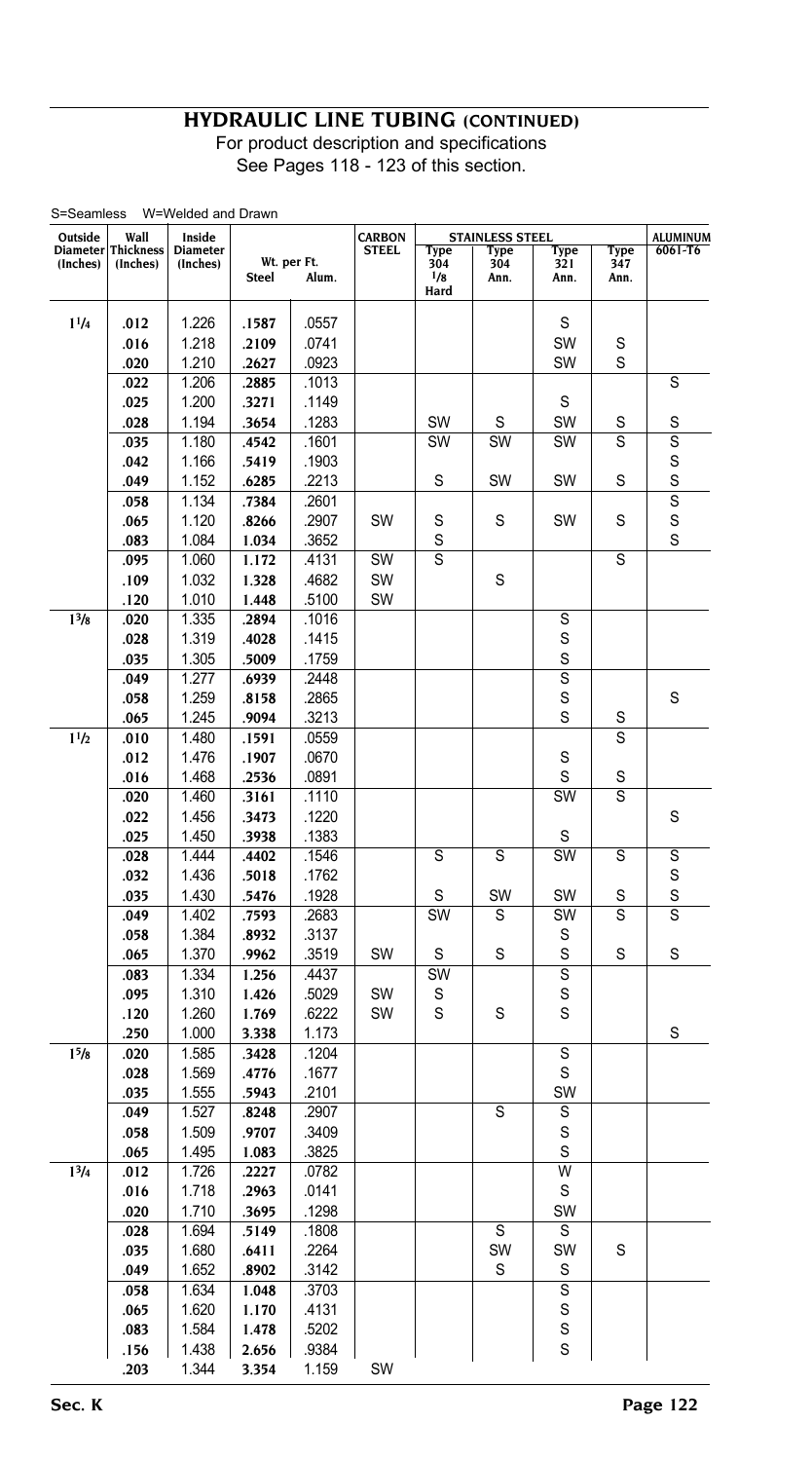|                            | Wall         |                           | Wt. per Ft.    |                | STAINLESS STEEL         |             |                         |             |  |
|----------------------------|--------------|---------------------------|----------------|----------------|-------------------------|-------------|-------------------------|-------------|--|
| Outside<br><b>Diameter</b> | Thickness    | Inside<br><b>Diameter</b> |                |                | Type                    | Type        | Type                    | Type        |  |
| (Inches)                   | (Inches)     | (Inches)                  | <b>Steel</b>   | Alum.          | 304<br>1/8<br>Hard      | 304<br>Ann. | 321<br>Ann.             | 347<br>Ann. |  |
| 17/8                       | .028         | 1.819                     | .5523          | .1940          |                         |             | S                       |             |  |
|                            | .049         | 1.777                     | .9556          | .3356          | S                       |             | S                       |             |  |
|                            | .056         | 1.759                     | 1.126          | .3954          |                         |             | S                       |             |  |
|                            | .065         | 1.745                     | 1.257          | .4415          |                         |             | S                       |             |  |
|                            | .095         | 1.685                     | 1.806          | .6343          |                         |             | S                       |             |  |
| $\overline{\mathbf{c}}$    | .016         | 1.968                     | .3390          | .1191          |                         |             | S                       |             |  |
|                            | .020         | 1.960                     | .4229          | .1485          |                         |             | SW                      | S           |  |
|                            | .025         | 1.950                     | .5273          | .1852          |                         |             | SW                      |             |  |
|                            | .028         | 1.944                     | .5897          | .2071          |                         |             | SW                      |             |  |
|                            | .035         | 1.930                     | .7345          | .2591          | S                       | SW          | SW                      | W           |  |
|                            | .049         | 1.902                     | 1.021          | .3601          | S                       | S           | SW                      | S           |  |
|                            | .065         | 1.870                     | 1.343          | .4743          | S                       | S           | S                       | S           |  |
|                            | .083         | 1.834                     | 1.699          | .6018          |                         |             | SW                      |             |  |
|                            | .095         | 1.810                     | 1.933          | .6834          |                         | S           | S                       | S           |  |
|                            | .120         | 1.760                     | 2.409          | .8466          |                         |             | S                       |             |  |
|                            | .250         | 1.500                     | 4.673          | 1.652          |                         | S           |                         |             |  |
| $2^{1/8}$                  | .028         | 2.069                     | .6271          | .2202          |                         |             | S                       |             |  |
|                            | .035         | 2.055                     | .7812          | .2744          |                         |             |                         | S           |  |
|                            | .049         | 2.027                     | 1.086          | .3814          |                         |             | S                       |             |  |
|                            | .065         | 1.995                     | 1.430          | .5022          |                         |             | S                       |             |  |
| $2^{1/4}$                  | .020         | 2.210                     | .4763          | .1673          |                         |             | $\overline{\mathsf{s}}$ | S           |  |
|                            | .028         | 2.194                     | .6645          | .2334          |                         |             | S                       | S           |  |
|                            | .035         | 2.180                     | .8280          | .2917          |                         |             | S                       | S           |  |
|                            | .049         | 2.152                     | 1.152          | .4060          |                         | S           | S                       |             |  |
|                            | .065         | 2.120                     | 1.517          | .5328          |                         |             | S                       |             |  |
|                            | .083         | 2.084                     | 1.921          | .6746          |                         |             | S                       |             |  |
| $2^{3}/8$                  | .049         | 2.277                     | 1.271          | .4274          |                         |             | S                       |             |  |
|                            | .065         | 2.245                     | 1.604          | .5633          |                         |             | S                       |             |  |
| 2 <sup>1</sup> /2          | .020         | 2.460                     | .5297          | .1860          |                         |             | $\overline{\mathsf{s}}$ |             |  |
|                            | .022<br>.028 | 2.456                     | .5822          | .2045<br>.2596 |                         |             | S                       | S<br>S      |  |
|                            | .035         | 2.444                     | .7392          |                | S                       |             | SW                      | S           |  |
|                            | .049         | 2.430<br>2.402            | .9214          | .3245<br>.4506 |                         | S<br>S      | S                       | S           |  |
|                            | .065         | 2.370                     | 1.283<br>1.690 | .5916          | SW                      |             | S                       | S           |  |
| $2^{5}/s$                  | .035         | 2.805                     | .9681          | .3400          |                         |             | S                       |             |  |
|                            | .049         | 2.527                     | 1.348          | .4784          |                         |             | S                       |             |  |
| $2^{3/4}$                  | .016         | 2.718                     | .4672          | .1641          |                         |             | $\overline{\mathsf{s}}$ | S           |  |
|                            | .065         | 2.620                     | 1.864          | .6528          | SW                      |             |                         | S           |  |
|                            | .120         | 2.510                     | 3.371          | 1.193          |                         |             |                         | S           |  |
| 3                          | .010         | 2.976                     | 1.057          | .3712          |                         |             | $\overline{\mathsf{w}}$ |             |  |
|                            | .035         | 2.930                     | 1.108          | .3891          |                         |             | S                       |             |  |
|                            | .049         | 2.902                     | 1.544          | .5423          |                         |             | S                       |             |  |
|                            | .065         | 2.870                     | 2.037          | .7140          | $\overline{\mathsf{w}}$ |             |                         |             |  |
|                            | .095         | 2.810                     | 2.947          | 1.040          |                         |             | W                       |             |  |
|                            |              |                           |                |                |                         |             |                         |             |  |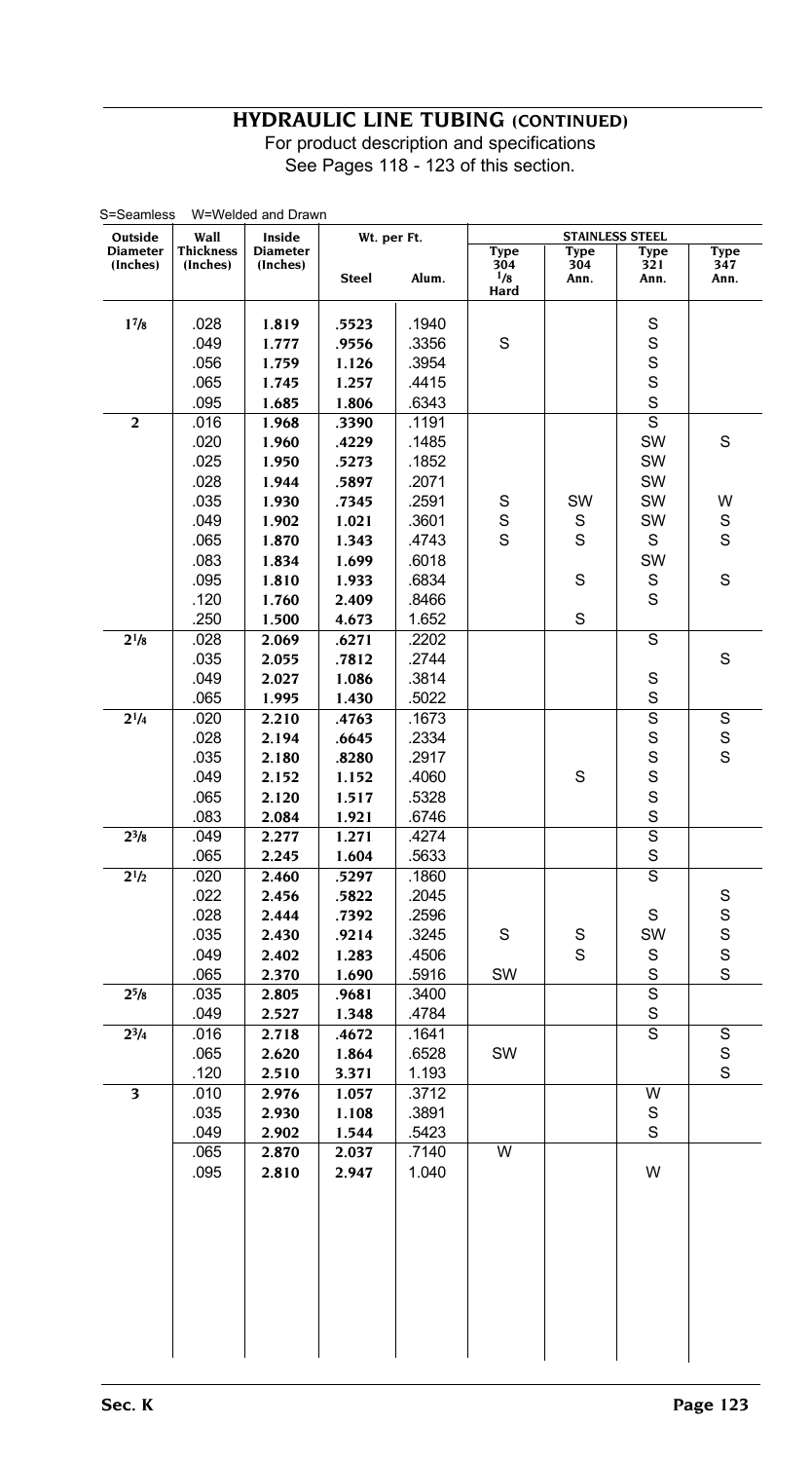# <span id="page-124-0"></span>**LOW CARBON STEEL PRESSURE TUBING Seamless SAE J524 ASTM A 179(Avg. Wall) Welded and Drawn SAE J525 ASTM A 214(Avg. Wall)**

This tubing is especially processed for the transmission of fluids under pressure. It may also serve as a heat exchanger since it is produced for maximum ductility to allow for bending and flaring. The inside diameter is clean to prevent contamination of fluids.

|      | ANALYSIS          |             |            |            |  |  |  |  |  |  |  |  |
|------|-------------------|-------------|------------|------------|--|--|--|--|--|--|--|--|
|      |                   | Mn          | $P$ (Max.) | $S$ (Max.) |  |  |  |  |  |  |  |  |
| A179 | $.06 - .08$       | $.27 - .63$ | .035       | .035       |  |  |  |  |  |  |  |  |
| A214 | $.18 \text{ max}$ | $.27 - .63$ | .035       | .035       |  |  |  |  |  |  |  |  |
| J524 | $.18 \text{ max}$ | $.30 - .60$ | .040       | .050       |  |  |  |  |  |  |  |  |
| J525 | .18 max           | $.30 - 60$  | .040       | .050       |  |  |  |  |  |  |  |  |

**MECHANICAL PROPERTIES**—The following minimum mechanical properties apply:

|      | Tensile<br><b>Strength</b><br>Minimum (psi) | Yield<br>Strength<br>Minimum (psi) | Elongation | <b>Brindell</b><br><b>Hardness</b> |
|------|---------------------------------------------|------------------------------------|------------|------------------------------------|
| A179 |                                             |                                    |            | RB 72 max                          |
| A214 |                                             |                                    |            | RB 72 max                          |
| J524 | 45.000                                      | 25.000                             | 35%        | RB 65 max                          |
| J525 | 45.000                                      | 25.000                             | 35%        | RB 65 max                          |

**APPLICATIONS** — It may be used to convey hydraulic fluids to pressures up to 300 psi.

**LOW CARBON PRESSURE TUBE** — Heat Exchanger, Hydraulic Line

| <b>Heat Exchanger</b> |                                   | Tolerance |       |      |       |
|-----------------------|-----------------------------------|-----------|-------|------|-------|
|                       |                                   | <b>OD</b> |       | Wall |       |
| <b>Specification</b>  | Size OD                           | Plus      | Minus | Plus | Minus |
|                       | range (in)                        |           |       |      |       |
| ASTM A179             | Under 1.000                       | .004"     | .004" | 20%  | $0\%$ |
| ASME SA-179           | 1.000 - 1.500                     | .006"     | .006" | 20%  | 0%    |
|                       | Cold Drawn Seamless1.501 - 1.999  | .008"     | .008" | 22%  | $0\%$ |
|                       | Heat Exchanger Tube 2.000 - 2.499 | .010"     | .010" | 22%  | 0%    |
| Minimum Wall          | $2.000 - 2.499$                   | .010"     | .010" | 22%  | $0\%$ |
|                       | $2.500 - 2.999$                   | 012"      | 012"  | 22%  | $0\%$ |
|                       | $3.000 - 4.000$                   | .015"     | .015" | 22%  | 0%    |
| ASTM A214             | Under 1.000                       | .004"     | .004" | 18%  | 0%    |
| ASME SA-214           | $1.000 - 1.500$                   | .006"     | .006" | 18%  | 0%    |
| <b>ERW Welded</b>     | 1.501 - 1.999                     | .008"     | .008" | 18%  | $0\%$ |
|                       | Heat Exchanger Tube2.000 - 2.499  | .010"     | .010" | 18%  | $0\%$ |
| Minimum Wall          | $2.500 - 2.999$                   | .012"     | .012" | 18%  | 0%    |
|                       | $3.000 - 4.000$                   | .015"     | .015" | 18%  | 0%    |

Also available in average wall  $\pm$  10% tolerance.

Tubes over 2" OD x .135" wall, ID weld flash controlled .010" max. height. Tubes 2" OD x .135" wall and under, ID weld flash controlled .006" max. height.

| <b>Hydraulic line</b>     |                                  | Tolerance   |              |      |              |
|---------------------------|----------------------------------|-------------|--------------|------|--------------|
|                           |                                  | 0D          |              | Wall |              |
| <b>Specification</b>      | Size OD<br>range (in)            | <b>Plus</b> | <b>Minus</b> | Plus | <b>Minus</b> |
|                           | Up to .375                       | .003"       | .003"        | 15%  | 15%          |
| <b>SAE-J524</b>           | $.0376 - .500$                   | .003"       | .003"        | 10%  | 10%          |
|                           | $.501 - 1.500$                   | .005"       | .005"        | 10%  | 10%          |
|                           | Cold Drawn Seamless1.500 - 2.500 | .010"       | .010"        | 10%  | 10%          |
| <b>JIC Hydraulic Line</b> |                                  |             |              |      |              |
| ASTM A179                 | 2.501-3.000                      | .010"       | .010"        | 10%  | 10%          |
| (Avg. wall)               | $3.001 - 3.500$                  | .010"       | .010"        | 10%  | 10%          |
|                           | Up to .375                       | .002"       | .002"        | 15%  | 15%          |
| <b>SAE J525</b>           | $.0376 - 625$                    | .0025"      | .0025"       | 10%  | 10%          |
| Welded and Drawn          | $.625 - 2.000$                   | .003"       | .003"        | 10%  | 10%          |
|                           | HC Hydraulic Line 2.001 - 2.500  | .004"       | .004"        | 10%  | 10%          |
| ASTM A214                 | $2.501 - 3.00$                   | .005"       | .005"        | 10%  | 10%          |
| (Avg. Wall)               | $3.001 - 4.000$                  | .006"       | .006"        | 10%  | 10%          |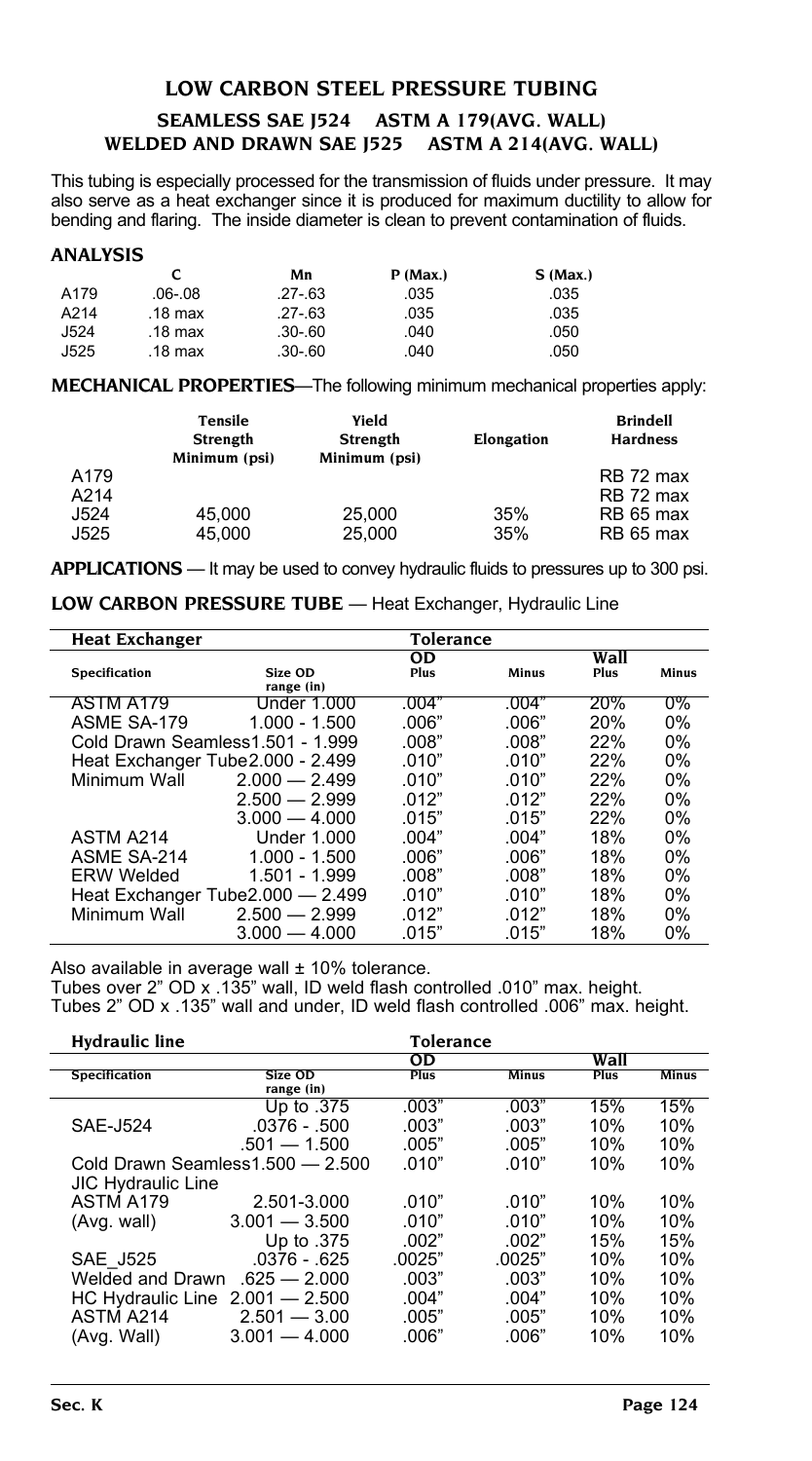# <span id="page-125-0"></span>**SEAMLESS 6061 ALUMINUM ALLOY COLD DRAWN AIRCRAFT HYDRAULIC QUALITY**

#### **AMS-T-7081 AMS 4081(T4) AMS 4083(T6)**

This material is intended for use as hydraulic lines with relatively low pressure and severe flares.

#### **ANALYSIS**

| Cu |  |  | Si Fe (Max.) Mn (Max.) Mg Zn (Max.) Cr Ti (Max.) Al |  |      |
|----|--|--|-----------------------------------------------------|--|------|
|    |  |  | .15 .04/.35 .25 .04/.35 .15 .70 .70 .15 .15 .15     |  | Rem. |

#### **MECHANICAL PROPERTIES**

|                |                | <b>Tensile</b>  | Yield           | Elongation |
|----------------|----------------|-----------------|-----------------|------------|
|                | Walls          | <b>Strength</b> | <b>Strength</b> | Elongation |
|                |                | Minimum (psi)   | Minimum (psi)   |            |
| T4             | .025 thru .049 | 30.000          | 16.000          | 16% min.   |
| (Solution      | .050 thru .259 | 30,000          | 16.000          | 18% min.   |
| Treated)       |                |                 |                 |            |
| T <sub>6</sub> | .025 thru .049 | 42.000          | 35.000          | 10% min.   |
| (Solution      | .050 thru .259 | 42,000          | 35,000          | 12% min.   |
| Treated and    |                |                 |                 |            |
| Artificially   |                |                 |                 |            |
| Aged)          |                |                 |                 |            |

**APPLICATION** — Low pressure aircraft hydraulic lines with pressures calculated using the values shown above. Material is non destructive electric tested, pressure tested and double flare tested.

**HARDENING** — Material is supplied in the treated condition as shown above.

**WELDING** — This material is intended to be joined by flared fittings.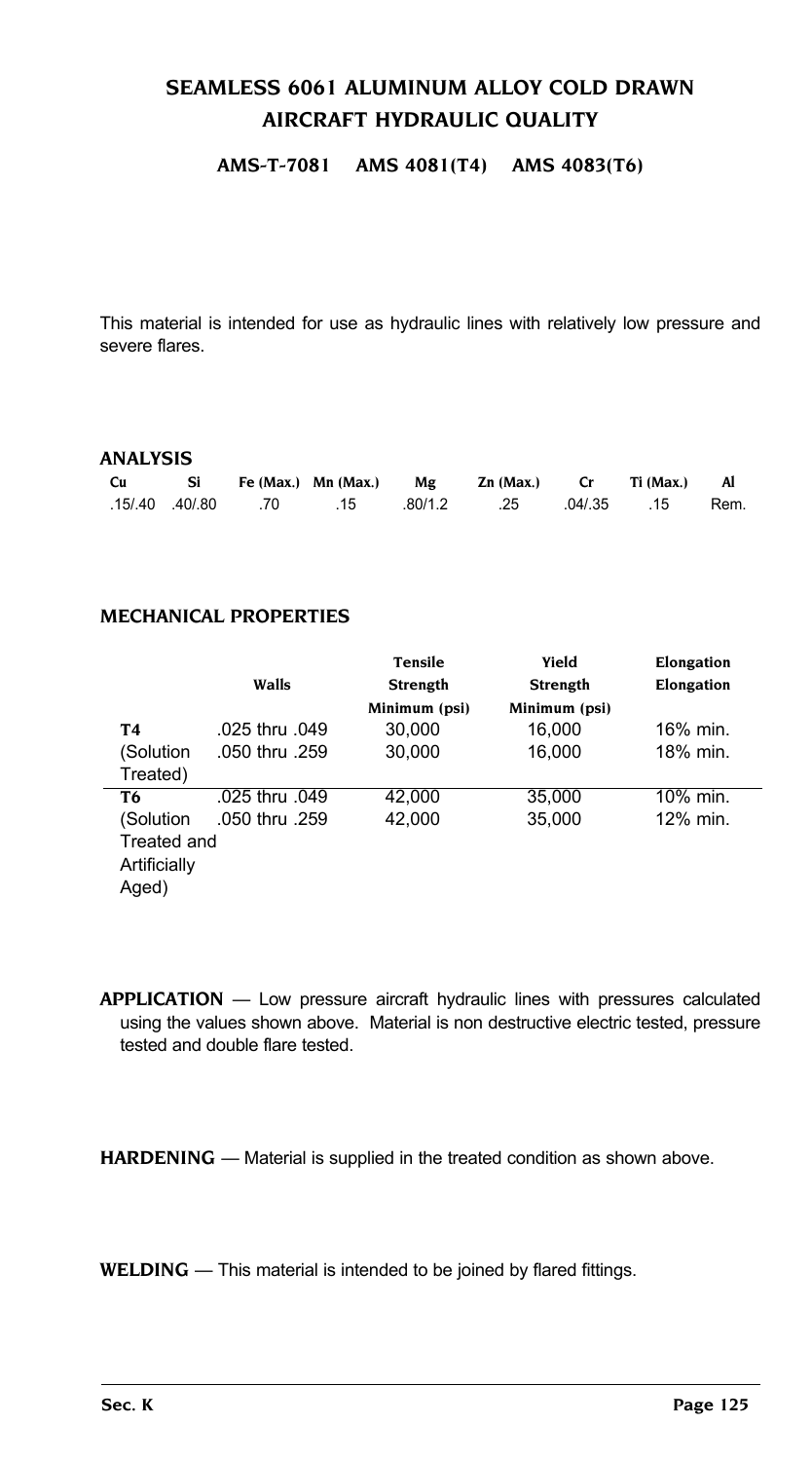#### <span id="page-126-0"></span>**TYPE 304 STAINLESS HYDRAULIC LINE TUBING**

#### **Seamless — Welded and Drawn**

**Annealed: 1/8 Hard: MIL-T-8504 AMS-T-6845 AMS 5560 (Seamless) AMS 5566 AMS 5565 (Welded & Drawn)**

Type 304 is the low carbon "18-8" chromium-nickel stainless steel in seamless or welded and drawn hydraulic tubing. It is produced by the electric furnace process conforming to the best practices for high quality aircraft material. Both OD and ID are free from scale, pickling, residues, heat discoloration, and severe surface defects. Slight surface imperfections such as handling marks, straightening marks, shallow seams, and the like are not to be considered as injurious provided these imperfections are removed within the diameter and wall thickness tolerances. This product is free from grease, metallic flakes, or particles which will tend to contaminate the hydraulic fluid.

#### **ANALYSIS**

|     | $C$ (Max.) Mn (Max.) Si (Max.) $P$ (Max.) S (Max.) |     |      |                            | Mo (Max.) Cu (Max.) |     |
|-----|----------------------------------------------------|-----|------|----------------------------|---------------------|-----|
| .08 | 2.00                                               | .75 | .030 | 030 18.00/20.00 8.00/11.00 | .50                 | .50 |

**APPLICATIONS** — It is intended for use in high pressure hydraulic and pneumatic systems up to 3000 psi pressure in which a corrosion resistant material is required. It is not suitable in those applications assembled by welding or brazing nor for those applications in which temperature is higher than 800ºF because of lessening in the resistance to corrosion. Where dual ductility and lower strength are required, tubing should meet AMS-T-6845, but heavier wall thicknesses must be used.

#### **MECHANICAL PROPERTIES** —

|          |                                                                                |                | Elongation    |      |
|----------|--------------------------------------------------------------------------------|----------------|---------------|------|
|          | <b>Tensile</b>                                                                 | Vield          | in 2" minimum |      |
|          | Strength (psi)                                                                 | Strength (psi) | Strip         | Tube |
|          | Annealed 75,000/100,000                                                        | 30,000 min.    | 35%           | 40%  |
|          | $\frac{1}{8}$ Hard: 95.000/130.000<br>$3/16$ OD and less.<br>Wall 016 and Over | 60.000/90.000  |               | 25%  |
| and over | <sup>1</sup> /4 OD 105.000/140.000 75.000/110.000                              |                |               | 20%  |

#### **Stock Sizes**

Refer to listing on Pages 118-123 of this section, where availability of this product is indicated in the TYPE 304 1/8 Hard and TYPE 304 Annealed columns by the symbols S (for seamless) and W (for welded and drawn).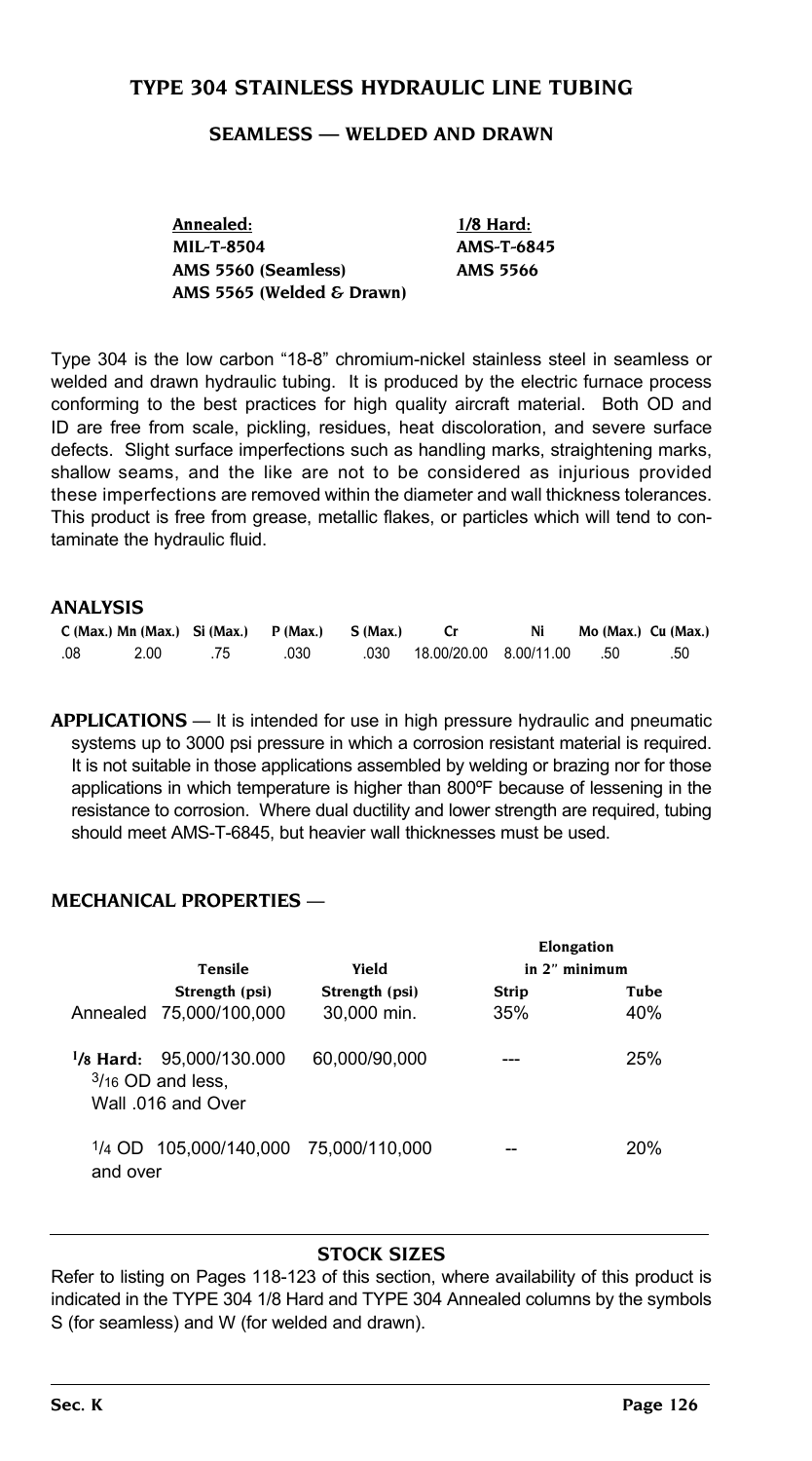### <span id="page-127-0"></span>**TYPES 321 & 347 STAINLESS HYDRAULIC LINE TUBING**

#### **Seamless — Welded and Drawn**

**MIL-T-8808 AMS 5556 (TYPE 347) AMS 5557 (TYPE 321) AMS-T-8506**

Types 321 and 347 are the stabilized "18-8" chromium-nickel stainless steels. They are designed to overcome susceptibility to carbide precipitation with resulting intergranular corrosion that may occur in the austenite stainless steels during exposure to temperatures of 800º to 1500º F.

Type 321 is stabilized with the addition of Titanium and 347 is stabilized with the addition of Columbium or Columbium-Tantalum.

Both grades are manufactured by the electric furnace process conforming to the best practices for high quality aircraft material. Both outside and inside surfaces are free from scale, pickling residues, heat discoloration, carburization, or metallic particles which would serve to contaminate the hydraulic fluid. Slight surface imperfections such as handling marks, shallow pits or seams are not considered detrimental so long as they are removable within the specific tolerances for diameter and wall thickness.

#### **ANALYSIS**

|        |                      | $C$ (Max.) Mn (Max.) $P$ (Max.) S |      | Si | Cr                                   | Ni |     | Cu (Max.) Mo (Max.) | N   |
|--------|----------------------|-----------------------------------|------|----|--------------------------------------|----|-----|---------------------|-----|
| (Max.) |                      |                                   |      |    |                                      |    |     |                     |     |
| 321    | .08                  | 2.00                              | .040 |    | .030 .40/1.00 17.00/20.00 9.00/12.00 |    | .50 | .50                 | .10 |
|        | Titanium 6x(C+N)/.70 |                                   |      |    |                                      |    |     |                     |     |
| 347    | .08                  | 2.00                              | .040 |    | .030 .50/1.00 17.00/19.00 9.00/13.00 |    | .50 | .50                 |     |
|        |                      | Columbium or Cb+Ta 10xC/1.00      |      |    |                                      |    |     |                     |     |

**APPLICATIONS** — This tubing is used in high pressure hydraulic and pneumatic systems where corrosion and heat resistance are required. It is particularly adaptable to parts and assemblies that are welded or brazed during fabrication. It offers oxidation resistance up to approximately 1500ºF, but should be used at that temperature only when stresses are low.

#### **MECHANICAL PROPERTIES** —

| <b>OD</b>      | Tensile<br><b>Wall Thickness</b><br><b>Strength</b> |                | Yield<br><b>Strength</b> | Elongation<br>2" Min. |      |
|----------------|-----------------------------------------------------|----------------|--------------------------|-----------------------|------|
|                |                                                     | (psi)          | (psi)                    | <b>Strip</b>          | Tube |
| .188 and under | .016 and under                                      | 75.000/120.000 | 30,000 Min.              | --                    | 33%  |
|                | Over 016                                            | 75.000/105.000 | 30.000 Min.              | --                    | 35%  |
|                | Over .188 to .500 010 and under                     | 75.000/115.000 | 30.000 Min.              | 30%                   | 35%  |
|                | .010 and over                                       | 75.000/115.000 | 30.000 Min.              | 30%                   | 35%  |
| Over .500      | Over 010                                            | 75.000/105.000 | 30.000 Min.              | 30%                   | 35%  |

#### **Stock Sizes**

 Refer to listing on Pages 118-123 of this section, where availability of this product is indicated in the TYPE 321 and TYPE 347 columns by the symbols S (for seamless) and W (for welded and drawn).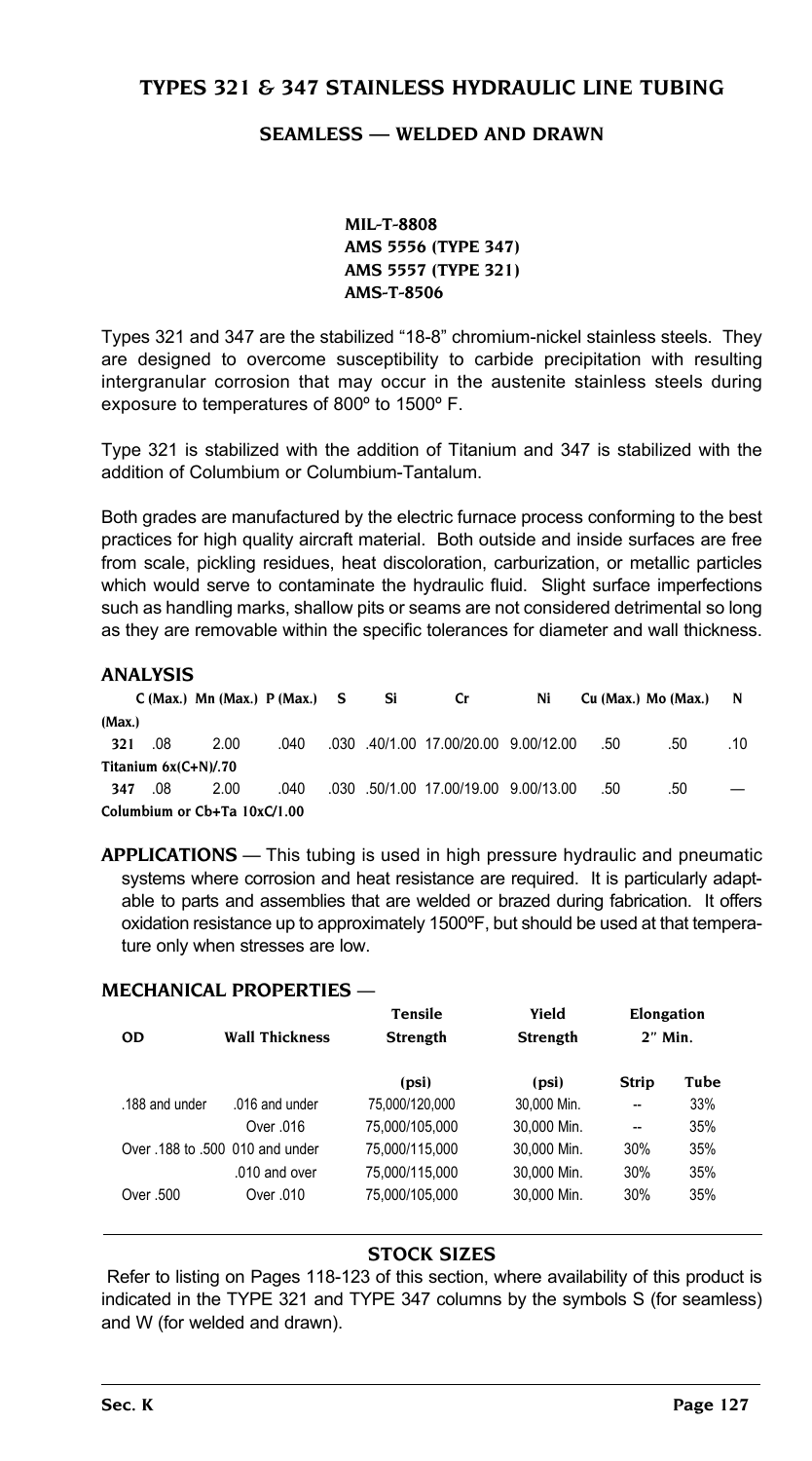### <span id="page-128-0"></span>**AIRCRAFT HYDRAULIC LINE QUALITY TUBING**

#### **Welded and Drawn 21-6-9 UNS S21900 AMS 5561 Class 1, Class 2 BMS 7-185**

This grade is provided in the 1/2 hard condition only for use in high pressure aircraft hydraulic lines. Material is welded and redrawn to size.

#### **ANALYSIS**

 **C (Max.) Mn Si (Max.) P (Max.) S (Max.) Cr Ni N Mo (Max.) Cu (Max.)** .04 8.0/10.0 1.00 .030 .030 19.0/21.5 5.5/7.5 .15/.40 .75 .75

#### **MECHANICAL PROPERTIES**

142,000 psi (979 Mpa) - 162,000 psi (1117 Mpa) Tensile 120,000 psi (827 Mpa) min. Yield 20% min. Elongation

#### **ULTRASONIC TEST**

Class 1 .125" length Ultrasonic Calibration Class 2 .060" length Ultrasonic Calibration BMS 7-185 Notch same as Class 2 Class 3 Not Ultrasonic Tested

**TOLERANCES —** Reference AMS 2243

**WELDING —** Material is intended to be joined by flared fittings.

| <b>OD Fraction</b> | OD    | Wall  | <b>ID Reference</b><br>only | Wt/Ft |
|--------------------|-------|-------|-----------------------------|-------|
| $\frac{3}{16}$     | 0.187 | 0.020 | 0.147                       | 0.036 |
| 1/4"               | 0.250 | 0.016 | 0.218                       | 0.040 |
|                    | 0.250 | 0.020 | 0.210                       | 0.049 |
|                    | 0.250 | 0.022 | 0.206                       | 0.054 |
|                    | 0.250 | 0.028 | 0.194                       | 0.066 |
|                    | 0.250 | 0.035 | 0.180                       | 0.080 |
| 5/16"              | 0.313 | 0.016 | 0.281                       | 0.051 |
|                    | 0.313 | 0.020 | 0.273                       | 0.063 |
|                    | 0.313 | 0.035 | 0.243                       | 0.104 |
|                    | 0.375 | 0.016 | 0.343                       | 0.061 |
| $\frac{3}{8}$      | 0.375 | 0.020 | 0.335                       | 0.076 |
|                    | 0.375 | 0.028 | 0.319                       | 0.104 |
|                    | 0.375 | 0.032 | 0.311                       | 0.117 |
|                    | 0.375 | 0.035 | 0.305                       | 0.127 |
|                    | 0.375 | 0.049 | 0.277                       | 0.171 |
| 1/2"               | 0.500 | 0.016 | 0.468                       | 0.083 |
|                    | 0.500 | 0.020 | 0.460                       | 0.103 |
|                    | 0.500 | 0.026 | 0.448                       | 0.132 |
|                    | 0.500 | 0.035 | 0.430                       | 0.174 |
|                    | 0.500 | 0.049 | 0.402                       | 0.236 |
|                    | 0.500 | 0.065 | 0.370                       | 0.302 |
| $\frac{5}{8}$      | 0.625 | 0.016 | 0.593                       | 0.104 |
|                    | 0.625 | 0.020 | 0.585                       | 0.129 |
|                    | 0.625 | 0.033 | 0.559                       | 0.209 |
|                    | 0.625 | 0.054 | 0.517                       | 0.329 |
| 3/4"               | 0.750 | 0.016 | 0.718                       | 0.125 |
|                    | 0.750 | 0.028 | 0.694                       | 0.216 |
|                    | 0.750 | 0.035 | 0.680                       | 0.267 |
|                    | 0.750 | 0.049 | 0.652                       | 0.367 |
|                    | 0.750 | 0.065 | 0.620                       | 0.476 |
|                    | 0.750 | 0.083 | 0.584                       | 0.591 |
| 1"                 | 1.000 | 0.028 | 0.944                       | 0.291 |
|                    | 1.000 | 0.049 | 0.902                       | 0.498 |
|                    | 1.000 | 0.052 | 0.896                       | 0.526 |
|                    | 1.000 | 0.095 | 0.810                       | 0.918 |
| 11/4"              | 1.250 | 0.024 | 1.202                       | 0.314 |
|                    | 1.250 | 0.032 | 1.186                       | 0.416 |
|                    | 1.250 | 0.049 | 1.152                       | 0.629 |
|                    | 1.250 | 0.058 | 1.134                       | 0.738 |
| $11/2$ "           | 1.500 | 0.049 | 1.402                       | 0.759 |
| $1^{3}/4$ "        | 1.750 | 0.049 | 1.652                       | 0.890 |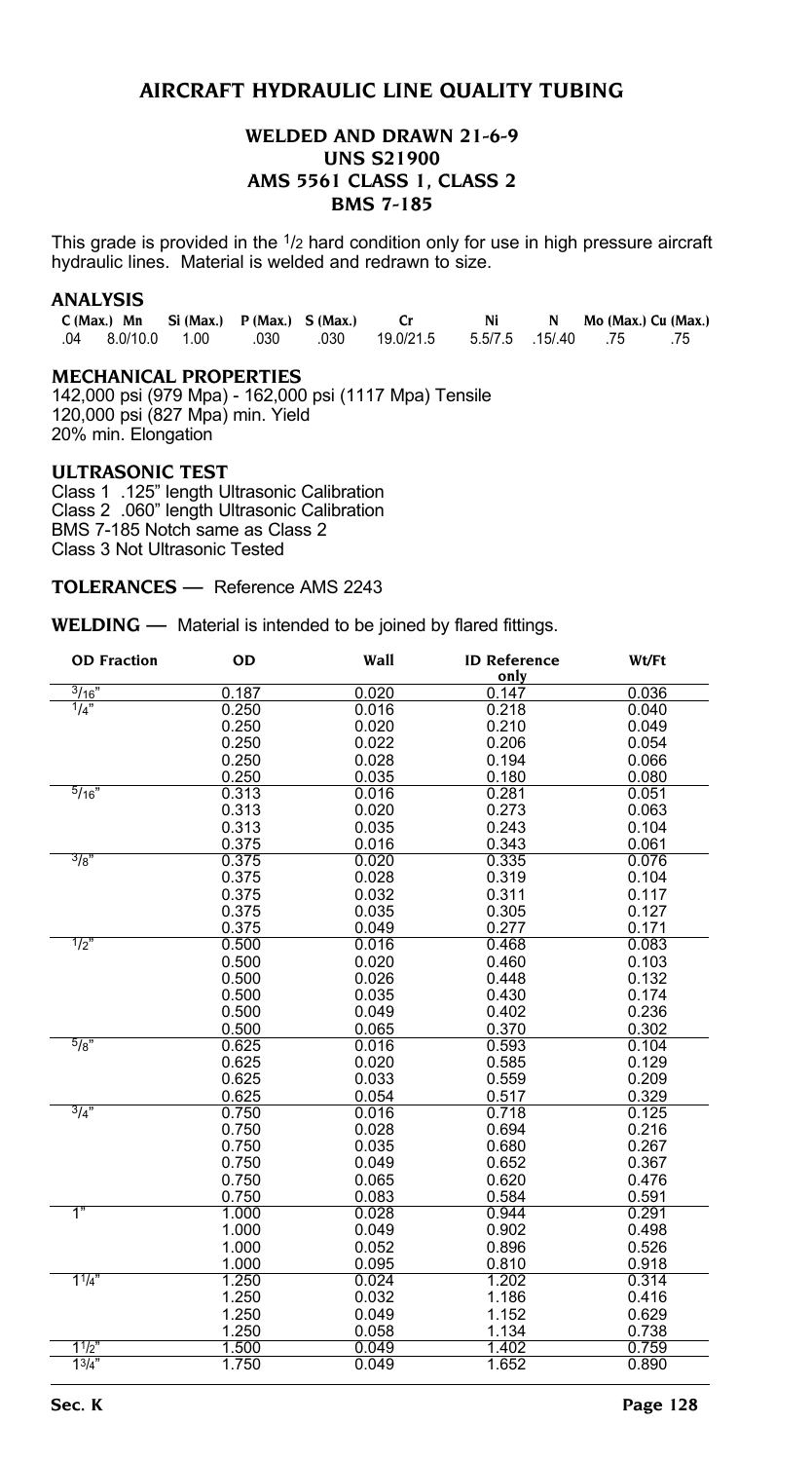# **TITANIUM Tubing**

| Cold Finished Seamless 3 A A1-2 <sup>1</sup> /2 V Alloy 130 |         |
|-------------------------------------------------------------|---------|
| <b>Cold Finished Seamless Commercially Pure 131</b>         |         |
| <b>Welded Comercially Pure Ducting</b>                      | 132-133 |
| <b>Bulging and Bursting Pressures</b>                       | 134-136 |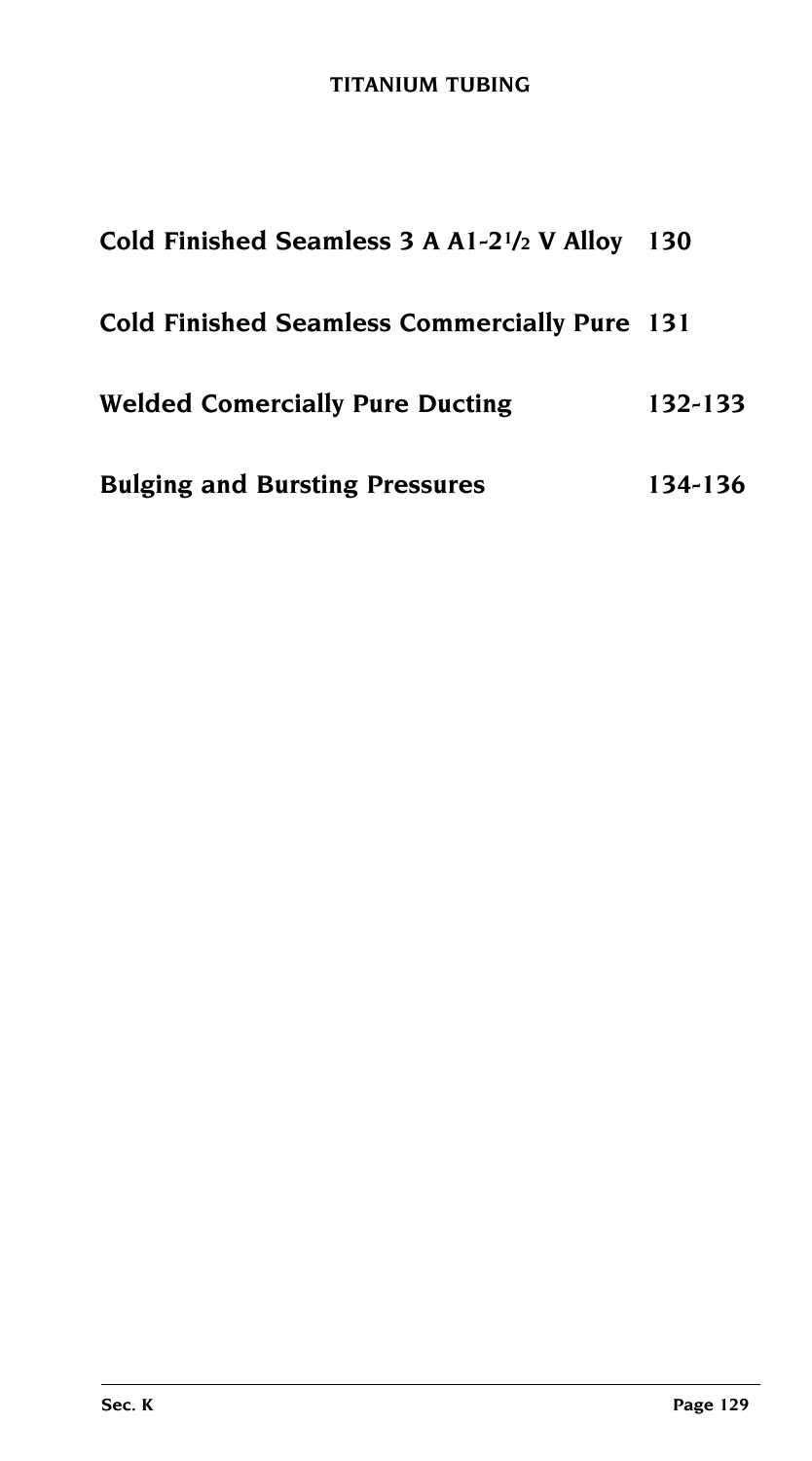# <span id="page-130-0"></span>**COLD FINISHED SEAMLESS 3 A1-2-1/2V TITANIUM ALLOY AIRCRAFT HYDRAULIC LINE QUALITY**

#### **AMS 4945 AMS 4944 MMS1205 DMS 2241 BMS 7-234 Similar to UNS R56320**

| AL                    | Fe.<br>(Max.) | റ<br>(Max.) | C.<br>(Max.) | N<br>(Max.) | . н. | $(Max.)$ $(Max.)$ | Res<br>(Max.) |           |
|-----------------------|---------------|-------------|--------------|-------------|------|-------------------|---------------|-----------|
| 2.50/3.50 2.0/3.0 .30 |               | .12         | .05          | .02         | .015 | .005              | .50           | Remainder |

#### **MECHANICAL PROPERTIES**

| AMS 4944 up to 016" Wall include: |             |              |            |
|-----------------------------------|-------------|--------------|------------|
|                                   | Tensile     | Yield        | Elongation |
|                                   | (psi)       | (psi)        |            |
|                                   | 125,000 Min | 105.000 Min. | 8% Min.    |
|                                   |             |              |            |

Over .016" Wall:

| Tensile      | Yield   |
|--------------|---------|
| (psi)        | (psi)   |
| 125,000 Min. | 105,000 |

| Tensile      | Yield        | Elongation |
|--------------|--------------|------------|
| (psi)        | (psi)        |            |
| 125,000 Min. | 105,000 Min. | 10% Min.   |

**AMS 4945 Same**

|                          | Tensile                                  | Yield                                           | Elongation |
|--------------------------|------------------------------------------|-------------------------------------------------|------------|
|                          | (psi)                                    | (psi)                                           |            |
|                          | MMS 1205 CWSR 70 85,000/102,000 (psi)    | 70,000 (psi) Min.                               | 15% Min.   |
|                          | MMS 1205 CWSR 70 100,000/126,000 (psi)   | 95,000 (psi) Min.                               | 13% Min.   |
|                          | MMS 1205 CWSR 105125,000/142,000 (psi)   | 105,000 (psi) Min.                              | 14% Min.*  |
| <b>BMS 7-234 Grade I</b> |                                          | Same as AMS 4945 Except Maximum Tensile 145 psi |            |
|                          | BMS 7-234 Grade II 100,000/133,000 (psi) | 95,000 (psi) Min.                               | 13% Min.   |

\*.250" OD 10% Min

**PRESSURE TEST** - This material will receive pressure testing on a periodic basis.

**APPLICATION** — These materials are intended for use on high pressure aircraft hydraulic systems with pressures calculated from values shown above.

**WELDING** — These materials are intended to be joined with flared fittings.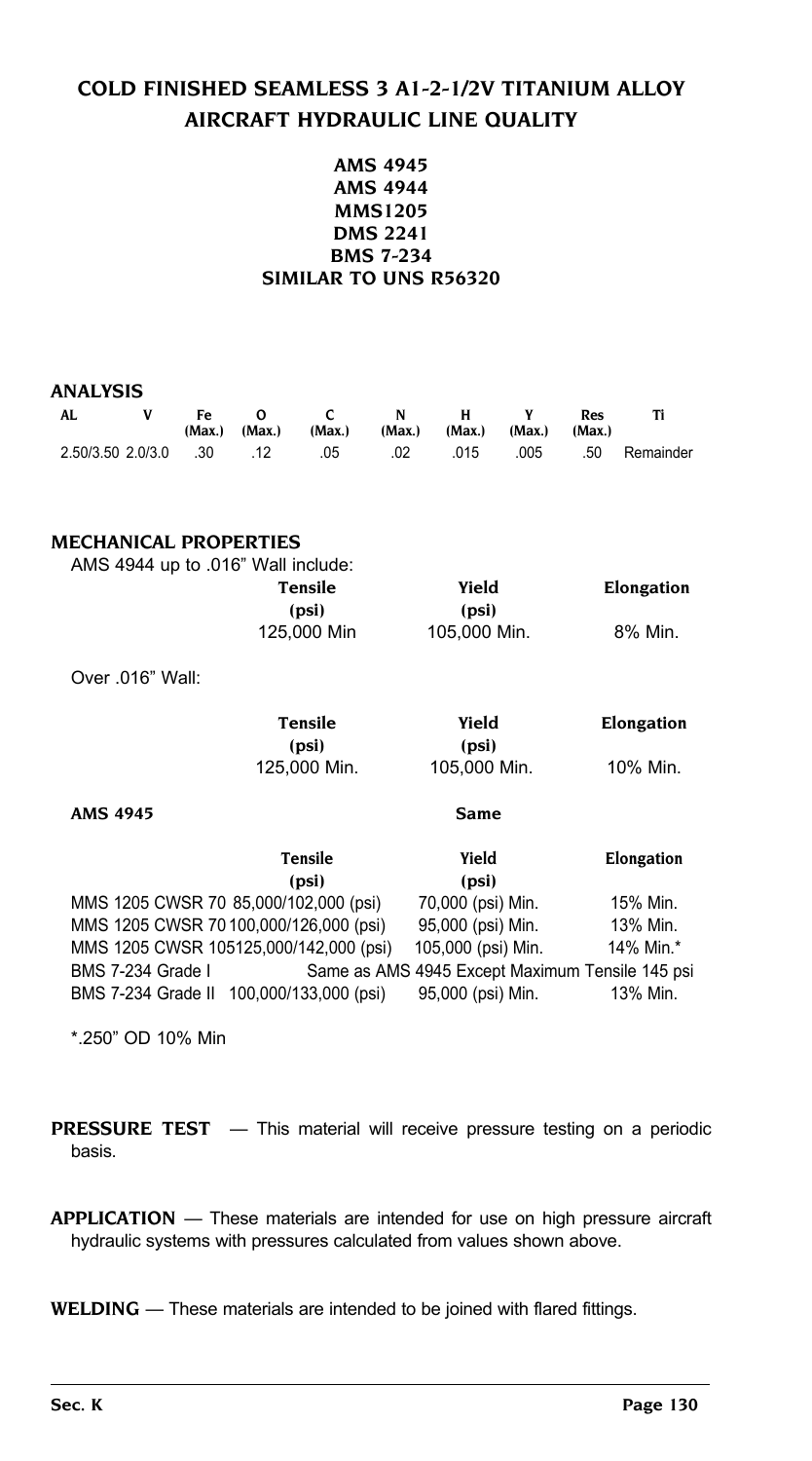# <span id="page-131-0"></span>**COLD FINISHED SEAMLESS COMMERCIALLY PURE TITANIUM AIRCRAFT HYDRAULIC LINE QUALITY**

**DMS 1897**

| ANALYSIS     |        |        |             |             |               |           |
|--------------|--------|--------|-------------|-------------|---------------|-----------|
| Fe<br>(Max.) | (Max.) | (Max.) | N<br>(Max.) | н<br>(Max.) | Res<br>(Max.) | Ti        |
| .30          | .25    | .10    | .03         | .015        | .30           | Remainder |

| Cold Worked and Stress Relieved |            |
|---------------------------------|------------|
| Yield                           | Elongation |
| (psi)                           |            |
| 65.000 Min.                     | 10% Min.   |
|                                 |            |

#### **TOLERANCES**

| .095OD - .624OD | $+ 003/000$ | Wall +/-10% -5% |
|-----------------|-------------|-----------------|
| 625OD - 999OD   | $+ 004/000$ | Wall +/-10% -5% |
| 1.00)D-1.499OD  | $+005/-000$ | Wall +/-10% -5% |

**HYDROSTATIC TEST** — 2 samples from each lot shall be subjected to internal pressure equal to two times internal pressure calculated or 15,000 psi whichever is less.

|                     | <b>ULTRASONIC TEST</b> $-$ 100% ultrasonic tested with notch length: |
|---------------------|----------------------------------------------------------------------|
| up to $.045$ " Wall | $0.46 - 060$ " Wall                                                  |
| .060                | .125                                                                 |

**APPLICATION** — This material is intended for a low pressure hydraulic system.

**WELDING** — This material is intended to be joined by flared fittings.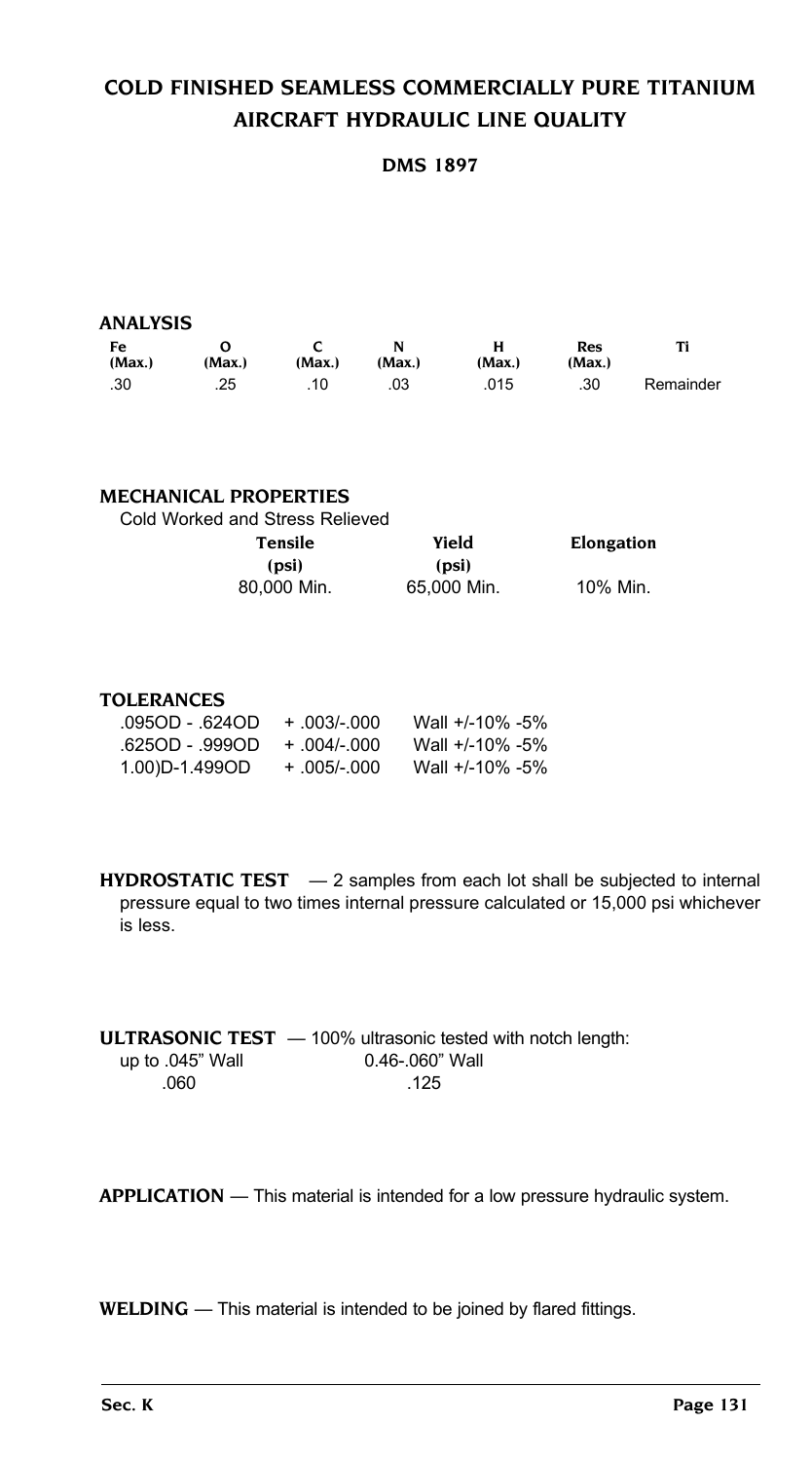### <span id="page-132-0"></span>**WELDED COMMERCIALLY PURE TITANIUM DUCTING**

#### **DMS 1872 DMS 1878**

This material is intended for thin wall tubing ducts for aircraft parts.

| ANALYSIS |            |                              |           |
|----------|------------|------------------------------|-----------|
| C (Max.) | $H$ (Max.) | <b>Other Elements (Max.)</b> |           |
| 0.020    | 0.015      | 0.6                          | Remainder |

Quality Level — Material produced under these specification shall be melted under a vacuum.

#### **MECHANICAL PROPERTIES** — (taken from raw materials)

|          | Tensile              | Yield         | Elongation |  |  |  |
|----------|----------------------|---------------|------------|--|--|--|
|          | (psi)                | (psi)         |            |  |  |  |
|          | DMS 1872 50,000 Min. | 40.000/60.000 | 24%        |  |  |  |
| DMS 1878 | 65.000 Min.          | 55.000/80.000 | 20%        |  |  |  |

- **SPECIAL TEST REQUIREMENT** Material produced to these specifications shall be 100% X-ray inspected in the weld area. X-ray films shall accompany shipment.
- **WELD BEAD** This material may be furnished with weld bead cold reduced. In no case shall the weld height exceed .0025" and the sum of outside and inside beads shall not exceed .004".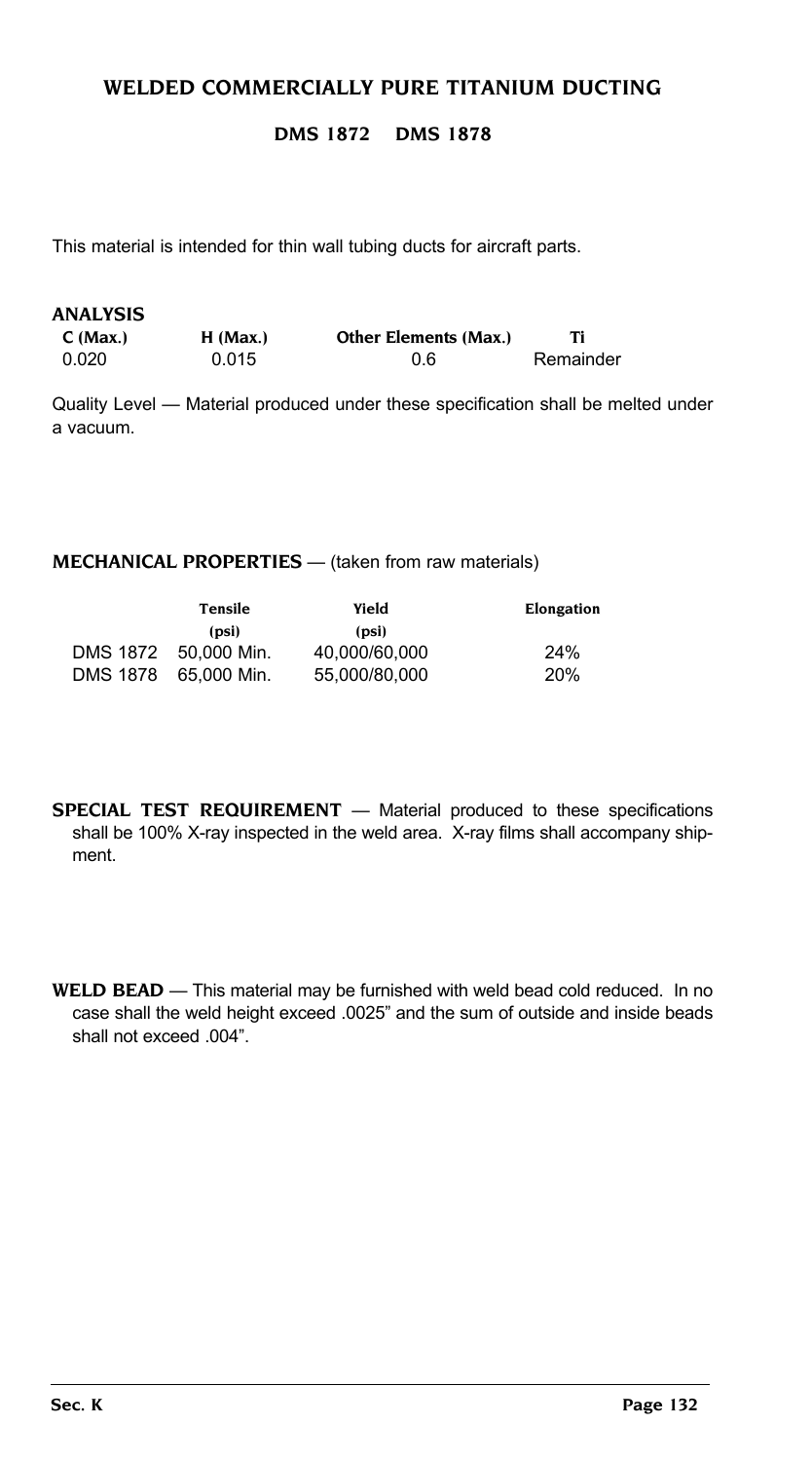|                |                | <b>Coml Pure</b>   |                  | 3AL-2 <sup>1</sup> /2V |
|----------------|----------------|--------------------|------------------|------------------------|
| OD             | <b>WALL</b>    | ID                 | Wt./Ft.          | Wt./Ft.                |
| 0.250          | 0.016          | 0.218              | 0.0230           | 0.0229                 |
| 0.250          | 0.020          | 0.210              | 0.0283           | 0.0281                 |
| 0.250          | 0.022          | 0.206              | 0.0308           | 0.0306                 |
| 0.250          | 0.028          | 0.194              | 0.0382           | 0.0380                 |
| 0.250          | 0.035          | 0.180              | 0.0462           | 0.0460                 |
| 0.275<br>0.312 | 0.020<br>0.020 | 0.235<br>0.272     | 0.0313<br>0.0359 | 0.0311<br>0.0357       |
| 0.312          | 0.035          |                    | 0.0596           | 0.0592                 |
| 0.375          | 0.019          | $0.242$<br>$0.337$ | 0.0416           | 0.0413                 |
| 0.375          | 0.020          | 0.335              | 0.0436           | 0.0434                 |
| 0.375          | 0.022          | 0.331              | 0.0477           | 0.0474                 |
| 0.375          | 0.028          | 0.319              | 0.0597           | 0.0593                 |
| 0.375          | 0.032          | 0.311              | 0.0674           | 0.0670                 |
| 0.375<br>0.375 | 0.035<br>0.042 | 0.305<br>0.291     | 0.0731<br>0.0859 | 0.0727<br>0.0854       |
| 0.500          | 0.020          | 0.460              | 0.0590           | 0.0586                 |
| 0.500          | 0.026          | 0.448              | 0.0757           | 0.0753                 |
| 0.500          | 0.028          | 0.444              | 0.0812           | 0.0807                 |
| 0.500          | 0.035          | 0.430              | 0.1000           | 0.0994                 |
| 0.500          | 0.056          | 0.388              | 0.1528           | 0.1519                 |
| 0.500          | 0.065          | 0.370              | 0.1737           | 0.1727                 |
| 0.625          | 0.020          | 0.585              | 0.0744           | 0.0739                 |
| 0.625<br>0.625 | 0.023<br>0.027 | 0.579<br>0.571     | 0.0851<br>0.0992 | 0.0846<br>0.0986       |
| 0.625          | 0.032          | 0.561              | 0.1166           | 0.1159                 |
| 0.625          | 0.044          | 0.537              | 0.1571           | 0.1561                 |
| 0.625          | 0.071          | 0.483              | 0.2417           | 0.2402                 |
| 0.750          | 0.020          | 0.710              | 0.0897           | 0.0892                 |
| 0.750          | 0.027          | 0.696              | 0.1200           | 0.1192                 |
| 0.750          | 0.035          | 0.680              | 0.1538           | 0.1528                 |
| 0.750          | 0.030          | 0.690              | 0.1327           | 0.1319                 |
| 0.750<br>0.875 | 0.052<br>0.061 | 0.646<br>0.753     | 0.2230<br>0.3051 | 0.2217<br>0.3033       |
| 1.000          | 0.028          | 0.944              | 0.1672           | 0.1662                 |
| 1.000          | 0.035          | 0.930              | 0.2075           | 0.2063                 |
| 1.000          | 0.036          | 0.928              | 0.2133           | 0.2119                 |
| 1.000          | 0.051          | 0.898              | 0.2974           | 0.2956                 |
| 1.250          | 0.035          | 1.180              | 0.2613           | 0.2597                 |
| 1.250<br>1.250 | 0.045<br>0.065 | 1.160<br>1.120     | 0.3332<br>0.4733 | 0.3312<br>0.4704       |
| 1.500          | 0.020          | 1.460              | 0.1819           | 0.1808                 |
| 1.500          | 0.025          | 1.450              | 0.226            | 0.2252                 |
| 1.500          | 0.028          | 1.444              | 0.2533           | 0.2517                 |
| 1.500          | 0.035          | 1.430              | 0.3151           | 0.3132                 |
| 1.500          | 0.049          | 1.402              | 0.4369           | 0.4342                 |
| 1.500          | 0.054          | 1.392              | 0.4798           | 0.4769                 |
| 2.500<br>3.000 | 0.035<br>0.020 | 2.430<br>2.960     | 0.5302<br>0.3662 | 0.5269<br>0.3640       |
| 3.000          | 0.025          | 2.950              | 0.4570           | 0.4542                 |
| 3.000          | 0.035          | 2.930              | 0.6377           | 0.6338                 |
| 3.000          | 0.040          | 2.920              | 0.7276           | 0.7231                 |
| 3.000          | 0.049          | 2.902              | 0.8886           | 0.8831                 |
| 3.000          | 0.065          | 2.870              | 1.1723           | 1.1651                 |
| 3.500          | 0.035          | 3.430              | 0.7452<br>0.8505 | 0.7407                 |
| 3.500<br>4.000 | 0.040<br>0.032 | 3.420<br>3.936     | 0.7803           | 0.8453<br>0.7755       |
| 4.000          | 0.035          | 3.930              | 0.8528           | U.8475                 |
| 4.000          | 0.040          | 3.920              | 0.9734           | 0.9674                 |
| 4.000          | 0.049          | 3.902              | 1.1897           | 1.1824                 |
| 4.500          | 0.040          | 4.420              | 1.0963           | 1.0895                 |
| 4.500          | 0.050          | 4.400              | 1.3673           | 1.3589                 |
| 4.500          | 0.065          | 4.370              | 1.7714           | 1.7606<br>1.1506       |
| 4.750<br>5.000 | 0.040<br>0.025 | 4.670<br>4.950     | 1.1577<br>0.7643 | 0.7596                 |
| 5.000          | 0.028          | 4.944              | 0.8555           | 0.8502                 |
| 5.000          | 0.032          | 4.936              | 0.9769           | 0.9709                 |
| 5.000          | 0.035          | 4.930              | 1.0678           | 1.0613                 |
| 5.000          | 0.040          | 4.920              | 1.2192           | 1.2117                 |
| 5.000          | 0.050          | 4.900              | 1.5209           | 1.5116                 |
| 5.000          | 0.065          | 4.870              | 1.9712<br>1.8281 | 1.9591                 |
| 6.000          | 0.050          | 5.900              |                  | 1.8169                 |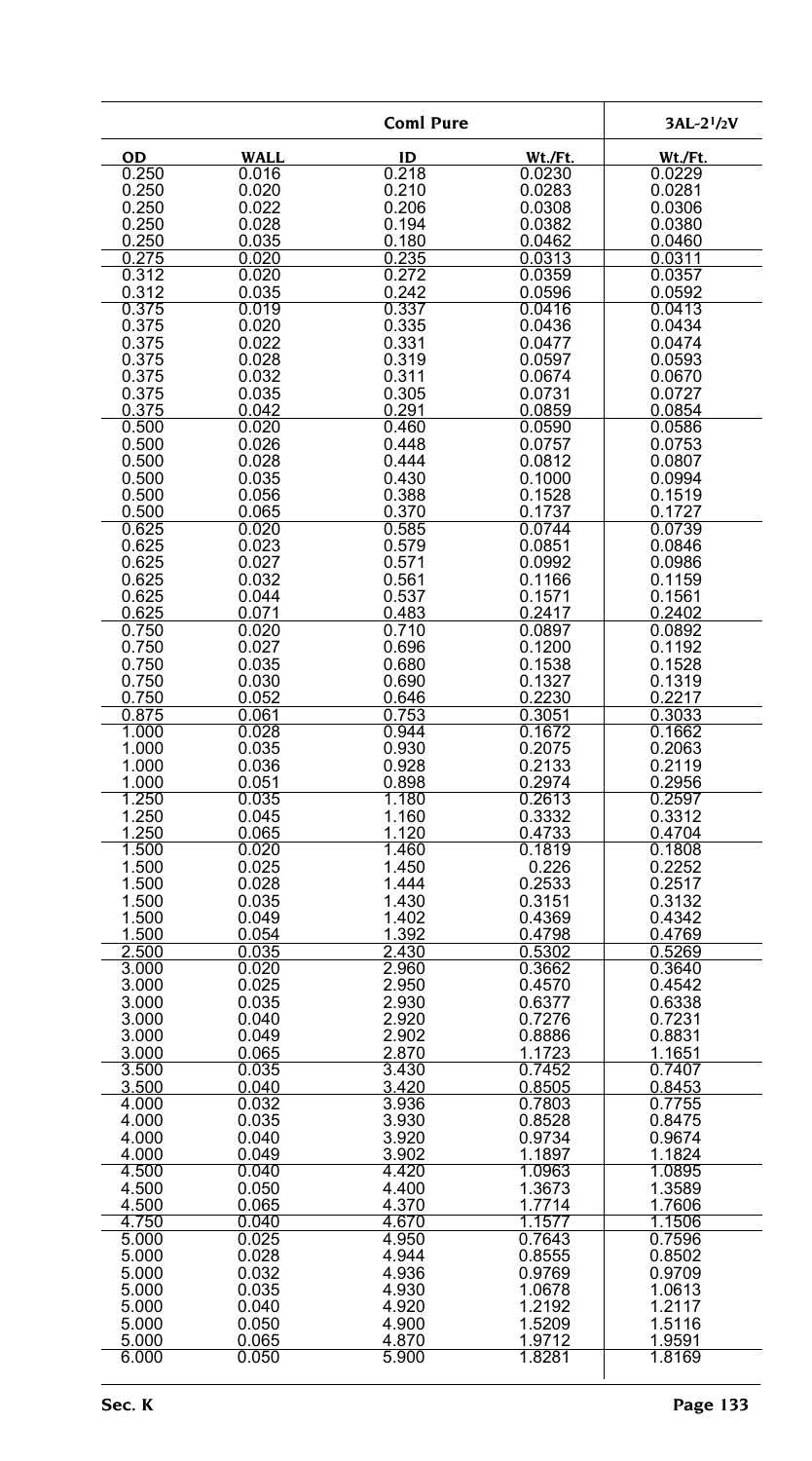#### <span id="page-134-0"></span>**BULGING AND BURSTING PRESSURES**

#### **Barlow's Formula**

There are several formulas for calculating the bursting pressures of tubes. The most widely used is Barlow's formula, which is as follows:

#### **P= 2 St**

#### **D**

where P = Bursting pressure in psi

- S =Tensile strength of tube material, or fiber stress in the wall
- t =Wall Thickness in inches
- D =Outside diameter in inches

EXAMPLE:

To find bursting pressure of a tube 4" OD x .250" wall, with tensile strength of 80,000 psi:

P=  $2 \times 80,000 \times .250$  =  $40,000$  = 10,000 bursting pressure 4 4

The formula may be rearranged to determine necessary dimensions or tensile strength to produce a desired bursting pressure, as follows:

> t = DP D = 2St S = DP 2S P 2t

EXAMPLES:

To find wall thickness necessary to withstand a pressure of 10,000 psi in a 4" OD tube with 80,000 psi tensile strength:

t = 4 X 10,000 = 40,000 = **.250" wall thickness** 2 X 80,000 160,000

To find necessary OD to withstand a pressure of 10,000 psi in a tube with .250" wall and tensile strength of 80,000 psi:

D = 2 X 80,000 X .250 = 40,000 = **4" outside diameter** 10,000 10,000

To find the tensile strength of material necessary to withstand a pressure of 10,000 psi in a tube 4" OD x .250" wall:

$$
S = \frac{4 \times 10,000}{2 \times .250} = \frac{40,000}{.500} = 80,000 \text{ psi tensile strength}
$$

Actual bursting tests have shown the formula to be conservative, but consideration should be given to allowance for safety factors based on the particular design.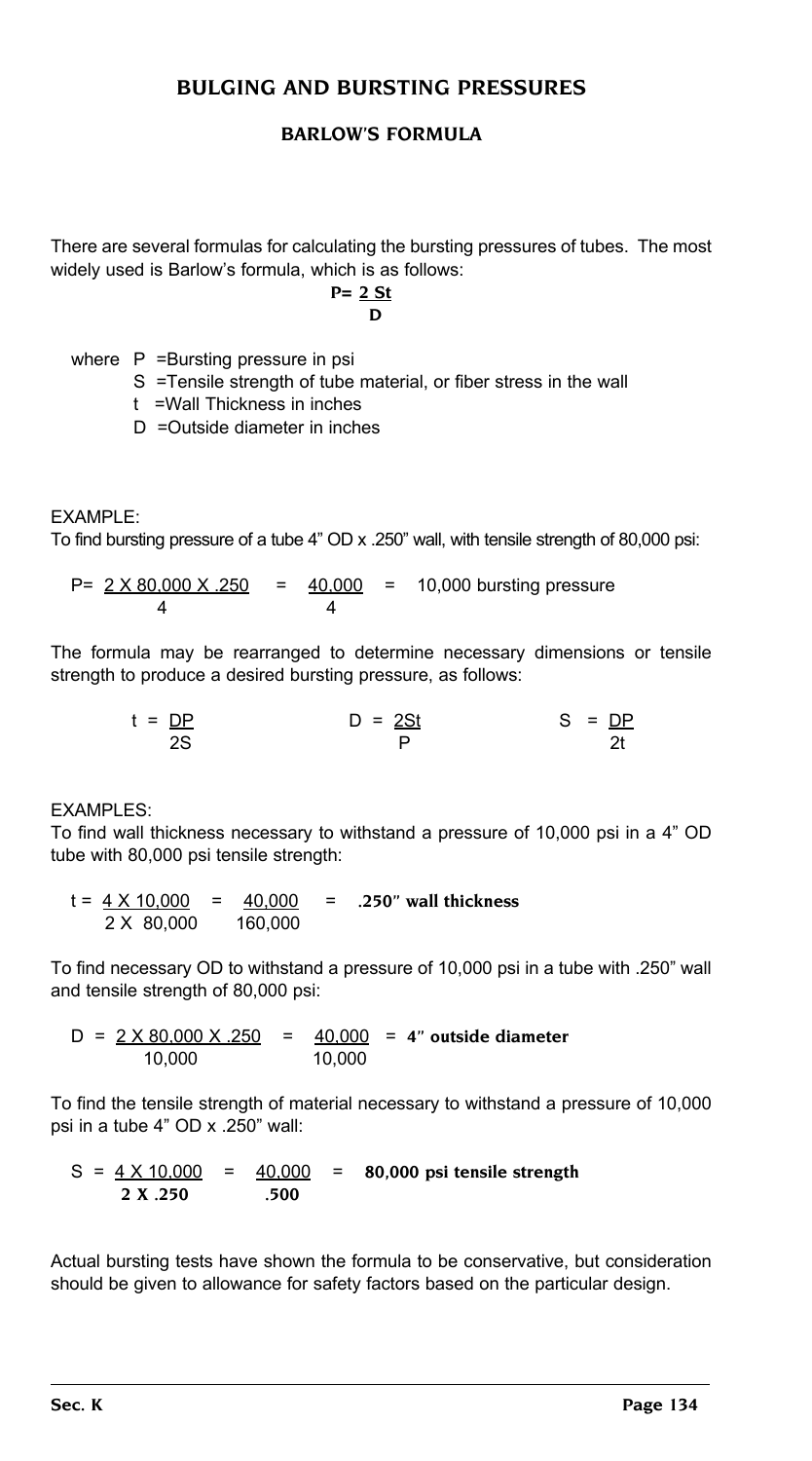|  | iet−                   |                                                                                                                                                                                                    |                                                                                                                                                          |                                                                       |                  |                                                                                                                                                                                                                                  |  |      |               |                       |                                                                                                                                                                                                                                                                                                                          |                                            |                                                                                                              |
|--|------------------------|----------------------------------------------------------------------------------------------------------------------------------------------------------------------------------------------------|----------------------------------------------------------------------------------------------------------------------------------------------------------|-----------------------------------------------------------------------|------------------|----------------------------------------------------------------------------------------------------------------------------------------------------------------------------------------------------------------------------------|--|------|---------------|-----------------------|--------------------------------------------------------------------------------------------------------------------------------------------------------------------------------------------------------------------------------------------------------------------------------------------------------------------------|--------------------------------------------|--------------------------------------------------------------------------------------------------------------|
|  | -875<br>7/8            |                                                                                                                                                                                                    |                                                                                                                                                          |                                                                       |                  | င္ အိုင္ဘာ အိုင္ဘာ အိုင္ဘာ အိုင္ဘာ အိုင္ဘာ အိုင္ဘာ အိုင္ဘာ အိုင္ဘာ အိုင္ဘာ အိုင္ဘာ အိုင္ဘာ အိုင္ဘာ အိုင္ဘာ အို<br>၁၉ အိုင္ဘာ အိုင္ဘာ အိုင္ဘာ အိုင္ဘာ အိုင္ဘာ အိုင္ဘာ အိုင္ဘာ အိုင္ဘာ အိုင္ဘာ အိုင္ဘာ အိုင္ဘာ အိုင္ဘာ အိုင္ဘာ အို |  |      |               |                       |                                                                                                                                                                                                                                                                                                                          | Yield (multiplier)<br>35,000 psi (x 3.5)   | 25,000 psi (x 2,5)<br>30,000 psi (x 3,0)<br>75,000 psi (x 7,5)<br>120,000 psi (x12,0)                        |
|  | $\frac{750}{3/4}$      |                                                                                                                                                                                                    |                                                                                                                                                          |                                                                       |                  |                                                                                                                                                                                                                                  |  |      |               |                       | The table (S=10,000) afford easy calculations with appropriate multipliers shown below. For theoretical<br>bursting pressures, use tensile values. For theoretical bulging pressures, use yield values. Working<br>pressures will vary depending upon safety factors required for environmental conditions involved , as |                                            |                                                                                                              |
|  | 825<br>9 <sub>58</sub> |                                                                                                                                                                                                    |                                                                                                                                                          |                                                                       |                  | និងមានទី៩ អូច ៖ E នាំង ៖ និងទី៩ នាំង នាំង នាំង និង E និងទី៥<br>និង មានទី៩ អូច ៖ E នាំង ៖ ទី៩ នាំង ដូច នាំង នាំង និង E និងទី៥ នាំង ទី                                                                                             |  |      |               |                       |                                                                                                                                                                                                                                                                                                                          |                                            |                                                                                                              |
|  | $\frac{500}{1/2}$      |                                                                                                                                                                                                    | 802281084388888888888985886958888865115008<br>80281084388856888888888686888888                                                                           |                                                                       |                  |                                                                                                                                                                                                                                  |  |      |               |                       |                                                                                                                                                                                                                                                                                                                          | Tensile (multiplier)<br>42,000 psi (x 4.2) | 55,000 psi (x 5,5)<br>75,000 psi (x 7,5)<br>105,000 psi (x10,5)<br>142,000 psi (x 14,2)                      |
|  |                        |                                                                                                                                                                                                    |                                                                                                                                                          |                                                                       |                  |                                                                                                                                                                                                                                  |  |      |               |                       |                                                                                                                                                                                                                                                                                                                          |                                            |                                                                                                              |
|  |                        |                                                                                                                                                                                                    |                                                                                                                                                          |                                                                       |                  |                                                                                                                                                                                                                                  |  |      |               |                       |                                                                                                                                                                                                                                                                                                                          |                                            |                                                                                                              |
|  | $\frac{250}{1/4}$      |                                                                                                                                                                                                    | s 1943 88309809808830987509988756888889<br>6 1943 883098098088830987509988756888889                                                                      |                                                                       |                  |                                                                                                                                                                                                                                  |  |      |               |                       | determined by your design engineer and appropriate codes                                                                                                                                                                                                                                                                 |                                            |                                                                                                              |
|  | $\frac{210}{7/32}$     |                                                                                                                                                                                                    |                                                                                                                                                          |                                                                       |                  |                                                                                                                                                                                                                                  |  |      |               |                       |                                                                                                                                                                                                                                                                                                                          | Material<br>6061-T6 Aluminum               | Annealed Low Carbon Steel<br>Annealed 18-8 Stainless<br>1/8 Hard 18-8 Stainless<br>Cold Dr. 21-6-9 Stainless |
|  | $\frac{916}{2}$        |                                                                                                                                                                                                    |                                                                                                                                                          |                                                                       |                  |                                                                                                                                                                                                                                  |  |      |               |                       |                                                                                                                                                                                                                                                                                                                          |                                            |                                                                                                              |
|  | $\frac{156}{5/32}$     |                                                                                                                                                                                                    |                                                                                                                                                          |                                                                       |                  |                                                                                                                                                                                                                                  |  |      |               |                       |                                                                                                                                                                                                                                                                                                                          |                                            |                                                                                                              |
|  | $\frac{20}{17}$        |                                                                                                                                                                                                    | និន្នទីនិងខ្លួនខ្លួនក្នុងខ្លួន ខ្លួន ខ្លួន ខ្លួន ខ្លួន ខ្លួន ខ្លួន ខ្លួន<br>ខ្លួន ទីនិងខ្លួន ខ្លួន ក្នុង ខ្លួន ខ្លួន ខ្លួន ខ្លួន ខ្លួន ខ្លួន ខ្លួន ខ្លួន |                                                                       |                  |                                                                                                                                                                                                                                  |  |      |               |                       |                                                                                                                                                                                                                                                                                                                          |                                            |                                                                                                              |
|  | 86<br>195              |                                                                                                                                                                                                    |                                                                                                                                                          |                                                                       |                  |                                                                                                                                                                                                                                  |  |      |               |                       |                                                                                                                                                                                                                                                                                                                          |                                            |                                                                                                              |
|  | .065<br>16             | ន្តទី ខ្លួន និង និង មិន មិន ដូច្នៃ ខ្លួន ដូច មិន មិន និង មាន<br>ខ្លួន ខ្លួន ខ្លួន ខ្លួន មិន អូច ដូច ខ្លួន ដូច មិន អូន និង មាន                                                                      |                                                                                                                                                          |                                                                       |                  |                                                                                                                                                                                                                                  |  |      |               |                       | Bursting pressure in psi<br>Tensile strength of tube materials or fiber stress                                                                                                                                                                                                                                           |                                            |                                                                                                              |
|  | tivalent<br>1949<br>19 | ម្លុះ ខ្លួន ខ្លួន ខ្លួន ៦៩ ខ្លួន ខ្លួន ខ្លួន ខ្លួន ខ្លួន ខ្លួន ខ្លួន ខ្លួន ខ្លួន<br>ខ្ញុំបាន ខ្លួន ខ្លួន ខ្ញុំ ខ្ញុំ ខ្ញុំ ខ្ញុំ ខ្ញុំ ខ្ញុំ ខ្ញុំ ខ្ញុំ ខ្ញុំ ខ្ញុំ ខ្ញុំ ខ្ញុំ ខ្ញុំ ខ្ញុំ ខ្ញុំ |                                                                                                                                                          |                                                                       |                  |                                                                                                                                                                                                                                  |  |      |               |                       |                                                                                                                                                                                                                                                                                                                          | s in inches<br>eter in inches              |                                                                                                              |
|  | $\frac{BWG Equ}{20}$   | ខ្លួនខ្លួនខ្លួនខ្លួនខ្លួនខ្លួនខ្ញុំខ្លួន ខ្លួន<br>ខ្លួនខ្លួនទទួតខ្លួនខ្លួនខ្លួនទទួត ម្លូន : ខ្លួន                                                                                                  |                                                                                                                                                          |                                                                       |                  |                                                                                                                                                                                                                                  |  |      |               |                       |                                                                                                                                                                                                                                                                                                                          | Wall thickness<br>Outside diamet           |                                                                                                              |
|  | <b>028</b><br>22       | ន្ត្រី<br>និងទំនិន្នន៍ទីក្នុងម៉ូនិងទំនិតទីនិង<br>និងទំនិន្ននីងទីក្នុងទំនិតទំនិត                                                                                                                    |                                                                                                                                                          |                                                                       |                  |                                                                                                                                                                                                                                  |  |      |               |                       | The above table is based on the best known and most widely used formula for calculating the bursting press of tubes,<br>namely, Barlow's:<br>Ш<br>Ш<br>σw<br>where                                                                                                                                                       | ii II<br>۵.<br>Wall<br>in the              |                                                                                                              |
|  | .020<br>25             | ន្ត្រី<br>ខ្លួនទីទីទី១៩និងចំនួនទី១៩ ខែ <mark>ទី</mark> ១៩                                                                                                                                          |                                                                                                                                                          |                                                                       |                  |                                                                                                                                                                                                                                  |  |      |               |                       |                                                                                                                                                                                                                                                                                                                          |                                            |                                                                                                              |
|  |                        |                                                                                                                                                                                                    | <b>PERPE</b>                                                                                                                                             | $\frac{1}{2}$ $\frac{1}{2}$ $\frac{1}{2}$ $\frac{1}{2}$ $\frac{1}{2}$ | $35\frac{14}{9}$ | 4 से से से<br>बाह्य से से<br>बाह्य से से                                                                                                                                                                                         |  | 71/2 | က်<br>တက်ဖြစ် | $\frac{10}{10^{1/2}}$ | ŘΡ<br>H.<br>Q.                                                                                                                                                                                                                                                                                                           |                                            |                                                                                                              |
|  |                        |                                                                                                                                                                                                    |                                                                                                                                                          |                                                                       |                  |                                                                                                                                                                                                                                  |  |      |               |                       |                                                                                                                                                                                                                                                                                                                          |                                            |                                                                                                              |

Wall Thickness (inches) **Wall Thickness (inches)**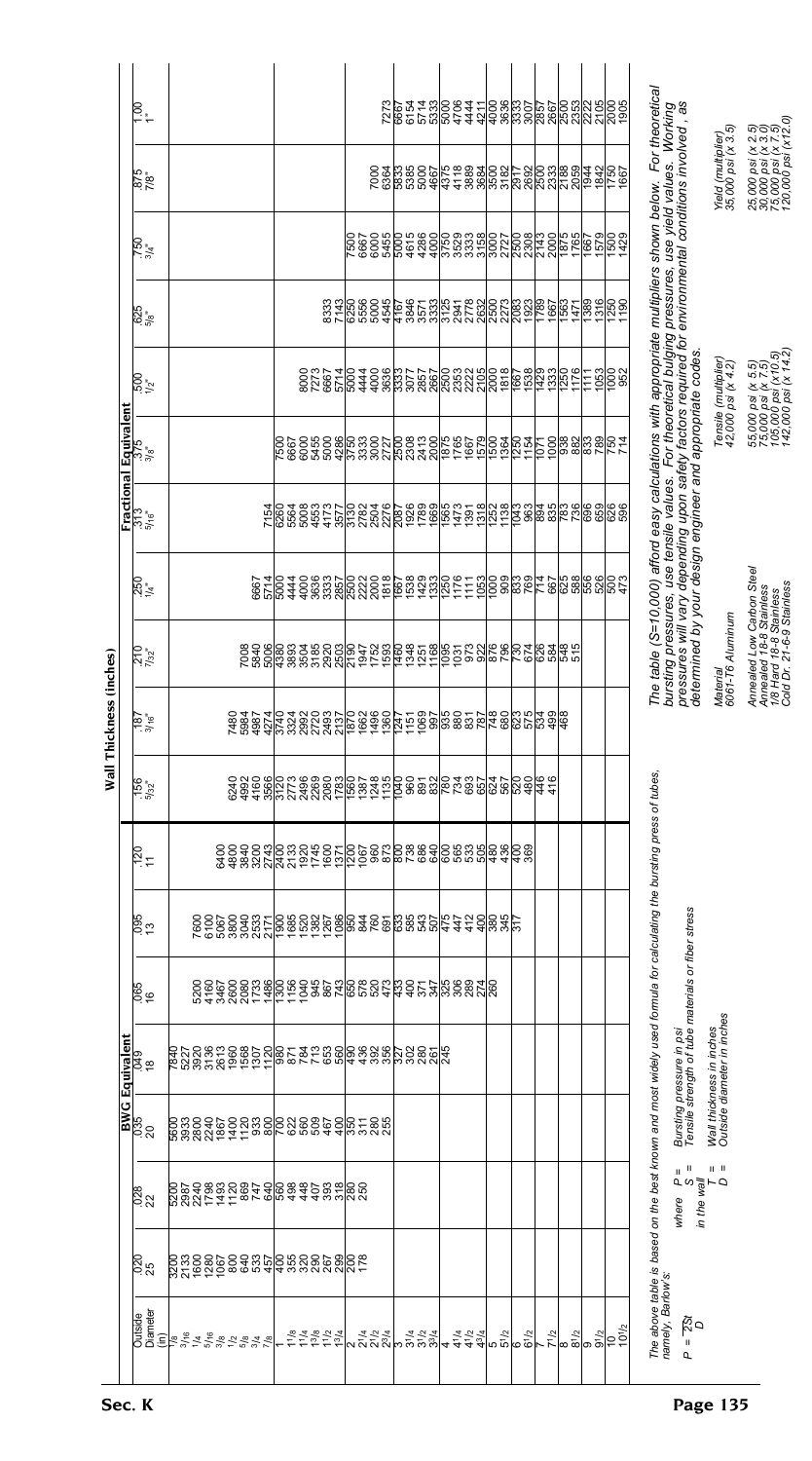#### **THEORETICAL BURSTING AND BULGING PRESSURES FOR PIPE Stainless Steel (ASTM A312)**

| Nominal<br>size (in)     | <b>Schedule</b><br>Number | Outside<br><b>Diameter</b><br>(in) | Wall<br>Thickness<br>(in) | Inside<br><b>Diameter</b><br>(in) | Internal<br>pressure<br>(psi)<br>bursting | External<br>pressure<br>(psi)<br>collapsing |
|--------------------------|---------------------------|------------------------------------|---------------------------|-----------------------------------|-------------------------------------------|---------------------------------------------|
| $\frac{1}{8}$            | 10                        | 0.405                              | 0.049                     | 0.307                             | 18,150                                    | 7,468                                       |
|                          | 40                        | 0.405                              | 0.068                     | 0.269                             | 25,185                                    | 10,761                                      |
|                          | 80                        | 0.405                              | 0.095                     | 0.215                             | 35.185                                    | 15,441                                      |
| $\frac{1}{4}$            | 10                        | 0.540                              | 0.065                     | 0.541                             | 18,055                                    | 7,425                                       |
|                          | 40                        | 0.540                              | 0.088                     | 0.364                             | 24,444                                    | 10,415                                      |
|                          | 80                        | 0.540                              | 0.119                     | 0.302                             | 33,055                                    | 14.445                                      |
| $\overline{\frac{3}{8}}$ | 10                        | 0.678                              | 0.065                     | 0.545                             | 14,380                                    | 5,705                                       |
|                          | 40                        | 0.678                              | 0.091                     | 0.493                             | 20,132                                    | 8,397                                       |
|                          | 80                        | 0.678                              | 0.126                     | 0.423                             | 27.878                                    | 12,021                                      |
| 1/2                      | 5                         | 0.840                              | 0.065                     | 0.710                             | 11,607                                    | 4.407                                       |
|                          | 10                        | 0.840                              | 0.083                     | 0.674                             | 14,821                                    | 5,911                                       |
|                          | 40                        | 0.840                              | 0.109                     | 0.622                             | 19,464                                    | 8,084                                       |
|                          | 80                        | 0.840                              | 0.147                     | 0.546                             | 24,250                                    | 11,260                                      |
| 3/4                      | 5                         | 1.050                              | 0.065                     | 0.920                             | 9,285                                     | 3,295                                       |
|                          | 10                        | 1.050                              | 0.083                     | 0.884                             | 11,857                                    | 4,524                                       |
|                          | 40                        | 1.050                              | 0.113                     | 0.824                             | 16,142                                    | 6,529                                       |
|                          | 80                        | 1.050                              | 0.154                     | 0.742                             | 22,000                                    | 9,271                                       |
| $\overline{1}$           | $\overline{5}$            | 1.315                              | 0.065                     | 1.185                             | 7,414                                     | 2,445                                       |
|                          | 10                        | 1.315                              | 0.109                     | 1.097                             | 12,433                                    | 4,795                                       |
|                          | 40                        | 1.315                              | 0.133                     | 1.049                             | 15,171                                    | 6,075                                       |
|                          | 80                        | 1.315                              | 0.179                     | 0.957                             | 20.418                                    | 8,530                                       |
| $1^{1}/4$                | 5                         | 1.660                              | 0.065                     | 1.530                             | 5.873                                     | 1,725                                       |
|                          | 10                        | 1.660                              | 0.109                     | 1.442                             | 9,849                                     | 3,585                                       |
|                          | 40                        | 1.660                              | 0.140                     | 1.380                             | 12,650                                    | 3,895                                       |
|                          | 80                        | 1.660                              | 0.191                     | 1.078                             | 17.259                                    | 7.052                                       |
| 11/2                     | 5                         | 1.900                              | 0.065                     | 1.770                             | 5,131                                     | 1,376                                       |
|                          | 10                        | 1.900                              | 0.109                     | 1.682                             | 8.605                                     | 3.002                                       |
|                          | 40                        | 1.900                              | 0.145                     | 1.610                             | 11,447                                    | 4,332                                       |
|                          | 80                        | 1.900                              | 0.200                     | 1.500                             | 15,789                                    | 6,364                                       |
| $\overline{2}$           | 5                         | 2.375                              | 0.065                     | 2.245                             | 4,105                                     | 896                                         |
|                          | 10                        | 2.375                              | 0.109                     | 2.157                             | 6,884                                     | 2,196                                       |
|                          | 40                        | 2.375                              | 0.154                     | 2.067                             | 9,726                                     | 3,526                                       |
|                          | 80                        | 2.375                              | 0.218                     | 1.939                             | 13,768                                    | 5,418                                       |
| $2^{1/2}$                | 5                         | 2.875                              | 0.083                     | 2.709                             | 4,330                                     | 1,001                                       |
|                          | 10                        | 2.875                              | 0.120                     | 2.635                             | 6,260                                     | 1,905                                       |
|                          | 40                        | 2.875                              | .0203                     | 2.469                             | 10,591                                    | 3,931                                       |
| 3                        | 5                         | 3.500                              | 0.083                     | 3.334                             | 3,557                                     | 639                                         |
|                          | 10                        | 3.500                              | 0.120                     | 3.260                             | 5,142                                     | 1,375                                       |
|                          | 40                        | 3.500                              | 0.216                     | 3.068                             | 9.257                                     | 3,307                                       |
| $3^{1/2}$                | 5                         | 4.000                              | 0.083                     | 3.834                             | 3.112                                     | 431                                         |
|                          | 10                        | 4.000                              | 0.120                     | 3.760                             | 4,500                                     | 1,081                                       |
| $\overline{4}$           | $\overline{5}$            | 4.500                              | 0.083                     | 4.334                             | 2,766                                     | $\overline{315}$                            |
|                          | 10                        | 4.500                              | 0.120                     | 4.260                             | 4,000                                     | 845                                         |
|                          | 40                        | 4.500                              | 0.237                     | 4.026                             | 7,900                                     | 2,672                                       |
| 5                        | 5                         | 5.563                              | 0.109                     | 5.345                             | 2,949                                     | 650                                         |
|                          | 10<br>$\overline{5}$      | 5.563                              | 0.134                     | 5.295                             | 3.643                                     | 665<br>129                                  |
| 6                        |                           | 6.625                              | 0.109                     | 6.407                             | 2,467                                     |                                             |
|                          | 10                        | 6.625                              | 0.134                     | 6.357                             | 3,033                                     | 394                                         |

Burst pressures for stainless steel in the above chart were calculated using the specified minimum tensile strength, 75 ksi. To convert to other materials multiply by the factor of the relationship of tensile strengths, as follows:

|        | Material                   | Tensile strength (ksi) | Multiply by |
|--------|----------------------------|------------------------|-------------|
| Carbon | ASTM A106 Grade B          | 60                     | .80         |
|        | ASTM A53 Grade B           | 60                     | .80         |
|        | Aluminum ASTM A241 6061-T6 | 42 (under 1")          | .56         |
|        | ASTM B241 6061-T6          | 38 (1" over)           | .507        |
|        | ASTM B241 6063 T6          | 30                     | .40         |
|        | ASTM B241 3003-H112        | 14                     | .18         |
|        | FED WW-T-700 5086-H32      | 40                     | .533        |